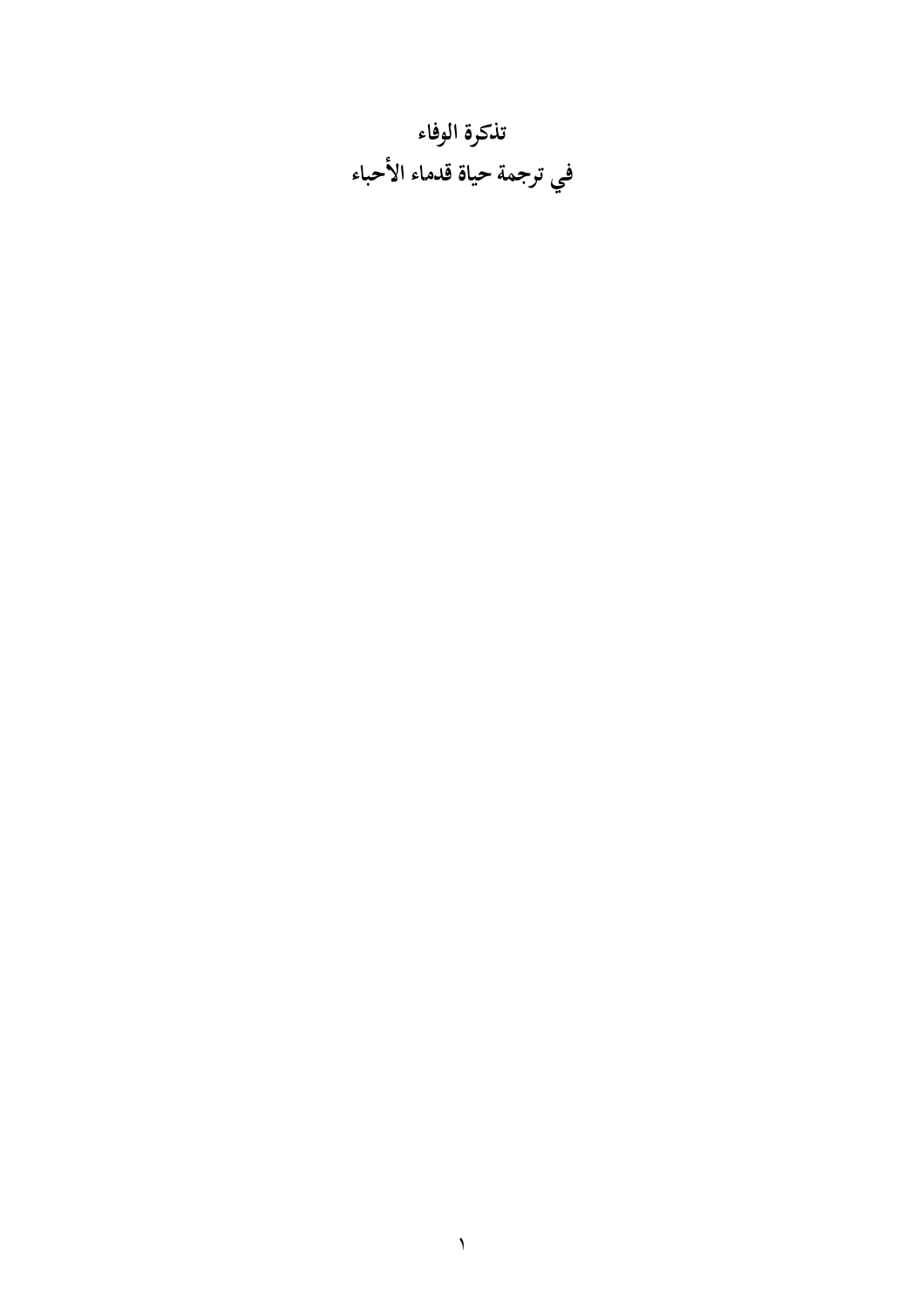### صفحة خالية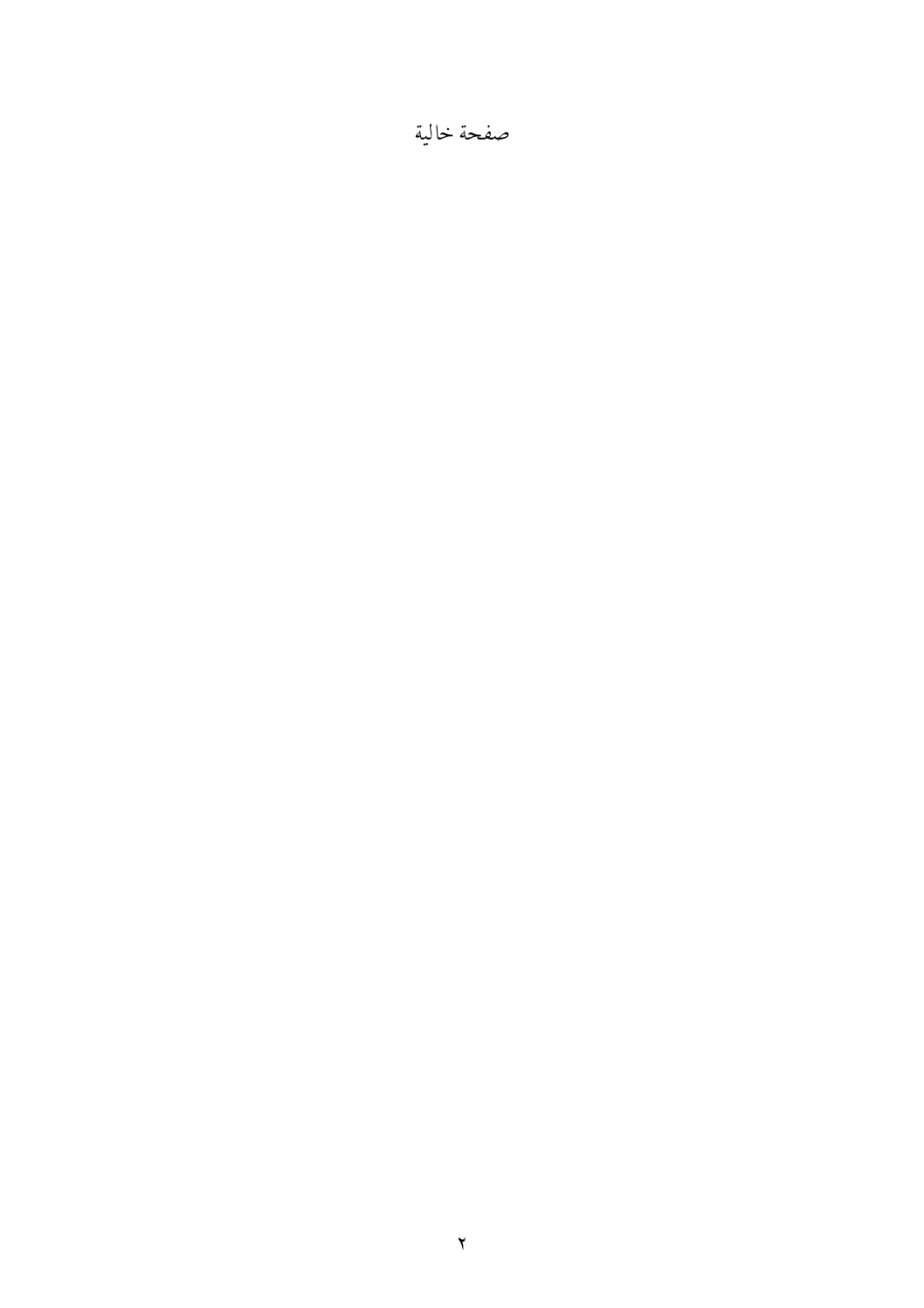## من آثار حضرة عبدالبهاء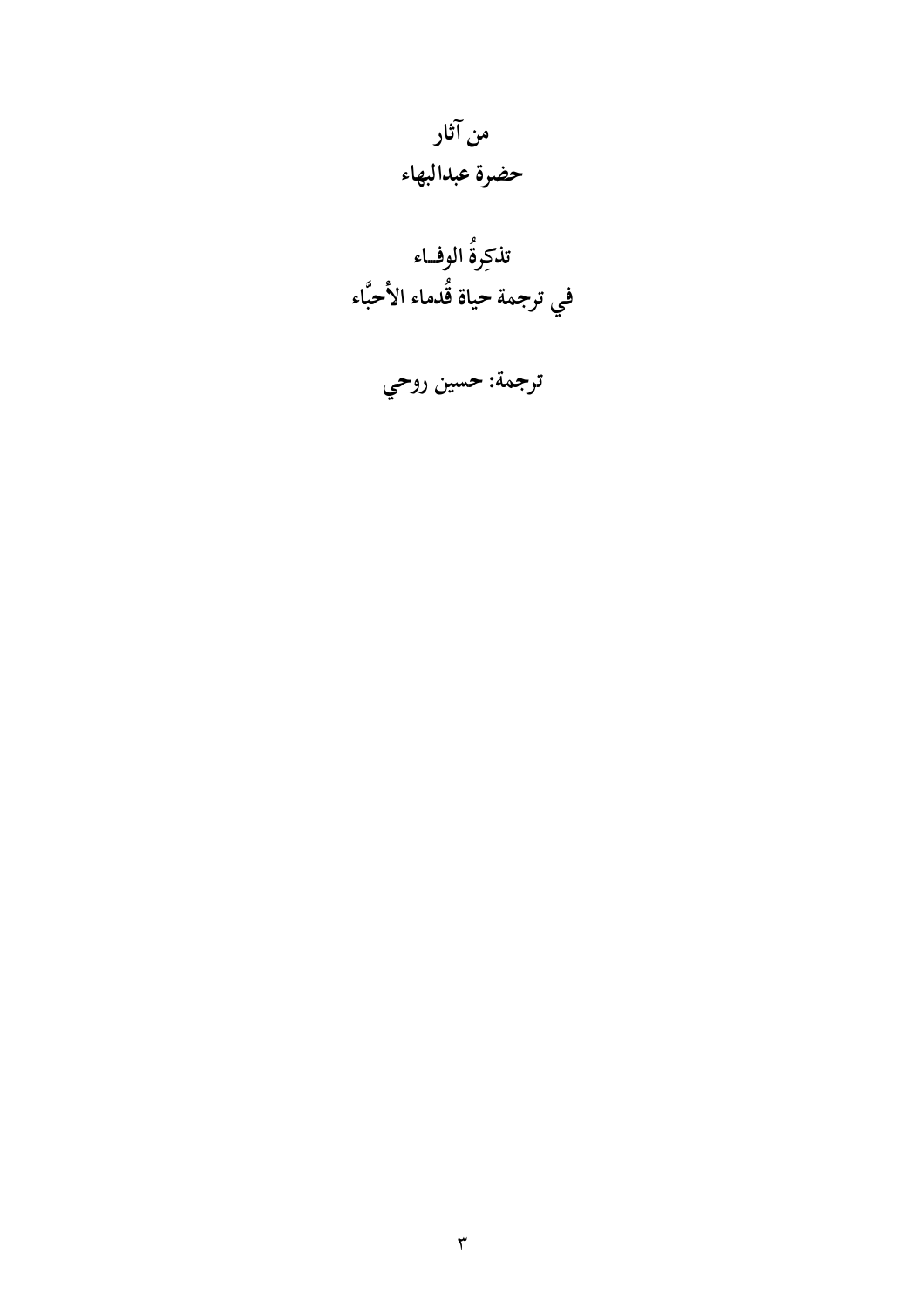شهرالقدرة ١٦١ بديع تشرين الثّاني ٢٠٠٤م من منشورات دار النّشر البهائيّة في البرازيل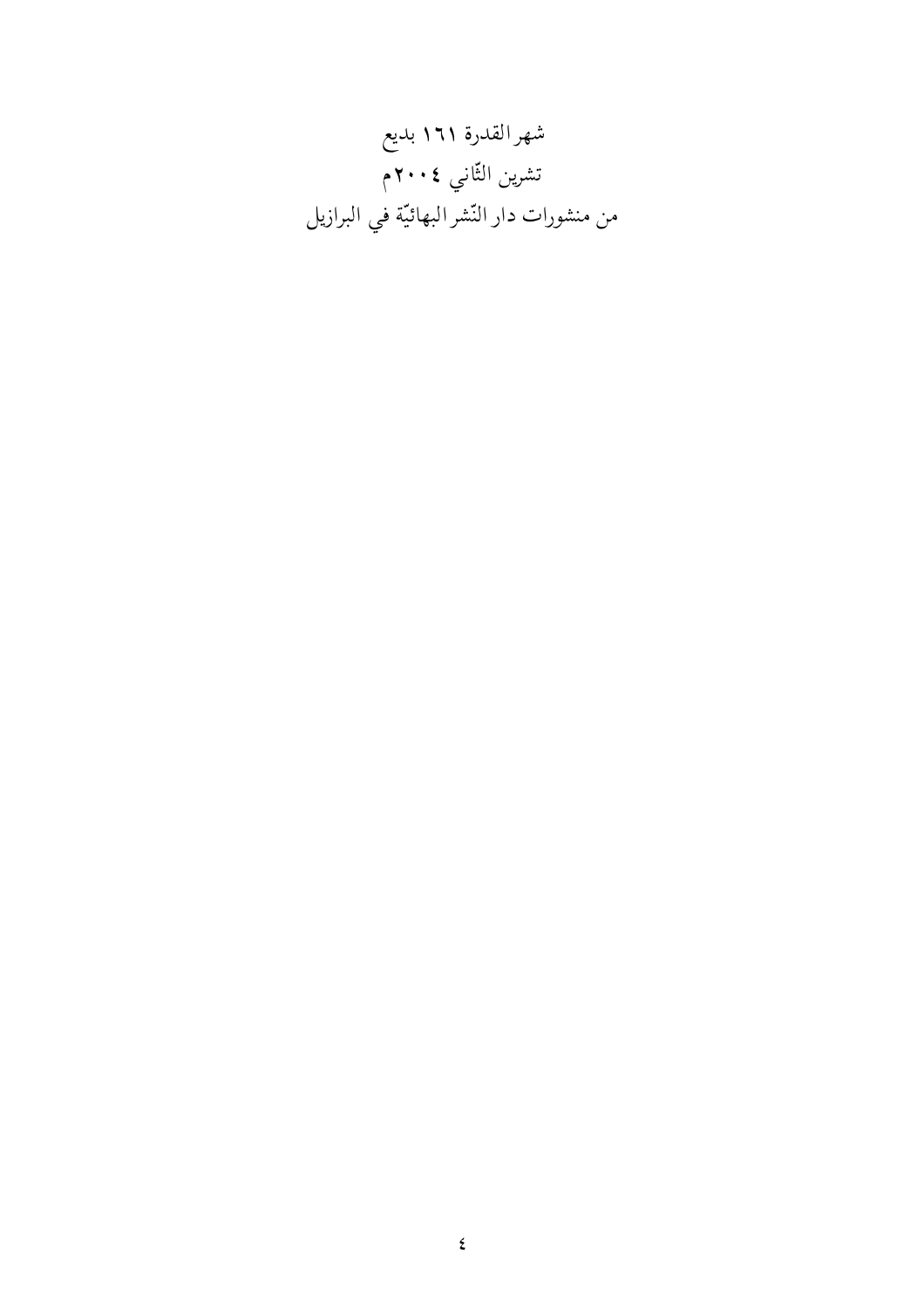## المحتويات

| $\setminus$  | المحفل الروحاني المقدّس للبهائيين في حيفا            |                     |
|--------------|------------------------------------------------------|---------------------|
| ۱۳           | جناب نبيل الأكبر - آقا محمد القائني<br>.             | $-1$                |
| ۱۸           | حضرة اسم الله الأصدق .                               | -۲                  |
| ۲۲           | حضرة ملاّ على أكبر                                   | $-\tau$             |
| ۲٦           | حضرة الشيخ سلمان                                     | $-\xi$              |
| ٣٠           | حضرة أفنان السدرة المباركة - جناب آقا ميرزا محمد علي | ه -                 |
| ه ۳          | حضرة الحاجي ميرزا حسن أفنان                          | -٦                  |
| ۳۸           | حضرة آقا محمد علي إصفهاني                            | $-\sqrt{}$          |
| 51           | جناب آقا عبد الصالح الباغبان (البستاني)              | $-\Lambda$          |
| ٤٤           | جناب الأستاذ إسماعيل                                 | - 9                 |
| ٤V           | جناب نبيل الزرندي                                    | $-\big\backslash$ . |
| $\circ$      | جناب درويش صدق على                                   | $-11$               |
| <b>ہ</b> د   | آقا ميرزا محمود وآقا رضا                             | $-11$               |
| $\circ \vee$ | جناب يدرجان القزويني                                 | $-14$               |
| ٥٨           | جناب آقا الشيخ صادق اليزدي                           | $-15$               |
| ٦.           | جناب شاه محمد أمين                                   | $- \setminus o$     |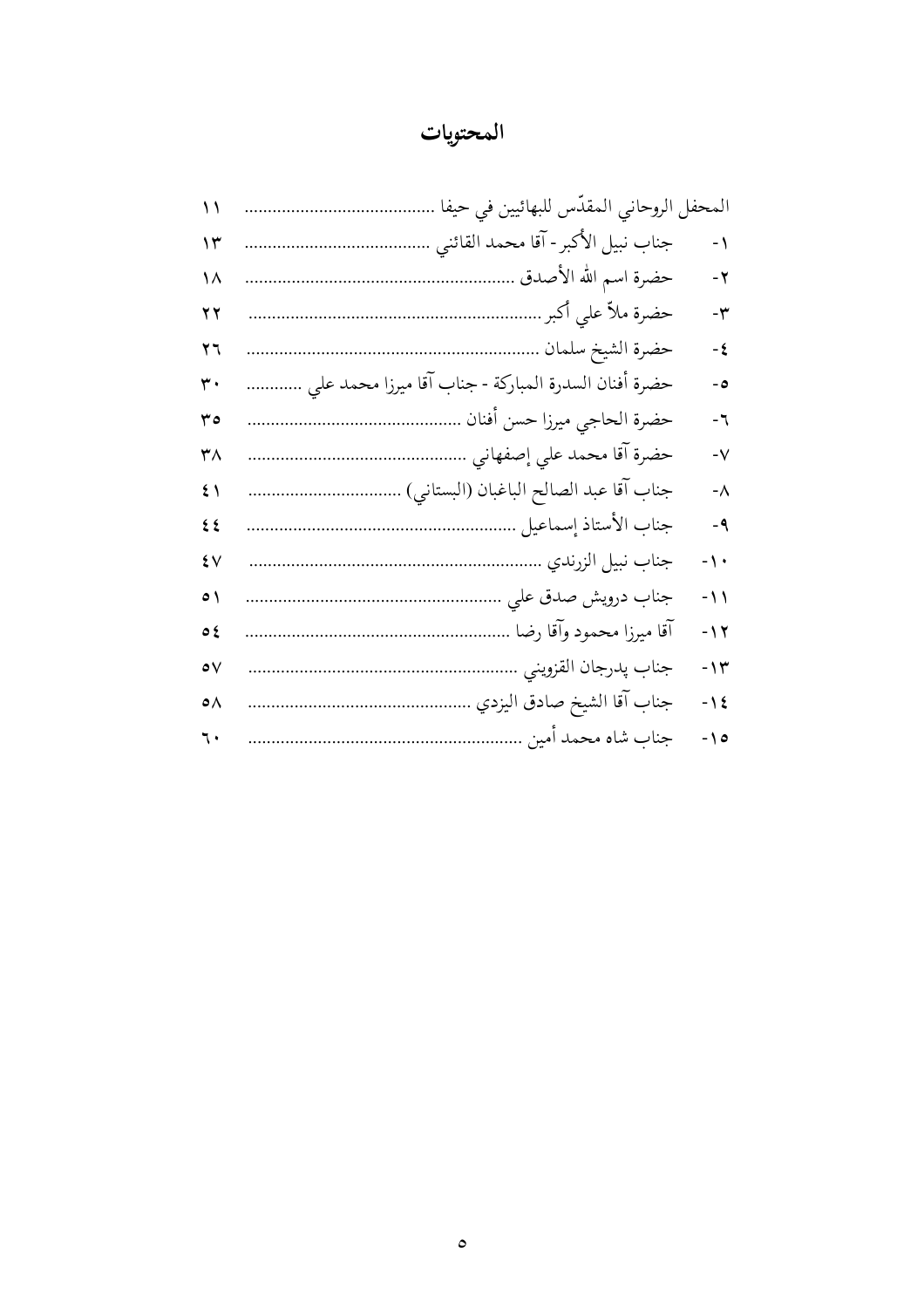| ٦٣                              | جناب مشهدي فتّاح                             | $-17$              |  |
|---------------------------------|----------------------------------------------|--------------------|--|
| ٥ ٦                             |                                              | $-1V$              |  |
| $\vee$                          |                                              | $-1\Lambda$        |  |
| $\vee$ ٥                        |                                              | $-19$              |  |
| $\vee\vee$                      |                                              | $-\gamma$ .        |  |
| $V$ ٩                           |                                              | $-71$              |  |
| $\wedge$                        | جناب مشهَدي حسين ومشهدي محمد الأذربايجانيّين | $-77$              |  |
| $\wedge \breve{r}$              |                                              | $-74$              |  |
| $\wedge$                        |                                              | $-75$              |  |
| $\wedge\vee$                    |                                              | $-70$              |  |
| ٩.                              |                                              | $-77$              |  |
| 9 <sub>1</sub>                  |                                              | $-YV$              |  |
| 92                              |                                              | $-Y \wedge$        |  |
| ۹٦                              |                                              | $-79$              |  |
| $4\wedge$                       |                                              | $-\tau$ .          |  |
| $\cdot$ $\cdot$                 |                                              | $-\tau$            |  |
| $\mathcal{N} \cdot \mathcal{E}$ |                                              | $-\tau \tau$       |  |
| $\cdot$ 7                       |                                              | $-\tau$            |  |
| $\mathcal{N} \cdot \mathcal{N}$ |                                              | $-\tau$ {          |  |
| 115                             |                                              | $-\tau$ 0          |  |
| 117                             |                                              | $-\tau$ ٦          |  |
| $\frac{1}{\sqrt{2}}$            |                                              | $-\mathsf{r} \vee$ |  |
|                                 |                                              |                    |  |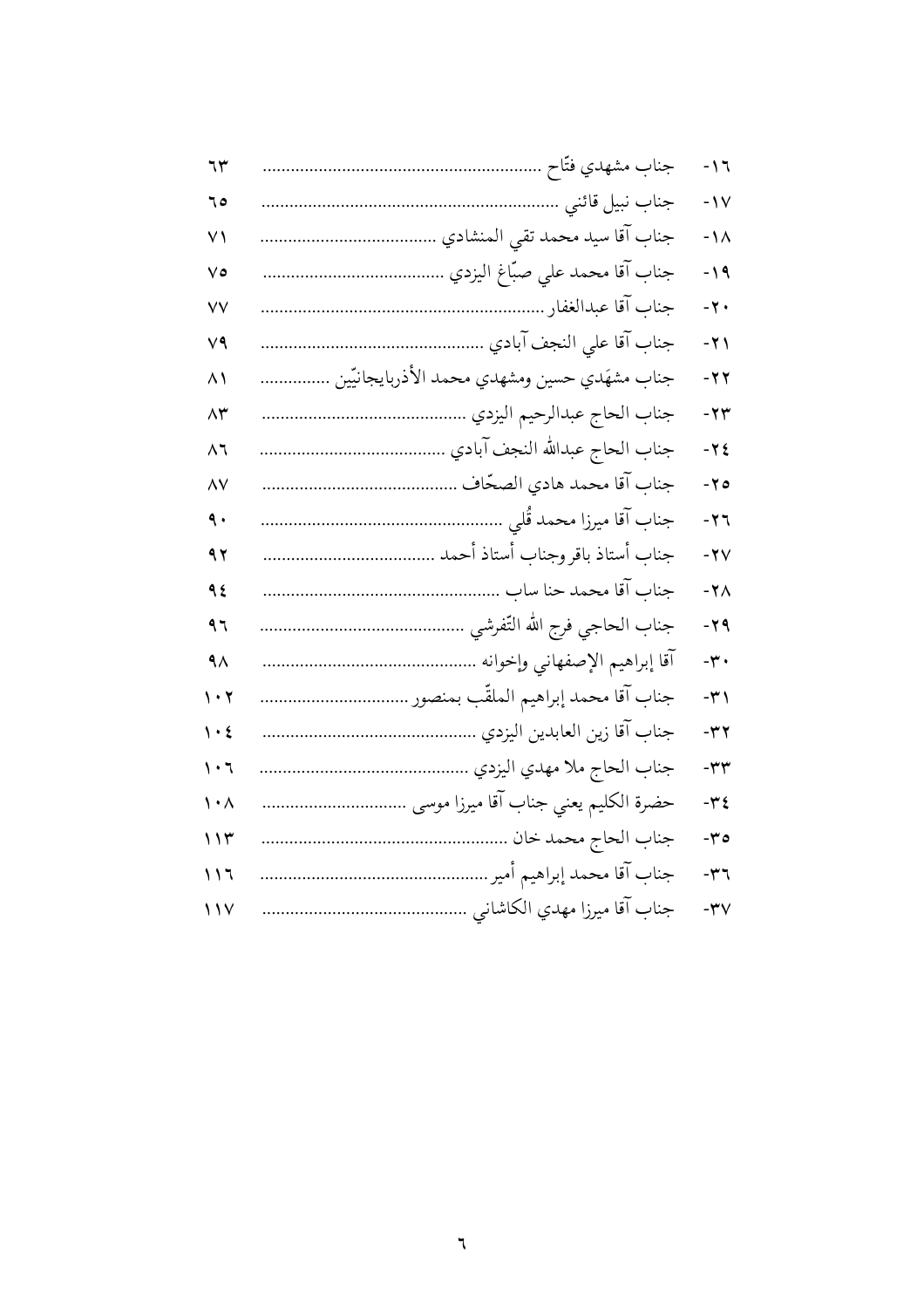| $\vee \vee \cdot$      | $-\tau \wedge$   |
|------------------------|------------------|
| 122                    | $-\tau$ ۹        |
| 117                    | $-\xi$ .         |
| $\sqrt{7}$             | $-\xi$ $\lambda$ |
| ۱۳.                    | $-55$            |
| ۱۳۹                    | $-54$            |
| $\frac{1}{2}$          | $-55$            |
| $\sqrt{2}$             | $-\xi$ ٥         |
| ه ٤ ١                  | $-\xi$ ٦         |
| 129                    | $-5V$            |
| ۱۰۳                    | $-\xi \wedge$    |
| $\circ$ 0              | $-59$            |
| $\Diamond \circ \land$ | $-0$ .           |
| ۱٦٣                    | $-0)$            |
| 175                    | $-0$ ۲           |
| 170                    | $-04$            |
| $\sqrt{11}$            | $-02$            |
| ۱٦۹                    | ه ه -            |
| $\vee$                 | - $\circ$ ٦      |
| 172                    | - ہ $\vee$       |
| ١٧٧                    | $-0\Lambda$      |
| ۱۸۱                    | $-09$            |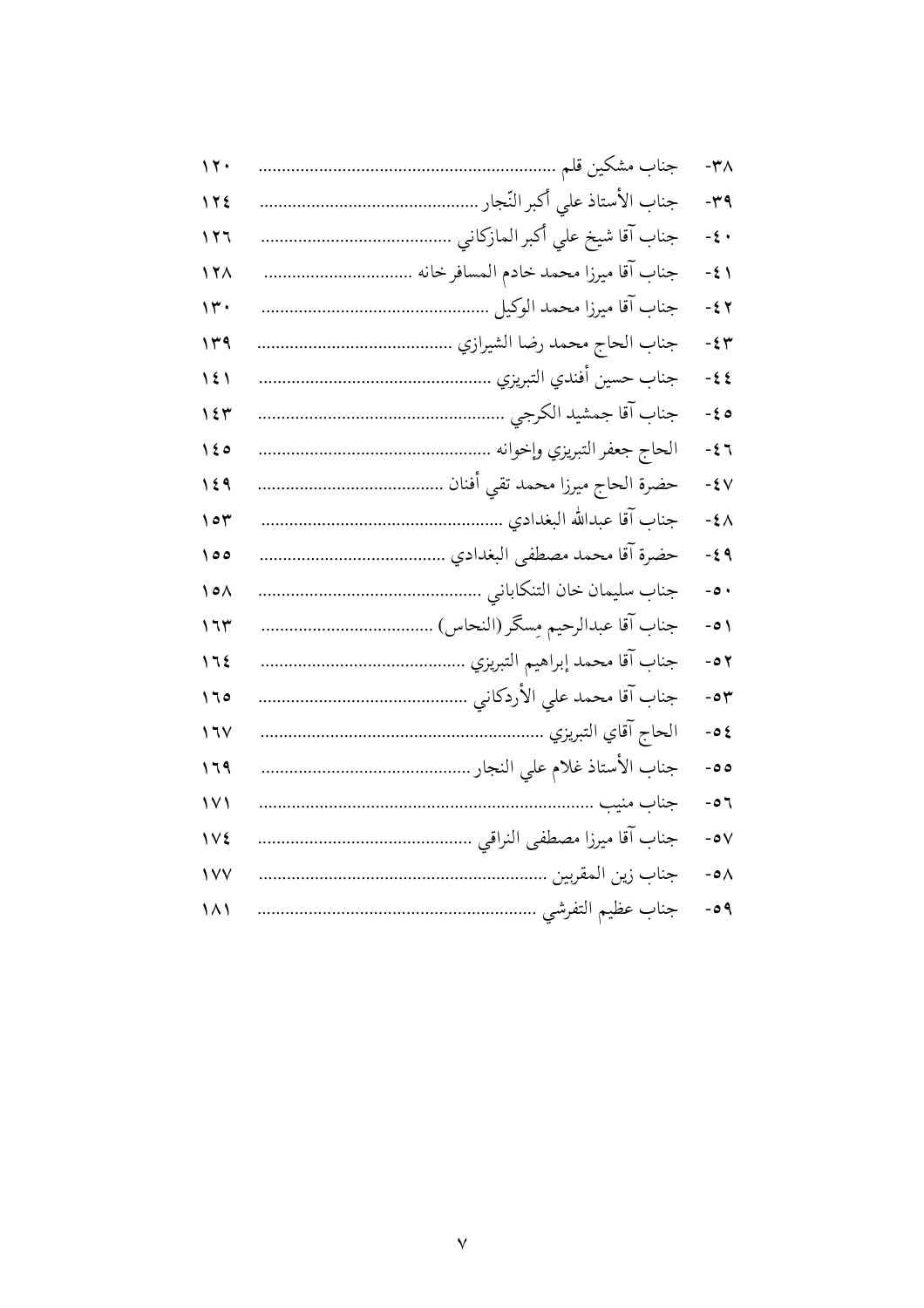| $\Lambda \uparrow$            | آقا ميرزا جعفر اليزدي .                       | $\overline{\phantom{a}}$ - $\overline{\phantom{a}}$ |
|-------------------------------|-----------------------------------------------|-----------------------------------------------------|
| $\lambda \lambda$             | جناب حسين آقا التبريزي                        | $-71$                                               |
| $\Lambda\Lambda$              | جناب الحاج على عسكر التبريزي                  | $-77$                                               |
| 197                           | جناب آقا على القزويني                         | $-71$                                               |
| 190                           | جناب آقا محمد باقروآقا محمد إسماعيل           | $-7\xi$                                             |
| 19 <sub>A</sub>               | جناب آقا أبو القاسم سلطان آبادي وجناب آقا فرج | $-70$                                               |
| $\mathbf{y}$ .                | جناب حرم سلطان الشهداء .                      | $-7V$                                               |
| $\mathbf{y} \cdot \mathbf{y}$ | شمس الضّحى واللوح المبارك الذي نزل بشأنها     | ٦٨-                                                 |
| $Y \vee V$                    | جناب الطاهرة (قرّة العين)                     | $-79$                                               |
|                               |                                               |                                                     |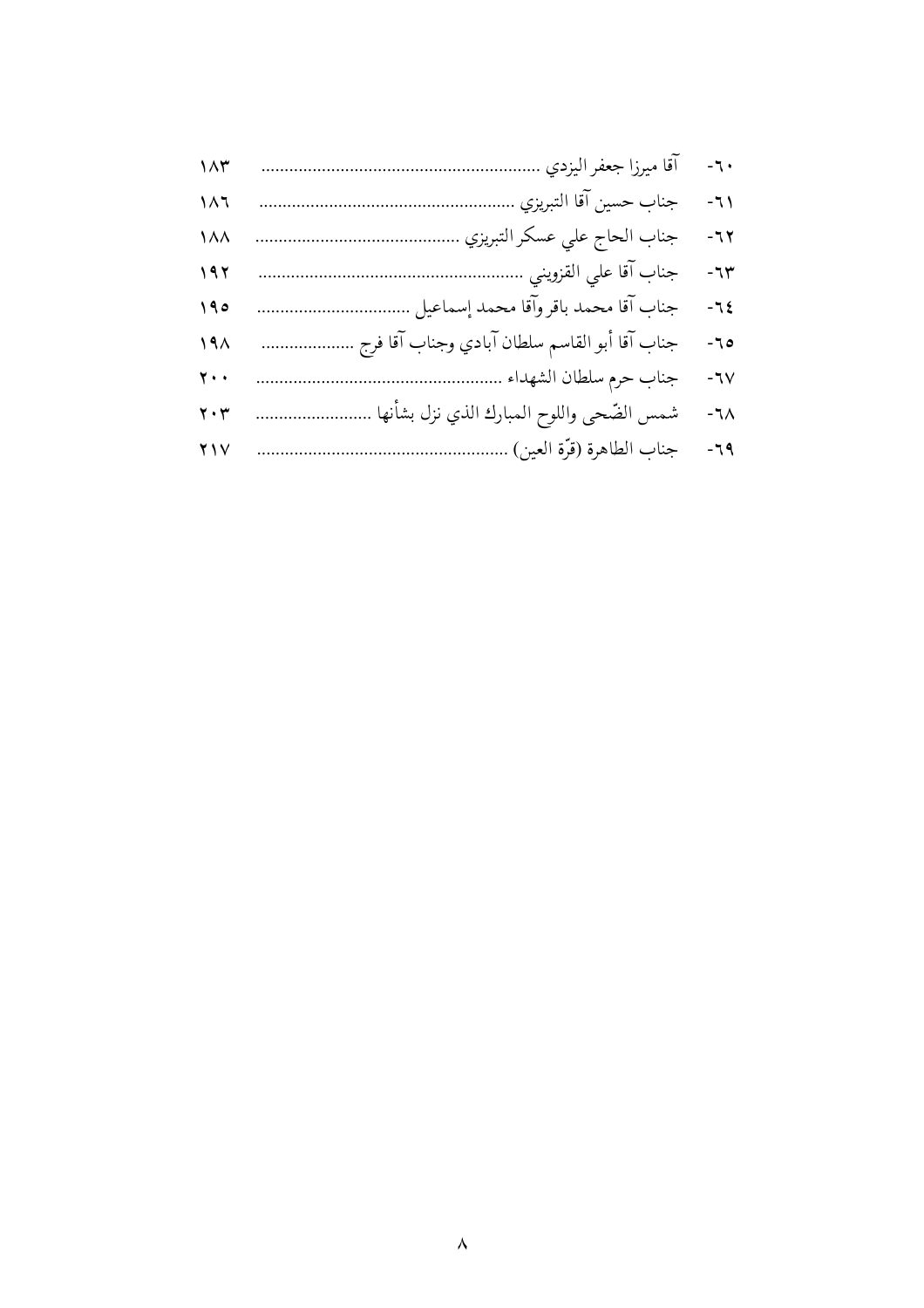#### كلمة النّاشه

يُعتبر كتاب تذكرة الوفاء الصّادر من قلم حضرة عبدالبهاء أثرًا يُمثّل وفاء مركز العهد والميثاق لنفوس أخلصت وجوهها لحضرة بهاءالله، فصارت، في أشخاصها ونهج حياتها، رموزًا تحكي عن القِيَم البهائيّة في حالتها التّطبيقيّة. فقد ضخّى البعضُ من تلك النّفوس النّفيسة بروحه في سبيل الجمال المبارك، كما ضحّى البعضُ منها بحياته وما فيها من متاع الدَّنيا لأجل إعلاء أمر الله وإثبات كلمته المباركة بين العالمين حتَّى يتحقَّق الهدف الأسمى من رسالته المباركة، ألا وهو وحدة العالم الإنساني.

عندما يسرد قلمٌ حضرة عبدالبهاء سيرة كلِّ فرد من أولئك الّذين يذكرهم في هذه التّذكرة، إنّما يذكّر أهلَ العالم بما ينبغي أن يكون عليه الإنسان إذا أراد أن يكون صورة الرّحمن ومثاله بين خلقه. لذلك ليس هذا الأثر المبارك كتابًا في التاريخ، بالمعنى المتعارف عليه، أو في تراجم السَّلَف من المؤمنين، بقدر ما هو رسالة في منهاج الحياة البهائيَّة المتمثَّلة عمليًّا في سيرة كلِّ مؤمن خَصَّص له قلمُ الميثاق قسمًا من هذا الكتاب.

وإنَّه من دواعي السَّرور أن ننشر للمرَّة الأولى ترجمةً لتذكِّرة الوفاء إلى اللُّغة العربيَّة قام بها المغفور له حسين روحي ابن الحاج ملاً على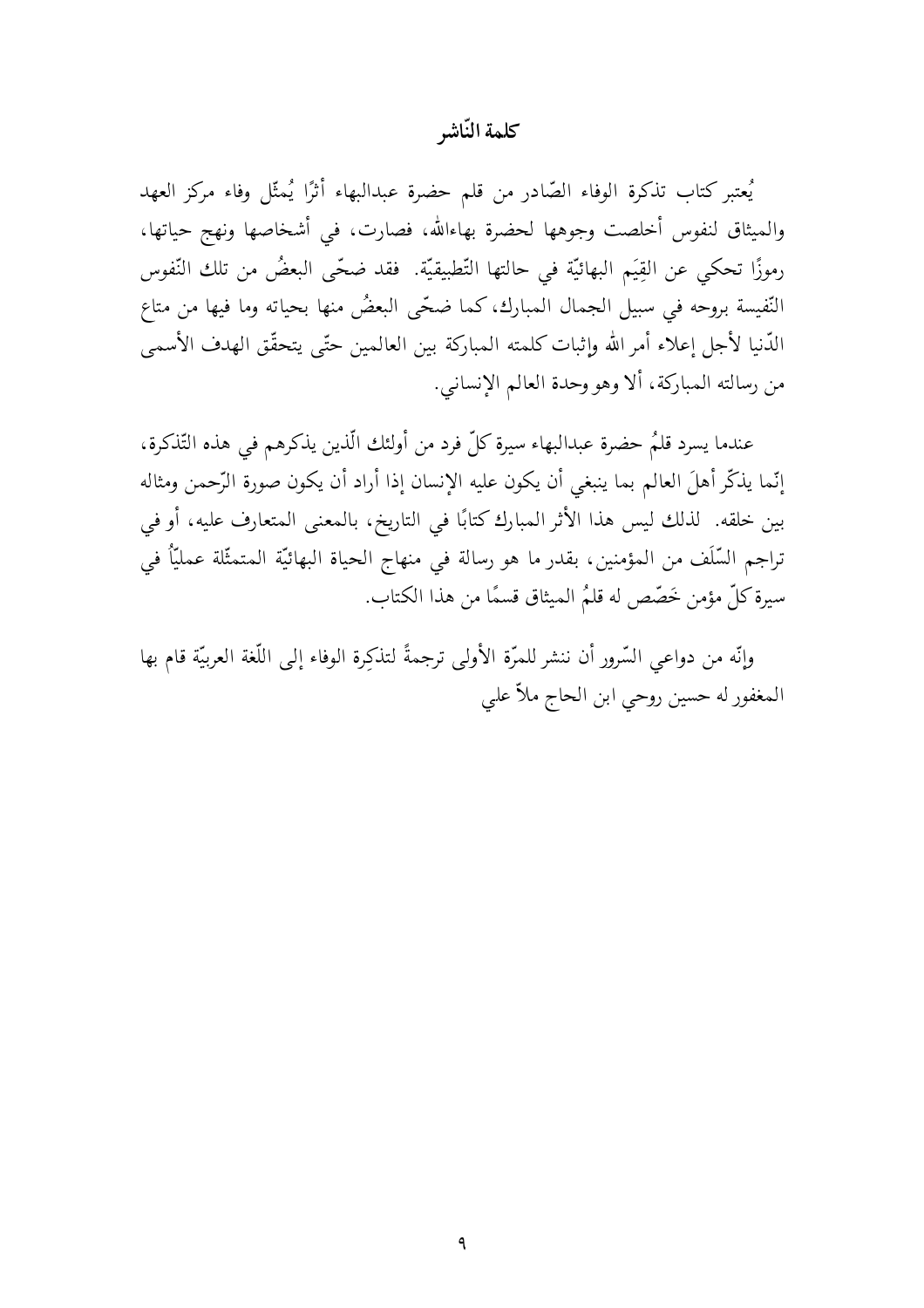التّبريزي. ۗ وُلد حسين في القاهرة سنة ١٨٧٨م، بعد قدوم والده إليها بأمر من حضرة بهاءالله. ۚ إثر مقتل والده أثناء رحلة تبليغيّة في ديار بكر، وكان حسين فتيَّ يافعًا، عاش هذا الأخير فترةً في كنف والدته قبل أن يتكفّل الحاج ميرزا حسين الخراساني بتربيته وتعليمه اللّغة الفارسيّة. عندما أرسل حضرة عبدالبهاء الميرزا الخراساني المذكور عام ١٨٩٩ مع آخرين إلى أمريكا، اختير حسين روحي مترجمًا لهم، فأقاموا في شيكاغو حتّى عام ١٩٠٢. في تلك الفترة أكمل حسين دراسته الجامعيَّة، مما أهَّله للعمل في تدريس الإنجليزيَّة في مدارس مصر بعد عودته إليها. التقى عام ١٩٠٦ بالميرزا أبي الفضل الكلبايكاني في القاهرة، وكان يحضر معظم مجالسه التبليغيّة. في السّنة ذاتها أسّس حسين روحي في القاهرة مدرستين سمّاهما "العباسيّة"، تيمّنًا باسم حضرة عبدالبهاء عباس، واحدة للذَّكور وأخرى للإناث، استمرّتا في العمل حتى إغلاقهما عام ١٩١٩. في السّنة التالية – ١٩٢٠ – عُيّن مفتّشًا للتّربية والتّعليم في فلسطين، وكان مقرَّ عمله في القدس، ومنها كان يقوم بزيارات إلى حيفا التي كان موجودًا فيها في اليوم الأربعين لصعود حضرة عبدالبهاء، وذلك عندما تُليت ألواح الوصايا وأُعلن فيها عن تعيين حضرة شوقي أفندي وليًّا لأمر الله. بقي في فلسطين شاغلاً مناصب حكوميّة إلى أن أُحيل إلى التّقاعد عام ١٩٣٥. عندها عاد حسين روحي إلى مصر بأمر من حضرة وليّ أمر الله، فخدم فيها الأمر المبارك في المجالات الإداريّة والتبليغيّة، كما ساهم في ترجمة بعض الآثار المباركة الفارسيّة إلى العربيّة، ومنها تذكرة الوفاء. في الشّهر الحادي عشر من عام ١٩٦٠ تَوُفّي المترجم، ووري الثَّري في المدافن البهائيَّة في القاهرة.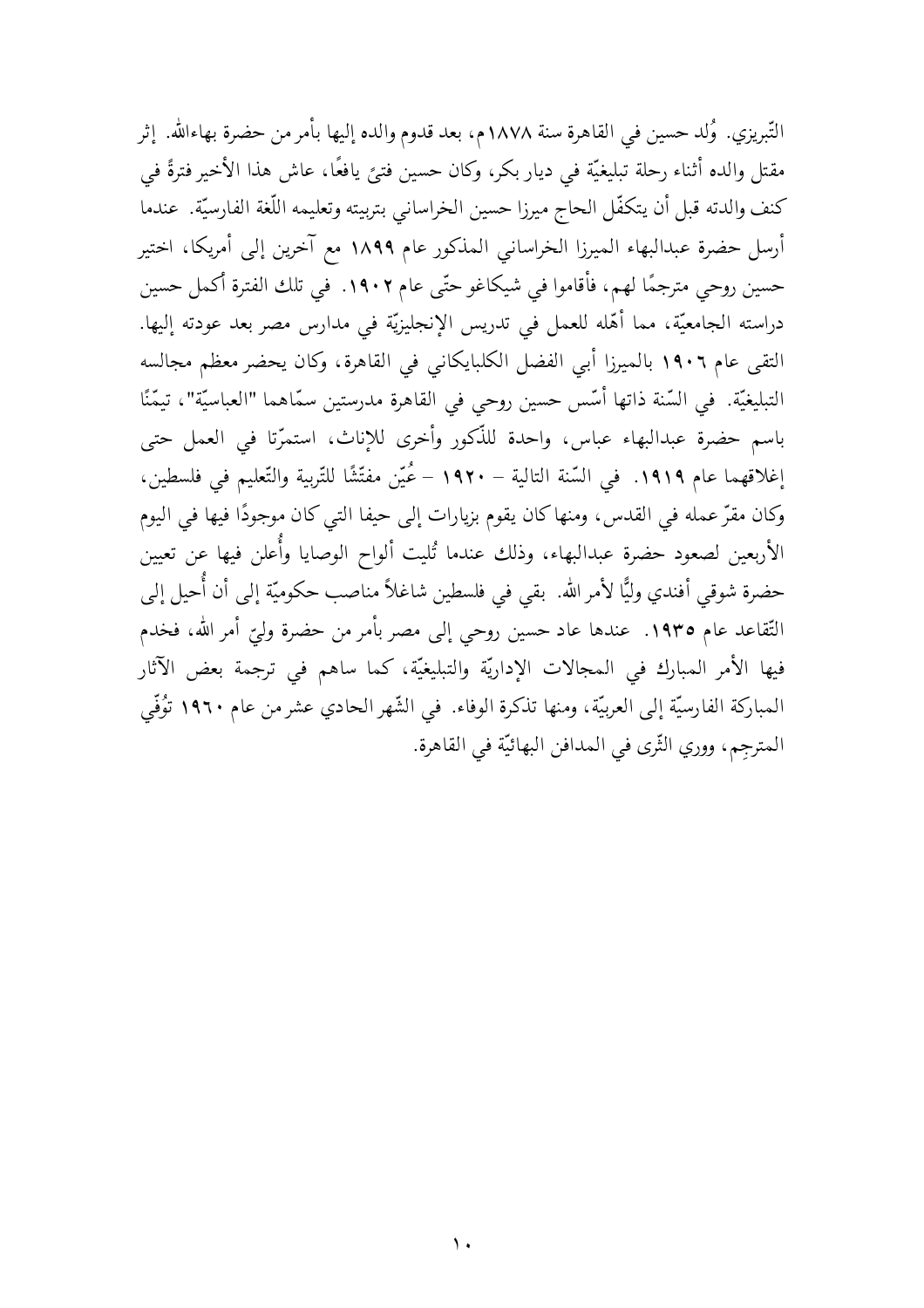### المحفل الروحاني المقدّس للبهائيين في حيفا

وافق المحفل الروحاني المقدّس للبهائيين في حيفا، في شهر يناير/كـ٢ سنة ١٩٢٤م الموافق لشهر جمادي الأولى سنة ١٣٤٢ه، على أن يقوم جناب آقا محمد حسين جراف اليزدي الشهير بالكهربائي، بناء على طلبه، بطبع الكتاب الموسوم بـ "تذكرة الوفاء" المدرج بين دفَّتيَّه تراجم عدد من الذوات المباركة من المهاجرين والمجاورين رقمها قلم مركز الميثاق الأنور (حضرة عبدالبهاء)، حقائق المقدّسين لتراب عتبته المقدّسة فداء، في سنة ١٩١٥م. فنثرت هذه التراجم الدرر واللئالبيء المضيئة من بحر الجود والإحسان والعفو والغفران السّاطعة من أشعة الشمس المضيئة على قلوب أهل الاطمئنان.

والمعلوم أنه قد سبق أن حصل حضرة حسين الكهربائي المذكور من ساحة المولى الأعز الأكرم (حضرة عبدالبهاء) على الإذن بطبع الكتاب المذكور والقيام بهذه الخدمة. غير أنه قد حال دون القيام بطبع الكتاب هبوب نار الفراق التبي أحرقت قلوب العشاق بلظبي الهجران الذي أجَّجه حادث الصعود المبارك الذي أرجف السبع الطباق. أمَّا المذكور فلم يُثنِه شيء عن القيام بإنارة المقامات المقدّسة الثلاث بالكهرباء كعادته، بما عُهد فيه من صِرف المحبة والإخلاص في هذا السبيل بهمّة زائدة ونشاط له قيمته. وكان التوفيق حليفه في جميع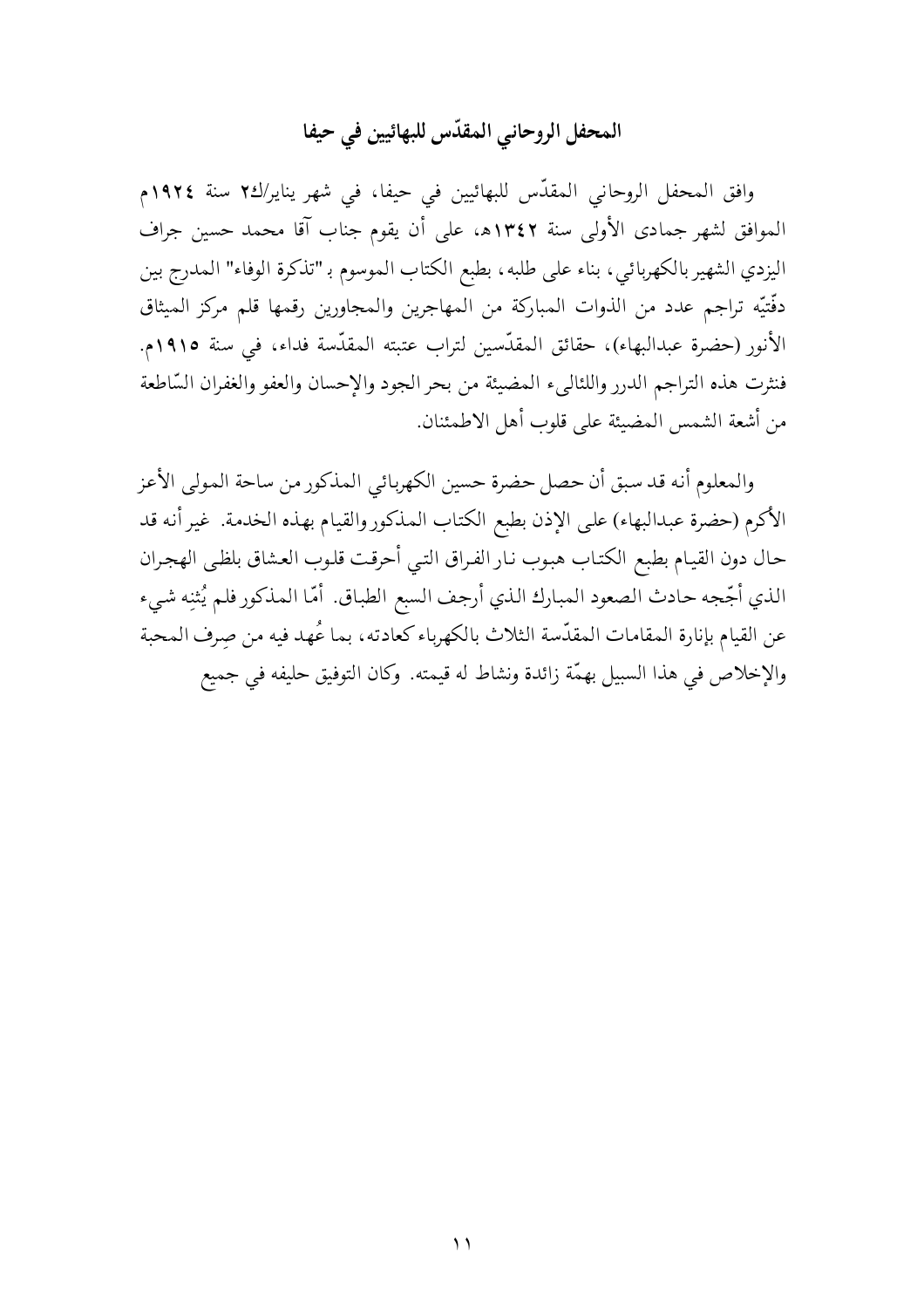الأحوال إلى أن تحيّن الفرص بطلب الإذن بطبع الكتاب المذكور من ساحة مركز الأمر ولي الأمر الرحماني (حضرة شوقي أفندي ربّاني) أرواحنا لوحدته الفداء.

وما أن صدر له الإذن المبارك بذلك حتى شدّ ساعد الهمّة بكلّ اشتياق وباشر في طبع الكتاب على نفقته. وقد جعلنا حقوق الطّبع محفوظة لنفس النّاشر جناب محمد حسين علي الشّهير بالكهربائي.

> تحريرًا في شهر يناير/كـ٢ سنة ١٩٢٤م. الموافق شهرجمادي الأولى سنة ١٣٤٢هـ

(ختم المحفل الروحاني المحلي في حيفا)

نور الدّين زين

السكرتير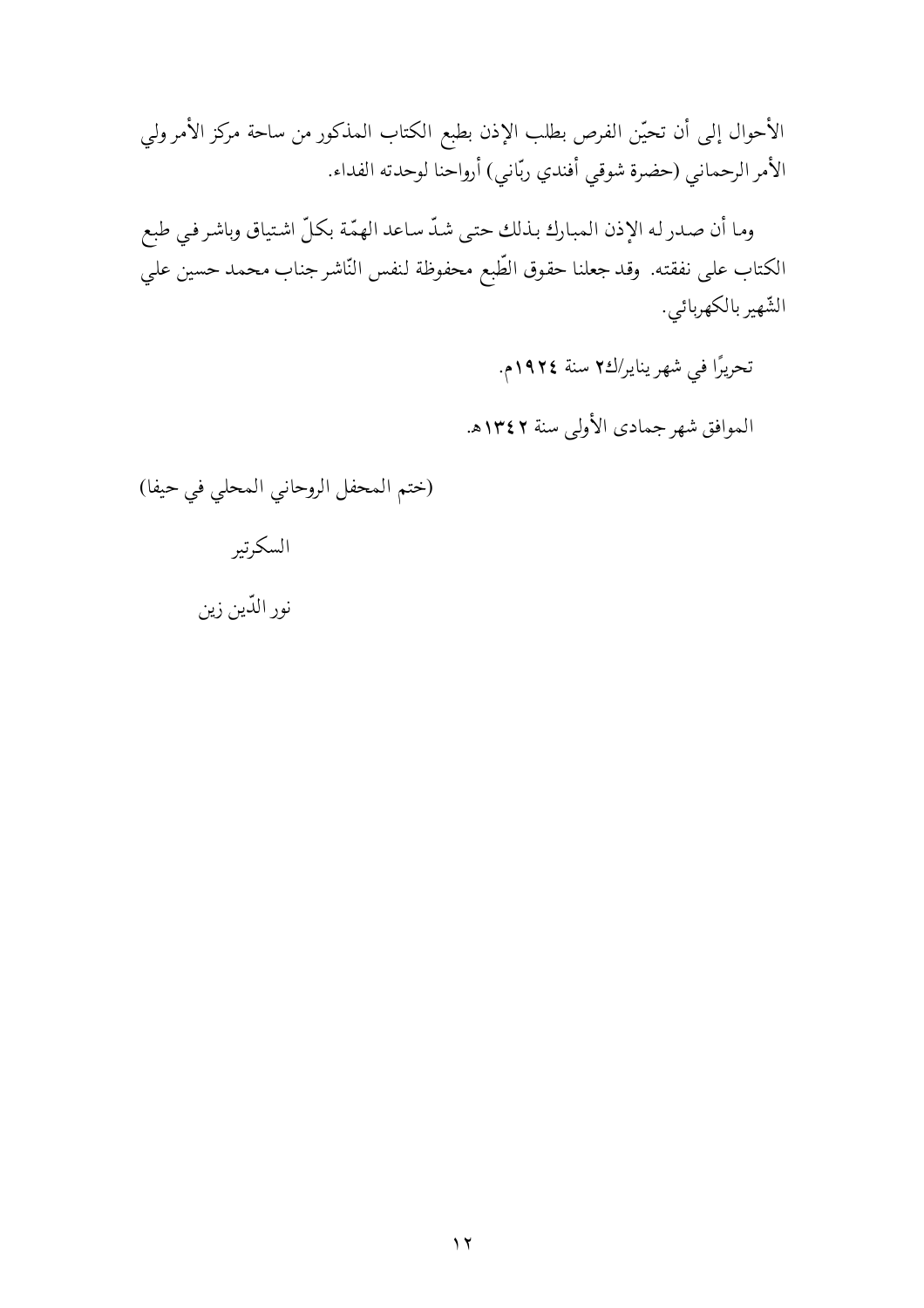# (١) جناب النبيل الأكبر آقا محمد القائني عليه بهاءالله هو الله

كان ضمن تلاميذ الشيخ مرتضى، المجتهد الشهير في النجف الأشرف، شخص لا نظير له يُدعى آقا محمد القائني الذي لقّبه حضرة جمال القدم بِ **النبيل الأكبر**، وكان هذا الشخص الجليل متفوَّقًا على جميع تلاميذ ذلك المجتهد بدرجة أن معلَّمه قد استثناه ومنحه إجازة الاجتهاد مع أن المرحوم الشيخ مرتضى لم يَمنح أحدًا إجازة الاجتهاد غير هذا التلميذ. وفضلاً عن كل هذا فقد كان النبيل الأكبر غزير المادة متمكِّنًا من حكمة الإشراقيين ومباحث العرفاء وأنواع المعارف الشيخيّة والفنون الأدبية بدرجة تفوق حد الوصف. وبالإجمال: كان شخصًا جامعًا قويّ الحجة والبرهان وقد أصبح شعلة رحمانية وسراجًا مضيئًا وعطّر مشامّه بنفحات القدس واستنار بنور الهدى بإيمانه بالبهاء فأوقد في مشكاة وجوده مصباح الوجد الكليّ والشغف والوله حتى صاركالحوت السابح في خضمّ العشق المتماوج.

وبعد أن نال درجة الاجتهاد بكمال التفوق من شيخه ظعن إلى بغداد حيث فاز بشرف اللقاء (لقاء حضرة بهاءالله) واقتباس الأنوار من شجرة السيناء المباركة وما لبث أن استولت روح الأمرعلى جميع أركانه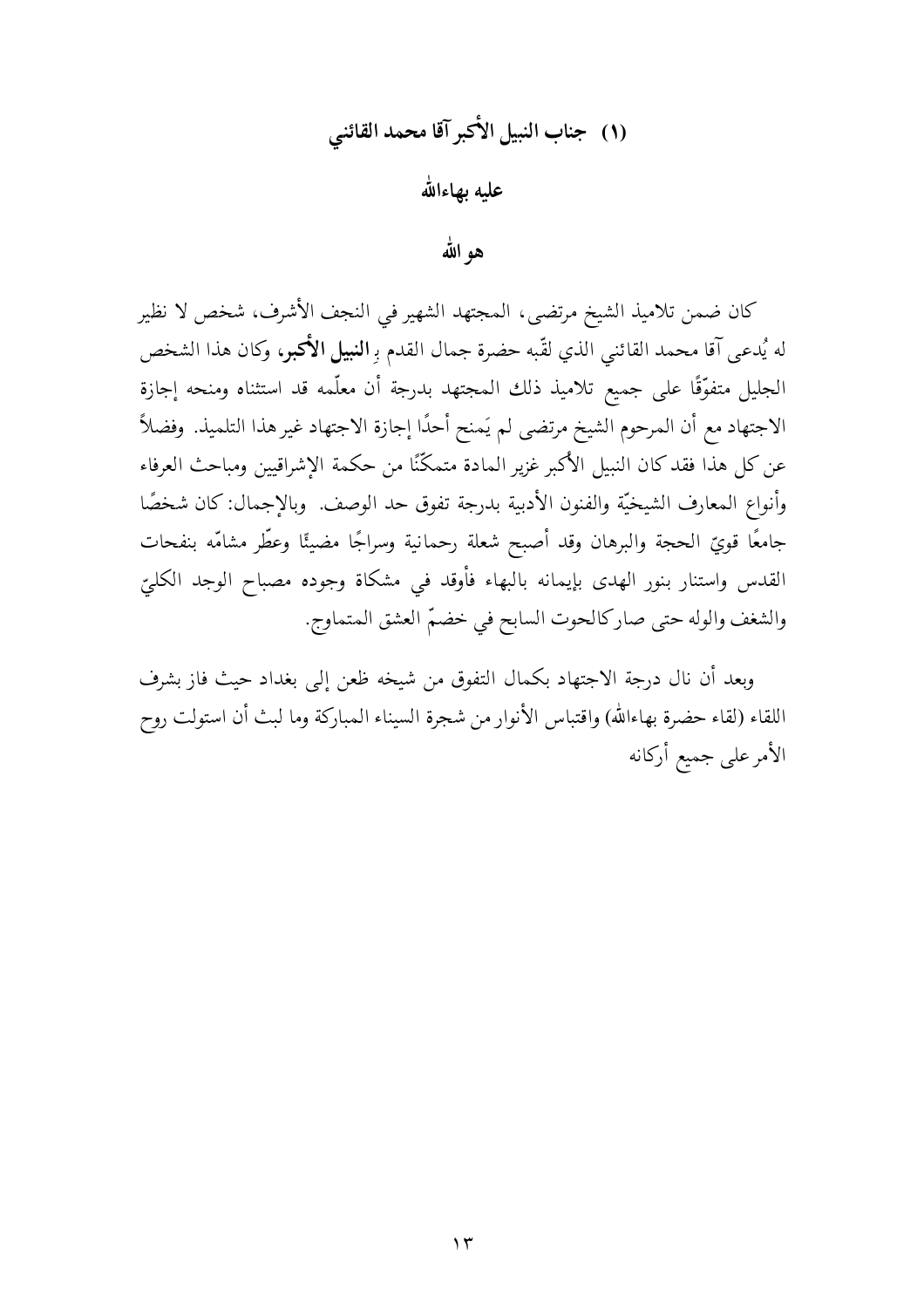ودبّت في عروقه حمية الإيمان بدرجة جعلته في هياج مستمر.

وبينما كان ذلك الرجل الجليل (النبيل الأكبر) المحترم جالسًا على الأرض ذات يوم في محضر النّور المبين (حضرة بهاءالله)، وإذا بالحاجي ميرزا حسن عمو معتمد المجتهدين في كربلاء قد حضر ومعه زين العابدين خان فخر الدولة. ولمَّا شاهد حضرة النبيل الأكبر جاثيًا على الأرض بكمال الأدب والخضوع والخشوع أخذه العجب وهمس في أذن النبيل قائلاً: "يا جناب الآقا ما الذي أتى بك إلى هنا؟" فأجابه جناب النبيل الأكبر قائلاً: "نفس الغرض الذي أتيت أنت من أجله". فكان هذا الجواب، وأيم الحق، سبب اندهاش الحاجي ميرزا حسن عمو وزميله لعلمهما أنَّ النبيل الأكبر مشهور بامتيازه وتقواه وتفوّقه على سائر المجتهدين وأنَّ اعتماد الشيخ مرتضى الجليل كان على النبيل بدرجة عظيمة جداّ.

وقصاري القول: إن حضرة النبيل قصد بعد ذلك إيران وألقى عصاه في إقليم خراسان حيث أدّى له أمير إقليم قائن نهاية الاحترام في أول الأمر معتبرًا حضوره مَغْنَمًا لا يقدّر حتى اعتقـد الأهلـون أن نفـس الأميـرصـار مغرمًـا بـجنـاب النبيـل ومـن عـشّاقه المتعلّقـين بـه لعظـيم فصاحته وعلوكعبه في مختلف العلوم والفنون وهذا أدّى أيضاً إلىي احترام الجميع للنبيل "والناس على دين ملوكهم".

فمرّت عدة أيام على حضرته كان خلالها مغمورًا بالتعزيز والاحترام ومع كل هذا، فلم يقدر علىي كتمـان الحقيقـة التـي أشـعلتها فـي فـؤاده نـار محبـة الله الموقـدة وتملّكتـه عوامـل الحيـرة والاندهاش بدرجة أنّه ترك جميع الأعمال وأخذ في خرق الحجبات بما استطاع من قوة على حد قول القائل: (ما ترجمته):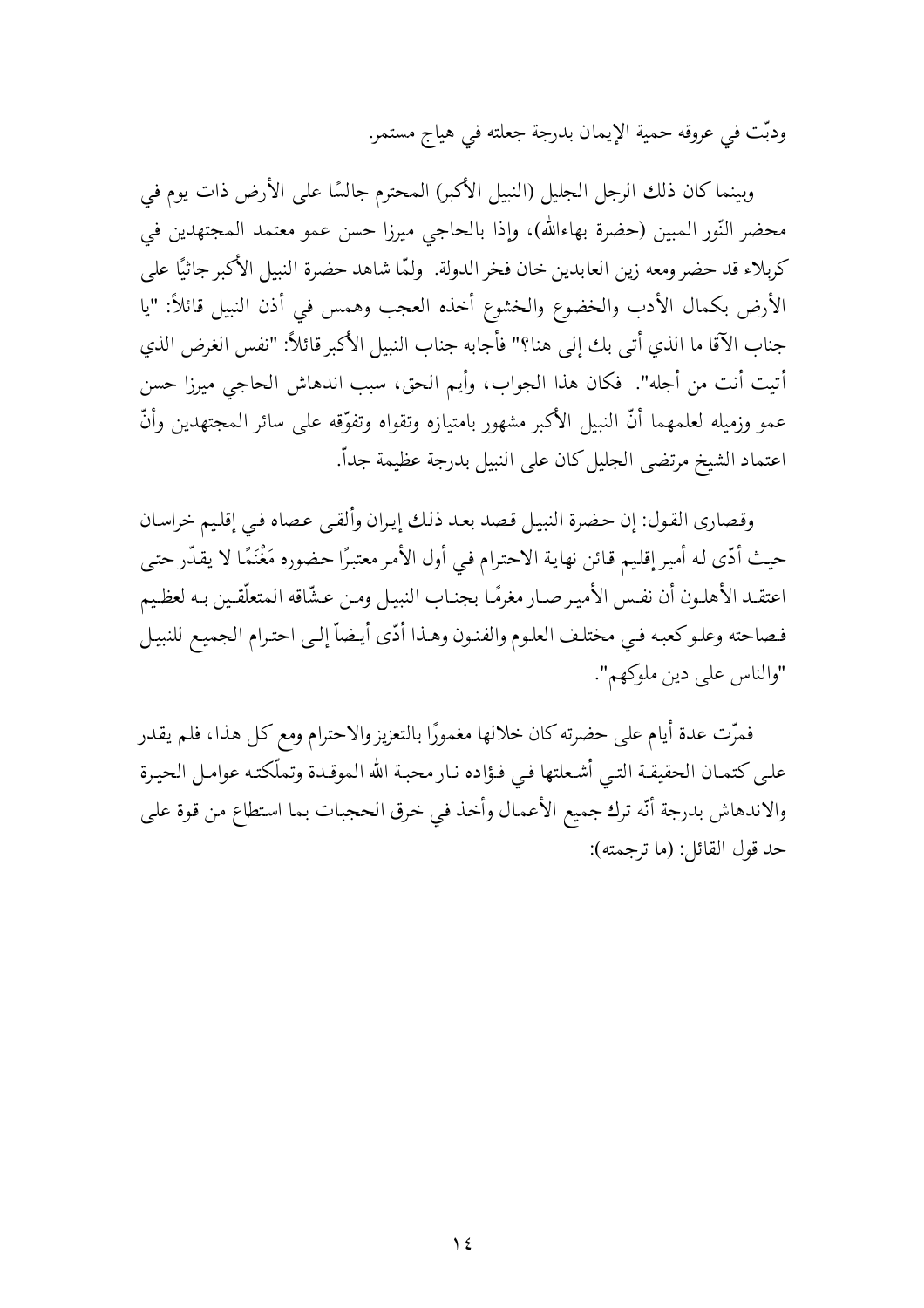جاهدت بكلِّ قواي حتى أليس من العشق ثوبًا غير أني ذبت في طريقي وأقمت على النفس حربًا

أما إقليم قائن فقد أضاء بنور الحقيقة وآمن العدد الكثير من الأهلين. ولمّا اشتهر حضرته بعقيدته بين القوم. قام أهل الحسد من العلماء بالنّفاق والشّقاق والسعاية به لدى الحكومة في طهران، فاستفزَّ ذلك ناصر الدين شاه على الانتقام فدبَّ الخوف في رَوْع أمير إقليم قائن وقام، خوف نفس الشاه، على جناب النبيل ومناوأته. فهبّ ريح الولولة وأُوقظت الفتنة العظيمة من نومها في مدينة قائن وهاج القوم وقاموا يدًا واحدةً على مناوأة النبيل الأكبر والتعرَّض له. ولكن عزيمته لم تفتر بل قاوم الجمهور بقلب أصلب من الصخر من شدّة حبّه للمحبوب. وفي النهاية ألقوا القبض على ذلك الواقف على السرّ المكنون وأرسلوه مخفورًا إلى طهران حيث آقام خالي الوفاض لا يملك قوت يومه وتطاولت عليه الرعاع وانبثت العيون في العاصمة لإلقاء القبض عليه ومعاقبته وأذاه، وذاق من أهل الظلم ضروب الإهانات في كل مكان آوى إليه وكانوا لا ينظرون إليه إلا شزرًا. ۖ وبالآخرة أُجبر على أن يلبس طربوشًا بدل العمامة حتى لا يعرفه المناوئون ويسلَم من تحرّشهم وأذاهم، وكان لا يهدأ عن نشر النفحات في الخفاء بكل همّة ونشاط بإلقاء الحجج والبراهين المألوفة.

حقًا، إنه كان سراجًا نورانيًا وشعلة رحمانية. كان وجوده في خطر عظيم غير أنه كان ملء قلبه الحذر إذ كانت الحكومة مرسلة عيونها عليه والأحزاب في قيل وقال بالنسبة إليه فألجأه كل هذا إلى الرحيل إلى بوخاري وعشق آباد وأخَذَ في إلقاء بيانات الأسراركالسراج الوهاج، ولم يُثنِهِ شديد الصّدمات ولا عظيم البليّات عن نشر النفحات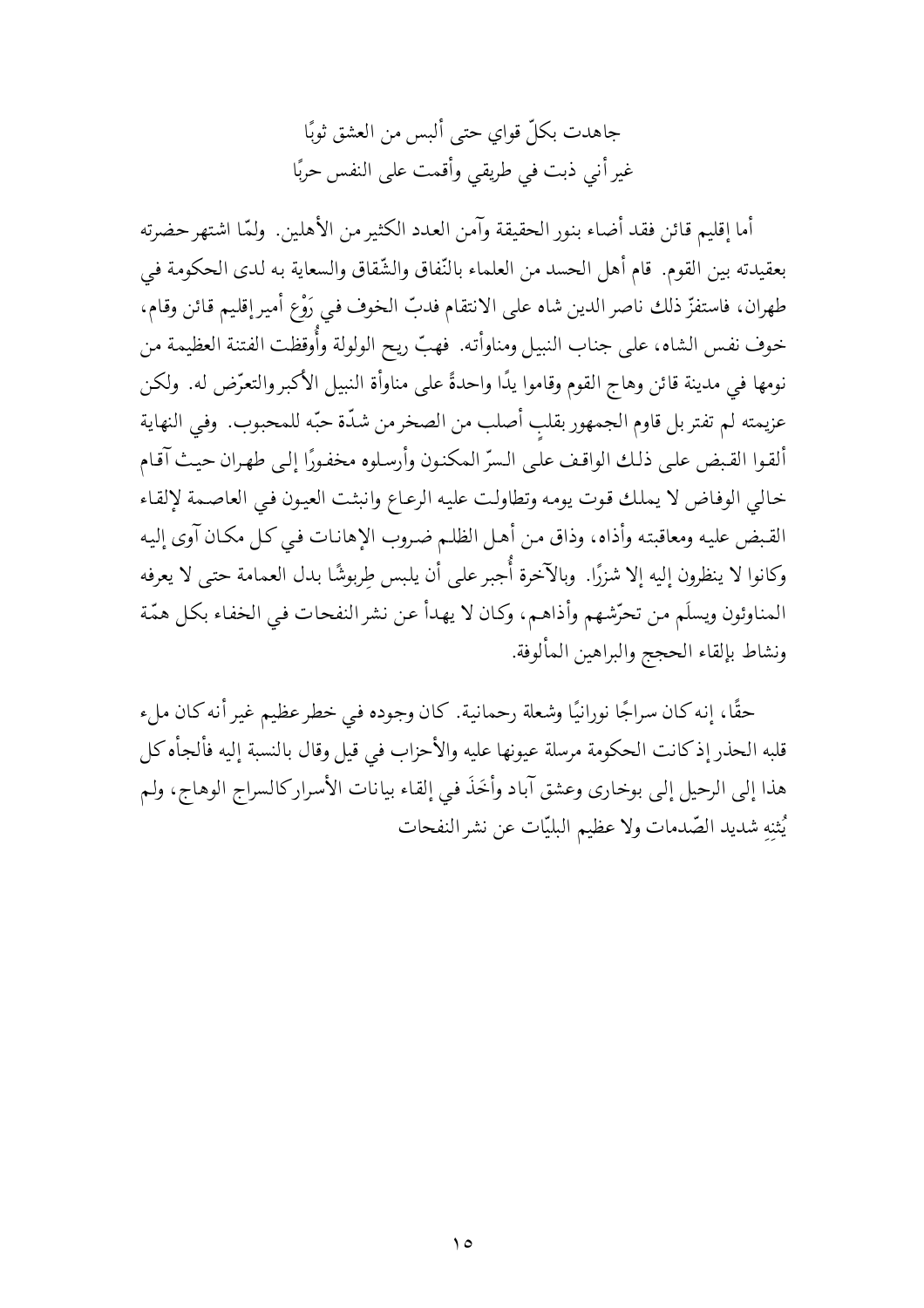بل كان يزداد توقَّدًا. أما ذلاقة لسانه وتفنَّنه في معالجة أمراض المجتمع فحدَّث عنهما ولا حرج. كان كالمرهم لِما بالقوم من جراح، يَهدي الناس بكلِّ حكمة سائرًا على قاعدة أهل الإشراق والعارفين، يكشف اللّثام عن وجوه الحقائق ويثبت ظهور مليك الوجود بكل حجة دامغة، ويقنع مشايخ الشيخيّة بصريح عبارات كلّ من المرحوميْن الشيخ أحمد الإحسائي والسيدكاظم الرشتبي. أما الفقهاء فكان يقنعهم بآيات القرآن وأحاديث أئمّة الهدى بالدليل الواضح والبرهان القاطع، وكان يعالج كل داء بعلاج فوري، ويمدّ فقراء العقول بما يُلهمهم الصواب. ولكنه أصبح في بوخاري بلا معين وابتلى بصدمات لا حدَّ لها، وكانت عاقبة ذلك، الشَّهم كاشف الأسرار، الانتقال إلى ملكوت ذي الجلال تاركًا رسالته البليغة وضمَّنها الأدلة الواضحة والبراهين القاطعة. ولكن يد الاغتيال سطت عليها، ولـم تشأ يـد الأقـدار أن تُنـشر لتكون سبب تنبّه العلماء والفضلاء.

والخلاصة، إنه وإن كان حضرته محاطًا بالبلايا أيام حياته غير أنه محا وأزال من الوجود أسماء وصيت جميع المشايخ العظام أمثال الشيخ مرتضى، وميرزا حبيب الله، وآيةالله الخراساني، وملا أسدالله المازندراني، وجعل ذكر مشايخ السلف والخلف في خبر كان. أما نجم جناب النبيل الأكبر فسيبقى لائحًا منيرًا من أفق العزة الأبدية لأنه كان على الدوام ثابتًا على الأمر راسخًا فيه، مشغولاً بالخدمة وتبليغ النفوس، ونشر التفحات.

ومن الواضح أن كل عزَّة أصابت الممرء عن طريق غير طريق أمر الله تنتهي إلى الذلَّة، وكل راحة يشعرها الإنسان في غير سبيل الله تنتهي إلى المشقَّة والعناء، وكذلك كل ثروة تنتهي إلى الفقه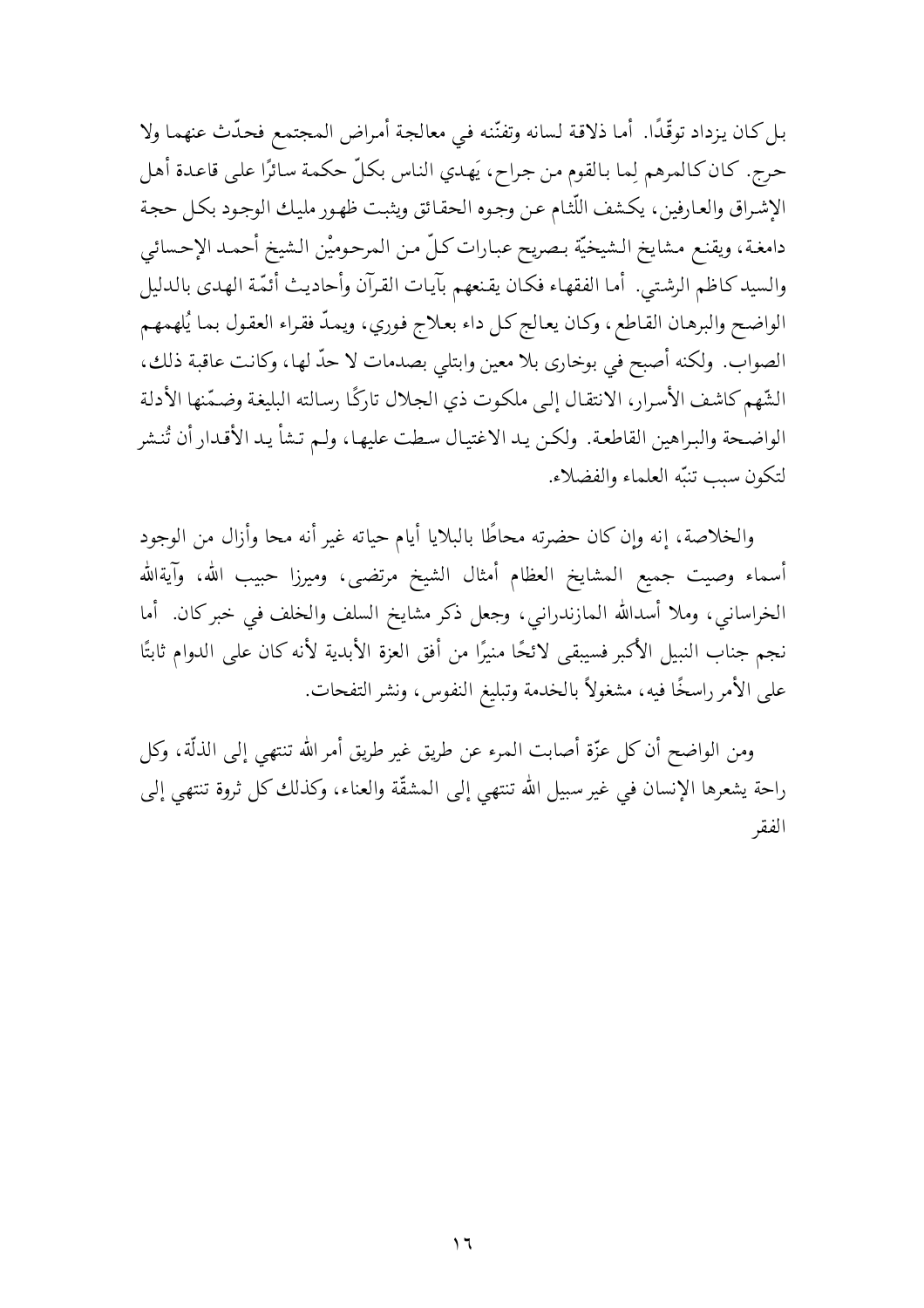والمسكنة.

ومما لا ريب فيه أن جناب النبيل الأكبركان آية الهدى والتقوى في الأمر المبارك، مضحيًّا بالنفس والنفيس بكل سرور وانشراح وقد عاف العزّة الدنيوية وأغمض عينيه عن الغِنبي والجاه والتربّع فـي دسـوت المناصـب وفـكّ نفـسه مـن أسْـر التقييـد وجرّدهـا مـن جميـع الأفكـار غيـر المجدية. وكان عالمًا فاضلاً ماهرًا في جميع الفنون، مجتهدًا لا يُجارى، حكيمًا عارفًا، طويل الباع في العلوم الأدبية، فصيح اللسان بليغ التعبير، نطوقًا لا يضارع، وكان في حدّ ذاته جامعة بمعنى الكلمة وكانت خاتمة المطاف بادية الألطاف. عليه بهاءالله. نوّر الله مرقده بأنوار ساطعة من الملكوت الأبهى وأدخله في جنة اللقاء وأخلده في ملكوت الأبرار مستغرقًا في بحر الأنوار.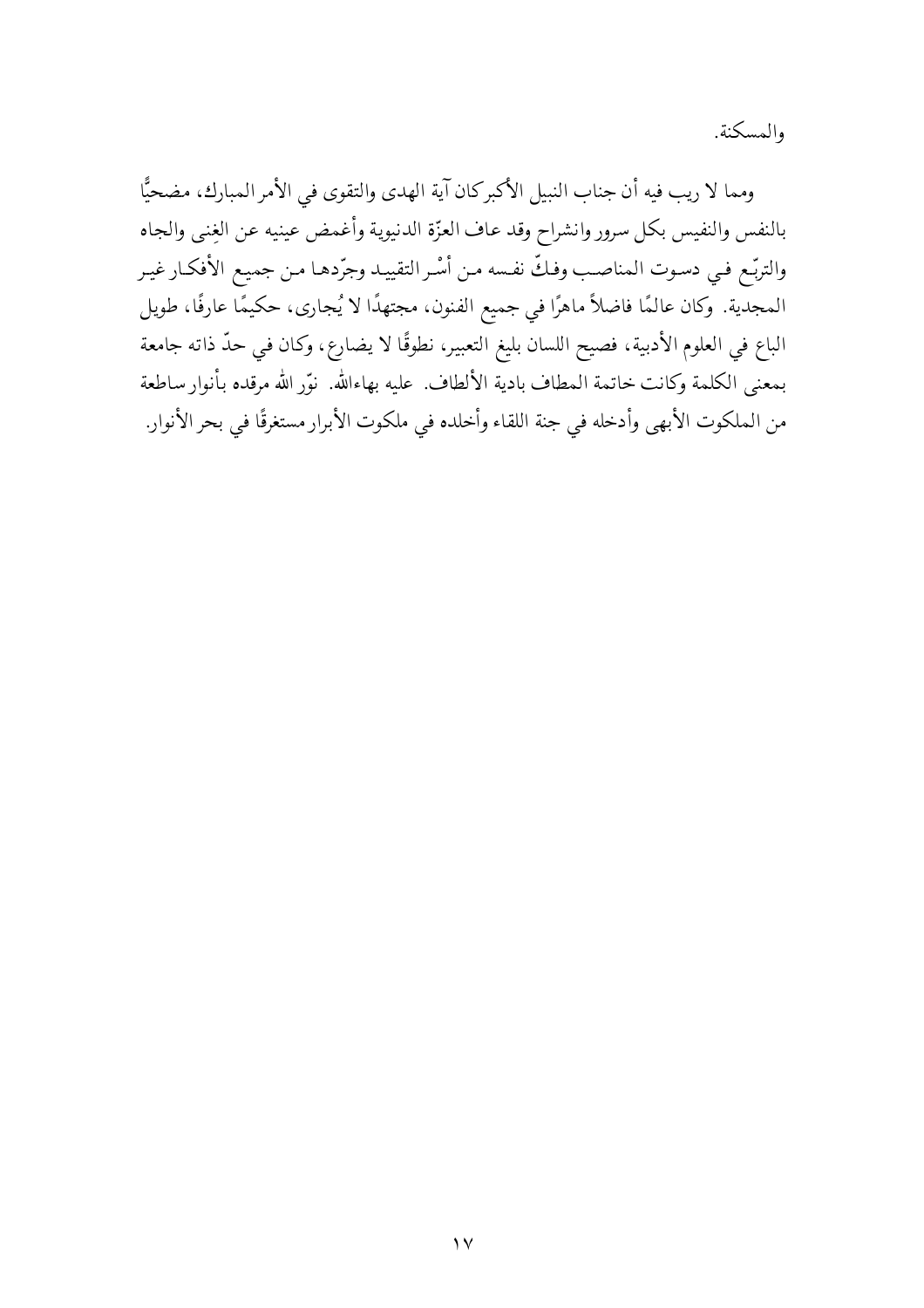### (٢) حضرة اسم الله الأصدق

هو الله

من جملة أيادي أمر الله الذين صعدوا إلى الرفيق الأعلى عليهم نفحات الرحمن كان جناب اسم الله الأصدق وجناب النبيل الأكبر (آقا محمد القائني) وجناب الملا على أكبر وجناب الشيخ محمد رضا اليزدي وحضرة الشهيد (الميرزا ورقاء) وغيرهم. وحقًّا إن حضرة اسم الله الأصدق قد خدم الأمر من فجر حياته إلى النَفَسْ الأخير خدمة حقَّة. تتلمذ في أيام شبابه على يد المرحوم السيد كاظم الرشتبي وعاش في معيّته وكان مشهورًا بكمال التقديس في إيران وكان معروفًا بين القوم بالملاّ صادق المقدّس كان إنسانًا مباركًا، وعالمًا فاضلاً، يحترمه الجميع وكان أهالي خراسان متعلَّقين به تعلَّقًا كليًّا لأنَّه كان في الحقيقة فاضلاً نحريرًا ومن مشاهير العلماء الذين لا نظير لهم. كان في التبليغ ذا لسان فصيح قويِّ الحجَّة بدرجة تستوجب الإعجاب، وكان يُقنع مناظريه دون تعقيد أو لَبس.

وبعد أن حضر إلى بغداد وفاز بشرف الحضور واللقاء، كان جالسًا ذات يوم في محلّ الاستقبال على حافة البستان وتصادف أنَّني كنت في غرفة مطلَّة عليه وإذا بالشاه زاده (حفيد فتح على شاه) قد حضر وأوماً إلى جناب اسم الله الأصدق وقال: "أراك هنا!" فأجابه اسم الله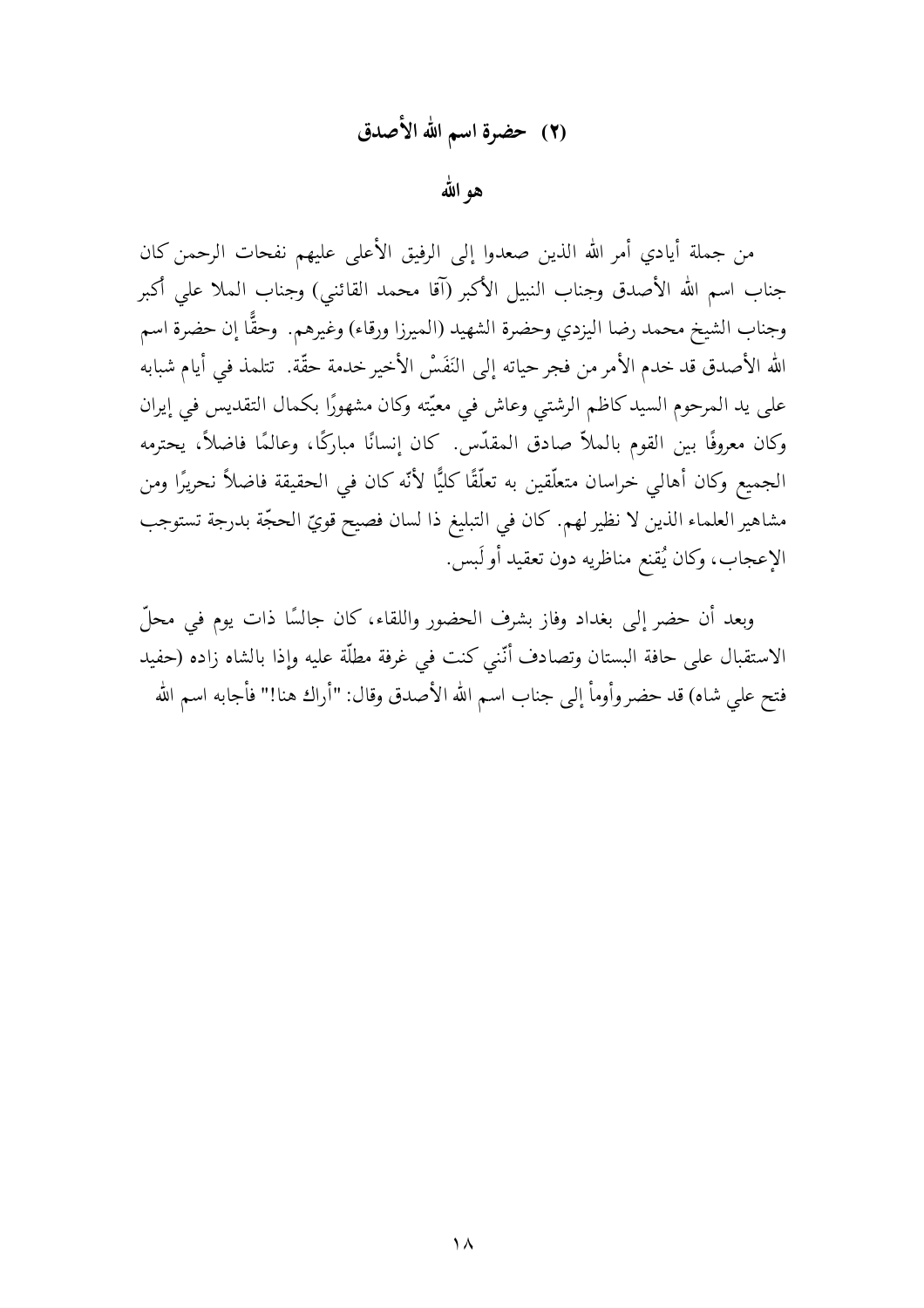الأصدق قائلاً: "أنا عبد هذا الرحاب وبستاني هذا البستان". وشرع في تبليغ الشاه زاده وكنت أتسمَّع لحديثه من الغرفة المذكورة. ۖ وإذا بالشاه زاده قد احتدَّ واعترض ولم يلبث جناب اسم الله الأصدق أكثر من ربع ساعة حتى أسكته بعد أن كانت دلائل الإنكار وآثار الحدّة بادية على وجهه بكل وضوح وما أن هدأت تلك الحدّة حتى قال لجناب اسم الله الأصدق: "إنني لمسرور جدًا بلقائك ولقد أصغيت لحديثك بأُذُنِ واعية".

وبالإجمال، إن اسم الله الأصدق كان دائمًا أثناء التبليغ هشًّا بشًّا، وإذا رأى من مناظره غضاضة وحدّة قابلها باللّين واللّطف بثَغر باسم. أما طريقته في التبليغ فلا نظير لها إذ كان في الحقيقة اسمًا على مسمى يعني اسم الله حقًا.

أما في حفظ الأحاديث فكان خزانة جامعة وعلى الأخص في مطالب المرحوميْن الشيخ الإحسائي والسيد الرشتي. وقد آمن بالأمر من بدايته في شيراز واشتهر بذلك هناك. ولما كان يبلّغ الناس جهرة وبدون مبالاة، ألقت الحكومة عليه القبض وخزموه من أنفه وحاموا به في الطرقات. أما هو فلم ينزعج بل كان دائمًا مسرورًا ضاحك الوجه بشوشًا ولا يسكت عن محادثة رفاقه.

وبعد أن أطلقوا سراحه حكموا عليه بالرحيل إلىي خراسان حيث أخذ في التبليغ كعادته ثم رافق جناب باب الباب (الملا حسين البشروئي) إلى قلعة الطبرسي وتحمّل المصائب ودخل فيي زمرة الفدائيين. وما لبث أن أسروه في القلعة وسلّموه ليد رئيس الحكومة في مازندران فأبعده هذا الأخير إلى جهة أخرى من إقليم مازندران ليسقوه كأس الشهادة. وما أن وصل إلى المحلّ المقصود حتى قَنْضَ له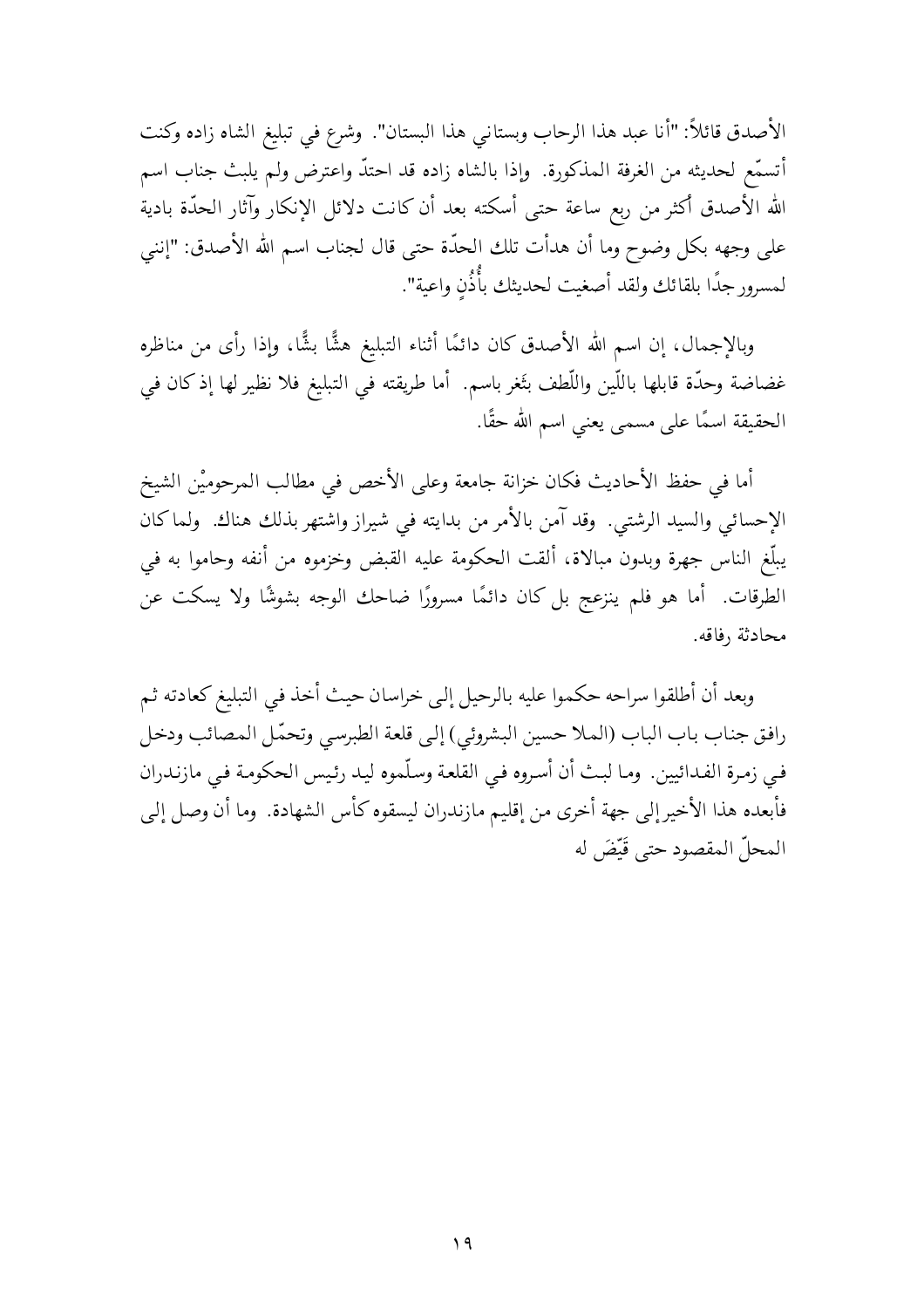الله شخصًا فكَّ ما عليه من السلاسل والأغلال وخلَّصه من السجن في منتصف الليل وأوصله إلى محلٍّ آمن وما فتئت الامتحانات تنصبٌّ عليه وهو يتحمَّلها برباطة جأش ورسوخ. ۖ وبينما كان محصورًا في القلعة كان لا يبالي بما كانت تَصُبّه الأعداء من القنابل من فُوِّهات المدافع على القلعة بلا انقطاع. وقد أمضي هو والأحباب في القلعة ثمانية عشر يومًا بلا طعام حتى أنهم أكلوا جلود أحذيتهم وصبروا على الماء بقيّة أيام محاصرتهم وكان كلّ منهم لا يتناول أكثر من جرعة واحدة من الماء في كل صباح وكنت تراهم مطروحين على الأرض من شدّة ما أصابهم من ضعف. وكانوا كلَّما شعروا بهجوم الجنود على القلعة دبَّت فيهم، من عند الله، روح القوّة فصدّوا العساكر وأخرجوهم من القلعة.

أماكونهم طووا الضلوع على الجوع مدة ثمانية عشريومًا فذلك من أشدّ الامتحانات من جهة أنَّهم كانوا غرباء محصورين، ومن جهة ثانية الجوع، والذي زاد الطين بلَّة هجوم الجنود وسقوط القنابل والمفرقعات في ساحة القلعة.

حقًّا إنّه لمن الصعب أن يتحمّل الإنسان ذلك ويبقى ثابتًا راسخًا في معتقده ولم يتزلزل. وأيم الحق، إن جناب اسم الله لم يعترِه، رغم هذه المصائب والشدائد، أدنى فتور إذ أخذ في التبليغ بعـد أن أُطلـق سـراحه وأوْقـف كـل أنفاسـه للنـداء بـملكـوت الله وإحيـاء النفـوس، وقـد فـاز بشرف اللقاء في العراق وفي السجن الأعظم (عكَّاء) وكان محطِّ العناية العظمى من الجمال المبارك.

أما هو فكان بحرًا زاخرًا في العلوم وبازًّا مرتفعًا في آفاق الفنون المتنوعة ذا قدرة وقوة عجيبة واستقامة لا تجارى في التبليغ، براهينه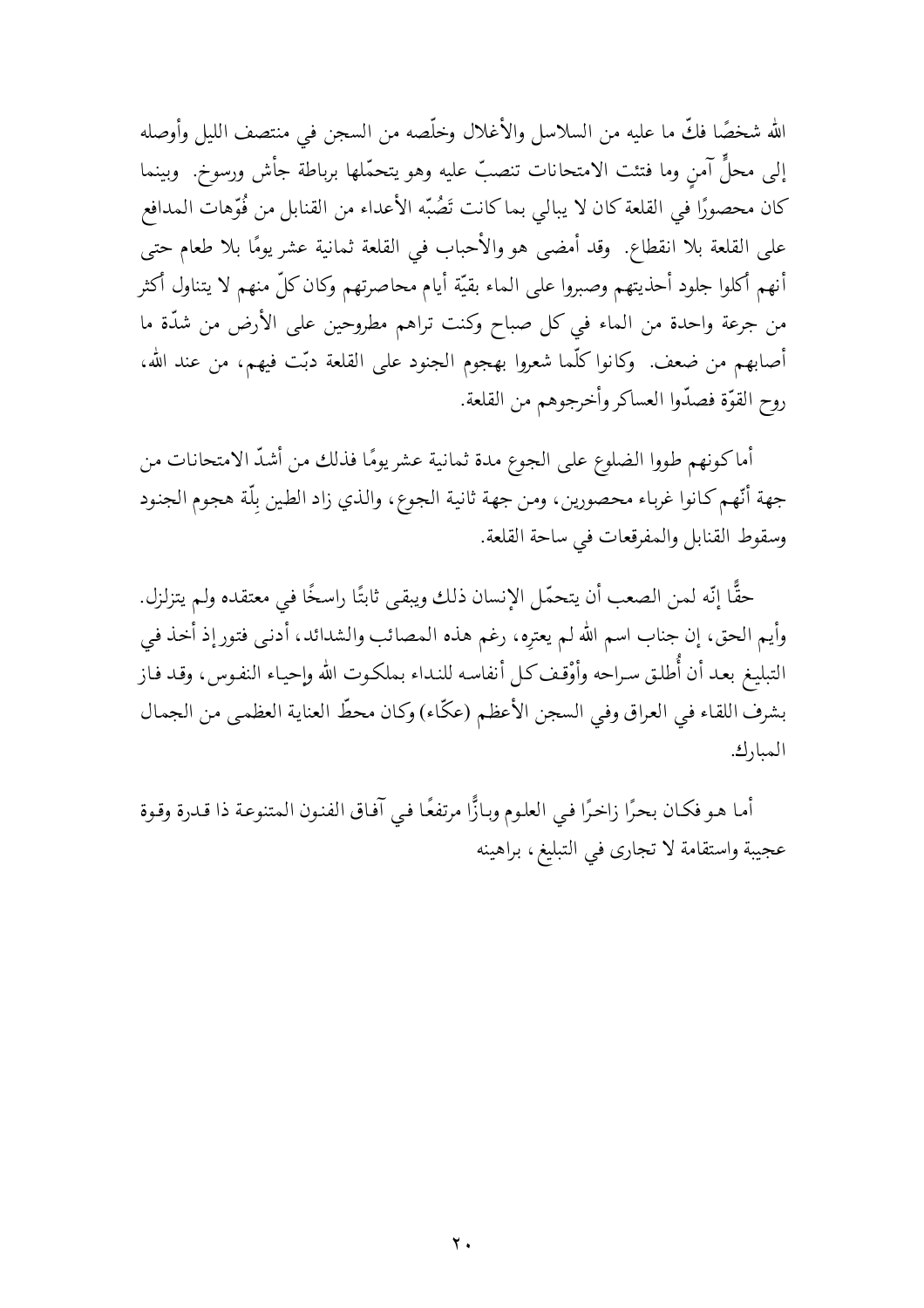الدامغة وأدلّته المسكتة تتدفق كالسيل وكان حال تلاوة الأنجية تنهمر الدموع من آماقه كالمطر المدرار وكان نوراني الطلعة رحماني الأخلاق عالمًا ملهمًا، همّته سماوية وانقطاعه وزهده وورعه وتقواه كان ربانيًّا.

جدثه المنوِّر في همدان وقد جرى القلم الأعلى في حقَّه بألواح شتَّى وأيضًا نزل له بعد وفاته لوح للزيارة خاص به، وكان إنسانًا عظيم القَدْرِكامل الصفات. وقد تركت أمثال هذه النفوس المباركة هذا العالم والحمد لله ولم تشأ الإرادة الإلهية لهم أن يبقوا حتى لا يشاهدوا ما حلِّ من البلايا بعد الصعود المبارك وحتى لا يقعوا بين مخالب الامتحانات الشديدة التي تزلزلت منهـا الـجبـال الراسـيات والقُلـل الـشامحة. وفـي الـحقيقـة إنّـه اسـم الله بكـل مـا فـي هـذه الكلمة من معنىً. طوبي لنفس طاف حول جدثه واستبرك بتراب رمسه. وعليه التحية والثناء في ملكوت الأبهي.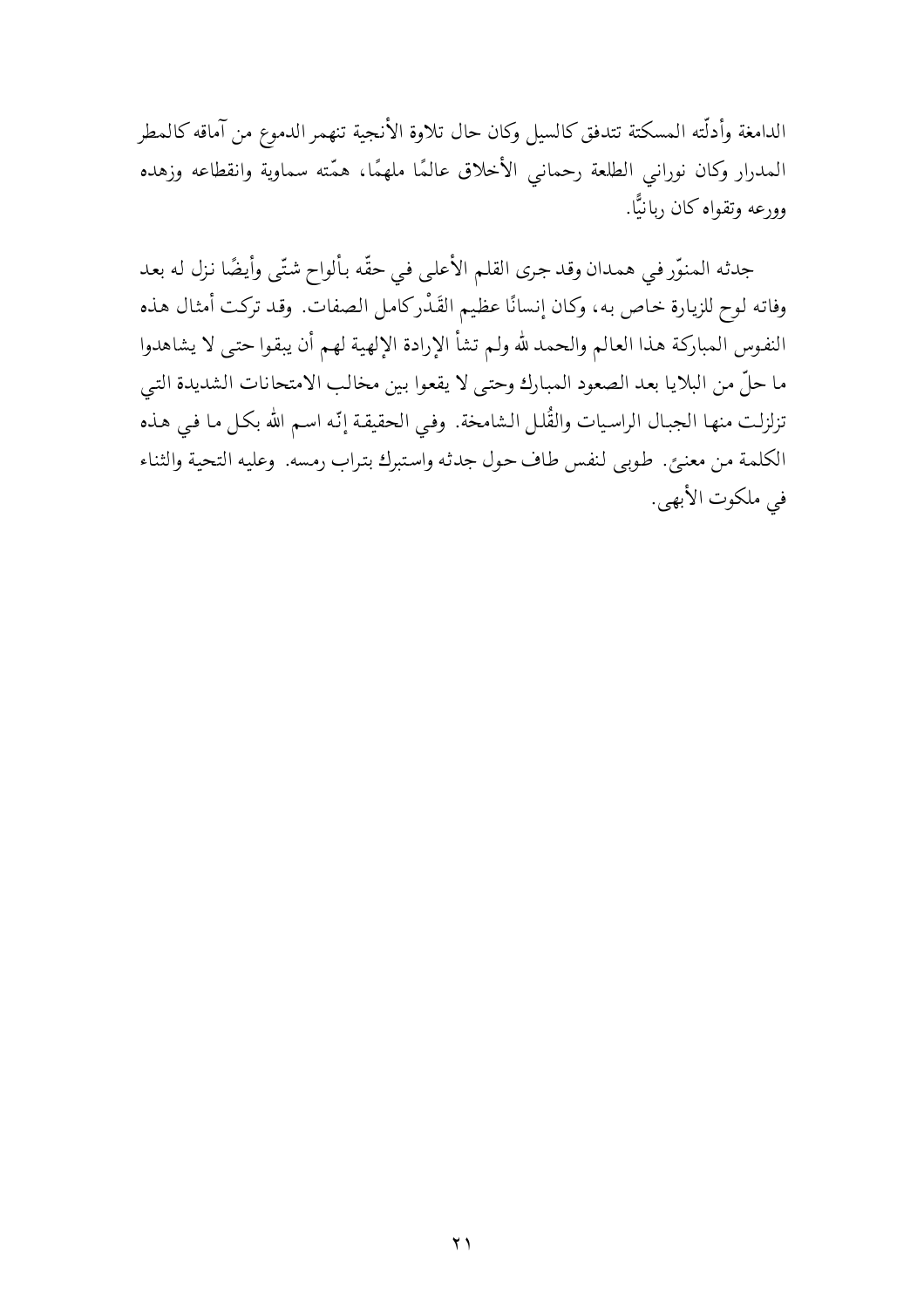### (٣) حضرة ملاّ على أكبر عليه بهاءالله

هو الله

كان من جملة أيادي أمر الله حضرة ملاّ على أكبر عليه بهاءالله. دخل هذا الرجل العظيم المدارس منذ نعومة أظفاره ونشأ في أحضان العلوم والمعارف وحصَل بجدّه واجتهاده على أعلى الدرجات وتضلَّع في جميع قواعد القوم والمعارف المليَّة والفنون العقليَّة والعلوم الفقهيَّة وبرع في كل ذلك، ثم اندمج في سلك الحكماء والعرفاء والشيخيَّة فنبغ في كل ما كانوا عليه وكان من الإشرافيّين، غير أنه كان متعطّشًا للحقيقة ولسد رمقه الروحي بغذاء من المائدة السماوية. ولم يُعِقْه ما لآقاه في هذا السبيل من عقبات كأَّداء، ولم يصرف ساعات حياته إلا في فائدة يستخرجها أو عائدة يستدرجها. ۖ ولم يفز بما يأمل فبقي متعطَّشًا حيرانًا هائمًا على وجهه في بيداء الطلب حيث لم يجد بين الأحزاب نفحة الميل الشديد ولم يستشم منهم رائحة الانجذاب والعشق الروحي. ولمَّا تعمَّق فيماكانت عليه الأحزاب المختلفة، اتضح له أنّه منذ ظهور حضرة الرسول محمد المحمود إلى يومنا هذا، قد ظهرت أحزاب عديدة ومذاهب مختلفة وآراء متباينة ومسائل متنوّعة وطرائق كثيرة يدّعى كل منها المكاشفة المعنوية بأسلوب خاص، وعلى ظنَّهم، أنهم يسلكون السبيل المستقيم. ولكن البحر المحمدي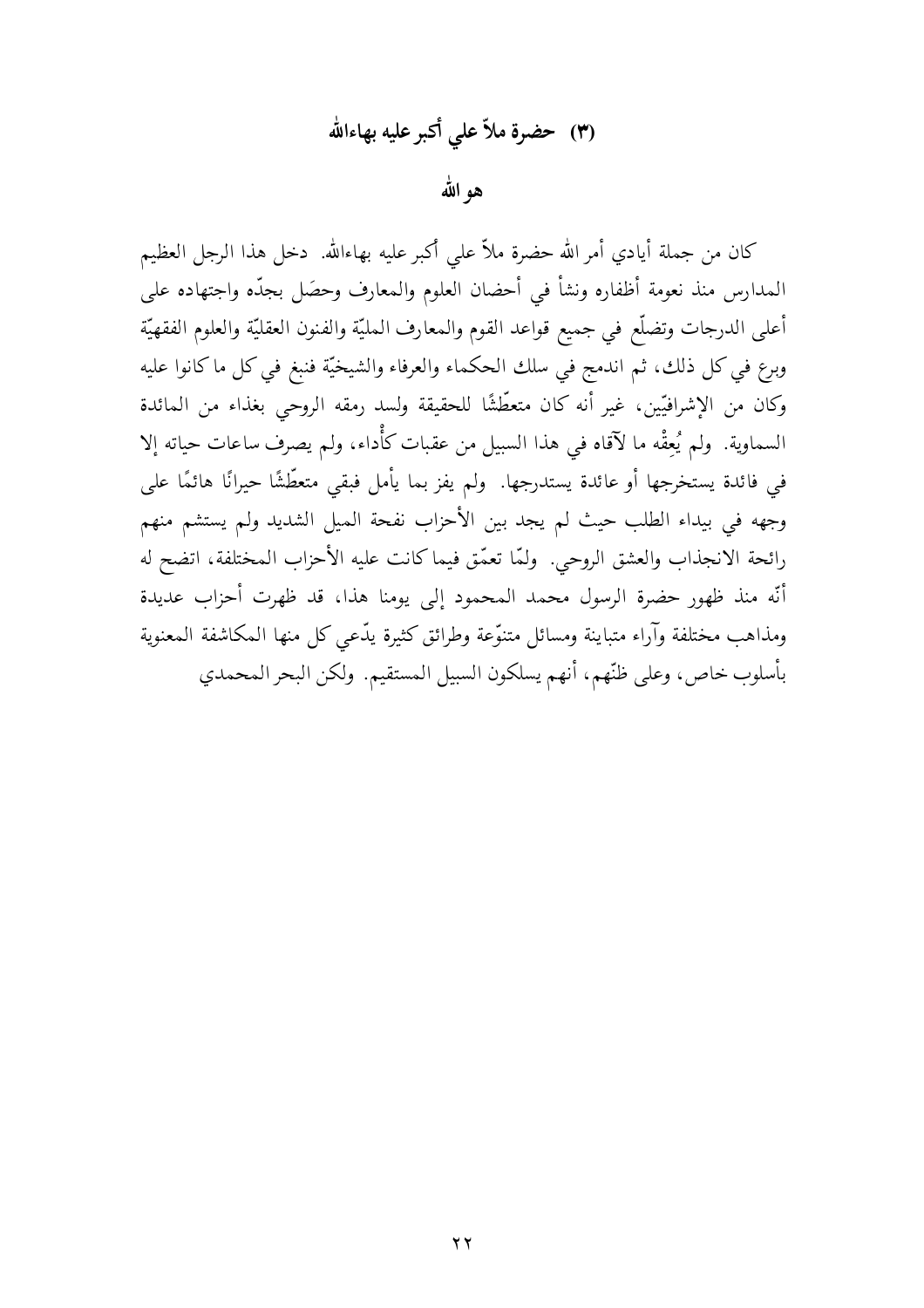إذا أرسل موجة واحدة من أمواجه لأغرق جميع هذه الأحزاب في عمقه حيث لا يُسمع لهم صوتٌ ولا ركزٌ. ۖ وإذا ما تتبَّع الإنسان التاريخ لوجد أنَّه قد ظهرت أمواج من هذا البحر فقذفت بهذه الطرائق حتى أصبحت كالظلّ الزائل وانعدمت من الوجود. أما البحر فلم تتزعزع أركانه. لهذا قد ازداد تعطَّش حضرة ملاًّ على أكبر يومًا غُبٍّ يوم حتى وصل إلى بحر الحقيقة فصاح قائلا:

> الله أكبر هذا البحرقد زخرا وهيّج الريح موجًا يقذف الدررا عنك السباحة ليس السبح مفتخرا فاخلع ثيابك واغرق فيه ودع

وبالاختصار، إن حضرة علىي قبل أكبر قد فاركالفوارة وجرت منه حقائق المعاني كالماء المعين وكان في بداية سلوكه يسلك سبيل الرضاء في مسالك الفقر والغناء واقتباس الأنوار ثم أخذ في التبليغ وما أحسن ما قال: (ما ترجمته)

> إنما النفس التي وهبها القدير وجودًا كيف تقوى على عطاء الوجود

فالمبلَّغ عليه أن يبلَّغ نفسه أولاً كيي يستطيع تبليغ غيره. فإذا سلك سبيل الشهوات كيف يمكنه هداية الناس بالآيات البينات؟

ومجمل القول، إن هذا الشخص الجليل قد قـام، بتوفيـق مـن الله، بتبليـغ عـدد وفيـر مـن الأهلين وأوصل النداء إلىي مسامع الذين جذبتهم محبّة الله وأصبح جنديًا فيي ميدان العشق الإلهي هائمًا في بيداء الوله الرحماني حتى أنه اشتهربين الخلق بالمجنون. أما من جهة الإيمان والإيقان فقد هتك وفضح الخاص والعام فيي مدينة طهران وكان معروفًا ببهائيته وكان القوم يشيرون إليه بالبنان في الأسواق قائلين: "ها هو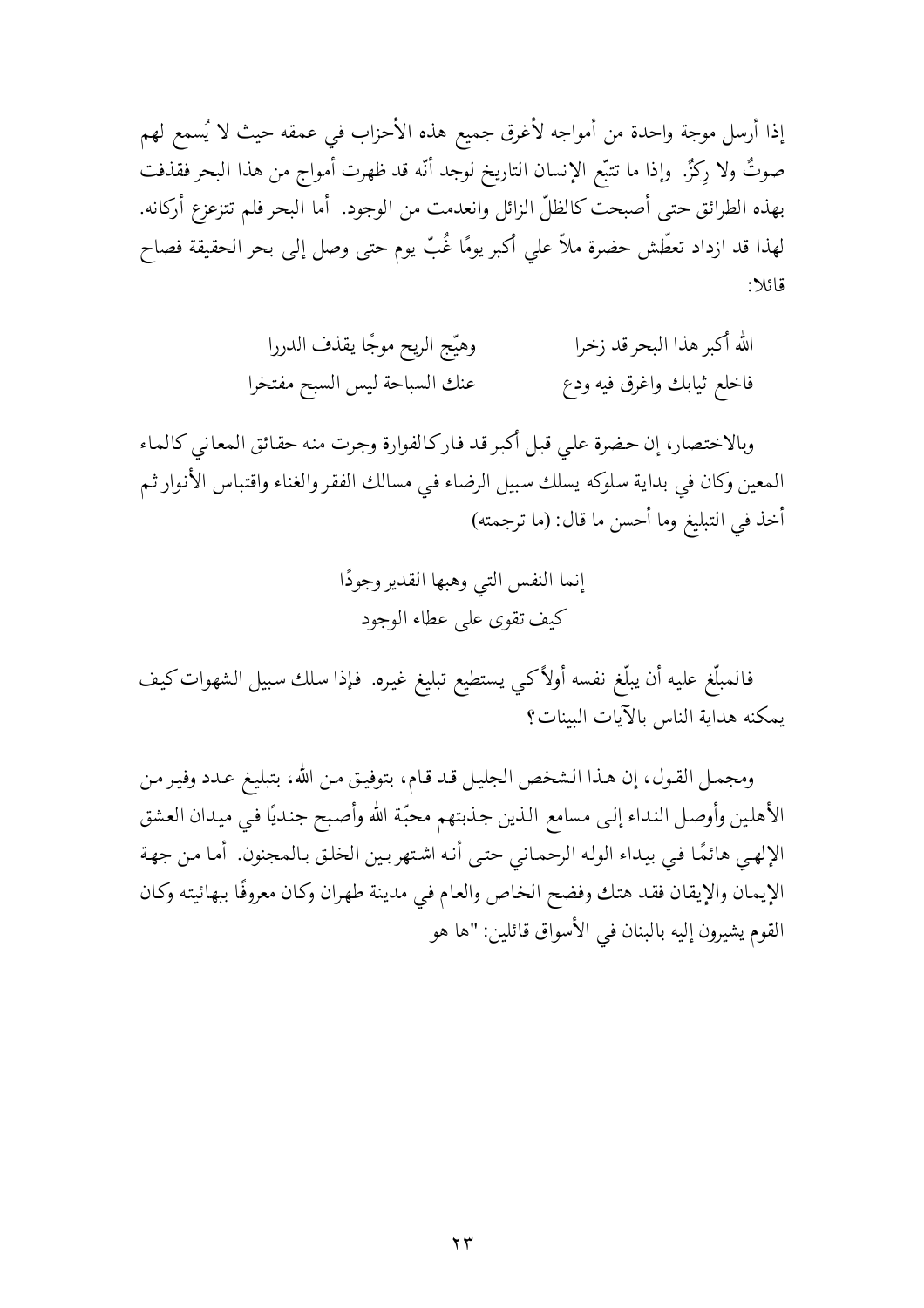البهائي"، وكلما وقعت فتنة، كان أول من تُلقى عليه الحكومة القبض وكان دائمًا مستعدًا لذلك إذ كان لا يأبه بما يكون لأنه كثيرًا ما زُجٍّ في أعماق السجون وقيّد بالأصفاد حتى أنّهم قد هدَّدوه بقطع عنقه بالموسى أو بالسيف. ۖ وكان يبدو على شمائله، بينما كان مصفدًا هو وحضرة أمين الجليل، ما يدهش الناظرين من إمارات الرضاء والتسليم رازحًا تحت السلاسل والأغلال وهو في غاية الهدوء والاستكانة وبلغ به الأمر أنّه كان كلّما حصلت ضوضاء لبس عمامته وتردَّى بعباءته واستعدَّ لمجيء الشرطة ليعتقلوه ويزجُّوه في أعماق السجون غير أن يد القدرة الإلهية كانت تحفظه وتصونه إبان كل ضوضاء. ومن الغريب أنّك كنت تلاحظ عليه الجفاف وهو بين أمواج بحر المناوأة وكان في خطر عظيم في كامل هنيهات حياته ولا مِراء في ذلك لأن الأعداءكانوا له بالمرصاد. أما هو فكان مشهورًا لمحبّته للنور المبين (حضرة بهاءالله) وقد حفظه الله، رغم كل ما ذكر، من جميع الآفات وأنقذه الله من بحر الأذى المتلاطم وجعل نار الضغينة والبغضاء بردًا وسلامًا عليه إلى أن وقع الصعود المبارك.

استمرَّ حضرته بعد صعود المقصود ثابتًا راسخًا للغاية على عهد وميثاق الربِّ الودود مناديًا بالميثاق مروَّجًا لعهد نيَّر الآفاق، وقد هرع في أيام اللُّقاء بكمال الاشتياق إلى الساحة المقدَّسة وتشرّف بالمثول بين يدي الحضرة وكان مشمولاً بعناية الحق وملحوظًا بعين الرعاية والعواطف الرحمانية. ثم عاد إلى إيران مكرِّسًا لحظات حياته لخدمة الأمر. وكان شديد المراس في آقامة الحجَّة للمناوئين الظالمين رغم التهديد والتخويف من جانب الأعداء ولم يطأطىء لهم الرأس حيث لم يَقوَ أحد على إفحامه وإسكاته. كان يقول كل ما عنّ له لأنّه كان واثقًا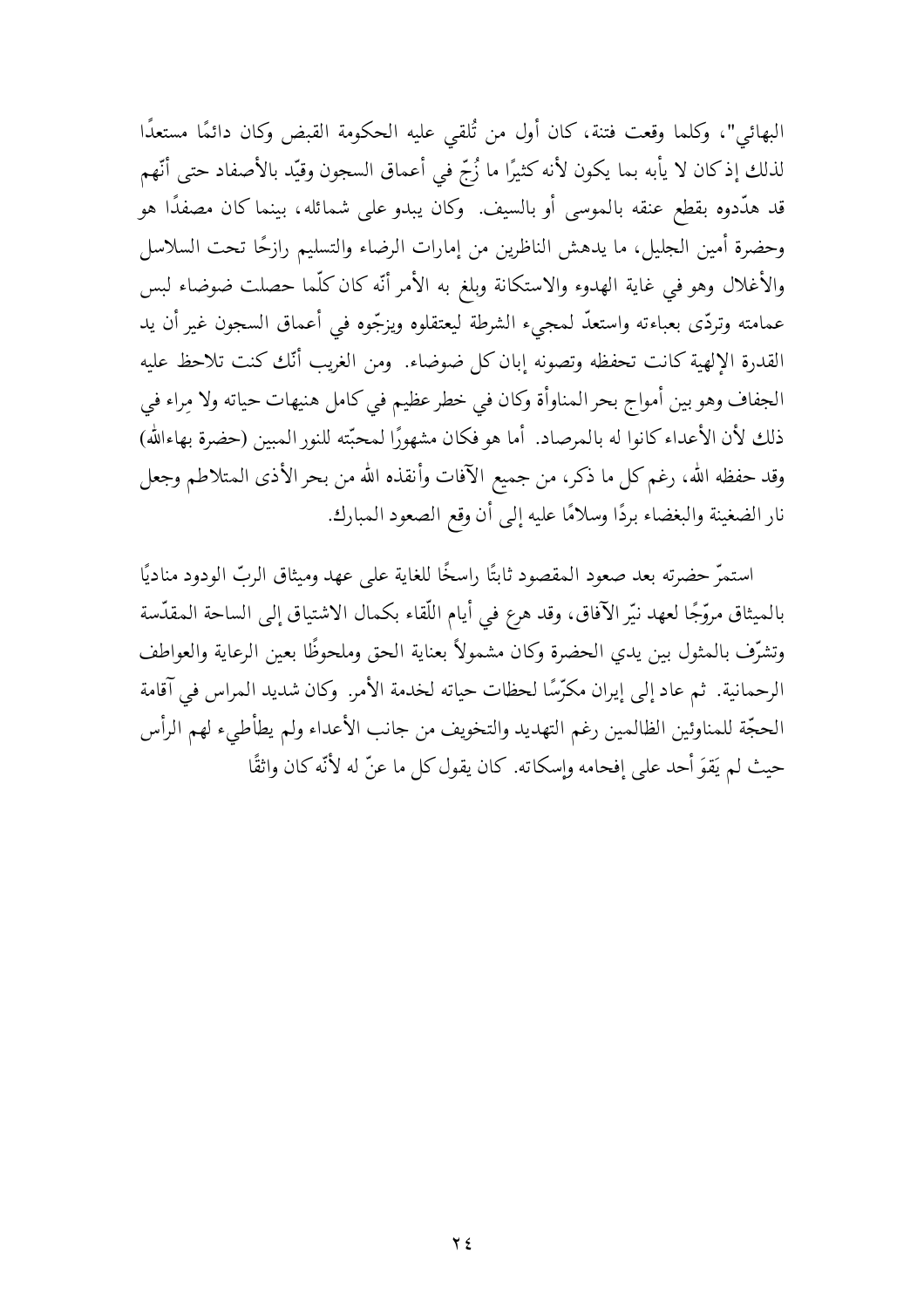من نفسه لأنه كان من أيادي أمر الله، ثابتًا مستقيمًا أرسخ من الراسيات.

أما أنا فقد كنت أحبّه محبّة مفرطة لأنه كان حلو الحديث ونديمًا لا يملّ وأذكر أنني قد رأيته ليلة في الرؤيا وكأنه جاء من سفرة بعيدة ورأيت أن جسمه أضخم مما كان عليه في السجن أيام حياته فقلت له: "يا جناب الملاّ أراك قد سمنت". فقال: "نعم، الحمد لله قد طوّحَتْ بي يد الترحال إلى جهات طاب هواؤها وعذُب ماؤها للغاية وكانت المناظر بها مبهجة والغذاء لذيذًا فلاءم كل ذلك جسمي فاستفاد السمن وازددت قوة ونشاطًا وعدت إلى نشوة الشباب الأولى وانتشقت النفحات الرحمانية وكنت دائمًا مشغولاً بذكر الحق ناطقًا بالبراهين خائضًا في بحار التبليغ (التبليغ في عالم الرؤيا عبارة عن نشر النفحات القدسية وهذا هو عين التبليغ). فمختصر القول: إنه بينماكنا نتحادث في عالم الرؤيا وإذا بجمع غفير من الناس قد حضروا واختفى هو عن ناظري.

أما مرقده النوراني فهو في طهران. ولو أن جسمه تحت الثرى غير أن روحه النقيّة فى مقعد صدق عند مليك مقتدر. ٳنَّني لمشتاق لزيارة مراقد أحباء الله إذا وفَّقنبي ربِّي إذ إن هؤلاء هم عبيد الجمال المبارك وقد تجرّعوا كؤوس البلايا في سبيله وعانوا المشاقّ ولاقوا الصدمات. عليهم البهاء الأبهى وعليهم التحية والثناء وعليهم الرحمة والغفران من ساحة الكبرياء.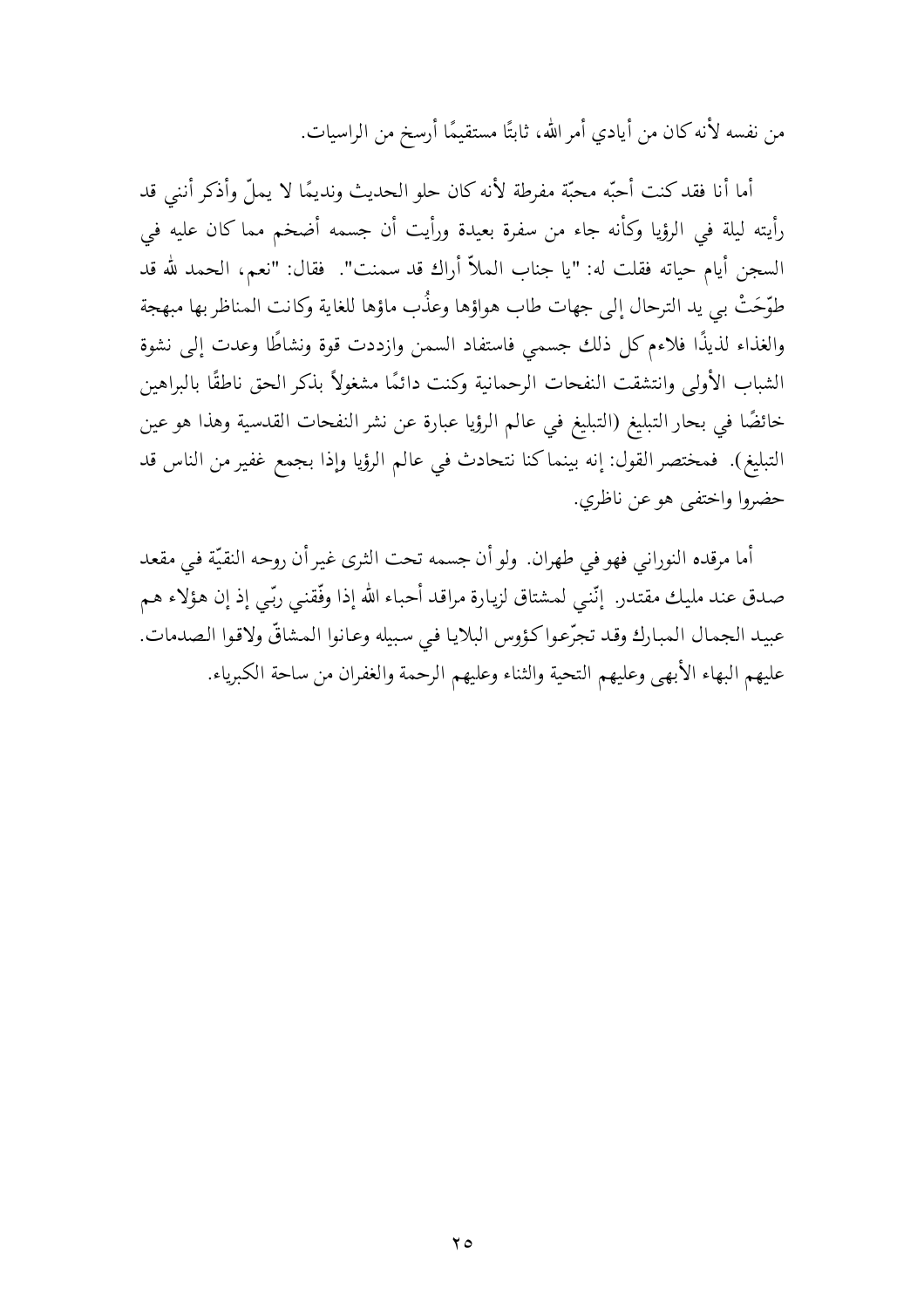#### (٤) حضرة الشيخ سلمان

هو الله

قد سمع نداء الله هذا القاصد الأمين والرسول المبين حضرة الشيخ سلمان، عليه بهاءالله، في بلدة هنديان. فأصبح كالطير الروحاني طائرًا في أوج السرور منجذبًا بدرجة أدّت إلى سفره راجلاً إلى طهران. ولشدَّة شوقه واشتياقه وشغفه وولهه الذي لا يُضارع اختلط خفية بالأحباء في طهران، وما لبث أن تعقُّبته الشِّحنة ذات يوم وهو سائر في الطريق مع حضرة آقا محمد تقي الكاشاني، عليه بهاءالله الأبهي، وعرفوا المنزل الذي يأوي إليه وفي اليوم التالي أخذت الشرطة في التحرّي عنه إلى أن عثروا عليه وألقوا القبض عليه وساقوه إلى مركز البوليس حيث سأله المأمور قائلاً: "من أنت ومن أين أتيت؟" فقال: "أنا سلمان من أهالي بلدة هنديان، ومررت بطهران وأنا في طريقي إلى خراسان قصد التشرف بزيارة سيّدنا الرضا عليه السلام". فقال المأمور: "لماذا كنت سائرًا البارحة مع ذلك الشخص لابس العباءة البيضاء؟" فقال الشيخ سلمان: "ذلك لأنبى بعته عباءة يوم أول من أمس وأردت البارحة أن آخذ منه الثمن". فقال المأمور: "كيف ائتمنته على الثمن وأنت رجل غريب ولست من أهل طهران؟" فقال الشيخ سلمان: "قد كفله أحد الصيارفة المدعو آقا محمد الصراف عليه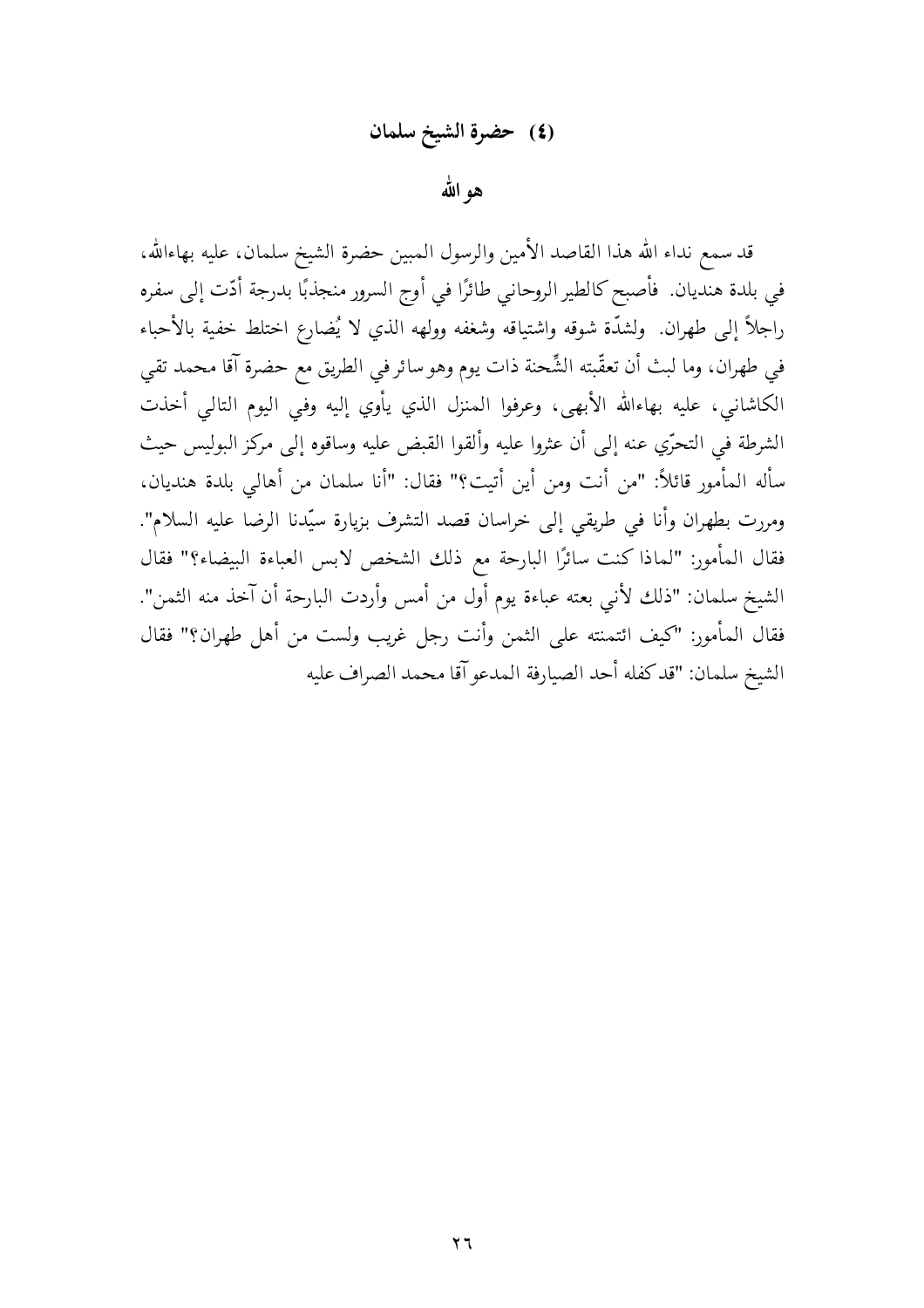بهاءالله". ۖ فأرسل المأمور أحد الشرطة برفقته إلى محلّ آقا محمد الصراف لتحرّي الحقيقة. ولما وصلا إلى محلِّ الصراف المذكور، أقبل الشرطي على الصراف وقال: "قص على قصة كفالتك لشاري العباءة من هذا الرجل". فأجاب الصرّاف بقوله: "لا علم لي بذلك" فالتفت الشرطي إلى الشيخ سلمان غاضبًا وقال: "الآن قد برح الخفاء فلا مناص من أنك من البابيين".

ثم قاد الشيخ إلى مركز البوليس وبينما هما في طريقهما إلى المركز قد اخترقا مفرق الطرق وفي تلك الأثناء أتى شخص تاجر أصله من بلدة شوشتر وأخذ في مصافحته ومعانقته لأنه كان لابسًا عمامة كعمامة أهالي شوشتر وقال: مرحبًا بك وأهلاً وسهلاً يا حضرة السيد محمد على المحترم، أين كنت ومتى أتيت؟" فقال الشيخ سلمان: "أتيت منذ أيام والآن أنا في قبضة هذا الشرطي". فقال التاجر للشرطي: "ماذا تريد منه؟" فقال الشرطي: "إنه بابي". فقال التاجر: "أستغفر الله، إنني أعرف هذا المحترم، الأستاذ محمد على، وإنه لمن المسلمين الأتقياء ومن شيعة سيدنا على عليه السلام". ثم ناول الشرطي بعض الدراهم وخلّص الشيخ سلمان من يده. ولما دخلا حانوت التاجر أخذ هذا الأخير في الاستفسار عن أحوال الشيخ سلمان. وهنا أجاب الشيخ بقوله: "أنا لست ذلك الأستاذ محمد على"، فأظهر التاجر دهشته ثم قال: "إنك والحقيقة هذه تماثل صاحبي الأستاذ محمد على تمامًا في الشبه والملبس وبما أنك لست هو فيجدر بك أن تعطيني المبلغ الذي أعطيته للشرطي". فماكان من الشيخ سلمان إلا أن نَقَدَهُ المبلغ ثم توجّه توًّا نحو باب المدينة متوجّهًا إلى بلدة "هنديان" محلّ آقامته وبقى بها إلى أن شرِّف الجمال المبارك أرض العراق العربي. فكان هذا الرسول الأمين الرحماني أول من قصد الساحة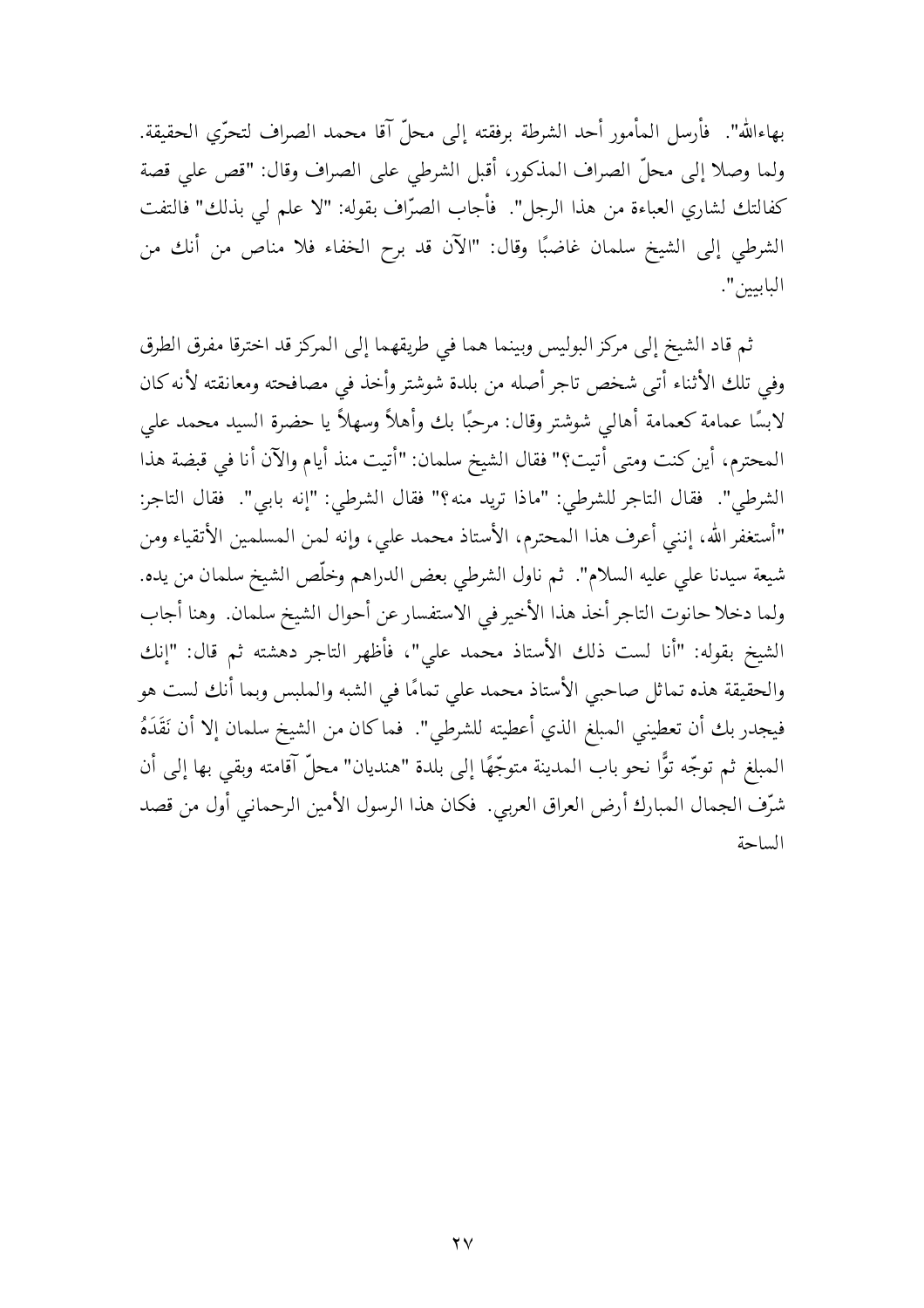المقدَّسة وفاز بشرف اللقاء والمثول بين يدي الحضرة، وعاد إلى بلده حاملاً لوحًا مباركًا من الساحة المقدّسة إلى أحباء هنديان.

وكان يسافر في كل عام إلى أرض المقصود قَصْد التشرُّف بالزيارة ومشاهدة المحبوب ثم يعود حاملاً الألواح المباركة إلى الأحباء بأصفهان وشيراز وكاشان وطهران وغيرها من المدن ويوصلها لأصحابها بكل أمانة. واستمرَّ على هذا الحال من سنة ١٢٦٩ لغاية ١٣٠٩ه إلى أن وقع الصعود المبارك وهو لا يفتأ يذهب راجلاً من إيران إلى العراق فأدرنه فالسجن الأعظم (عكاء) بنهاية المميل والاشتياق والشغف ويعود بهذه الكيفيّة بالألواح كالعادة متحمّلاً وعثاء الطريق بعزيمة لا تخور، وكان غذاؤه في الأسفار الخبز والبصل في معظم الأوقات، وكان عظيم الحركة ولم تقع عليه أنظار الشحنة في مكان ما. ۖ وكان حريصًا كل الحرص على العرائض والألواح التبي تكون في عهدته ولم يفقد منها شيئًا وأوصلها جميعها إلى أصحابها رغم تَجشَّمه المتاعب والمشاق في الأسفار في بعض البلدان وكان صبورًا شكورًا.

كان الأهلون من الأغيار يُسمّونه جبرائيل البابيين. وحقًا، إنه قد خدم أمر الله مدّة حياته خدمة عظيمة إذ كان سببًا لترويج الأمر وكانت خدماته مورد سرور جميع الأحباء، لأنه كان يحمل البشارات الإلهية كل عام إلى المدن والقرى في إيران، وكان مقربًا لدى ساحة الكبرياء مشمولاً بالعنايات المخصوصة. وقد نزلت في حقّه ألواح شتّى تراها مدرجة في بطون الكتب الإلهية. واستمر بعد صعود الجمال المبارك، روحي لأحبائه الفداء، ثابتًا راسخًا على العهد والميثاق القويم لا يدَّخر وسعًا في خدمة الأمر بما أوتى من قوة وهمَّة ونشاط، ولم ينقطع عن الحضور إلى السجن الأعظم كعادته حاملاً مكاتيب الأحباء ويعود حاملاً الإجابة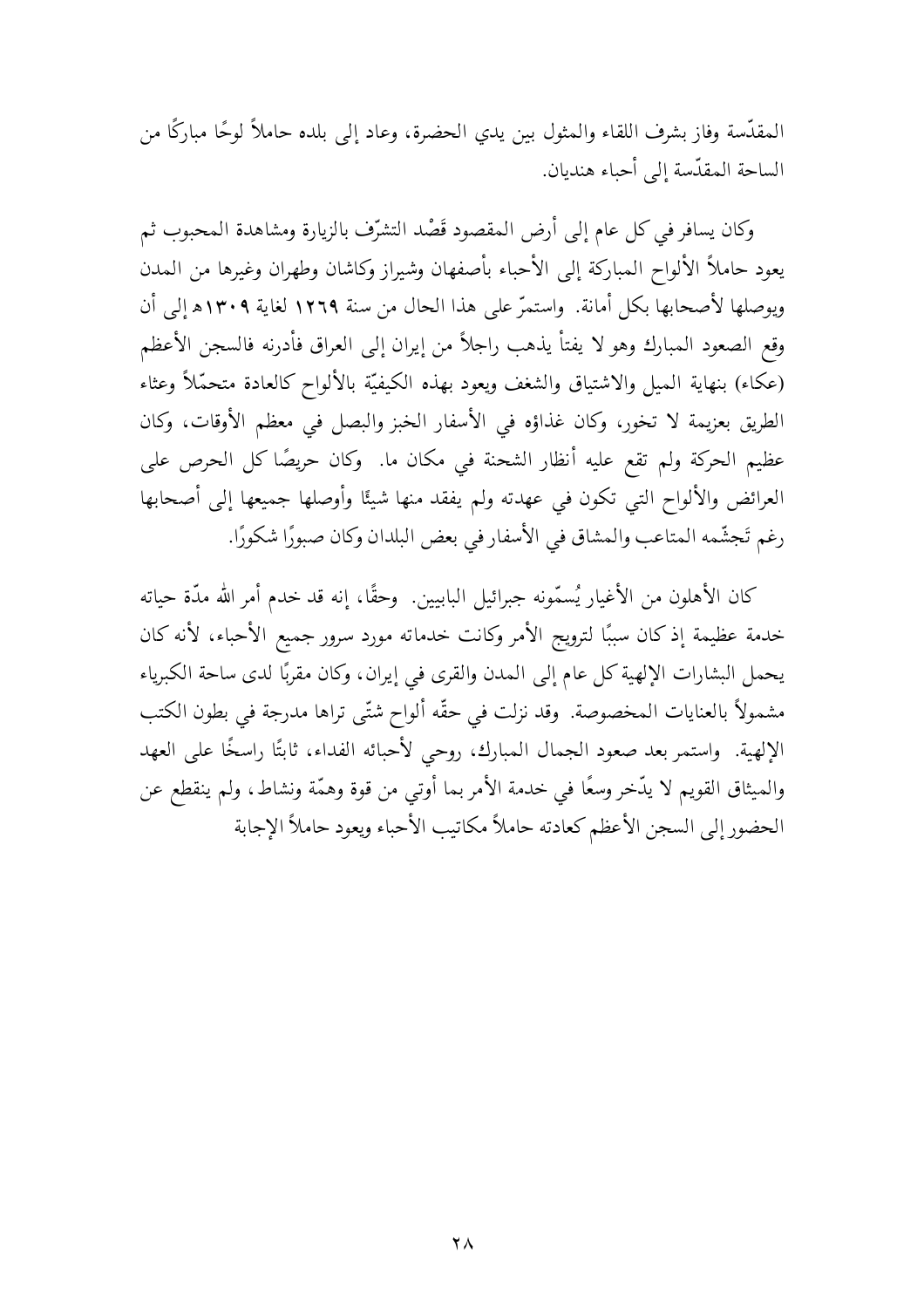عنها ليوصلها إلى أصحابها في إيران، إلى أن حلَّق بجناحيه في مدينة شيراز وطار إلى الملكوت الأبهي.

حقًا، إنه لم يُرَ في عالم الوجود منذ بدء الخليقة إلى يومنا هذا رسولٌ أمينٌ وقاصدٌ نورانيٌّ مثله. والآن توجد عدّة من ذويه واقعين في مخالب الفاقة والعوز لمناسبة الانقلاب الذي حلّ في إيران ومن المؤكد أنّ الأحباء لا يقصّرون في مدّ يد العون إلى المحتاج من ذويه. عليه بهاءالله الأبهى وعليه التحية والثناء.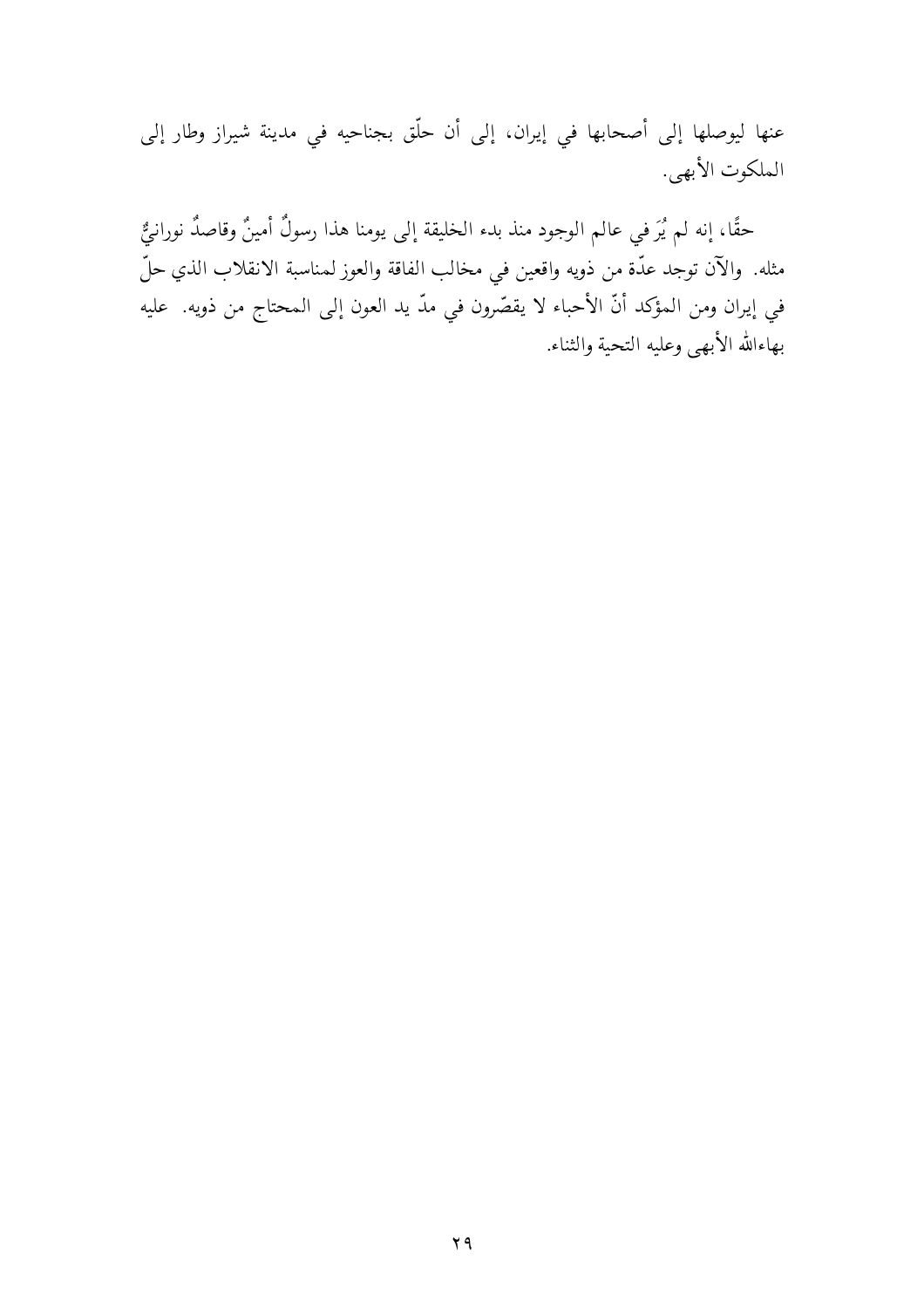## (٥) ذكرى حضرة أفنان السدرة المباركة جناب آقا میرزا محمد علی علیه بهاءالله الأبهی هو الله

كان السجن الأعظم في أيام المبارك في أيامه الشداد إذكانت الحكومة لا تصرّح لأحد من الأحباء بالخروج من القلعة أو الدخول في إليها. وكان المدعوكَجْ كُلاه هو وأحد السادة يسكنان في مكان فوق بوابة مدينة عكاء يرقبان الداخل من بوابة المدينة والخارج منها بكل دقَّة، وإذا ما وقع نظرهما على أحد من المسافرين الأحباء وهو يدخل المدينة، أسرعا في إخبار الشرطة بذلك مؤكّدين لهم أن ذلك المسافر من أتباع البهاء وأنه يحمل رسائل البهائيين في بلاده، إلى حضرة بهاءالله وسيعود بالإجابة عنها. فْتُلقى حينئذ الحكومة القبض على ذلك المسافر وتنتزع ما معه من الأوراق وتدخله السجن، وبعد مدّة تنفيه من البلاد. ۖ واستمرَّ الحال على هذا المنوال ردحًا من الزمن، ثم أخذ يتضاءل شيئًا فشيئًا حتى زال بعد سبع سنوات. وبينما كان الحال على ما ذكرنا، إذ حضر من بلاد الهند أحد فروع السدرة المقدّسة المدعو (جناب الحاج ميرزا محمد على الأفنان) ومرّ في طريقه بمصر ومرسيليا حتى وصل إلى أرض المقصود.

وبهذه المناسبة أقول، إنَّني بينماكنت ماشيًا، قبيل الغروب، على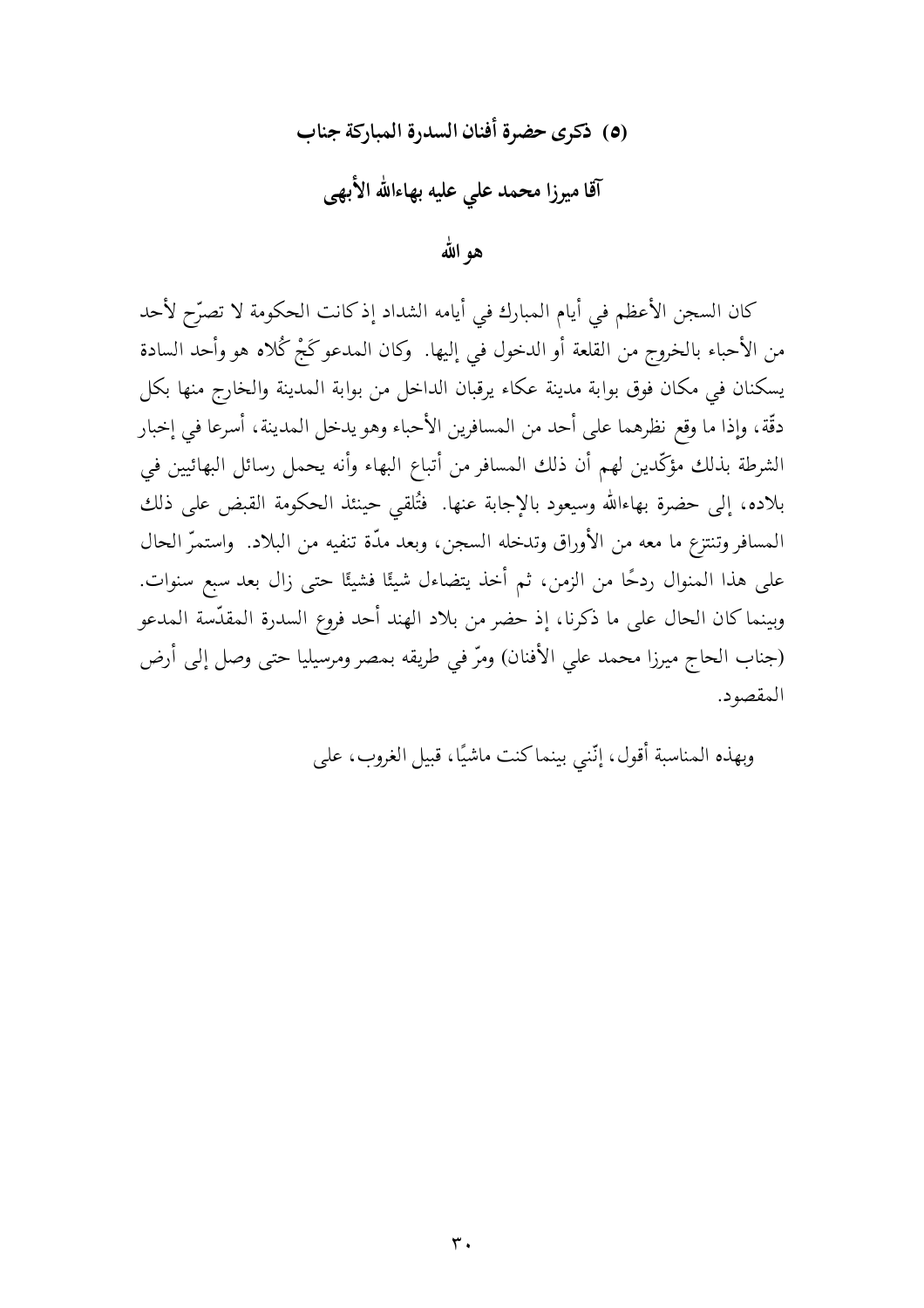سطح المنزل مع بعض الأحباء التفتُّ إلى الساحل وإذا بعربة آتية عن بعد، فقلت لمن معي: "إنني أشعر بأن في هذه العربة شخصًا مقدسًا من الأحباء ولكني لم أتبيّنه. هلمّوا بنا نحو بوابة المدينة لاستكشاف الخبر، وإذا منعتنا الشرطة عن الخروج، فلننتظر حتى تدنو العربة من البوابة. وفعلاً ذهبنا نحو البوابة وأكرمت الشرطي الذي كان يحرس البوابة ببعض النقود ثم همست في أذنه قائلاً: "هناك عربة آتية وأظن أن بها أحد أصحابنا، فالرجاء عند دنوّها من البوابة لا تعترضها ولا تخبر الضابط بها". ۖ فأحضر الشرطي مقعدًا فجلسنا عليه وقت آذان المغرب والبوابة إذ ذاك مغلقة، غير أن خوختها (باب صغير في البوابة الكبيرة لمرور العابرين) كانت مفتوحة والحارس بجوارها. وما لبث أن وصلت العربة وكانت تقلُّ حضرة الأفنان المذكور، فترجَّل ودخل بوجهه المنير وكانت طلعته المباركة تسرُّ الناظرين.

أما جناب الأفنان، فهو من الموقنين الثابتين الراسخين في الأمر، تقطر من شمائله البشاشة على الدوام، وترقَّيه في الإيمان كان يزداد يومًا غُبِّ يوم، وكذلك في الإيقان والنورانيَّة والانجذاب والاشتعال، وعلى الأخص، في الأيام التي قضاها في السجن الأعظم بدرجة لا حدّ لها. ۖ وأذكر، أنه بينما كان في العربة في الطريق بين حيفا وعكاء، كانت نورانيّته تجذب الأنظار وشعر بروحانيَّته كلِّ من رآه.

وبعد أن استفاضٍ من الفيوضات اللامتناهية، رُخِّص له من المحضر المبارك بالسفر، فسافر إلى بلاد الصين لعدَّة أيام مشغولاً برضاء الله مطمئنًا بذكره سبحانه وتعالى، ثم انتقل إلى بلاد الهند حيث قضى نحبه وجاور ربّه فأبى المسلمون أن توارى رفاته فى مقابرهم. فرأى الأفنان والأحباء أن ينقلوا جسده المطهّر إلى العراق بحجّة أنّهم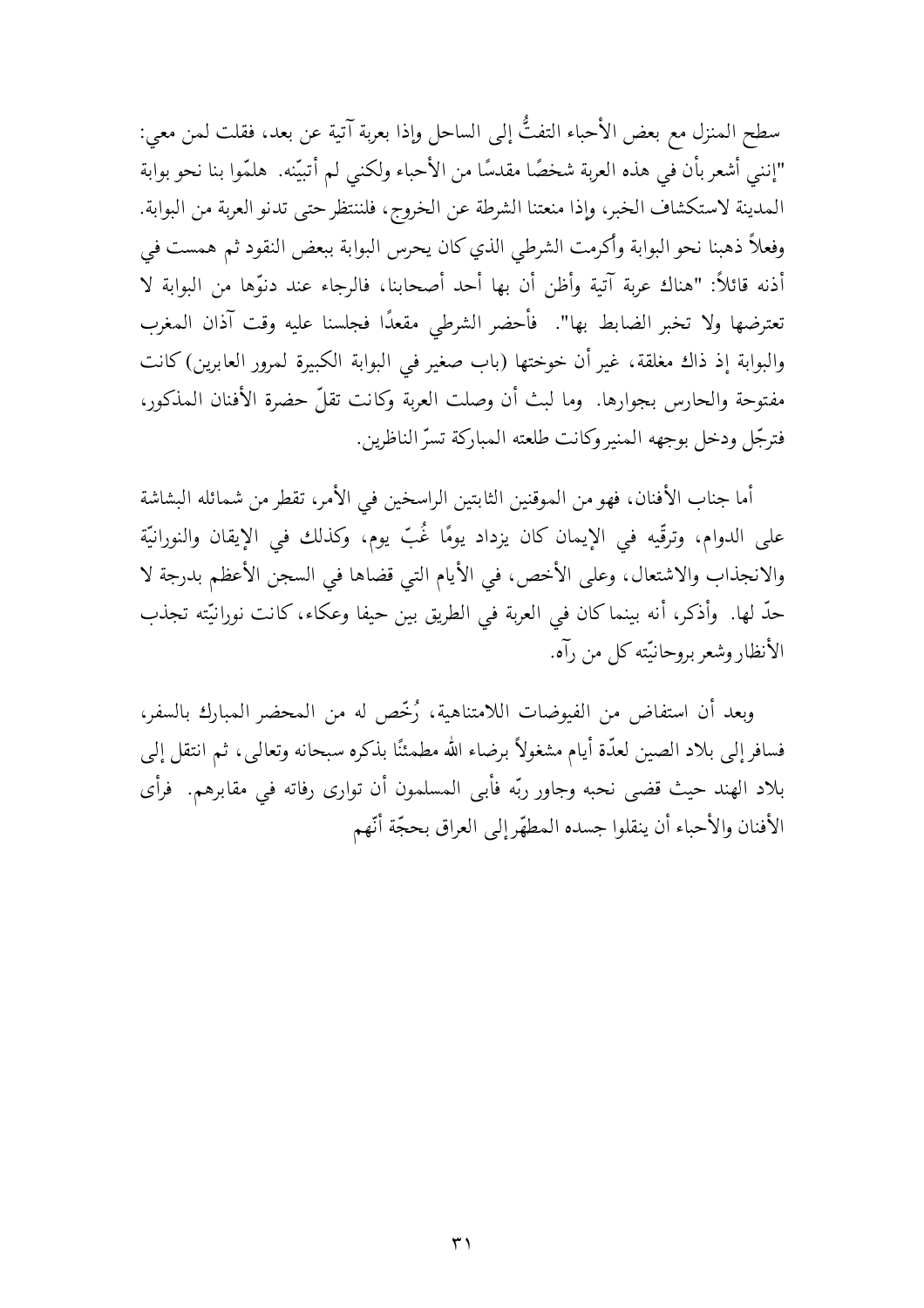سيقبرونه في النجف في جوار مدينة الله (بغداد). فتكفَّل حضرة الحبيب (آقا سيد أسدالله) المقيم في بومباي بحمل الرفات المطهّرة بكمال الاحترام إلى بغداد، وقد أوفى بوعده.

وبينما كانت الجثَّة في الباخرة، علم بذلك بعض الأعداء من الإيرانيين وأشاعوا الخبر في مدينة بوشهر بأن نعش الميرزا محمد على البابي في الباخرة في طريقه إلى النجف الأشرف لمواراته هناك، وكيف يدفن البابي في وادي السلام في الجوار المقدّس مع أن هذا لا يجوز. ثم همّ القوم لإخراج النّعش من الباخرة، ولكن التقديرات الإلهية لم تمكّنهم من ذلك.

وبالاختصار، وصل الرفات المقدّس إلى البصرة. ولما كان الوقت يلزم فيه الحيطة والتقيَّة، فتظاهر حضرة السيد أسدالله بأنَّه ذاهب بالنَّعش إلى النجف الأشرف. ۖ وكان منتهي آمال الأحباء كما ذكرنا. ۖ ولذا جعل الله الأعداء تقوم على المعارضة ومنعوا دفن الرفات في النجف وحاولوا أخذ الرفات من الحجر الصحى ليلقوه في اليمّ أو يطرحوا به في الصحراء وأصبح لهذه المسألة عظيم الأهميّة. وبالنتيجة لم يتمكّن حضرة السيد أسدالله من أخذ الرِّفات إلى النجف بأيَّة حال، فأجبر أن يذهب بها إلى بغداد. وهناك أيضًا لم يجد مكانًا لدفن الجثة التي حفظها الله من الأعداء. ۖ واستقرَّ الرأي أخيرًا إلى أخذها إلى مقبرة سلمان الفارسي (الصحابي) على مسافة خمسة فراسخ من بغداد ليدفنوها على مقربة من قبر سلمان بالقرب من إيوان كسرى، ثم واروا تلك الوديعة الإلهية في مقرها الأخير بجوار إيوان نوشيروان في جدت محكم الأركان.

أما ذلك الإيوان الذي كان عاصمة ملك ملوك إيران الأوّلين فقد حوّلته يد المقادير، بعد ألف وثلاثمائة سنة، إلى هضبة من التراب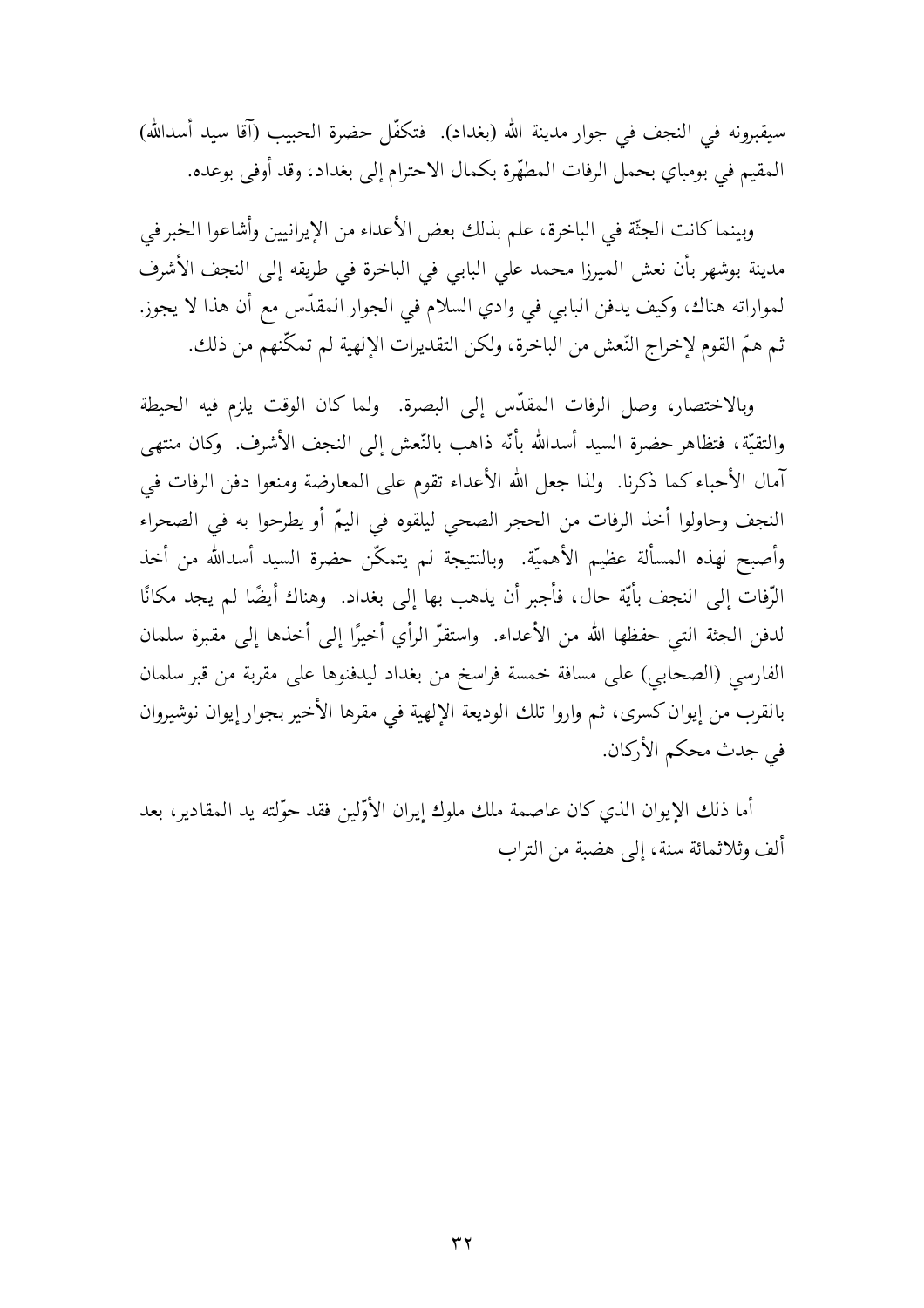ممزَّقة الأركان بعد أن كانت عظمته الملوكيَّة لا تضارع وجلوته الكسرويَّة تبهر الأنظار. حقيقة إنه كان قصرًا مشيّدًا وإيوانًا مجيدًا تعلوه قبّة طول قطر قاعدتها من الداخل يبلغ اثنين وخمسين قدمًا، وقد انهار نصف هذا الإيوان أما ارتفاع القبّة عن الأرض فيناطح السحاب.

ومختصر القول، إن التوفيقات الإلهيّة شملت بعض الإيرانيين السالفين وقيّضت لهم تعمير تخت الملك الذي تهدّم وأعادوا إليه رونقه فأصبح آهلاً بعد أن كان يَبَابًا بَلْقَعًا ولهذا قد هيَّات التأييدات الربانيّة الأسباب لدفن هذا الجسد المقدّس في تلك البقعة، ولا مراء في أن ستصبح تلك البقعة مدينة عظيمة الشهرة، وترونني كثيرًا ما كتبت في هذا الصدد، إلى أن دُفِنَتْ هناك تلك الرفات المطهّرة وكانت رسائل جناب السيد أسدالله تأتيني من البصرة وكنت أجيب عنها بكل سرعة ممكنة، وقد كان في البصرة شخص من المأمورين له معنا رابطة صداقة كليّة فكنت أكتب إليه ليمدّ يد المساعدة لحضرة السيد أسدالله ويسهّل له الأمور. هذا وقد وردتني رسالة من السيد أسدالله وهو في بغداد يُظهر فيها حيرته في أمره وأين يدفن الرفات، وقال إنه يتوقع أن القوم إذا عرفوا مكان القبر ينبشونه ويخرجون الجثة، ولكن الله سلّم وكانت العاقبة (والحمد لله) على ما يرام ودُفنت الجثة في المكان المشار إليه وإن هذا المكان نفسه قد تشرّف لمرّات عديدة بقدوم الجمال المبارك وقد نزلت فيه ألواح مباركة، وكان يأتي أحباء بغداد في معيّة حضرته إلى ذلك الموقع الذي استقرّ فيه ذلك الجسد المطهر وهذه العناية لم تكن إلا لِمَا كان عليه جناب الأفنان من الخلوص وإلا لم يتم الأمركما ذكرنا أبدًا، "ولله أسباب السموات والأرض".

لقد كنت أحبّ حضرة الأفنان حيًا حيمًا، وكان سروري منه لا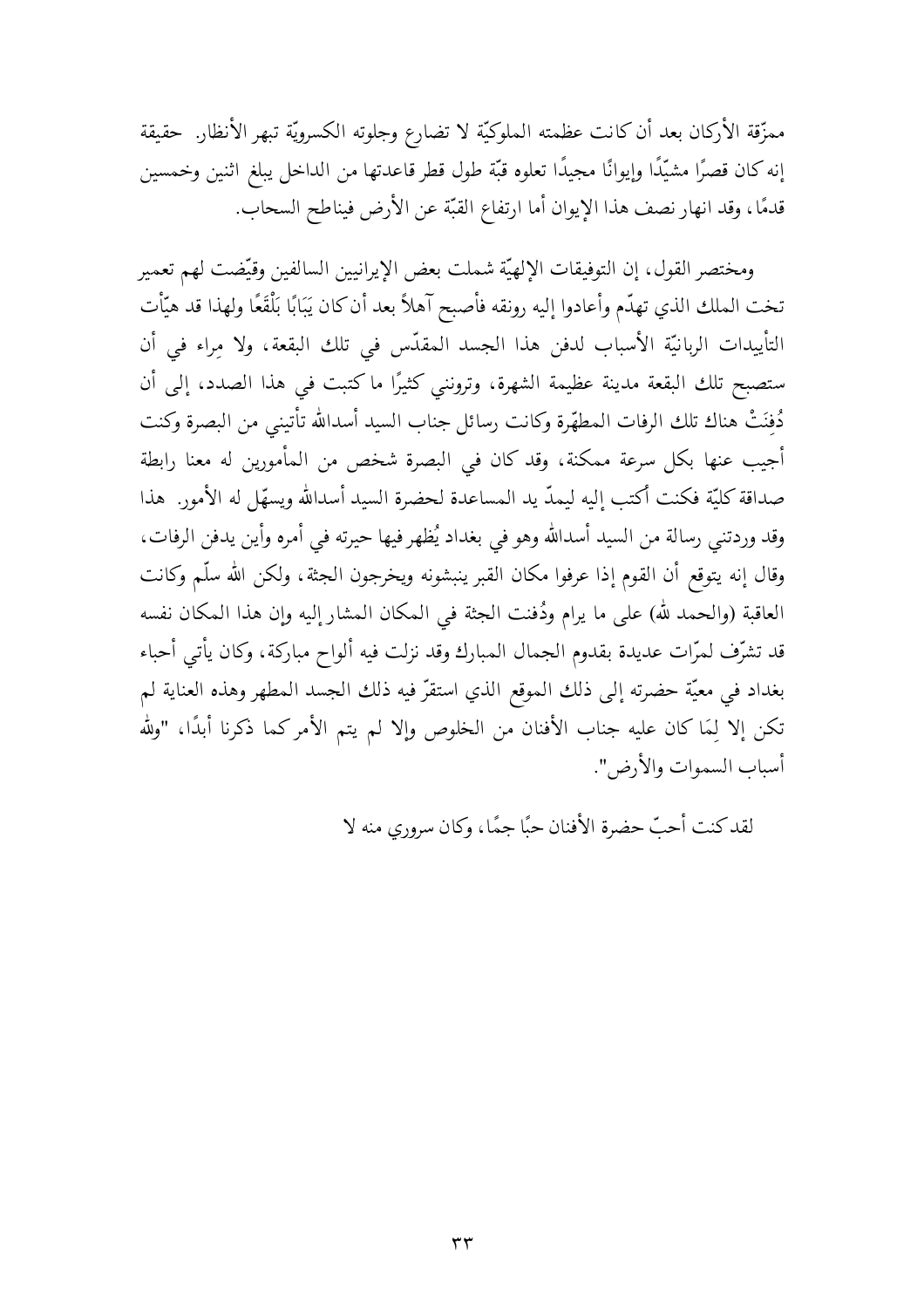يقدّر. وقد كتبتُ بشأنه زيارة تتلي على قبره المطهّر عند زيارته وأرسلتها مع مكاتيب أخرى إلى إيران.

إن البقعة التي ووري فيها ذلك الجسد المطهّر لَمنَ البقاع المقدّسة، ويجب أن يشيّد فيها مشرق الأذكار فسيح الأرجاء وإذا أمكن فليعمّر إيوان كسرى بقبّته الشاهقة ويُتّخذ مشرقًا للأذكار تحيط به منشئات مشرق الأذكار من مستشفى للمرضى ومدارس متنوّعة ودار الفنون ومكاتب أوليّة وابتدائيّة وملجأ للفقراء والضّعفاء وآخر للأيتام والعجزة ودار ضيافة للمسافرين وما إلى ذلك.

سبحان الله! إن إيوان كسرى الذي كان في نهاية الزِّينة مزركشةٌ جدرانه بالذهب الإبريز قد تبدل كل ذلك بطبقات من نسيج العناكب وحلّ نعيق الغربان في أركانه محلّ النغمات الموسيقى السلطانيّة مصداق ما تفضّل به جمال القدم جل ذكره بقوله تعالى: "كأنّها دار حكومة الصدى لا يُسمع في أرجائها إلى صوت ترجيعه". كانت القشلة (الثكنة المتّخذة معتقلاً) في مدينة عكاء على المنوال السابق عندما دخلناها، وكان في فناء المعتقل بعض شجيرات يأوي إليها البوم التي يصمّ نعيبها الآذان طوال الليل وفي الحقيقة إن صوتها كان مزعجًا للغاية يؤثِّرفي صماخ الآذان.

وأيم الحق، إن ذلك الفرع المقدّس جناب الأفنان المذكور استمرّكامل أيام شبابه مستنيرًا مضيء الطلعة وضَّاحًا كالشمعة الموقدة بين بني جلدته إلى أن حان حينه فطار إلى الأفق العزة الأبدية واستغرق في بحر الأنوار. عليه نفحات ربه الرحمن وعليه الرحمة والرضوان مستغرقًا في بحر الرحمة والغفران.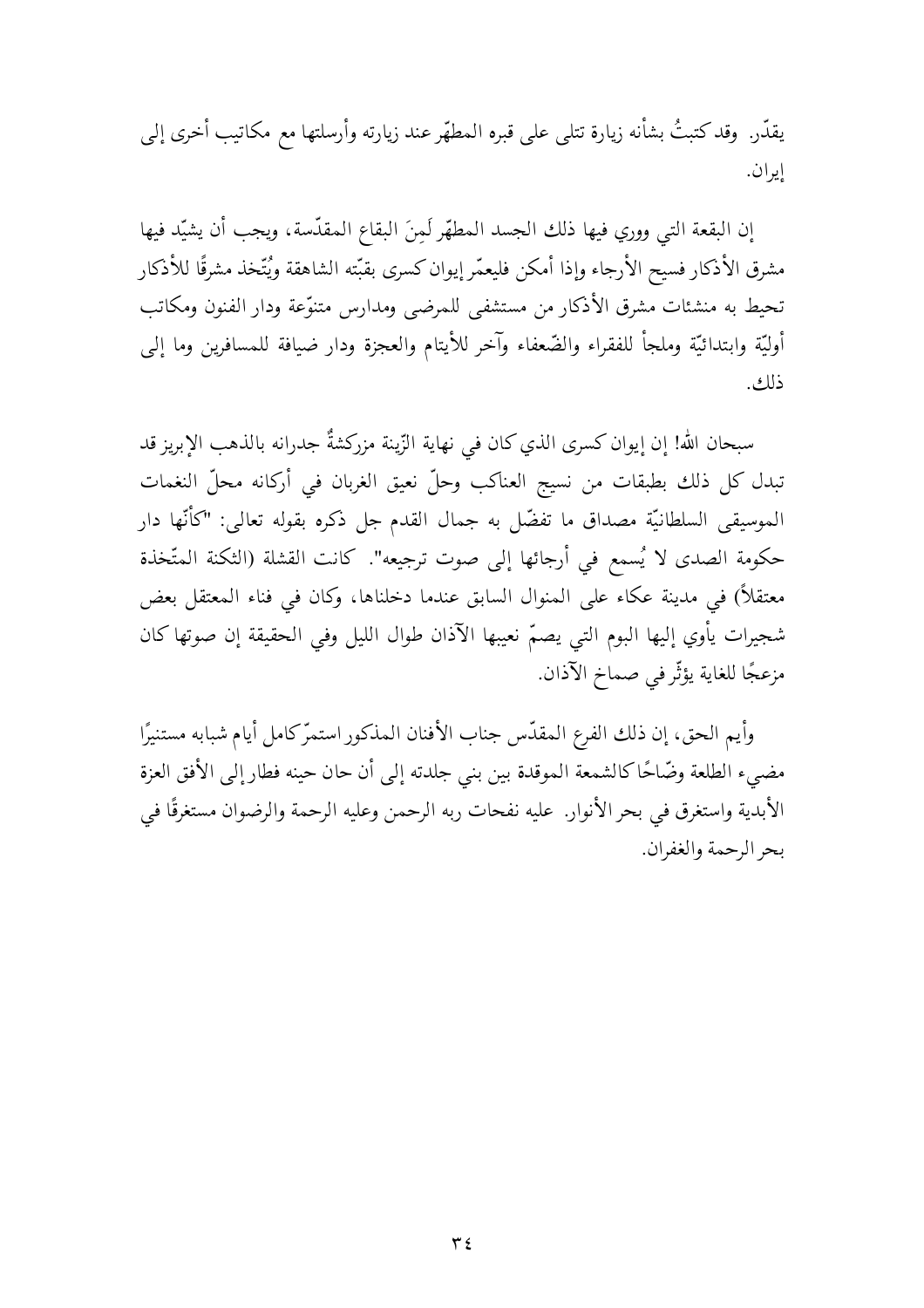هو الله

إن الحاج ميرزا حسن الأفنان الكبيركان من أعاظم المهاجرين والمجاورين. قد فاز في أواخر أيامه بشرف الهجرة وتوفّق بالآقامة بجوار العناية الربانيّة. أمّا نسبه فيعود إلى النقطة الأولى، روحي له الفداء. وقد نصَّ القلم الأعلى على أنَّه من أفنان السدرة المباركة وكان له النصيب الوافر بأن رضع ، وهو طفل في سن الرضاع، من ثدي عناية حضرة الأعلى وكان تعلقه بذلك الجمال المنيرلا يُضارع.

ولما بلغ سن المراهقة، اندمج في صفوف ذوي المدارك العالية وقام بتحصيل العلوم والفنون وكان لا يفتأ ليلاً نهارًا في إشغال الفكر في المسائل الإلهيّة. وقد أخذته الحيرة لمّا شاهد انتشار الآيات الكبرى في الآفاق. تضلّع في العلوم الاكتسابية كالرياضيّات، والهندسة، والجغرافيا، وطال باعه في علوم شتَّى وكان كثير الاطلاع واقفًا على آراء السلف والخلف. صرف القليل من أوقات ليله ونهاره في الاشتغال بالتجارة، غير أنه كان يصرف معظم أوقاته في المطالعة والمذاكرة وكان حقًّا علامة الآفاق وسبب عزَّة أمر الله بين العلماء الأعلام، يحلُّ المسائل المعضلة والمشكلة بمختصر العبارات وبمنتهى الإيجاز. وهذا من ضروب الإعجاز.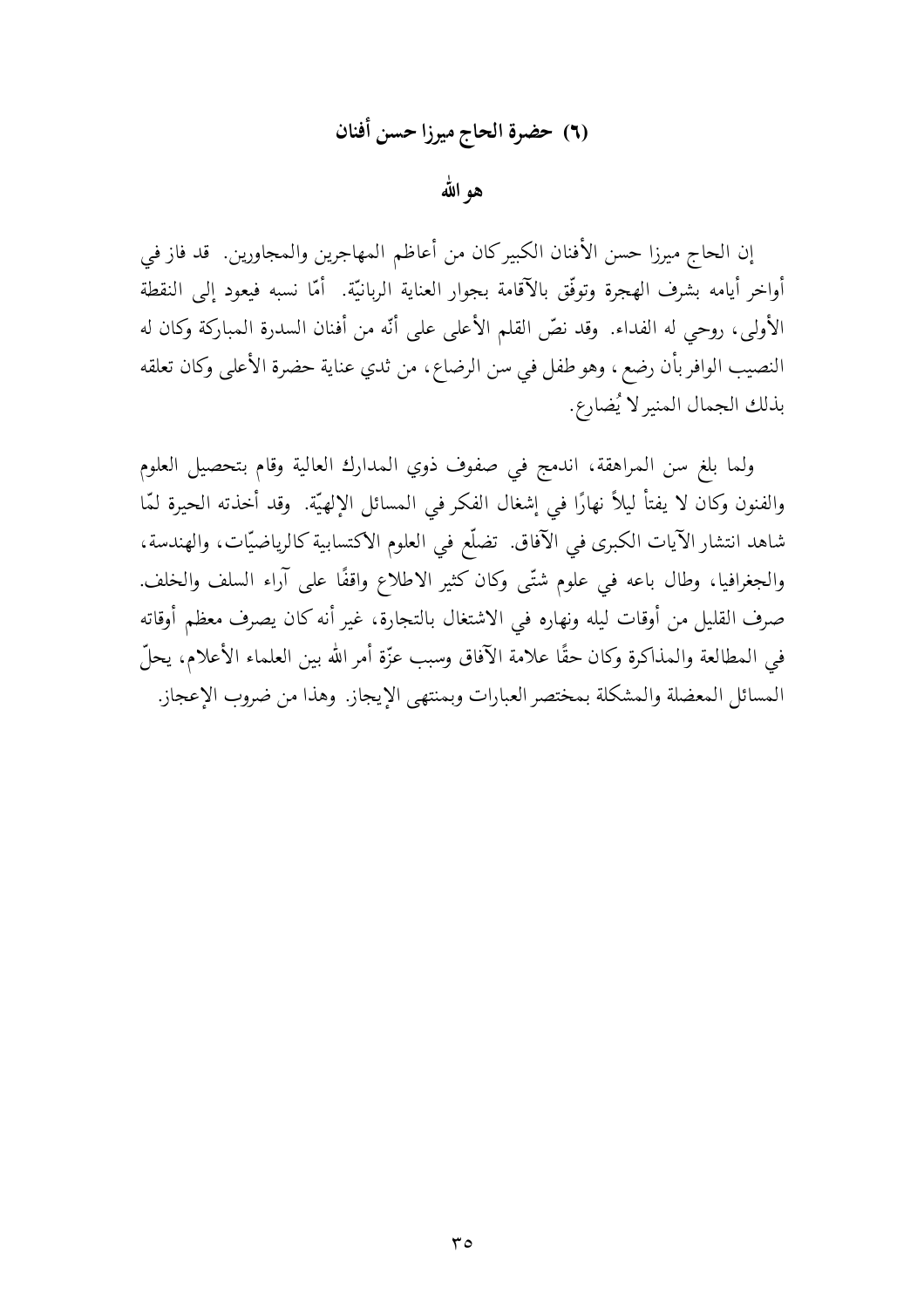وقد تعطّرت مشامّه بنفحات الهداية الكبرى في أيام حضرة الأعلى واشتعلت فيه نار المحبَّة في أيام المبارك بدرجة أنه قام على إحراق جميع حجبات الأوهام واشتغل بترويج دين الله بكل ما في مكنته واشتهر في جميع الآفاق بمحبّة الجمال المبارك. على حدّ قول القائل (ما ترجمته):

> أيها العشق قد تملّك منى من جرّائك جنون وحيرة وبهذا اشتهرت بين البرايا حيث قالوا: ابتغى لك غيره كيف أسلوه وقد سجلوني في رأس تعداد من تحمّل ضيره بعدماكنت أول العارفين بل كمن محا في المعارف عمره

وبعد صعود حضرة الأعلى، روحي له الفداء، واظب على خدمة حرم ذلك الجمال، جمال الكبرياء ضجيعة حضرة الأعلى الطيّبة الطاهرة وفاز بتوفيق من الله بهذه المنقبة العظمى. وعاش في إيران مغمومًا غارقًا في بحار الحيرة من شدّة فراق حضرة الرحمن، إلى أن فاز سليله الجليل بشرف المصاهرة فدبّت فيه عوامل السرور والحبور والفرح والابتهاج، فترك إيران إلى ظلال عناية حضرة المقصود ومجاورته. كانت محاسن طلعته تفوق الوصف بوجه نوراني وقد شهد الأغيار بأن في وجهه هالة من النور المبين.

ومختصر القول، إنه قد مكث أيامًا في مدينة بيروت وقابل في أثنائها العالم الشهير – الخواجة فنديك- ودارت بينهما مباحثات في مختلف العلوم والفنون مما أدهش الخواجة المذكور حتى صار يتمدَّح بأوصاف حضرة الأفنان الكبير ويشيد بعلوِّكعبه في مختلف العلوم والفنون ويعدّد فضائله وكمالاته في الأندية والمحافل والمجتمعات.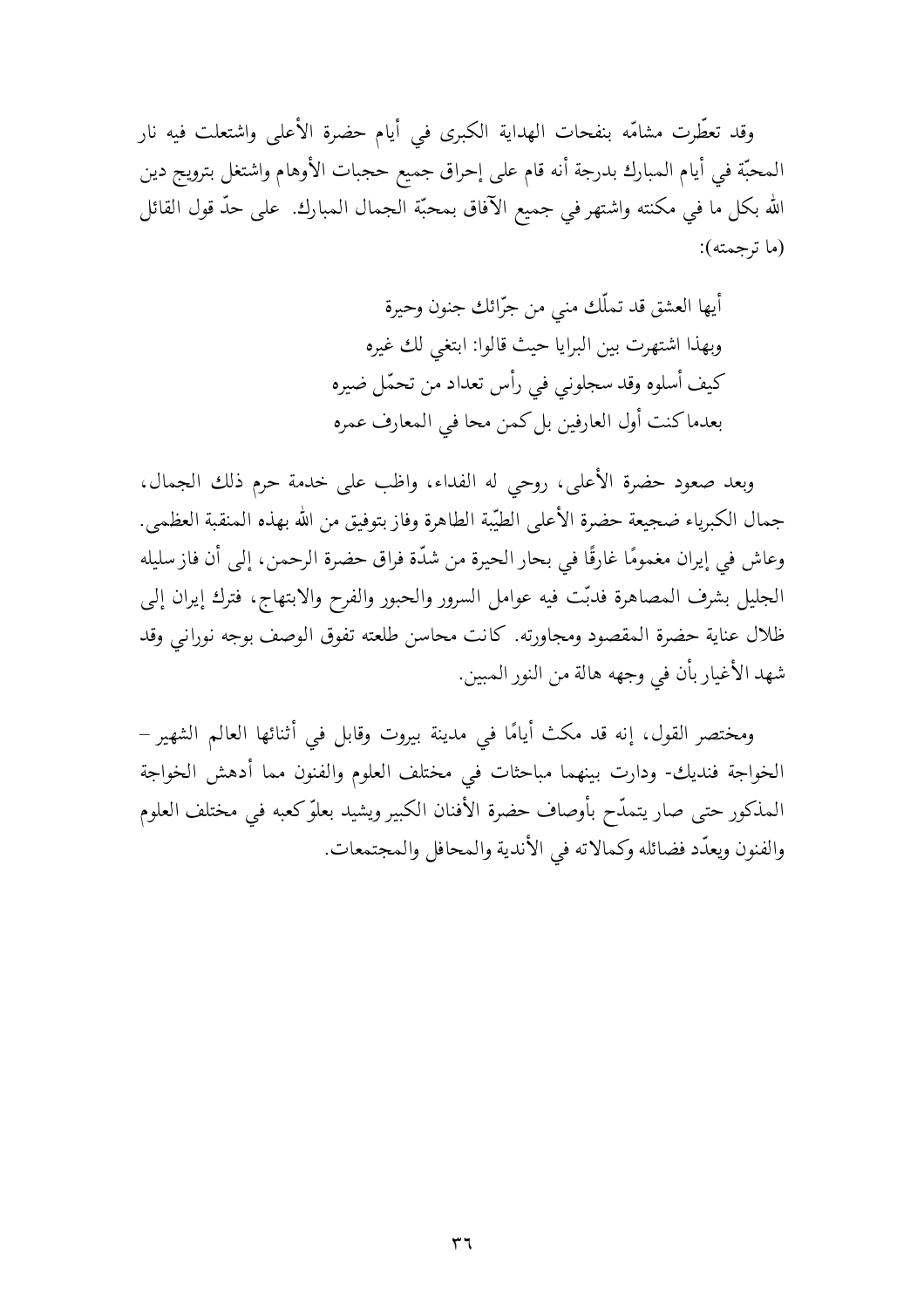وكان يقول على مسمع من الجمهور: "إن جناب الأفنان يندر وجود أمثاله بين المتفنَّنين في الشرق". وفي النهاية، عاد حضرته إلى أرض المقصود وسكن في الجوار المبارك وحصر فكره في فضائل الإنسان، وكان يصرف معظم أوقاته مشتغلاً باستكشاف النجوم وحركات الكواكب وكان رفيقه المقراب (أي المنظار) للتطلُّع إلى الكواكب في الليل والنهار. كان في حدَّ ذاته بحبوحًا مرحًا فارغًا عن الدنيا، وفي غاية من السرور والبشاشة وكان يُقدّر مجاورته لحضرة الأحدية ويعتبرها جوهرة تتلألأ بالنهار وتجعل ليله منيرًا إلى أن وقع صعود حضرة المقصود واضطربت الخواطر وتبدّل الفرح والسرور بآهات الحسرة، وحلّت المصيبة الكبرى واحترقت القلوب من عظم الفراق، واصبغٌ بياض النهار بسواد الليل المُدْلَهِمّ، وانقلب صفاء بستان الأوراد إلى هشيم القتاد الذي لا يصلح إلا للنار، وجرت الدموع من الآماق. فأمضى حضرته أيامًا يتقلَّب على بساط الاحتراق بنار الفراق ولم يجفُّ الدمع الهاطل من عينيه فلم يستطع تحمل ذلك العبء وأَلَمَ الفراق، ففارقت روحه الزكيَّة، بعد أيام قلائل، عالم الفناء وسكنت عالم البقاء وفازت بالدخول في جنَّة اللُّقاء واستغرقت في بحر الأنوار. عليه الرحمة الكبرى، وله الموهبة العظمى، وله البركة على مرِّ القرون والأعصار. قبره الشريف في حي المنشيَّة يعكاء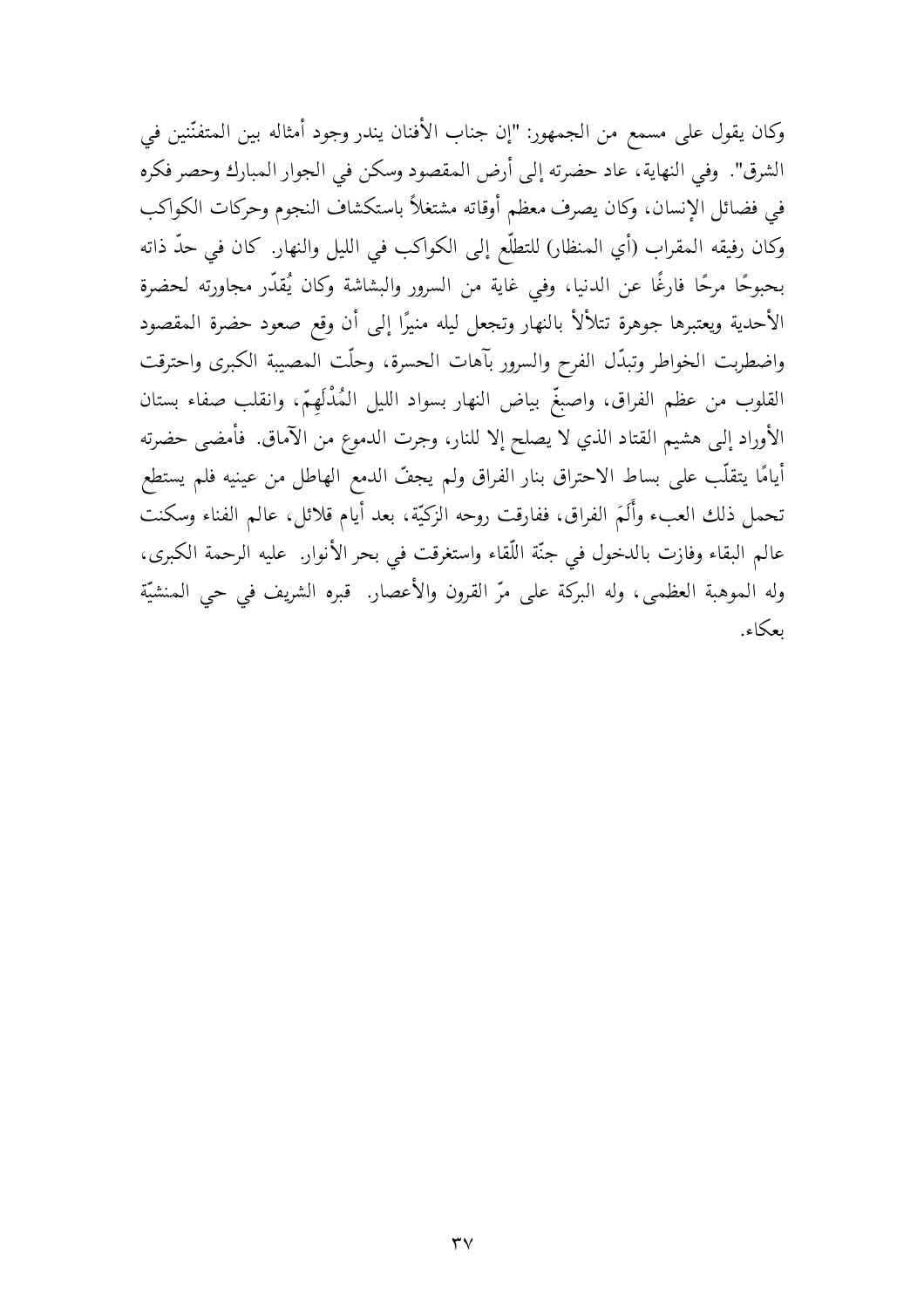# (٧) حضرة آقا محمد على أصفهاني

هو الله

جناب آقا محمد على أصفهاني، هو من الأحباء الأقدمين الذين اقتبسوا من نار الهدى في أول الأمر، ويعدُّ من زمرة العرفاء وكان منزله مجمع العرفاء والحكماء، موصوفًا بعظيم الكرم وعلى خُلُق عظيم محسوبًا في عداد المحترمين في مدينة أصفهان. داره ملجأ ومأوى للغرباء من الأغنياء والفقراء على السواء. ۖ وكان من أهل الذوق وحُسْنِ المَشْرَبْ، حليمًا سليمًا ونديمًا مألوفًا مشهورًا في كل بلد بعيشته الراضية. وبعد أن اهتدى بنور الهدى، اشتعل بالنار الموقدة في شجرة السيناء وأصبح بيته وقفًا للتبليغ ومضافته مركز التمجيد للربّ الكريم، يجتمع عنده الأحباب ليلاً ونهارًا وهو بينهم كالشمعة منيرًا بنار المحبّة المشتعلة في صدره. واستمر بيته مثوًا وحظيرة قدس لترتيل الآيات والبيّنات وبيان الحجج والبراهين الدامغة. ومع ماكان عليه من الشهرة بمعتقده بين أهالي أصفهان فقد أصبح بفضل انتسابه لإمام الجمعة بالمدينة محفوظًا مصونًا من غائلة الأعداء. ۖ وبلغ الحال أن إمام الجمعة نفسه من كثرة ضغط الأعداء جاهَرَهُ معتذرًا بأنه لم يعُد في مقدوره المحافظة عليه وحمايته قائلاً: "إنني بعد اليوم لا يمكنني المحافظة عليك وحمايتك لأنك في خطر عظيم، فأولى لك أن تغادر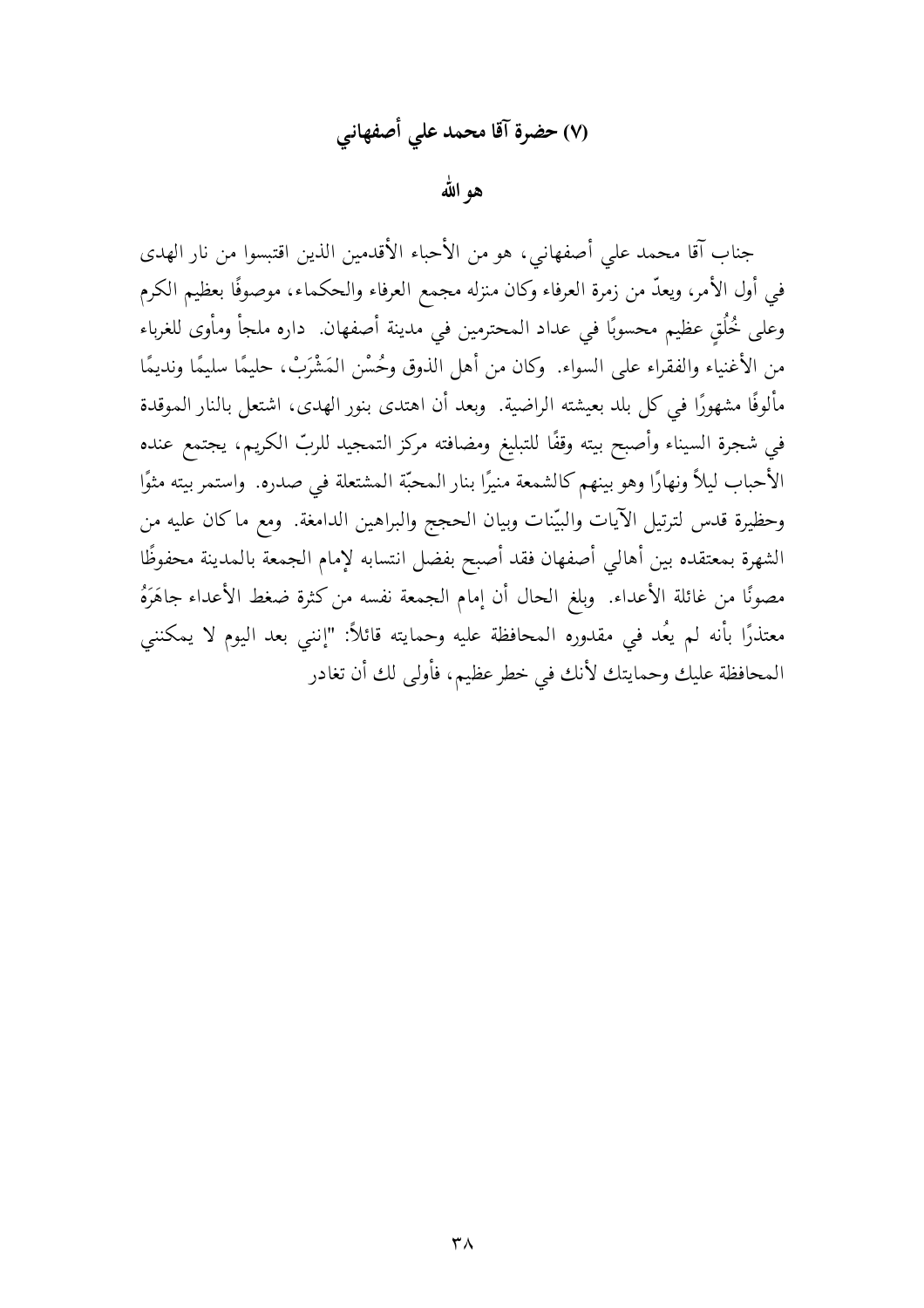هذا البلد". ۖ فارتحل آقا محمد على من أصفهان إلى العراق حيث فاز بشرف لقاء محبوب الآفاق، وما لبث أن قَلَبَ له الدهر ظهر المِجَنْ برهة ثم أخذت أحواله تتحسن. ۖ وكان يقنع بالقليل غير أنه عاش مسرورًا دمث الأخلاق ليّن العريكة يمازج الأغيار والأحباء على السواء إلى أن بارح الموكب المبارك بغداد إلى اسلامبول فسار بمعية حضرة بهاءالله إلى أدرنه –أرض السر- ولم تتغير حاله أبدًا ومضيي بأدرنه متمتعًا بهناءة العيش مشتغلاً بالكسب نوعًا ما محفوفًا بالبركة التبي لا تضارع ثم سافر ضمن الركب المبارك إلى قلعة عكاء حيث اعتقل أسيرًا واعتبر من المسجونين كل أيام حياته فائزًا بكمال الشرف في ظل الجمال المبارك.

كان طوال أيامه مسرورًا مبتهجًا مشتغلاً بالتجارة نوعًا ما ومكسبه كان ضئيلاً يصرف نصف نهاره في الاتّجار ويأخذ في النصف الآخر أدوات الشاي ويذهب على ظهر جواد إلى البساتين والحدائق الغلباء أو يتجه إلى الصحراء ويتناول شايه مبتهجًا مسرورًا. فطورًا تراه في المزرعة وطورًا في حديقة الرضوان أو في القصر المبارك فائزًا باللقاء غارقًا في بحار التنعم. وكلما شرب شايًا في القصر المبارك قال: "إنه لذيذ للغاية ورائحته ذكية ولونه جذاب وكان يستطيب الجلوس في الصحراء ومشاهدة الأوراد معجبًا بألوانها المختلفة الجذابة، وكان يقول إن كل شيء له رائحة عطريه حتى ماء الشرب والهواء الذي يستنشقه. ۖ وكان مسرورًا في جميع أوقاته بدرجة تفوق الحد والوصف وكان يعتقد أن ملوك العالم لم يتيسر لهم ماكان عليه من الفرح العظيم. ومع بلوغه سن الكبر، كنت تراه فارغ البال مرحًا مسرورًا، لا يأكل إلا من طيب الطعام. عاش في عكاء في هناء وأحسن مقام، ساكنًا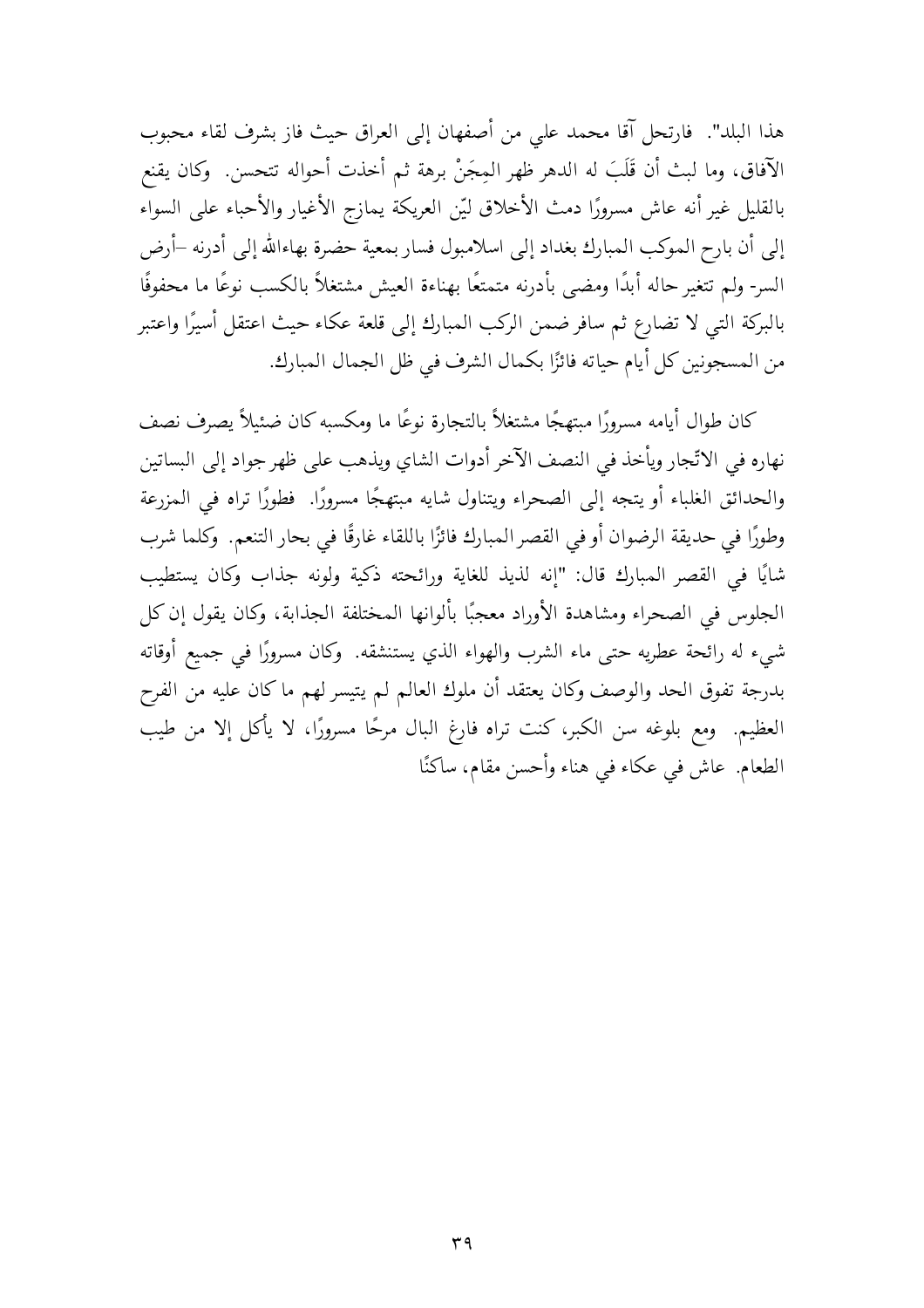في بيت على حده، ورغم أنه كان مسجونًا فلم يضجر إلى أن عرج إلى أفق العزة الأبدية بعد أن ناهز الثمانين من عمره. ونزلت في حقه ألواح متعددة من القلم الأعلى، وكان مشمولاً دائمًا بالألطاف المتناهية. عليه بهاء الأبهى وعليه آلافٍ من الرحمة والرضوان ومتعه الله بالروح والريحان أما جدثه المنير ففي عكاء.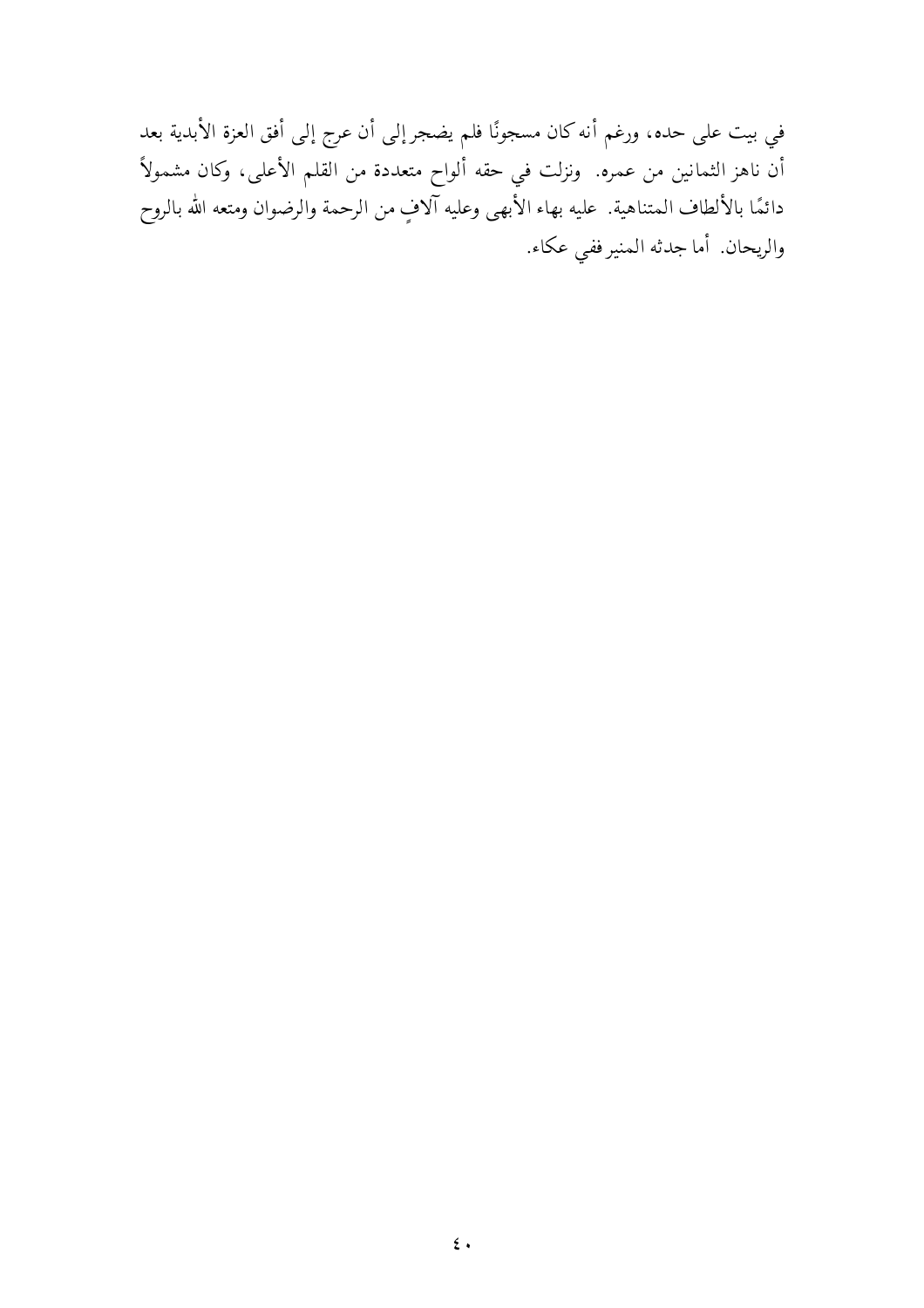## (٨) جناب آقا عبدالصالح الباغبان (البستاني)

هو الله

من المهاجرين والمجاورين في السجن الأعظم، كان جناب آقا عبدالصالح الباغبان من أولاد أحد قدماء الأحباء، توفَّى والده ونشأ يتيمًا ولم يكن له من معين. ۖ وقع مظلومًا في يد الأعداء حتى بلغ سن الحُلُمْ وعند ذلك طلب وجه المحبوب، فهاجر إلى سجن عكاء وفاز بالاشتغال كبستاني في حديقة الرضوان. وأصبح بستانيًا لا نظير له، متينًا في إيقانه رزينًا صادقًا وأمينًا، وكانت أخلاقه مصداق قوله تعالى: "وإنك لعلى خلق عظيم"، ولهذا كان مسرورًا في عمله كبستاني في حديقة الرضوان. وبهذه الوسيلة تمتّع بشرف اللقاء في أغلب الأيام وشملته الموهبة العظمى لأن الاسم الأعظم، روحي لأحبائه الفداء، كان مسجونًا في قلعة عكاء محاصرًا نحو تسع سنوات مع وجود العساكر وأرباب الأمر في الثكنة بالقلعة وبعد ذلك انتقل الجمال المبارك وسكن في بيت وضيع بعكاء، ولم يضع جمال القدم قدمه خارج ذلك الكوخ الضيق وكان الأعداء والمعرضون يتجسسون عليه وما انقضى الأجل المحتوم بعد السنوات التسع حتى خرج الجمال المبارك بكل عظمة واقتدار من القلعة وسكن خارج عكاء في قصر ملوكي رغم أنوف الأعداء اللدودين، عبدالحميد وأعوانه، الذين أظهروا كمال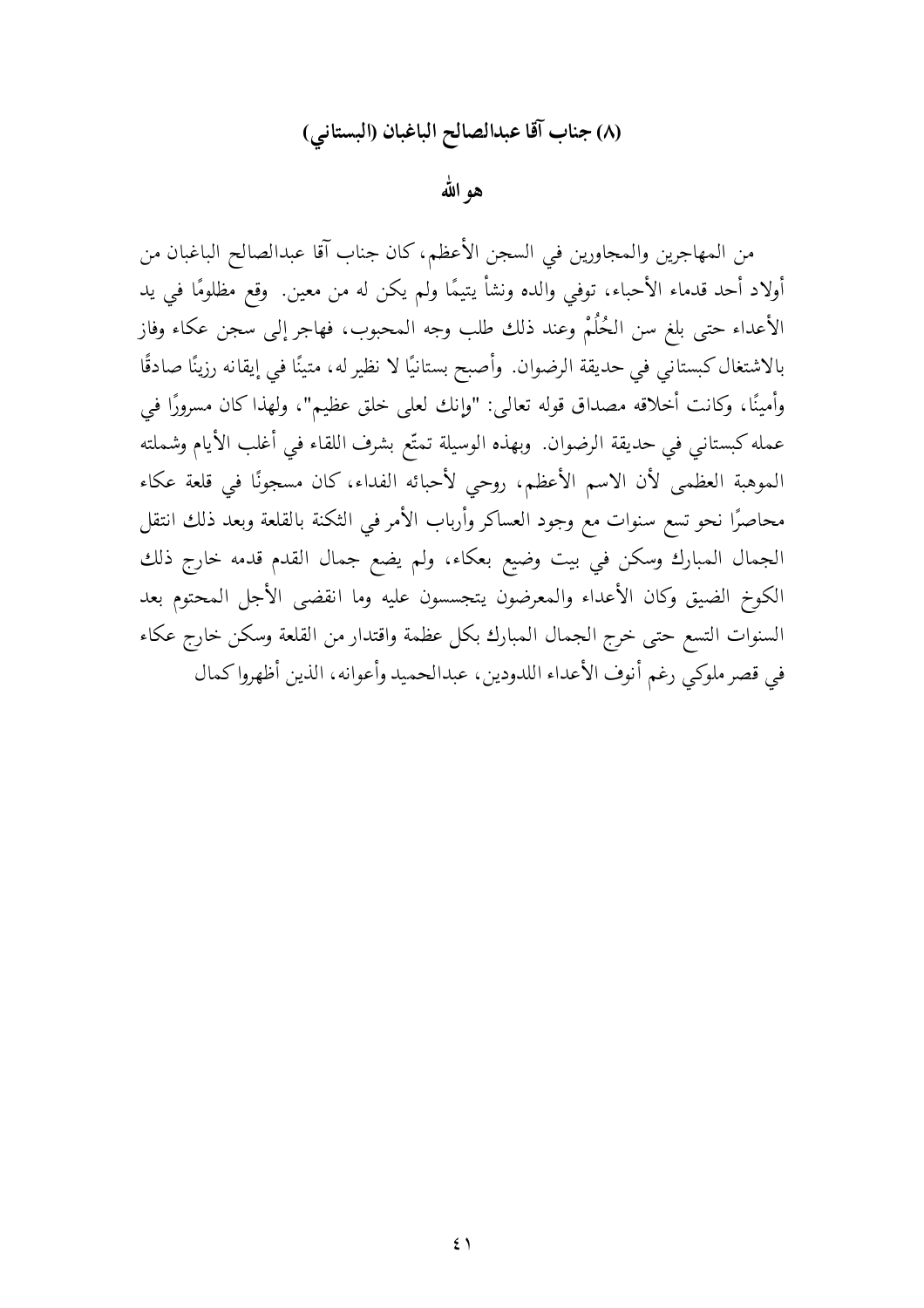الشدَّة عليه في السجن ولكن حضرة بهاءالله، روحي لأحبائه الفداء، كان في نهاية العزَّة والاقتداركما يقرّ بذلك العموم. فكان يتنقّل حضرته من القصر إلى المزرعة فإلى حيفا حيث يمضي أيامًا على قمة جبل الكرمل في خيمته الخاصة والأحباء يأتون إلى محضره المبارك من جميع الديار ويفوزون بشرف اللقاء على مرأى من جميع أرباب الحكومة، ولم يقم أحد بالمعارضة وهذا من أعظم معجزات الجمال المبارك، وهو سجين كان يتحرك بكمال العظمة والاقتدار. كانت حياته حياة من كان في الإيوان ونفس السجن أصبح جنة الجنان ولم يحدث مثل هذا في القرون الأولى بمعنى أن شخصًا أسير السجون يترك معتقله بكل قوة واقتدار. ورغم رزوحه تحت السلاسل والأغلال فقد وصل صيت أمر الله إلى فلك الأثير وفتح الكثير من مدائن القلوب في شرق الأرض ومغربها وسخَّر الأكوان بحركة من القلم الأعلى وهذا ما امتاز به هذا الظهور العظيم.

وقد حضر ذات يوم إلى القصر المبارك أرباب الحكومة وأمراء المملكة وعلماء المدينة ومشاهير عرفائها ولكن جمال القدم لم يجعل لمجيئهم أهمية ولم يصرح لهم بالورود في ساحته المقدّسة ولم يستفسر عن أحوالهم. أما هذا العبد فقد جلس معهم ساعة من الزمان أو ما يزيد يتحدث معهم حتى استأذنوا بالانصراف ثم قفلوا راجعين.

كان المرسوم الملكي القاضي بسجن الجمال المبارك يحتم بقاء حضرته داخل القلعة في حجرة على انفراد يحيط بها الجند والحراس بحيث لا يضع قدمه خارج تلك الحجرة ولا يقابل أحدًا من الأحباء، ومع هذا التشديد والحكم الصارم كانت خيمة حضرته وسرادقه المبارك منصوبة على جبل الكرمل. فأي قوة وأي قدرة أعظم من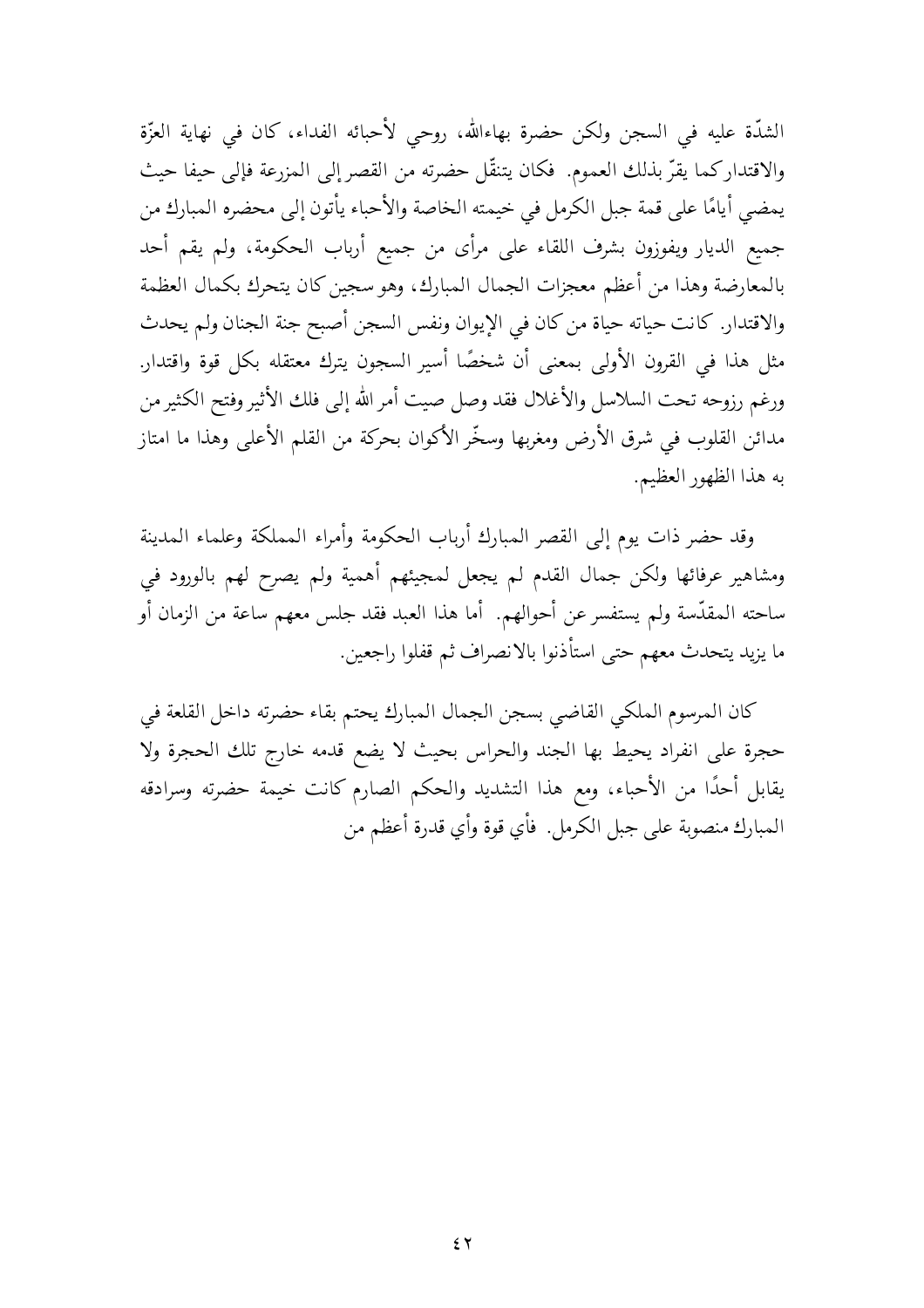هذا! حيث ارتفع علم الرحمن في غياهب السجن وتموج لواء أمره على أعلى التلال في جميع الآفاق. سبحان من له هذه القدرة والعظمة. سبحان من له العزة والكبرياء. سبحان من له الغلبة على الأعداء وهو في سجن عكاء!

وأيم الحق، إن طالع عبدالصالح المذكور لمرتفع ونجمه لمحظوظ لأنه كان فائزًا باللقاء أعوامًا عدة مستمتعًا بهذه الخدمة. أمضي أيامه متحليًا بالأمانة والديانة والصداقة خاضعًا خاشعًا لدى جميع الأحباء لم يَظهر الكدر من أحد طيلة أيام حياته وفي النهاية انتقل من مجاورة البستان إلى جوار الرحمة الكبرى.

كان جمال القدم عنه راضيًا ونزلت من القلم الأعلى زيارة في حقه، تتلى على قبره، وعدّة ألواح مباركة وخطابات من الفم المبارك له وكل ذلك مدرج في الكتب والألواح. وعليه البهاء الأبهى وعليه الرحمة في الملكوت الأعلى.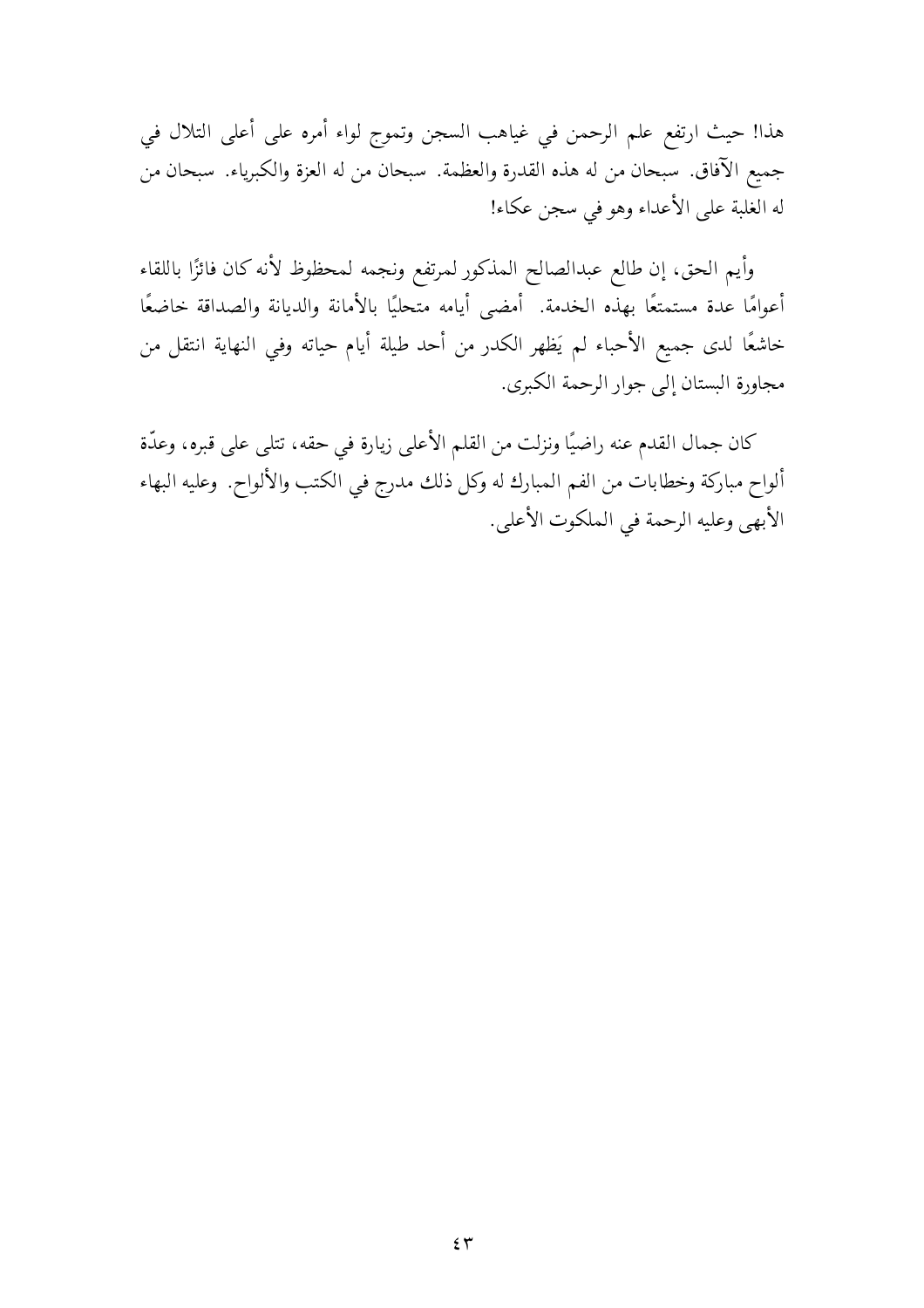# (4) جناب الأستاذ إسماعيل

هو الله

من جملة النفوس المباركة حضرة الأستاذ إسماعيل المعماري، روح المخلصين له الفداء، لقد كان رجل الحق هذا كبير المعماريين لدى أمين الدولة، فرَّخ خان، بطهران وكان عزيزًا ذا اعتبار زائد وفي بحبوحة من العيش محترمًا مسرورًا حتى أصبح شخصًا نورانيًا مفتونًا بجمال المحبوب عاشقًا ولهانًا، وأزال بنار العشق كل حجاب وستار متشبثًا بذيل رداء محبة المحبوب واشتهر في طهران بأنه الركن الركين للبهائيين. وكان أمين الدولة يبذل ما في وسعه للمحافظة على الأستاذ إسماعيل وحمايته في بداية الأمر ولكنه أخيرًا أحضر الأستاذ عنده وقال له: "يا أستاذ أنت عزيز لدي للغاية وقد عملت ما في طاقتي لحمايتك والمحافظة عليك من أعدائك، غير أن الشاه قد وقف على حقيقة أمرك وأنت تعلم مقدار غضبه وميله لسفك الدماء. لهذا أخشى أن يأمر، على حين غرَّة، بشنقك، وعليه، أرى من المستحسن أن تبادر بمبارحة هذه الديار إلى ديار أخرى لتخلص من هذا الخطر الداهم". فرضخ الأستاذ لنصيحة أمين الدولة وهاجر إلى العراق، وهو لا يملك شيئًا من حطام الدنيا. ۖ ومرّت عليه أيام تقلّب في خلالها على بساط الإفلاس هو وزوجته حديثة الاقتران به، والتي كان متعلقًا بها بدرجة لا توصف.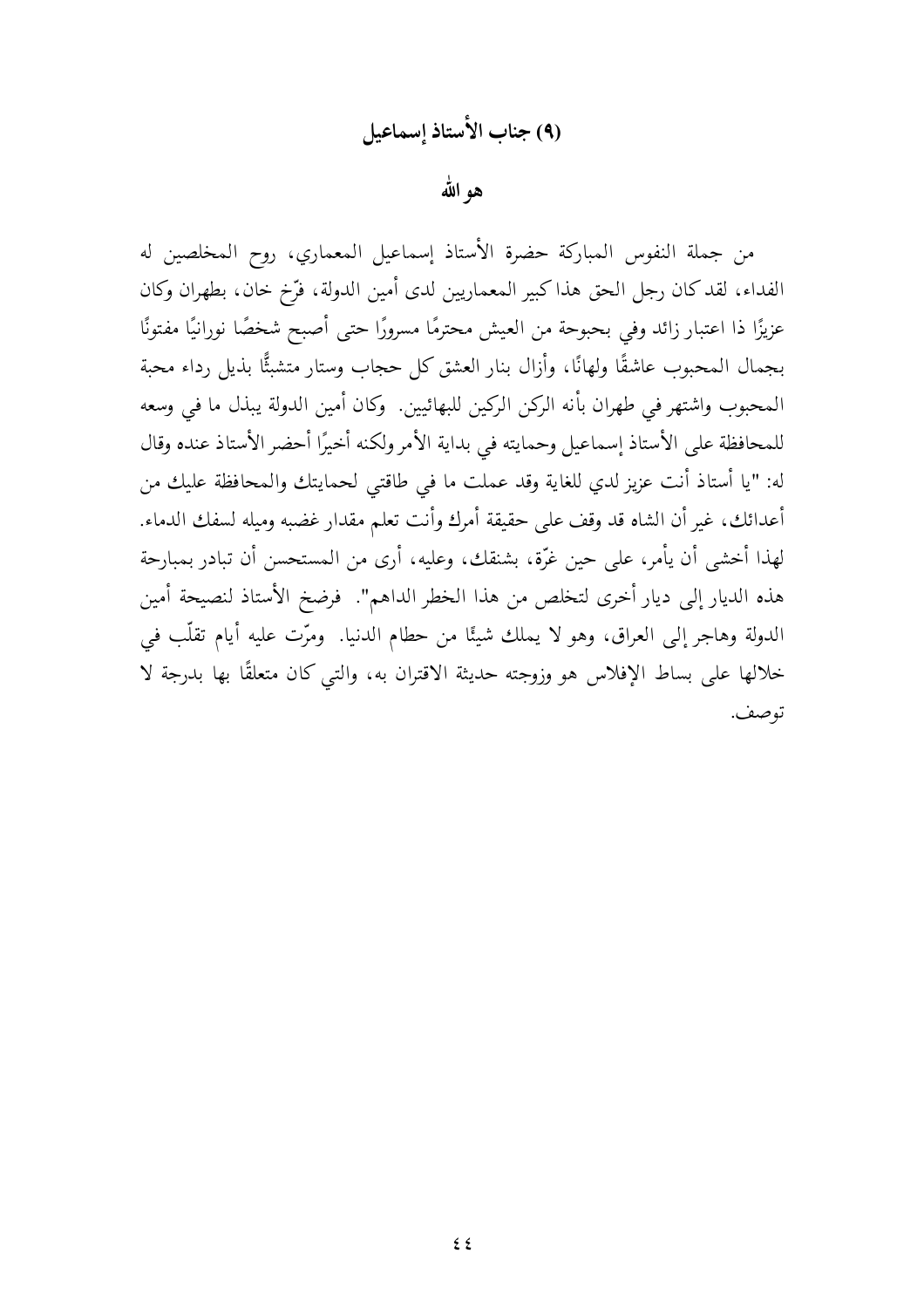وما لبث أن جاءت أمّ زوجته إلى العراق وتمكّنت بكلِّ حيلة وتدبير من أخذ ابنتها إلى طهران بصفة مؤقتة برضاء الأستاذ طبعًا، ولما وصلت إلى طهران ذهبت إلى المحتهد وقالت له: "إن زوج ابنتي قد ارتدّ عن دينه، ولذا فقد أصبحت ابنتي محرّمة عليه. فما كان من المجتهد إلا أن أصدر حكمًا بطلاق ابنتها من زوجها، وزوِّجها لغيره. وما أن وصل هذا الخبر، إلى الأستاذ إسماعيل، المؤمن الصادق حتى ضحك وقال: "الحمد لله الذي وفَّقني على هذه التضحية الطاهرة في سبيله، والآن لم يبق لدي من شيء حتى الزوجة قد ذهبت، لقد وفَّقت بهذه التضحية".

ومختصر القول، إن جمال القدم والاسم الأعظم، روحي له الفداء، قد بارح بغداد إلى الروملّي وبقية الأحباء في بغداد إلا أقلهم. فقام عليهم أهالي بغداد وأرسلتهم الحكومة أسرى إلى الموصل، أما الأستاذ إسماعيل الجليل فقد سافر راجلاً، مع وهْن عظمه وكبر سنه ولا زادٌ ولا مالٌ، إلى السجن الأعظم بعد أن طوى القفار وتسلق الجبال وقطع الوهاد والوديان وحال وصوله رقم له الجمال الأبهى بعض الأبيات الغزلية من نظم، الملا الرومي، وأمره بأن يتوجه إلى النقطة الأولى، حضرة الأعلى، بتلك الأبيات الغزلية بصوت رخم ولحن بديع. فالأستاذ إطاعة للأمر المبارك، مضي أوقاته مترنَّمًا بهذه الأبيات الغزلية (ما ترجمته):

> أيها العشق قد تملك منى من جرّائك جنون وحيرة وبهذا اشتهرت بين البرايا حيث قالوا: ابتغى لك غيره كيف أسلوه وقد سجلوني في رأس تعداد من تحمل ضيره بعد ماكنت أول العارفين بل ممن محيي في المعارف عمره أيها الخمر الذي لا أرتضيه للمبيع مرة إثر مرة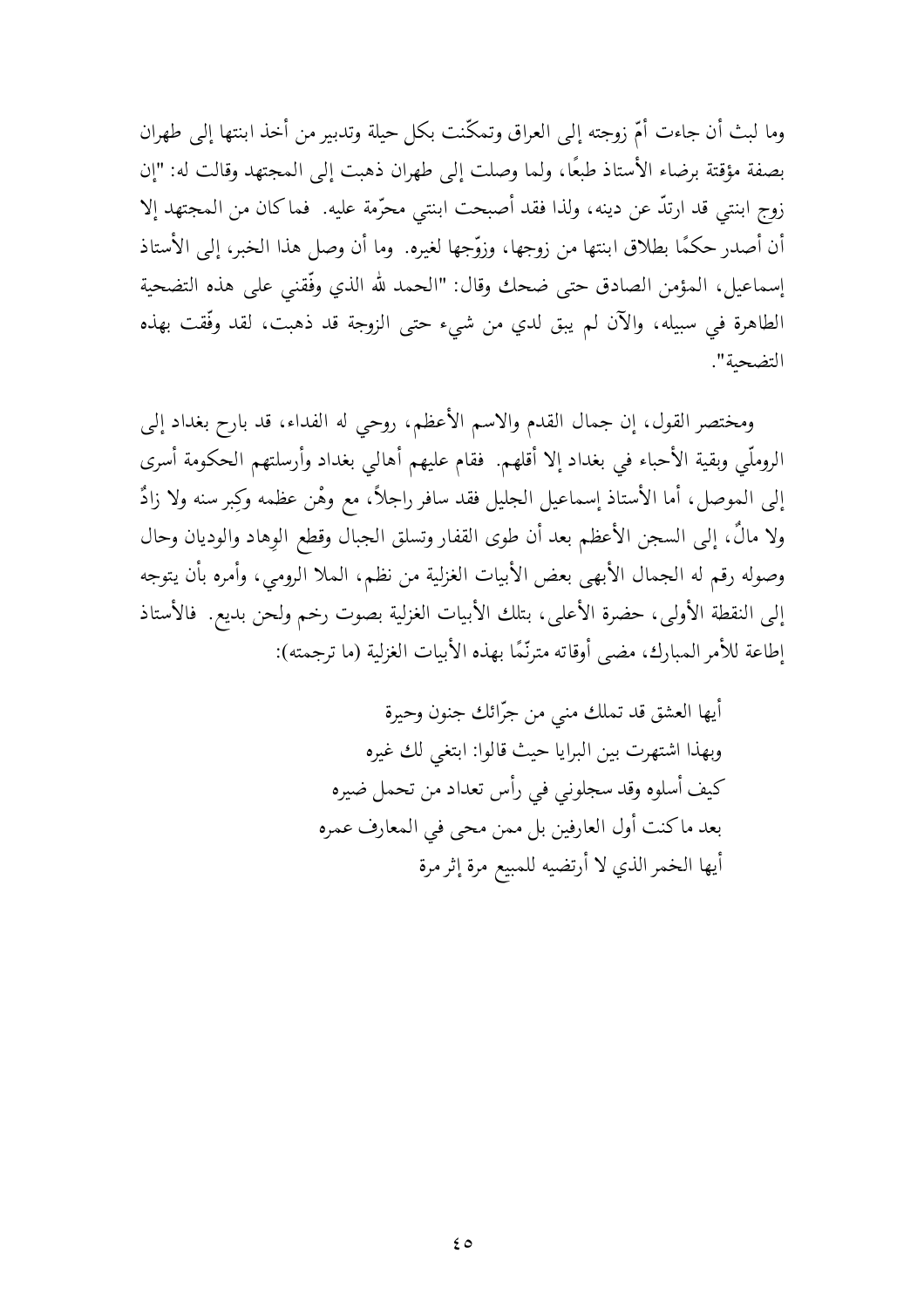رأس مالي اضطرابي لو أني ذلك الناي في يديك مقره أنت ضارب الناي في كل حين بنعمة كلحن الحبيب في كل فتره وإذا ابتغيت تنفسًا في حياتي فهاكني منذ قرن ميت بالمره وأنت روح المسيح حئٌ فحئٌ وهو روح الحياة إذ ليس غيره أولٌ أنت وآخرُ بل وظاهرِ أنت وباطن جلِّ ستره أنت مستور عن العيون ولكنّ نورك للعيون قد ذاع أمره

نعم، إن هذا الطير مكسور القوادم والخوافي قد اشتغل بهذا اللحن البديع وقصد مقر المحبوب. ولما فاز بشرف اللقاء في القلعة عدَّة أيام، صدر الأمر المبارك له بالسكن بلدة حيفا. فذهب إليها ولم يجد مسكنًا ولا مأوىً يقيه برد الشتاء وقيظ الشمس فسكن في مغارة خارج المدينة فريدًا وحيدًا بلا أنيس ولا صديق. ۖ وهيَّأ عددًا من الخواتم وبعض الأواني الخزفية والأبر والدبابيس وما إلى ذلك، وصار يحوم بها في الطرقات طول النهار قصد بيع شيء منها، وكان محصلة ما يبيع مبلغًا زهيدًا لا يتجاوز القرشين في اليوم الواحد وطورًا أقل من ذلك وطورًا أكثر بقليل. ثم يعود إلى الكهف قانعًا بكِسرة من الخبز يسدّ بها رمقه ثم يأخذ في التسبيح والتهليل وتقديس الرب الودود شاكرًا ربّه على هذه النعمة ويقول: "الحمد لله الذي جعلني فائزًا بهذه النعمة وقد أصبحت مقطوعًا عن المعارف والأقرباء وآقامني ربي في هذه المغارة الصغيرة وجعلني ممن يشرون يوسف الإلهي. ما أعظم هذه النعمة!".

ثم إنه صعد وهو على هذا الحال إلى جوار الربّ المتعال. ۖ وطالما أظهر جمال القدم رضاه في حقَّه وكان على الدوام مشمولاً بالألطاف المباركة ملحوظًا بلحظات عين الكبرياء. عليه التحية والثناء وعليه البهاء الأبهي.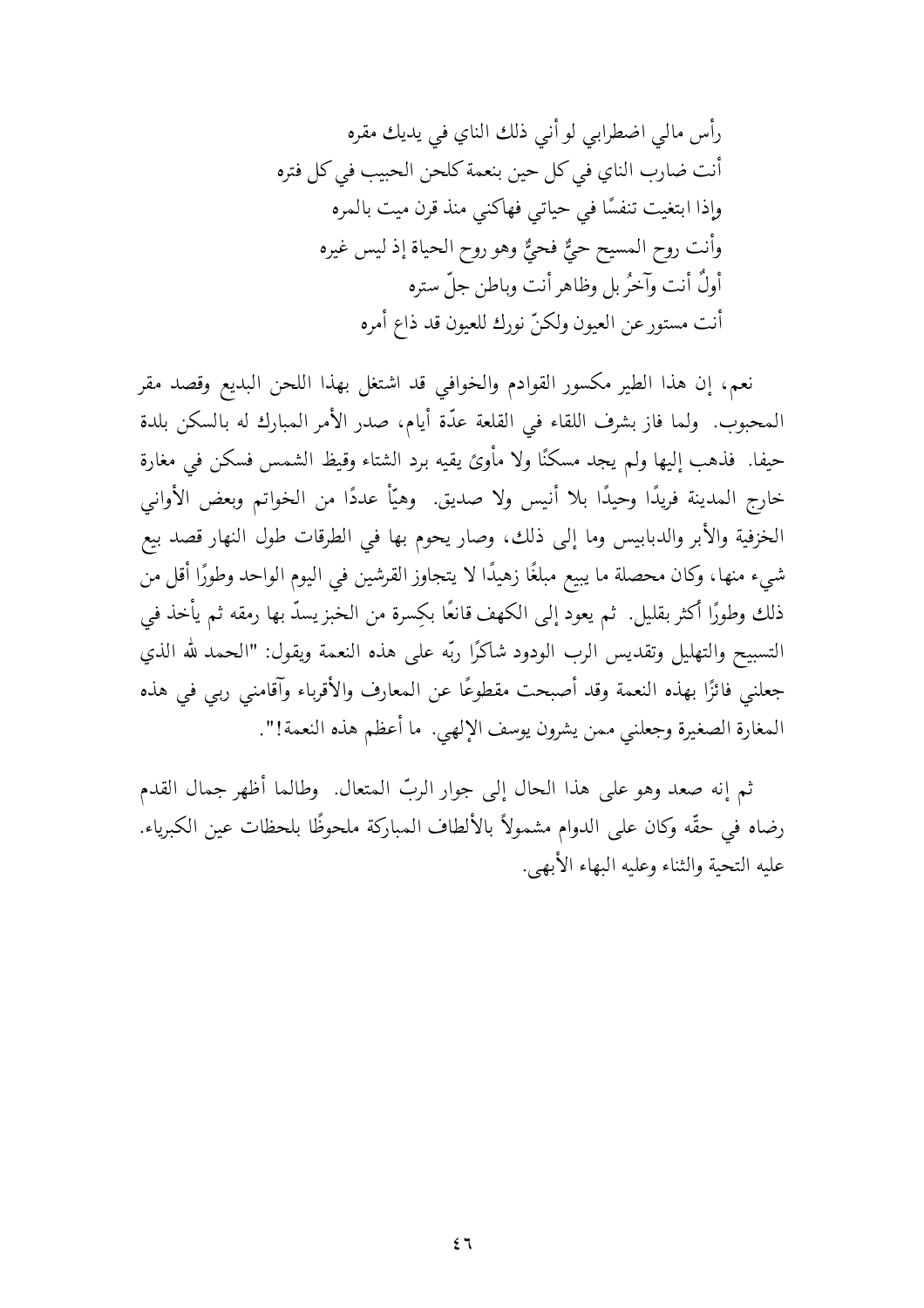### (١٠) جناب نبيل الزَّرندي

هو الله

حضرة النّبيل الجليل، كان من المهاجرين والمجاورين. ترك هذا الشخص المحترم أهله وخلاّنه وبارح، وهو في عنفوان الشباب، مدينة زرند، ورفع بعون الحضرة الإلهية علم الهداية حتى أصبح قائد العاشقين وسيّد الطالبين. وألقى عصاه في العراق العربي بعد أن قضي ردحًا من الزمن في العراق العجمي، غير أنه لم يعثر على بغيته لأن حضرة المقصود كان إذ ذاك في كردستان، مقيمًا في مغارة على جبل سرگلو، فريدًا وحيدًا تفيض من خلوته أنوار عشق جماله على البرايا ولا أنيس له ولا حبيب ولا جليس ولا سمير. انقطعت عنه الأخبار بالكلية، وابتلبي العراق بالخسوف والاحتراق من فراق نتّر الآفاق.

ولما رأى جناب النبيل أن النار الموقدة في القلوب قد خمدت ولم يبق من الأحباء إلا عدد معدود ويحي (الأزل) مختفيًا في حفرة الجفاء واستولى على الجميع عامل الخمود والجمود، اضطُرَّ إلى الذهاب إلى كربلاء، حيث آقام وهو في حالة من الكرب والابتلاء، إلى أن عاد جمال القدم من كردستان (السليمانية) إلى دار السلام، فدبّت روح جديدة ووجدان عظيم وطرب لا حدٍّ له في الأحباء بالعراق وبينهم النبيل الجليل الذي أسرع إلى الحضور المبارك ونال نصيبًا موفورًا عدّة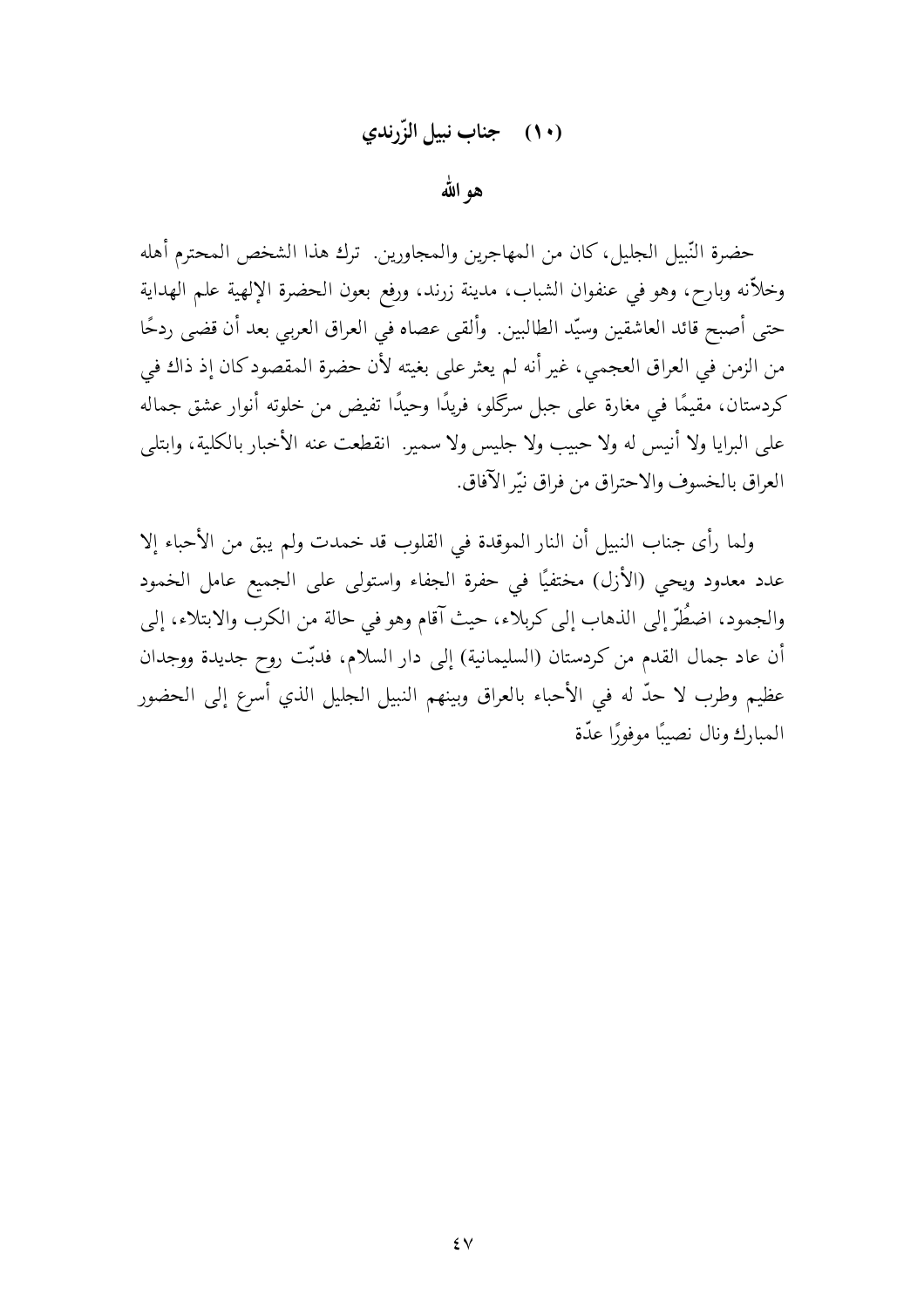أيام أمضاها في سرور وحبور وابتهاج، ونظم إبانها القصائد الرنانة في المحامد الربانية. كان فكره سيالاً وقريحته وقَّادة وفصاحة لسانه تبهر الألباب. واستمر على حالة سروره وابتهاجه مدَّة، ثم عاد إلى كربلاء ومنها إلى بغداد فإلى إيران حيث وقع في مخالب الامتحانات والافتتانات الشديدة من مخالطته بالسيد محمد. غير أنه كان بمثابة النجم لرجم شياطين الأوهام، وكالشهاب الثاقب غالبًا على أهل الوساوس، ثم عاد إلى بغداد مرة أخرى واستظلَّ في ظلال الشجرة المباركة حتى صدر الأمر المبارك بسفره إلى كرمانشاه في مأمورية عظيمة. فقام بما أمر به، ثم أخذ يسافر من إيران إلى العراق وهكذا دواليك، إلى أن تحرّك الرّكب المبارك من دار السلام إلى مدينة الإسلام (اسلامبول).

أما حضرة النبيل فقد تزيًّا بزي درويش بعد سفر الجمال المبارك وجدٍّ في السير راجلاً حتى التحق بالموكب المقدّس، وفي اسلامبول أمره الحضرة بالعودة إلى إيران للاشتغال بتبليغ أمر الله وكـان كلمـا دخـل قريـة فـي طريقـه أبلـغ الأحبـاء بكـل مـا وقـع ـ وبعـد أن أدّى المأموريـة التـي كلَّف بها على وجه أتم حلَّت سنة الثمانين التي ارتفع فيها صوت ناقور (ألسْتُ) فهرول مسرعًا وهو يقول: بلي! بلي! لبيك! لبيك! إلي أرض السر(أدرنه) مع من ترنَّحوا بتلك النغمة وفاز باللقاء واحتسى صهباء الوفاء. ثم سافر حسب الأمر المبارك إلىي كل حدب وصوب لينادي بظهور حضرة الربّ القيوم في كل صقع ونادٍ ويبشّر الناس بطلوع شمس الحقيقة. فكان النبيل الجليل فيي هـذا الـسبيل شـعلة وقَّـادة وُفـائرة عـشق لا تطفـأ وكـان يجـوس خـلال الـديار بنهايـة الانجذاب ويهدي القلوب روحًا موفورة بالبشارة الكبرى وكان يضيء في كل حفل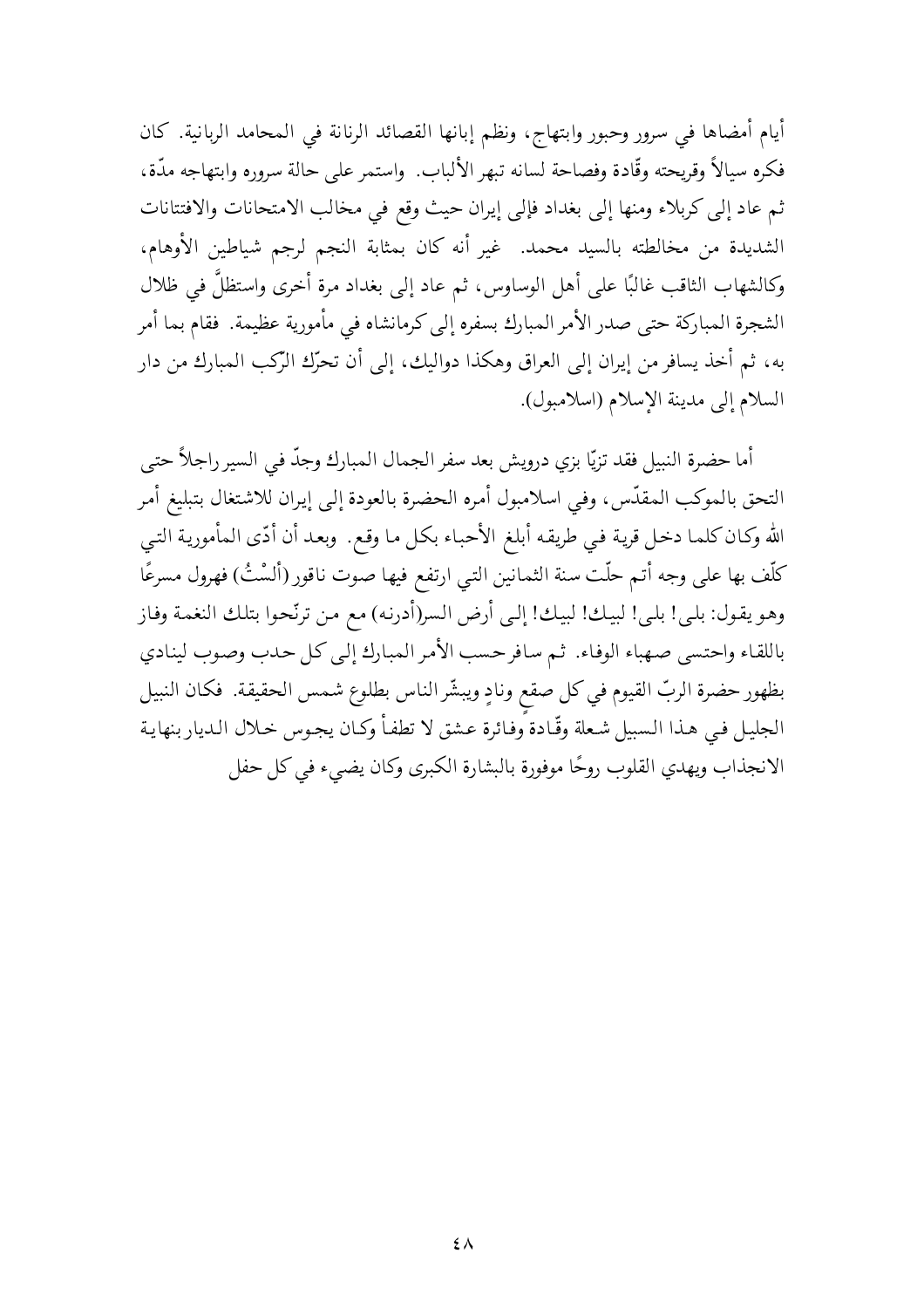كالشمعة المنيرة مشارًا إليه بالبنان ماسكًا في قبضته جام خمر المحبّة وسقى منه المعاندين حتى ثملوا ثم قطع وعثاء الطريق بقدم ثابت وهو يضرب طبله ومزماره الروحي حتى بلغ السجن الأعظم.

كانت أيام وروده أيام شداد والضيق مستحكمًا والأبواب مسدودة والطرق مقطوعة. وصل إلى باب مدينة عكاء متزيِّيًا بزي شخص بخاري. وإذا بالسيد محمد (الأزلبي) ورفيقه عديم التوفيق يخبرا الحراس والشرطة بوروده وقاما بالسعاية في حقه وقالا: "إن هذا الشخص ليس ببخاري بل إيراني أتي إلى هنا لمحض الوقوف على أخبار الجمال المبارك. فماكان من البوليس إلا أن أخرجوه فورًا. ولما خاب أمله ذهب إلى قصبة صفد (في شمال فلسطين) ثم ذهب إلى حيفا وآوى إلى مغارة في جبل الكرمل في عزلة عن الأحباء والأغيار مشتغلاً بالعبادة وتلاوة الأنجية ليل نهار، واعتكف هناك مدة في انتظار فتح باب التشرف واللقاء. وإذا بميقات السجن المحتوم قد انقضى وتجلّى بهاء مظلوم الآفاق بكمال الاقتدار وفتحت الأبواب، فهرع جناب النبيل الجليل إلىي الحضور بصدر منشرح مضيئًا كالشمعة المشتعلة بنار محبة الله، يَنْظُمْ المقطوعـات الغزليــة آنــاء الليــل وأطــراف النهــار، ويتبعهــا بالقــصائد الرنانــة والخماســيات والسداسيات الشعرية في محامد محبوب قلوب العالمين والمنتسبين إلى ذلك المقام. يحظى بالتشرف والمثول بين يدي الحضرة فيي أغلب الأيام إلىي أن وقع الصعود المبارك فتزلزلت أركانه من هذه الرزيّة العظمى بدرجة أسالت من عينيه الدموع وأرجفت منه الضلوع، ووصل نحيبه وتأوّهه إلى الأوج الأعلى وطابق هذه المصيبة الكبرى بالسنين الشداد. وقد تحقق ذلك لأن حضرة المقصود قد أخبر عن هذه الوقائع .

ومختصر القول، إن النبيل الجليل قد أكتوى بنار الحرمان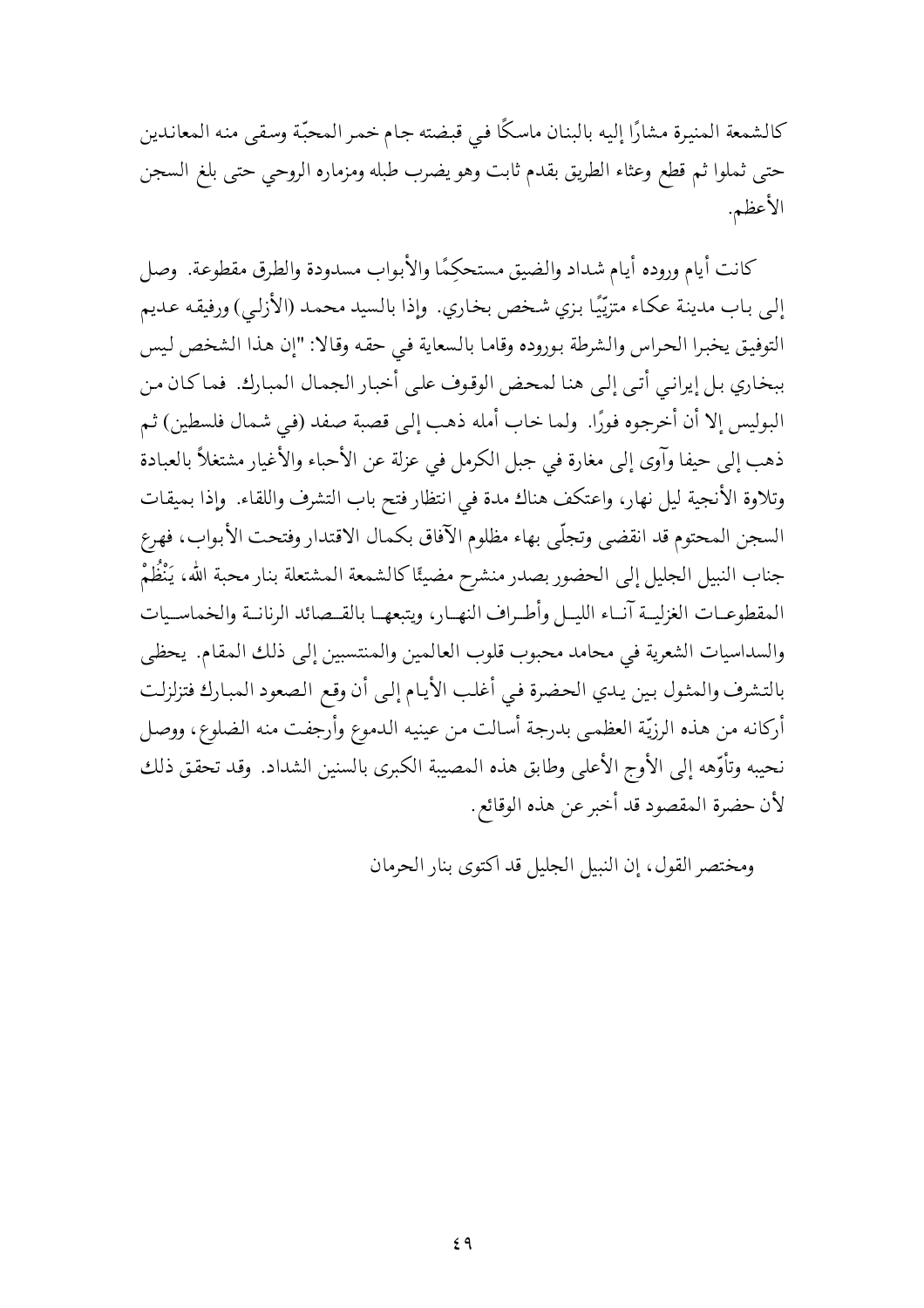والهجران وكانت الدموع تتدفق من آماقه كالسيل المنهمر مما أدهش الناظرين، واستوجب حيرة الجميع. كان يحترق ويحرق القلوب ضاربًا على ناي التضحية والفداء بالروح، حتى ناء بحمل هذه الوطأة وعيل صبره والتهبت في صدره جذوة من نيران العشق ولم يعد في قوس صبره من مِنزَع، فأصبح قائد العشاق وولى وجهه نحو البحر دون محاباة وأشار إلى تاريخ وفاته بكلمة "غريق" (وهي تعادل في حساب الجمّل ١٣١٠) قبل أن يضحّي بروحه التبي أسلمها لبارئها وتخلّص من آلام الهجران والحرمان.

كان هذا الشخص علاَّمة فهَّامة، فصيحًا بليغًا، ناطقًا ومفوهًا، قريحته كانت صريحة ملهمة، وطبعه جذَّابًا، وشعره كالماء الزلال، كما يظهر من قصيدته (بهاء بهاء) المدلَّة على أنه كان في حالة الانجذاب عندما نسج بُردها. كرّس النبيل الزرندي حياته منذ صباه إلى أن ابيضٌ فرداه ووهن العظم منه للعبودية وخدمة حضرة الرحمن. تحمَّل الصعاب والمشاق، وخاض غمار المتاعب والمشقات، وسمع من الفم الأطهر المبارك بدائع الكلمات، وشاهد تجلَّى ملكوت الأنوار، وفاز بكل ما تمنَّى. ۖ وفي النهاية لم يعد يطيق الحياة بعد فراق نيَّر الآفاق فألقى بنفسه فى اليمّ وأصبح غريق بحر الفداء، وصعدت روحه إلى الرفيق الأعلى. عليه التحية الوفيّة، وعليه الرحمة الواسعة، وله الفوز العظيم والفيض المبين في ملكوت رب العالمين.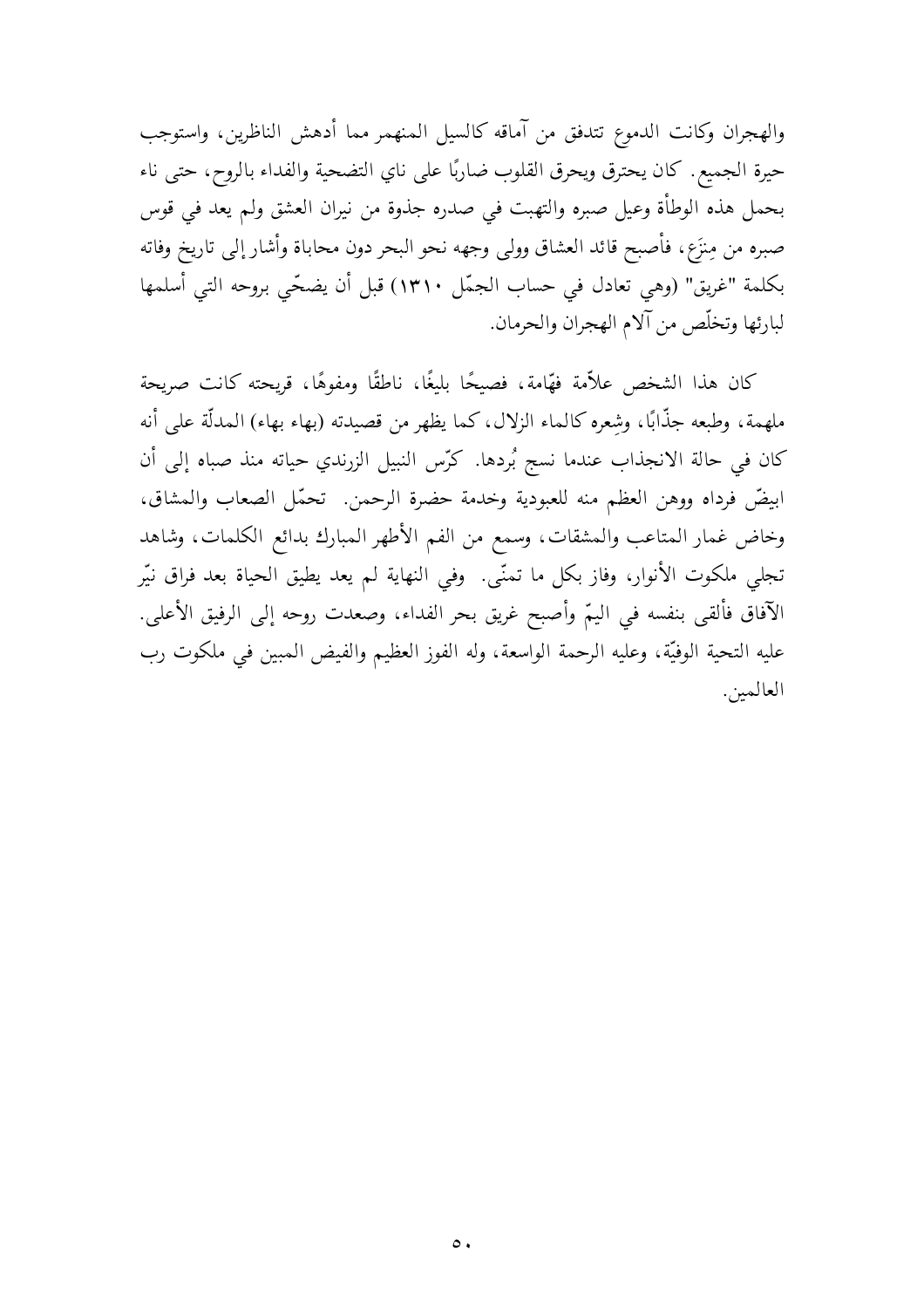### (١١) جناب درويش صدق على

## هو الله

من جملة المهاجرين والمجاورين والمسجونين، جناب آقا صدق على، كان درويشًا حرًا، لا أهل له ولا أقرباء، سالكًا سبيل العارفين بالله، ومن الأدباء المعروفين. مرّت عليه أيام عاني فيها عوامل الفقر المدقع سائرًا على نمط الطريقة التي شرب خمرها. ولما كان من أهل التصوف كان يصرف أوقاته في تدخين الحشيش الأغبر الممقوت لعلّه ينال التزكية والخلوص بين معشر المتصوفين، وكان يبحث وينقّب عن الحق. طبعه الشعري في سبيل الحق كان في غاية السلاسة، نظم القصائد الغرّاء في محامد مظلوم الآفاق، وكان بيت القصيد في الخريدة التبي نظم عقدها وهو سجين بالمعتقل ما معناه (مترجم):

لو بعّد الظلام الحالك خُصلاً من شعرك المسدول في ألف قلب

لترامت القلوب إثر القلوب إذا تموّج الشعر في أي درب

عاش حرًا طليقًا في بغداد وتقلَّد وسام المحبوب اللاوسام وحظى بمشاهدة طلوع نيَّر الآفاق من أفق العراق، ونال نصيبًا موفورًا من فيض الإشراق حتى أصبح مفتونَ محبوب الآفاق ومحبوبَ طلعة المحبوب المشفق الكريم. ۖ ولو أنه في بعض الأحيان كان ساكتًا صامتًا ۖ إلا أنَّ كلَّ جوارحه كانت السُّنَّا ناطقة بالبيانات الفائقة.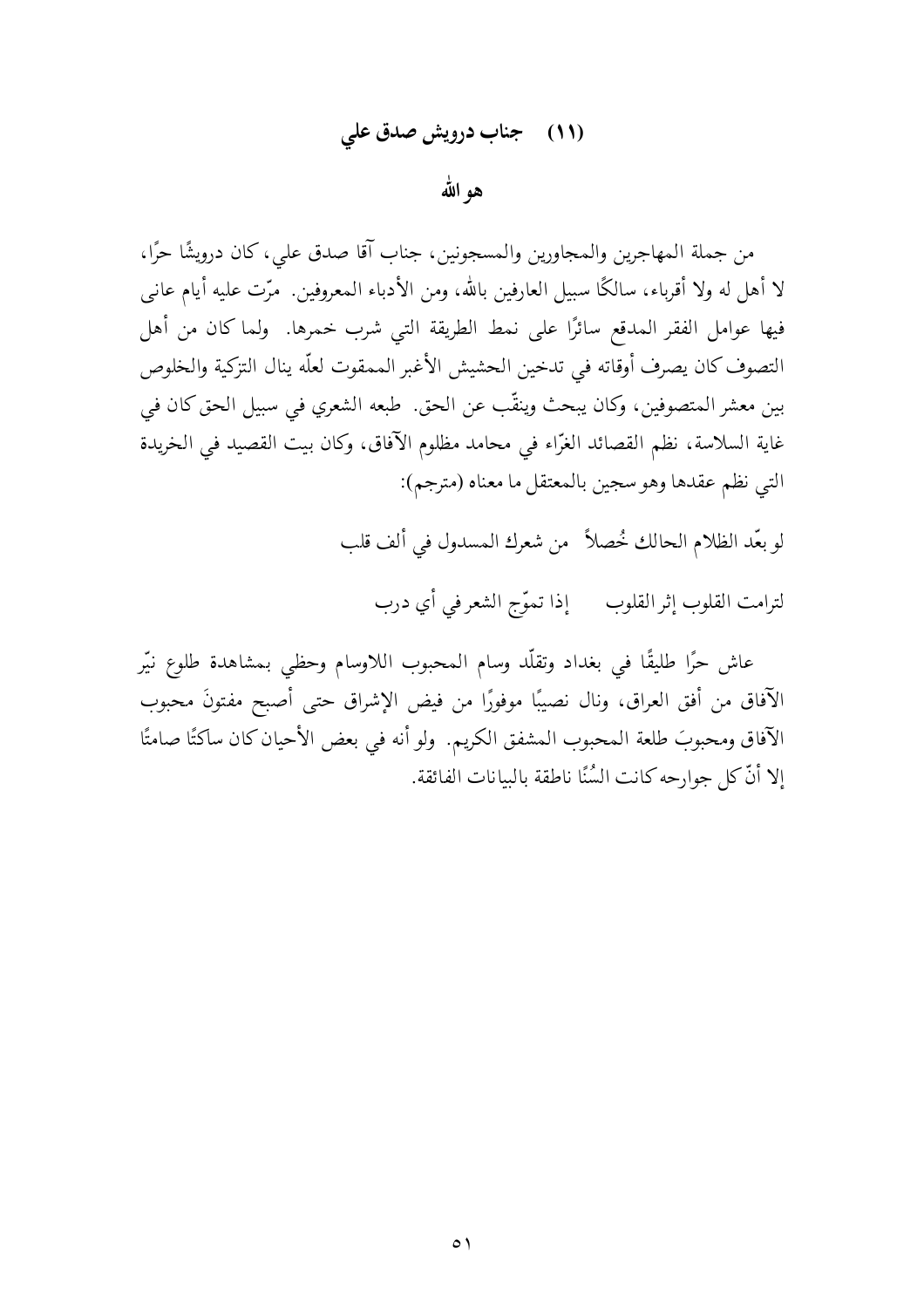ولما حان تحرك الركب المبارك من دار السلام، أسرع متلهِّفًا وتمنى أن يكون سائسًا لجواد جمال القدم فتمَّ له ذلك. وكان يسير مع القافلة طوال اليوم راجلاً ومهرولاً، وفي الليل يقوم بطُمار الخيل بكل روح وريحان ولا يهجع إلا بعد منتصف الليل، منكمشًا تحت لحاف رقيق. وكان لا يفتأ يقرض الشعر في الطريق، ويترنم بالمقطوعات الغزلية بولهٍ زائد مما جلب سرور الأحباء والأصحاب. حقًّا إنه كان وصفًا من اسمه وهو الصدق المحض والحب الخالص والروح الطاهرة ومفتون الإيمان بالمحبوب. وكان يفتخر، وهو في هذا المنصب العالي، يعني العظمة الملوكية الحقة، على سلطنة العالم، عاكفًا ما دام على العتبة المقدّسة في مقدمة الأحباء الصادقين حتى وصلت قافلة مليك العشق إلىي اسلامبول فإلىي سجن عكاء بعد أدرنه. وكان جناب صدق علي هذا، في جميع المراحل لا يفارق الركب المبارك، مستقيمًا في إيمانه، وعظيم الإيقان في معتقده. ونزل ذات ليلة في المعتقل من القلم الأعلى خصيصًا باسم "صدق على" قوله تعالى:

"على الدراويش أن يعقدوا مجلسًا في مثل هذه الليلة من كل عام، ويزيّنوا المكان بأنواع الأوراد والأزاهر المختلفة ألوانها، ويشتغلوا بذكر الحق سبحانه. ثم بيّن حضرته حقيقة الدراويش، بأنهم هم الأشخاص الذين يطوفون العالم غير طائشين وغير سلأبين. ۖ والمراد هم النفوس المنقطعة عما سوى الله، المتمسكة بشريعة الله، الثابتة في دين الله، الراسخة على ميثاق الله، القائمة على العبودية لله، ولهم القدم الراسخ في العبادة لا على الطريقة المصطلح عليها بين أهل إيران وهي طريقة الحيرة والارتباك والهجوم على الغير والسير في طريق اللادينيين".

وبالإجمال، إن هذا الدرويش صاحب المقام الرفيع مضّى كل أيام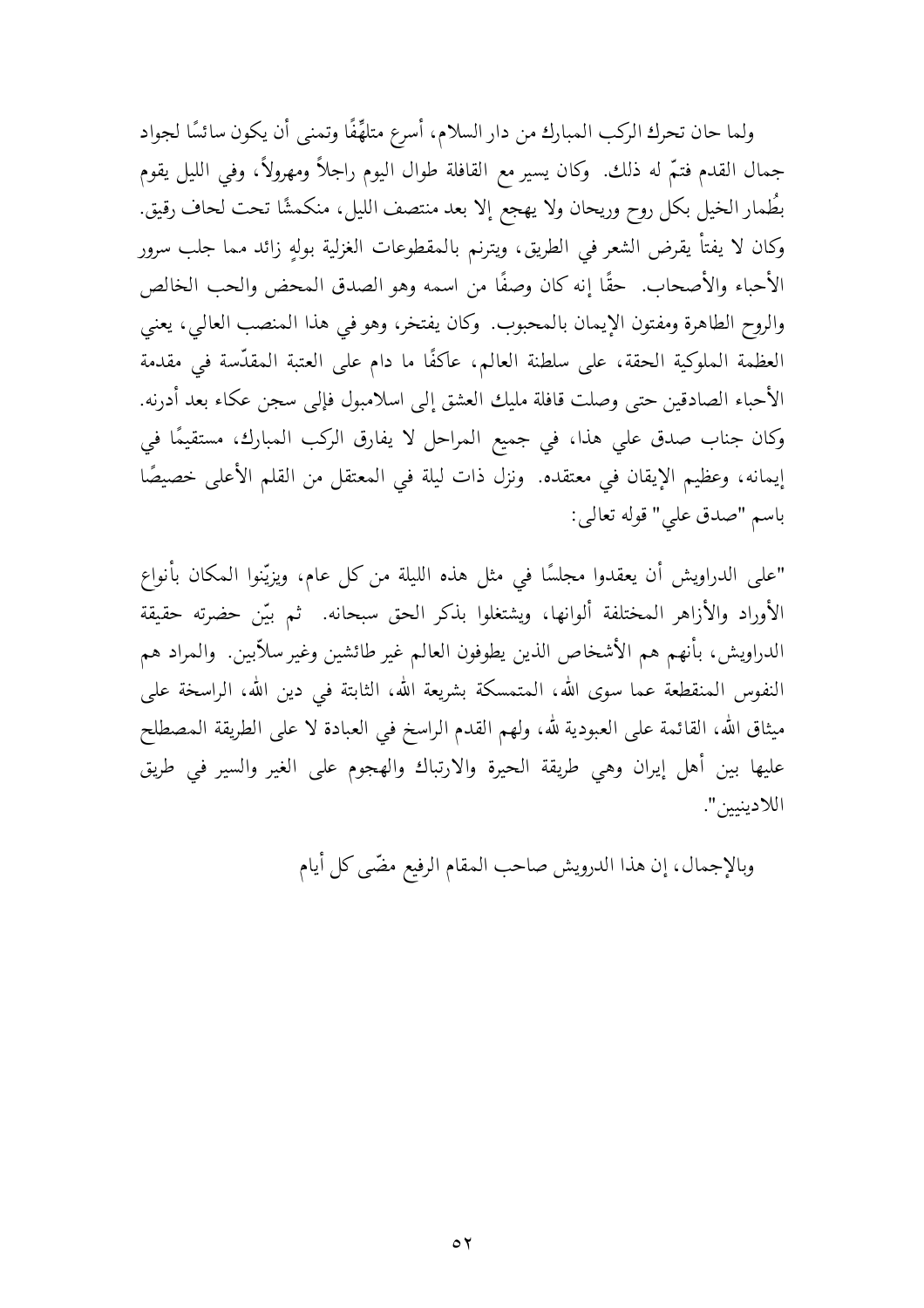حياته في ظل عناية الواحد الأحد، منقطعًا عما سوى الله، مواظبًا على خدمة عباد الله بكل سرور وارتياح. وفضلاً عن خدمته للجميع، كان قائماً على عبودية العتبة المقدّسة، إلى أن خلع قميص الوجود وهو في جوار الرب الودود وغاب عن الأبصار. غير أنه كان منظورًا بالبصيرة الخفية، وجلس على سرير العزَّة الأبديَّة وتخلَّص من أسر هذا العالم العنصري، ونصب خيمته في العالم الوسيع غير المحدود. زاده الله قربًا ووصالاً، ورزقه الله المشاهدة واللقاء في عالم الأسرار مستغرقًا في بحر الأنوار. وعليه بهاءالله الأبهي. أما قبره المنور ففي عكاء.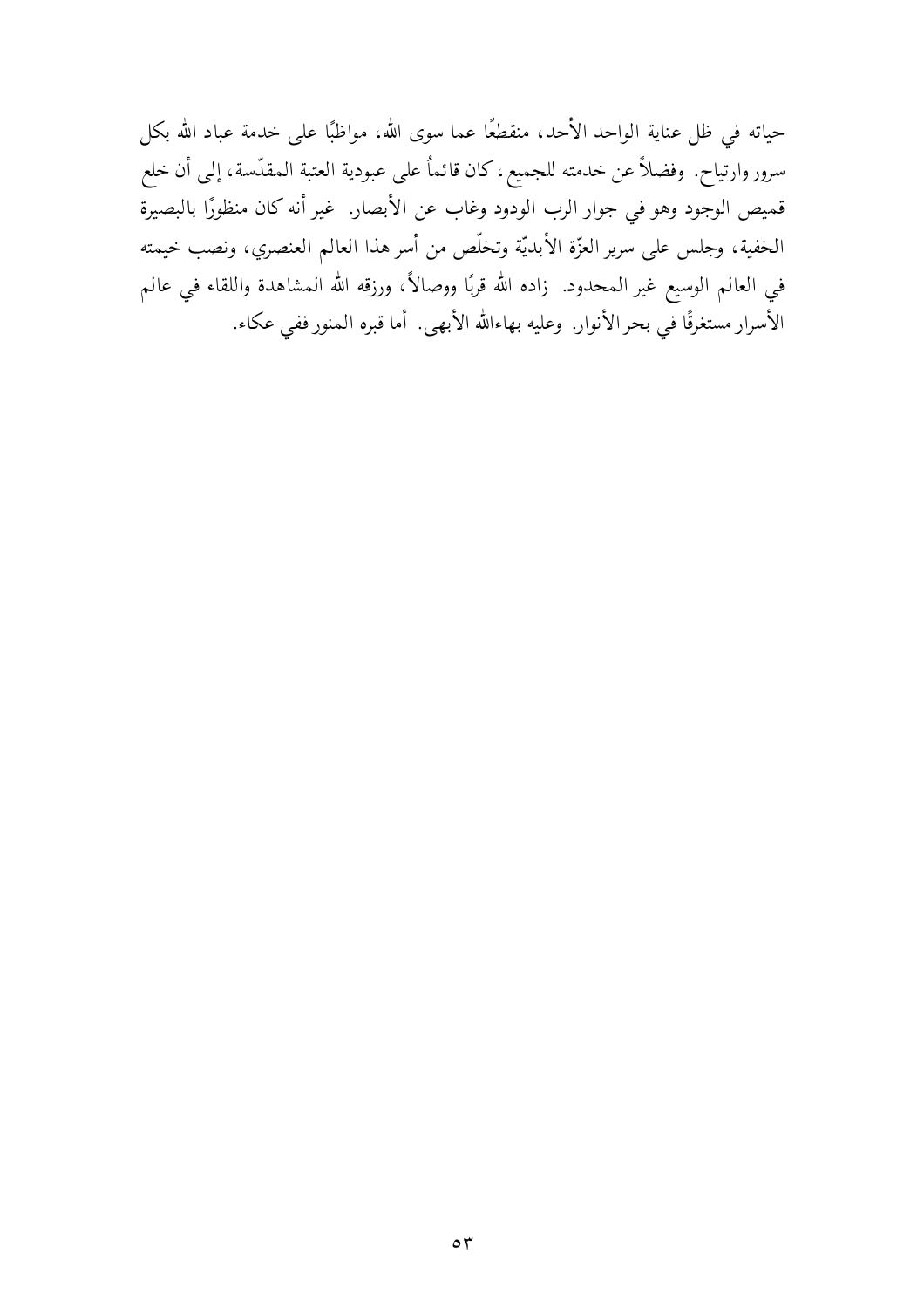#### آقا ميرزا محمود وآقا رضا عليهما بهاءالله  $(15)$

هو الله

من جملة المهاجرين والمجاورين والمسجونين، جناب آقا ميرزا محمود من أهالي كاشان، عليه بهـاءالله الأبهـي، وجنـاب آقـا رضـا مـن أهـالـي شـيراز. كـان هـذان الشخـصان المباركـان شـمعتبي محبـة الله المـشتعلتين بـدُهن معرفـة الله، وُفِّقـا منـذ طفولتهمـا علـى القيـام بالخـدمات المتنوعة في ظل العناية الإلهيّة مدة خمسة وخمسين عامًا. إن القلم يعجز عن حصر الخدمات التي قاما بتأديتها وتقريرها. ولما تحرك الموكب المبارك من بغداد قاصدًا اسلامبول، كان في المعيّة المباركة جمع غفير من الأصحاب وكان غلاء المعيشة شيئًا لا يطاق، والقحط في الطريق ضاربًا أطنابه، فوقع أفراد القافلة في حيرة ولكن الشخصين المذكورين كانا يقطعان مسافة لا تقل عن سبعة أو ثمانية فراسخ كل يوم لشراء ما يسدّ رمق الأصحاب، غير مبالييْن بالرمضاء ووعثاء الطريق، سائرين على الأقدام، ثم يعودان إلى الركب وقد أنهكهما التعب، ويسرعان علىي الفور بطهي الطعام وإعداده مما أدّى إلىي راحة الأحباء، وحقًا إنهماكانا يتحملان المشاق الجسيمة في هذا السبيل، وكانت عيونهما في بعض الأيام لا تذوق طعم النوم أكثر من ساعتين أو ثلاث في الأربع وعشرين ساعة، لأنهما كانا بعد أن يتناول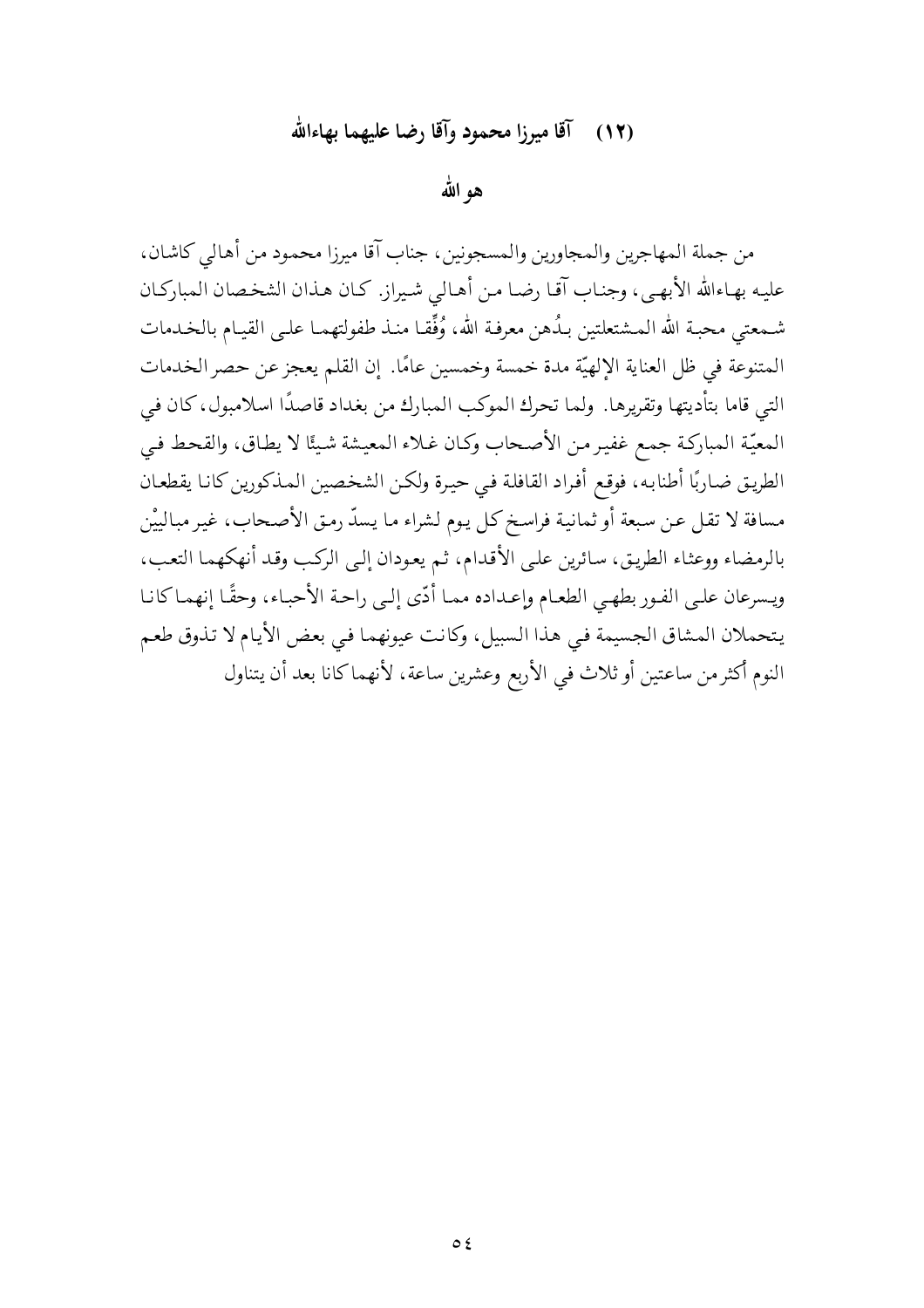الجميع طعامهم، يباشران في غسل الصحون وما إليها من أدوات الطبخ حتى منتصف الليل، ثم يناما إلىي طلوع النهار، ثم يجمعان الصحون والأدوات ويحزمانها ويسيران بجوار الهودج المبارك.

لاحظوا عِظم الخدمات التبي وُفِّقا إلى القيام بها، والموهبة التبي اختُصَّا بها حيث كانا يسيران على الأقدام، بجوار الركب المبارك، المسافات البعيدة من بغداد إلى اسلامبول وكانا سببًا لسرور الأحباء وباعثًا على راحة الجميع وابتهاجهم، وعلى كمال الاستعداد لإحضاركل ما يطلبه كل حبيب.

وبالإجمال، إن آقـًا رضـًا وآقـًا ميـرزا محمـود كـانـا مـن جـواهر محبـة الله منقطعـيْن عمـا سـوى الله، لـم يئنّا ممـاكانـا رازحيْن تحته مـن ثقيل الأعبـاء وعظيم المتاعب والمـشاق، ولـم يتكـدّر منهما أحد، ناسجيْن علىي مِنْوَل الصداقة والأمانـة فـي جميع الأحـوال، وتـشملهما عنايـات الجمال المبارك في كل الأحايين، وتراهما على اتصال في المحضر المبارك فائزيْن بالتشرف. وكان الجمال المبارك يُظهر دائمًا الرضا في حقهما.

أما آقا ميرزا محمود، فقد سافر من كاشان إلى بغداد وهو في سن البلوغ، وأما آقا رضا فقد آمن بالظهور في بغداد. كان لهذيْن الحبيبْين حالات عجيبة وكانا يسكنان مع خمسة من الأحباء الأجلاء في غرفة بسيطة للغاية في مدينة بغداد لضيق ذات اليد، وكانت عيشتهم ضنكًا ولكنهم كانوا على درجة من الروحانية لا تُضارع بحيث كانوا يرون أنفسهم أنهم في فردوس الجنان، روح الفرح والسرور سائدة بينهم يسهرون فيي بعض الليالي مشتغلين بتلاوة الأدعية ويسعون في النهار في طلب الرزق والكسب من الصباح إلىي المساء، وكان دخل الواحد منهم في اليوم يتراوح ما بين ربع القرش و نصفه أو ما يقرب من القرش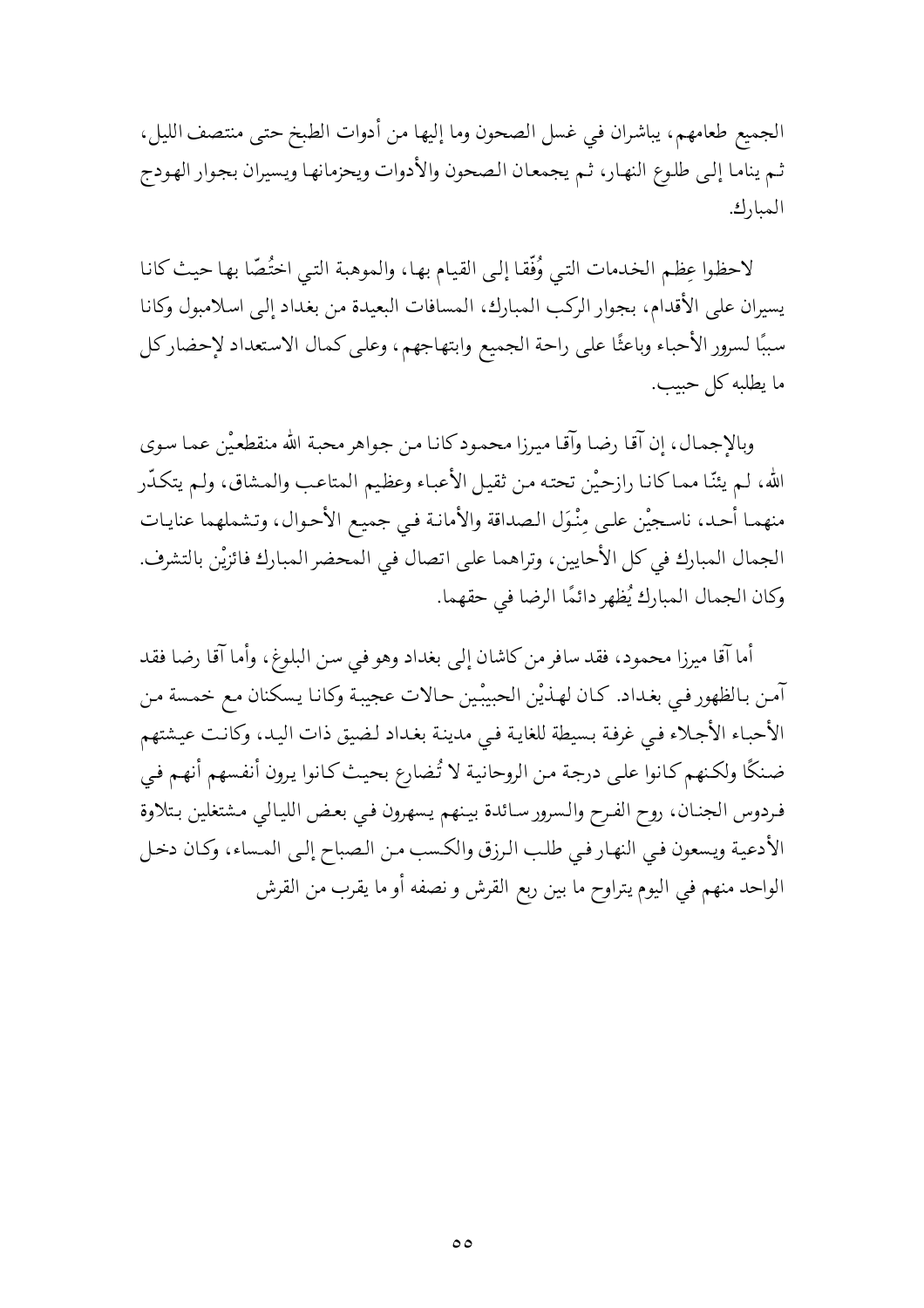الواحد. وكانوا يجمعون ما حصلوا عليه طول النهار ويشترون به طعامًا لهم. واتفقوا إن أصاب أحدهم نصف قرش أو قُل ثلاثة أرباع القرش ولم يكسب الآخرون فلسًا، حمدوا ربهم واشتروا بما أصابه ذلك الفرد تمرًا وقنعوا بـذلك عشاءً لهـم. وكـانوا يعيشون بقناعـة متناهيـة فـرحين مسرورين غير متأففين من هذا الحال.

وخلاصة القول، إن هذين الشخصين المحترمين أمضيا أيامًا سعيدة في فضائل العالم الإنساني، وكانا من أهل البصيرة والعقل الراجح والأذن الواعية وحلاوة الحديث، وماكان أملهما إلا رضاء المبارك، ويعتبران خدمة العتبة المقدّسة أعظم موهبة وكانا بعد وقوع المصيبة الكبرى، يعني صعود الجمال المبارك، مضيئيْن كالشمع يتمنّيان الانتقال إلىي الدار الآخرة. أما ثباتهما على العهد والميثاق فكان عظيمًا، وسعيا بكل ما في مكنتهما في ترويج أمر نيّر الآفاق، واتَّخذا عبدالبهاء جليسهما ومؤانسًا لهما ومحلِّ اعتمادهما في جميع الأمورِ. وكانا متواضعيْن خاضعيْن خاشعيْن مبتهليْن، ولم ينبسا ببنت شفه تدلُّ على أن لهما كيانًا أو وجودًا، متفانييْن تفانيًا كليًّا إلى أن صعدا إلى ملكوت العزة في غيبة عبدالبهاء عن أرض المقصود. فتأثَّرت جدّ التأثر وتحسَّرت شديد الحسرة على أنني لم أكن حاضرًا وقت عروجهما إلى الأفق الأعلىي ولكننبي كنت حاضرًا بالقلب والروح متأثرًا متحسرًا وإن يكن على حسب الظاهر لم يتيسّر لي أن أودعهما الوداع الأخير ولهذا تراني متأثرًا.

عليهما التحية والثناء، وعليهما الرحمة والبهاء وأسكنهما الله في جنة المأوى وظل سدرة المنتهي مستغرقيْن في بحر الأنوار عند ربهم العزيز المختار.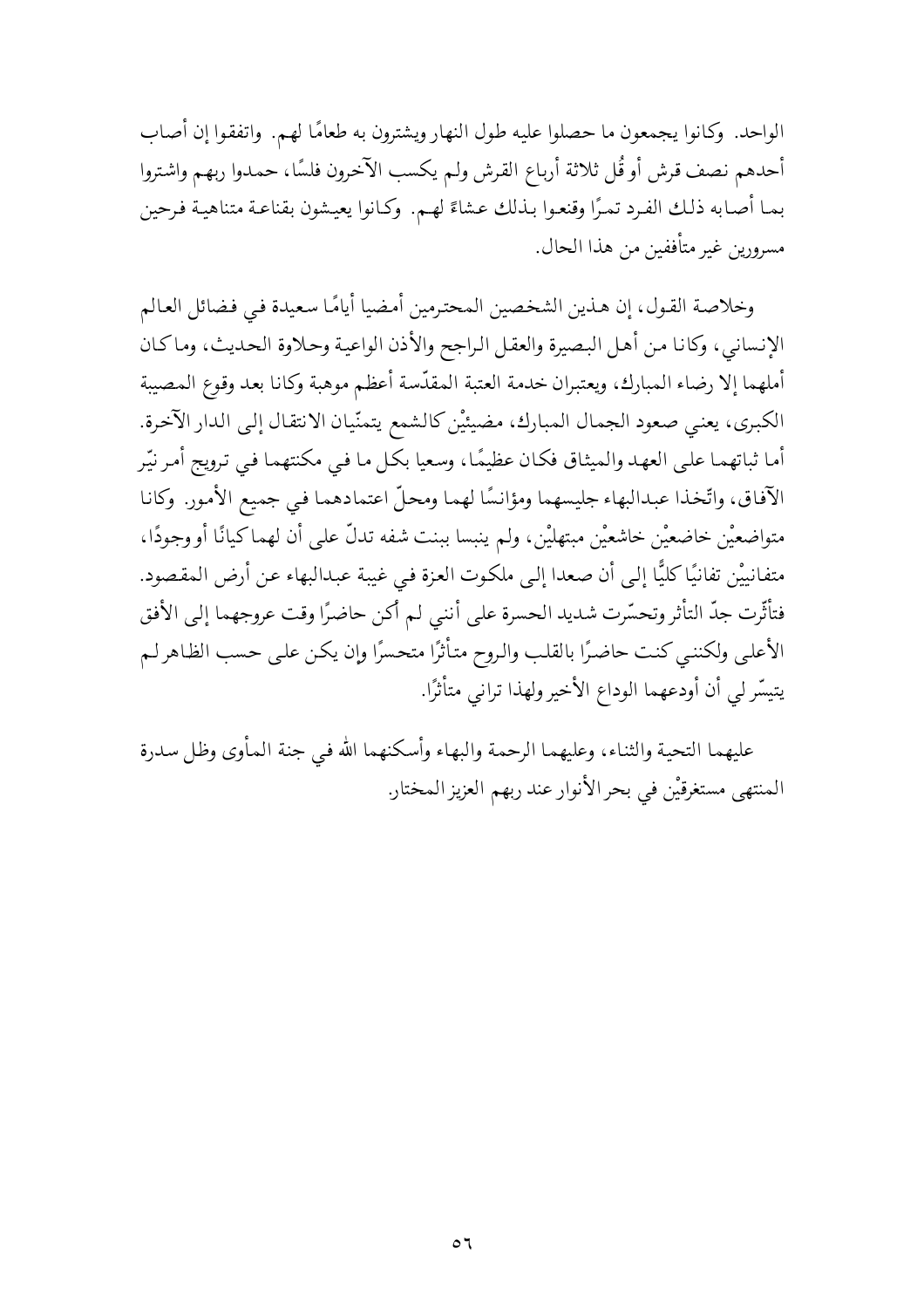## (١٣) جناب پدرجان القزويني

هو الله

من الذين هاجروا إلى بغداد جناب، پدرجان القزويني، كان هذا الرجل الطاعن في السن عظيم الانجذاب لطلعة المحبوب بولهِ زائد، وكالوردة المفتحة فيي بستان محبة الله. ومنذ حضوره إلى بغداد انشغل بالتبتّل والمناجاة ليل نهار. ولو أنه كان يسير على سطح الغبراء كان في الحقيقة يسير في أعلى العليين ممتثلاً بكل خلوص لأمر الله يباشر الكسب والعمل ولقلّة بضاعته كان يتأبط بعضًا من الجوارب ويحوم في الطرقات قصد بيعها، وكان النشالون يسرقونها منه، فاضطرّ إلى حملها فوق كفيّه والسير بها في الشوارع والأزقّة وهو غارق في بحر المناجاة فاقدًا شعوره. وذات يوم وهو في الحالة المذكورة، أخذ النشالون في سرقة الجوارب من فوق كفيه، على عينك يا تاجر، ولغيبوبته في عالم آخر لم يشعر بما يفعلون. كانت له أحوال غريبة، بمعنى أنه كان دائمًا كالسكران المدهوش.

وبالاختصار، إنه قد استمر على هذه الحال زمنًا بالعراق وكان يفوز بشرف اللقاء في أغلب الأيام. أما اسمه الحقيقي "عبدالله" ولقَّبه الأحباء بـ يدرجان (الوالد الحنون؟). وحقًا، كـان كـالأب الـشفيق للجميع، ورفَّ فـي النهايـة إلـي مقعـد صـدق عنـد مليـك مقتـدر طيّب الله مضجعه بصيِّب رحمته وشمله بلحاظ أعين رحمانيته. وعليه التحية والثناء.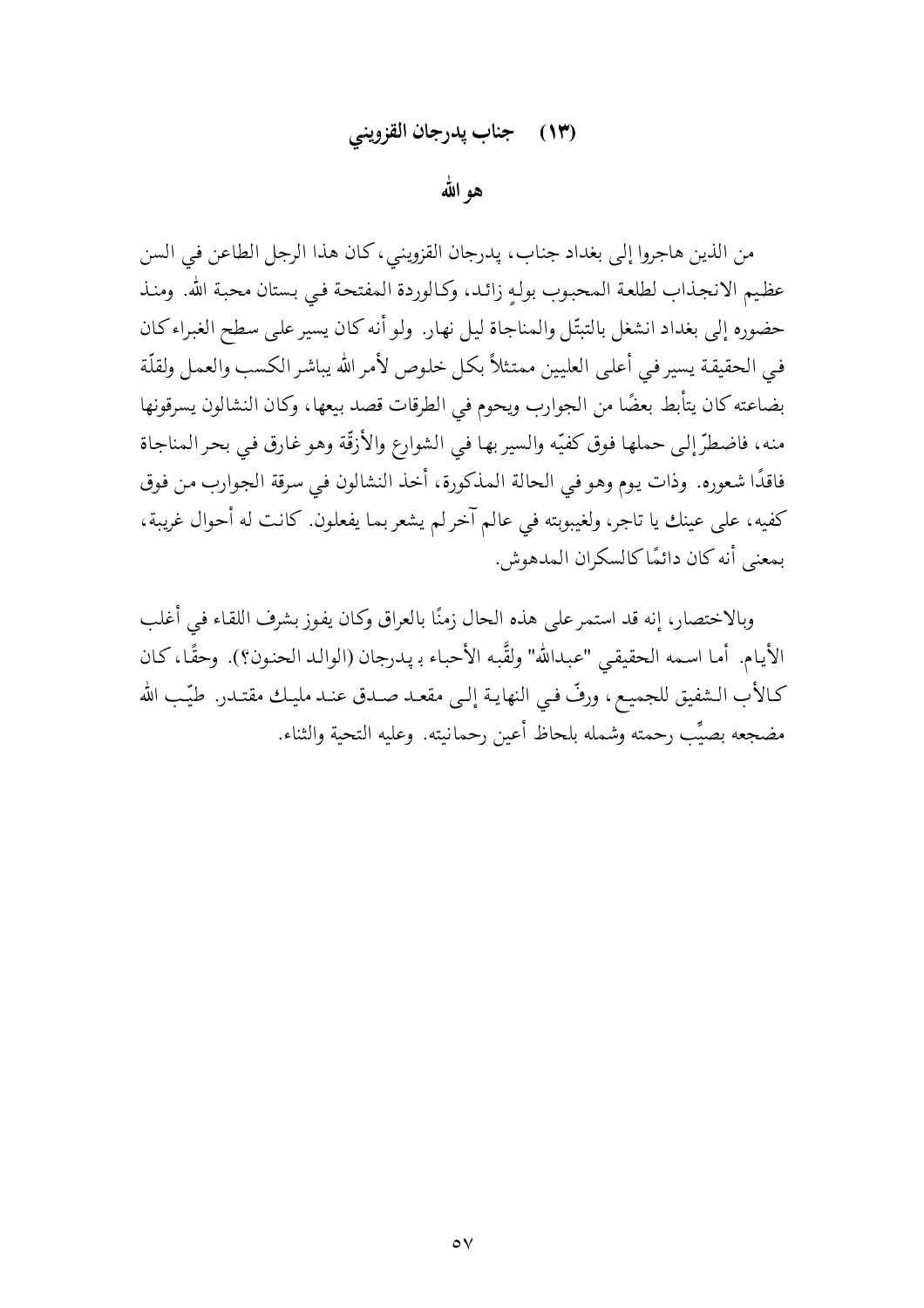# (١٤) جناب آقا الشيخ صادق اليزدي

كان بين الذين هاجروا إلىي بغداد، الشيخ صادق اليزدي، وكان هذا الشيخ كالنخلة الباسقة في البستان الإلهي، وكالنجم البارق في أفق محبة الله. هاجر إلى العراق في ظل نيِّر الآفاق، أما انقطاعه وانجذابه فلا حد لهما. كان محبة مجسَّمة، وعشقه بارزًا، ولم يتوان عند ذكر الحق طُرفة عين، ولم يدرشيئًا عن الدنيا وما فيها غارقًا في بحر التذكر والتبتّل والتضرّع والابتهال في جميع الأوقات، لا يجف دمعه في كثيرٍ من الأحيان. واختصه جمال القدم بعناياته وعطفه حتى أصبح الشيخ عناية مجسمة.

جاءني الخبر يومًا بأن الشيخ في سكرات الموت فأسرعت لعيادته فوجدته في النزع الأخير مما أصابه من شديد المغص المهلك، فتوَّجهت إلى ساحة الأقدس (حضرة بهاءالله) وعرضت الأمر على حضرته فتفضل بقوله: "اذهب وضع يدك على موضع المغْص وقل: "يا شافي". فعدت إلى الشيخ مسرعًا وإذا بمكان المغص قد تورّم وبرز الورم كتفاحة صلبة كالحجر، وكان الشيخ يتقلّب ويتلوّى على الأرض كالحيّة دون هوادة. فوضعت يدي، في الحال، فوق ذلك الورم وتوجهت إلى الله متضرعًا وقلت: "يا شافي". فما لبث الشيخ أن انتفض قائمًا وقد زال عنه المغص وتحلَّل الورم للتو ثم غاص.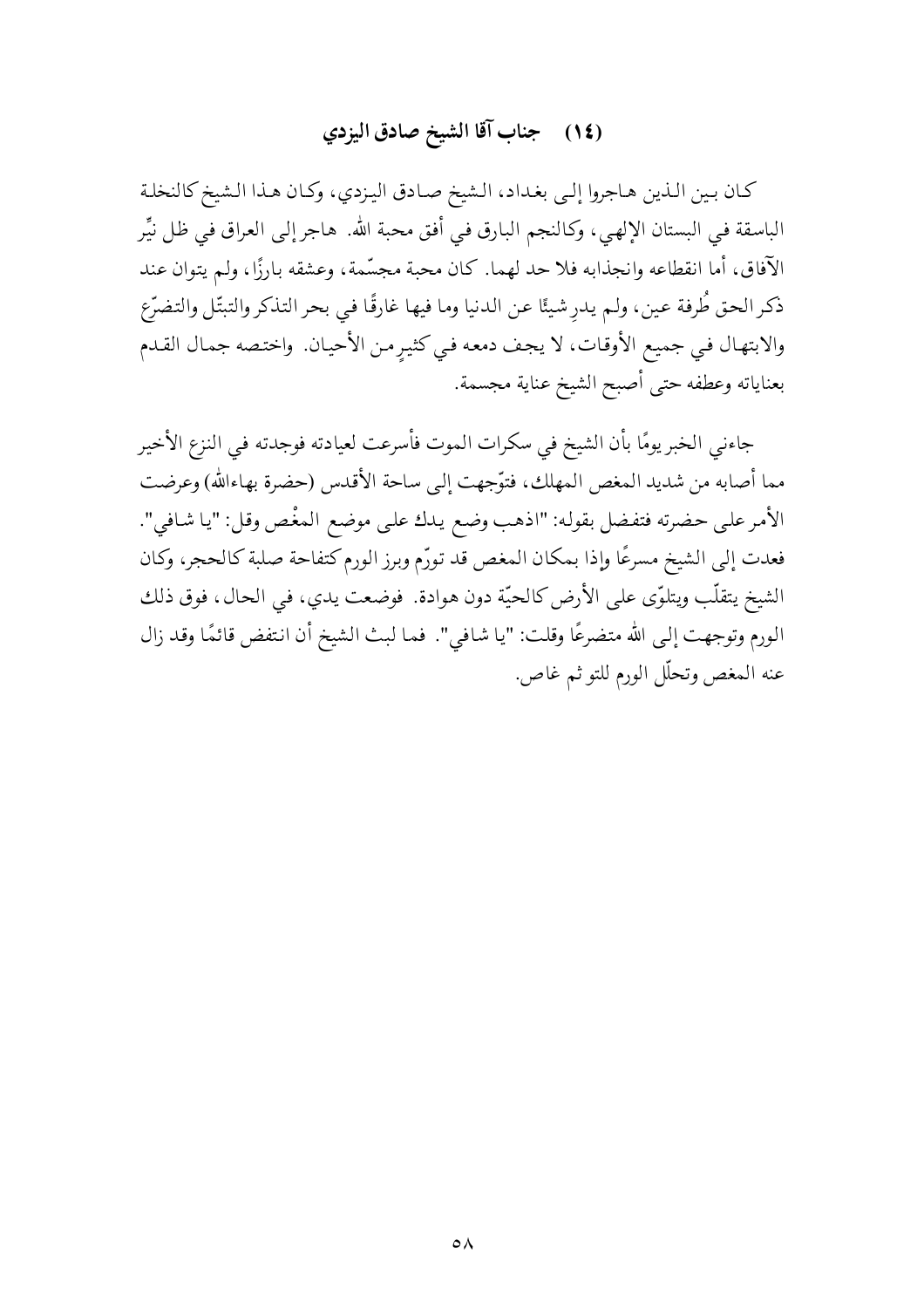وأيم الله، إن تلك الروح المجسّدة (الشيخ) أمضي أيامه في العراق مبتهجًا إلى أن تحرك الموكب المبارك من العراق. أما هو فقد بقي في العراق امتثالاً للأمر المبارك، وما لبث أن اشتعلت بين ضلوعه نيران محبة الله فجعلته لا يطيق الصبر على البقاء في بغداد بعد رحيل حضرة بهاءالله وماكاد الموكب يصل إلى الموصل حتى همّ الشيخ مسرعًا إثر الموكب المبارك حافي القـدمين حاسر الـرأس إلـي أن أدركتـه المنيّـة فـي الـصحراء ودخـل فـي جـوار الرحمـة الكبرى. سقاه الله كأسًا مزاجها كـافورًا وأنـزل علـى جدثـه مطر مـن المـاء الطهـور وعطّر ترابـه بالمسك الزكيّ في تلك الصحراء وأنزل عليه طبقات من النور.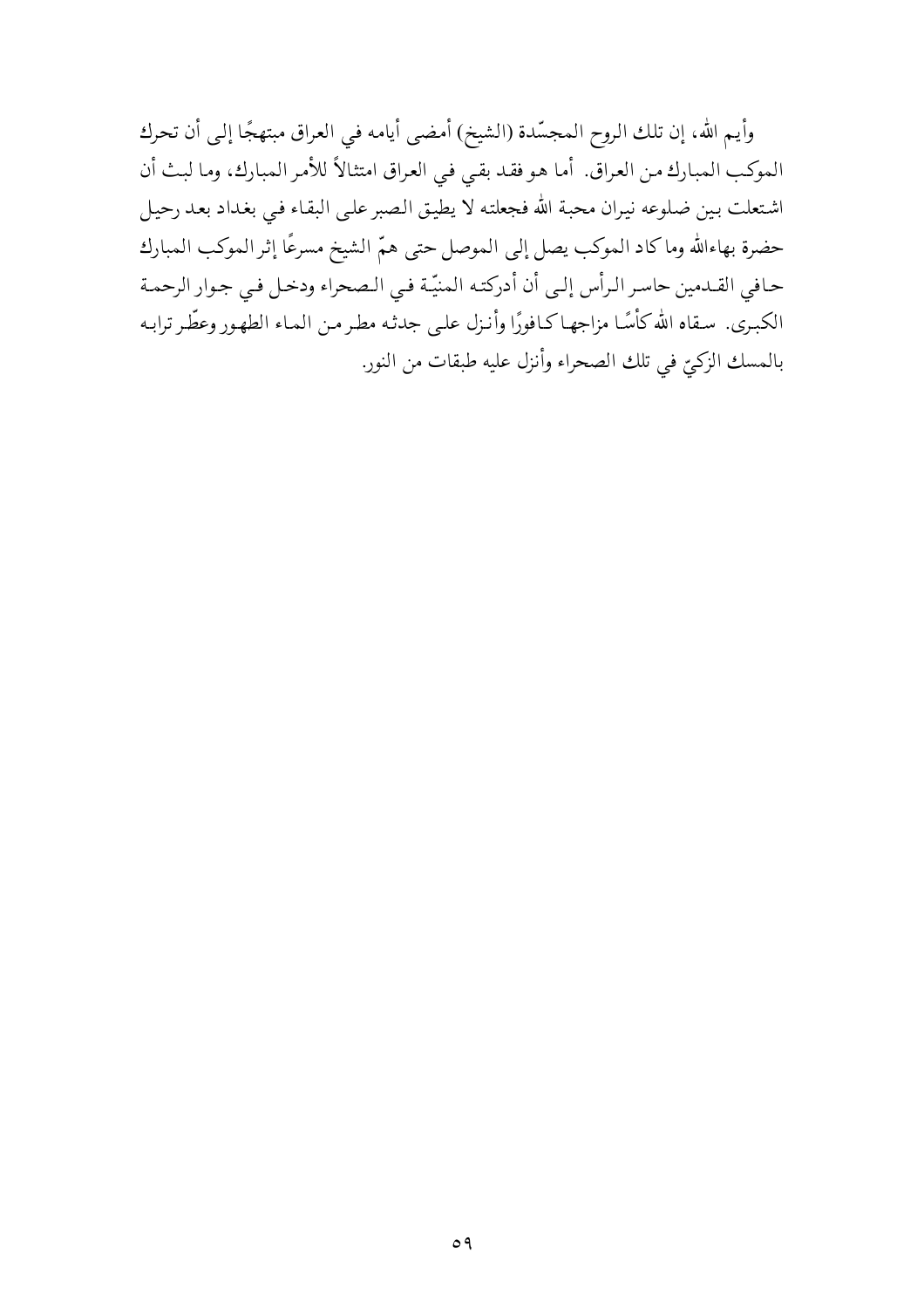هوالله

جناب محمد شاه الملقب بالأمين هومن قدماء أحباء الله عاش كالشارد التائه في بيداء الانجذاب. سمع النداء الإلهي وهو في عنفوان الشباب فتوجه إلىي الملكوت الرباني وشق ستار الأوهام حتى وصل إلى مقصود القلب والروح. لم تمنعه شبهات القوم ولا شديد اللوم ولم يحل دون مقصود قلبه من حائل ولم تزلزله عواصف المصائب المتراكمة بل كان في كمال الثبوت والاستقامة. قاوم المعرضين والمعترضين يوم ظهور نور الحقيقة وكلما جدّ هؤلاء في إلقاء الشبهات ازداد هو ثبوتًا واستقامة وكلما أظهروا الشدة في مناوأته وأذاه ثبتت قدماه حتى أصبح مفتون جمال الكبرياء، ومجنون الجمال الأبهي، وفائرة محبة الله، وفوارة معرفة الله، وتملَّكت منه شعلة نار العشق حتى أضاعت منه الصبروالاستقرار ولم يعد يتحمل ألم الفراق فبارح ولاية يزد (موطنه) وطوى الفيافي والقفار غير عابئ بوعثاء الطريق والتلال والرمضاء والصحاري من شدة شوقه لاستنشاق نسيم الصبا إلىي أن وضع قدمه في رحاب محبوب الأرواح وتخلَّص من ألـم الفـراق وفـاز بـشرف اللقـاء فـي العـراق. ولمَّـا وجـد محبـوب الآفـاق وحظى بمشاهدة طلعته أخذ بعد ذلك في ترك جميع الأفكار وتخلّص من كل قيد حتى أصبح مظهر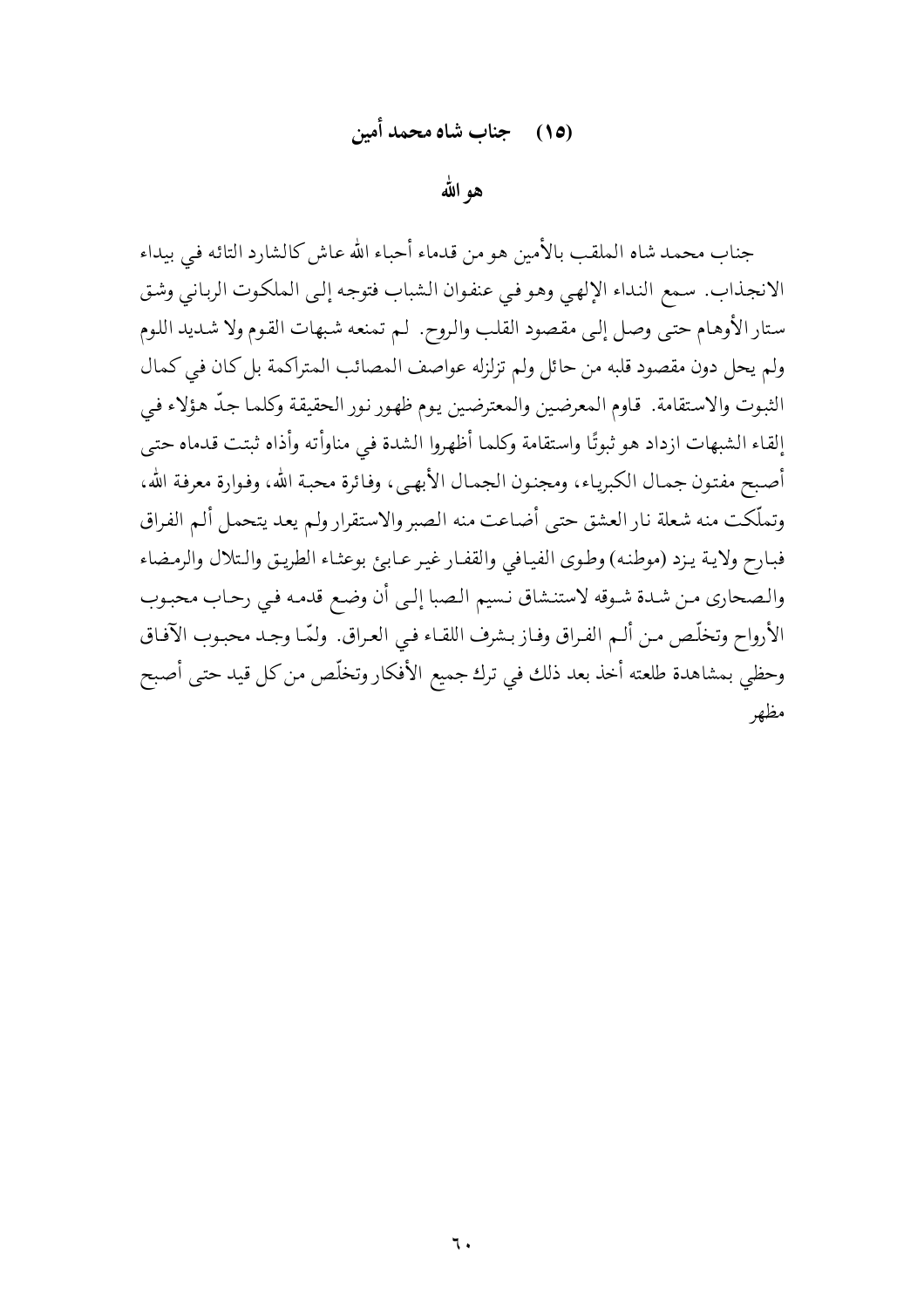العناية غير المتناهية وآقام عدة أيام بالعراق ثم صدر له الأمر بالعودة إلى إيران حيث أمضي عدة أيام كان إبّانها خير أنيس وجليس للأحباء وأشعلت نفسه الطاهرة نار الحب والانجذاب في قلوب الأحباء وخلق فيهم الوله والشوق اللذين لم يعهدوهما ثم ذهب إلى السجن الأعظم بصحبة جناب ميرزا أبو الحسن الأمين الثاني عليه بهاءالله الأبهي وذاق الأمرّين في تلك الرحلة واحتـار فـي أمـره إذكـان دخـول الـسجن أمـرًا عـسيرًا. وفـي النهايـة فـاز بـشرف اللقـاء فـي الحمام الذي كان الجمال المبارك يغتسل فيه. وما أن وقع نظر حضرة الأمين الثاني – ميرزا أبو الحسن- على مظهر الكبرياء في الحمام حتى تأثر واعترته الرعشة وارتعدت فرائصه حتى وقع على أرض الحمام فشجّت رأسه وسال دمه.

وعلى الجملة، إن حضرة أمين المذكور يعني شاه محمد قد فاز بلقب "الأمين" وأصبح مظهر الألطاف اللانهاية وحامل الألواح الإلهية. ثم سافرإلى إيران مرّة أخرى وهو في غاية الوله والانجذاب القلبي والروحيي، وقام بما كُلِّف بـه من الخدمات بكمـال الأمانـة وكانـت خدماته ذات قيمـة لأنهـا جلبـت الراحـة للأحبـاء. كانـت همتـه لا نظيـر لهـا وكـان فـي تأديـة الخدمات عديم النظير وظلاً ظليلاً بين الخلق. وانتشرصيت عبوديته للعتبة المقدّسة في كل صقع واشتهر في محافل الأحباء. لم يهدأ دقيقة واحدة ولم يسترح في مضجعه ليلة كاملة وكان في أغلب لياليه لا يلتحف غير السماء وكان في نهاره كالطير الطائر أوكالظبي الشارد مسرعًا في طلب مقام الوحدانية فسُرِّ منه جميع الأحباءكل السرور، إذكان هو بشير السرور للجميع ومدينة الحب والعطـف، تائهًـا فـي باديـة محبـة المحبـوب يقطـع البـراري والوديـان والقفـاركـالريح العاصف لا يستقرَّ حتى على أعلى التلال وشامخ الجبال. تراه يومًا في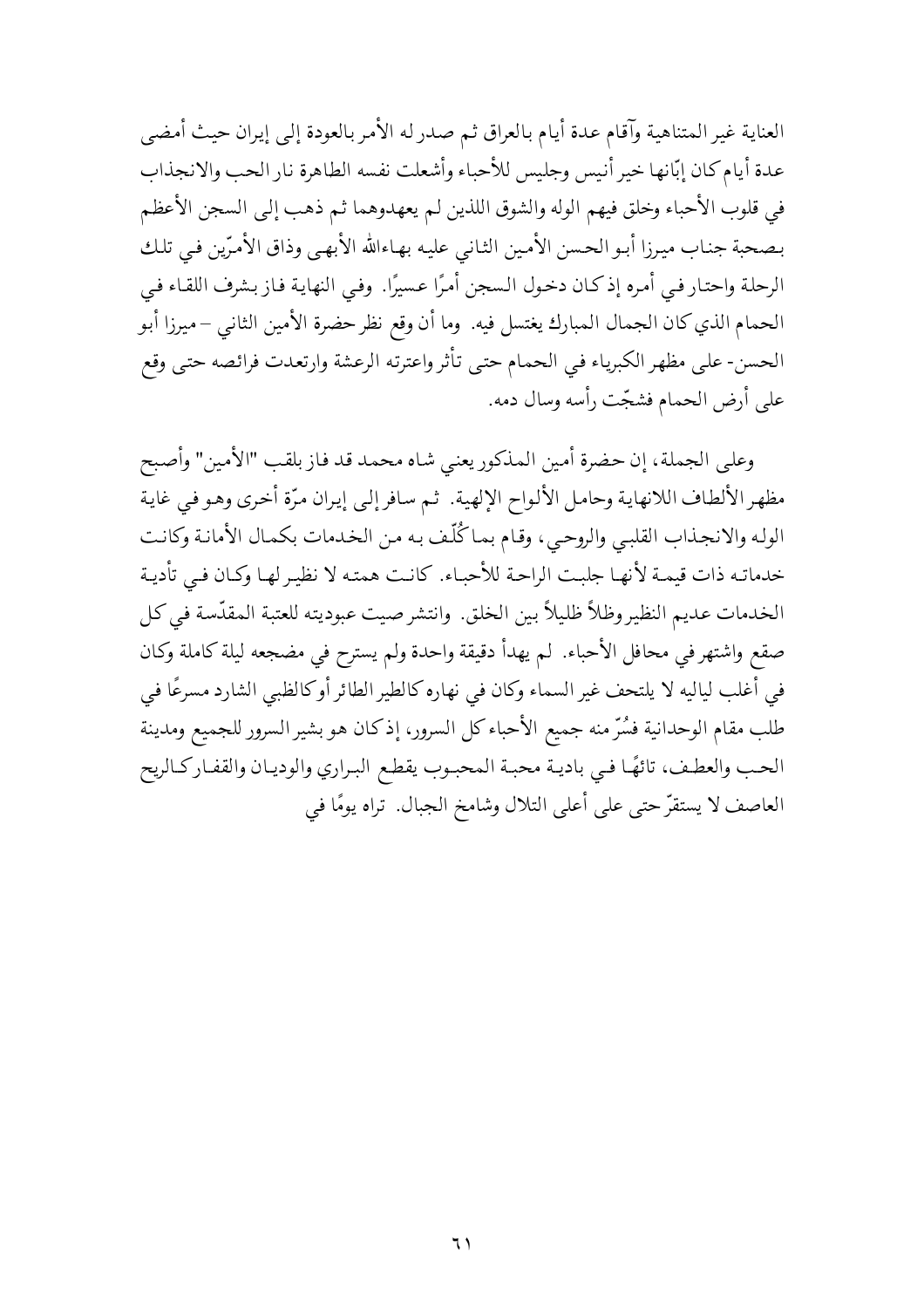إقليم بالنهار ويَتَنَوَّح ليلاً في مملكة أخرى لا يستقرُّ ولا يهدأ، قائمًا على الخدمة إلى أن وقع أسيرًا في يد الأشرار من الأكراد بين البحرين في أذربيجان وقتلوه ظلمًا وعدوانًا لظنّهم أنه أحد أعدائهم أتـى مـن قبيلة معادية لهـم. فقضي ذلك الحبيب نحبه شهيدًا مظلومًا. وما أن وصـل خبر استشهاده إلى أرض السجن حتى عمّ الحزن الشديد وذرفت عيون المسجونين من الأحباء بدل الدمع دمًا على ذلك الشخص جليل القدر، وظهرت آثار الحزن لدى الساحة المقدّسة فجري القلم الأعلى بالعناية في حق ذلك الشهيد، شهيد الفيافي والقفار عناية لا نهاية لها فضلاً عمّا بحقه من الألواح التي نزلت باسمه. والآن هو في جوار الرحمة الكبرى في جنة الأبهيي مع طيور القدس في صحبة وابتهاج، غريقًا في محفل تجلَّى الأنوار. عليه التحية والثناء وعليه البهاء الأبهى وعليه الرحمة الكبرى.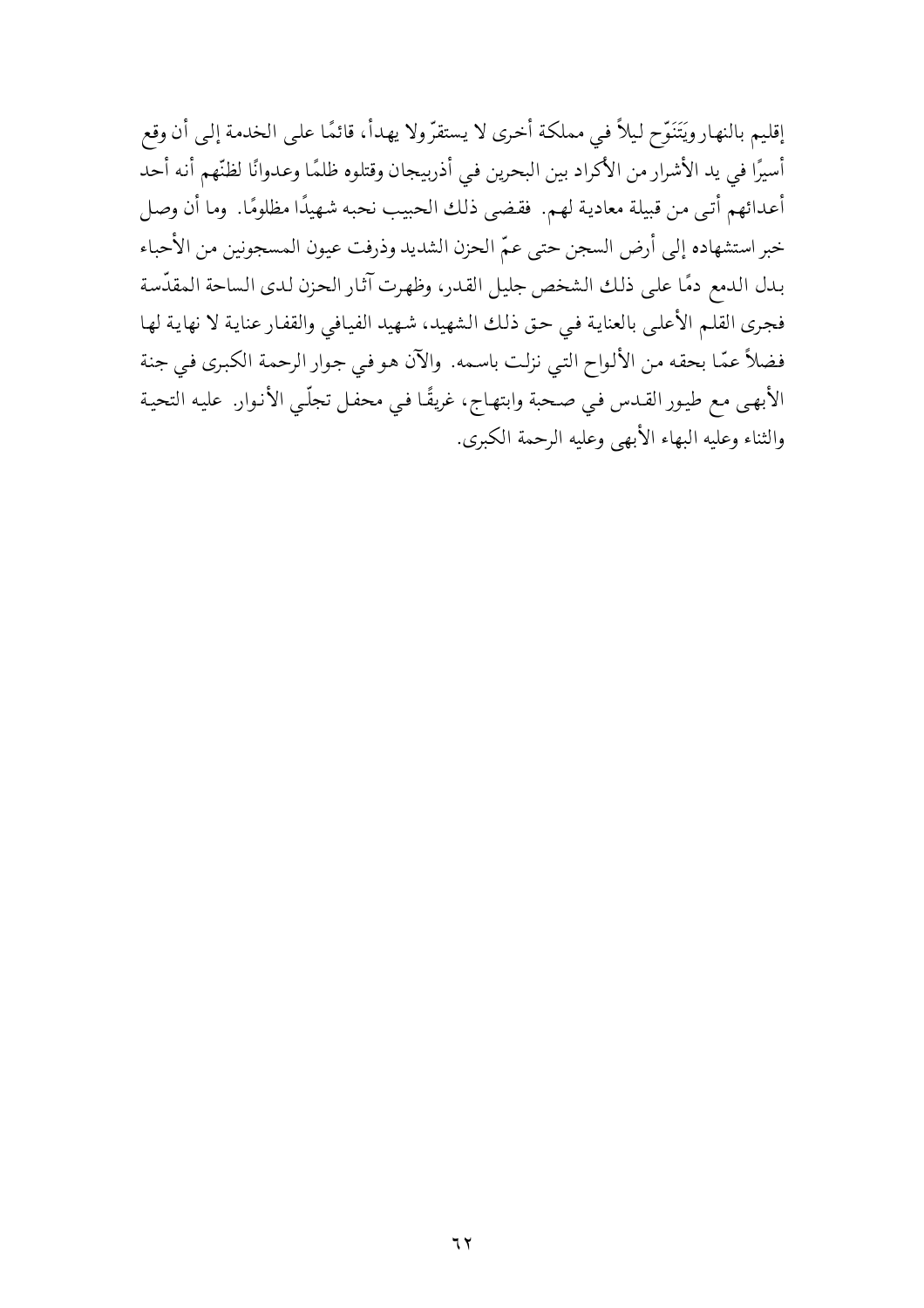## (١٦) جناب مشهدي فتّاح

جناب مشهدي فتّاح، عليه بهاءالله الأبهي، كان روحًا مجسّدة من الزهد ومثالاً للتقوى، كان هو وأخوه جناب الحاج عسكر لا يميّز أحدهما عن الآخر لتوافقهما في الشكل والأطوار وعلىي اتفـاق واحـد فـي شـريعة الله. كانـا ملتحمـيْن ببعـضهماكـالجوزاء فـي نقطـة واحـدة، وقـد استنارا معًا بنور الهداية، وفضلاً عن تشابههما في الأطواركانا شريكيْن في الإيمان وشبيهيْن فيي الوجدان، كما كانا في مسيرهما من أذربيجان إلى أرض السّرّكشخص واحد في جميع المراتب والشؤون متشابهيْن فيي المشارب والسلوك والملدهب والأخلاق والأطوار والإيمان والإيقان والعرفان والاطمئنان. وكانا ملازميْن لبعضهما في السجن الأعظم.

كان لمشهدي فتّاح مبلغ من المال قد عاد إليه من التجارة لا يملك غيره، ولما بارح أرض السر أودعه لدى بعضهم بصفة أمانة. وبعد مدة وجيزة، نهب بعض من عديمي الإنصاف هذا المبلغ وضاع بالكليّة، فأصبح صفر اليديْن، غير أنه كان محترمًا وفي سبيل الله محبوبًا للغاية، ورضـي بالقناعـة المتناهيـة إبـان وجـوده فـي الـسجن الأعظـم، فانيًا نفسه، ولـم تسمع منه كلمـة تدلَّ على أن له وجودًا بالمرة، وكان دائمًا منزويًا في ركن من أركان السجن لا تسمع له همسًا ولا لمسًا، عاكفًا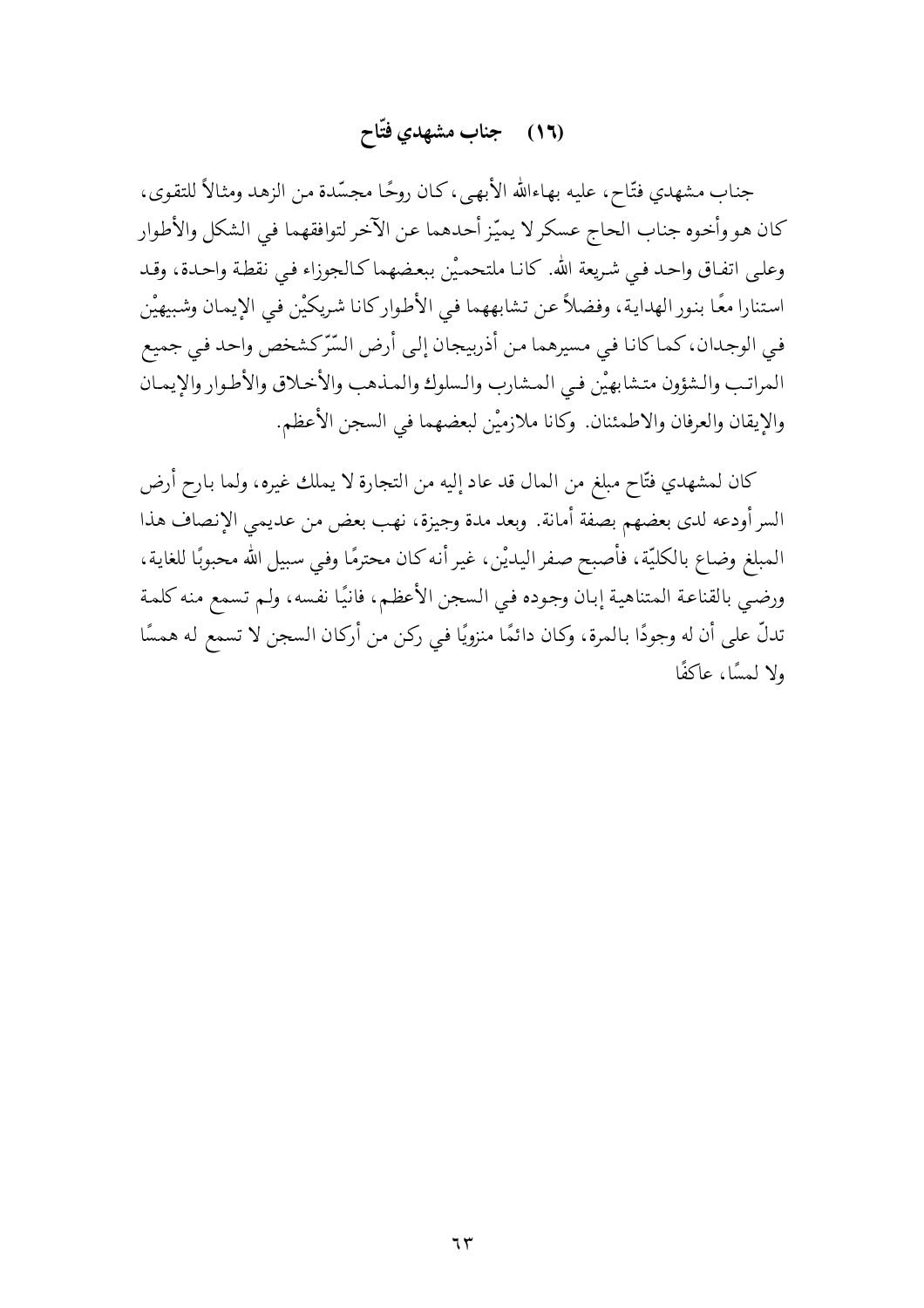علىي ذكر الله مستمرًا علىي حالة التذكر والتضرع إلىي أن وقعت المصيبة الكبرى فخارت قواه ووهن عظمه، ولم يعد يقوَى على تحمّل وطأة الفراق من شدّة حزنه وما ألـمّ بـه من فراق المحبوب. إلى أن دنا حينه بعد الصعود المبارك فعرج إلى الملكوت الأبهى. طوبي له ثم طوبي! بشري له ثم بشري! وعليه البهاء الأبهي.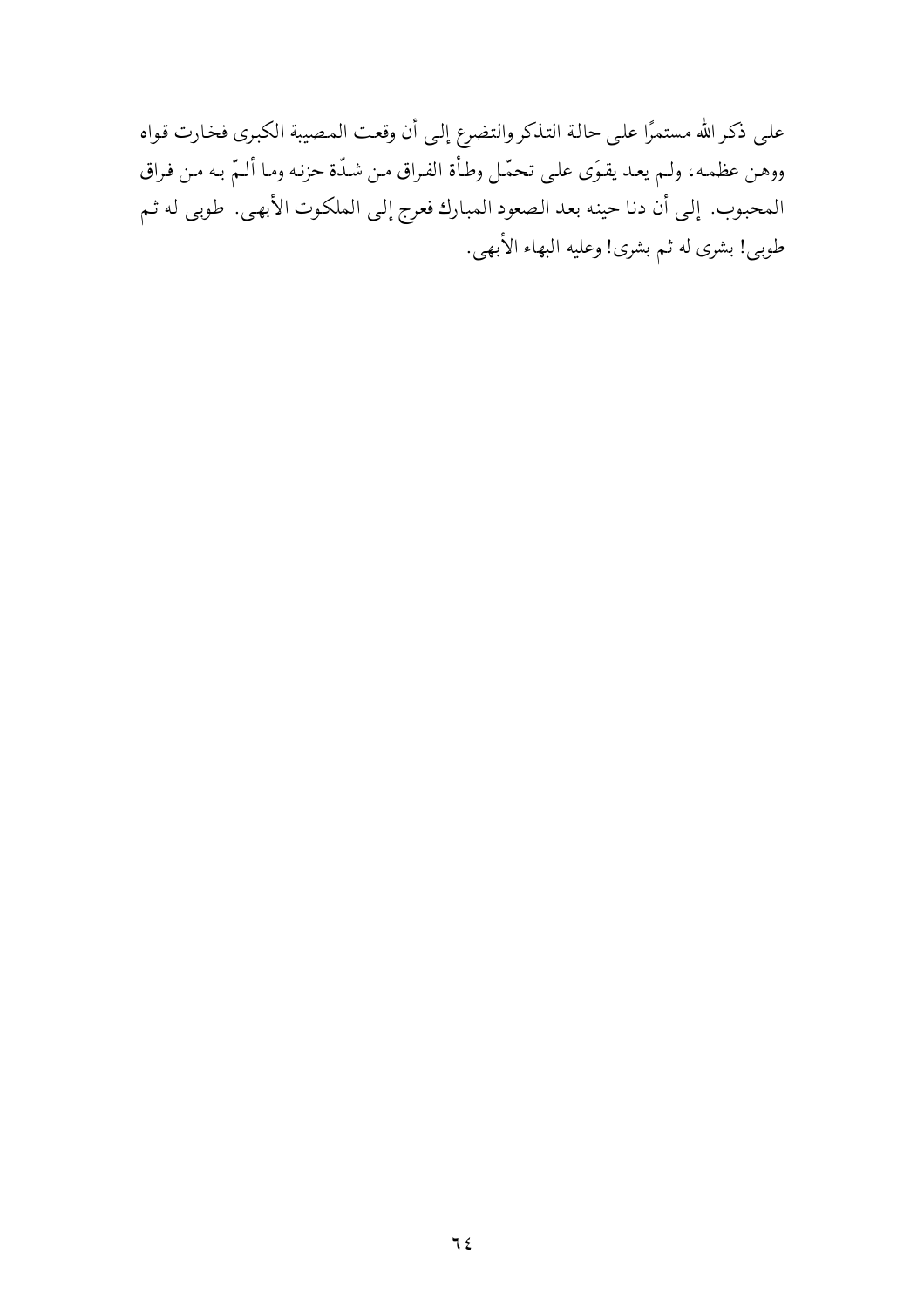## (١٧) جناب نبيل قائن (القائني)

هو الله

جناب نبيل قائن (القائني)، هو الملا محمد علي، عليه بهاءالله الأبهي. كان هذا الشخص العظيم من المنجذبين إلى الجمال المبارك من قبل طلوع صبح الهدى أي من قبل ظهور النقطة الأولى، روحي له الفداء، وشرب صهباء العرفان من يد ساقى العناية؛ وتفصيل ذلك هو أن أحد الأمراء، نجل أمير قائن المدعو مير أسدالله خان، كان مقيمًا في طهران بصفة رهينة سياسية وأنيط بالمحافظة عليه وتهذيبه إلى جناب الملا محمد على (نبيل قائن)، لأن هذا الأميركان شابًا بعيدًا عن والده العطوف عليه. ولكونه أميرًا غريبًا في طهران، كان الجمال المبارك يبذل كمال العناية في حقه. وكان هذا الأمير ينزل في أغلب الأحايين ضيفًا على الجمال المبارك برفقة جناب ملا محمد على الملقب بنبيل قائن وذلك قبل ظهور النقطة الأولى (الباب). وكان النبيل المذكور في مقدمة الثقات وسيّدهم وقد انجذب في ذلك الحين إلى الجمال المبارك كل الانجذاب. وكان في كل محفل أو مجلس لسانًا ناطقًا بمحامد الجمال المبارك مُظهِرًا كمال محبته وولهه وتعشَّقه لحضرته، وكان يروي على حسب العادة القديمة الكرامات العظيمة للجمال المبارك حتى أنه كان يقول أنه رآها بأمّ عينيه وسمعها بأذنه.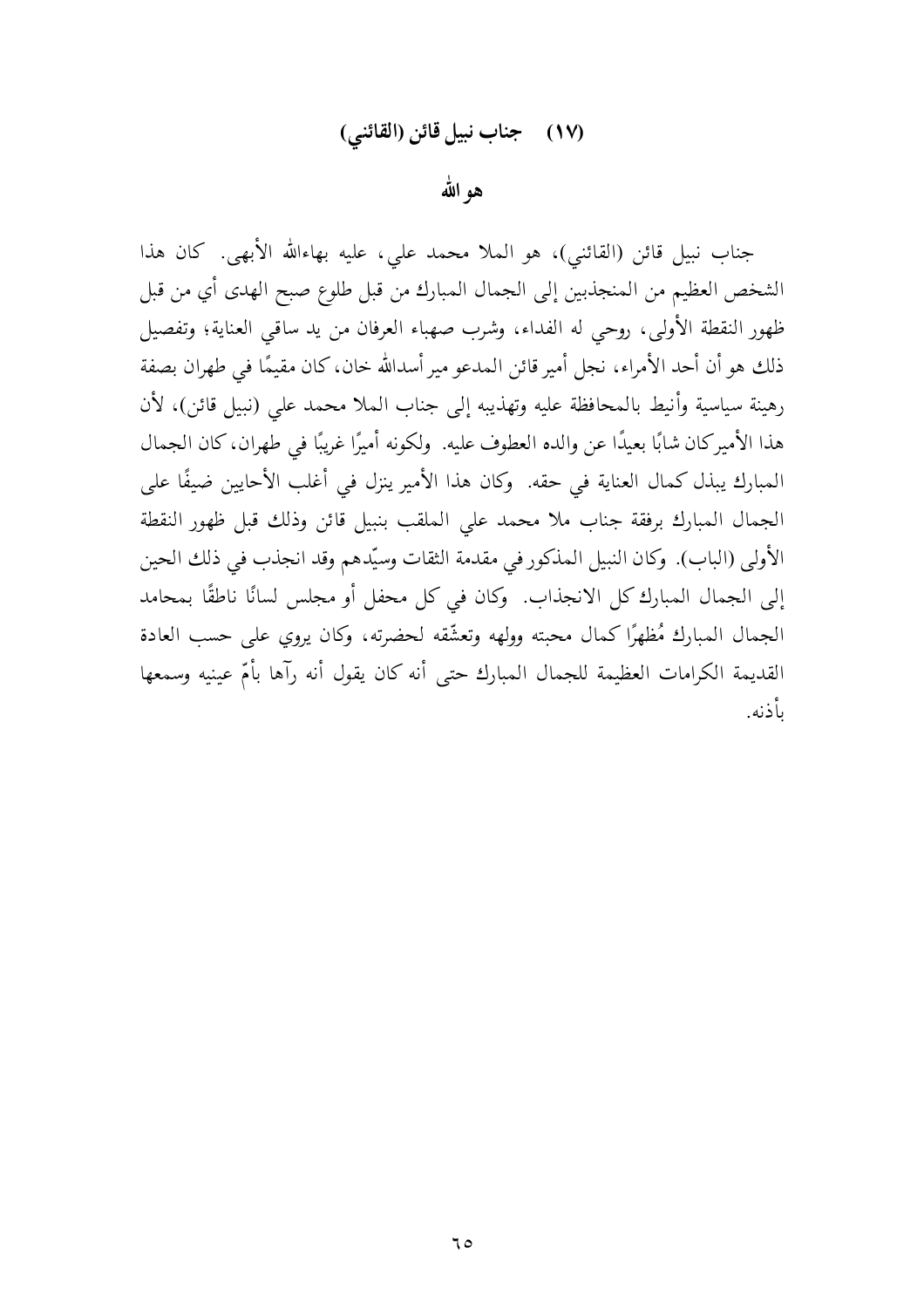وبالاختصارِكان شغفه وولهه لا حدَّ لهما، محترقًا بنارِ العشق احترآقا لا يوصف. رجع وهو على هذه الحالة مع الأمير إلى قائن، وما لبث أن التقى بجناب الفاضل الجليل النبيل الأكبر، وهو جناب آقا محمد القائني، روح المخلصين له الفداء، الذي عاد إلى إيران بعد أن نال إجازة الاجتهاد من المرحوم الشيخ مرتضى، واشتعاله بنار محبة الله في بغداد. ۖ ولمَّا شاهد نبيل قائن، أن النبيل الأكبر قد جمع العلماء ومشاهير المجتهدين وانساب لسانه بالتبليغ في قائن أمام الذين يقرّون بفضله وتمكّنه من مختلف الفنون والعلوم، وبمجرّد سماعه اسم حضرة الأعلى (الباب) انجذب إليه وقال، إنه قد فاز بلقاء الجمال المبارك في طهران وإنه اشتعل بنار محبته لأول وهلة.

وبالإجمال، كان لهذا الشخص المحترم مقام العلوية السماوية، والموهبة الربانية، وانساب من فمه سيل الهداية في قريته وهدى أفراد أسرته رافعًا علم التبليغ وهداية النفوس. وقد ورد على يديه جمّ غفير إلى شريعة محبة الله، وأعطى الناس نصيبهم من الهداية الكبرى. وكان المير علم خان، حاكم قائن، يُظهر له دائمًا كمال المحبة وقد قدّم له خدمات فائقة بكل أمانة واحترام، غير أنه انقلب في نهاية الأمروقلب ظهر المجن بعد أن تأكد من إيمان نبيل قائن وإيقانه وقام بالإغارة علىي الأحباء ونهب أمتعتهم وسلب أموالهم لخوفه من ناصر الدين شاه وأخرج جناب النبيل الأكبر وأهان جناب نبيل قائن وآذاه وبعد سلب أمواله وأمتعته وحبسه دفع به إلى الصحراء يتخبط في الوهاد والفيافي والقفار.

أما هذا الشخص النوراني، فقد عدَّ ما حاق به من البلايا سرورًا وبهجة واعتبر نهب أمتعته وسلب أمواله كأنه مَلَكَ الدنيا وما فيها (يعني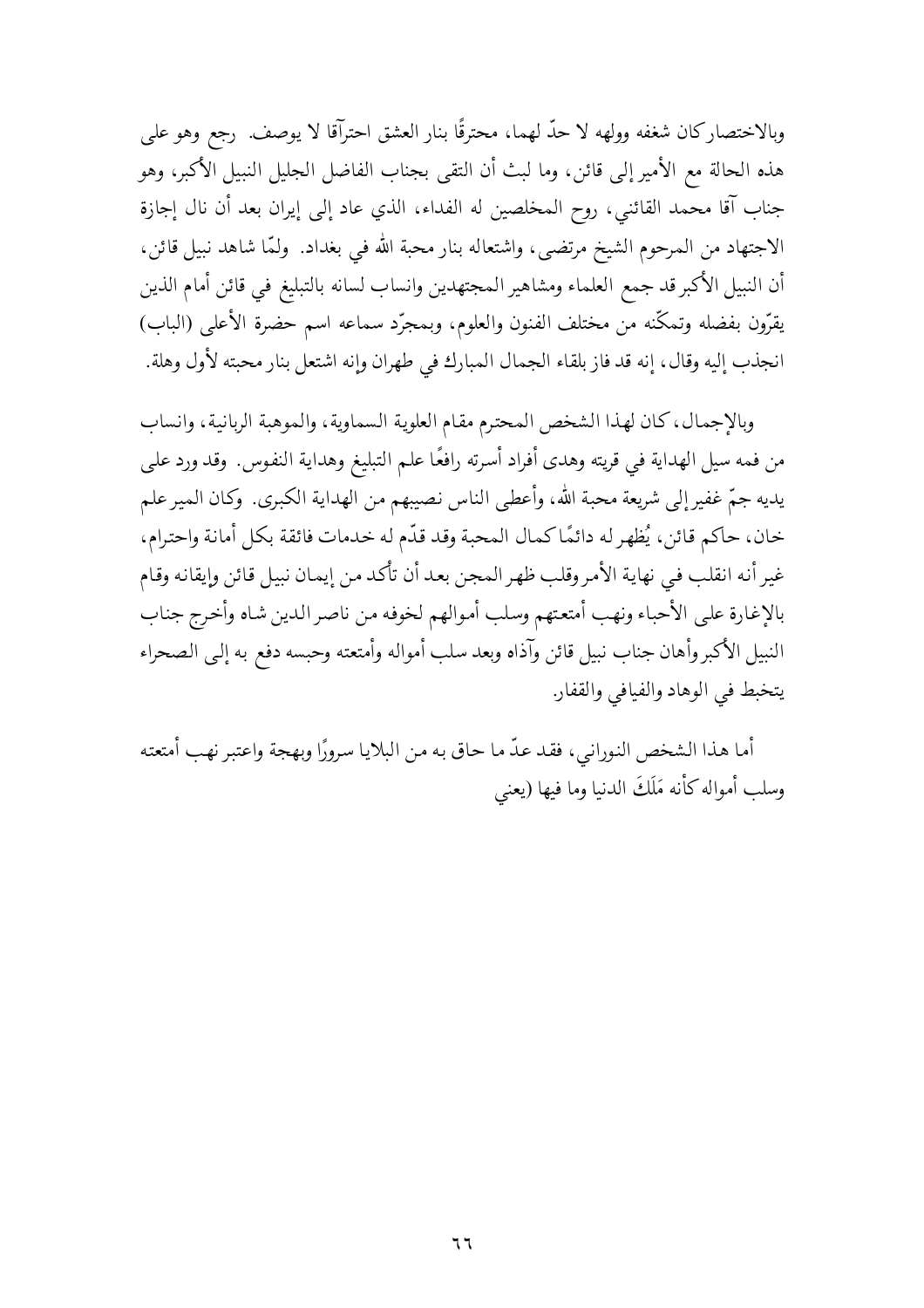أنه فقد الفاني وتمسَّك بالباقي) وعدَّ حبسه راحة، ودَفْعه إلى بطن الصحراء بهجة وسرورًا وأعظم موهبة ربانية. ووصل إلى طهران حيث أمضي مدة في حيرة في الظاهر لا مال ولا متاع، ولكنه في الباطن كان في نهاية الروح والريحان. وهذا شأن كل نفس ثبتت على الميثاق. كان يزور محافل الأكابر والأعيان، ولماكان على بيّنة من أحوال الأمراء أخذ في مقابلتهم والتحدث إليهم ويلقي عليهم ما يناسب المقام، وكان يُسلَّى الأحباء، وكان كالسيف المسلول في وجه كل من أراد بالجمال المبارك سوءًا. لقد كان حقًا مصداق قوله تعالى في القرآن الشريف: "لا تأخذه في الله لومة لائم". واستمرَّ على نشر النفحات وانتشار الآيات البينات بكل ما أوتى من قوة، ثملاً من سلافة خمر محبة الله، زاخرًا كالخضمّ الموّاج، هاطلاً كالسحاب المدرار.

نسج على هذا المنوال إلى أن أتاه الإذن بالحضور إلى السجن الأعظم بعد أن اتَّهمه أهل طهران بالجنون وخلع عذار الحياء حيث كان دائمًا قلقًا لا يعرف للصبر مسلكًا ولا للأناة موردًا ولا للمحاباة والمداراة محلاً، لهذا لم يدبّ في روعه خوف ولا هلع مع عظيم الخطر الذي كان فيه. وما أن وصل إلىي السجن (عكاء) حتى أخرجه الأعداء من أولى الأمر وذهبت كل مساعيه للبقاء هناك أدراج الرياح، فأجبره الحال إلى الارتحال إلىي بلدة الناصرة حيث آقام عدة أيام كالطائر الشريد هو وولداه، آقا غلام حسين وآقا على أكبر، وقاسوا ما قاسوا دائبين على التضرّع والابتهال إلىي العليي المتعال حتىي تدبّروا أمر دخوله السجن (عكاء) وصدر له الإذن بالحضور. فما لبث أن هرع إلى السجن باشتياق بالغ، وفاز بشرف اللقاء. وما أن وصل إلى الساحة المقدّسة ووقع بصره على طلعة الجمال الأبهى حتى أخذته رعدة ووقع مغشيًّا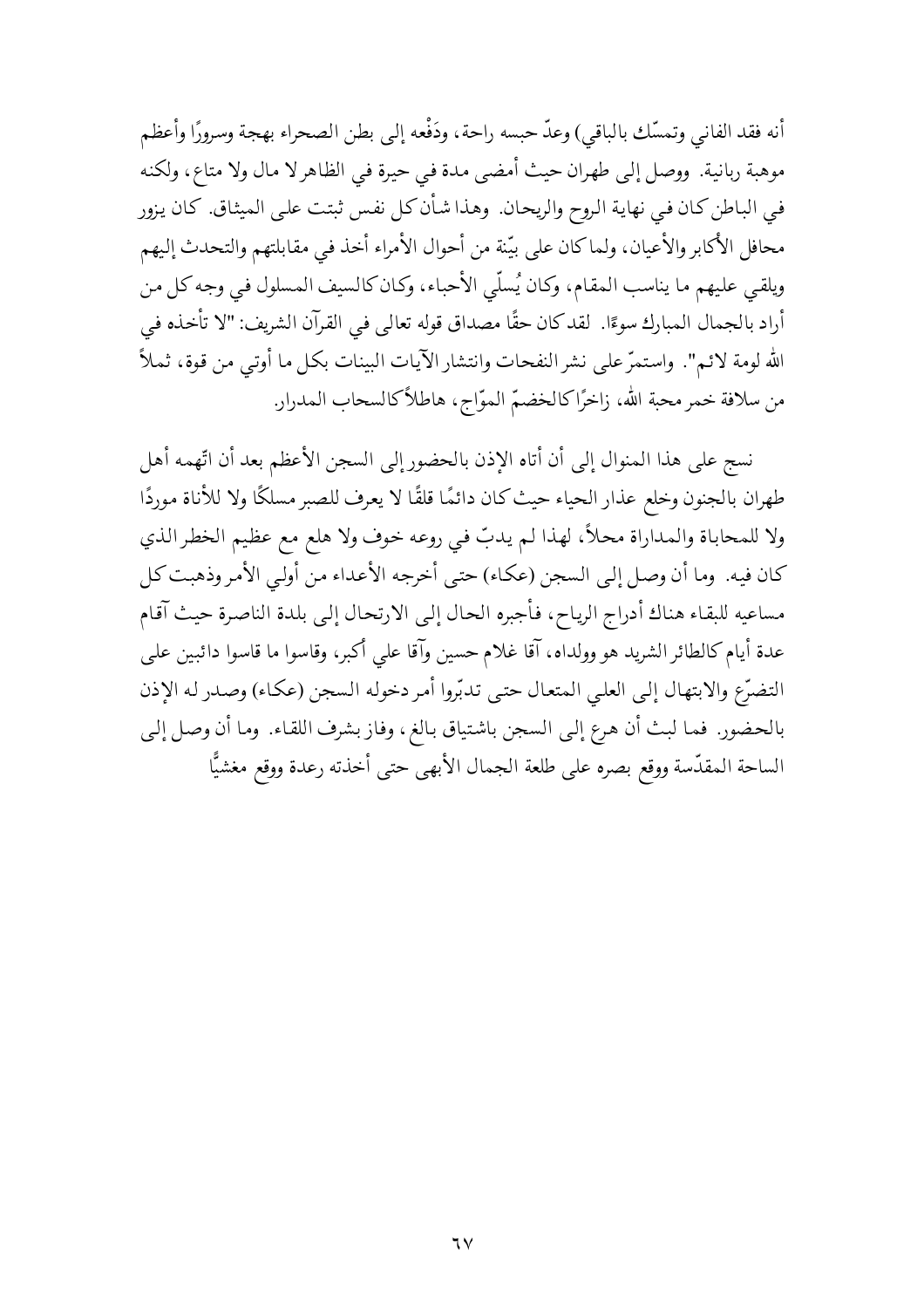عليه وما وعي ونهض إلا بعد أن صدرت العناية المباركة في حقه.

آقام نبيل قائن في القلعة مخفيًا عدة أيام ثم عاد إلى الناصرة التي أخذ أهلها العجب والاندهاش من حالته وعزّة نفسه، فجزموا بأنه شخص جليل من ذوي البيوتات الأعزاء في أوطانهم، ومن الناس عديمي المثال، واستغربوا اختياره الآقامة بالناصرة ورضاءه بالمعيشة الضنكة والتقشّف الذي لا يحتمل.

وبالاختصار، إنه بعد أن تمَّ ما وعد به الاسم الأعظم (جمال القدم) فتحت أبواب السجن وأصبح دخول الأحباء والمسافرين إلىي داخل القلعة (المعتقل بها الجمال المبارك) والخروج منها متيّسرًا للغاية. أما جناب نبيل قائن فكان يحضر من الناصرة مرّة في الشهر ويفوز بشرف اللقاء. واستمرّت آقامته بالناصرة حسب الأمر المبارك وتمكّن من تبليغ نفر من المسيحيين من سكان الناصرة، وكانت دموعه لا تجف من البكاء على ما نزل بالجمال المبارك من ظلم الظالمين، وكان يـدبّر أمـر معيشته مـن الـربح القليـل النـاتج مـن شـركة تجاريـة بينـي وبينـه، فقـد وضعتُ نصف رأس مال هذه الشركة؛ ثلاثة قرانات (عملة إيرانية تعادل كلها ما يقرب الـ ١٥٠ مليما)، ووضع هو نفس المبلغ ـ واشترى برأس المال إبرًا للخياطة وجال بها في الطرقات، فكانت نساء الناصرة يشترين منه الإبر ويعطينه مقابل الثمن بيضًا؛ يعنيي يعطينه بيضة واحدة عن كل ثلاث إبر، ثم يبيع هو بـدوره البيض ويشتري بـالربح قوت يومه. وكلمـا فرغت الإبر، أرسل إلىي جناب آقا رضا قناد التاجر في عكاء، ليشتري له إبرًا ويرسلها بواسطة القوافل التبي كانت متواصلة الذهاب والإياب بين عكاء والناصرة.

سبحان الله! إن هذا الشخص كان يعيش من ربح رأس المال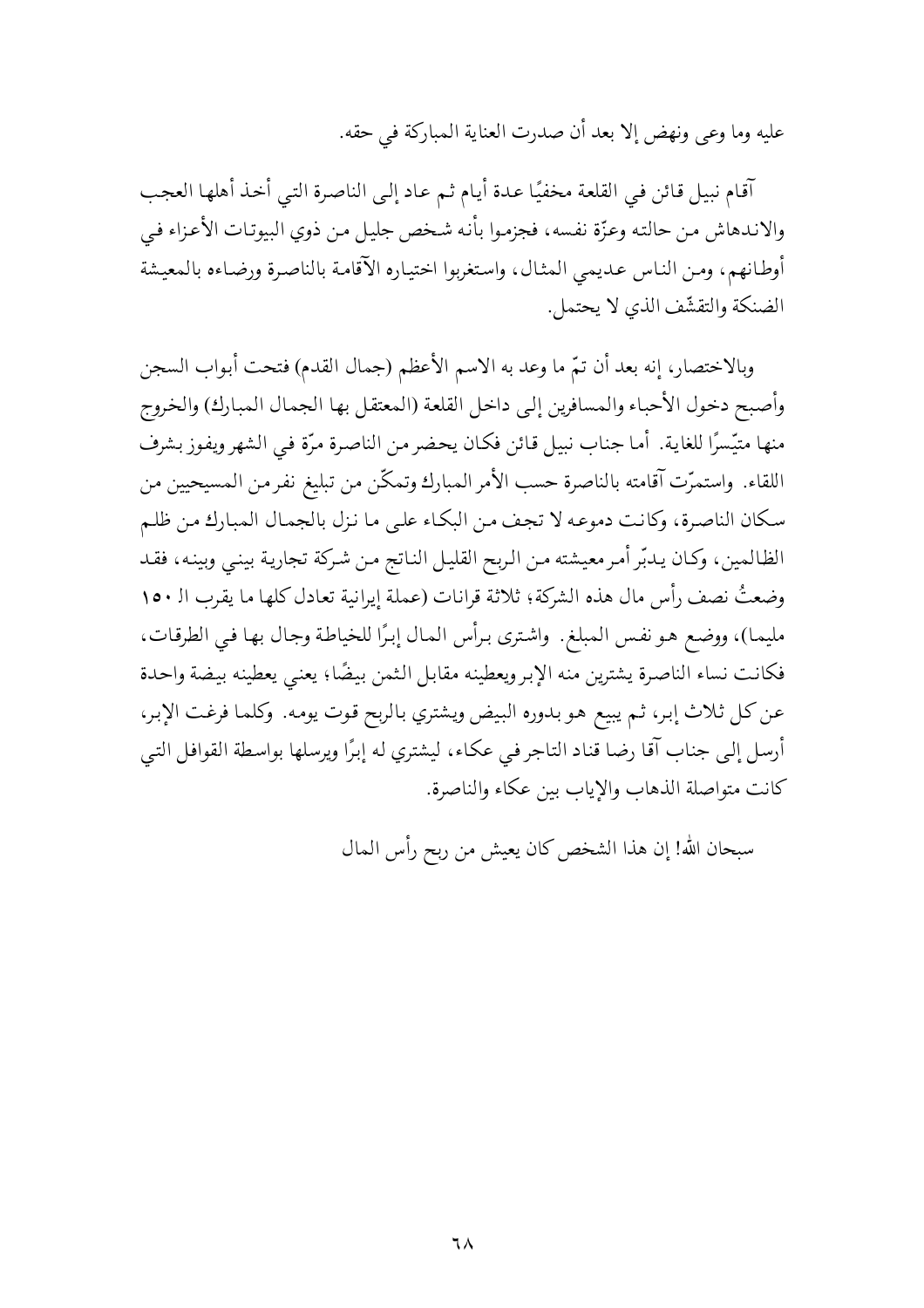الزهيد هـذا مـدة عـامين كـاملين حامـدًا وشـاكرًا لله عـز وجـل. فـانظروا كيـف كـان قنوعًـا بدرجـة جعلت أهالي الناصرة يعتقدون أنه غير محتاج لأحد وظنّوا أنه من ذوي الثراء ويمارس القناعة والتقشِّ آف خوف نفاد ما لديه من المال وهو في الغربة ويخفى ثروته تحت ستار الاشتغال ببيع الإبر.

كان كلمّا تشرف بالحضور المبارك تَصْدُر في حقه عنايات جديدة، وقد اتّخذه هذا العبد (حضرة عبدالبهاء) مؤنسًا ونديمًا له في الغدوّ والرواح. وكلّما كانت تنهال عليّ الأحزان كنت أستحضره وبمجرد وقوع نظري عليه يتملّكني السرور. كان حلو الحديث لطيف المشرب هشًا بشًا فارغ القلب محررًا من كل قيد وعلى استعداد تام لمساعدة من يريد. وفي النهاية، سكن في السجن الأعظم (عكاء) فتيسَّر له التشرَّف بلقاء الجمال المبارك كل يوم حتى أنَّه بينما هو سائر مع بعض الأحباء إذ التقى بالتُّرَبيِّ المدعو الحاج أحمد وقال له: "اصحبني" فمشى وتبعه التُّرَبي ومرافقوه إلى جبّانة النبي صالح (خارج عكاء) فالتفت إلى التُّرَبيّ بوجه مبتسم وهو في كمال الصحة والعافية وقال: "يا حاج أحمد، أريد منك شيئًا واحدًا وهو، حيث أننبي سأنتقل من هذا العالم إلى العالم الآخر، أرجوك أن تجعل قبري في هذه النقطة (مشيرًا إلى جوار القبر الذي دفن فيه حضرة الغصن الأطهر) وهذاكل ما أريده منك"، ثم ناول التربي بعض الدراهم وانصرف. وما غربت شمس ذلك اليوم حتى أخبرنبي بعض الأحباء: إن نبيل قائن مريض. فذهب هذا العبد توًا إلى داره فوجدته جالسًا يتحدث مبتهجًا مسرورًا يقرأ ويمازح غير أن جبينه كان يتفصد عرقًا بشدة متناهية، ولـم تظهر عليه علامات التوعُّك بالمرة. وما زال العرق يتفصد من جيبنه حتى خارت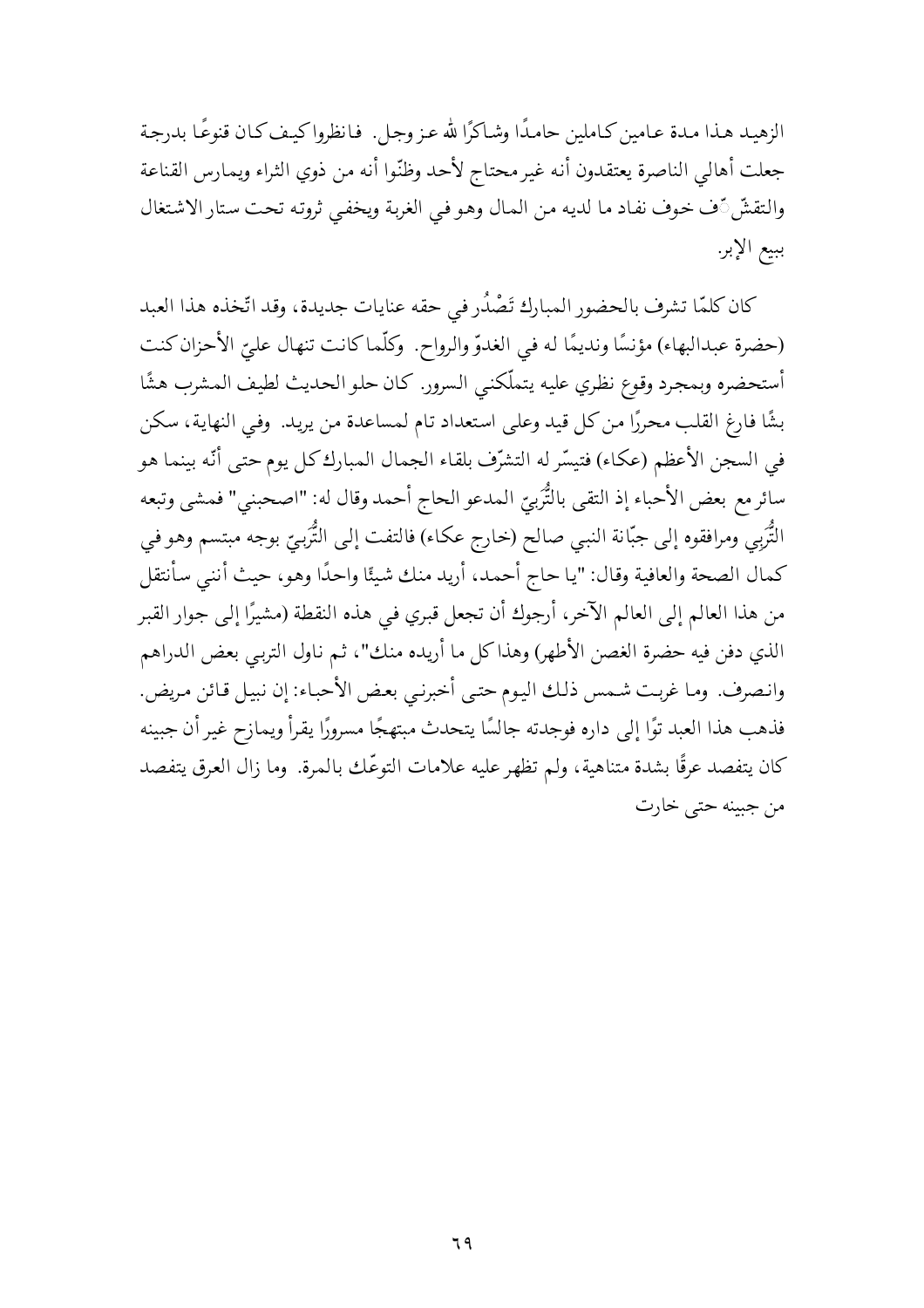قواه فاستلقى على الفراش حتى تنفّس الصبح ففاضت روحه الزكية إلى حيث تُعطَى الثواب، ولما وصل خبر وفاته إلى المحضر المبارك أظهر في حقه عنايات لا تحصى وقد أُنزل باسم هذا الشخص في أيام حياته ألواحًا شتّى. وكثيرًا ما ذكر الجمال المبارك اسم نبيل قائن بعد وفاته عندكل مناسبة وكان حضرته يذكر إيمانه وإيقانه وانجذابه بمعنى أن هذا الشخص كان منجذبًا بنفحات الله قبل ظهور حضرة الأعلى، روحيي له الفداء. طوبي له وحسن مآب! بشرى له من هذه الموهبة الكبرى! ويختص الله بفضله من يشاء.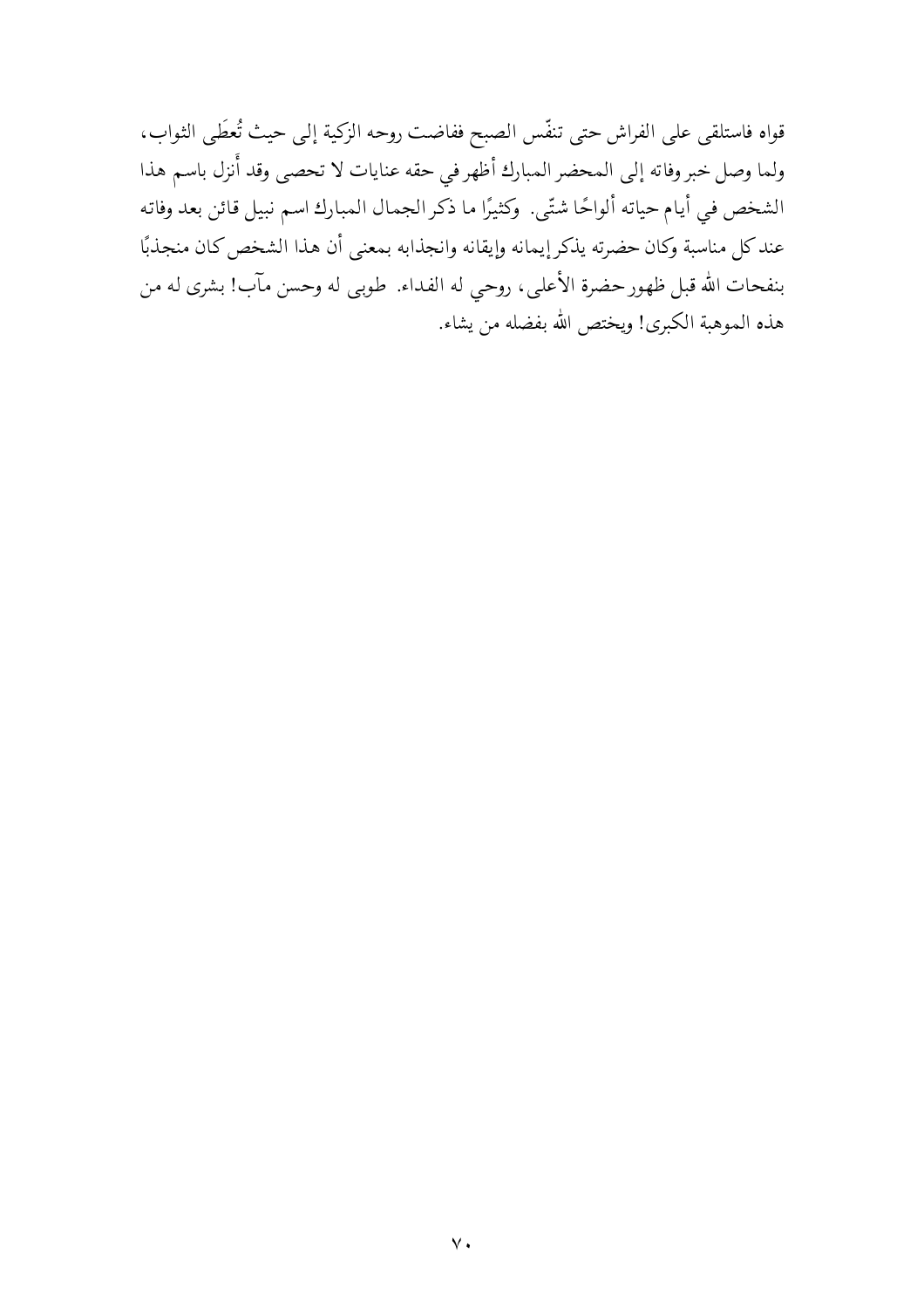# (١٨) جناب آقا سيد محمد تقى المنشادي

هو الله

وصل عَرف النّفحة الرحمانية إلى مشام حضرة السيد تقى المنشادي وهو في عنفوان شبابه فـي قريـة منـشاد، فأصـبح روحانيًـا صـرفًا. كـل أفكـاره ربانيـة وقلبـه نـورانـي وشـملته التوفيقـات السبحانية، وخلق فيه النداء السماوي عظيم الوله والطرب حتى ساقه ذلك إلى هجر مسقط رأسه وتَرْك أملاكه وأقربائه وأولاده وهام كالتائه في الصحاري وطوى القفار والفيافي إلىي أن طوّحت به يد المسير إلى الساحل، فركب البحر إلى ميناء حيفا حيث نزل ومنها اتّجه إلى بلدة عكاء قَصْد التشرف باللقاء. ولما فاز بالتشرف عاد إلى حيفا وافتتح فيها حانوتًا صغيرًا ليبيع فيه بعض السلع، وكان يقنع بالربح القليل وقد شملته في ذلك البركة والنعمة وأصبح محطٍّ رحال الأحباء في تلك المدينة وبيته مأوى الزائرين الواردين من الأطراف. فكان يحتفي بهم ويهيّئ لهم الولائم مدَّة آقـامتهم فـي حيفـا، وكـان الكـل يلهـج بحمـده وشكره علـي مـا لآقـاه منه مـن عظيم الحفاوة والإكرام والقِرَى وكان، فضلاً عن كل هذا، يسهّل للمسافرين أمور السفر حال عودتهم إلى أوطانهم مقدِّمًا لهم كل مساعدة ممكنة، بإخلاص تام واستقامة لا تضارع. وأنيط به إرسال الألواح المباركة إلى أربابها في مختلف الأصقاع، وجميع العرائض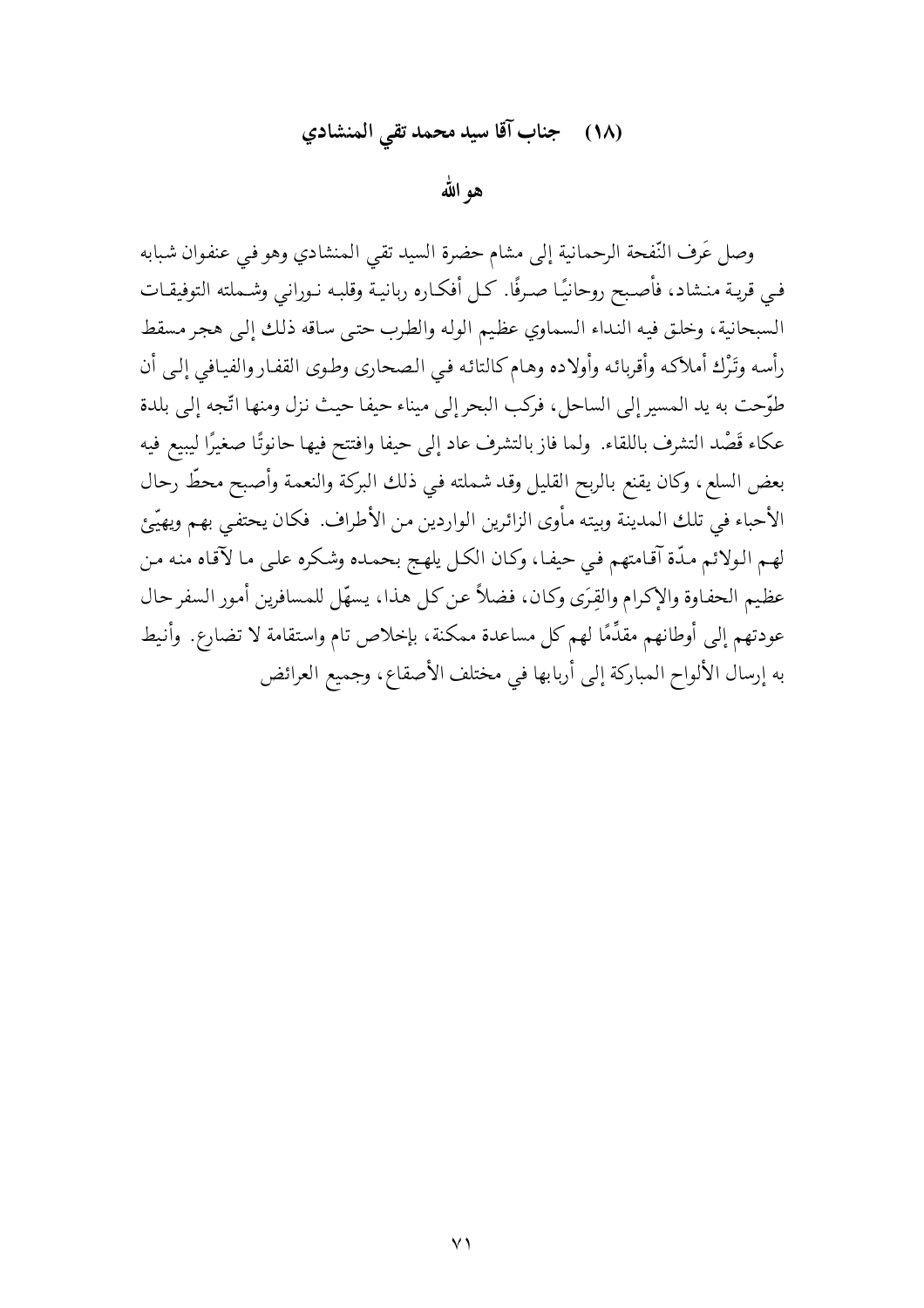الواردة من الجهات كانت تأتي بعنوانه ويقوم هو بإيصالها إلى الساحة المقدّسة بكل أمانة و دون تأخير. واستمرَّ في أداء هذه المهمة زمنًا ليس بالقليل بحيث ارتاحت من عمله الضمائر إذ كان يؤدِّي هذه المهمَّة بطريقة محكمة وكان في هذا السبيل معتمدًا أمينًا واشتهر بذلك في جميع الأقطار وشملته ألطاف الجمال المبارك حتى أصبح معدن العدل والإنصاف مجردًا عن كل عُلقة دنيوية. وتعوّد خشونة العيش وعدم التقيّد في طعامه أو نومه. لم يركن إلىي الراحة والمرح، يسكن منفردًا في غرفة مكتفيًا في أغلب وجبات طعامه برغيف من الخبز بلا إدام، وينام في ركن من أركان غرفته. غير أنه كان كالماء المعين للمسافرين من أهل البهاء ويهيّئ لمن أراد منهم أن ينام عنده فراشًا وثيرًا، ويقدّم لهم أنواع الطعام الشهيّ. كان طلق المحيّا باسم الشفتين حسن الأخلاق مملوءًا بالروح والريحان ودام، بعد صعود نيّر الآفاق إلىي الملأ الأعلى، ثابتًا على العهد والميثاق بدرجة لا غبار عليها، وكالسيف القاطع في وجوه الناقضين الذين مارسوا جميع الحيل ليأخذوه إلى جانبهم أو يوجدوا ثُلْمَةً في ثبوته ورسوخه على العهد فلم يفلحوا وباءوا بالفشل العظيم، رغم ما قدموه لشخصه الكريم من الاحترام الزائد وإظهار المحبة له ومدَّهم الموائد بأنواع الطعام الفاخر ومواجهته بوجوه باسمة. كل ذلك لم يغيِّرمن استقامته وأفكاره وتبرَّأ من كل شيء عدا العهد والميثاق الإلهي. ولمَّا يئسوا من محاولة تزلزله وأخذه إلى جانبهم قلبوا له ظهر المجن وأظهروا له الجفاء وعملوا على مناوأته وبلبلة أفكاره بلا جدوى لأنه كان جوهر الثبوت وحقيقة الاستقامة. وبتحريك من عديمي الوفاء، قام عبدالحميد خان (السلطان العثماني) على مناوأة هذا العبد والتعرض له. ولماكان السيد تقى المذكور مشهورًا بين الجمهور بأنه واسطة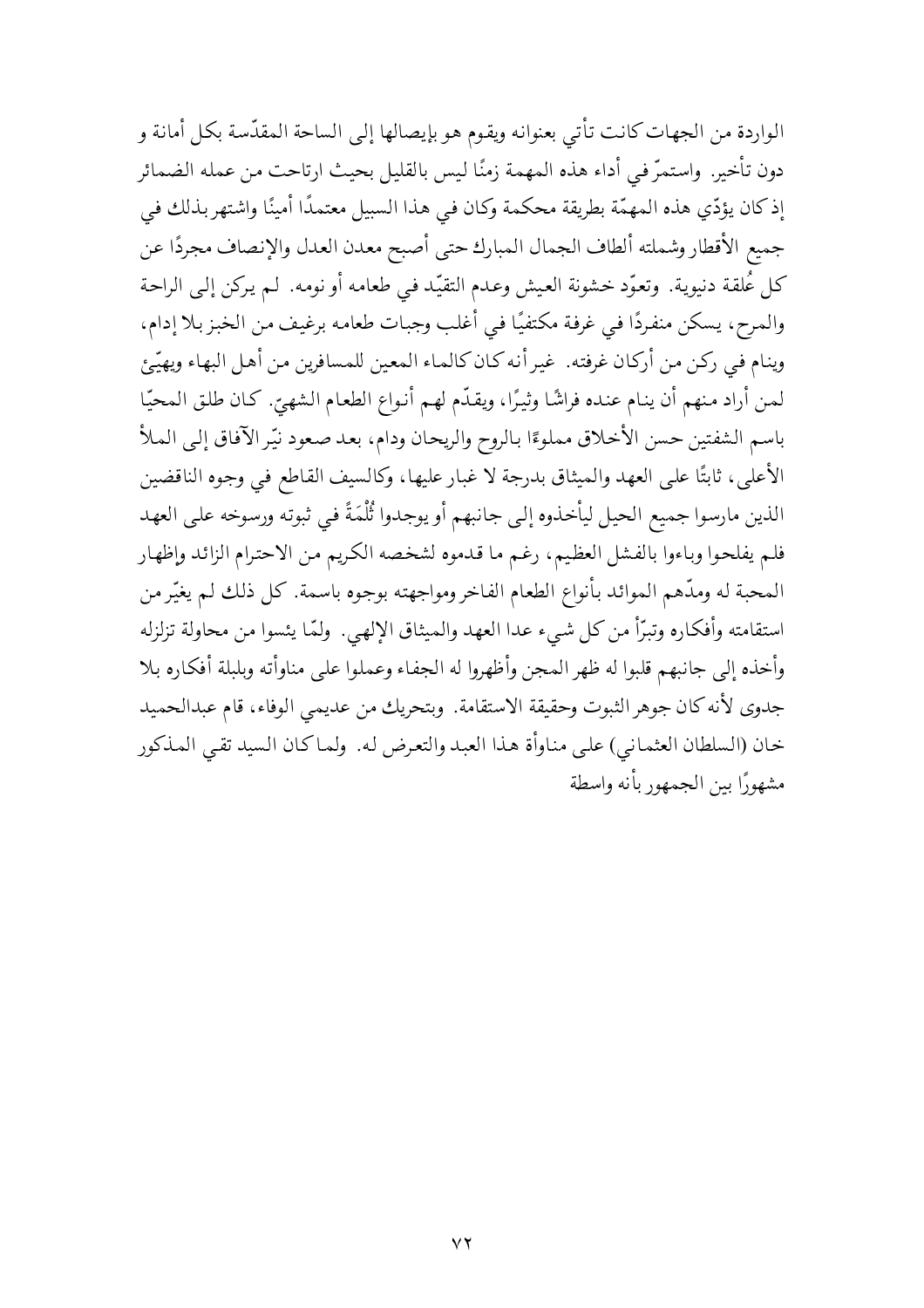إرسال المكاتيب الواردة من الساحة المقدّسة إلى أربابها في مختلف البقاع وإيصال العرائض الواردة من الخارج إلى المحضر المبارك، رأيت أن لا مناص إرساله إلى پورسعيد حيث قام بنفس المهمّة التبي كان يؤديها، فقام بذلك خيرقيام بطريقة تخفي على الأبصار والأوهام وبهذه الوسيلة خابت مساعي عديمي الوفاء ولم يقع في أيديهم شيء من المكاتيب فساقتهم الخيبة إلى دسِّ الدسائس لدى الهيئة الحاكمة التبي نسَّبت مجيء هيئة من المفتشين من الآستانة إلى هذه الديار وكان ذلك في أواخر أيام عبدالحميد ولما حضرت الهيئة المذكورة لعب الناقضون والمعاندون دورهم معها وحملوهم على أن يشيعوا بأنهم سوف يقلعون الشجرة المباركة من جذورها. وصمَّمت الهيئة على إلقاء هذا العبد في اليمّ أو نفيه إلى فزّان (من أعمال صحراء ليبيا بشمال إفريقيا) وهذا ما عقدوا عليه نواياهم بعد أن خاب مسعاهم فيي العثور على المكاتيب. ورغم التضييق الشديد وهجوم كل خبيث من أعضاء هيئة المفتشين وغيرهم على هذا العبد فكانت حركة المكاتبات جارية باستمرار على ما يرام وبغاية الإتقان وفق الخطة المرسومة.

والخلاصة، إن حضرة السيد تقي المنشادي قد قام بماكلّف به بكل همّة ونشاط عدة سنوات وكان جميع الأحباء في كمال السرور من أعماله، كما كان المسافرون ممنونين للغاية من خدماته الصادقة وكنت ترى المهاجرين في خجل عظيم من حسن معاملته. وأمضى مدة في پورسعيد لم يَرَ منه الأحباء هناك غير ما يجلب سرورهم وابتهاجهم غير أنه كان يكابد عناءً عظيمًا في تحمّل حرارة البلاد المصرية وأدّى ذلك إلىي توعّكه وملازمته الفراش. ومن وطأة الحمّي الشديدة خلع ثيابه. ومن پورسعيد رفّت روحه إلىي ملكوت الربّ المجيد وصعد إلىي جوار ساحة الكبرياء.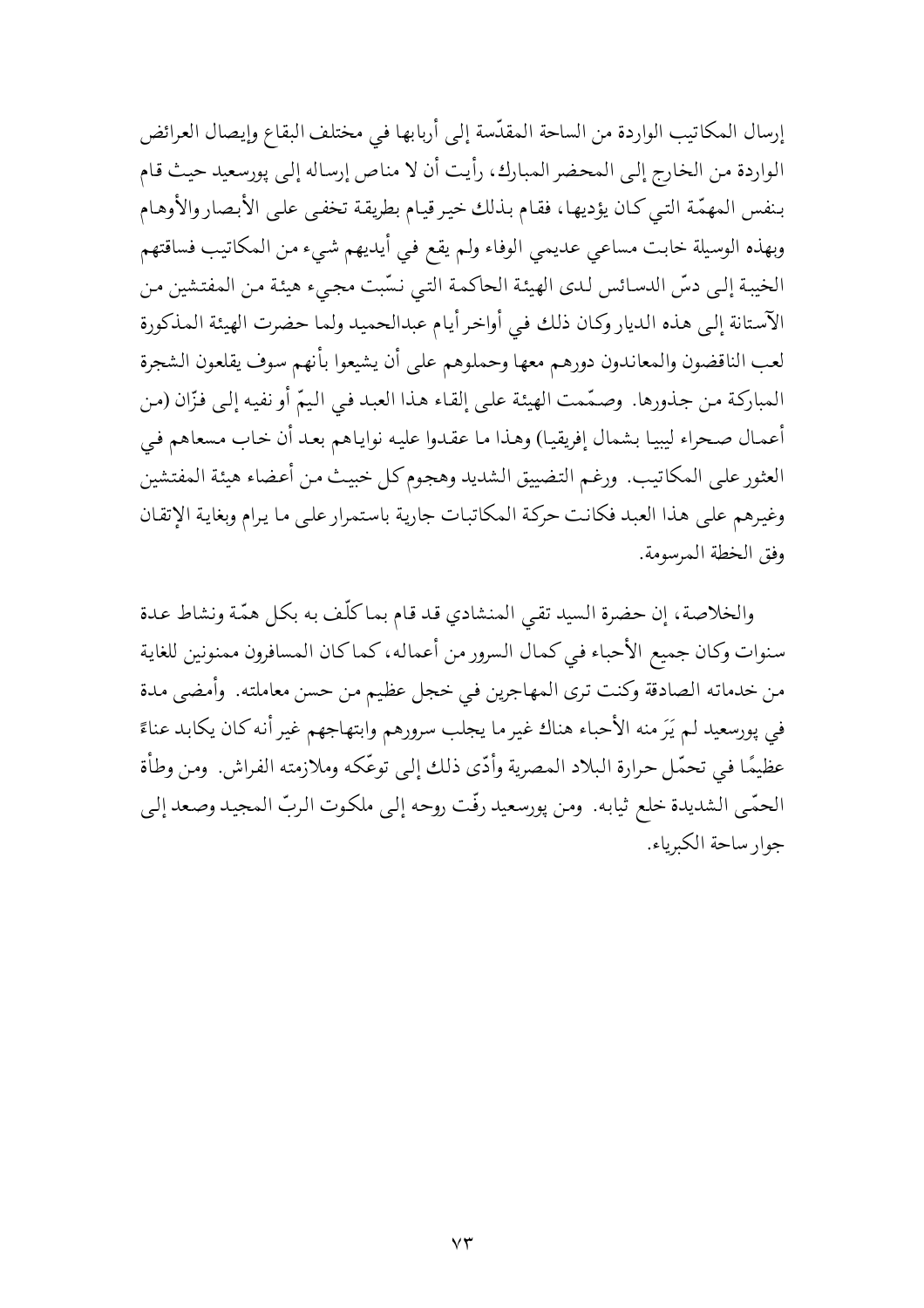كانت هذه الدرّة اليتيمة جوهرة العقل والنُّهَى وحقيقة التُّقىي متحليًّا بالفضائل وجميل الخصال مما استوجب حيرة عقول الفحول من الرجال. ولم يفكّرفي غير الحق ولم يطلب غير رضاء الربّ الواحد الأحد وكان مصداق البيان الآتي: "حتى أجعل أورادي وأذكاري وردًا واحدًا وحالي في خدمتك سرمدًا". برَّد الله لوعته بفيض الوصال، وشفى علَّته بدرياق القرب في ملكوت الجمال. وعليه البهاء الأبهي.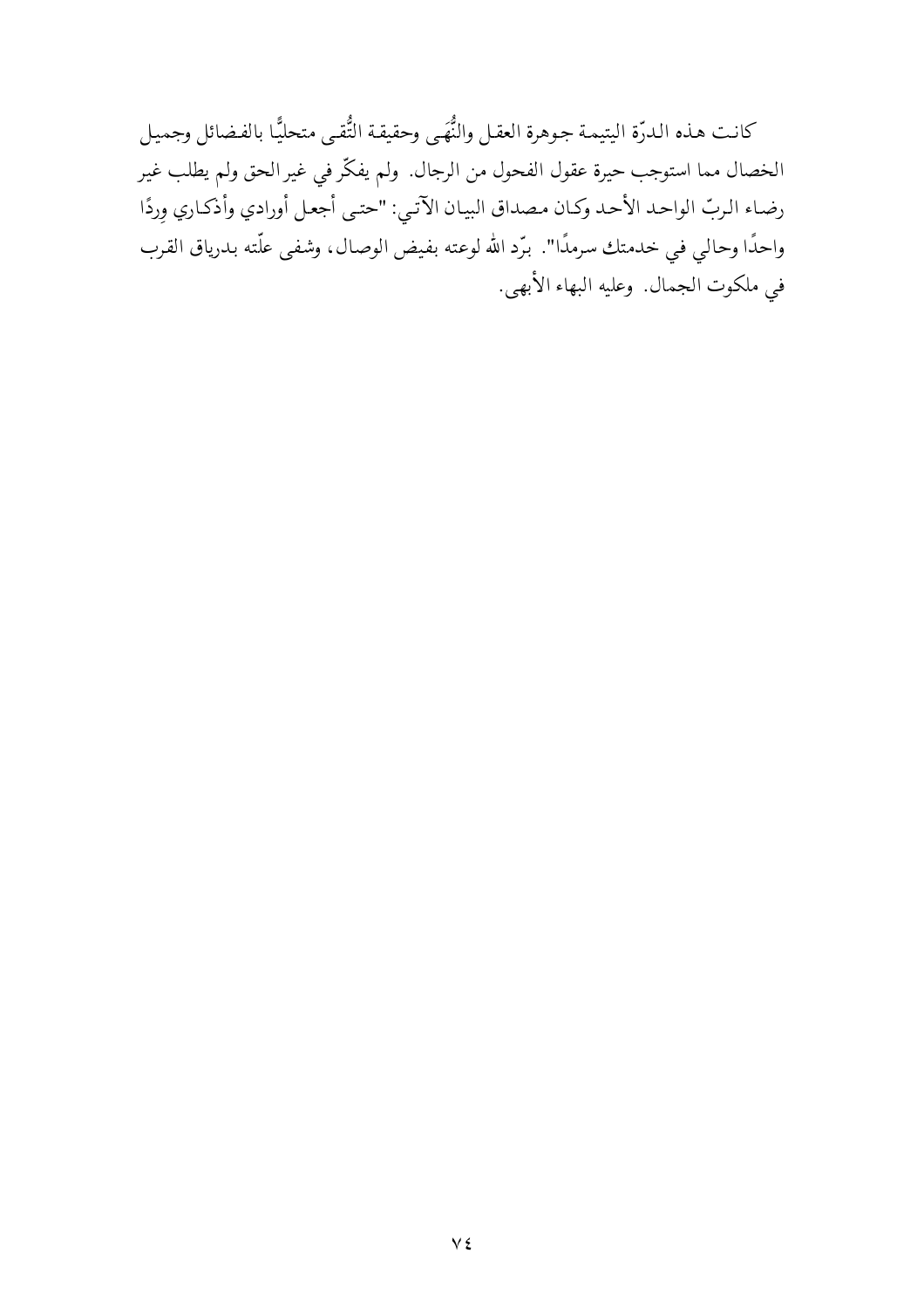# (١٩) جناب آقا محمد على صبّاغ اليزدي

هو الله

من جملة المهاجرين كان جناب آقا محمد على صباغ اليزدي. إنَّ هذا الشخص الغيور قد كشف الحجاب في العراق وهو في شرخ الشباب، وخرق ستار الارتياب وتحرر من الأوهام ثم هرع إلى ظل ربِّ الأرباب. مع أنه كان شخصًا أميًّا في الظاهر غير أنَّه كان على جانبٍ عظيم من الذكاء وصداقة الوداد، وفاز بشرف اللقاء والمثول بين يدي جمال القدم بواسطة أحد الأحباء وهذا جعله معروفًا بين الأغيار بمعتقده، واتَّخذ مأواه ومسكنه بجوار بيت المبارك فكان يتشرف بالحضور المبارك في كل صباح ومساء. وأمضى أيامًا كثيرة فرحًا منشرح الصدر ناعم البال. ولما حان تحرِّك الموكب المبارك من بغداد قاصدًا اسلامبول لازم الموكب بشغف زائد مشتعلاً بنار محبَّة الله إلى أن وصلنا مدينة القسطنطينية وألقينا بها العصا إلى أن كلَّفتنا الحكومة بالذهاب إلى أدرنه، فتركنا آقا محمد على المذكور في القسطنطينية ليباشر مسألة عبور الأحباء ومرورهم ويكفيهم مُؤْنَة الالتجاء إلىي الغيروما إلىي ذلك، وتكبَّد بعد رحيلنا عظيم المتاعب والمشاق إذكان فريدًا وحيدًا لا صاحب ولا مؤنس ولا جليس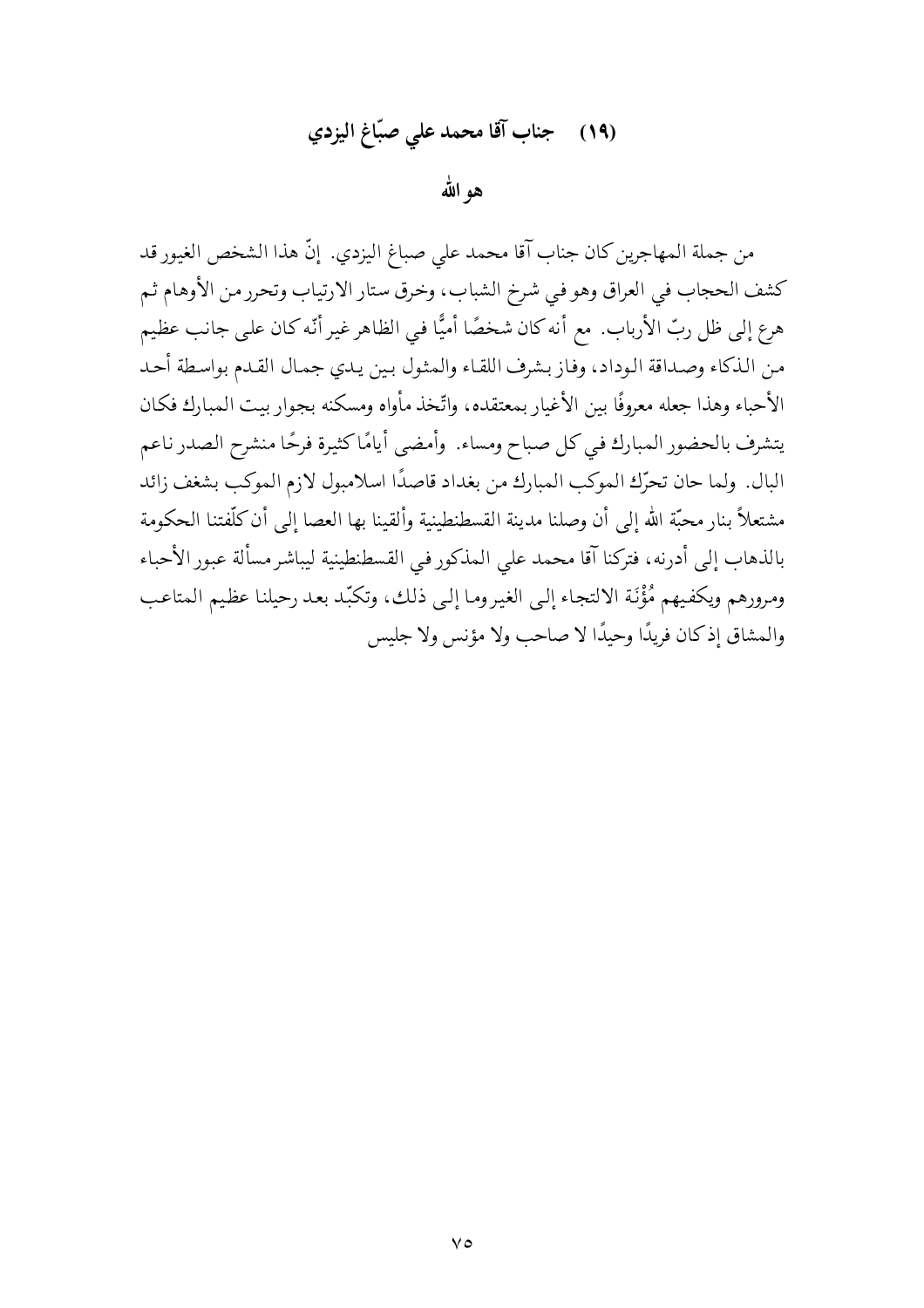ولا من يشاطره الأتعاب أو يرثى لحاله. آقام على هذا الحال عامين كاملين ثم حضر إلى أدرنه والتجأ إلى الجوار المبارك واشتغل بائعًا جوالاً يبيع بعض السلع حائمًا في أنحاء المدينة. ولمّا فار بحر الطغيان وضيّقت الحكومة على الأحباء المسالك وعمدت على نفينا إلى عكاء، كان الحبيب المذكور في معيِّتنا وآقام مدة في السجن الأعظم إلى أن صدر له الإذن بالذهاب إلى صيدا قصد الآقامة بها واشتغل فيها بالتجارة، وصار يذهب إلى عكاء للتشرف كلَّما سمحت له الظروف، وحلَّ محلَّ الاعتبار في نظر أهالي صيدا بدرجة يُغبط عليها وقدَّره القوم حق قدر وعاش معزَّزًا ومحترمًا وبالآخرة عاد إلى عكاء بعد وقوع المصيبة الكبرى (انتقال حضرة بهاءالله إلى عالم الأسرار) وقضي البقية الباقية من أيام حياته بجوار الروضة المطهّرة، روحي لتربتها الفداء، وكان الكل مسرورًا منه وراضيًا عنه وكان مقرّبًا من ساحة الكبرياء. وانتقل بعد استيفاء أيام حياته إلى أفق العزة الأبدية وترك عارفيه يصطلون بنار الحسرة على فراقه.

كان هذا الشخص طوال حياته مظهرًا للألفة، حميد الخصال، قنوعًا شكورًا، وقورًا صبورًا. عليه البهاء الأبهي. أنزل الله على قبره طبقات النور من السماء. أما قبره ففي عكاء.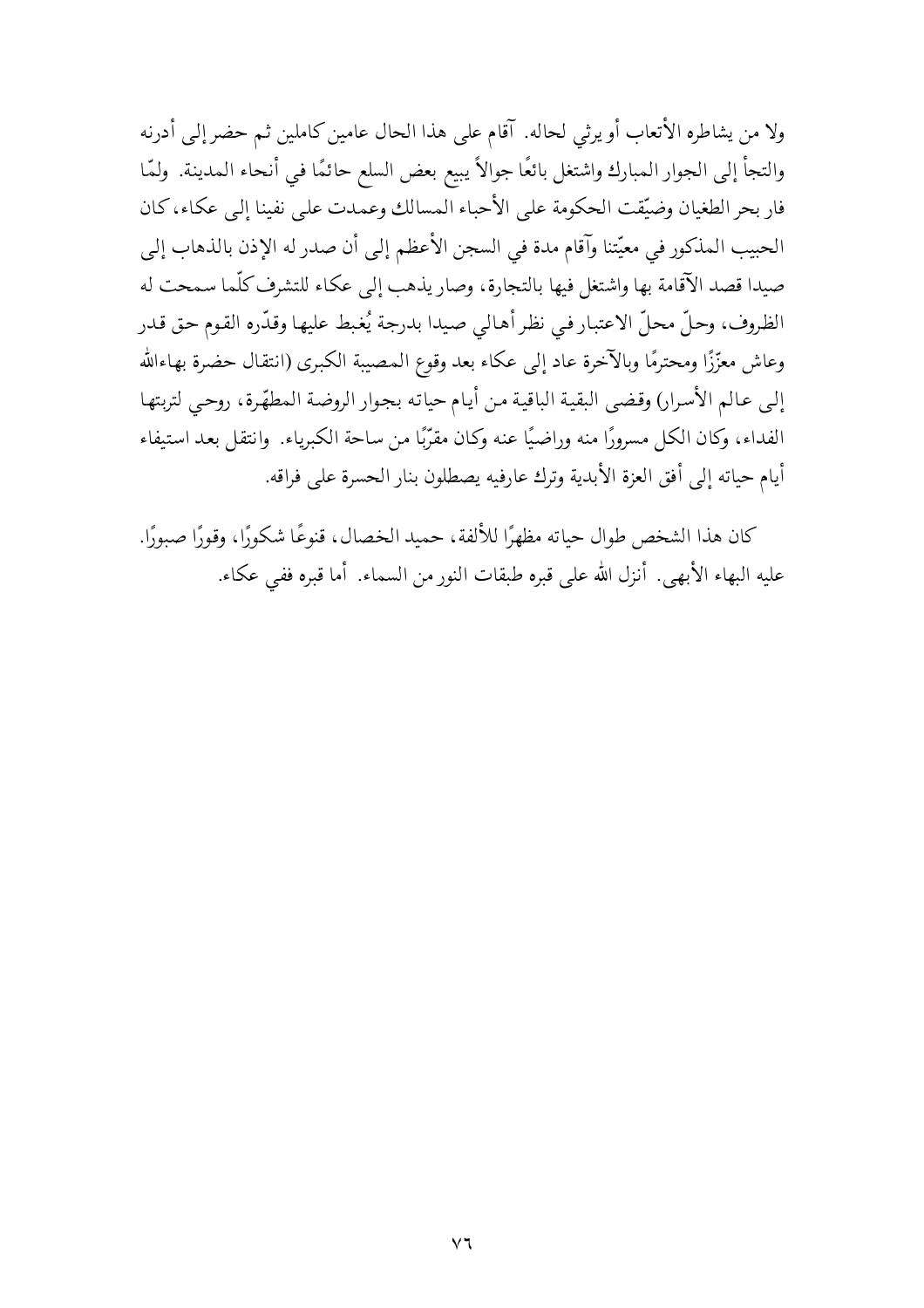## (٢٠) جناب آقا عبدالغفار من أهالي أصفهان

هو الله

من جملة المهاجرين والمجاورين والمسجونين جناب آقا عبدالغفار من أهالي أصفهان. وقد أمضي هذا الرجل النبيل عدة سنوات مشتغلاً بالسياحة والتجارة في بلاد الروم وطوّحت به يد الترحال إلى بلاد العراق فهداه أحد مواطنيه، المدعو آقا محمد على، من أهل الصاد، إلى الدخول في الساحة المقدّسة، ساحة حقيقة الموجود ومليك الوجود، فأزاح ستار الأوهام وطار بجناحيِّ الفلاح والنجاح في فضاء محبة الله. ۖ ولمَّا كان الحجاب الذي حجبه عن الحق رقيقًا تخلَّص بمجرد إلقاء الكلمة عليه من عالم الموهوم والتجأ إلى حضرة المعلوم ثم سافر معنا من العراق إلى المدينة الكبرى (إسلامبول)، وكان في الطريق خير أنيس للجميع مطيعًا وأمينًا ممازجًا للجميع وكان ترجمانًا للأحباء، لأنه كان يتقن اللغة التركية كل الإتقان، وقطع الرحلة مرضيًّا عنه بكمال الرَوْحْ والريحان وكان يواسى الأحباء في الآستانة ويجالسهم، ونسج على هذا المنوال أيضًا في أرض السرّ (أدرنه) ثم أُخذ معنا مسجونًا إلى ميناء حيفا. ۖ فأبي مفتش الشرطة إنزاله من السفينة وأمر بإرساله إلى جزيرة قبرص، وشدَّد في ذلك، وأراد إرساله بالقوة إلى قبرص، فلما رأى جناب آقا عبدالغفار ذلك ضاق ذرعًا وألقى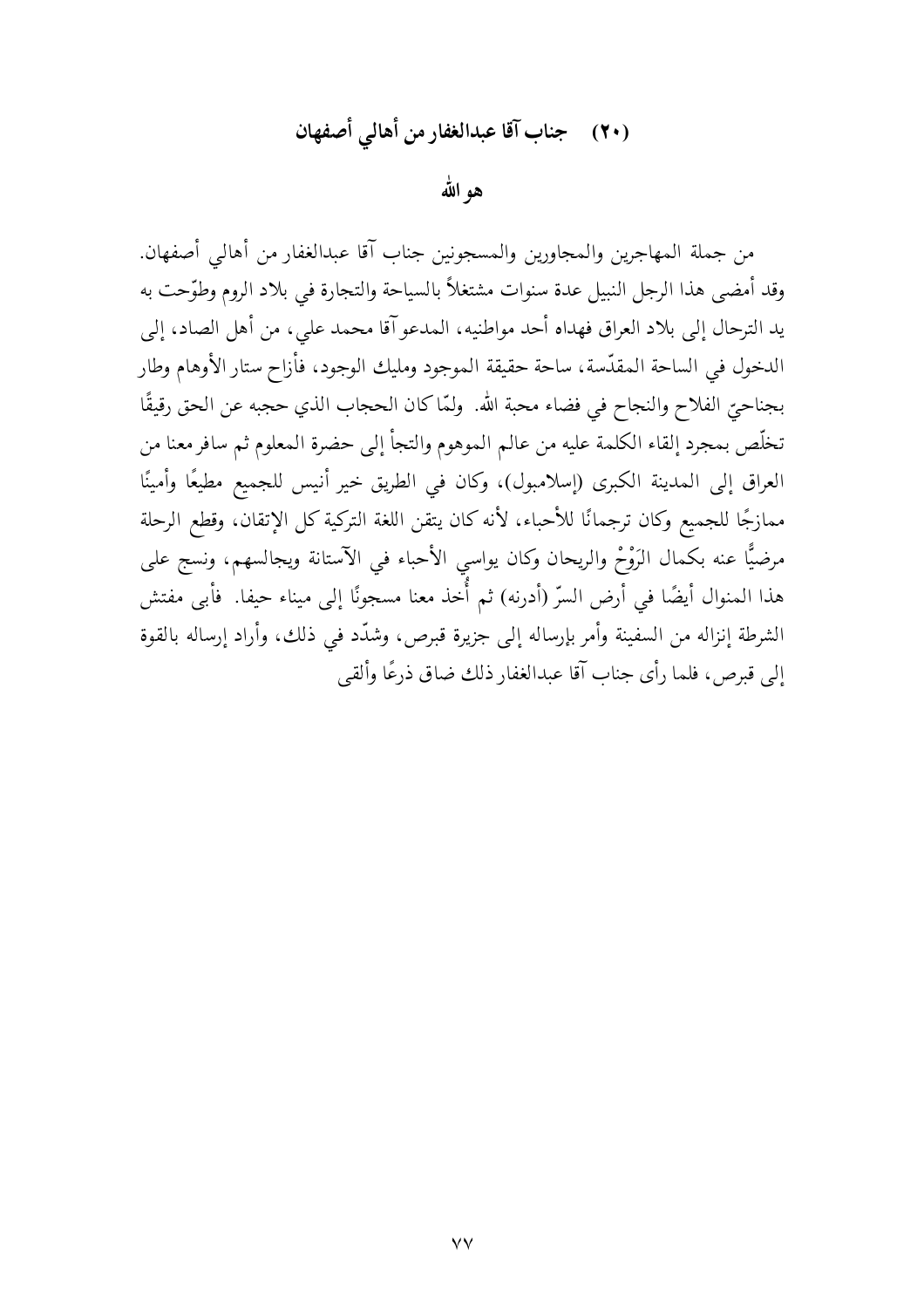بنفسه من سطح السفينة إلى اليمّ، ولم يتنبّه المأمور، عديم الحياء، مما حدث وبالآخرة انتشلوه من البحر وسجنوه في الباخرة وأرسلوه بكل عنف وتجبّر إلى جزيرة قبرص وسجنوه بمقاطعة ماغوستا في أنحاء الجزيرة. أما هو فقد تمكَّن، بأي وسيلة، من الفرار وذهب إلى عكاء وسمَّى نفسه عبدالله بدلاً من عبدالغفار لينجو من شرِّ الشرطة والعيون. وعاش عيشة طيِّبة في ظل العناية المباركة هادئًا في روح وريحان إلى أن صعد النيّر الأعظم إلى الأفق الأعلى فتبلبل وارتبك وأحاطت به الأحزان من كل الجهات واستولى عليه القلق والحيرة وما لبث أن سافر إلى الشام وأمضي أيامًا هناك واقعًا في مخالب اليأس والأحزان وكأنه في مأتم ليل نهار، مهمومًا مغمومًا حتى وقع مريضًا فأرسلنا جناب الحاج عباس ليعوله ويواظب على معالجته ومواساته، فبذل هذا الأخير كل ما في وسعه في معالجته وكان يخبرنا يوميًا عن حالة ذلك المريض.

وبالإجمال، كان جناب آقا عبدالغفار يحادث الحاج عباس ويبدي له أن منتهى آماله أن يطير إلى عالم الأسرار إلى أن حان حينه ورحل إلى ساحة نيّر الآفاق غريبًا ومهاجرًا وفارق كل عارفيه. حقًّا، إنه كان حلو الحديث ليَّن العريكة حليمًا صبورًا سليم القلب وعلى خلق عظيم. عليه الثناء، وعليه البهاء الأبهى، وعليه الرحمة من ربّه العلي الأعلى. وقد تعطّرت أرض الشام بمواراته في تربتها.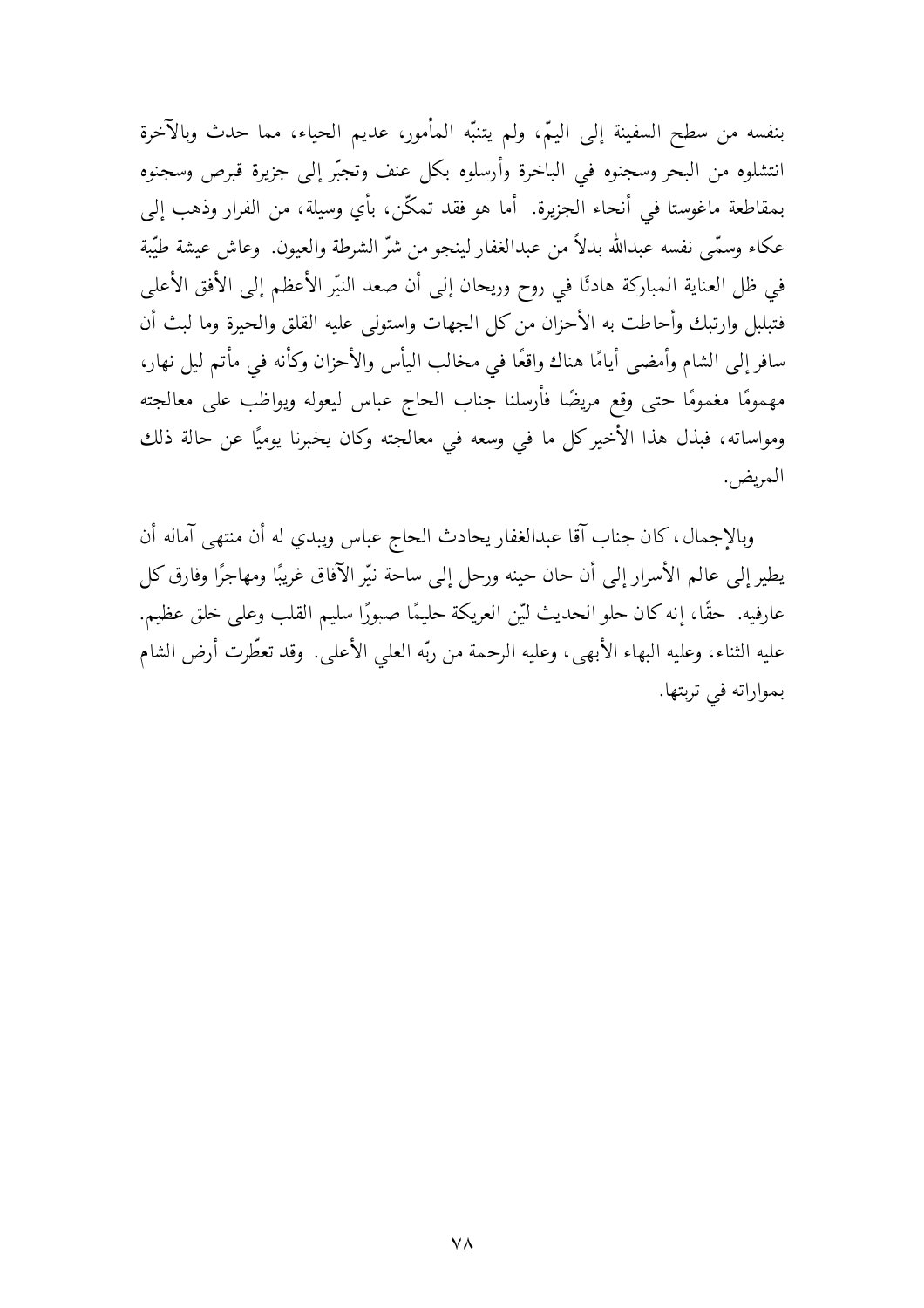# (٢١) جناب آقا على نجف آبادي

هو الله

كان جناب، آقا على نجف آبادي، في عداد المهاجرين والمجاورين. ما لبث هذا الشاب الروحاني أن سمع نداء الرب الغفور حتى ثمل من الجام الطّهور، وأبصر أنوار ظهور مكلّم الطور، وفاز بعلم اليقين، ووصل إلى أسمى مرتبة من رتب حق اليقين، وبعد أن هرع إلى السجن الأعظم شاهد أنوار عين اليقين. أمضى حينًا من الدهر متجوِّلاً في ضواحي المدينة المقدّسة، مشتغلاً ببيع بعض السلع واشتهر باسم "الكاسب حبيب الله". كان ديدنه التوكّل، وشعاره التبتّل والتضرّع إلى الله بمظلوميّة متناهية، لا يعلو له صوت، كثير الصبر، حميد الأخلاق، مألوف الأطوار. واكتسب رضاء جميع الأحباء، وفاز بالرضاء والقبول من ساحة الأحدية. ولما شعر بدنوٍّ حينه ودبٍّ في رَوْعِهِ الإحساس بحسن الختام، ذهب إلى المدينة المقدّسة (مدينة السجن الأعظم) وهو في وهن ومرضٍ شديد ولازم التضرّع للرب الجليل ليلاً نهارًا إلى أن لفظ النَفَس الأخير وانفتحت له أبواب الصعود إلى الملكوت الأعلى، فتخلَّى عن هذا العالم الترابي وتوجّه إلى العالم الطّاهر.

كان آقا على نجف آبادي رقيق الحاشية دائم التنبّه والتذكّر، وفي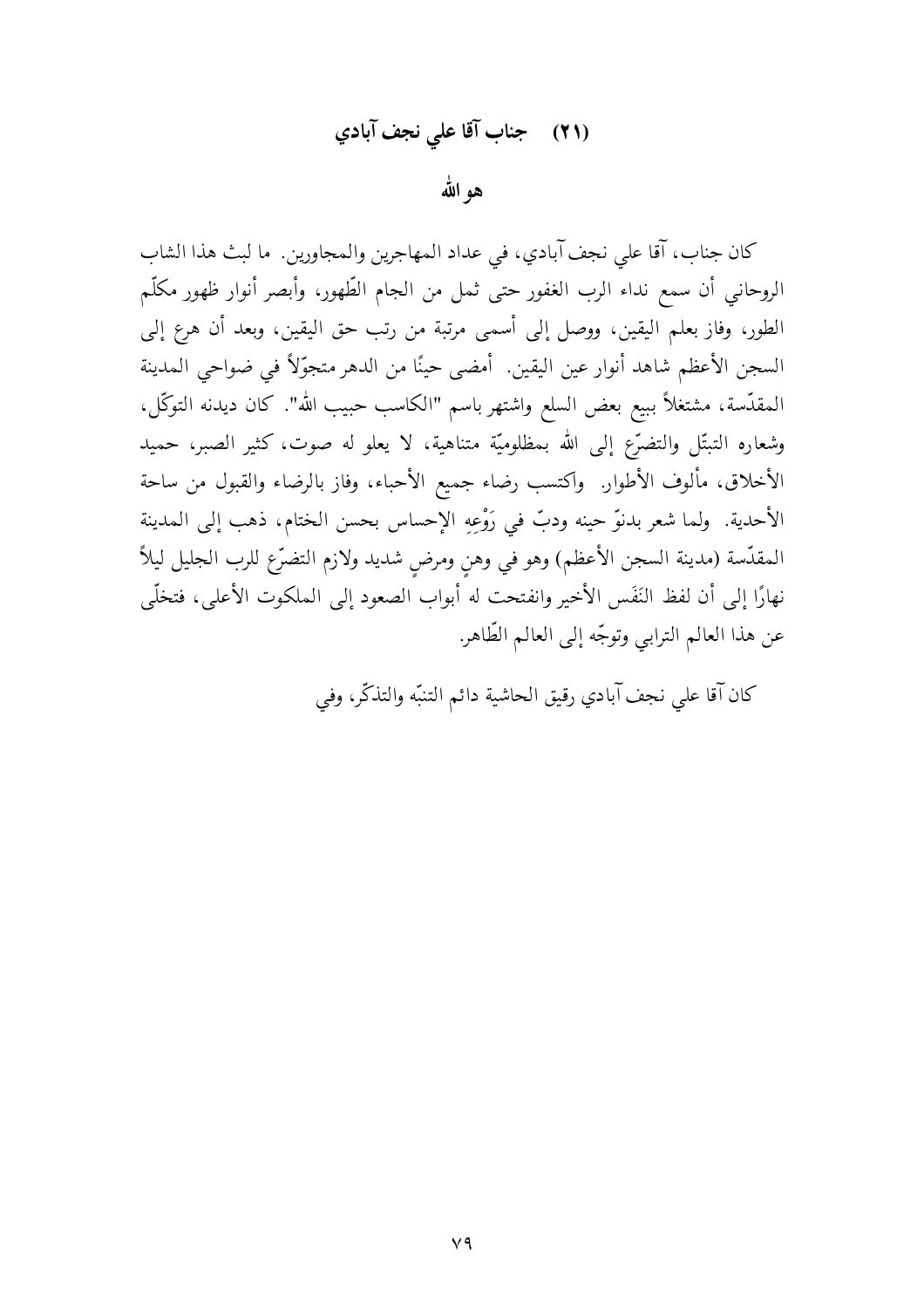أواخر أيامه، انقطع عما سوى الله وتنزُّه عن كل دَنَسْ، وتَرك وهو على هذا الحال مأواه في هذا العالم، وضرب فسطاطه في العالم العلوي. عطّرالله مشامّه بنفحة قدسيّة من العفو والغفران، ونوّر بصره بمشاهدة الجمال في ملكوت الجلال، وروّح روحه بنسمات مسكيّة تعبق من ملكوت الأبهي. وعليه التحية والثناء. قبره الطيّب الطاهرفي عكاء.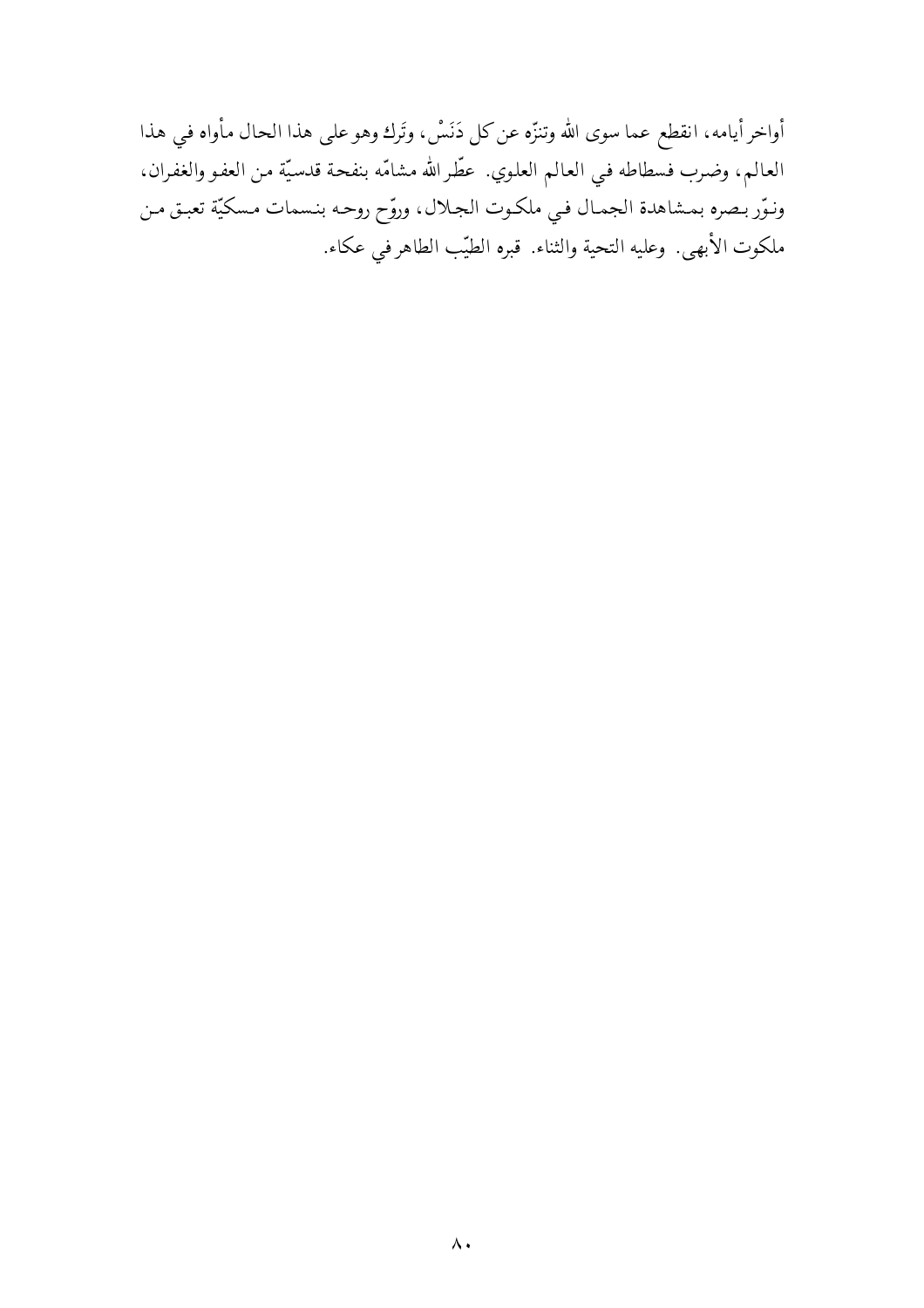#### جناب مشهَدي حسين ومشهدي محمد الأذربايجانيين  $(YY)$

هو الله

المذكوران هما في عداد المهاجرين والمجاورين. هذان الشخصان المباركان من أحباء أذربيجان، وقد خطيا خطوة إلىي الأمام وهما فيي موطنهما وابتعدا عن المعارف والآقارب، وأحكما أساس الثبوت والاستقامة وفرًّا من حجبات الأوهام، وخرًّا بعناية مليك الوجود وألطافه لله ساجديْن، وكانا حليفي الصدق التام والصفاء الخالص، وفي منتهى الفقر والتفاني، مظهرَيْ التسليم والرضاء، منجذبيْن بنور الهدى، مستبشريْن بالبشارات الكبرى. ثم شدًّا رحالهما من أذربيجان إلىي أرض السروآقاما مدة فيي مدينة قرق كليسا وضواحيها مشتغليْن أثناء النهار بالتضرّع والتبتّل وفي أثناء الليل بالبكاء والعويل. ويبكون على مظلومية نيّر الآفاق بكل أنين ونحيب ولم يدخلا عكاء أيام السجن الشداد ولذا لم يعتقلا وعاشا في ضواحي عكاء بقلبيْن محترقيْن ولم يجفّ الدمع من آماقهما. والذي سبب مجيئهما إلى هذه البقعة وصول الخبر الصحيح من عكاء إلى تلك الجهات. إنهما في الحقيقة لشخصان نفيسان ومن عباد الجمال المبارك الصادقين. صفاء قلبيْهما يعجز عنه الوصف واستقامتهما لا تضارع.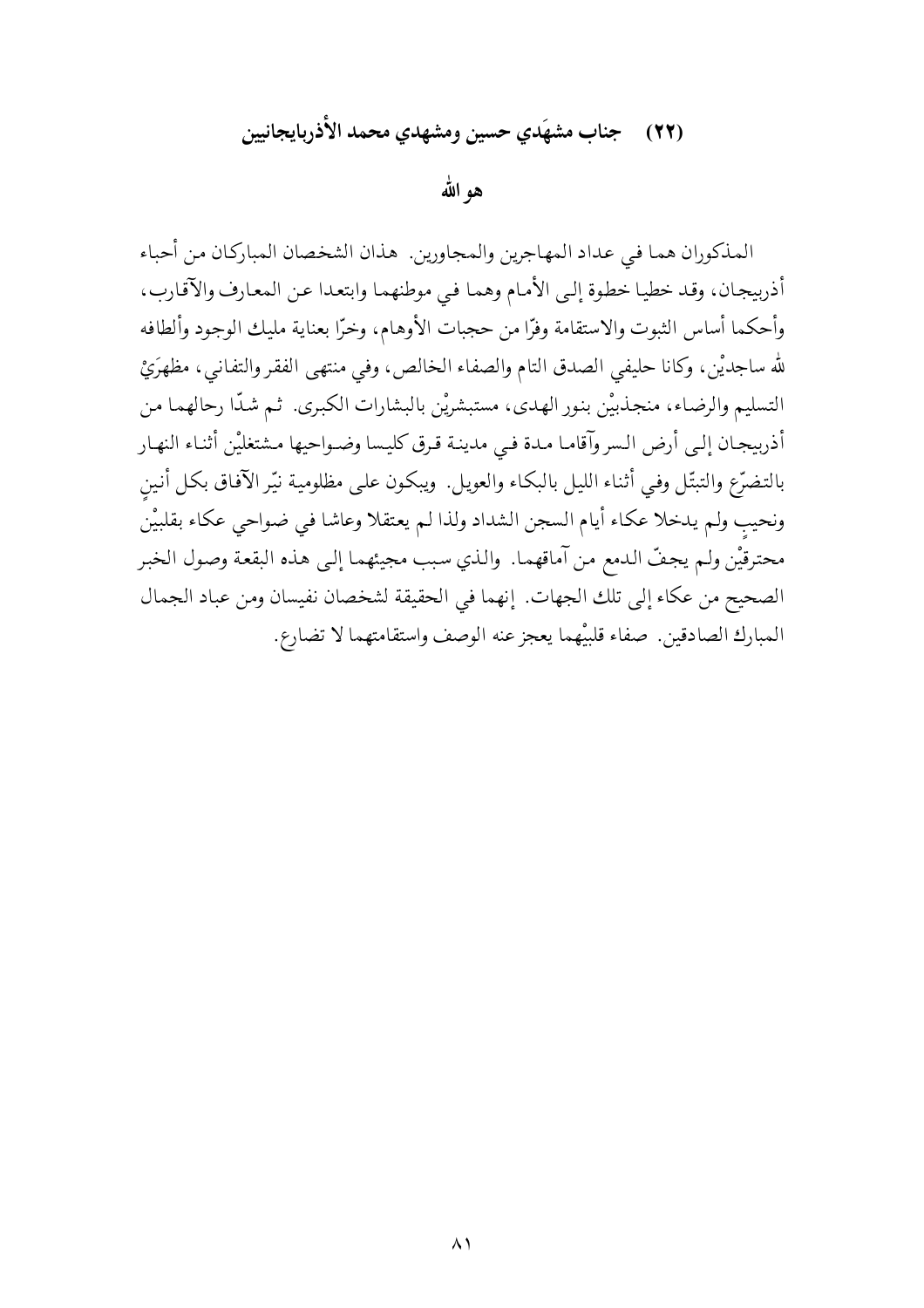أمضيا ردحًا من الزمن في بستان الفردوس خارج عكاء مشتغليْن بفلاحة الأرض وغرس الأشجار حامديْن شاكريْن لله على ما وفقهما لهذا العمل وكتب لهما الوصول إلى جوار العناية. ولمَّاكانا متعوديْن على برودة الهواء في أذربيجان لم يقويا على تحمَّل حرارة هذه البلاد وكان ذلك في أوائل أيام ورودنا إلى عكاء إذكان الهواء وخيمًا والمياه ثقيلة غير صالحة للشرب وكل هذا سبّب مرضهما بالحمّى المحرقة والمطبقة فصبرا صبر الأبطال على ما انتابهما بكمال الانبساط والانشراح وكان تحمّلهما لشديد المرض أمرًا عجيبًا مع ارتفاع درجة حرارتهما فضلاً عن العطش وماكان في المدينة من اضطراب وانقلاب وكنت تراهما مستقرِّيْن وفي سكون تام مستبشريْن ببشارة الله وبينمـا همـا علـى هـذا الحـال مـن التعبّـد والـشكر للـرحمن بكمـال الـرَّوْح والريحان إذ بهما يفرَّان من هذا العالم إلى العالم الآخر وطارا من هذا القفص إلى جنَّة الأوراد الباقية. عليهما الرحمة والرضوان وعليهما التحية والثناء، أدخلهما الله في عالم البقاء متمتعيْن باللقاء منشرحيْن في الملكوت الأبهي. أمّا قبراهما المنوّران ففي عكاء.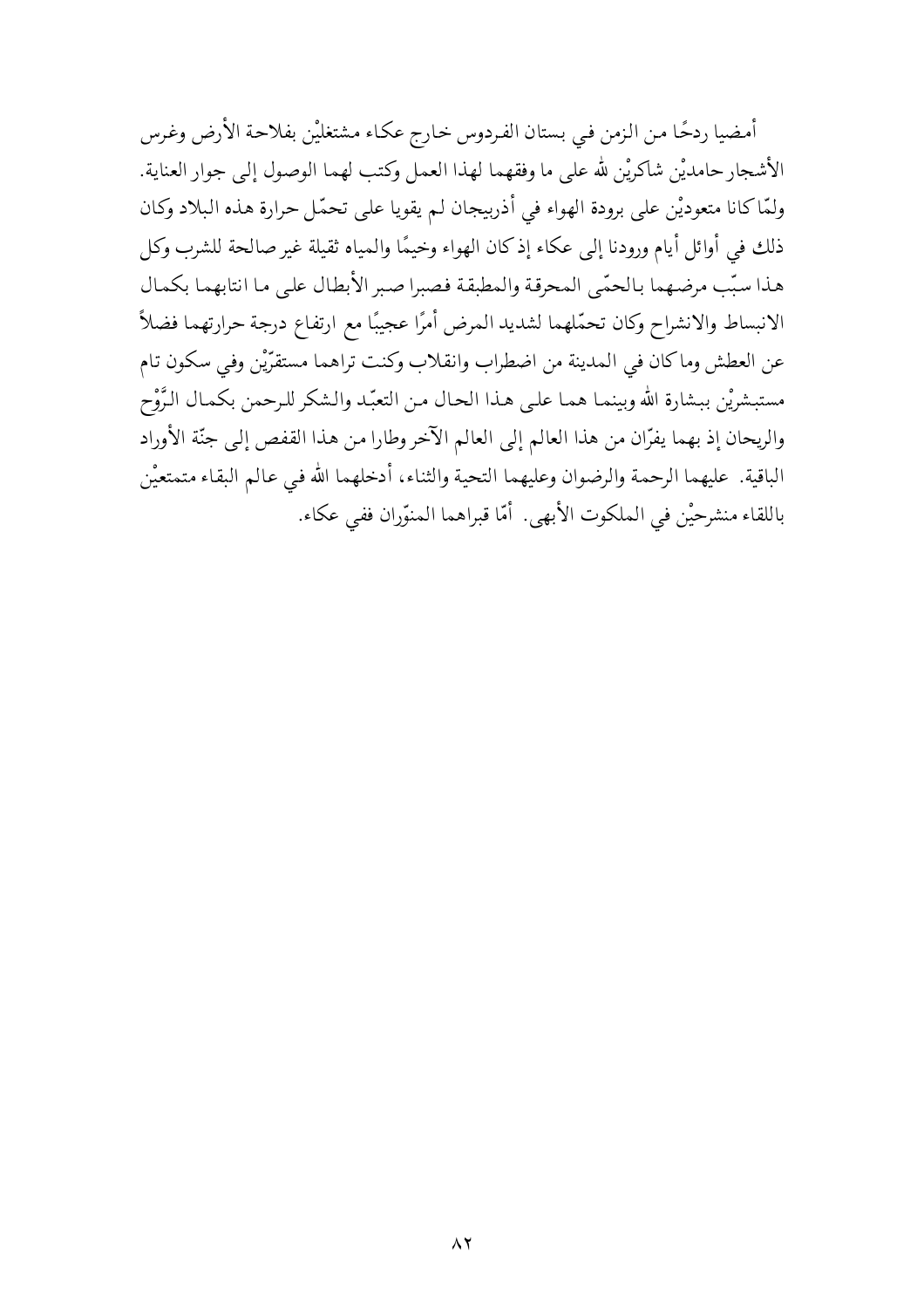# (٢٣) جناب الحاج عبد الرحيم اليزدي

هو الله

ضمن المهاجرين والمجاورين، كان جناب الحاج عبد الرحيم اليزدي، هذا الشخص النفيس، من أهالي مدينة يزد واشتهر بالزهد والتقوى والتقديس والتعبّد وصالح الأعمال بدرجة لا يجاريه فيها أحد وعرفه أهل بلدته بعظيم تمسّكه بالديانة الإسلامية ومواظبته على تأدية الفرائض وانكبابه على العبادات آناء الليل وأطراف النهار. لا يضارعه أحد في سلامة النيّة والحلم والرحمة والإخلاص. ولماكان عظيم الاستعداد قال: "لبيك" بمجرد استماعه للنداء من الملكوت الأعلى وصوت طبل، أَلَسْتُ (ألستُ بربِّكم قالوا: بلي) وجذبه إشراق نيِّر الآفاق بالكلّيّة فقـام دون محابـاة غيـر هيّاب ولا وجـل علـى هدايـة أفـراد أسـرته ومعارفه واشـتهر بإيمانـه بالظهور المبارك فيي مدينة يزد فنفر منه علماء السوء وحقّروه وأصبح مورد أذاهم مغضوبًا عليه من أهل النفس والهوى. ولما ثارت حفيظتهم ائتمروا به ليقتلوه وصبّ عليه أرباب الحكومة سياط الجور والجفاء وأذاقوا هذا الشخص سليم النيّه أنواع العذاب والأذى ما استطاعوا، طورًا بالضرب بالعصى وطورًا بالجلد وكانوا لا يفتئون يزجرونه ليل نهار فحمله ذلك على مبارحة مسقط رأسه وهام في البيداء وقطع الفيافي والقفار وطوى الوهاد والوديان إلى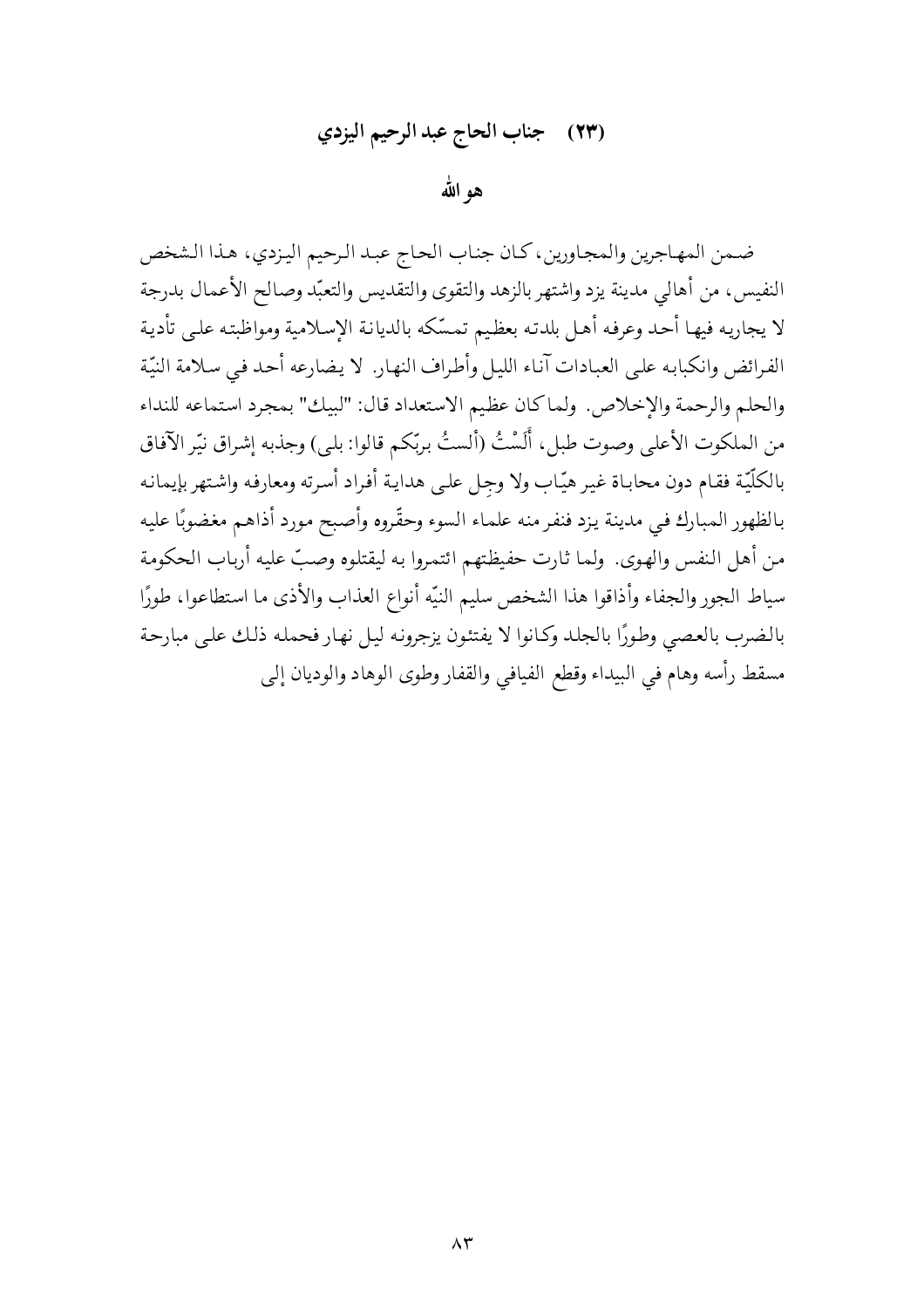أن وصل إلى الأراضي المقدّسة بعد أن أنهكه التعب وأضناه السغب حتى ظنّ كل من رآه أنه على وشك الموت لما اعتراه من النَّحول وشديد الوهن. ولما رآه، وهو على هذا الحال، جناب الملا محمد على نبيل قائن سافر توًا من حيفا إلى عكاء وطلب إلىّ أن أعمل على إحضار الحاج عبد الرحيم المذكور إلى عكاء لأنه لا يقدر على الحراك بل إنه يعالج سكرات الموت. فطلبت من نبيل قائن أن يمهلني حتى أذهب إلى القصر المبارك وأطلب الإذن بحضوره من الساحة المقدّسة. فرجاني أن يكون ذلك بسرعة مخافة موت الحاج عبد الرحيم قبل وصوله إلى عكاء لأن مراده أن يلفظ نَفَسَه الأخير في عكاء نفسها ويفوز بهذه الموهبة العظمى. فذهبت توًا والتمست له الإذن من الحضور المبارك ولما تمّ ذلك أحضرناه ورأيناه في حالة لا تمتاز عن حالة النزع يحملق بعينيه ولا يقوَكلامًا. وما لَبِثَ أن دبّت فيه روح حياة جديدة من عبيق نفحات السجن الأعظم وسَرَت فيي بدنه، من شدّة شوقه للّقاء، روح حياة جديدة. وفي صبيحة اليوم التالي وجدته في كمال الروح والريحان وطلب منبي المثول بين يدي نيّر الآفاق فأجبته أن ذلك موكول للإذن من الساحة المقدّسة وستحظى بهذه العناية إن شاء الله. وبعد أيام قلائل صدر له الإذن بالتشرف وما أن وصل إلى المحضر المبارك حتى انتعش وشعر بالحياة. ولما عاد من الزيارة كانت تلوح عليه علائم الصحة التامة والعافية وما كـاد جنـاب نبيـل قـائن يـراه حتـى بهـت وقـال: "نعـم إن هـواء الـسجن (عكـاء) يَهـب الأحبـاء الصميمين حياة جديدة".

وبالإجمال، إن الحاج عبد الرحيم قد أمضى أيامًا في جوار الساحة المقدّسة ناعم البال منشرح الصدر، مبتهجًا مسرورًا، صارفًا أوقاته في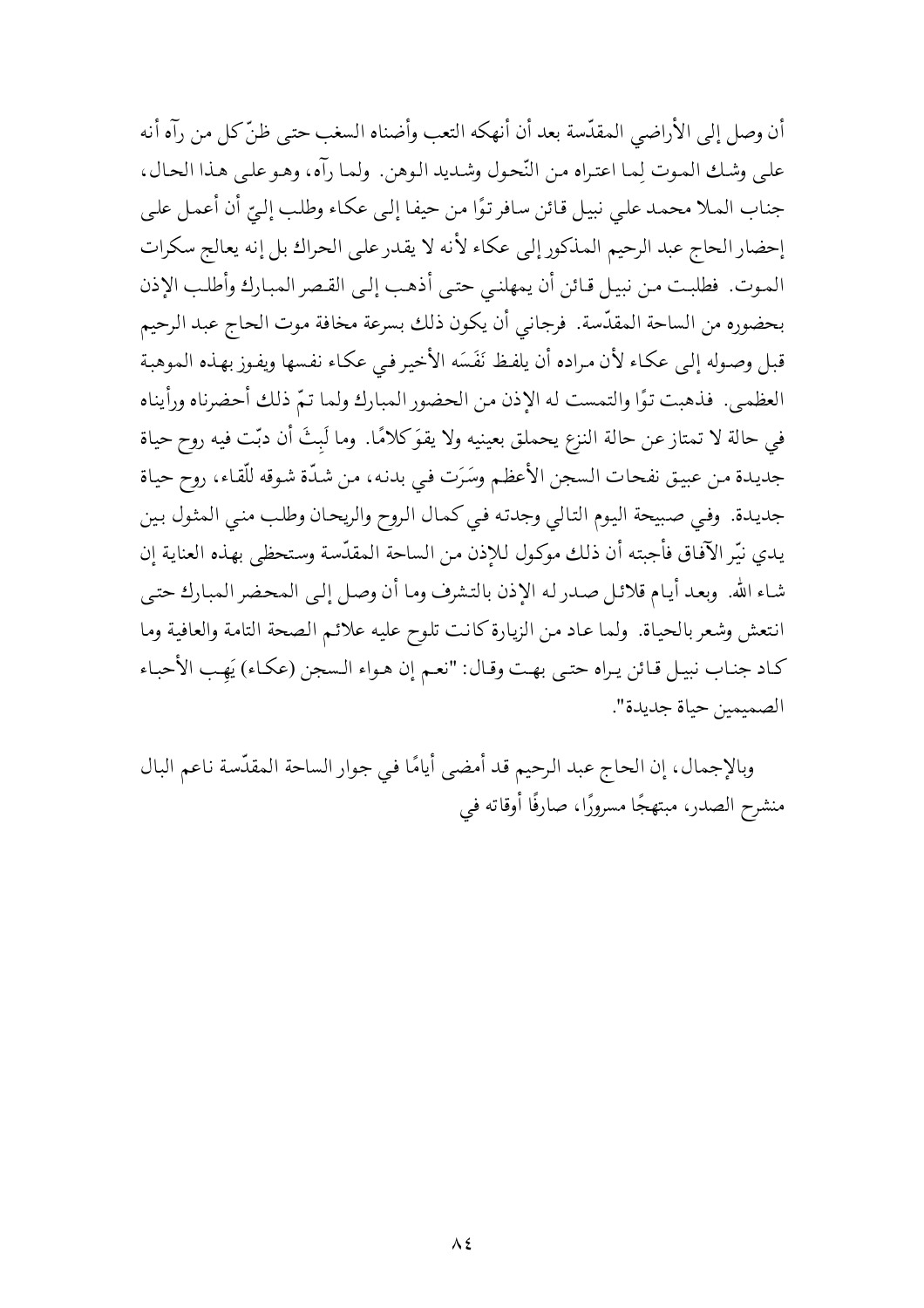التـذكر وتـلاوة الآيـات بكـل إمعـان، مواظبًـا علـى العبـادات، قليـل الاخـتلاط بالنـاس. ومـا انقطعتُ عن ملآقاته أبدًا وكنّا نأتيه بالطعام الخفيف على المعدة واستمر ذلك إلى أن وقع صعود حضرة المقصود، فاشتعلت بين ضلوعه نيران الحسرة، وعلا نحيبه وأنينه، ولم يجف الدمع من مآقيه، محترق الفؤاد يتحرك حركة المذبوح. واستمرّ أيامًا على هذا الحال، يسأل الله، في كل أنّاته، مفارقة هذا العالم الترابي لعدم مقدرته على تحمّل فراق المحبوب.

وفي النهاية انتقل إلى العالم الإلهي (عالم الأنوار) وتمتّع في محفل تجلّي العزيز الغفار. عليه التحية والثناء! وعليه الرحمة الكبرى ونوّر الله مضجعه بسطوع الأنوار من ملكوت الأسرار.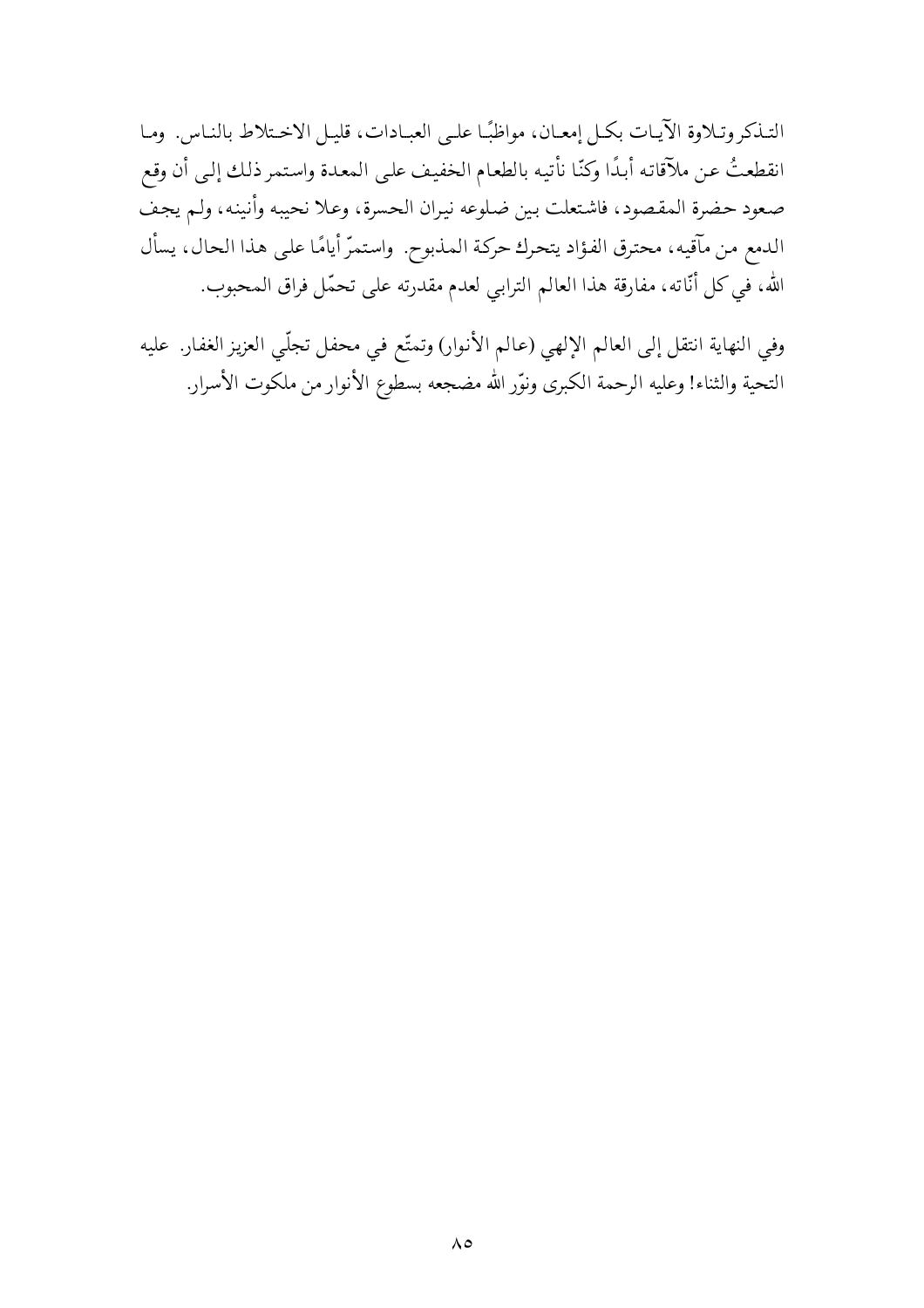## (٢٤) جناب الحاج عبدالله النجف آبادي

## هو الله

حضر الحاج عبدالله النجف آبادي من بلاد إيران إلى الأرض المقدّسة بعد أن صدّق وآمن وأيقن بهذا الظهور العظيم، وسكن هادئ البال في ظل عناية حضرة المقصود، وعاش ساكن القرار في اطمئنان تام بألطاف حضرة الربّ المتعال. حسنة أخلاقه، ممدوحة طباعه، دائم التحدّث للأحباء ومذاكرتهم في الشؤون الأمرية. ثم رحل إلى غور طبريّة ومكث مدة مشتغلاً بالفلاحة والزراعـة ولـم يغفـل آنًـا عـن التبتّـل والتـضرّع والتوسّـل إلـى العلـيّ المتعـالـي، والتشبُّث بأذيال التعبُّد بقلب سليم وخلق عظيم، ثم عاد من الغور وآقام في الجنينة في جوار حضرة المنّان، وكان يتمتّع بشرف الزيارة واللقاء مخلصًا وجهه إلىي الملكوت الأبهي طورًا غارقًا فيي بحر البكاء، وطورًا في بحر السرور والحبور والفرح والمرح، منقطعًا عما سوى الله مشمولاً بعناية الحق، يسهر لياليه مناجيًا ربّه، حتى وافاه الأجل المحتوم وصعد وهو في ظلّ حضرة المقصود وذهب من عالم التراب إلى عالم الأفلاك طائرًا إلى ملكوت الأسرار. عليه التحية والثناء وعليه الرحمة في جوار ربّه الأعلى.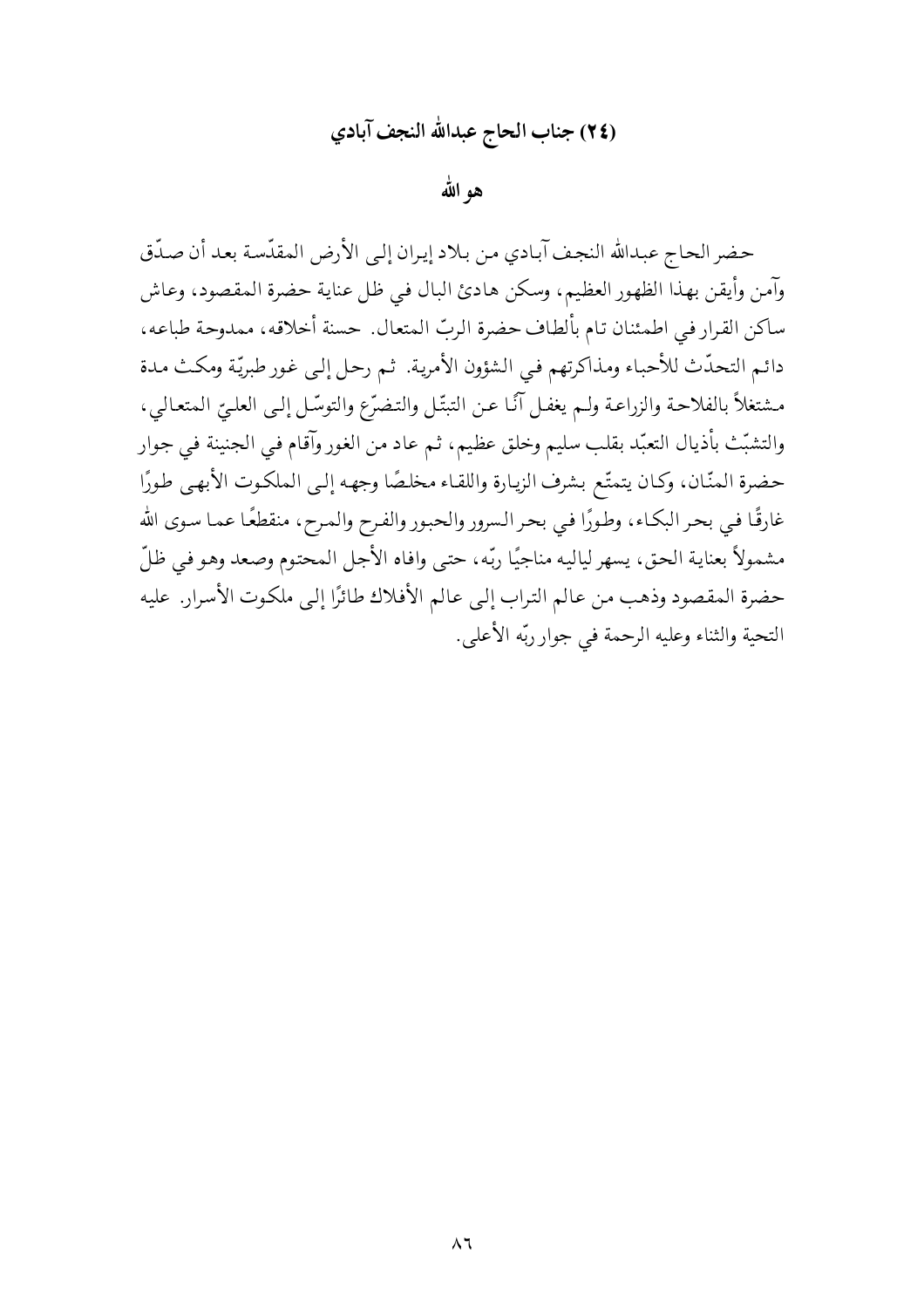### (٢٥) جناب آقا محمد هادي الصحاف

## هو الله

من جملة المهاجرين والمجاورين آقا محمد هادي الصحاف وهو من أهالي أصفهان. كان ماهرًا في تجليد الكتب ومتفوِّقًا على الآخرين. متشبِّئًا بذيل الكبرياء بدرجة فائقة، سريعًا في تأدية كل ما يتطلب منه عمله، شجاعًا قوى العارضة. بارح مسقط رأسه المحبوب وساح في البيداء واخترق السهول والوديان غير عابئ بوعثاء الطريق وما به من المخاوف، وجاس خلال الديار متحملاً ما هنالك من متاعب ومشاق، حتى وصل إلى البقعة المباركة وأصبح ضمن المسجونين. وعكف على العتبة المباركة، واشتغل بحراسة البيت المبارك وتنظيفه، وكنس الميدان الفسيح الواقع أمام الدار، وغسل أرضه المعبّدة بالأحجار حتى جعله في رونق يسرّ الناظرين. وكلما وقع نظر المبارك على هذا الميدان كان يبتسم ويتفضّل بقوله الأحلي: "إن آقا محمـد هـادي جعـل ميـدان الـسجن كـالعروس ليلـة زفافهـا". وكـان جميـع الجيـران ممنـونين مسرورين منه، وكان كلما فرغ من عملية الكنس والتنظيف يباشر فيي تذهيب الألواح وتجليد الكتب. ونسج على هذا المنوال حينًا من الدهر متمتَّعًا بملآقاة محبوب قلوب أهل الآفاق، وفي الحقيقة كان هذا الشخص إنسانًا طاهر الذيل، صادق القول، مستحقًّا لموهبة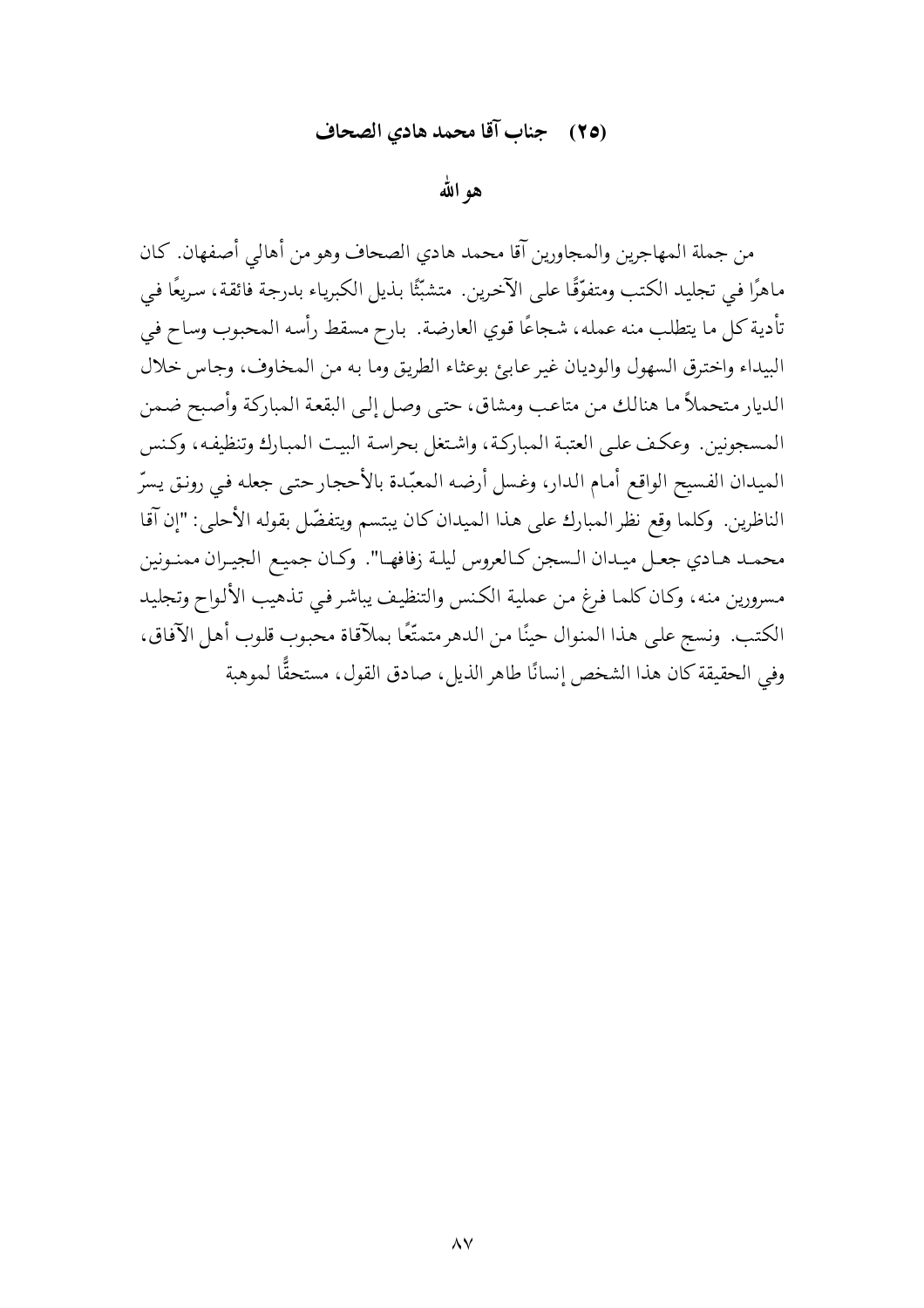الوصال. ذات يوم، أتبي إلى هذا العبد شاكيًا من استمرار مرضه الشديد، وقال، إنه قد صار له عامان وهـو يعـاني شـدّة الحمّي والارتعـاش وأن الأطبـاء لـم يعطـوه علاجًـا سـوى المـسهلات وحبوب الكينا. وكانت الحمّي تنقطع أيامًا ثـم تعاوده، وكلمـا استشار طبيبًا وصف لـه نفس العلاج، إلا أن المرض لم ينقطع بالكليّة فسئم الحياة وأصبح لا يقوى مباشرة أعماله إلا بشقّ الأنفس، وأراد تـدبير أمـره، فقلت لـه: "مـاذا تأكـل؟ ومـاذا تطلب مـن الطعـام وتـشتهي أكلـه؟" فقال: "يا مولاي لا أدري!"، فأخذت على سبيل الممازحة أسرد له أسماء الأطعمة إلى أن ذكرت له مطبوخ الكَشْك، فقال: "هذا طيّب بشرط أن يكون مع الثوم المقلبي". فلما جهّزوه وأحضروه له تركتُه وانصرفت. إذا به قد حضر إلىّ في اليوم التالي وقال: "يا مولاي تناولت صَحفةً من الكَشْك فنمت نومًا سباتًا حتى الصباح".

وبالإجمال، فقد قضي بعد ذلك عامين في صحة جيدة. وذات يوم حضر أحد الأحباء وأخبرني بأن آقا محمد هادي مصابًا بالحمّى المحرقة، فذهبت على التو لأعوده، فرأيت درجة حرارته بلغت الثانية والأربعين وكان لا يعي، فقلت للحاضرين: "ماذا فعل؟" فقالوا، إنه لما شعر بالحمّي وروى أنه قد جرب في مثل هذه الأحوال مطبوخ الكَشْك مع الثوم المقلبي، فأحضرنا له ذلك، فتناول منه حتى امتلأ وما لبث حتى صارت حالته كما ترى. فتحيّرت من صنع القضاء والقدر، وأخيرًا قلت: "بما أنه قد أكثر من تناول المسهلات وغيرها طوال العامين المنصرمين وكانت معدته خالية وهو محموم وبه رعشة، وتناول الطعام كالكشك مثلاً، فلعب ذلك دوره فحلَّ به ما حلَّ إذكان من باب أولىي أن لا يتناول الكشك". فقال الحاضرون: "هكذاكانت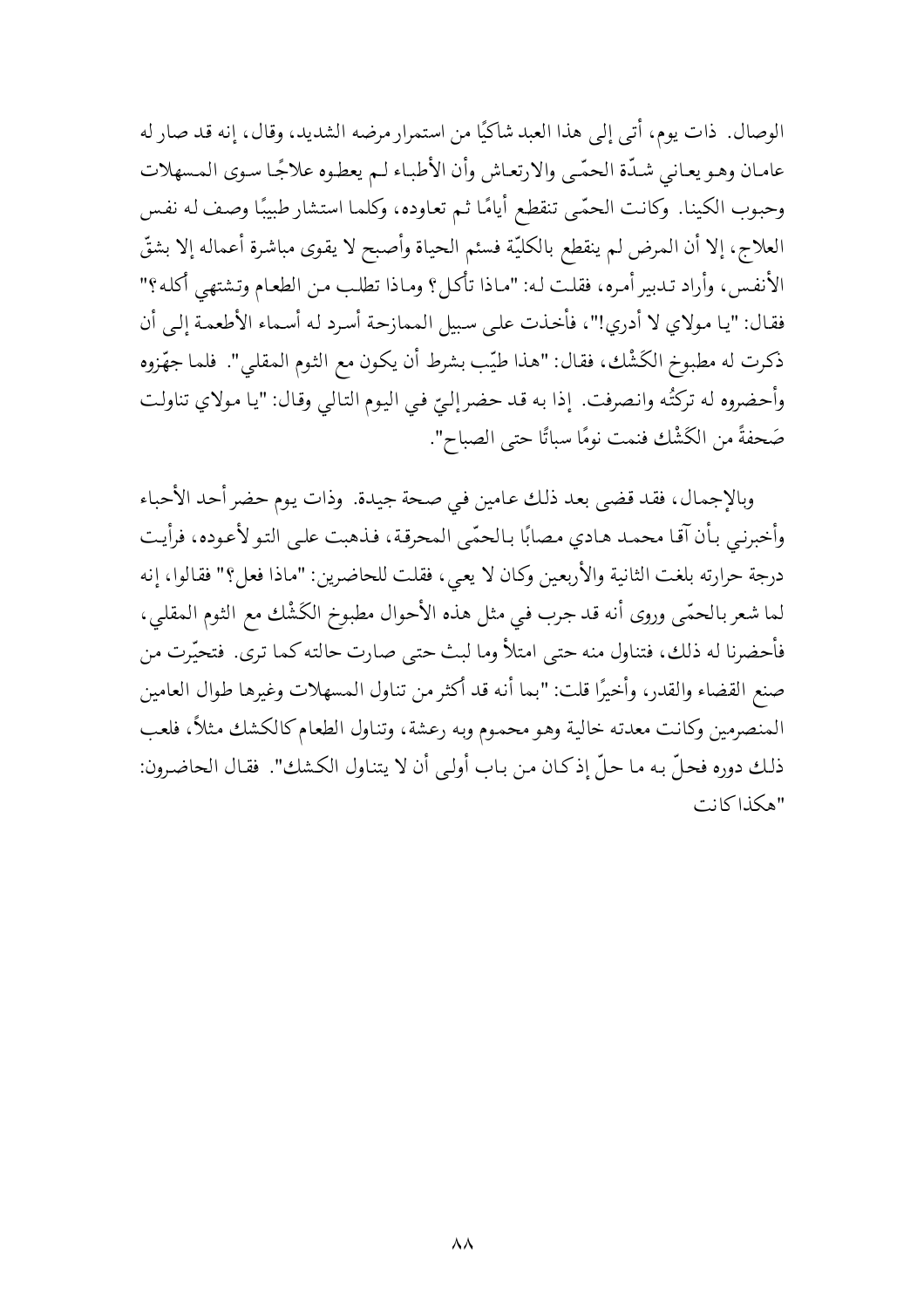أحكام القدر، وقضاء الله لابد نافذ". فبالاختصار، قد سبق السيف العذل، وضاعت فرصة المعالجة وانتهى الأمر

كان هذا الشخص قصير القامة، ولكنه عالى الهمّة سامي المقام، طاهر القلب نيّر الفؤاد، زكي الروح. وكان طوال المدّة التي آقامها لدى العتبة المباركة محبوبًا من جميع الأحباء مقربًا من ساحة الكبرياء، وكان الجمال المبارك يبتسم عندما يحادثه، كماكانت تفيض عليه العناية وهو بدوره كان عبدًا شكورًا لا يرضي غير رضاء الحق. طوبي له من هذا الرِفد المرفود! بشرى له من هذا الورد المورود! هنيئًا هذه الكأس مزاجها كافور! وتقبّل الله منه كل سعي مشكور.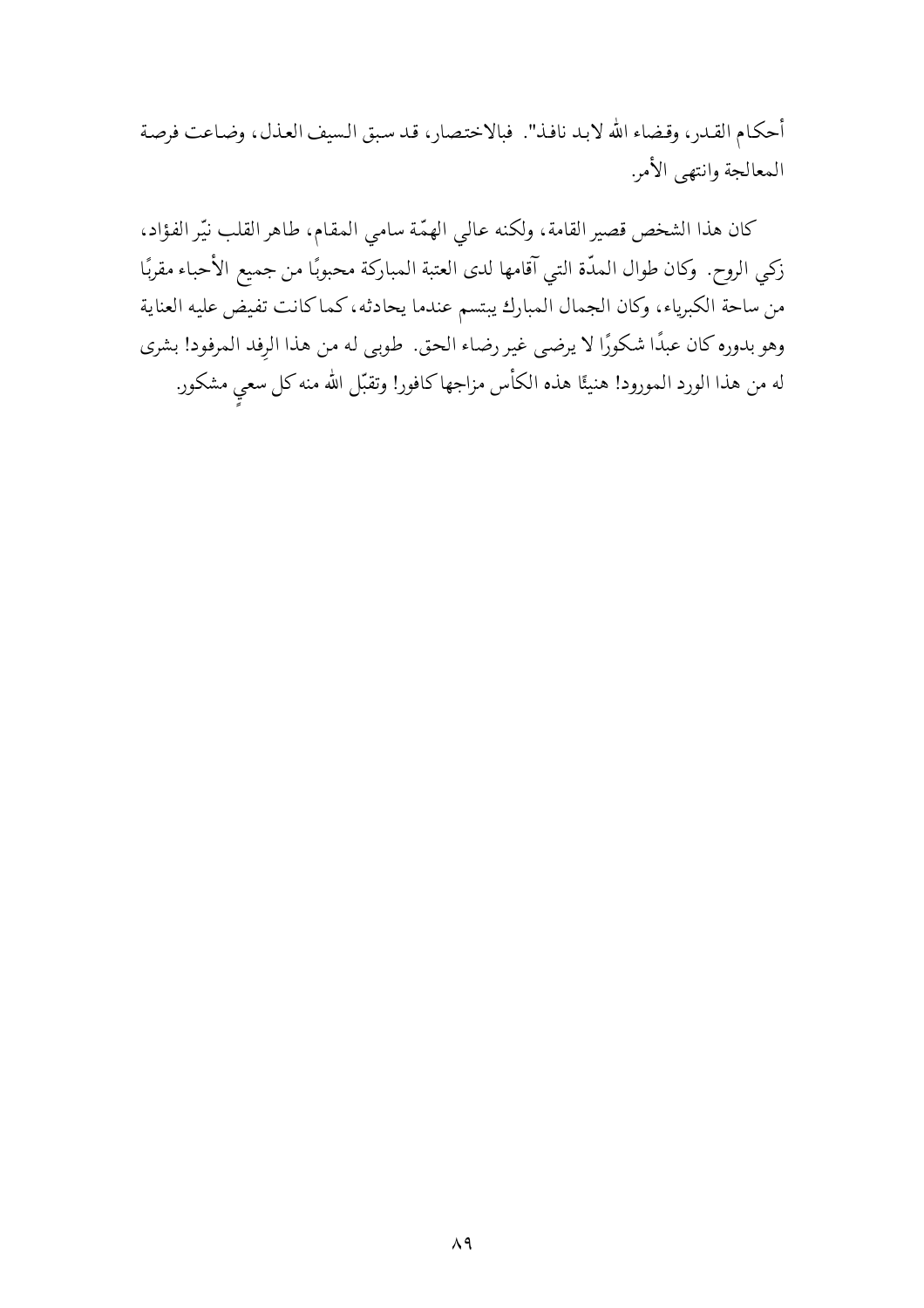# (٢٦) حجناب آقا ميرزا محمد قُلبي

هو الله

جناب آقا ميرزا محمد قلي أحد أخوة الجمال المبارك الصادقين المخلصين لحضرته. اشتهر هذا الشخص رفيع المقام، بحريّته وعدم تقيّده منذ طفولته. توفي والده وهو في سن الرضـاع فتربّـى فـي حـضن العنايـة. لـم ينـشغل بـالاً بتوافـه الأفكـار متمـسكًا بإطاعـة الأوامـر المباركة، وترعرع في مهد الألطاف في بلاد إيران مشمولاً بعناية نيّر الآفاق كل أيام وجوده في العراق. كان هو ساقي الشاي الوحيد في المحضر المبارك، وقد لازم الجمال المبارك في الحِلِّ والترحـال، دائـم الـصمت والـسكوت، ثابتًـا مـستقيمًا علـى عهـد "ألَـسْتُ"، مـشمولاً بـالعواطف مـصدرًا للَّطائف. وكـان ليـل نهـار متشرّفًا بـالمثول بـين يـدي جمـال القـدم، موصـوفًا بالصبر وتحمَّل الشدائد في جميع الموارد، وما زال ناسجًا على هذا المنوال حتى وصل إلى أوج القبول ولازم الركب المبارك في الأسفار من إيران إلى العراق فإلى اسلامبول، وكان هو الوحيد الذي ينصب الصّيوان في الطريق لجمال القدم، والخادم الخاص لحضرته بكل إخلاص وهمَّة ونشاط لا يدركه الملل. واستمر على هذا الحال في اسلامبول وفي أرض السرّ إلى أن ذهب في معيّة حضرة اللامثال إلى السجن الأعظم منفيًّا. ونصّ الفرمان الملكي على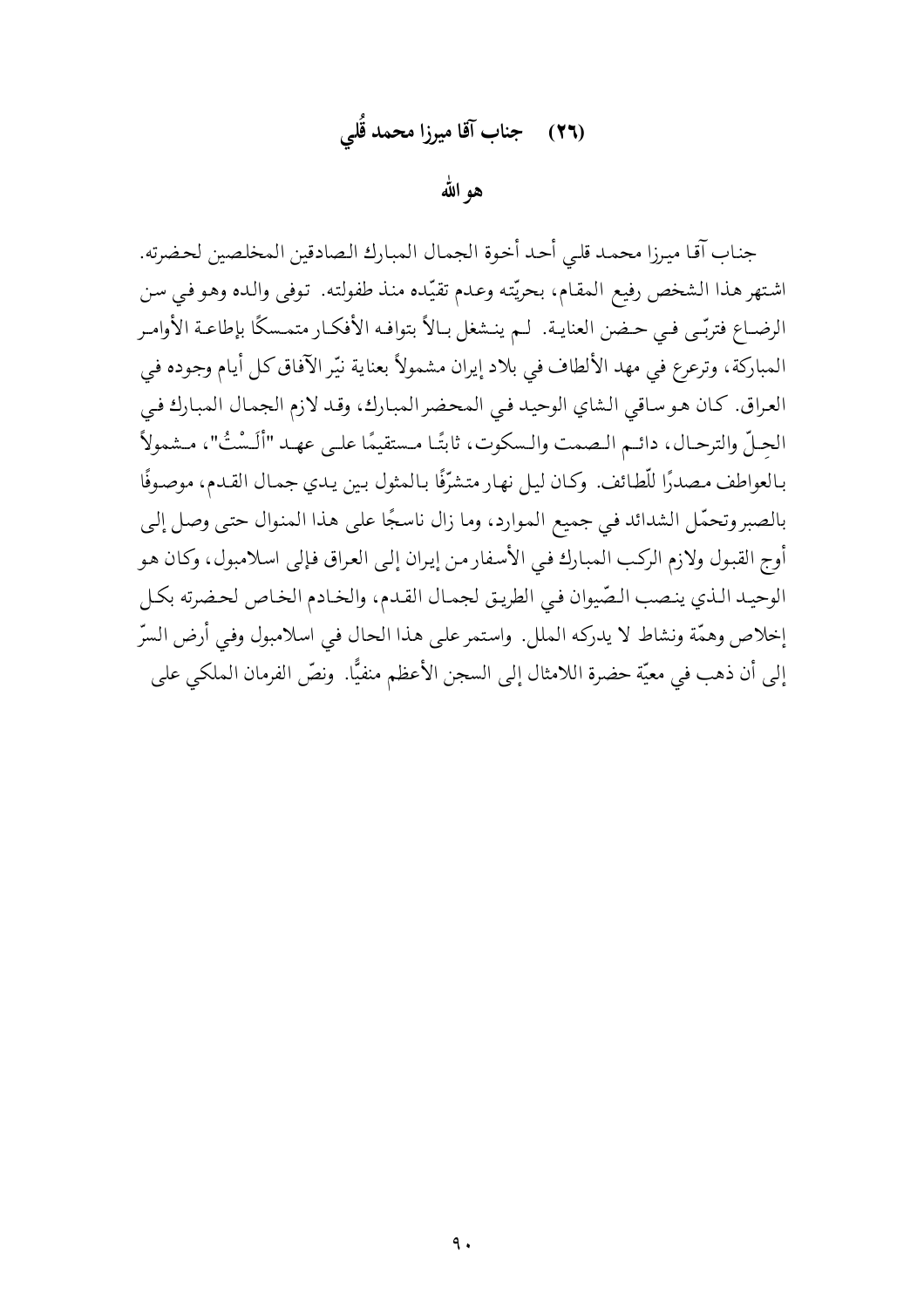أنه من المسجونين المؤبّدين. ولم يتغيّر حاله أبدًا سواء أكان في حال التعب الشاق أو الوهن والمرض أو في الصحة التامة، ولم ينطق بغير الشكر للألطاف الإلهية، فارغ القلب، منقطعًا عمَّا سوى الحق، مشغولاً بالحمد والثناء على الله، متمتَّعًا في عدوه ورواحه بالمثول بين يدي الجمال المبارك، محفوظًا فائزًا باللقاء. ودام، بعد صعود محبوب القلوب إلى عالم الإشراق، ثابتًا راسخًا على العهد والميثاق بعيدًا عن كل مكر ونفاق، مثابرًا على التبتّل والتضرّع لا يألو جهدًا في وعظ من أَلِفَ السمع ويُمْحِضه النّصح. وقد تأثّركل التأثر بعد الصعود المبارك، ولم تبرح ذكرى أيام المبارك عن مخيّلته فزَهد في الدنيا ولم يذُق للراحة طعمًا ولم يعبأ بصحبة أي إنسان، والتزم الوحدة ثاويًا في محلٍّ عزلته ومأواه، متقلَّبًا على جمر الاحتراق من ألم الفراق. واستولى عليه الضعف ووهن منه العظم إلى أن دنا حينه فطار إلى العالم الإلهي.

عليه السلام وعليه الثناء وعليه الرحمة في حديقة الرضوان. أما رمسه المنوّر ففيي قرية النقيب في ضواحي بلدة طبريًّا.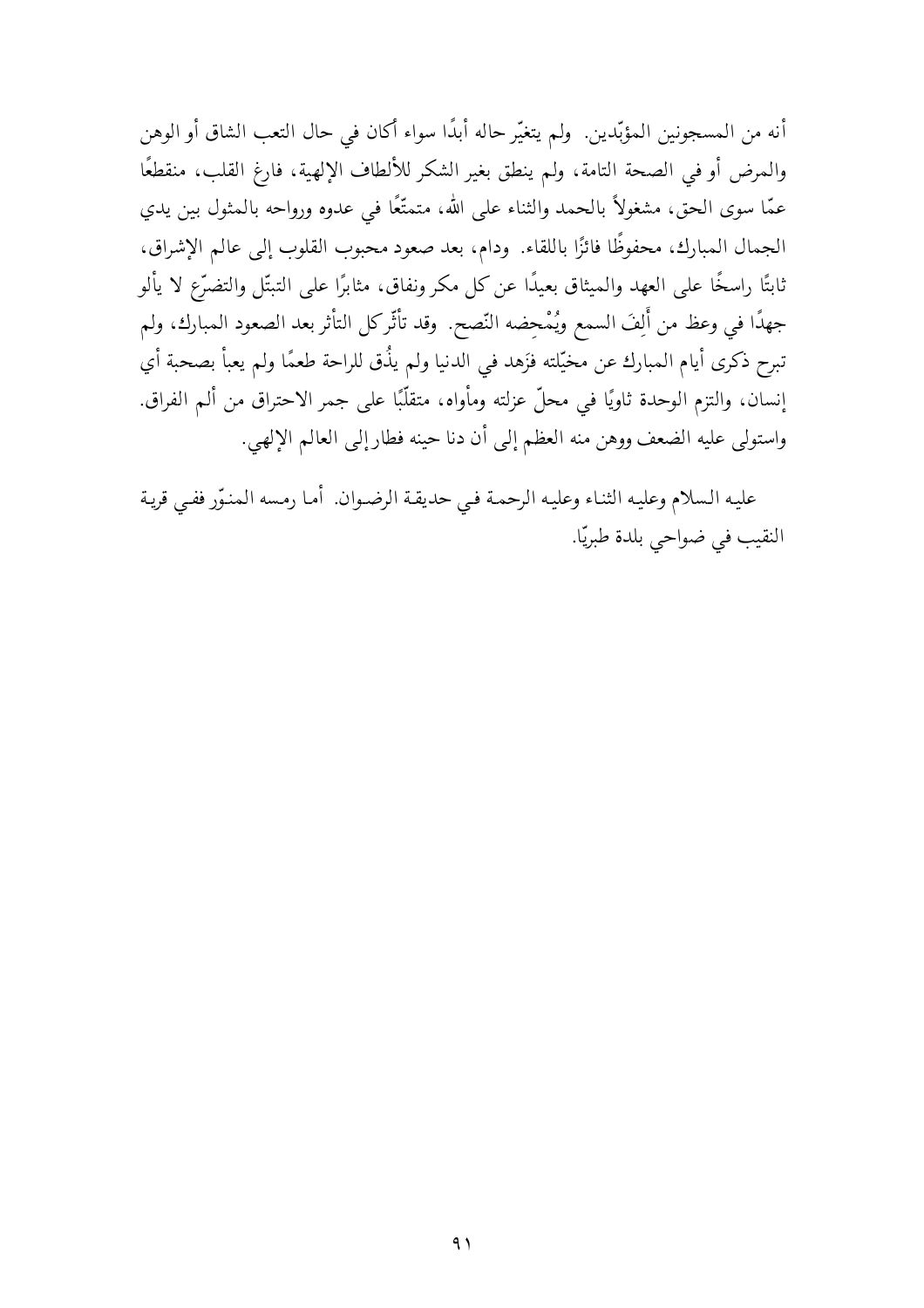# (٢٧) جناب أستاذ باقر وجناب أستاذ أحمد

هو الله

كان في عداد المهاجرين أخوان نجاران هما جناب الأستاذ باقروالأستاذ أحمد. كان هذان الشقيقان طيبيّ الأصل وهما من أهالي كاشان، يشد الواحد منهما أزر أخيه منذ اعتنقا الأمر إذ آمنا بمجرد سماع النداء وخطاب –أَلَسْتُ- (أَلَسْتُ بِربِّكم) فقالا: "بلي" واشتغلا في بلدتهما زمنًا في التعبّد والابتهال حتى أصبح أمر اهتدائهما إلى سبيل البهاء أشهرمن نار على علم. واحترمهما الأحباء والأغيار، واشتهرا بالأمانة والزهد والتقوى بين الجميع. ولمّا تطاول عليهما الأعداء، وضيَّقوا المسالك، هاجرا إلى العراق واستظلاَّ في ظلال المبارك. حقًّا، إنّهما شخصان مباركان، أمضيا أوقاتهما في العراق بالتبتّل والتضرّع والابتهال.

ذهب الأستاذ أحمد إلى أدرنه، أما أخوه فبقي في العراق مأسورًا في بلدة الموصل. بعد ذلك ذهب الأستاذ أحمد في معيّة الجمال المبارك إلى السجن الأعظم، وما لبث أخوه أن هاجر من الموصل إلى عكاء، فالتحق بأخيه والتجآ إلى ساحة الأقدس وتخلَّصا من كل قيد، واشتغلا بالتجارة في عكاء، وابتعدا عن القاصبي والدانبي، وعاشا في رحاب الرحمن ساكتيْن موقَّرِيْنِ، على كمال الإيقان والاطمئنان، يعاشران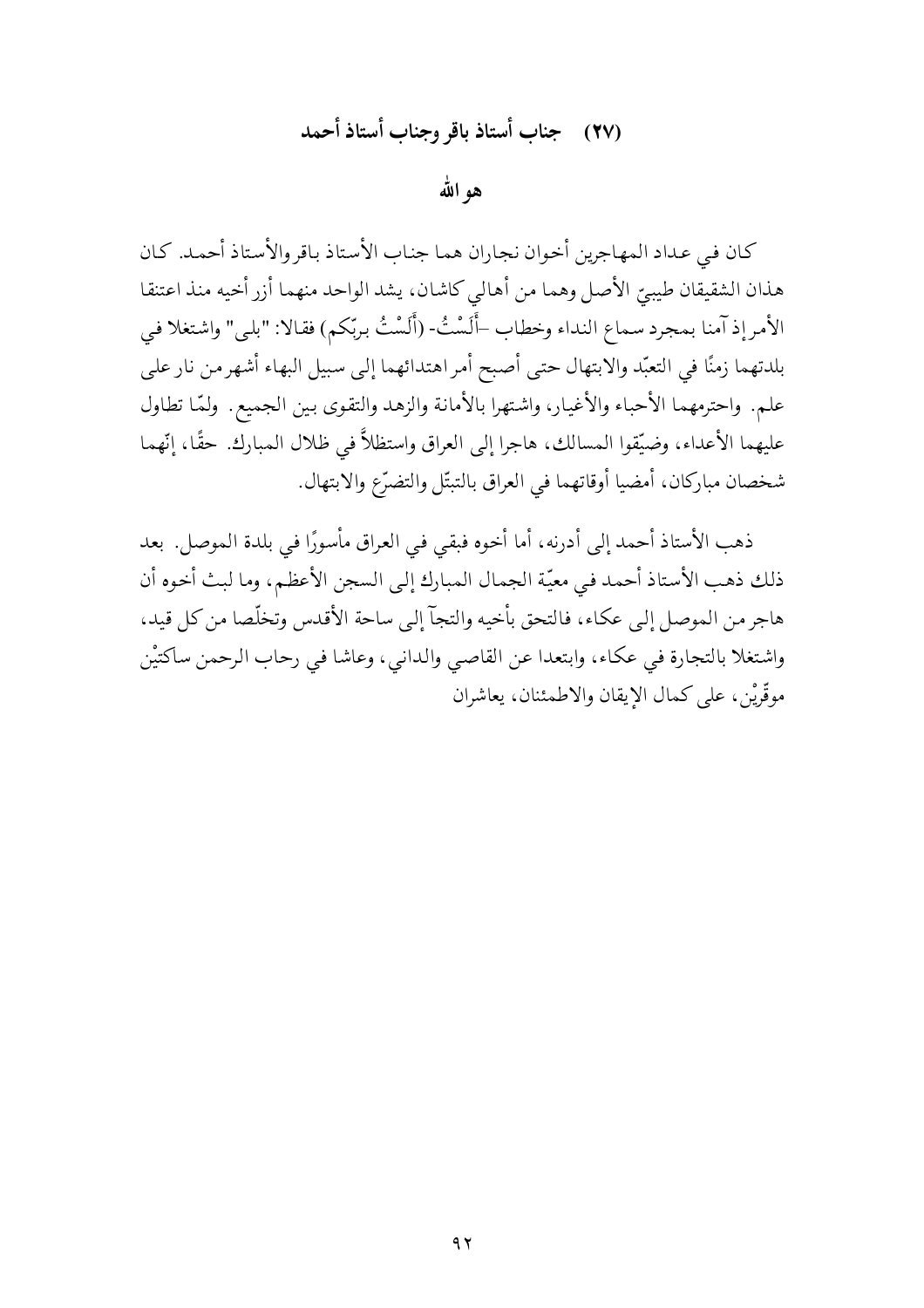الكلِّ بالروح والريحان في جميع الأحيان. ثم وقع صعود الأستاذ باقر وبعد قليل اختطفت المنون أخاه الأستاذ أحمد.

ومختصر القول، إن هذيْن الأخويْن كانا مؤمنيْن موقنيْن ثابتيْن راسخيْن صابريْن شاكريْن متضرّعيْن مبتهليْن متوجهيْن إلىي حضرة الكبرياء فيي كل الأحيان. ولم يحصل منهما أدنبي قصور أو فتور طوال مدة آقامتهما في السجن، وكانا في كمال الفرح والسرور، ثمليْن من الكأس الطهور. وقد بكاهما، بعد موتهما، جميع الأحباء وأدميت قلوبهم وازداد حزنهم عليهما، وما وسع الجميع إلا أن طلبوا لهما العفو والمغفرة من ألطاف الجمال المبارك، وكانا فيي أيام حياتهما مشمولين بالألطاف ومؤيدين بالإسعاف، وكان الجمال المبارك راضيًا عنهما فاكتفيا بهذه العناية زادًا لسفرهما الأخير إلى العالم الأبدي.

عليهما البهاء الأبهى وعليهما الرحمة من ألطاف الكبرياء ولهما مقعد صدق في ملكوت الأبهي. أما قبراهما ففي عكاء.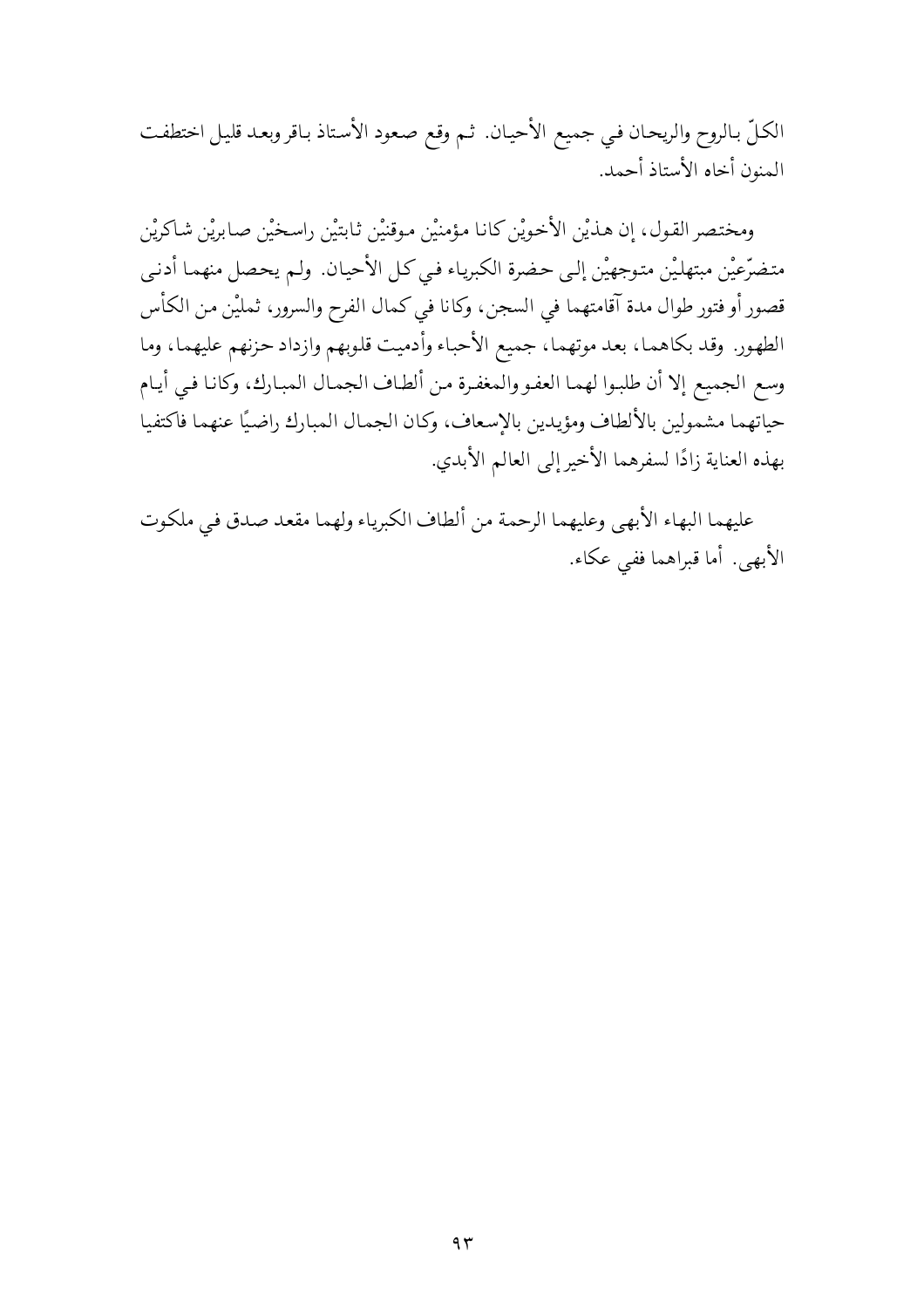#### (٢٨) حِنابِ آقا محمد حناساب

هو الله

من أصفهان الرجل الجليل جناب آقا محمد حناساب يعتبر من جملة المهاجرين ومن قدماء الأصحاب، وقد اشتهر من بداية الإشراق بمحبة نيّر الآفاق. أغمض بصره عن العالمين وأسرع إلى جمال محبوب الأرواح، دون صبر أو فتور، وتنسَّم الحياة من النفحة المسكية. كان قلبه نورانيًا ومشامه معطرة، وبصره ثاقبًا، وأذنه واعيًا، واهتدى بواسطته الكثيرون، وكان صادقًا مخلصًا في هذا الأمر العظيم، وكثيرًا ما أوذي وتحمل المشاق، ولم يعتره فتور أو قصورٍ. وأدّت الظروف إلى أن أصبح مقربًا لدى سلطان الشهداء ومحلّ الاعتماد لدى محبوب الشهداء الذي ائتمنه في جميع الأحوال، ودام موفقًا في خدماته أعوامًا طوالاً مؤيدًا بالعون والعناية الربانية. كثيرًا ما أظهر سلطان الشهداء رضاءه عنه إذكان من النفوس المطمئنة بل الراضية المرضية، من الخلّص في دين الله، المخلصين في محبة حضرة الكبرياء، حسن الأخلاق، طيب المعاملة، عذب الحديث حلو المقال. بقيي في أصفهان محترقًا بنيران الفراق بعد استشهاد سلطان الشهداء، وأخيرًا هـاجر إلـى سـجن عكـاء وفـاز بـشرف اللقـاء، واشـتغل بكـنس العتبـة المباركة مفتخرًا بذلك، وكان حليمًا سليم النفس، ورفيقًا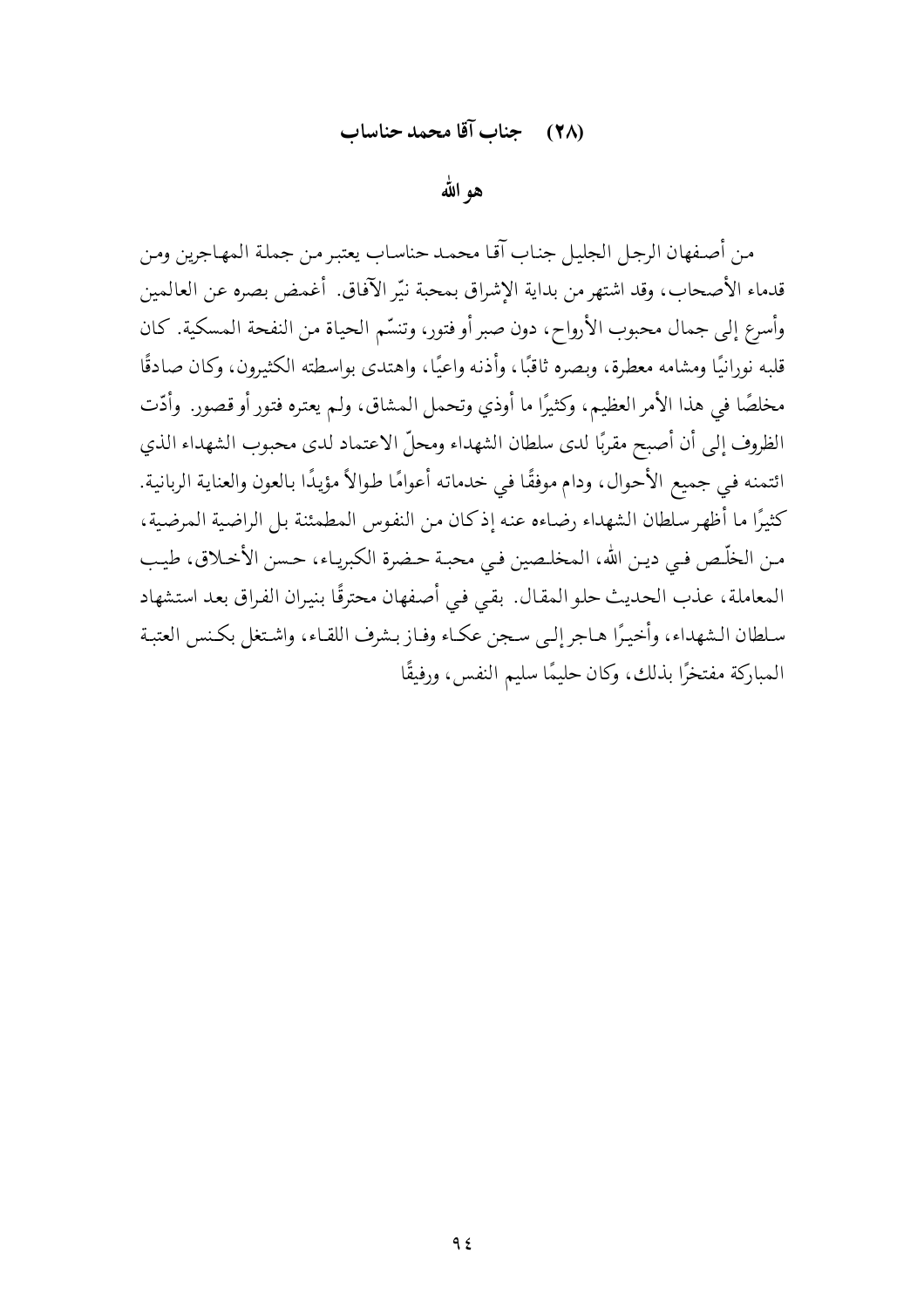محبوبًا، ونديمًا لمعاشريه، لم يهدأ آنًا لاحتراقه بنار الفراق بعد وقوع المصيبة الكبرى لصعود الجمال الأبهي، روحيي لأحبائه الفداء، وكان يقـوم فـي الأسـحار ويحـوم فـي أنحـاء البيت المبارك باكيًا منتحبًا، تجري دموعه كالسيل الجارف، مشتغلاً بتلاوة المناجاة. ولكم كان مقدسًا رفيع الجانب، لم يقو على تحمل الفراق من شدة الاحتراق. ترك جسمه الفاني وانتقل إلى عالم الأنوار، محفل تجلي الرحمن.

نـوّر الله جدثـه بـأنوار سـاطعة مـن ملكـوت الغفـران، وروّح الله روحـه فـي بحبوحـة الجنـان، وأعلى الله درجاته في حديقة الرحمن. أما رمسه المنوّر ففي عكاء.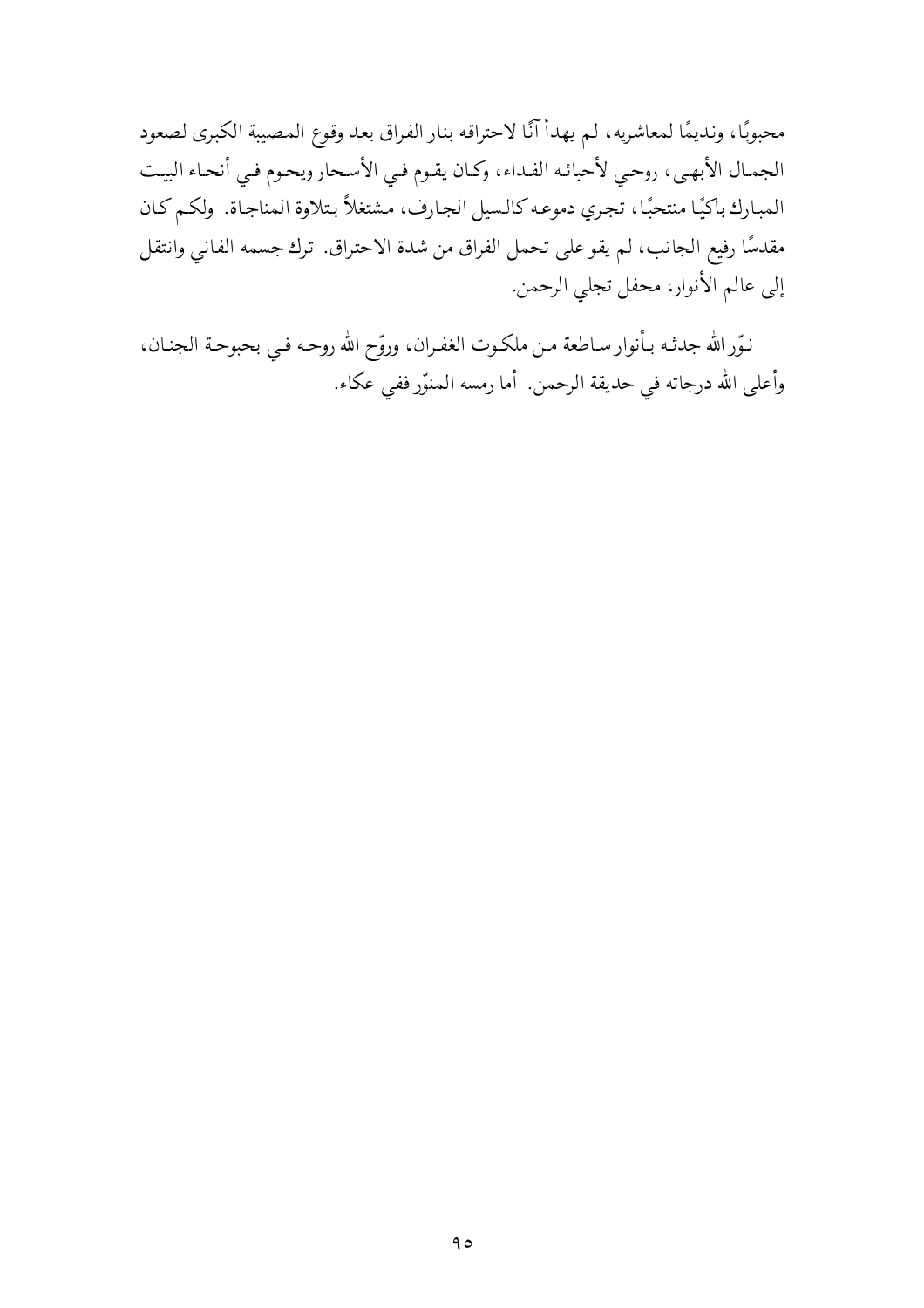هو الله

جناب الحاج فرج الله التفرشي من المهاجرين والمجاورين. فقد انقطع هذا الرجل طيب النفس لعبودية الجمال المبارك منذ عنفوان شبابه، وهاجر من إيران إلىي أرض السرّ بصحبة والده الجليل (آقا لطف الله) الذي كان مؤمنًا موقنًا ثابتًا راسخًا في محبة الجمال المبارك، حمولاً في الشدائد، صبورًا في الملمّات، بعيدًا عن حطام الدنيا وزخارف هذا العالم. أمضي أيامًا في جوار حضرة الأحدية، قنوعًا للغاية حتى طار، في نهاية المطاف، بجناحي التذلل والانكسار إلى الله من هذا العالم الفاني إلى العالم الأبدي ودفن بمدينة أدرنه.

أما الحاج فرج الله، فقد آقام بأدرنه حتى نفاه الأعداء مع الجمال المبارك إلى هذا السجن الأعظم (عكـاء). ولمـا انفرجت أزمّة معيشته الـضنكة، سـاهم فـي شـركة تجاريـة مـع جناب آقا محمد على الأصفهاني وعاش مرتاحًا في رغد من العيش زمنًا ليس باليسير، إلى أن أذن له الجمال المبارك بالسفر إلى بلاد الهند حيث آقام إلى أن حان حينه، فطار إلى حديقة الغفران بجوار رحمة ربه العزيز المنان. وقد شارك هذا العبد، عبد العتبة المباركة، جميع الأحباء فيما أصابهم من البلايا والرزايا، وكان طوال أيام حياته مشمولاً بألطاف الجمال المبارك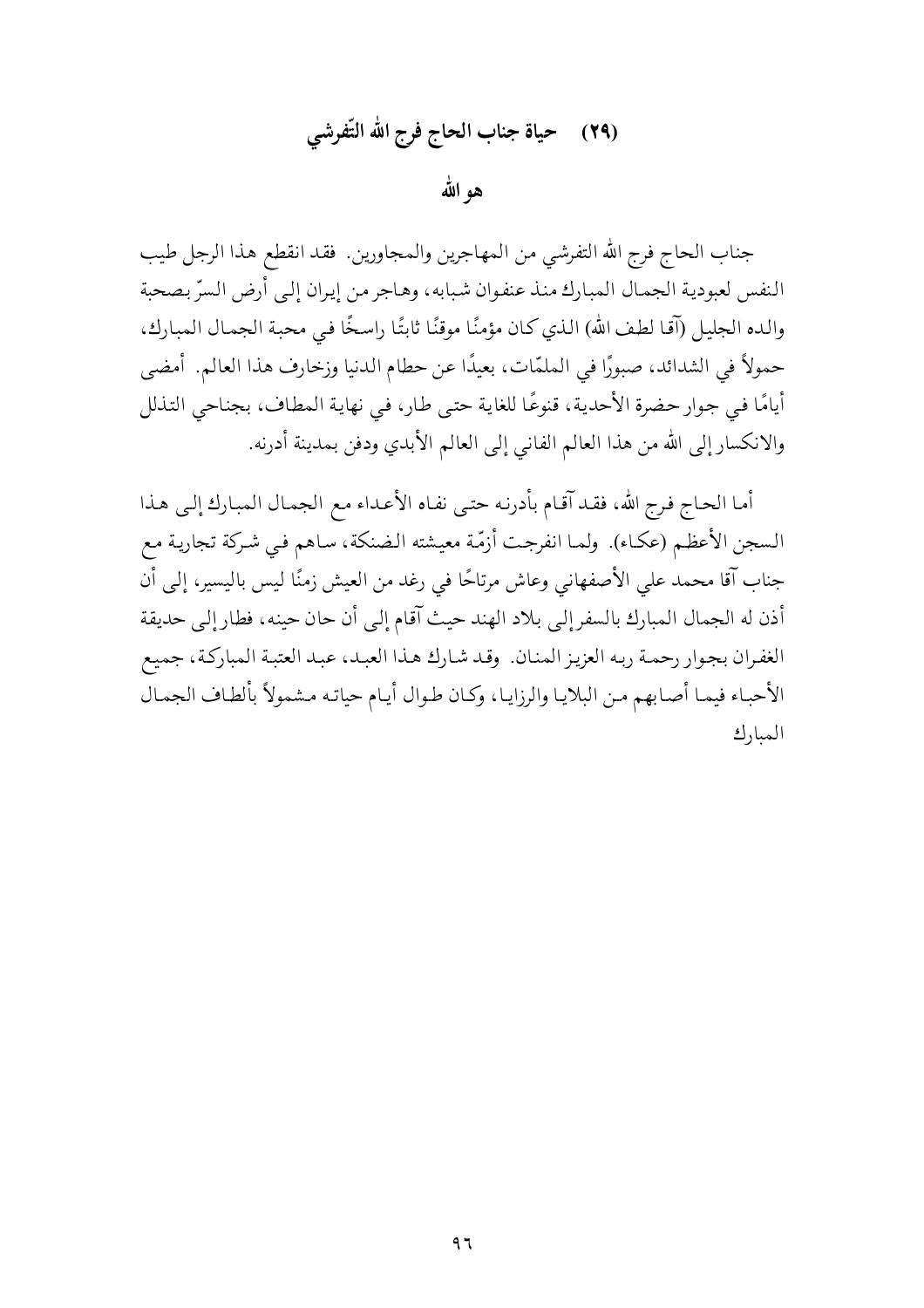مسرورًا بالعناية الإلهية التبي لا نهاية لها، معدودًا من الأصحاب، يعاشر الأحباء ويجالسهم بقلب سليم. وكان مع نحافة جسمه ووهن عظمه، شكورًا راضيًا على البلايا في سبيل الله.

عليه التحية والثناء، وله العطية والبركات من السماء، وعليه البهاء الأبهيي. أما قبره الطاهر ففي مدينة بمباي في الهند.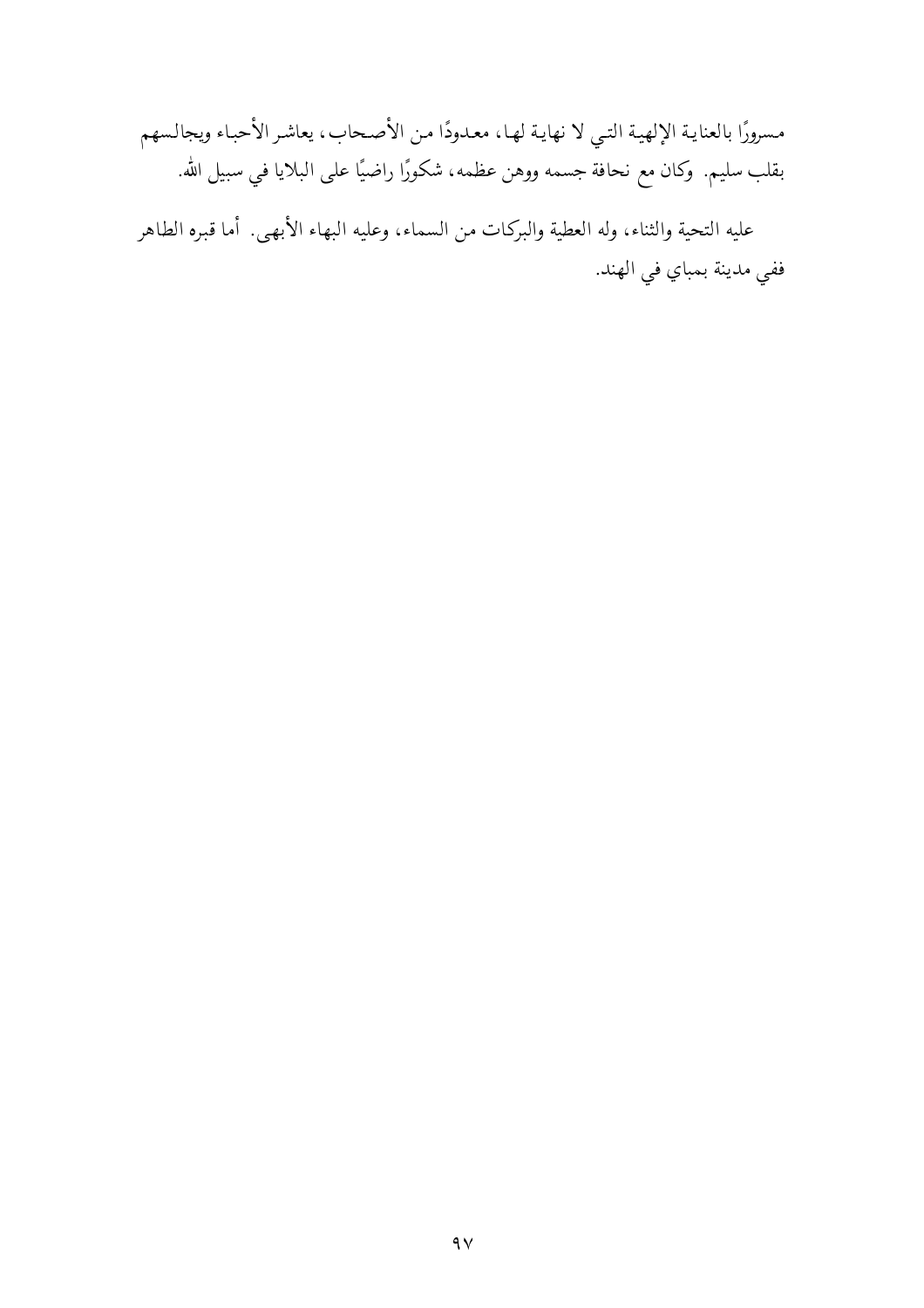كان في عداد المهاجرين والمجاورين آقا إبراهيم الأصفهاني عليه التحية والثناء. كان يقيم مع أخوته الثلاثة، آقا محمد صادق وآقا حبيب الله وآقا محمد على، في دار عمهم المفضال جناب آقا محمد رضا، الشهير بالعريض، يعيشون كطيور المحبة في عش واحد مثالاً للمحبة، وكالورد في اللطافة وفي لين العريكة لا مثيل لهم. ولما شرِّف الجمال المبارك العراق سكن في دار مجاورة لدارهم، لذاكانوا يرونه عند عبوره ومروره وقد شُغِفوا بحبه وجذبهم السلوك المبارك رويبدًا رويبدًا وبهـرتهم طلعـة محبـوب الآفـاق، فأصـبحوا متـشوقين إلـي زلال الهدايـة طـالبين للألطاف والعناية. وما أن وصلوا إلى باب دار المبارك وهم كشقائق النعمان تتلألأ وجوههم من الأنوار الساطعة من الجبين المبارك، حتى أنهم جُنّوا بطلعة جمال المحبوب. وما لبثوا أن انكشف عنهم الحجاب دون أن يتبلَّغوا الكلمة وفازوا بمقصود القلب والروح. وبعد ذلك أمر جمال القدم المدعو ميرزا جواد الترشيزي أن يذهب إلى دارهم قصد تبليغهم، فصدع المومى إليه بالأمر. وبمجرد إلقاء الكلمة عليهم أذعنوا للأمر دون تردد لاستعدادهم العجيب، مصدآقا لقوله تعالى في القرآن: "يكاد زيتها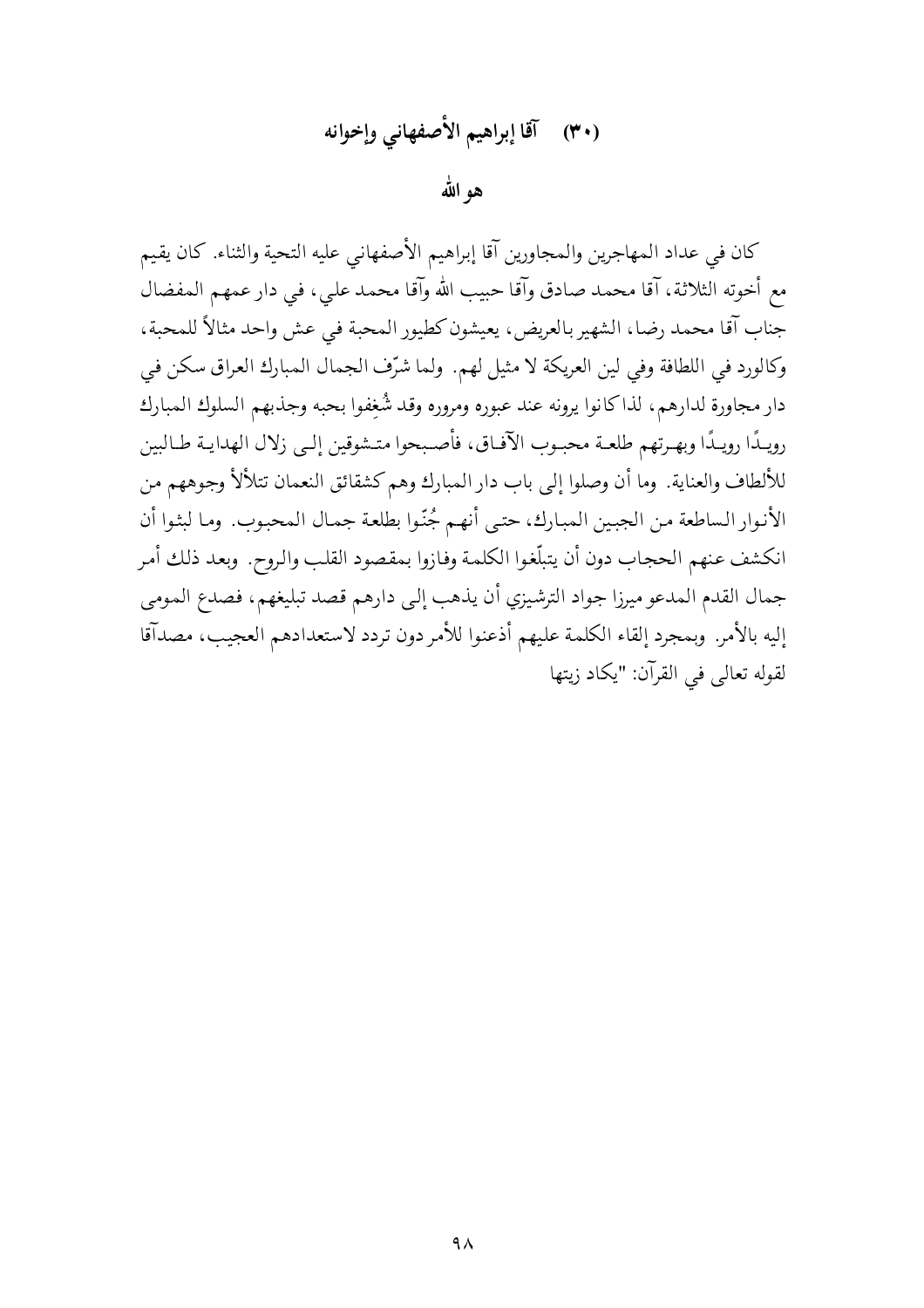يضيء ولو لم تمسسه نار نور على نور". يعني أن دهن الاستعداد لديهم اشتعل حين القرب والاقتراب من مقصود القلوب والأرواح ولولم تصله النار؛ أي أن الاستعداد والقاتبلية للهداية تصل إلى درجة تسطع فيها نور الهداية دون إلقاء الكلمة. حقًّا، أن هؤلاء النفوس الزكية كانوا في غاية الثبوت والاستقامة والتوجه لحضرة الأحدية.

أما الأخ الأكبر، جناب آقا محمد صادق، فقد سرى بجوار الركب المبارك من العراق إلى القسطنطينية فإلى أرض السرّ وقضى أيامًا في سرور وهناء ورَوْح وريحان في جـوار حـضرة الرحمن. أما حِلمه وسلامة طويّته وصبره وشكره لله فحدّث عنها ولا حرج، فكنت تراه دائمًا هشًا بشًا مسرور القلب والفؤاد بروح منجذبٌ إلى طلعة المحبوب. وبعد مدة، أذن له بالعودة إلىي العراق، حيث تقيم عائلته، وصرف معظم أيامه فيي ذكر الله ولـم يفكر فـي غيـر الحـق سبحانه. ولما نشبت في الأحباء مخالب الامتحانات وشدة البلوي، دخل الأخوة الأربعة وعمهم الطاهر فيي عداد الأسرى وسيقوا بكل قسوة وظلم واعتساف إلىي الحدباء (الموصل) حيث وقع عمهم آقا محمد رضا، ذلك الهرم النوراني ذو القلب الروحاني والفكر السبحاني والمخلص المحض، في براثن الاحتياج والفاقة والإعسار الشديد دون باقي الأسرى، بعد أن كان في العراق من ذوي اليسار هانئ العيش وفي رفاهية تامة. فعاش في الحدباء عيشة ضنكا غير أنه لبس جلباب الصبر شاكرًا لله راضيًا بقضائه، وعكف على حمد الله وشكره ليل نهار إلى أن سلَّم روحه لباريها وتخلَّص من قيود هذا العالم الفاني وطار إلى العالم اللامحدود. أغمسه الله في بحار العفو والغفران، وأدخله في جنة الرحمة والرضوان، وأدخله في فردوس الجنان.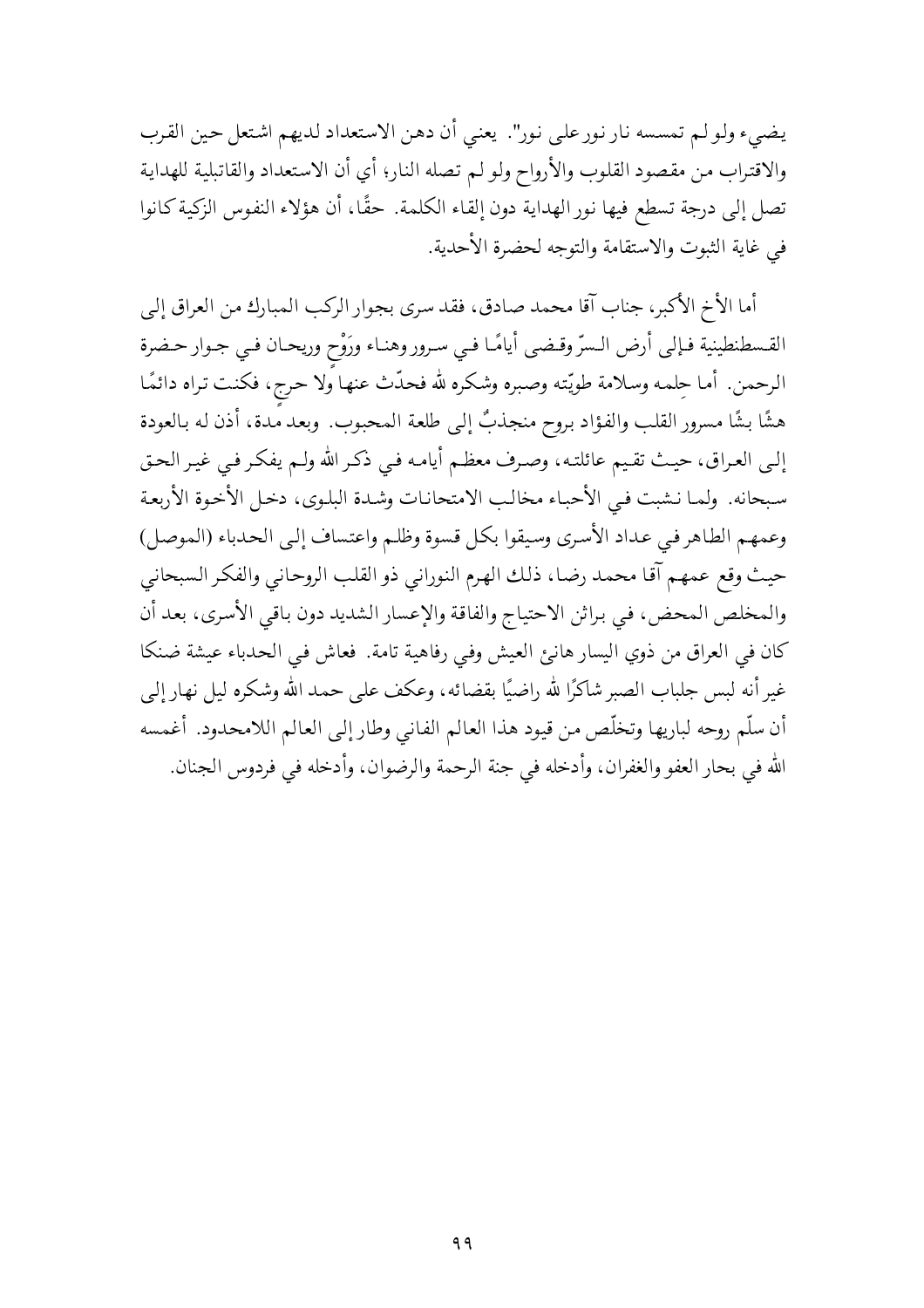أما جناب آقا محمد صادق، فقد عضّه الإعسار بنواجذه في سبيل الله في الحدباء أيضًا. غير أنه لـم يركن إلـى الهلع والجزع، بـل عـاش مطمئنًا بـنفس راضية مرضية إلـى أن لبّـى دعوة رب العزة إذ ناداه بقوله تعالى: "يا أيتها النفس المطمئنة، ارجعي إلى ربك راضية مرضية، فادخلي في عبادي وادخلي جنتي".

أما آقا محمد على، فقد أتى إلى العتبة المباركة من الموصل بعد أن فكَّ من الأسر، وبقى حتى الآن في سرور وابتهاج في البقعة المباركة ولو أنه كان في عسرة.

أما الأخ إبراهيم المومى إليه، فقد نزح من الحدباء إلى عكاء واشتغل بالتكسب في ضواحيها بكمال السكون والقناعة والصبر على مضض العيش والبلايا، ولكنه بعد صعود حضرة المقصود، أخذ يتقلب على نيران الفراق وأخذ منه الهمّ والغمّ كل مأخذ وهو لا يفتأ يـذكر الحـق بكمـال التـذلل والانكـسار والتوجـه إلـى الله. ولمـا بلـغ مـن الكبـر عتيًّا ووهـن منـه العظم، جـاء إلـى حيفـا ونـزل فـى المـسافر خانـة وأمـضـى أنـاء ليلـه وأطـراف نهـاره فـى ذكـر الله والتضرع والتبتل إليه وقد اعتراه الانحلال في الأعضاء من التوغل في الشيخوخة، وبالآخرة خلع قميص الجسم الفاني وطار عُريانًا إلى ملكوت الرحمن وانتقل من العالم الظلماني إلى الفضاء النوراني مستغرقًا في بحر الأنوار. نوّر الله رمسه بسطوع الأنوار، وروّح الله روحه بنفحات العفو والغفران، وعليه الرحمة والرضوان.

أما آقـا حبيب الله، فقـد كـان ضـمن الـذين أسروا فـي العـراق أيـضًا وأُرسلوا إلـي الموصـل (الحدباء) وآقام بها زمنًا في خشونة من العيش وكمال القناعة. ولم يقلّل ذلك من قوة إيمانه مع وجود القحط والغلاء الفاحش في الحدباء خاصة على الغرباء. كانت قلوب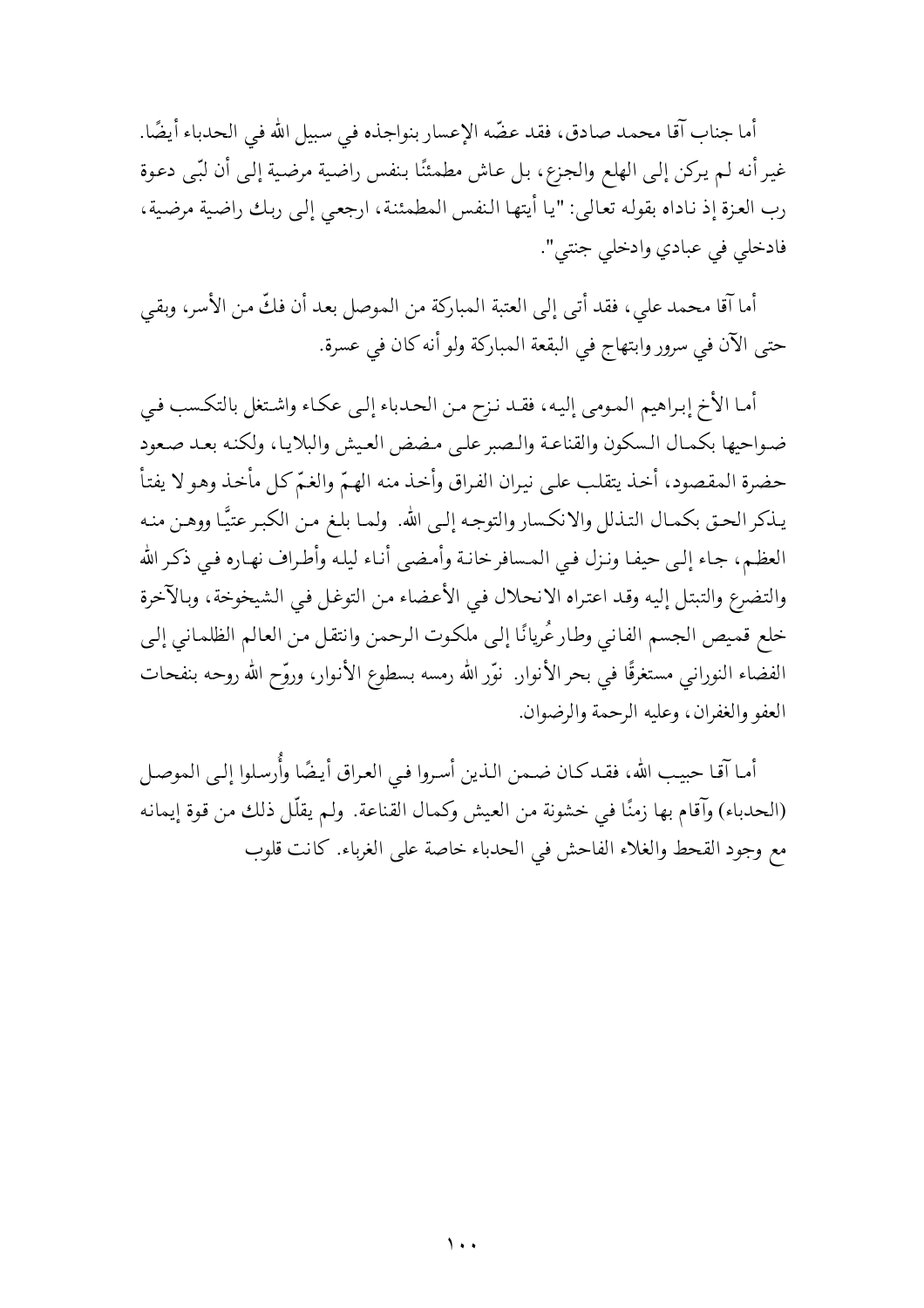الأحباء مطمئنة بذكرالله، يسدّون رمقهم بالغذاء الروحاني الذي يشفى غلة الأرواح، ويأكلون من الطعام الرحماني الذي يشبع القلوب من السغب. ولهذا قد تردّي الجميع برداء الصبر والتحمل والجلد العجيب، حتى احتار أهل الحدباء في أمر هؤلاء الأحباء وكانوا يقولون، كيف أن هؤلاء الغرباء لم يعترهم الشتات أو الارتباك مما أصابهم من جراء القحط والغلاء وهم فقراء وتراهم ليل نهار حامدين الله شاكرين. وإن تعجب فَعُجْب ما هم عليه من الهدوء والاطمئنان.

وخلاصة القول، إن جناب آقا حبيب كان له نصيب موفور من التحمل والصبر على الشدائد، وكان قلبه في غاية البهجة والسرور أليف العزلة عظيم الشغف بالحق.

كـان جميـع أسـري الحـدباء مـذكورين فـي الحـضور المبـارك علـي الـدوام، وكـانوا مـورد الألطاف التبي لا تحصي. وبعد عدة سنين انتقل آقا حبيب إلى جوار الرحمة الكبرى، واتخذ له عشًا على أفنان سدرة المنتهى مشتغلاً بتسبيح الرب الكريم وتقديسه بالألحان البديعة في جنة النعيم.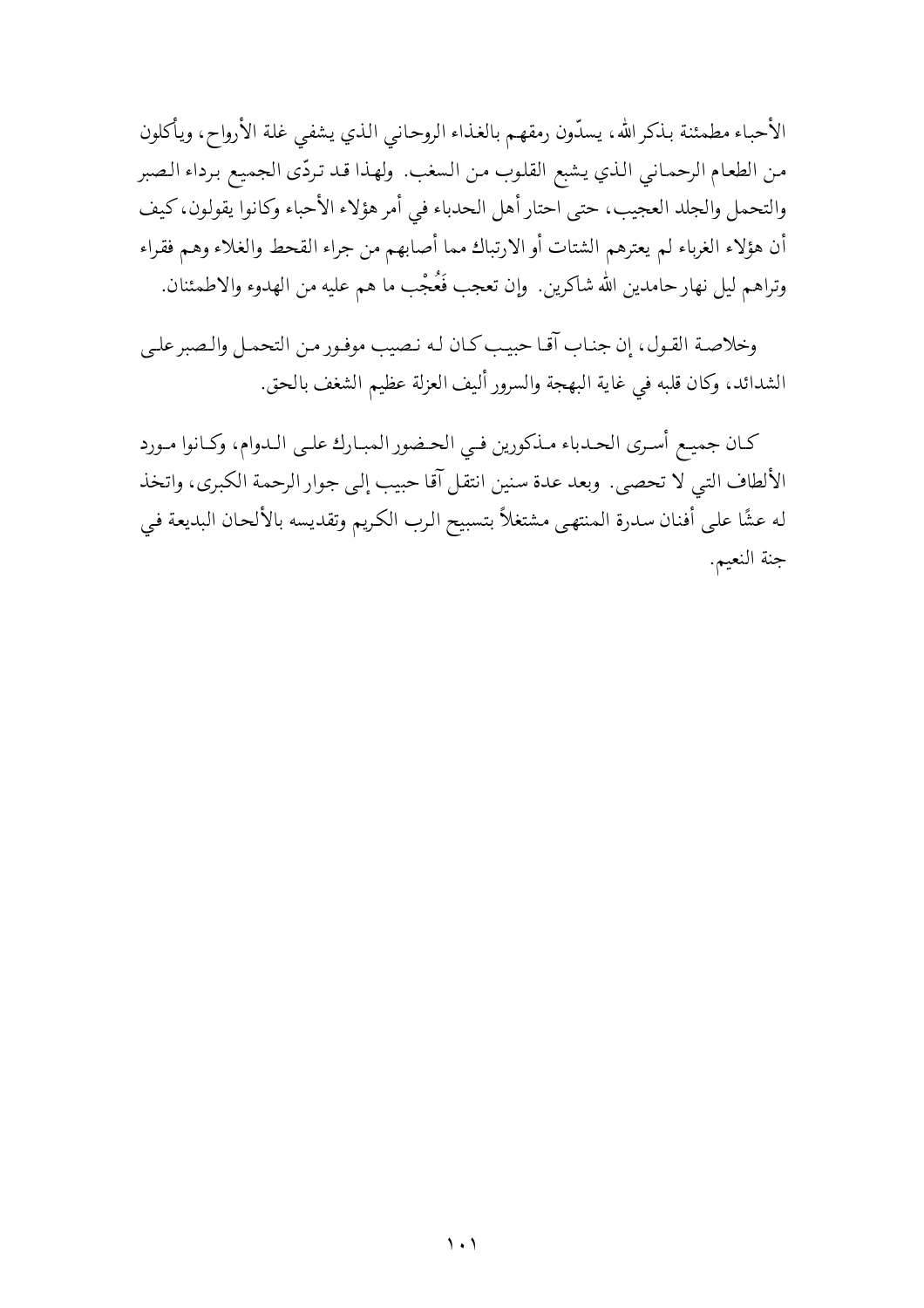## (٣١) جناب آقا محمد إبراهيم الملقّب بمنصور

هو الله

كان في عداد المجاورين والمهاجرين جناب آقا محمد إبراهيم النحاس الملقب بمنصور. إن رجل الله هذا هو من أهل كاشان، وقد شاهد وهو في عنفوان شبابه تجلي الأنوار، وثمل من جام الظهور وسكر من الكأس التبي مزاجها كافور. كانت حالته مرضية، رفيع الذوق، بشوش الوجه. ولما أُوقِدت نار الهداية في زجاجة قلبه وروحه، ظعن من كاشان إلى الزوراء وفاز بشرف اللقاء، وكانت طباعه مألوفة وقريحته وقّادة وفكره سيّالاً، ينظم الشعركعقود الجمان، وفيي بغداد عاش بين العارفين والأبعدين في صلح وسلام يقابل السيئات بالحسنات. وأتـي بأخويه من إيران إلى بغداد وأخذ في مزاولة حرفته ورفاهية الغير، وأصبح ضمن الأسرى الذين أُخذوا من النزوراء إلى الحـدباء (الموصـل) فـإلى حيفـا، واشـتغل آنـاء الليـل وأطـراف النهـار بالتبتـل والتضرع والتذكر والمناجاة مُوقفًا نفسه لخدمة الأحباء فيي حيفا الزمن الطويل مواظبًا على خدمة المسافرين بكل همة وخضوع وخشوع. تأهّل في حيفا ورزق سلالة طيبة وكان في تجدد روحي مستمر، باسم الثغريصرف بكمال الرضاءكل أرباحه على الأحباء والمحتاجين. وقد رثي حضرة سلطان الشهداء بعد استشهاده بقصيدة عصماء وتلاها في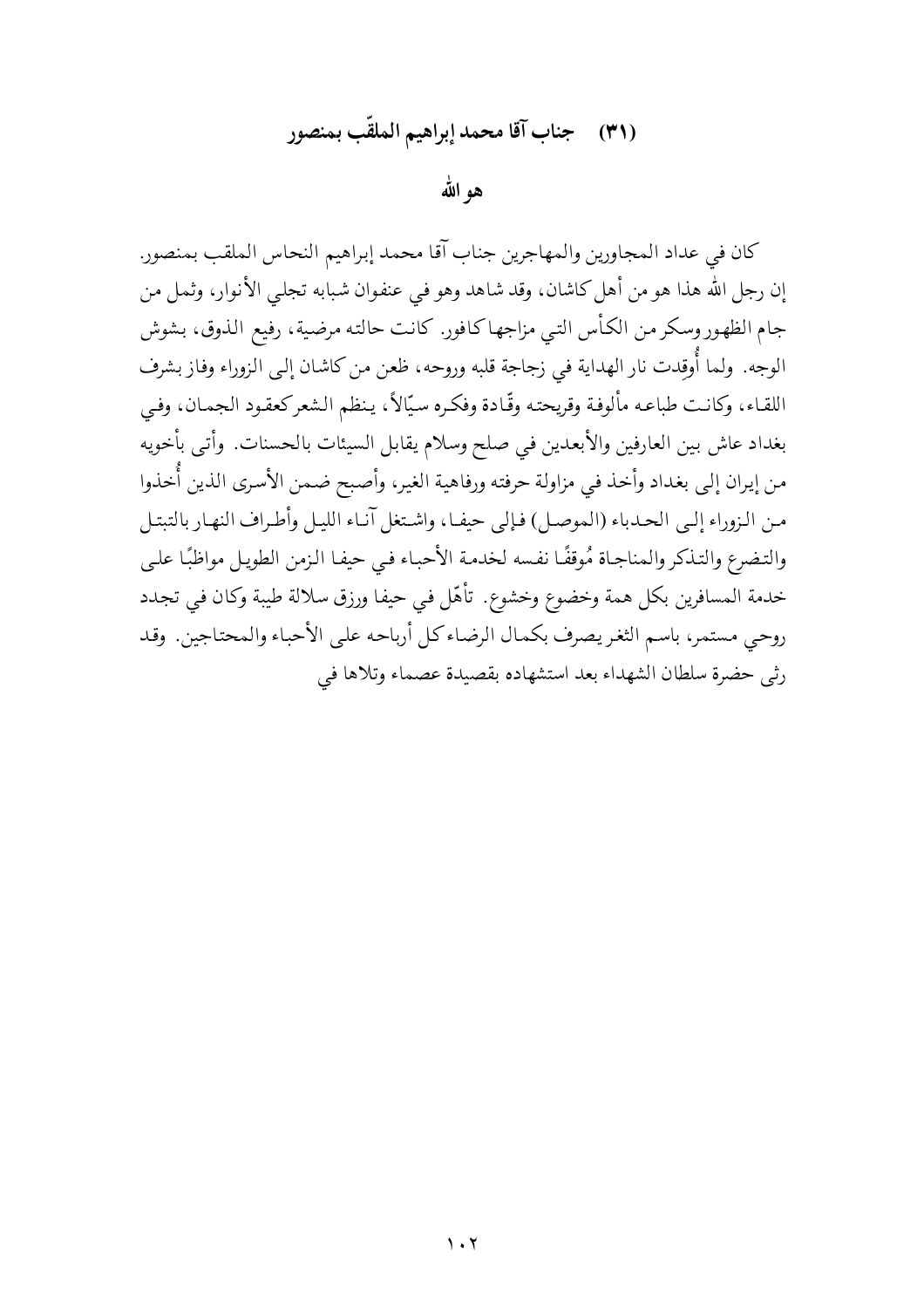المحضر المبارك، وحقًا إنها كانت مؤثرة بدرجة أبكت السامعين حتى علا نحيبهم. لم تتغير طباعه المألوفة طوال أيام حياته مصيبًا في رأيه ولِهًا مخلصًا في عشقه للحق وعاش ضاحكًا كالوردة مفتحة الأكمام إلى أن لبّي دعوة داعي انتهاء الأجل وهو في حيفا، فعرج إلى العالم العلوي وسرع من البرزخ الأدنبي إلىي الرفيق الأعلىي وصعد من عالم التراب إلى عالم الطهر والنقاء ونصب فيه خيمته وسرادقه.

طـوبـى لـه وحـسن مـآب، وتغمّـده الله برحمتـه فـي ظـل قبـاب الغفـران وأدخلـه فـي روضـة الرضوان.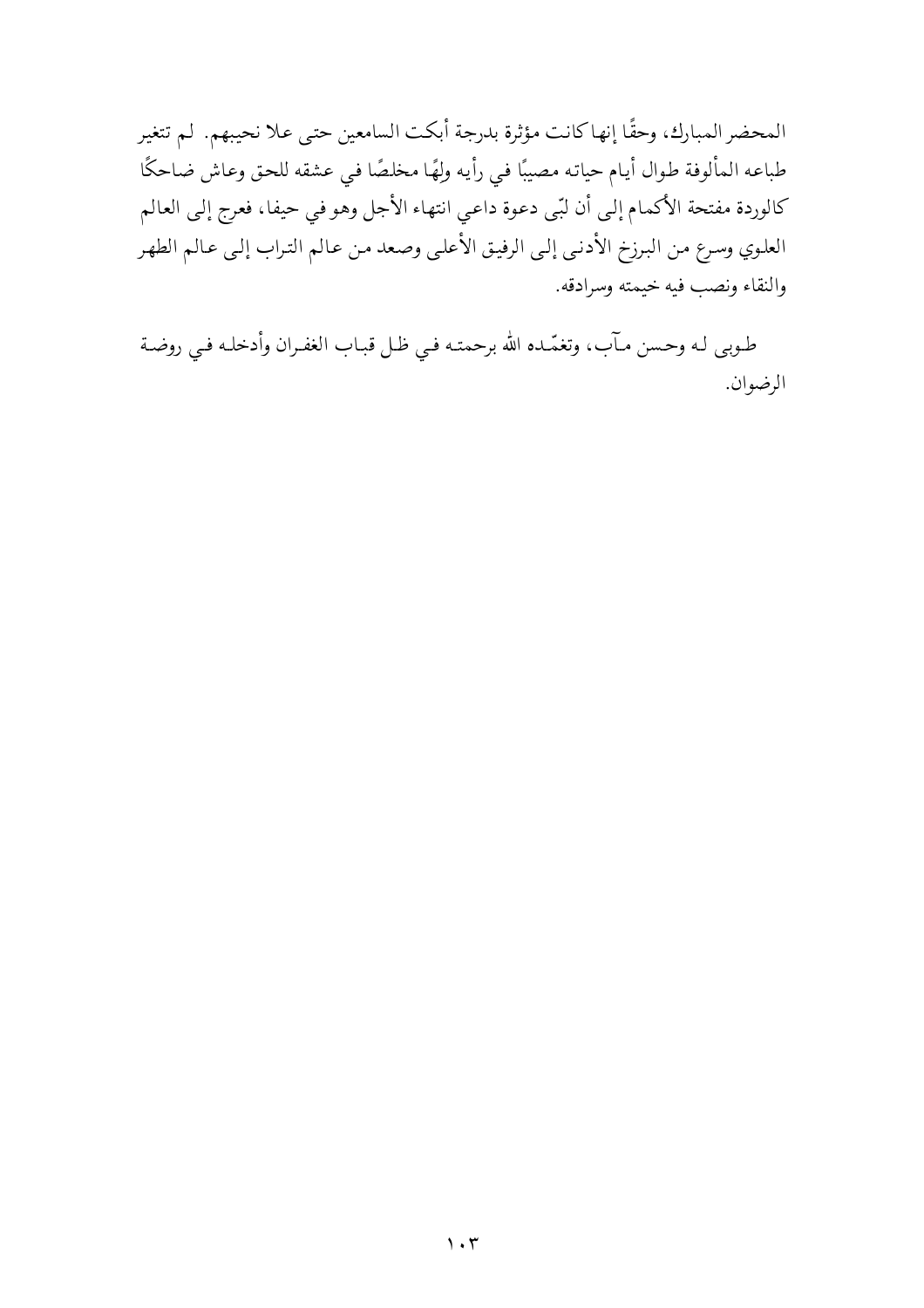#### (٣٢) جناب آقا زين العابدين اليزدي

## هو الله

كان من جملة المهاجرين جناب آقا زين العابدين اليزدي الذي لبّي دعوة داعي الموت وهو في طريقه إلى الأرض المقدّسة. آمن هذا الشخص المخلص بمجرد سماعه نداء الحق في بلدة منشاد حيث اهتزّت روحه واشتعلت نائرة محبة الله في قلبه بالروح والريحان وأوقدت شموع الهداية في زجاجة روحه وفؤاده. أما العشق الإلهي فقد أوجد الفتنة والاضطراب في أركانـه وانفـكّ زمـام الانجـذاب بدرجـة جعلـت هـذا الولهـان يتـرك وطنـه ويتوجـه إلـي أرض المقصود واتصل فيي طريقه بولديه اللذين رافقاه وكل أمله الوصول إلىي ما يبهج قلبه ويسرّ خاطره وكان كلما دخل مدينة أو بلدة أو قرية أو قصبة يختلط بالأحباء غير أن بُعد الشُّقة وطي الوهاد أغرقه في بحار التعب والمشقات، وأدت به وعثاء الطريق إلى الوهن والمرض، أما قلبه فكان منتعشًا مع كل ما لآقاه من المتاعب فلم يلحقه الكلل ولا الملل، وكان شديد العزم قوي الإرادة وما برح أن أخذ مرضه في الازدياد يومًا غُبّ يوم إلى أن أدركه الحُمّة وطار إلى جوار الرحمة الكبرى وسلَّم روحه وهو في غاية من الحسرة على فراق محبوبه. ولو أنه لم يتيسَّر له تجرّع كأس الوصال ومشاهدة الجمال المبارك عيانًا في هذه الدار غير أن روحه قد نالت في الحقيقة الروح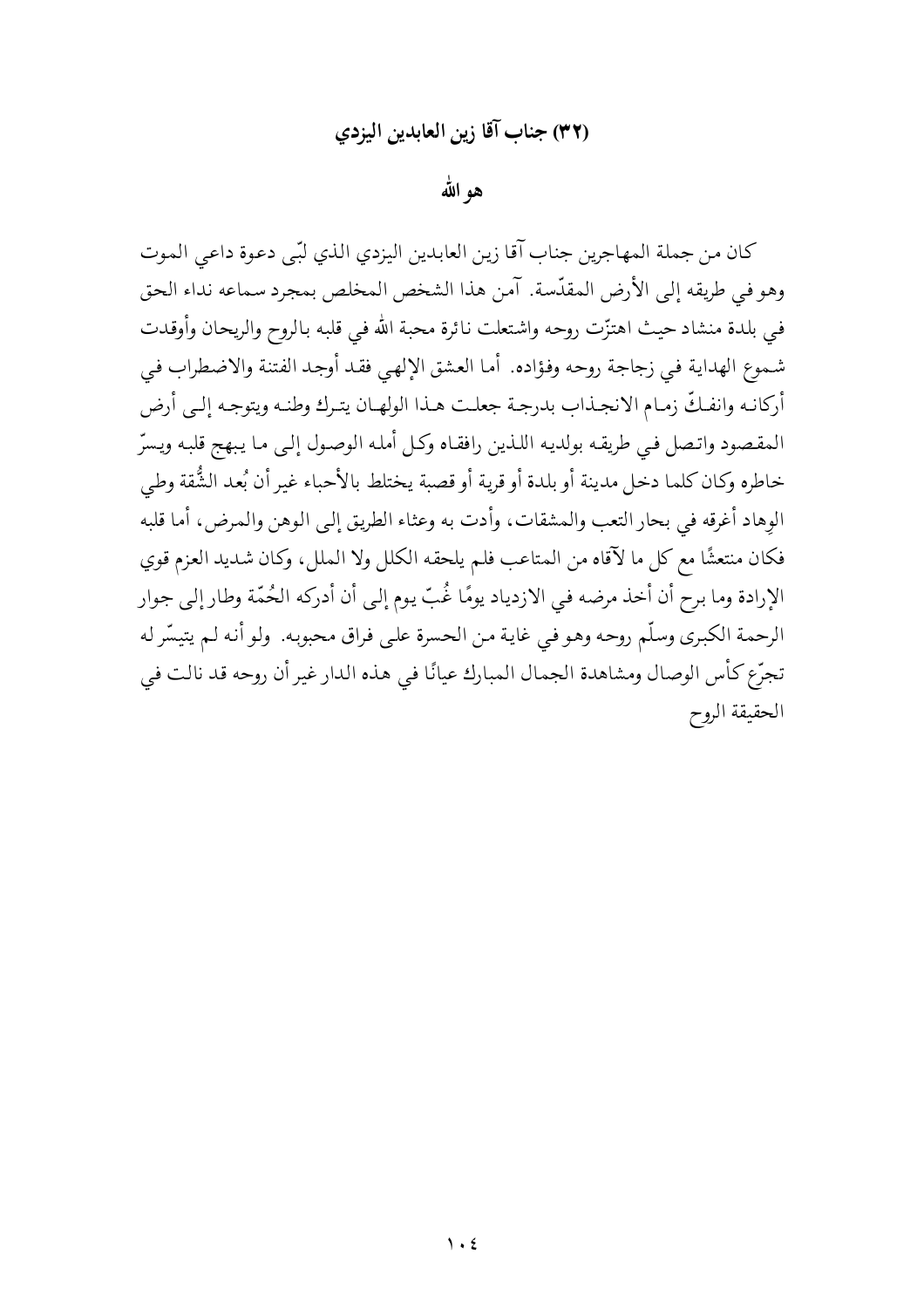والريحان وأصبح محسوبًا من الفائزين وقدّر له حتمًا أجر اللقاء. كان هذا الشخص الطاهر غاية في الصدق والخلوص والإيمان والإيقان لم يخرج من فمه لفظ بغير الحق ولم يختر غير عبادة الحق ولم يسلك غير طريق المحبة الصرفة واشتهر بحسن النية والصداقة والثبوت علىي الأمر والاستقامة فبه.

سقاه الله كأس الوصال في ملكوت الجمال وأدخله في عالم البقاء وقرّت عيناه بمشاهدة الأنوار في عالم الأسرار.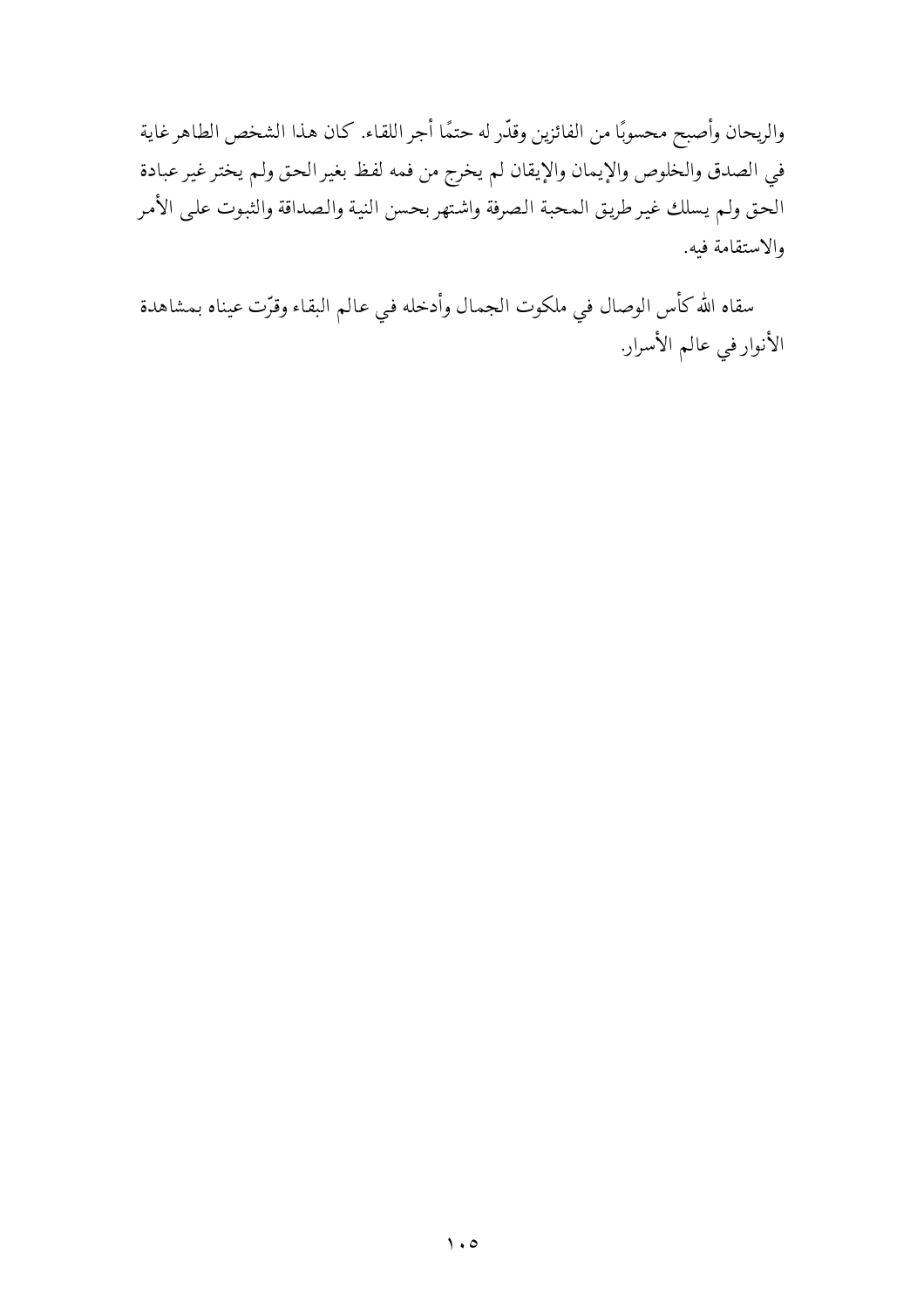## (٣٤) جناب الحاج ملا مهدي اليزدي

هو الله

كان الحاج ملا مهدي اليزدي من زمرة المهاجرين. ولو أن هذا الشخص الفاضل الكامل لم يكن في الظاهر من أهل العلم، غير أنه كان ماهرًا في تتبَّع الأحاديث والأخبار، مفوَّهًا في تفسير الآيات بقوة بيان لا تُضارَع واشتهر بالتقديس والتنزيه والتهجّد، قلبه نوراني وروحه ربانيّة. يصرف معظم أوقاته في الصلوات وتلاوة الأدعية وإظهار العجز والابتهال إلى الغنى المتعال كاشفًا للأسرار وحرمًا للأبرار فصيح اللسان بليغ العبارة في أمر التبليغ يهدي الناس بكل اشتياق يتدفق من فمه سيل الاستشهاد بالروايات والأحاديث المأثورة.

وعلى الجملة، إنه لما اشتهر في بلدته بالبهائية بين الكبير والصغير والأمير والحقير وأصبح متهمًا بهذا الاسم، رفع ستار الكتمان والتقيّة وافتضح أمره بمعتقده الجديد فقام عليه علماء السوء في مدينة يزد وأفتوا بقتله وشذَّ من بينهم حضرة المجتهد المدعو ملا باقر الأردكاني ولم يوافق العلماء الظالمين على فتواهم حيث أجبره على مبارحة موطنه. فعزم على الرحيل إلى بلد المحبوب مصطحبًا ولديه وهما حضرة الشهيد المجيد (جناب ورقاء) وجناب (ميرزا حسين) وكان كلما دخل مدينة أو بلدة أو قرية حرّك لسانه عاجلاً بالتبليغ ونشر أمر الله بآقامة الحجج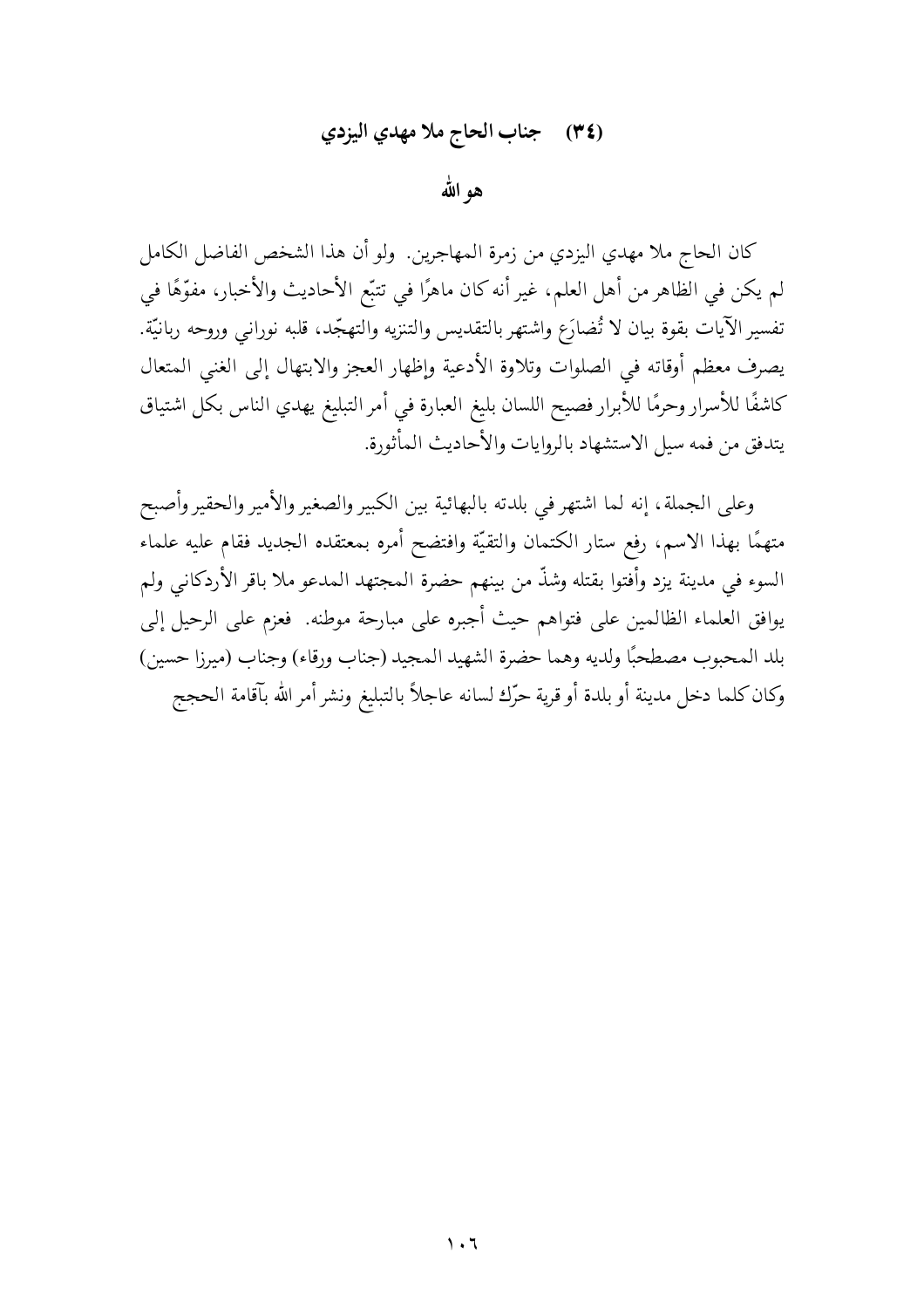والبراهين والأدلَّة الواضحة ورواية الأحاديث والأخبار الدالة على هذا الظهور مع تفسير الآيات وتأويل البيانات ولم يضيع دقيقة واحدة في غير ذلك ولم يهدأ ساعة واحدة في نشر النفحات وتضويع عرف محبة الله وإيصال نفحات القدس إلى مشام العباد وكان يشوّق الأحباء ويحضُّهم على نشركلمة الله ليحرزوا قصب السبق في ميدان العرفان.

ومختصر القول، إن هذا الشخص كان رجلاً جليلاً دائم التوجه إلى الرب الجميل لا يعبأ بحياة النشأة الأولى في عالم الدنيا صارفًا كل همّه لبلوغ الموهبة في النشأة الأخرى بقلب نوراني وفكر روحاني وروح رباني وهمة سماوية، كابد في رحلته المشاق العديدة مما اعتراه في طريقه من طي للصحاري وتسلق للجبال الشامخات والانحدار من سفوحها، مع كل هذا، كان يلوح من جبينه نور الهداية وفي قلبه تشتعل نار الاشتياق. لهذا اجتاز الحدود والثغور وطوى الوهاد والوديان مسرورًا كل السرور حتى وصل إلى بيروت وقد تمكّن منه المرض فآقام فيها عدة أيام وتأججت بين ضلوعه نيران الاشتياق وهاج قلبًا وقالبًا. ۖ ولما عيل صبره واصل سيره مع شدة مرضه لأنه لم يَقْوَ على الانتظار ببيروت متوجهًا إلى ساحة المقصود سائرًا على الأقدام. ولما كانت نعلاه لا يقيانه من شديد الرمضاء فقد انسلخ قدماه وانجرحت رجلاه واشتدّ عليه المرض الشديد حتى كاد لا يقوى على الحراك ولكنه واصل سيره قليلاً فقليلاً بكل عناء حتى أدرك المكان المعروف بالمزرعة بجوار قصر المزرعة وهناك تجرّع كأس المنون وصعد إلى ملكوت الله ورجعت روحه إلى بارئها بعد أن فرغ من طاقته الصبر وأصبح عبرة للعشاق وانجذب روحه إلى نيّر الآفاق.

جرَّعه الله كأسًا دِهآقا في جنة البقاء وتلألأ وجهه نورًا وإشرآقا في الرفيق الأعلى وعليه بهاءالله. أما قبره المطهرففي مزرعة عكاء.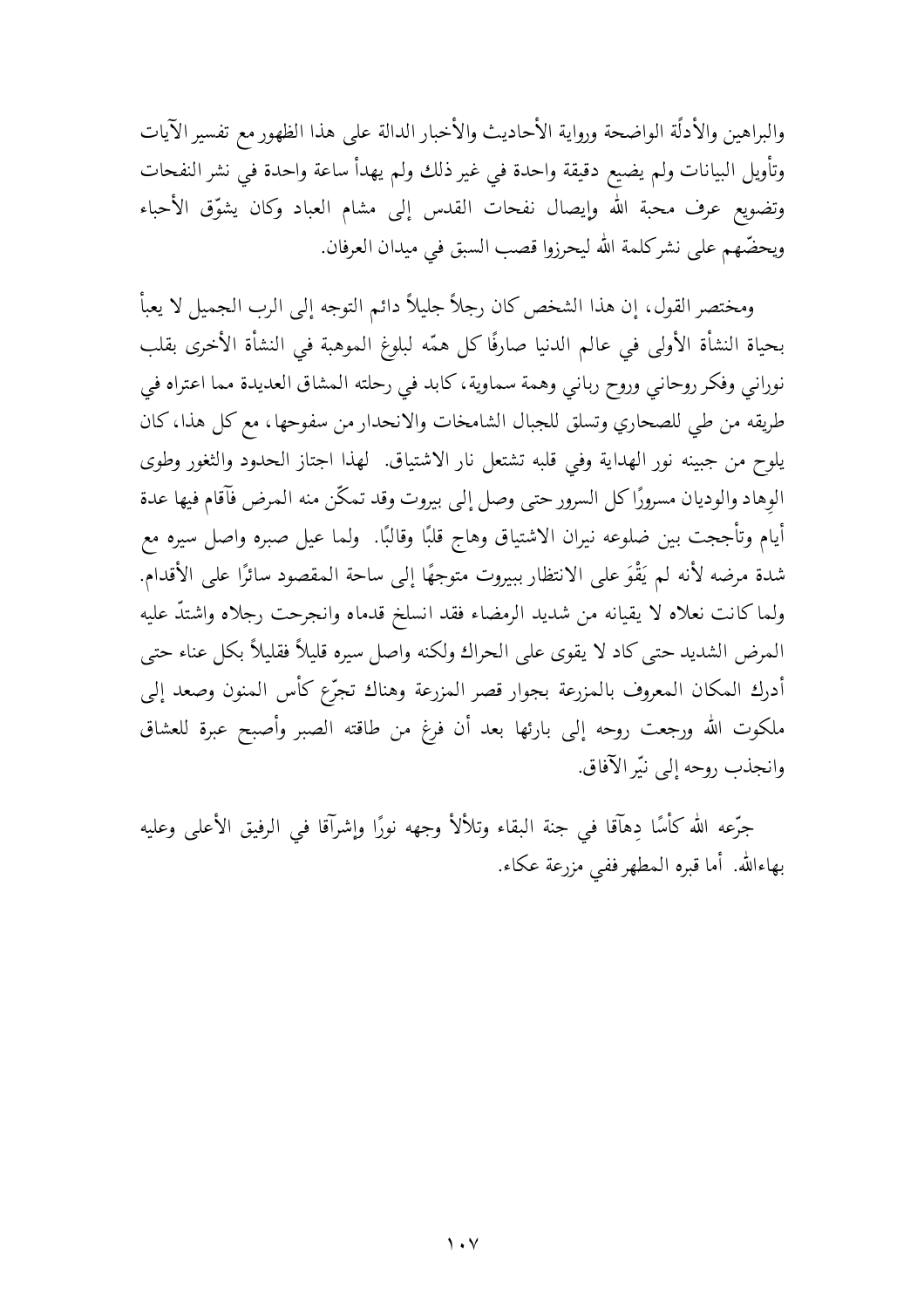## (٣٤) حضرة الكليم يعني جناب آقا ميرزا موسى

هو الله

إن حضرة الكليم يعني جناب آقا ميرزا موسى عليه بهاءالله هو الأخ الشقيق للجمال المبارك نشأ من سن الطفولة ونما في حضن تربية جمال القدم – الاسم الأعظم – وامتزجت المحبة الإلهية بلبن الرضاع فكان متعلَّقًا تعلَّقًا شديدًا بالجمال المبارك وكان دائمًا مورد عناية حضرة الأحدية ومظهر الألطاف الربانية. تربّى بعد وفاة المرحوم والده في كنف الحضرة المباركة وترعرع، وما أن وصل درجة البلوغ حتى ازدادت طاعته وعبوديته للجمال المبارك. كان يمتثل للأوامر في جميع الموارد بعيدًا كل البعد عن التفكير في الدنيا وكان بين أفراد الأسرة المباركة كالسراج الوهاج لم يمل إلى الرتب والمناصب ولم يشغل قلبه بشتى المقاصد. خدمته للجمال المبارك كانت منتهى آماله وغاية مقصده ورجائه مما جعله لا ينفك عن الحضور المبارك آنًا بأية حال. ۖ وكلما أظهر بعض أفراد الأسرة جفاءً كان هو مظهر الوفاء، ثملاً ۖ من خمر الصفاء إلى أن ارتفع النداء من شيراز فاستنار قلبه بمجرد سماع بعض البيانات من الفم المطهر، وتعطرت مشامّه بنفحة من بستان أوراد الهداية وقام للتو على خدمة الأحباء والتفاني في محبتهم. وكان متعلَّقًا بي (يعني بحضرة عبدالبهاء) تعلَّقًا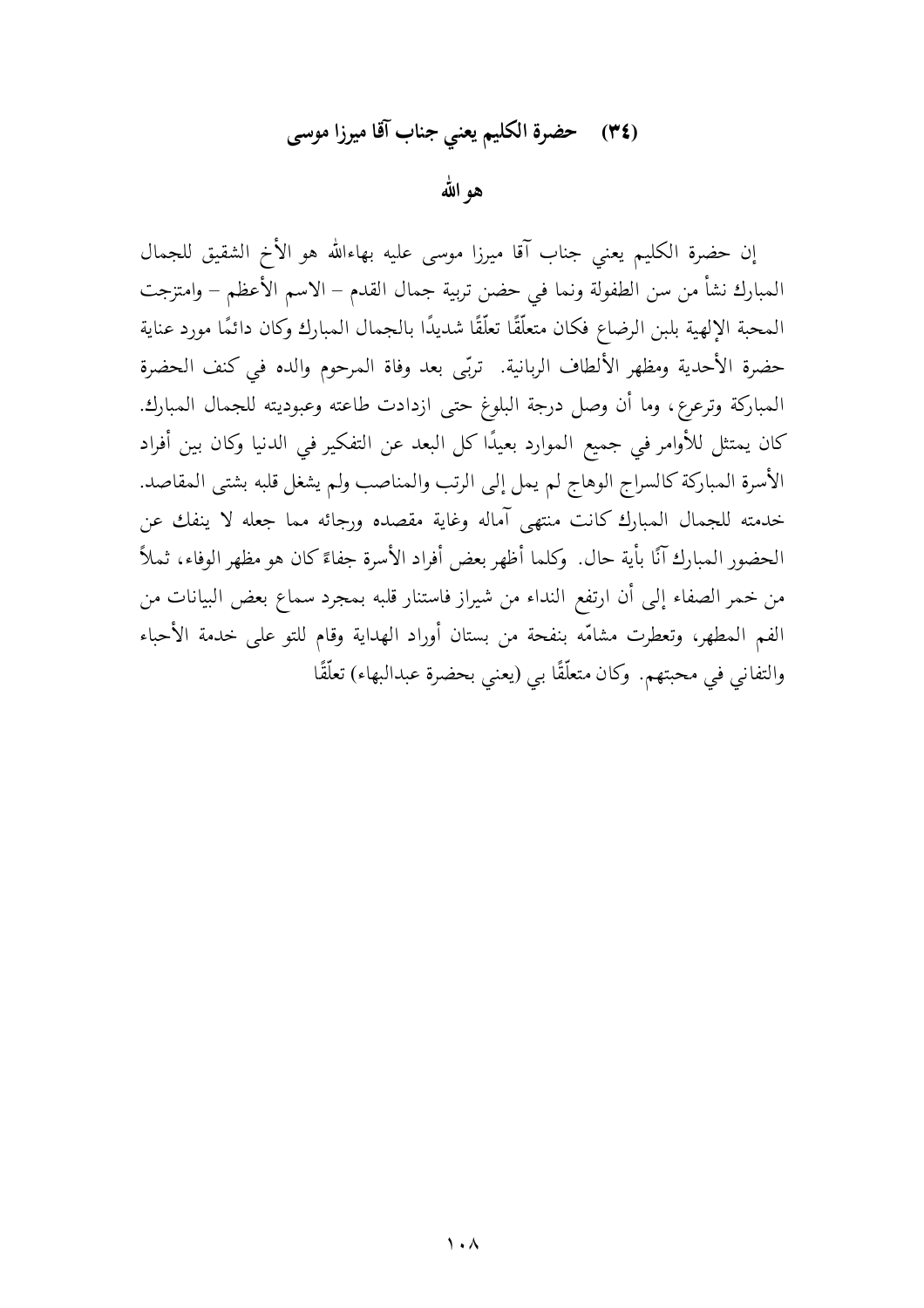غريبًا بمعنى أنه كان لا يفارق عبدالبهاء لحظة، واشتغل بترويج الأمر في طهران ليل نهار حتى اشتهر بذلك بين العموم ولا يأتلف في جميع الأحوال إلا مع النفوس المباركة. ولم يرافق جمال القدم أحد من إخوته في رحلة حضرته من طهران إلى العراق إلا حضرة الكليم وأخوه المدعو آقا ميرزا محمد قلبي فتركا إيران وأهلها وأغمض عينيهما عن التمتع براحة نفسه وفضلا البلايا في سبيل محبوب الأرواح دون تردد حتى وصل الركب المبارك أرض العراق. وفي أيام غياب الجمال المبارك في سفره (دون علم أحد) إلى كردستان هال ذلك حضرة الكليم واستولى عليه الخوف والاضطراب إذ أصبح في خطر عظيم وحياته مهددة وكان هذا الحال يتنقل من سيئ إلى أسوأ يومًا بعد يوم ولكنه لبس لكل حالٍ لبوسها ومارس الصبر والتحمل وطرح عوامل الخوف والفزع والهلع وراء ظهره إلى أن عاد جمال القدم من كردستان ولم تتغير أحوال ميرزا موسى وداوم على خدمته للعتبة المقدّسة بكل قواه واشتهر بذلك في الآفاق وذهب في معيَّة جمال القدم أيضًا من دار السلام إلى اسلامبول فإلى أدرنه قائمًا بخدمة الجمال المبارك ما استطاع. ولما استشمّ رائحة الخلاف، وهو في أدرنه، من ميرزا يحي (الأزل) أخذ يمحضه النصح ليل نهار ويدله على طريق الصواب لعله يرعو، دون جدوى لأن وساوس المدعو السيد محمد قد أثَّرت في ميرزا يحي تأثيرًا عجيبًا كتأثير السمّ في الجسد. وفي النهاية يئس حضرة الكليم ومع ذلك لم يهدأ وعمل ما في وسعه لعل ثائرة ذلك الغبار تهدأ ويتخلص ذلك الشخص المعهود (ميرزا يحي) من هذه الورطة المهلكة وتنقشع ضبابة الغمّ الشديد والهمّ الداهم وتنطفئ نار الأسف والأسى واستعمل جميع الوسائل في هذا الصدد ولكنه كان كالضارب في حديد بارد.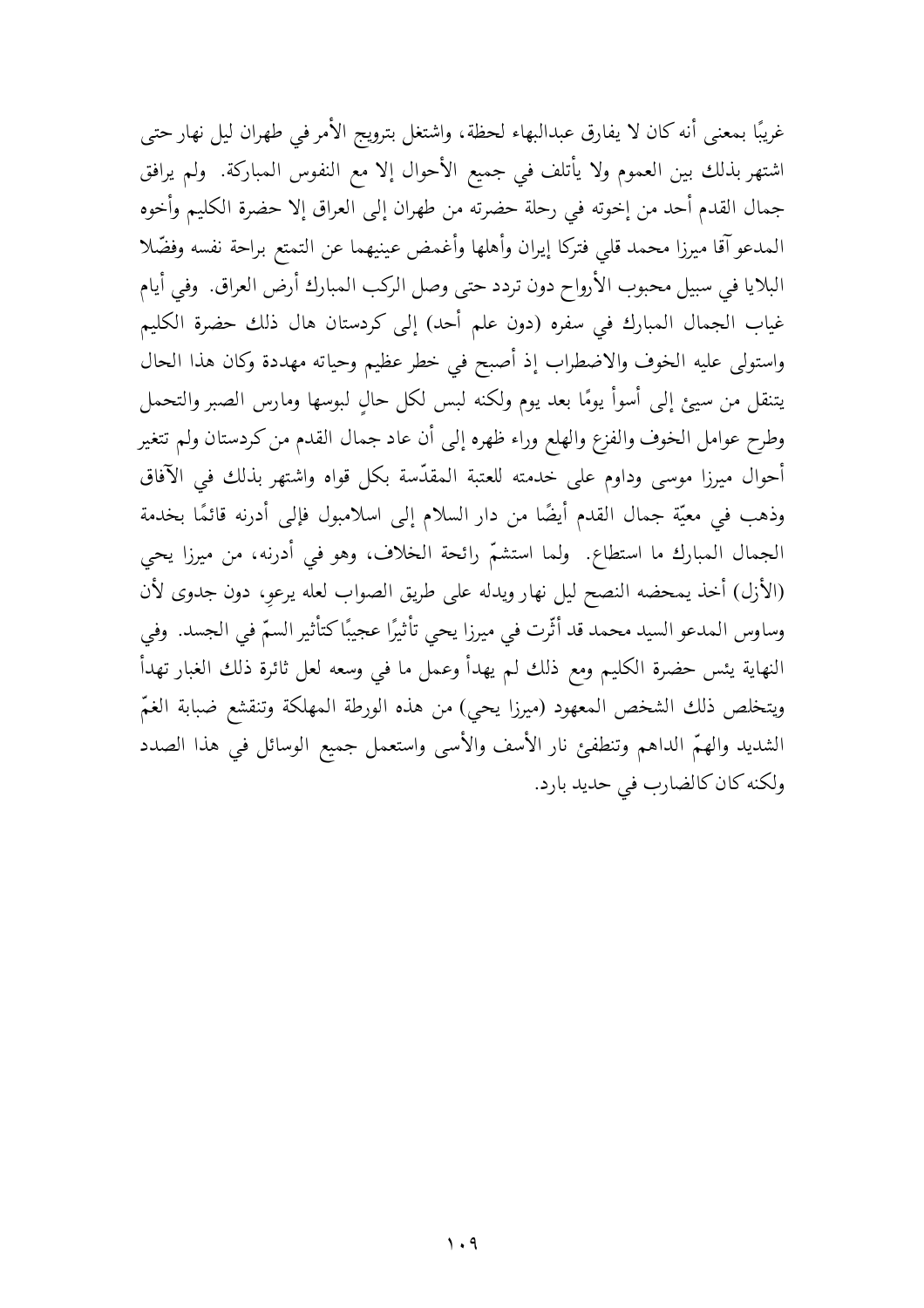ولما يئس كل اليأس تنحي عن الميدان وقال لميرزا يحي: يا أخي إذا لم يصل الآخرون إلى الحقيقة فإن الأمر لدى كلينا واضح لا شبهة فيه. فهل نسيت ألطاف الجمال المبارك لما كنت أنا وإياك تحت رعاية تربيته؟ فكم كان حضرته يصرف أوقاته في التدريس لك وتعليمك تحسين الخط والإملاء والإنشاء تعليمًا صحيحًا ليل نهار حتى أنه كان يصحح لك الخط بأنامله المباركة ولا يخفى على أحد درجة ألطافه نحوك على الخصوص وكيف كان يربيك في حضن العناية. فهل فعلك هذا هو الشكر على مثل هذه الألطاف بمعنى أنك أصبحت أنت والسيد محمد يدًا واحدة وخرجتما عن ظل المبارك؟ أهذا شرط الوفاء؟ هل هذا جزاء النعمة اللانهاية؟ فلم يثمركلام حضرة الكليم مع ميرزا يحيى بل إن هذا الأخير أخذ يبرز ما يكنُّه ضميره يومًا فيومًا بكل وضوح حتى حصل الانفصال.

ومختصر القول، إن حضرة الكليم سار في الركب المبارك من أرض السر إلى قلعة عكاء وقد حكم عليه، كما جاء في فرمان السلطان، بالسجن المؤبد أما هو فقد كرّس حياته في خدمة حضرة بهاءالله طوال أيام وجوده في السجن فائزًا باللقاء ليل نهار. وكانت تألفه جميع الأحباء إلى أن انتقل من هذا العالم الترابي إلى العالم العلوي الطاهر وهو في حالة التبتل والتضرع والابتهال.

وحدث، إبان وجود الجمال المبارك في بغداد، أن حضر إلى الساحة المقدّسة ذات يوم المدعو إيلخاني المشهور نجل موسى خان القزويني بصحبة جناب الحاج سيد جواد الطباطبائي الذي جاء ليلتمس الشفاعة لإيلخاني المسمى – على قلى خان – من جمال القدم وقال: "يا مولاي، ولو أن على قلى خان مذنب وكان طوال أيام حياته أسير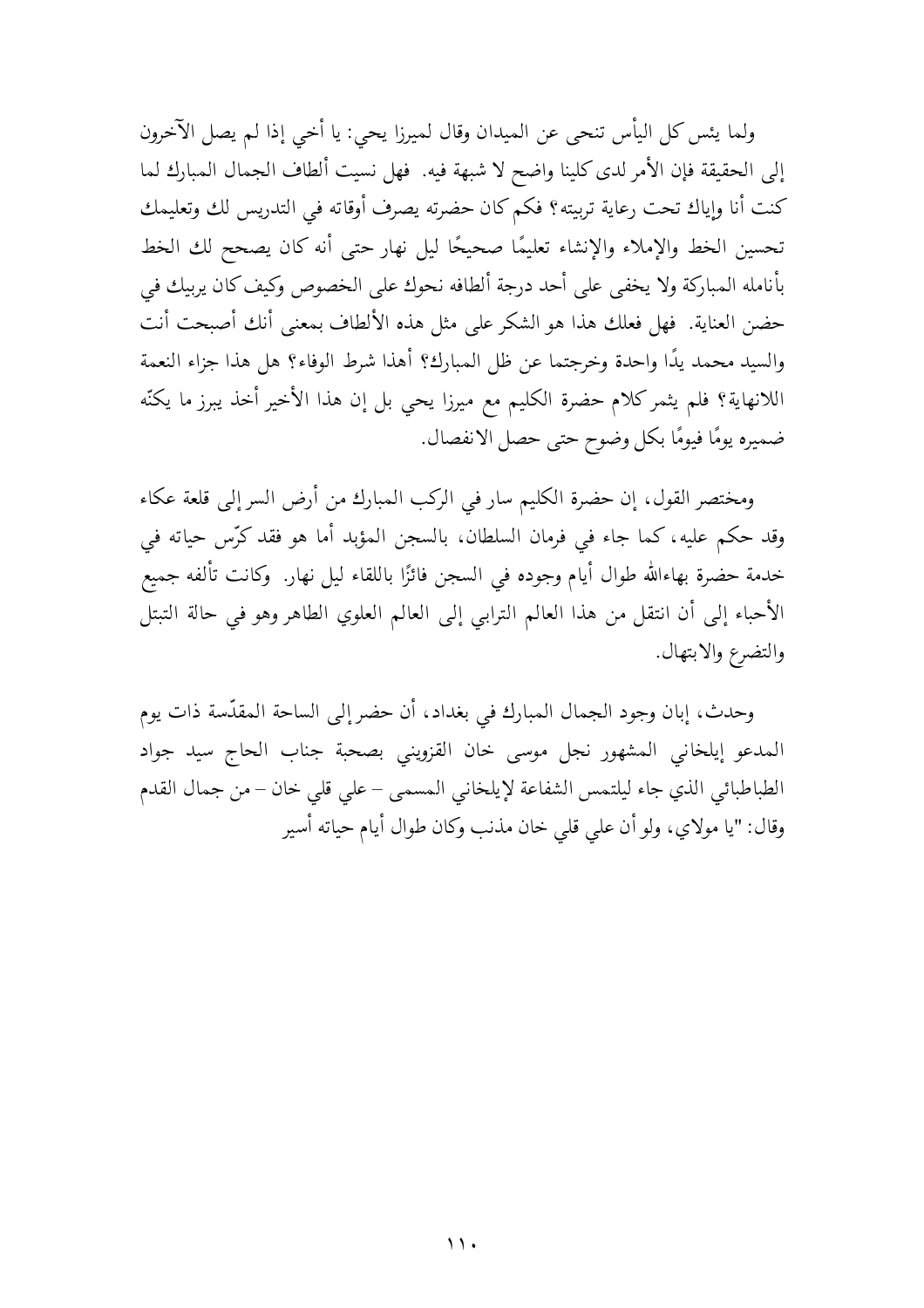الشهوات غير أنه ندم على ماكان منه وجاء الآن إلى المحضر المبارك لإظهار التوبة والإقلاع عن الشهوات النفسانية وأنه بعد اليوم لا يتنفس نفسًا يخالف رضاء المبارك وإنبى ألتمس من مراحمكم قبول توبته وأن يكون بعد اليوم مشمولاً بألطاف الجمال المبارك". وما كاد يتم حديثه حتى تفضل جمال القدم بقوله: "بما أنك شفيعه لدينا فقد تغاضينا عن زلاّته وسأعمل على رفاهيته وراحته".

أما إيلخاني هذا فقد كان ذا ثروة طائلة غير أنه بددها على مشتهيات نفسه وهواه حتى بلغت به الحال إلى درجة أنه لم يجسر على مبارحة منزله مخافة أن يهجم عليه دائنوه. هذا، وقد أمره الجمال المبارك أن يذهب إلى والى الشام المدعو عمر باشا ويأخذ منه توصية إلى ذوي الشأن في إسلامبول ثم يذهب إليها. فصدع إيلخاني بأمر الجمال المبارك وتخلص من اليأس ودبٍّ في روعه عامل الأمل بعد القنوط ولقي من الوالي كل الرعاية وقصد الآستانه ولما وصل إلى مدينة دياربكركتب إلى الجمال المبارك عريضة توصية بحق تاجرين من الأرامنة يقول فيها: "إن حاملَيّ هذه العريضة عازمان على السفر إلى بغداد وأنهما قد بذلا في حقى كل الرعاية وعملا على راحتى في دياربكر وقد طلبا منى توصية بحقهما لحضرتكم. فما رأيت من ملجأ سوى ألطاف المبارك، وإني ألتمس من ساحة الأقدس أن لا يحرما من عنايتكم". وكتب إيلخاني على المغلِّف (الظرف) العنوان الآتي: "حضرة بهاءالله قدوة البابيين".

وقد سلَّما هذه العريضة إلى الجمال المبارك فاستفسر حضرته عن حالهما، فقالا: "إن إيلخاني قد حدَّثنا عن هذا الأمر بالتفصيل أثناء وجوده بدياربكر". ودعاهما حضرته إلى الدار المباركة ولما همّ حضرته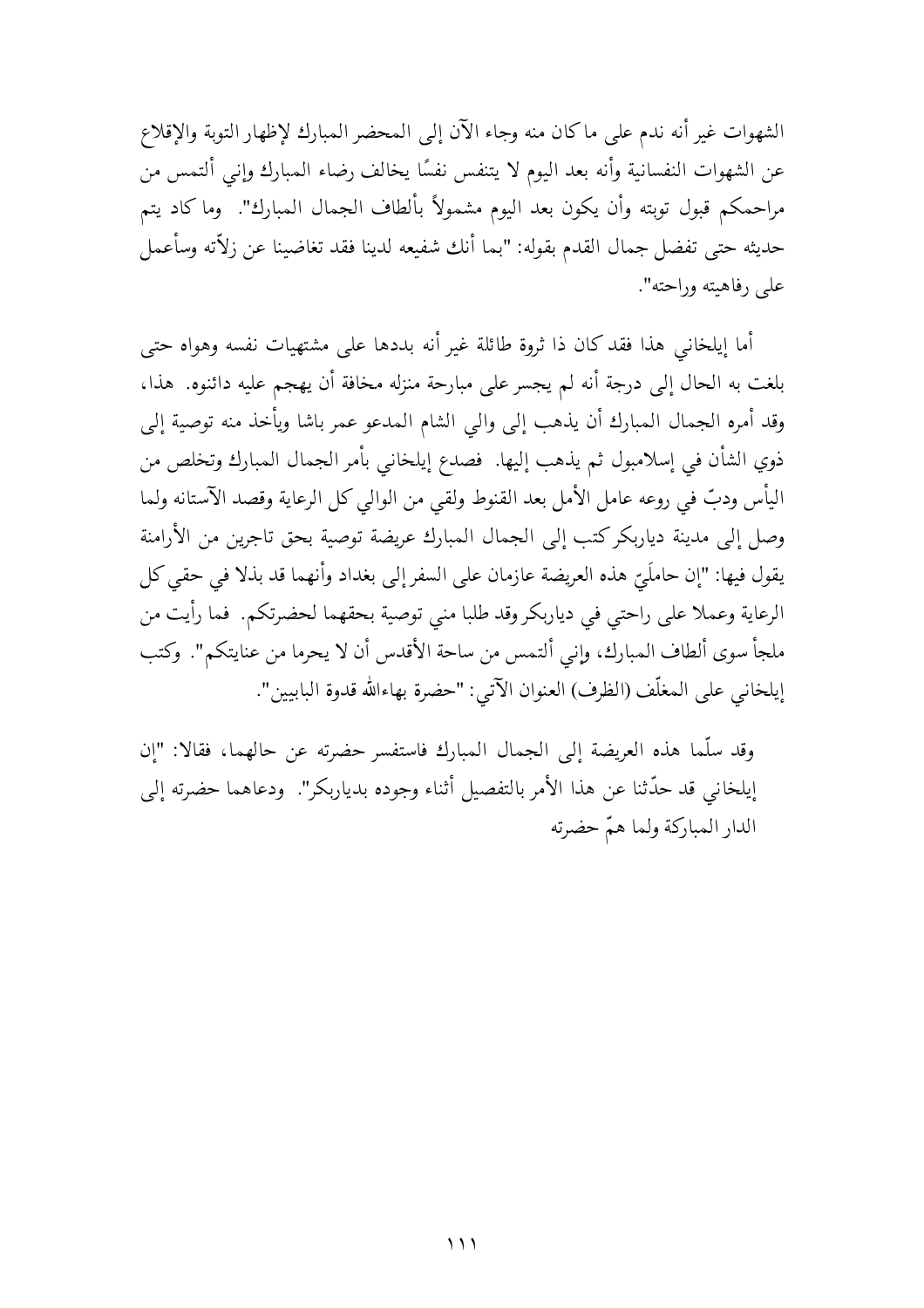بالدخول إلى الحرم رأى جناب الكليم فقال له: "يا كليم، يا كليم، قد وصل صيت أمر الله إلى دياربكر" وكانت تلوح على طلعة المبارك علائم البشر والسرور المتناهي.

وخلاصة القول، إن حضرة الكليم كان الشقيق الصادق للجمال المبارك وكان مستقيمًا في جميع الأحوال. عليه التحية والثناء وعليه الروح والبهاء وعليه الرحمة والألطاف.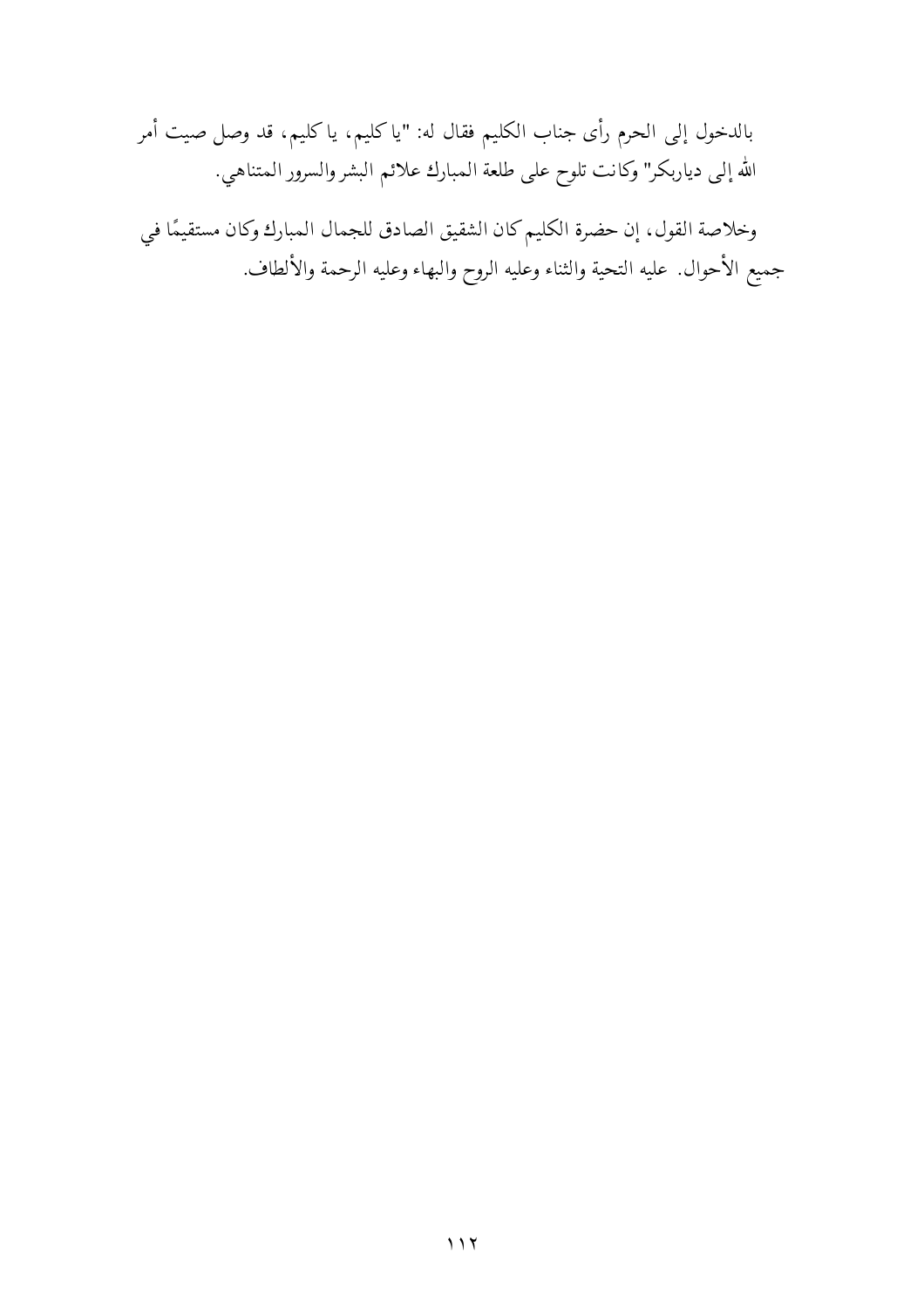### (٣٥) جناب الحاج محمد خان

هو الله

الحاج محمد خان هو من أهالي سيستان (بشرق إيران) ومن عصبة المهاجرين والمجاورين وكانت هذه الذات المكرمة من أفراد الطائفة المعروفة بالبلوش وقد تلوّه وهو في عنفوان شبابه بمسلك العرفاء واندمج في سلكهم متفانيًا في الدروشة، ثم بارح مسقط رأسه طبقًا لقاعدة الدراويش للبحث عن المرشد الكامل. وكانوا يدعونه، على حسب مصطلح القلندرية، مشتاق پيرمغان (الإله الأكبر عند عبدة النيران). فساح في الأرض ونزل في شتى الأصقاع وجال في كثير من البقاع ولكنه لم يستشم رائحة محبة الله ممن لآقاه من العارفين والحكماء والشيوخ، يعني أنه لم ير في الدراويش غير لحيٍّ مسترسلة ومذلة التكدّي والتسول. فطوى الأرض وهو في زي الدراويش وفي الحقيقة إنه لم يتقيد بما كانوا عليه، قانعًا بالقليل واختلط بالإشراقيين باحثًا عن ضالته فلم يعثر بينهم على شيء غير أقوال تافهة ومباحث غير مجدية وألفاظ مجوفة وعبارات مجازية غامضة. إن الحقيقة كانت مفقودة ودقائق المعاني معدومة لأن الحقيقة هي ما تحصل منها الفضائل أما الحكماء فأمْرهم بالعكس لأنهم عندما يصِلون إلى درجة الكمال يصبحون أسرى الرذائل ويتخبطون خبط عشواء جانحين إلىي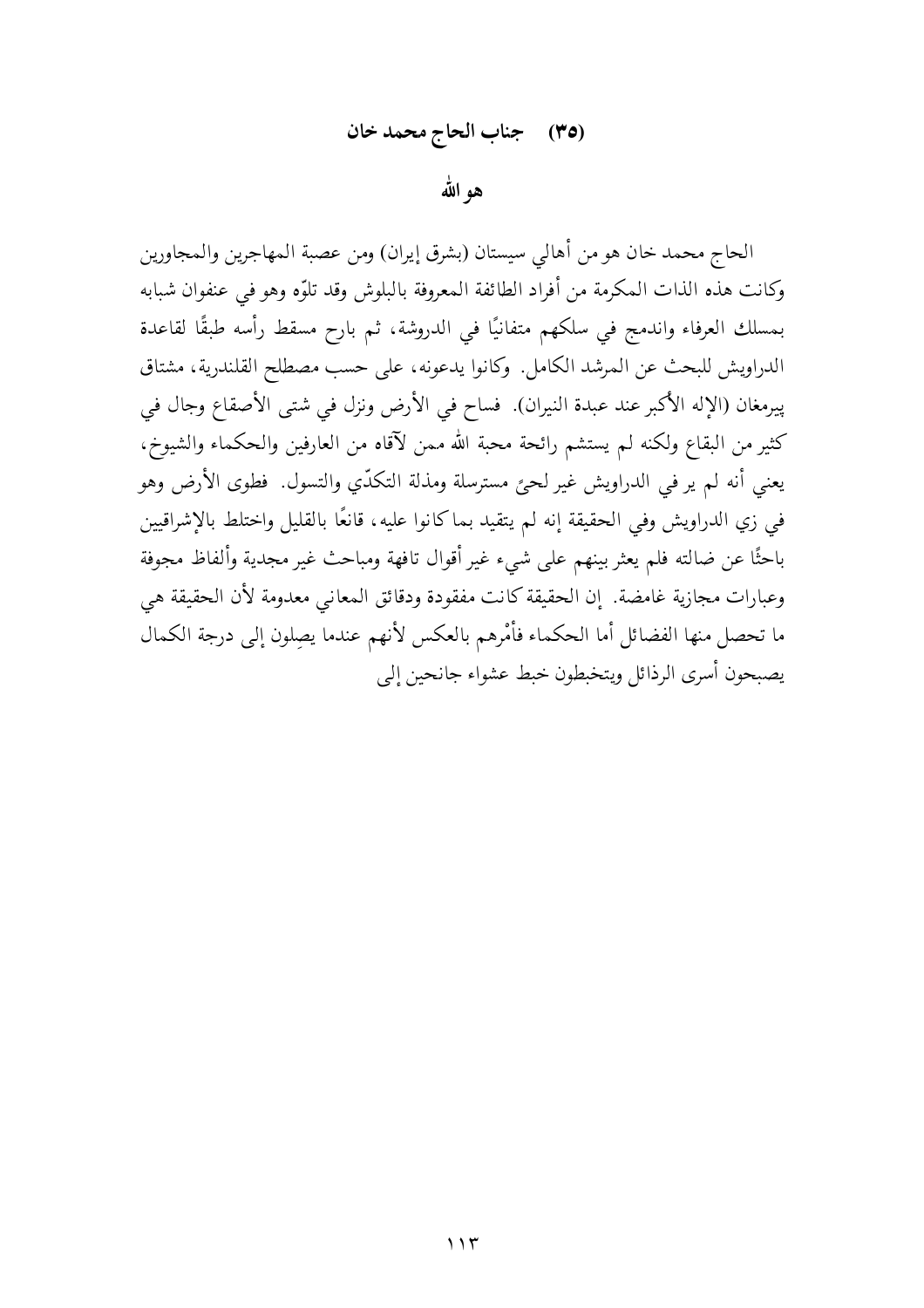ذميم الخصال عارين بالمرة عن المناقب الإنسانية. وطائفة الشيخية (التبي أسسها الشيخ أحمد الأحسائي) قد تجردت عن جوهرها ونزلت إلى الحضيض وضاع من بينها اللباب ولم يبق غير القشور وركنوا إلى المسائل المحشوة بالترّهات.

لهذا ترى الحاج محمد خان، بمجرد استماعه للنداء الإلهي من الملكوت الأعلى، قال: "لبيك". ومر بنسيم البوادي وقطع المسافات البعيدة حتى طوحت به يد التسيار إلى سجن عكاء فوجد ضالته وفاز بشرف اللقاء وانجذب إلى الحضرة بمجرد مشاهدة الطلعة النوراء. وبعد ذلك عاد إلى إيران واجتمع بأرباب الطرق الصوفية وأصحابه السابقين من طالبي الحقيقة وأجرى بينهم ما فرضته عليه مقتضيات الوفاء والذمة.

والخلاصة، إنه صمم على أن لا ينفك عن رفاقه وعارفيه حتى يوصل إلى أسماعهم ترنمات الصُور السماوي ونغماته وما ألقى العصا ببلدته حتى هيأ أسباب الراحة والرفاهية لكل أقربائه حتى يعيشوا في كمال البهجة والفرح والسرور، وبعد مدة ودّع أولاده وزوجته وأهله وأقربائه وقال لهم لا تنتظروا عودتى ثم توكأ على عصاه وهام في الصحارى والوديان وأمضى زمنًا بين عارفيه الأقدمين من أهل مشربه. كان قد قابل بمدينة طهران إبّان سفرته الأولى، جناب ميرزا يوسف خان الملقب بستوفى الممالك، وبينما كانا يتحادثان في الأمر قال مستوفى الممالك المذكور: "إنني سأضع ميزانًا يفصل بين الحق والباطل كما يتخيل لي وهو أنني أطلب من صاحب الظهور أن أرزق بولد تفضّلاً منه، وإذا ما تمت هذه الموهبة أصير لا محالة مفتون الجمال المبارك وأسير حبه". فما كان من الحاج محمد خان إلا أن عرض ذلك في الساحة المقدَّسة وسمع من الفم المبارك وعدًا صريحًا بإجابة ملتمسه. ولما عاد الحاج محمد خان وقابل مستوفى الممالك إبّان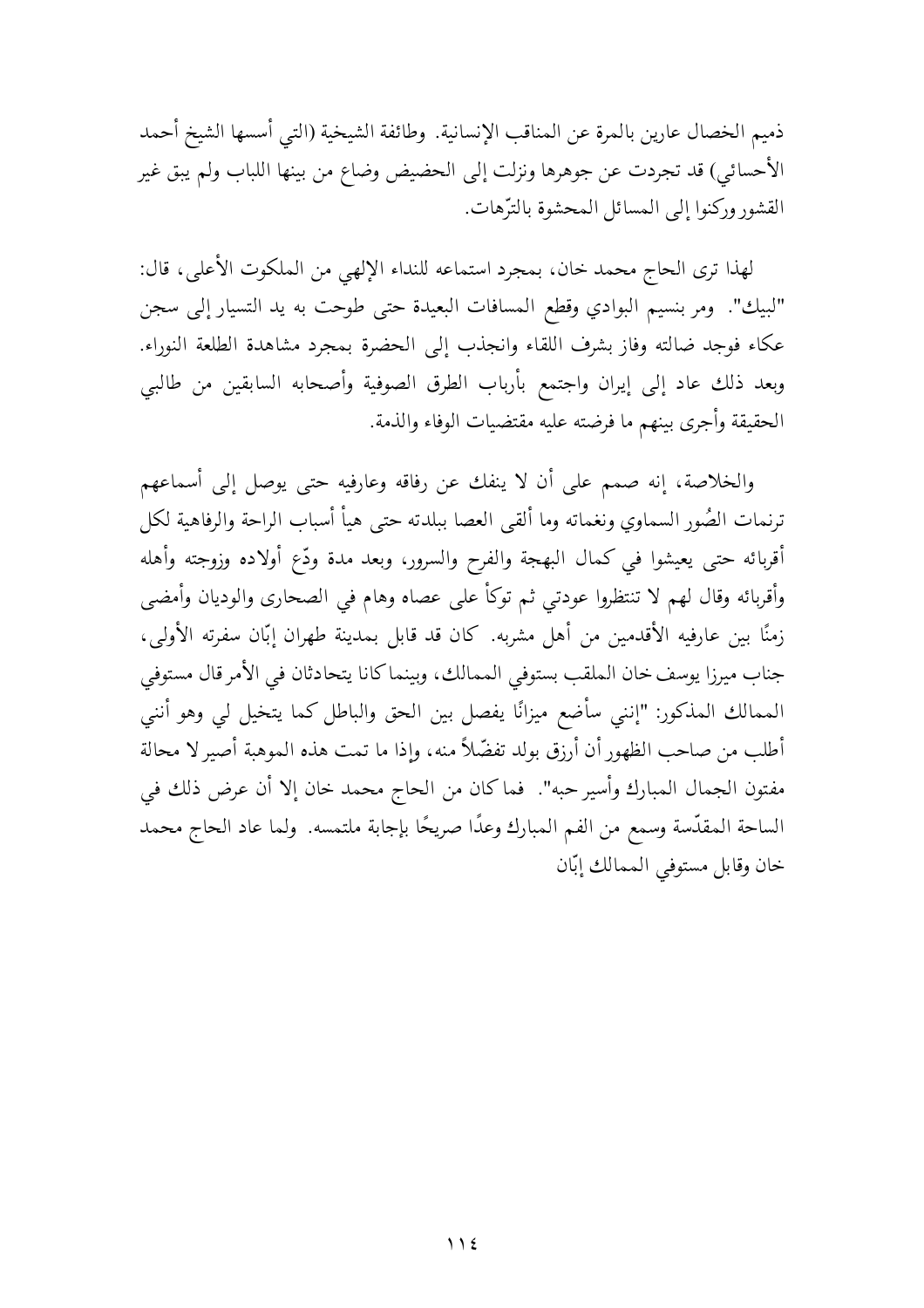سفرته الثانية وجد في حجر هذا الأخير طفلاً يداعبه فقال: "يا جناب الميرزا، الحمد لله قد تم الميزان الذي وضعته وأُعطيت مرسوم السعادة"، فقال المرحوم ميرزا يوسف خان: "إن البرهان قد اتضح لكل ذي عينين وحصل لنا الاطمئنان وإني أرجوك عندما تتشرف في بحر هذه السنة تطلب من عناية الحق أن يدوم هذا الطفل محفوظًا مصونًا في حمايته جلِّ وعلا".

وبالاختصار، فقد ذهب الحاج محمد خان المذكور إلى سيد السعداء حضرة سلطان الشهداء والتمس منه أن يشفع له لدى الحضرة ليأذن له أن يكون حارس العتبة المباركة. فعرض سلطان الشهداء ذلك الملتمس لدى الحضور المبارك وبالآخرة جاء صاحب الملتمس إلى سجن عكاء ووفق إلى السكني بجوار المحبوب الشفيق ردحًا من الزمن متشرفًا في أكثر الأوقات بالملآقاة كلما شرّف الجمال المبارك بستان المزرعة، واستمر ثابت القدم راسخًا على العهد والميثاق بعد صعود حضرة المقصود، روحي لتربته الفداء، بريئًا من أهل النفاق ثم انتقل من منزله إلى حظيرة القدس الموجودة في المسافر خانة أثناء غياب هذا العبد في الأقطار الأوروبية والأمريكانية إلى أن فاضت روحه وهو بجوار المقام الأعلى وطار إلى العالم العلوي. روّح الله روحه بنفحة مسكيّة من جنة الأبهى ورائحة ذكية من الفردوس الأعلى وعليه التحية والثناء. جدثه المنور بحيفا.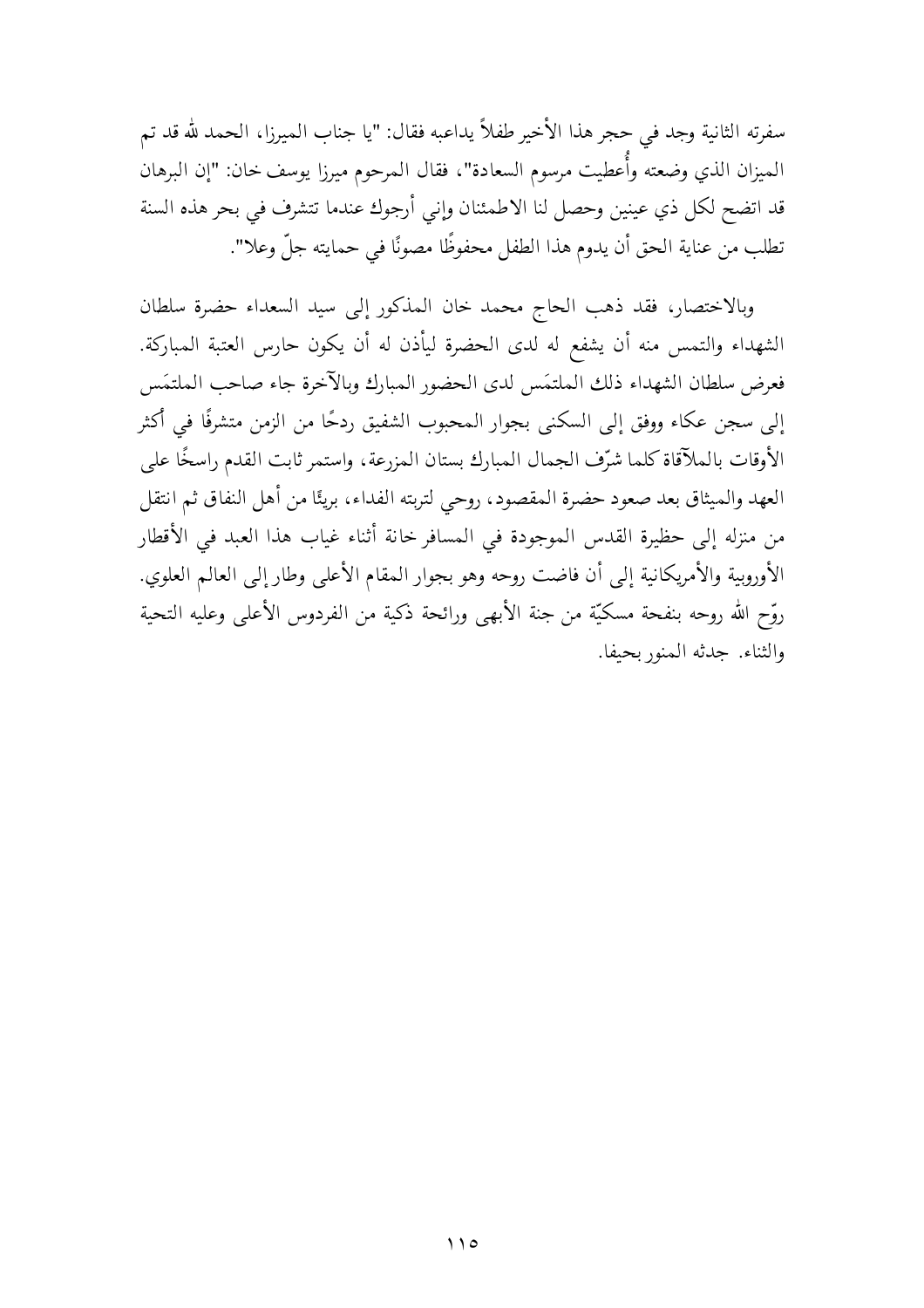# (٣٦) جناب آقا محمد إبراهيم أمير

هوالله

دخل في عداد المهاجرين والمجاورين جناب آقا محمد إبراهيم أمير وهذا الوجود المسعود من أهالي نيريز قد تملك منه حب محبوب القلوب العطوف، وهو شاب أمرد، ثم وقع بين أيدي المناوئين وأطبقوا عليه بعد حدوث الصدمات والحوادث المريعة في نيريز وعمد ثلاثة منهم على شد وثاقه بالقوة غير أنه تمكن من فك الوثاق واغتصب خنجر من أحدهم وتخلص من غائلهم وفرَّ إلى العراق فتوفق إلى تحرير الآيات وخدمة العتبة المقدَّسة، ولازم الحضور ليل نهار بكل ثبات واستقامة، وسار في المعيّة المباركة أثناء السفر من العراق إلى القسطنطينية ومنها إلى أدرنه فالسجن الأعظم. ثم تزوج من خادمة العتبة المباركة أمةالله – حبيبة – وزوَّج ابنته – بديعة – للمرحوم آقا القهوجي وعاش في هناء ورفاه.

والخلاصة، إنه أمضى حياة طيبة ثابتًا على الوجه الأكمل، وبعد صعود مصباح الملأ الأعلى ألمَّ به الضعف ووهن منه العظم وانتهى به الحال إلى ترك عالم التراب والانتقال إلى عالم الملكوت.

نوَّر الله مضجعه بشعاع ساطع من الملكوت الأعلى. وعليه التحية والثناء. أما مزاره المنوَّر العظيم فبعكاء.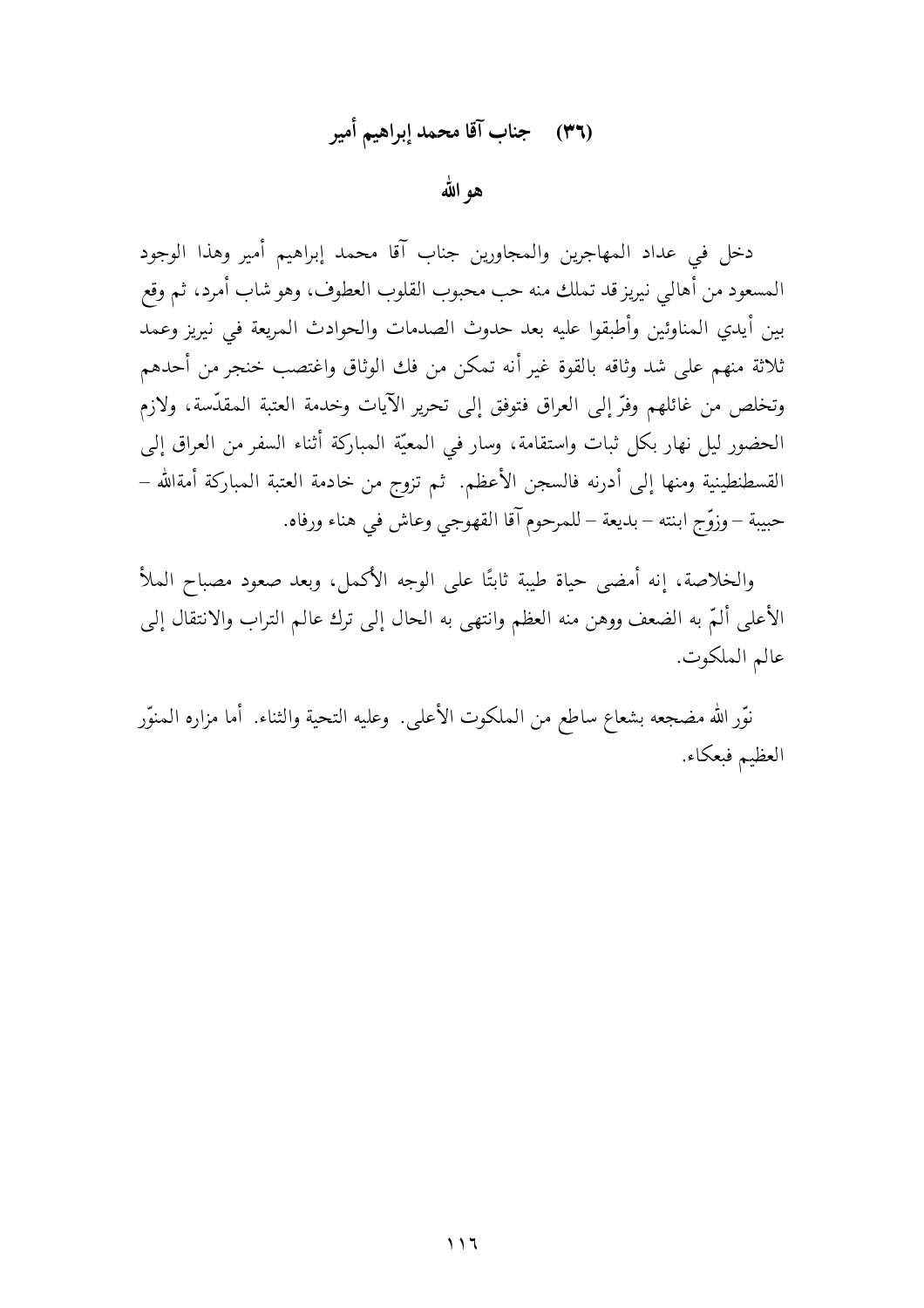# (٣٧) جناب آقا ميرزا مهدي الكاشاني

هو الله

إن جناب آقا ميرزا مهدي الكاشاني من عصبة المهاجرين والمجاورين هذا الشخص المحترم من أهالي كاشان، درس في مستهل حياته على يد والده بعض العلوم والفنون حتى علاكعبه في قرض الشعر والإنشاء وحسن الخط المعروف عند الفرس بـ الشكسته وامتاز بذلك بين أقرانه وكان مستثنئ بين الصبية. علم بظهور الحضرة منذ نعومة أظفاره واشتعل بنار محبة الله وأصبح من شراة يوسف الحقيقى وفي مقدمة طالبي الحق، واندمج في دائرة العاشقين وحرّك لسانه بالتبليغ ببيان بليغ في إثبات الظهور وهدى بعضهم إلى طريق مليك الهداية وعُرف في كاشان بأنه مفتون العشق الإلهي. وقد وجّه إليه عارفوه وغير عارفيه شديد اللوم والتأنيب وأصبح عرضة لشماتة عديمي الوفاء حتى قال بعضهم بأنه واله مجنون وقال آخرون بأنه سيئ الحظ وأخذ أهل الجفاء بمضغه بأفواههم والطعن فيه وصلَّط عليه عمال السوء سوط العذاب. ولما أعيته حيلهم وضاق في وجهه الفضاء وقام المناوؤون على معاكسته ومحاربته هجر وطنه المألوف وسار إلى حيث مركز الإشراق بالعراق، وما أن وصل إلى ساحة المحبوب حتى اندمج في زمرة الأحباء ونقر على ناقور المحامد والنعوت بما استطاع من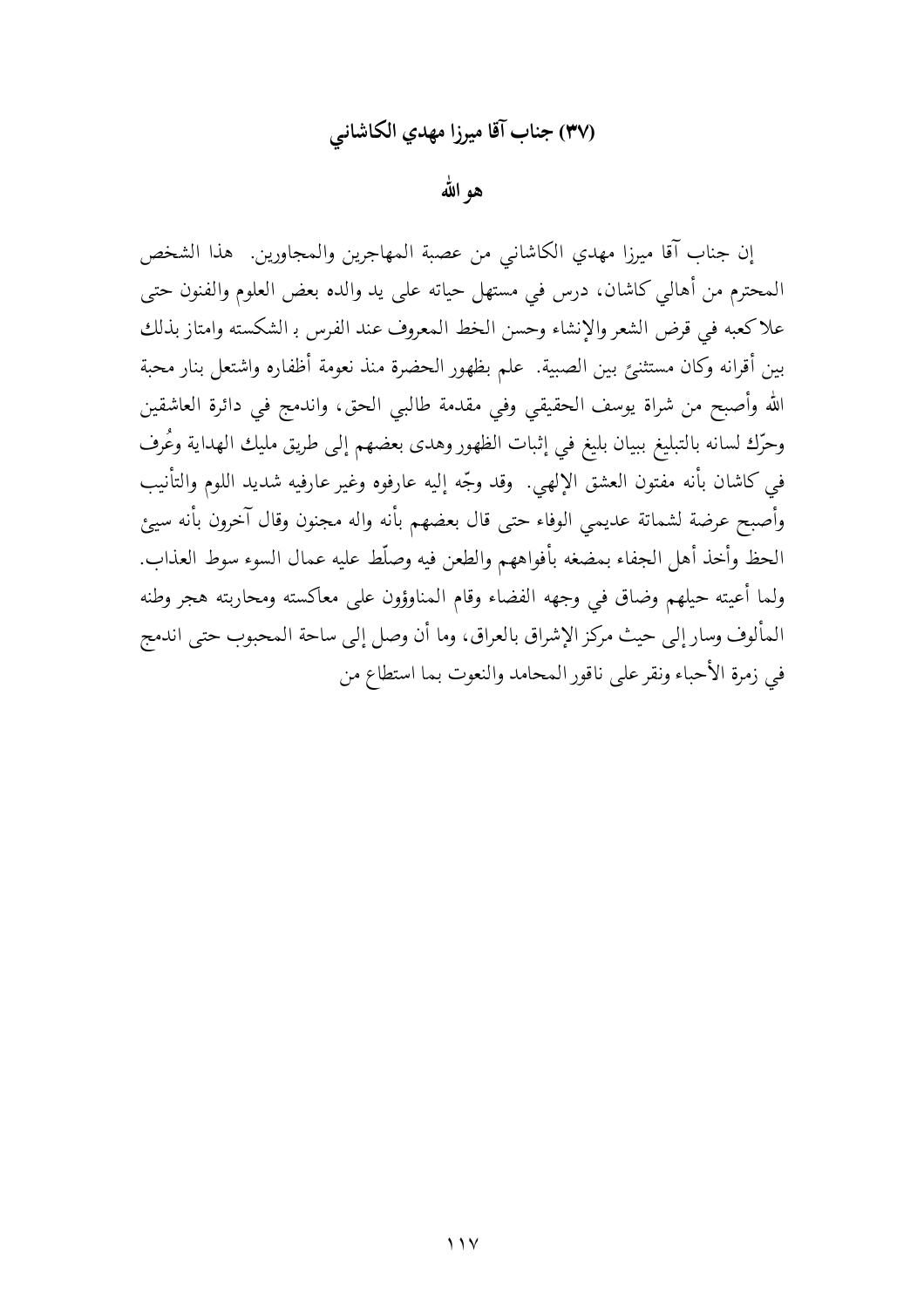نغمات حتى صدر له الإذن المبارك بالعودة إلى كاشان فذهب وآقام بها ردحًا من الزمن ثم هزّه عامل الشوق إلى المحبوب فلم يقوَ على طاقة الفراق فبارح بلده إلى العراق للمرة ثانية مصطحبًا أخته أمةالله المحترمة الحرم الثالث وآقام في بغداد في ظل العناية المباركة إلى أن تحرك الموكب المبارك من العراق إلى القسطنطينية فصدر له الأمر بالبقاء في بغداد للمحافظة على البيت. ۖ وكاد أن يحترق من نار الفراق، ولم يهدأ له بال ولم يذق للراحة طعمًا إلى أن استبعدته الحكومة إلىي الموصل مع الأحباء بصفة أسرى منفيين ظلمًا وعدوانًا، فتراكمت عليه المِحن والبلايا ووقع أسير الأمراض والعلل ولكنه كان في منتهى الخضوع والتفاني لابسًا جلباب الصبر والتحمل، حامدًا شاكرًا وقورًا حتى عيل صبره ولم يعد في قوس تحمله من منزع. واشتد عليه ألم الفراق فطلب إذنًا بالحضور إلى الساحة المقدّسة فكان له ذلك، فتوجه إلى السجن الأعظم مأذونًا مأجورًا ووصله منهوك القوى، ضعيفًا نحيل الجسم من شدة ما لآقاه من وعثاء الطريق واقتحام المشاق وكان الجمال المبارك في تلك الأثناء مسجونًا داخل القلعة ومعتقلاً في وسط القشلة (الثكنة) ومضى المذكور أيامًا في تعب مضنٍ ولكنه كان في منتهى السرور، ناعم البال، واعتبركل بلاءٍ عطاءً من ربه وعدَّ التعب رحمة من عند الله، والنقمة عين النعمة لأن كل ما حدث له كان في سبيل الله وابتغاء مرضاته واستمر على ذلك أيامًا ثم اشتدّ عليه المرض وأخذ جسمه في الانحلال يومًا بعد يوم حتى التجأ إلى الله وطار إلى جوار الرحمة الكبرى.

أما هذا الشخص المكرم فقد كان محترمًا طوال أيام حياته ولم يركن في سبيل محبة الله إلى الظهور والافتخار، وتحمّل جميع ما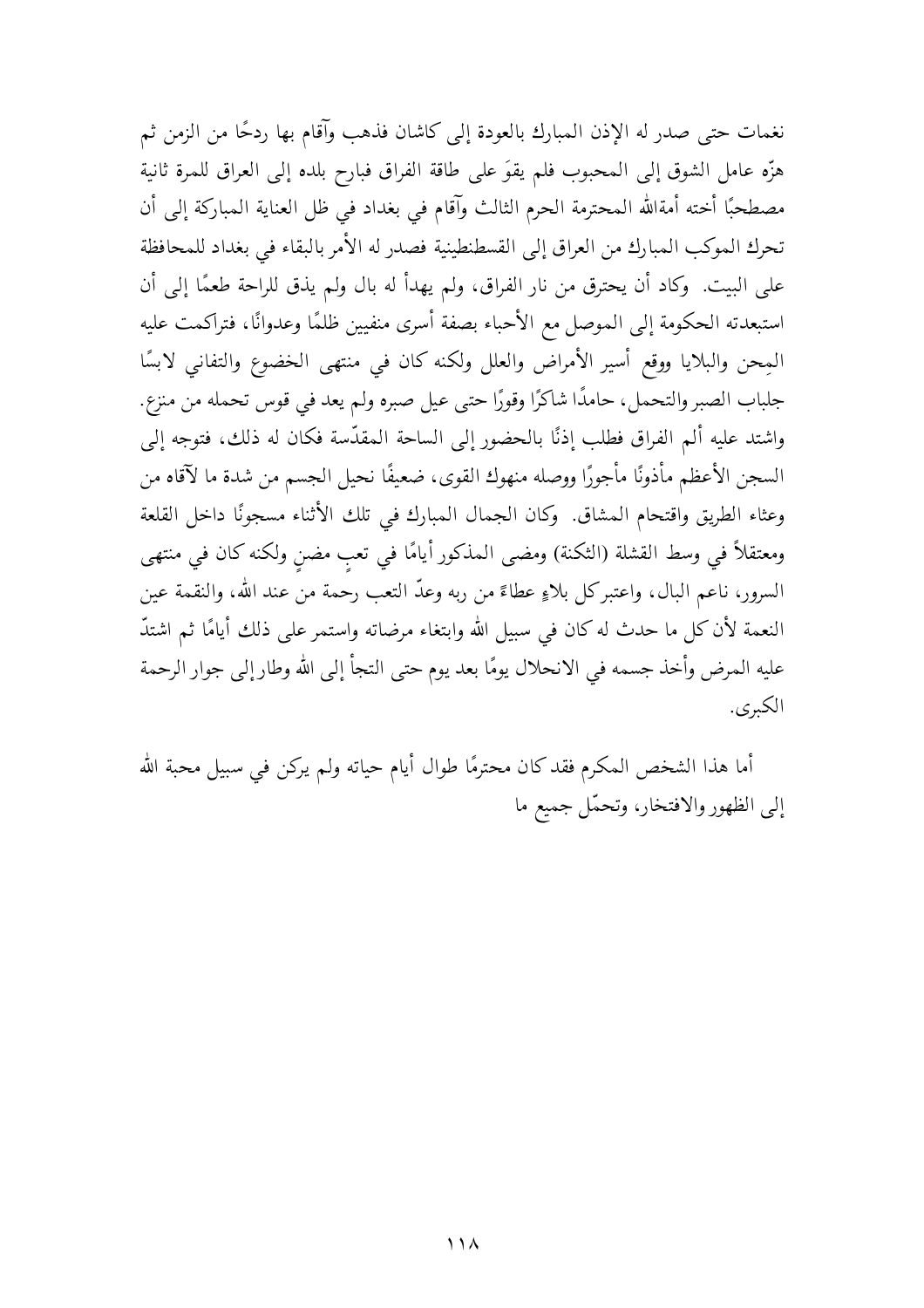انتابه من بلايا ورزايا، ولم يجنح إلى الشكوى مما أصابه أبدًا وعاش راضيًا بقضاء الله سالكًا سبيل الرضاء والتسليم مشمولاً بنظر العناية والتقرّب من ساحة الكبرياء ولم يتغير حاله من بداية حياته إلى نهايتها إذ كان مستغرقًا في بحر الرضاء وكان دائمًا يقول: "ربِّ أدركني، أدركني" حتى أدركته المنيّة وصعدت روحه إلى جوار الحق.

عطّر الله مشامّه بنفحات القدس في الفردوس الأعلى، وسقاه شرابًا طهورًا في كأس كان مزاجها كافورا. وعليه التحية والثناء. أما رمسه المعطّرففي عكاء.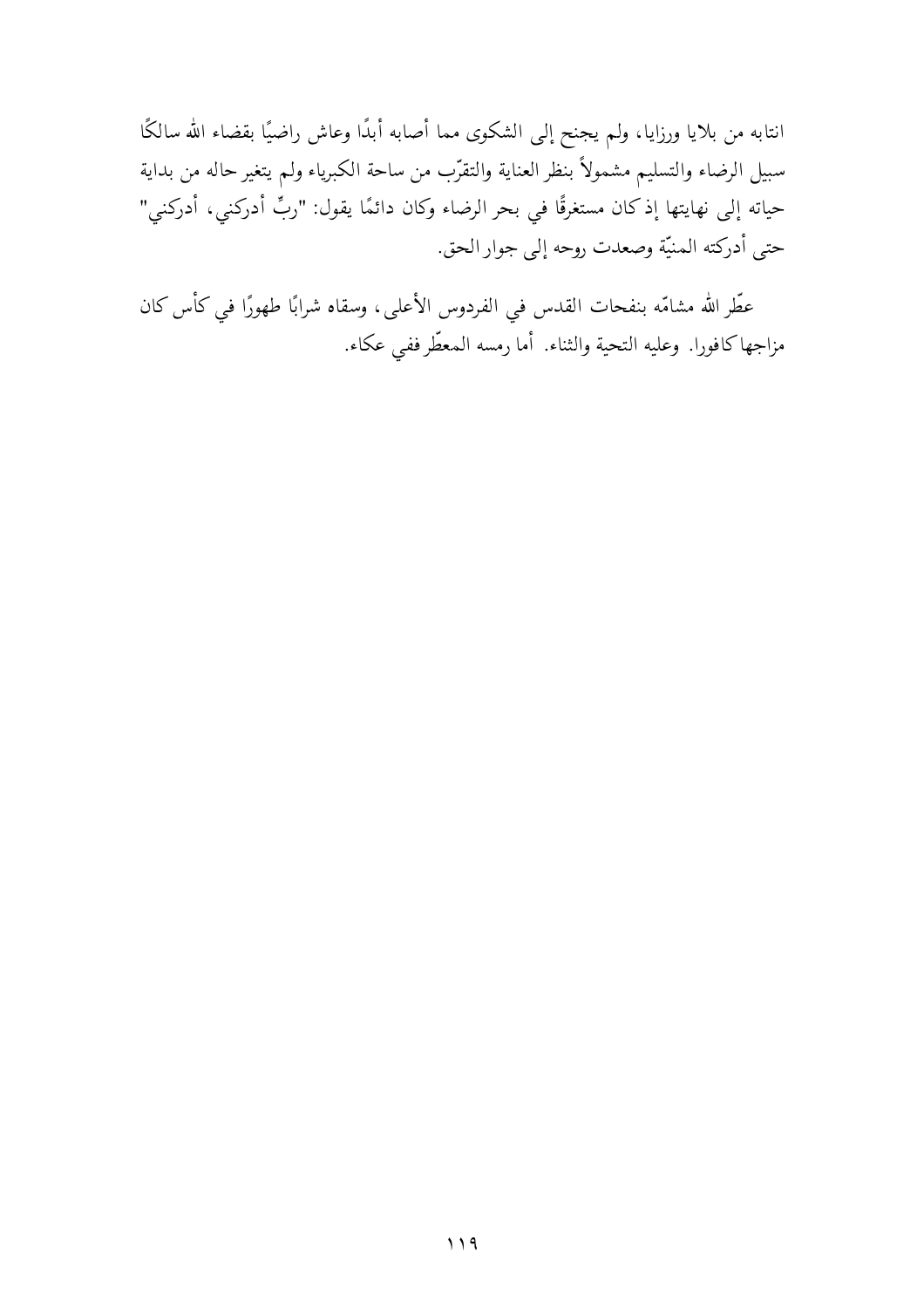## (٣٨) جناب مشكين قلم

هوالله

إن الخطاط الشهير – المير عماد الثانبي حضرة مشكين قلم – هو من جملة المهاجرين والمجاورين والمسجونين. كان قلمه مسكيًا حقًّا وجبينه منورًا بالنور المبين، يُعتبر في مقدمة العرفاء (العارفين بالله) والظرفاء، وقد بلغ صيت هذا العارف والسالك في سبيل الحق جميع الممالك، وكان في إيران بهجة الخطاطين ومحطٍّ سرورهم، معروفًا لدى الأكابر والأعيان، وله مكانة سامية لدى الوزراء والأمناء، وعمّت شهرته الفنية أنحاء بلاد الروم، وبهرت عقول الخطاطين مهارته في صناعة الخط وتحسينه إذكان يتقن مختلف أنواعه، وكان في الكمالات نجمًا ساطعًا واعتنق الأمر بمجرد سماعه نداء الله في مدينة أصفهان، ومن ثمّ قصد مقام المحبوب وطوى الفيافي والقفار والتلال والوهاد وركب متن البحار إلى أن وصل إلى أرض السرِّ (أدرنه) قويًا في إيمانه متينًا في إيقانه فشرب صهباء الاطمئنان واستمع لنداء الرحمن وتمثَّل بين يدي الجمال المحبوب ونال العروج إلى أوج القبول فثمل بنسيم العشق وهام من شدة الوله والشوق متيَّمًا مفتونًا مضَّى على هذا الحال زمنًا بجوار الساحة المقدَّسة موْردًا للألطاف يومًا بعد يوم قائمًا بزخرفة اللوحات الخطية وتنميقها وكان يكتب الاسم الأعظم "يا بهاء الأبهى" على جملة أشكال وأوضاع وغاية في الإتقان ويبعث به إلى كل الأقطار. وبعد ردح من الزمن، صدر له الأمر بالسفر إلى اسلامبول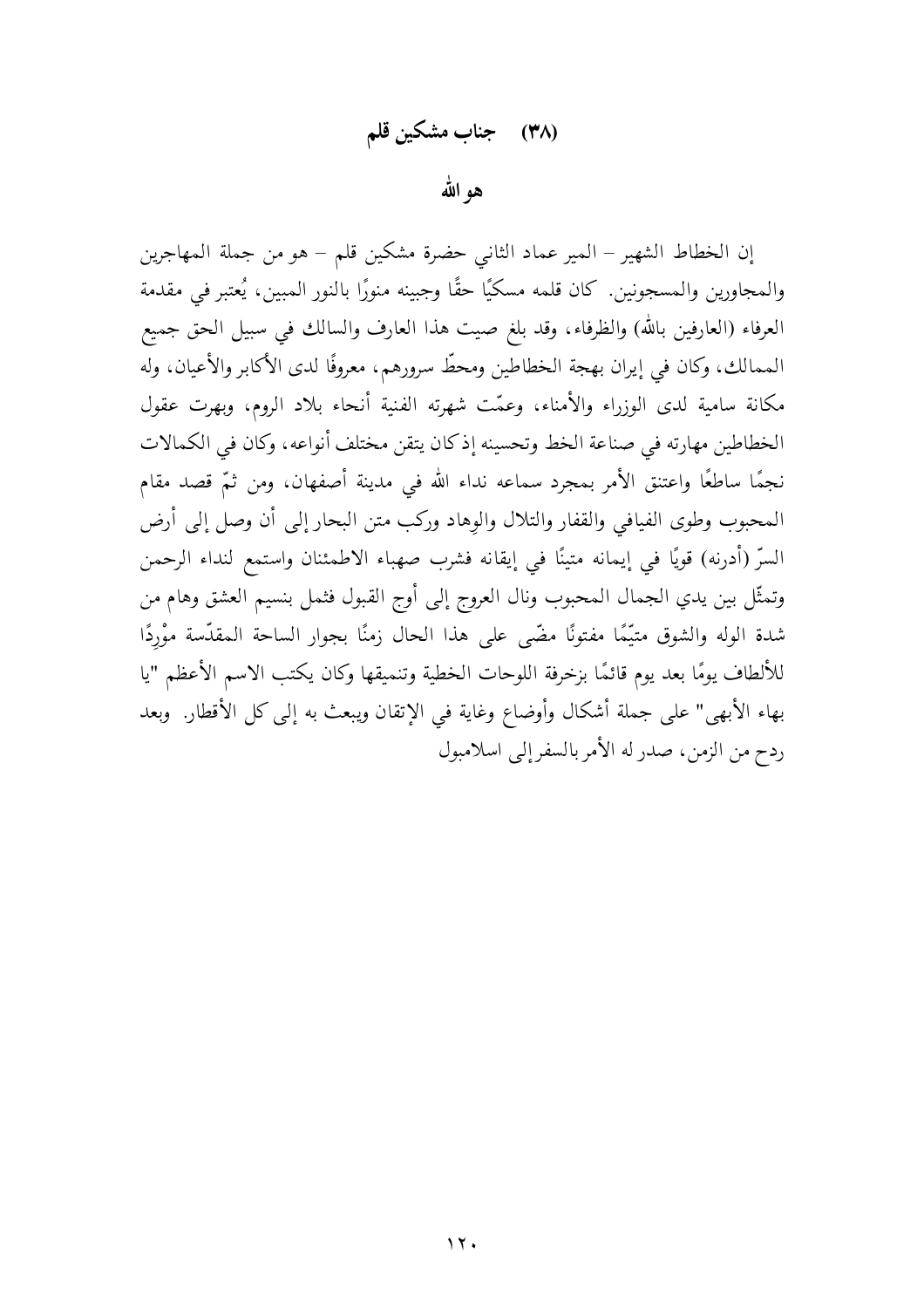برفقة المدعو السياح، وما أن وصل إلى تلك المدينة العظمى حتى أخذ جميع أكابر الإيرانيين والعثمانيين في تقديم الاحترام الكلبي له وأصبحوا مغرمين بخطه المسكي. أما هو فقد حرّك لسانه بالتبليغ غير هيابٍ ولا وجل، غير أن سفير دولة إيران كان له بالمرصاد وألصق به التهمة لدى الوزراء مؤكدًا لهم أن حضرة مشكين قلم شخص موفد من قبل حضرة بهاءالله ليبث روح الفساد في هذه المدينة فضلأً عن إيقاد الفتنة وإثارة الخواطر والضوضاء. وما فتئ السفير المذكور يسخَّر أعوانه بهذا الصدد ويقول إن البهائيين يشتغلون خفية بدس الدسائس في الأقطار العثمانية وما جاءوا إلى هذه العاصمة إلا لهذا الغرض بعد أن جعلت حكومة إيران عشرين ألفًا منهم طعمة للسيف ليحطموا عوامل دسائسهم والآن فليكن معالى وزراء مملكة آل عثمان متيقظين وعلى بيّنة من أن نار الفساد ستشتعل عما قريب في هذه الديار وتأتى على الحرث والنسل وتصبح البلاد في حالة اضطراب لا ينادى وليدها، فالفرصة اليوم سانحة لإبادتهم.

والحال، أن ذلك المظلوم (مشكين قلم)كان يشتغل بفن الخط في عاصمة ملك الروم واشتهر بين القوم بالتقوى والتعبد والسعى في الإصلاح قدر الطاقة، مجتهدًا في تأليف القلوب بين أرباب الأديان المحختلفة ورفع التنافر الموجود بين الغرباء عاملاً على تربية أبناء وطنه وكان ملجًا للمساكين والمحتاجين، كنزًا للمعوزين، مرشدًا للتائهين، هدفه وحدة العالم الإنساني، لم تتطرق إلى قلبه العداوة ولم يجنح إلى البغضاء.

أما سفير إيران بالآستانة فكان ذا نفوذ عظيم وعلاقته بالوزراء متينة، فأثَّر على جمع غفير من البارزين في العاصمة التركية ليحضروا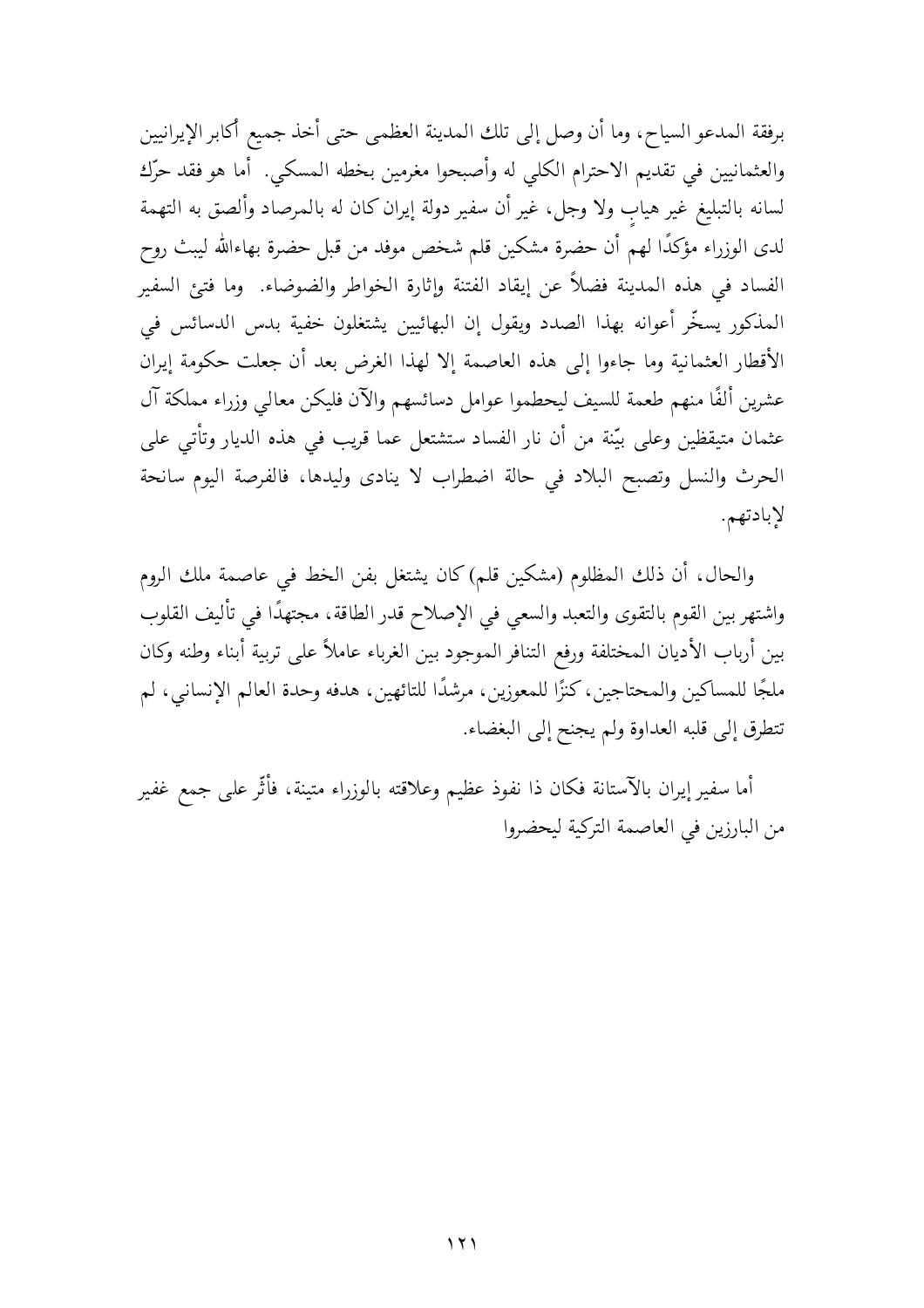المجالس والمحافل وينسبوا لأفراد الجامعة البهائية كل فرْيَة مما أدى بالجواسيس ليحيطوا بجناب مشكين قلم من كل ناحية وبإشارة من السفير قدّم المناوؤون والمغرضون اللوائح البهتانية في حقه لأولى الشأن بإيحاء من سفير إيران المذكور بأن مشكين قلم يشتغل بإشعال نار الفتنة والفساد في البلاد وبأنه طاغية باغية عدوّ للدولة وعاص عتيد. فسبب ذلك في اعتقال مشكين قلم وأدخلوه في عداد المسجونين واستبعدوه إلى غليبولي ومنها إلى جزيرة قبرص ثم إلى سجن عكاء بعد أن أمضى في الجزيرة في قلعة ماغوسا مدة من سنة ١٢٨٥ إلى سنة ١٢٩٤ هجرية، وبعد أن خرجت قبرص من يد الأتراك تخلَّص من الأسر وآقام أيامًا في ظل عناية الجمال المبارك مشتغلاً بفنه الذي برع فيه في كتابة لوحاتٍ وتنميقها بكمال الإتقان وإرسالها إلى مختلف الأصقاع وعاش في هناء ورغد من العيش مشتعلأكالشمعة بنار محبة الله سلوة لخواطر جميع الأحباء. واستمر بعد صعود المقصود ثابتًا راسخًا على العهد والميثاق بدرجة لا تضارع، وكان كالسيف المسلول على رقاب الناكثين، لم يجنح إلى المداراة ولا المواربة والمحاباة، صارفًا دقائق حياته في صادق الخدمات غير مقصّر في جميع الموارد بهذا الصدد. ثم سافر إلى بلاد الهند بعد الصعود المبارك بمدة واندمج في زمرة من كانوا على شاكلته في العبادة والانقطاع عما سوى الله حينًا من الدهر تتجدد همّته يوما بعد يوم إلى أن وصل إلى هذا العبد (حضرة عبدالبهاء) خبر ضعفه ووهنه فأرسلت إليه ليحضر. فعاد إلى هذا السجن الأعظم وسعدت بقدومه قلوب الأحباء، وابتهجت منهم الأفئدة، وكان للجميع رفيقًا أنيسًا في كل آناته، مترنمًا بالنغمات الشجية، منجذبًا إلى الحق كل الانجذاب، جامعًا للفضائل متحليًا بأحسن الخصال، مؤمنًا موقنًا مطمئن النفس،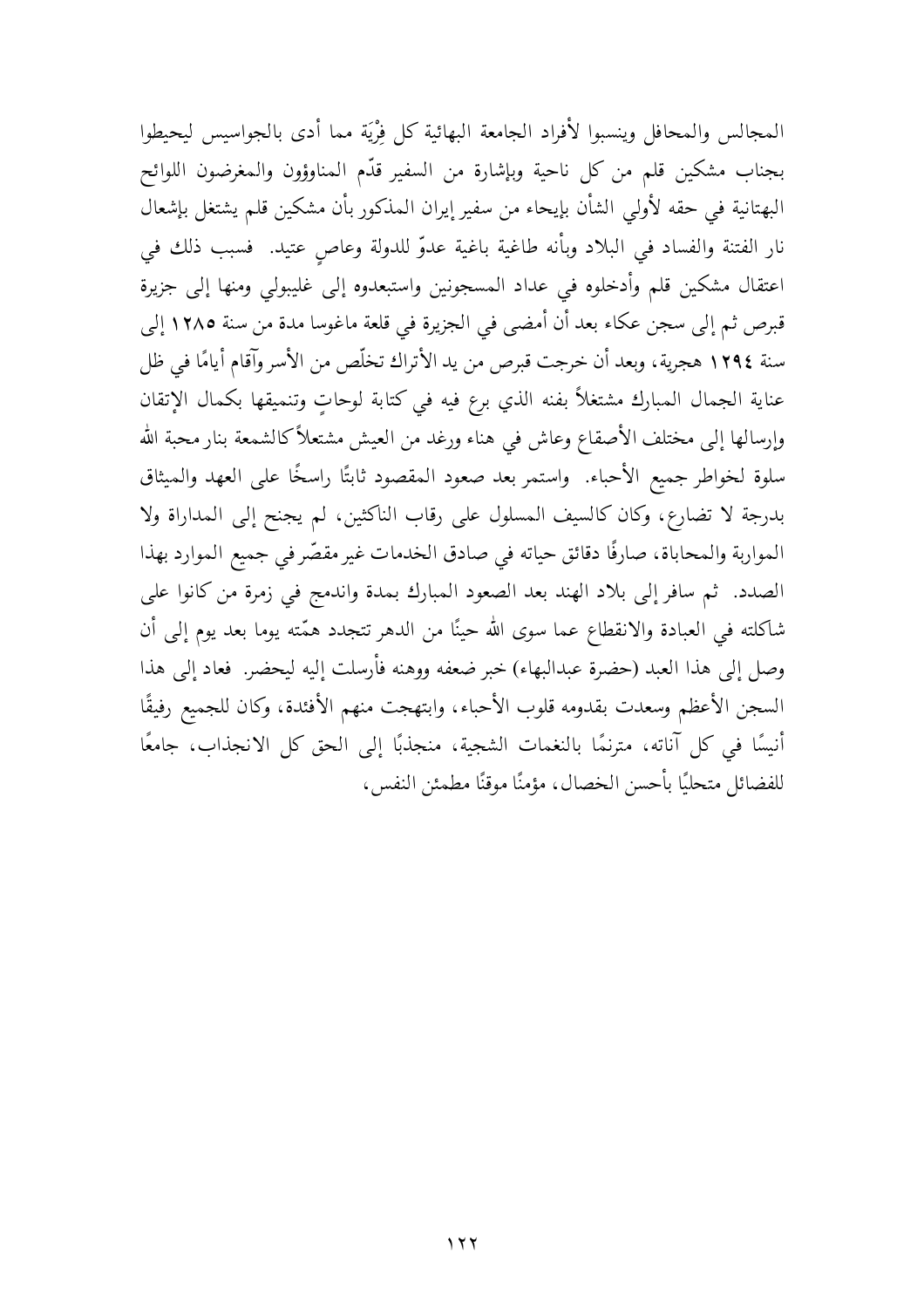زاهدًا في الدنيا، ذكي الطباع، لذيذ المشرب، حلو الحديث، وعلى خلق عظيم، يتضوَّع عرف شذاه كأوراد الرياض الغناء، نديمًا لا يضارع، وقرينًا لا مثيل له في محبة الله. ترك كل نعيم وأغمض عينيه عن أسباب العزّة الدنيوية لم يركن إلى الراحة واللهو ولم يطلب الثراء ولم يتشبَّتْ بشيء من الأشياء جاعلاً ديدنه حثٌّ ذويه على ترتيل الآيات والتضرع إلى ذي الجلال في جميع الأوقات وانجذابه جعله هيكلاً مجسمًا لمحبة الله، بشاشته لا تنقطع، وكان في الصداقة والمودة لا نظير له، صبورًا حمولاً للغاية فانيًا نفسه بالكلية وباقيًا بالنفس الرحمانية. ولو لم يكن مفتون الجمال المبارك وقلبه متعلَّقًا بملكوت الجلال لتيسَّر له كل رفاه، حيث كان رأس ماله العظيم تفننه في كثير من أنواع الخطوط مما لم يسبقه أو يجاريه في مضمارها أحد. والفضائل التبي كان متحليًا بها سببت احترامه لدى الأمراء وغيرهم، وهيامه وانجذابه إلى المعشوق الحقيقي جعلاه ينزِّه نفسه عن جميع القيود طائرًا في الأوج غير المتناهي وفي النهاية انتقل، أثناء تغيب هذا العبد (عبدالبهاء) من هذا العالم الضيق الظلماني إلى العالم الفسيح النوراني وتمتع بالفيض اللامتناهى بجوار الرحمة الكبرى. عليه التحية والثناء، وعليه الرحمة الكبرى من الرفيق الأعلى.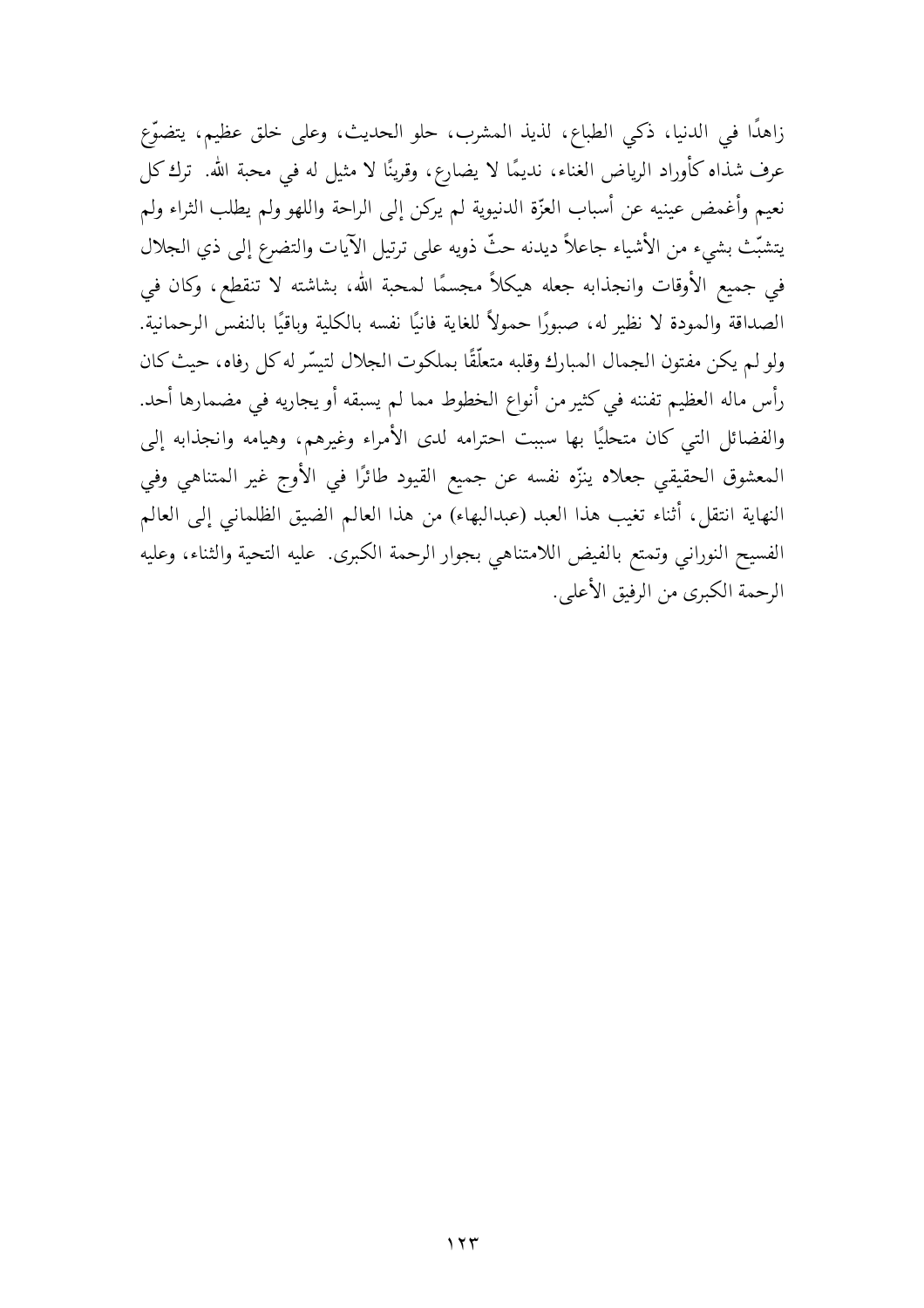# (٣٩) جناب الأستاذ على أكبر النجار

هو الله

الأستاذ على أكبر النجار هو من زمرة المهاجرين والمجاورين، وكان السبّاق بين الأخيار ومن قدماء الأحباء في إيران ومن أجلَّة الأصحاب، رفيقًا صدوقًا يترنَّم بشجيِّ الألحان على علم بالحجج والبراهين الأمرية متتبعًا لآيات النور المبين ومن سجاياه قرض الشعر، وقد جادت قريحته الوقادة وفكره السيال بعدة قصائد في محامد الجمال المبارك وكان في صناعة النجارة لا يجارى، وماهرًا فيها، وقد أبرز الكثير من مصنوعاته الدقيقة وشبَّهوه بالصائغ الذي يحكم صنع الخواتيم، فضلاً عن ضلوعه في العلوم الرياضية وله فيها ملاحظات دقيقة.

وبالإجمال، كان هذا الشخص رفيع المقام من أهالي يزد وسافر إلى العراق وتشرّف بالمثول بين يدي الحضرة وفاز فوزًا عظيمًا وشمله الفيض المبين والعنايات الفائضة من ساحة الجمال المبارك بدرجة يغبط عليها وكان يحظى باللقاء في أكثر الأيام وهو من عصبة الذين تم نفيهم من الزوراء إلى الحدباء (الموصل) ولاقى من وعثاء الطريق ما لاقى وتحمل المتاعب والمشقات وساوره شظَفُ العيش زمنًا ليس بالقليل، وكان يمارس القناعة قدر المستطاع، دائم الشكر والتبتل والتضرع والابتهال. ثم انتقل من الموصل إلى السجن الأعظم واشتغل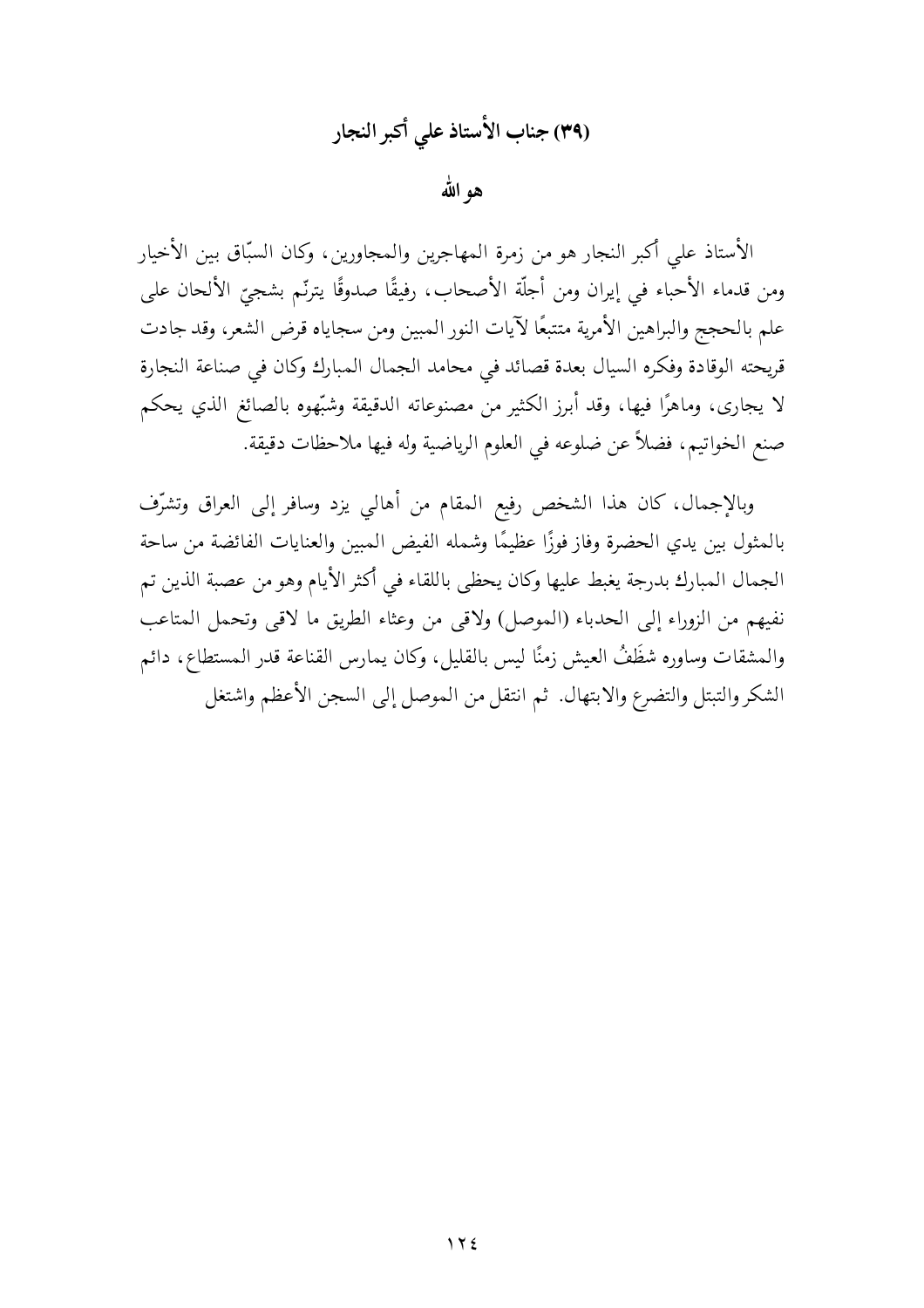بالتذكر وتلاوة الأنجية في جوار الروضة المقدّسة وكان يحي لياليه بالالتماس وطلب العفو والمغفرة من ساحة ذي الجلال بقلب مشتعل بنار الحب، وعين دامعة وكان منقطعًا عن عالم التراب يتمنى الصعود من هذا العالم راجيًا من الحق الأجر والثواب لأنه لم يطق فراق نيّر الآفاق. واشتاق إلى جنة اللقاء ومشاهدة أنوار الملكوت الأبهى فاستجاب الله دعاءه وصعدت روحه إلى العالم الأبهى – محفل تجلي رب الأرباب .

عليه صلوات الله وسلامه، وأدخله الله في دار السلام بقوله تعالى: "ولهم دار السلام عند ربهم والله رؤوف بالعباد".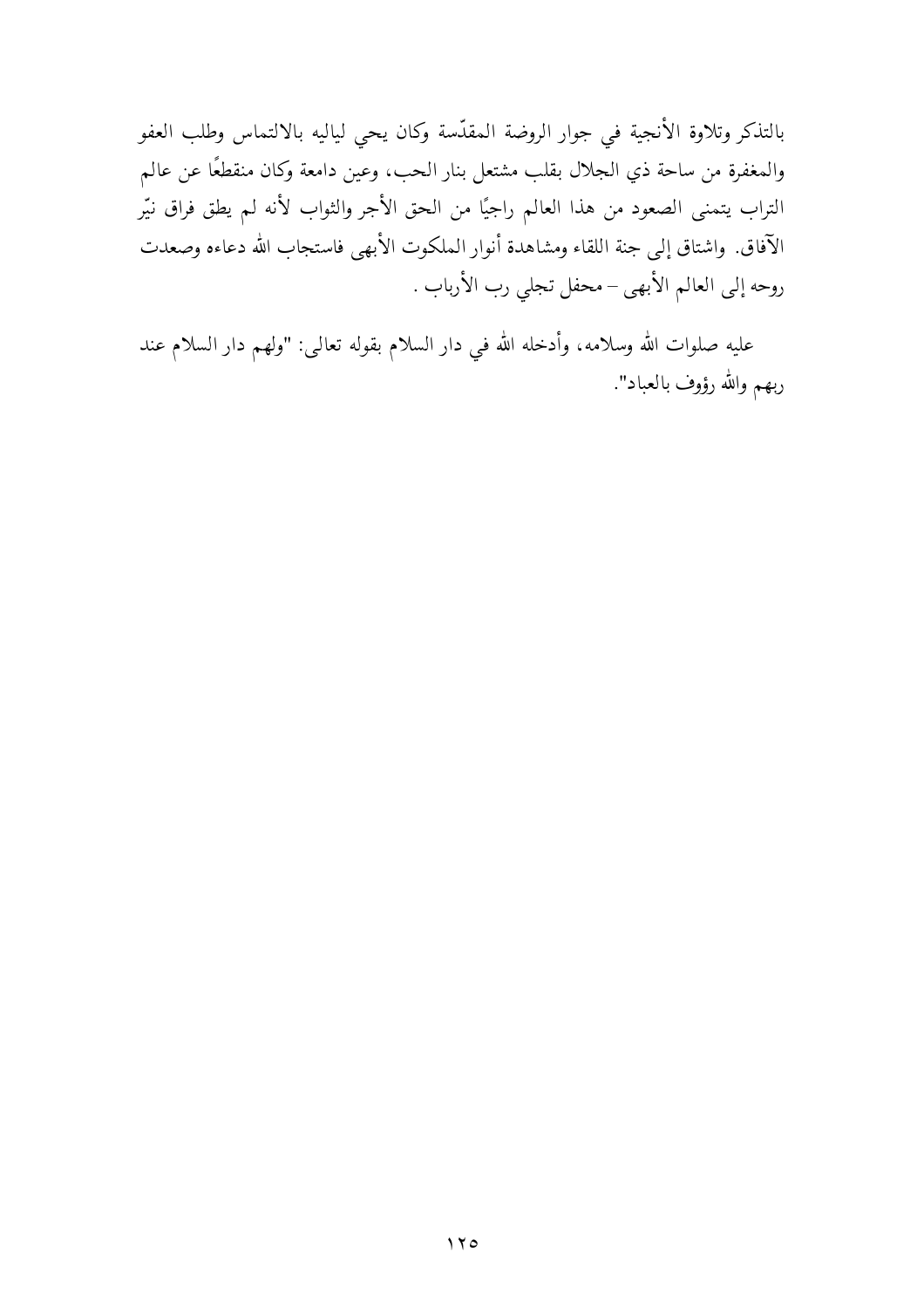# (٤٠) جناب آقا شيخ على أكبر المازكاني

هو الله

في عداد المهاجرين والمجاورين، كان جناب آقا شيخ على أكبر المازگاني، وهذا الشخص يعتبر في مقدمة الأحرار وقائد عصبة العاشقين الهائمين. رضع لبن الأمر من ثدي العناية منذ نعومة أظفاره وهو نجل حضرة الفاضل الجليل الشيخ المازكاني الرجل الطاهر النزيه الذي هو من مشاهير مقاطعة كاشان ولا نظير له في الزهد والتقوى، جامع لمحاسن الأخلاق والأطوار المألوفة وخير الطباع ويشهد بذلك العموم واشتهر بحلاوة مشربه بين الناس. خلع العذار في محبة الله وكشف الأسرار فتحفّز عديمو الوفاء من معارفه وغيرهم على قتله. أما هو فقد اشتغل مدة بترويج الدين المبين وجذب قلوب العالم ولم يلقَ زائروه غير الحفاوة والكرم، وما زال ينسج على هذا المنوال حتى طرق صيت إيمانه وإيقانه أسماع أهل الحلّ والعقد فقام أعوانهم بالتطاول عليه حتى أسقوه كأس الشهادة ظلمًا وعدوانًا، فمات ذلك الرجل الجليل في سبيل الرب الجميل.

أما ابنه العزيز المحبوب لم يطق الآقامة في تلك الديار مخافة أن يصبح، بعد استشهاد والده المبرور، طعمة لسيوف الأعداء، فرحل إلى العراق حيث فاز بشرف اللقاء حينًا من الدهر ثم قفل راجعًا إلى إيران.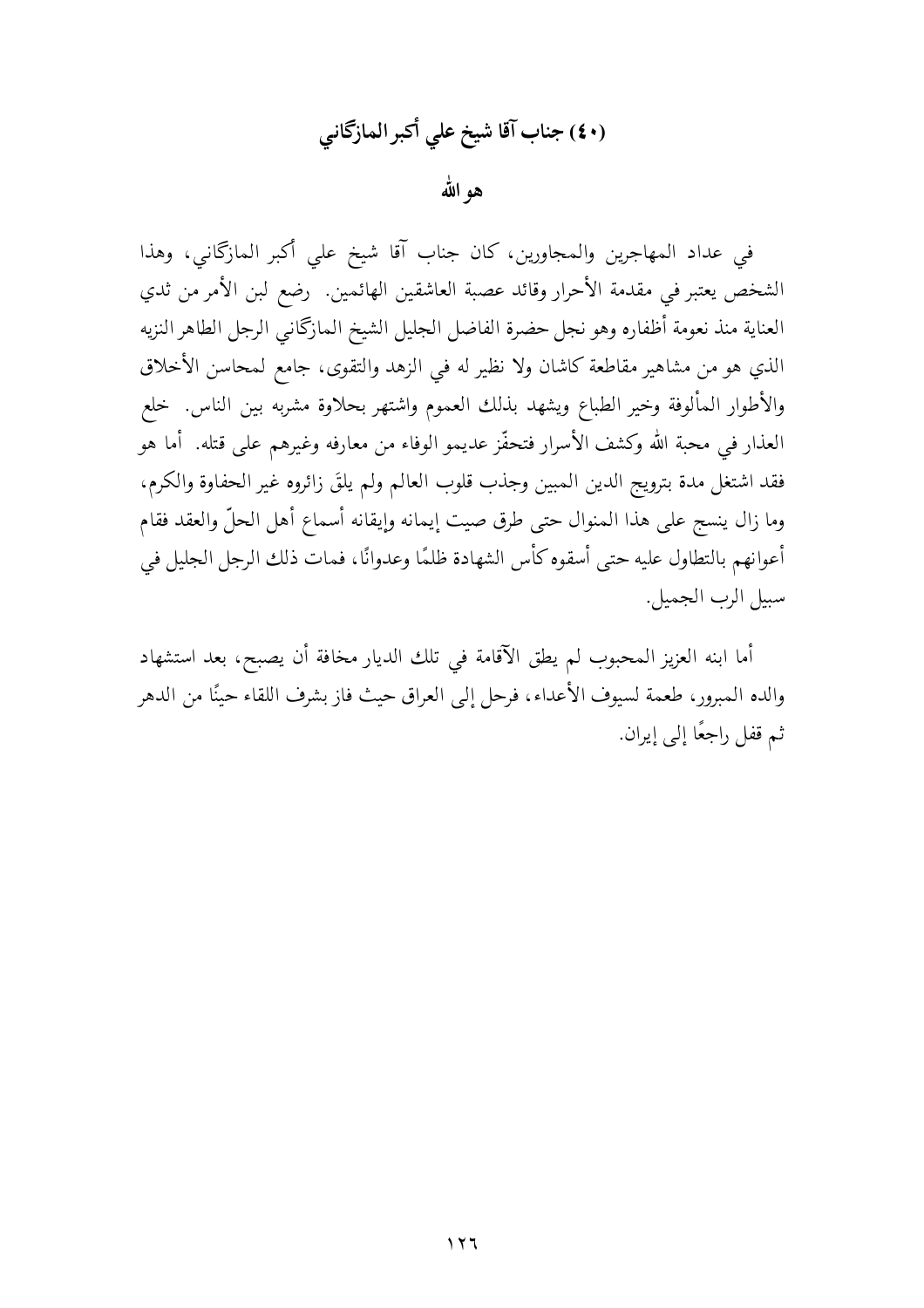وما لبث أن عاوده الشوق واشتعلت فيه النار لمشاهدة المحبوب، فتأبَّط جعبته واصطحب زوجته وطوى هو وحرمه الهضاب والوهاد، طورًا راكبين وطورًا سيرًا على الأقدام، حتى أكلت أقدامهما الرمضاء في الوعور والسهول والسواحل حتى ألقيا عصاهما في البقعة المباركة وحلأ مكان الأمن والأمان في رحاب الحق في هناء وروح وريحان. وقد استمر ذلك الحبيب ثابتًا راسخًا على العهد والميثاق بعد صعود طلعة المقصود، روحي لأحبائه الفداء، مغمورًا بفيض رحمة الرحمن وكان من سجاياه نظم القريض فنظم من شدة اشتياقه وهيامه بالمحبوب عدة قصائد غراء ومقطَّعات غزلية في حبه لمحبوب القلوب وكان لسان حاله يقول:

> ولو أني عارٍ عن السجع والقوافي غير أن فكري دائمًا في حبيبي واشتياقي لطلعة المحبوب عين زخري بل ومسكى وطيبي

وعلى الجملة، فقد صعد هذا الشيخ إلى عالم الرب الغفور، فرحًا مسرورًا محترقًا بنار الشوق، ونصب خيمته الأبدية في العالم العلوي. أمطر الله على جدثه الوابل الهطال من ملكوت الغفران، ومتَّعه بالفوز العظيم في فردوس الجنان، وأفاض عليه سجال الرحمة في جنة الرضوان.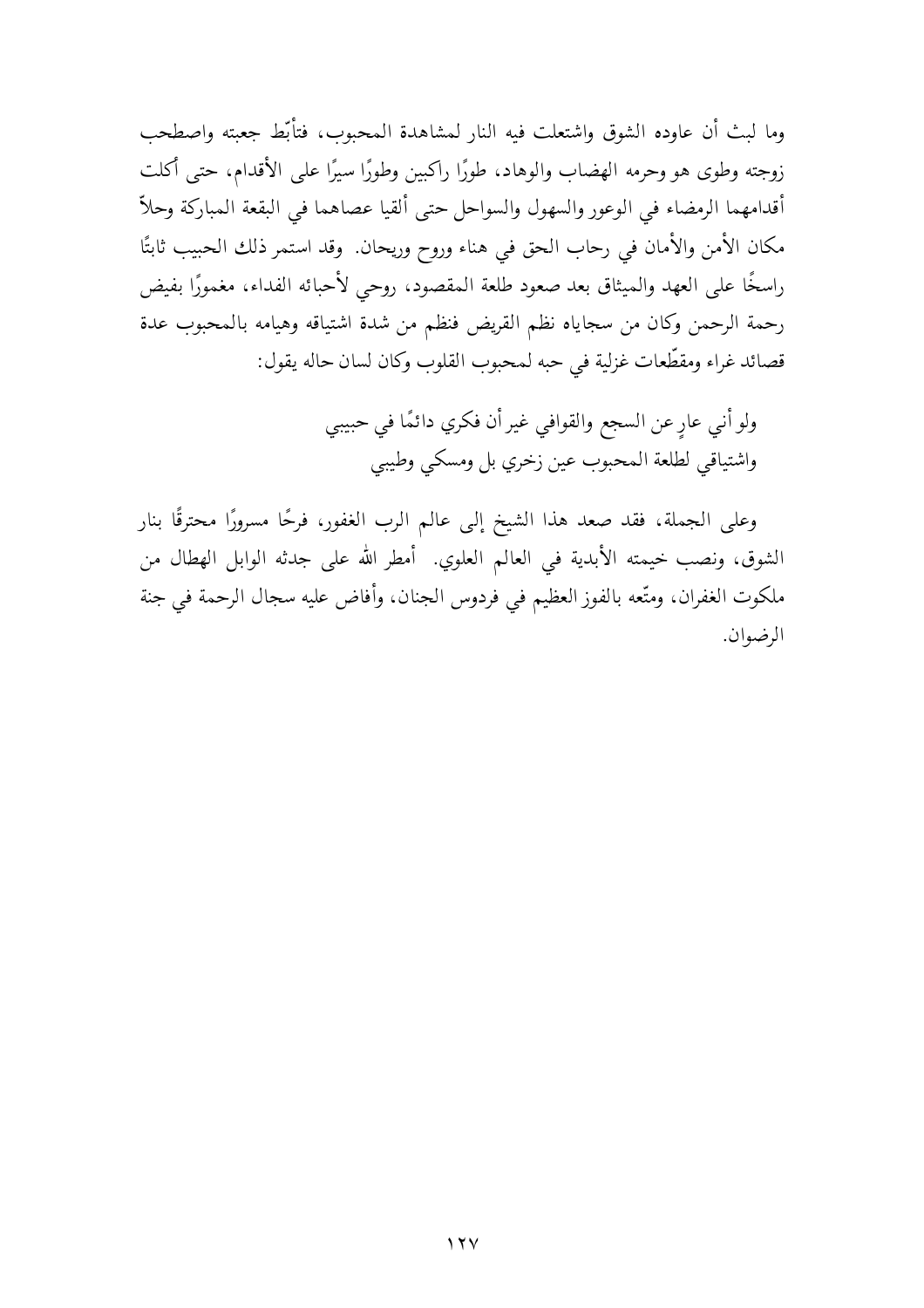## (٤١) جناب آقا ميرزا محمد خادم المسافر خانة

إن الشاب الإلهيي، جناب آقا ميرزا محمد خادم المسافر خانة، هو من أهالي أصفهان ومن المهاجرين والمجاورين. وقد اشتهر وهو في ريعان شبابه بين العلماء بأنه حاضر الذهن، شديد الذكاء، وكان من ذوي البيوتات، محترمًا بين القوم، نجيبًا فطنًا مجدًا ومجتهدًا في تحصيل العلوم والمعارف وعلى قسط وافر من العلوم والفنون المتنوعة والمعقول والمنقول، وكان فضلأ عن كل هذا، متلهفًا إلى الارتواء من مَعين أسرار الحقيقة طالبًا لمعرفة الأحدية، ولم يطفئ زلال العلوم والفنون والمعارف، حرارة عطشه مع شدّة بحثه وتنقيبه في مجالس العلماء والفقهاء، إلى أن تحقق كل ذلك وظهر السَّر المكنون والرمز المصون لائحًا واضحًا فتعطرت مشامه من نفحة جنة أوراد الأبهى وتنور قلبه وروحه بسطوع أشعة شمس الحقيقة فوصل الحوت الظمآن إلى عين الحياة وعكفت الفراشة المشتاقة المتهافتة على الشمعة الموقدة فأحيت البشارة الكبرى روح ذلك الطالب الصادق واستنار قلبه بضياء نور صبح الهدى وأوقدت فيه نار المحبة بدرجة جعلته يعوف هذا العالم وما فيه من نعيم موفور وراحة كبرى وأخيرًا هرع إلى السجن الأعظم (عكاء).

كان هذا الشخص في أصفهان يعيش في هناء ورفاه ورخاء مسرورًا قرير العين غير أن شوقه للّقاء حفزه على التخلص من كل قيد وقطع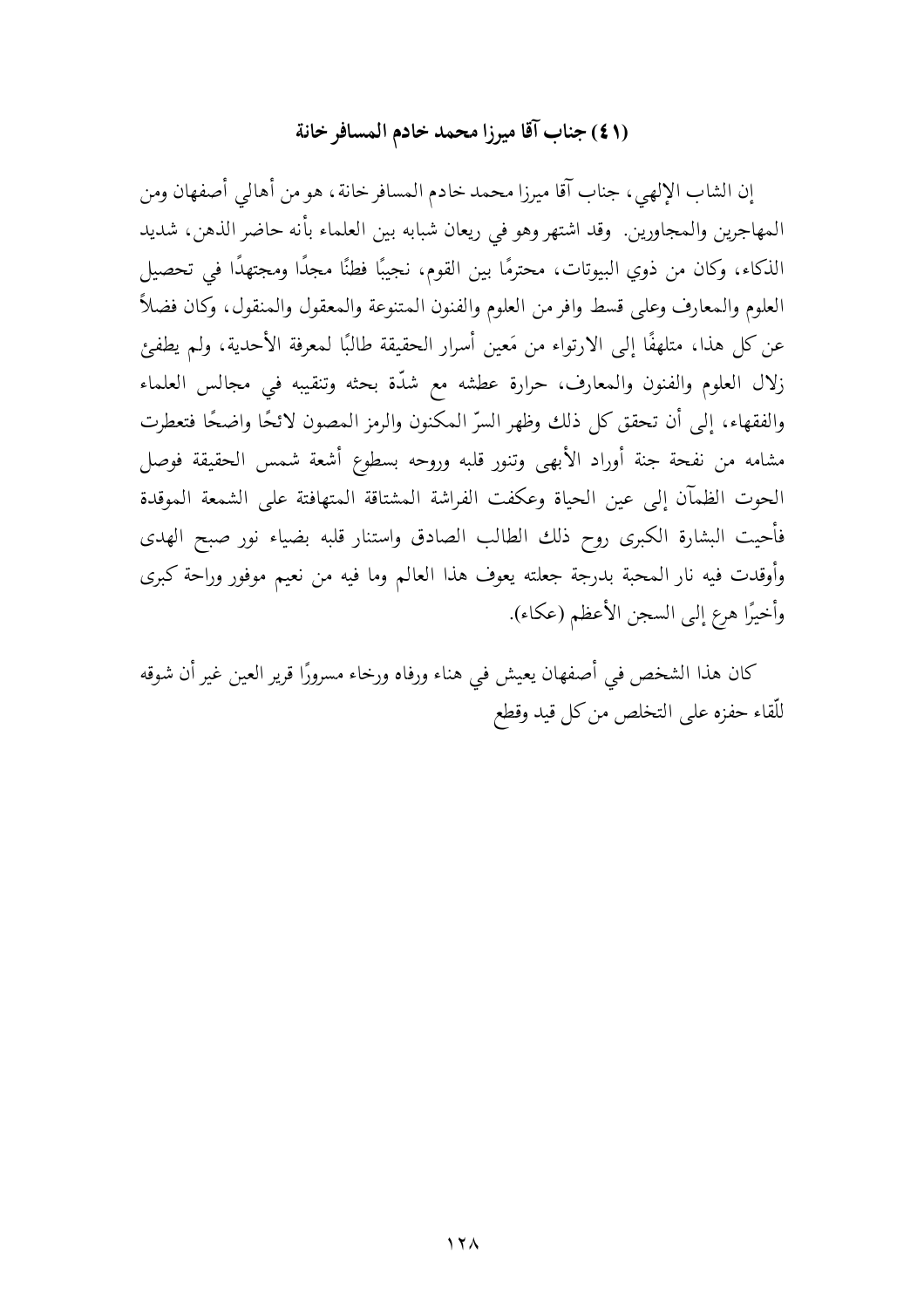المسافات البعيدة غير عابئ بما لآقاه من وعثاء الطريق والمتاعب ومشقة الأسفار واستتب به الرحيل إلى الهدوء والسلام في السجن الأعظم، وقام على عبوديته للجمال الأبهى وداوم على خدمة الأحباء وبعد أن كان مخدومًا أصبح خادمًا، وأصبح عبدًا بعد أن كان سيّدًا، وأسيرًا بعد أن كان قائدًا، لم يذق للراحة طعمًا في كل آناته. وأصبح كهفًا لجميع المسافرين ومؤنسًا عديم النظير للمجاورين يعمل فوق طاقته جائش الحميّة في محبة الأحباء واكتسب محبة المسافرين والمجاورين ورضاهم ساكتًا صامتًا حال تأدية خدماته.

واستمر على هذا الحال إلى أن وقعت المصيبة الكبرى فانهار بنبان صبره واستقراره وأحرقت نار الفراق قلبه، فكان لا يهدأ ليلاً ولا نهارًا مضيئًا كالشمعة المشتعلة فأثرت فيه شدة الالتهاب ووصلت ناره إلى قلبه وكبده فخارت قواه ولم يعد يتحمل ما هو فيه فجنح إلى التضرع والتبتل ليل نهار متمنيًا أن يطير إلى عالم الأسرار ويقول: "رب أدركني، أدركني من هذا الفراق وجرعني كأس الوصال، وأجرني في جوار رحمتك يا رب الأرباب" إلى أن أدركه الحال فطار إلى العالم العلوي غير المحدود. هنيئًا له هذه الكأس الطافحة بموهبة الله، مريئًا له هذه المائدة التبي هي حياة للقلوب والأرواح. متَّعه الله بالورود على الورد المورود، ورزقه الحظ الموفور من الرفد المرفود.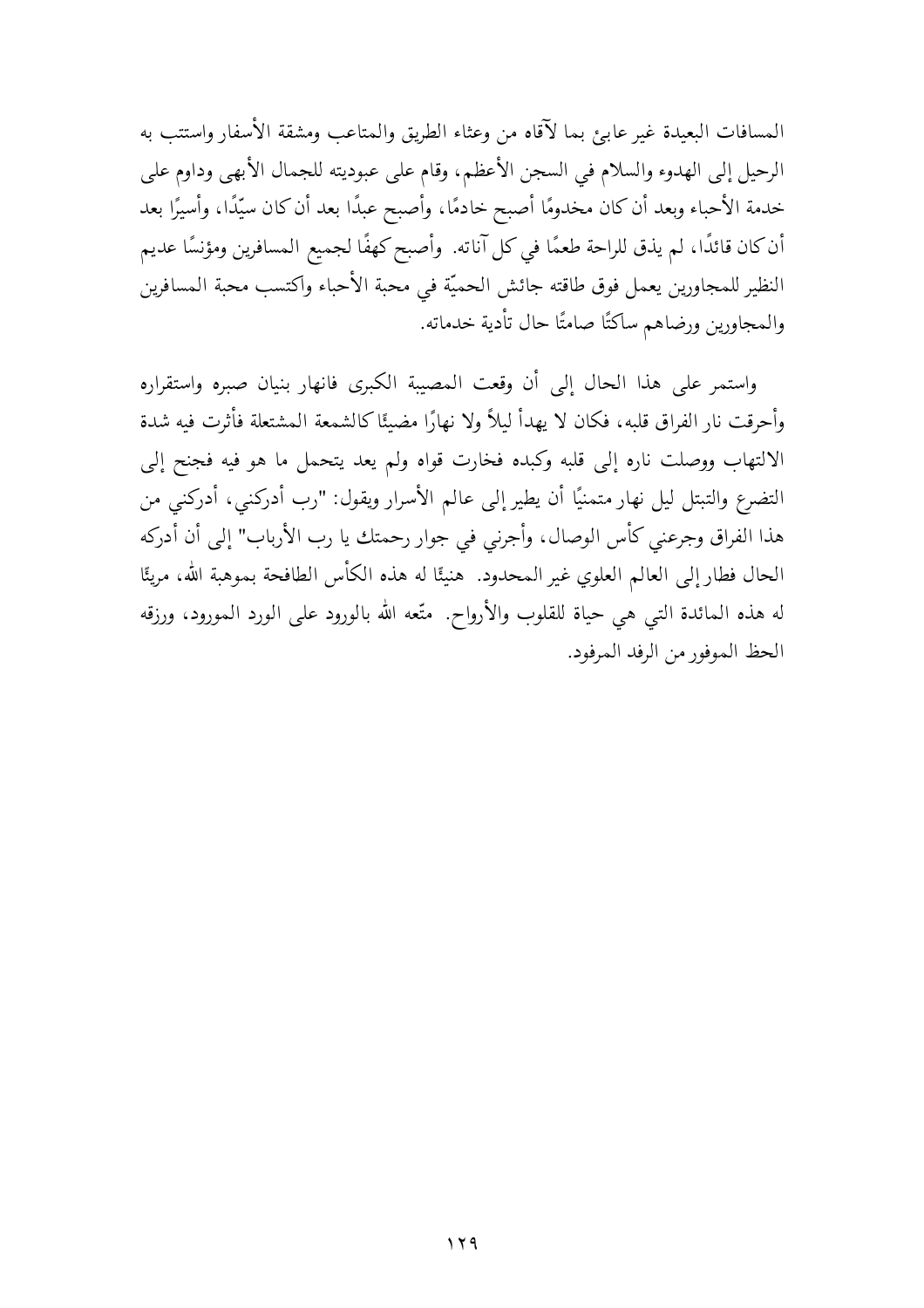### (٤٢) جناب آقا ميرزا محمد الوكيل

كان ضمن الأسرى الذين نفوا من الزوراء إلى الحدباء، جناب آقا ميرزا محمد الوكيل. وهذه النفس الزِّكيَّة تجرعت كأس التسليم والرضاء في دار السلام، ومكث في ظل شجرة الطوبي آمنًا مستريحًا وأمينًا كريمًا موصوفًا بالغيرة والهمة في تسيير الأمور بدرجة لا مثيل لها وذاع صيته بين القوم بالعراق، على الأخص بحسن التدبير. ولما دخل الإيمان والإيقان في قلبه لُقِّبَ بالوكيل الممتاز والسبب في منحه هذا اللقب هو أنه كان في بغداد شخص مشهور اسمه الحاج ميرزا هادي الجواهرجي وله ابن عزيز يدعي آقا ميرزا موسى، الذي لقبه القلم الأعلى بحرف البقاء، وهذا الأخير آمن بالأمر ثابتًا راسخًا في معتقده وكان أبوه شخصًا مهيبًا وفي عظمة الأمراء معروفًا في بلاد إيران وبلاد الهند بالجود والسخاء والبذل والعطاء والإنفاق عن سعة. أصله من وزراء إيران، ولكنه لما شاهد أن المرحوم فتح على شاه ميالٌ لجمع الأموال واغتيال أموال الوزراء والاستيلاء على ما لديهم من حطام الدنيا طوعًا وكرهًا ويُعِدُّ من أظهر عدم تنفيذ رغائبه من ذوي الجرائم التي لا تغتفر، بادرَ لخوفه من هذه الورطة إلى ترك الإمارة والوزارة وذهب إلى بغداد. فطلب فتح على شاه من والى بغداد المدعو داود باشا أن يُعيده إلى إيران، أما الوالي المذكور فكان ذا شهامة وغيرة، فلم يلبِّ طلب شاه إيران، وعمل كل ما في وسعه لرعاية واحترام الحاج المذكور الذي اشتهر بحسن التدبير، واشتغل بتجارة المجوهرات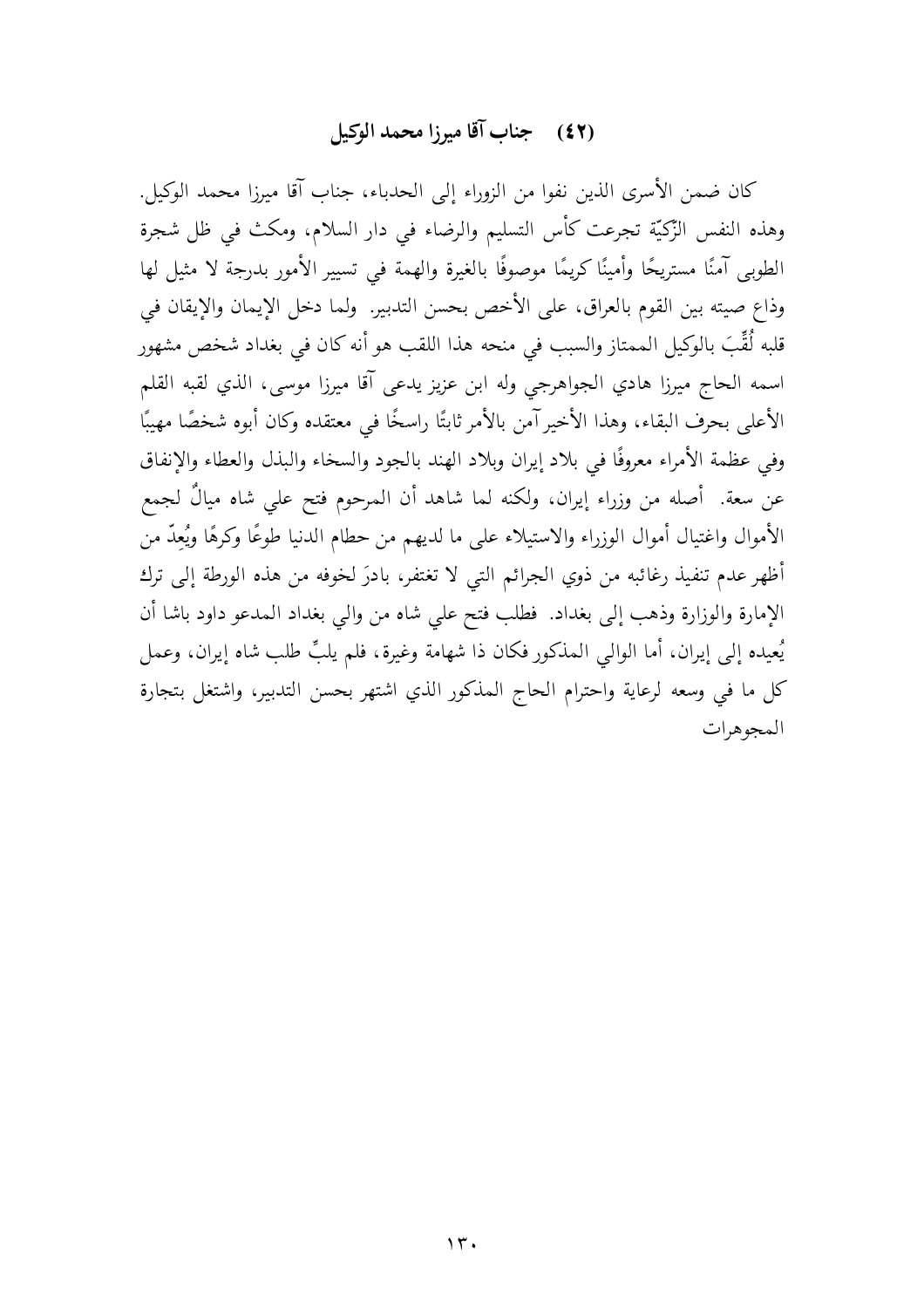واشتهر بالجواهرجي ولكنه كان يعيش عيشة الملوك في قصورهم، وهذا الشخص كان من نوادر الدهر إذ كان يعيش في مقرَّه بكل عزة ومكنة ولكنه ترك الخدم والحشم وآثر العمل بالتجارة وكسب المنافع الكلية وكان باب داره مفتوحًا على مصراعيه للزائرين والقاصدين من الغرباء والأقربين على السواء، غوثًا للمحتاجين حين يستقبل زائريه على اختلاف طبقاتهم بكل ترحاب وإعزاز، وكان أغلب أكابر الإيرانيين ينزلون ضيوفًا عليه عندما يأتون في مواسم حجهم لزيارة أضرحة الأئمة المكرمين وكان مصفوفًا على موائده ما تشتهيه الأنفس من فاخر الطعام المتنوعة وأصنافه، وكان القوم يقدِّمون له عظيم الاحترام أكثر من الصدر الأعظم بمراحل، وفاق احتشامه جميع الوزراء وعلى الأخص في العطاء والقِرى والبذل والسخاء المتزايد يومًا إثر يوم حتى أصبح مفخرة الإيرانيين في العراق وعمّت إنعاماته مواطنيه بل وزراء آل عثمان والمشيرين في دولتهم حتى أكابر القوم في بغداد هذا فضلاً عن رجاحة عقله وعظم تدابيره للأمور مهما عظمت.

وعلى الرغم من أن تجارة الحاج المشار إليه قد أصبحت لكبر سنه في ارتباك، غير أنه لم يطرأ على معيشته أدنى تغيير أو تبديل أبدًا وعاش معزّزًا محتشمًا مع أن أمواله قد ذهبت ديونًا على أكابر القوم وعظماء أهل البلاد ولم يؤدّ واحد منهم ما عليه من الديون بالمرة. ۖ ومن جملة من استدانوا منه والدة آقا خان المحلاتي بمبلغ لا يقل عن المائة ألف تومان ولم تؤدِّ منها فلسًا لأن المنيّة وافتها بعد فترة قصيرة وماتت والدّيْن في ذمتها، وعدة أشخاص أُخر كقائد الجيوش المدعو على قلى خان وسيف الدولة نجل فتح على شاه والسيدة والية كريمة الشاه المذكور وغيرهم من الأكابر والأعيان والإيرانيين وأمراء آل عثمان وأعاظم أهل العراق. وبالاختصار، إن كل هذه الديون قد أُكلت عن آخرها مع كل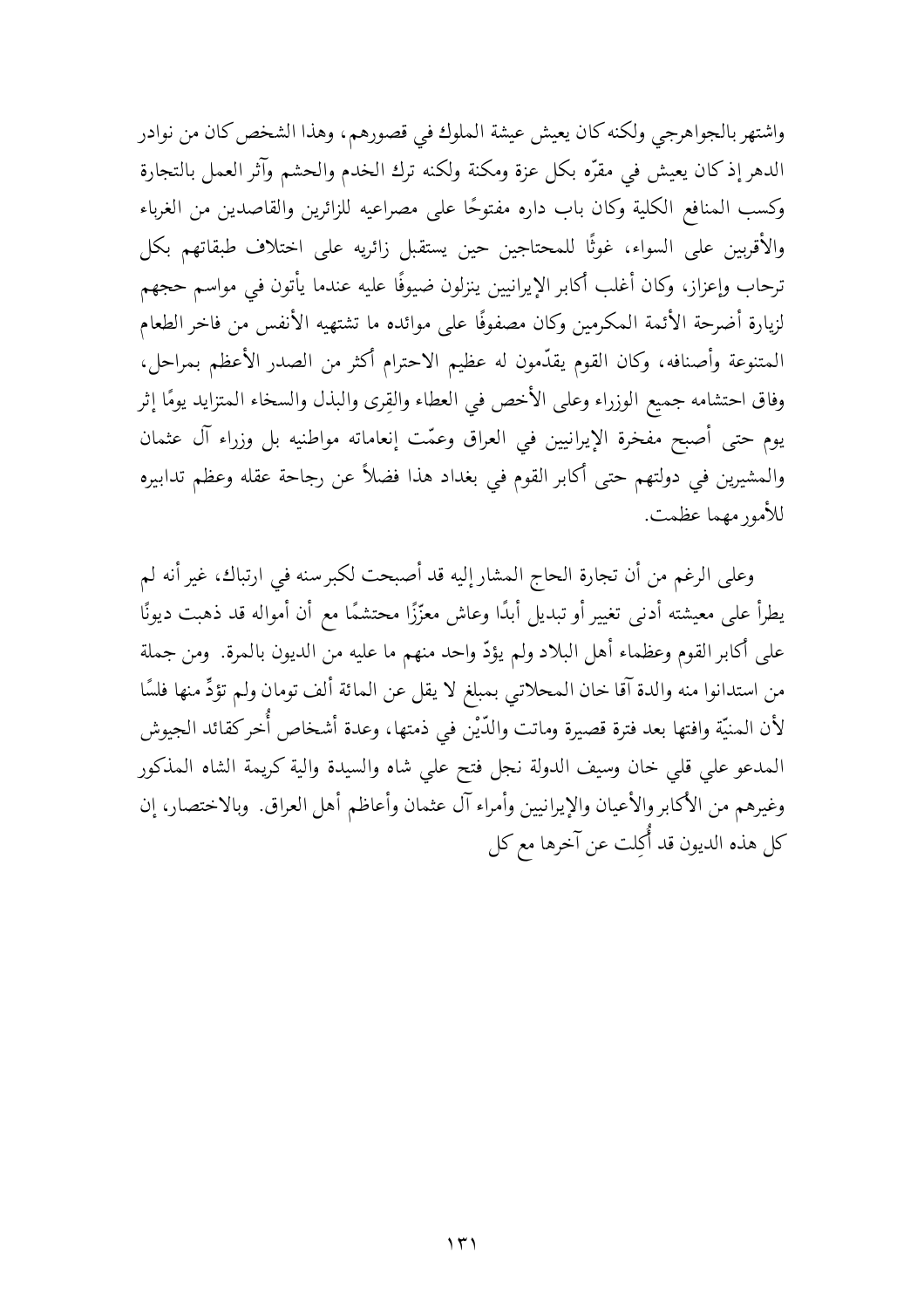هذا لم تتغير حال ذلك الأمير الكبير أكان ذلك في المعيشة أو البذل والسخاء والكرم. وتضاعفت محبته للجمال المبارك في أواخر أيام حياته بدرجة تسترعى الأنظار، وكان يحضر للتشرف في المحضر المبارك بكل خضوع وخشوع. ومما لا أنساه أنه قد حضر ذات يوم إلى الساحة المقدّسة وقال: "قد تصادف أننى بينما كنت في رحلة إلى زيارة العتبات المقدّسة (أضرحة الأئمة من آل بيت الرسول) بعد عام ١٢٥٠ بقليل وإذا بالمنجّم المشهور ميرزا موكب يفاجئني بقوله: "يا جناب الميرزا، إنني أرى في النجوم قرآنًا عجيبًا لم يشاهد له نظير قبل اليوم، وهذا دليل على ظهور أمر عظيم ومما لا شك فيه أن هذا الأمر العظيم هو ظهور القائم (المهدى) الموعود".

وما عتم الحاج المذكور أن قضي نحبه تاركًا ولدًا وبنتين ورّاثًا له وظنّ الناس أن ثروته باقية على ماكانت عليه، ولم يشكُّ أحد في ذلك لما شاهدوه منه طوال أيام حياته مما حرك ثائرة الطمع فى أذهان القائم بأعمال القنصلية الإيرانية وزمرة مجتهدي آخر الزمان وقاضى الشرع عديم الإيمان، فألقوا العراقيل بين الوراث وأوجدوا بينهم روح العداء والخلاف والتنافر وتمكنوا بذلك من التدخل في أمورهم بالكلية وعملوا على تقويض دعائم ثروتهم لسد أطماعهم وأنشبوا مخالبهم في التركة حتى وقع الورثة في مخالب الفاقة والفقر المدقع حفاة عراة بعد أن استولى على أموالهم كل من القائم بأعمال القنصلية الإيرانية والمجتهدين والقاضي الشرعي.

أما ابن المرحوم المدعو حرف البقاء وهو ميرزا موسى كان شخصًا مؤمنًا وموقنًا ونفسًا مطمئنة غير أن أختيه كانتا لأبيه ولم تعلما عن الأمر شيئًا. ذات يوم ذهب هاتان الأختان مع المدعو ميرزا سيد رضا المرحوم وهو أحد أصهارهما إلى دار المبارك ودخلتا إلى الحرم وأبقتا الصهر المذكور خارج البيت في انتظارهما ثم عرضتا في الحضور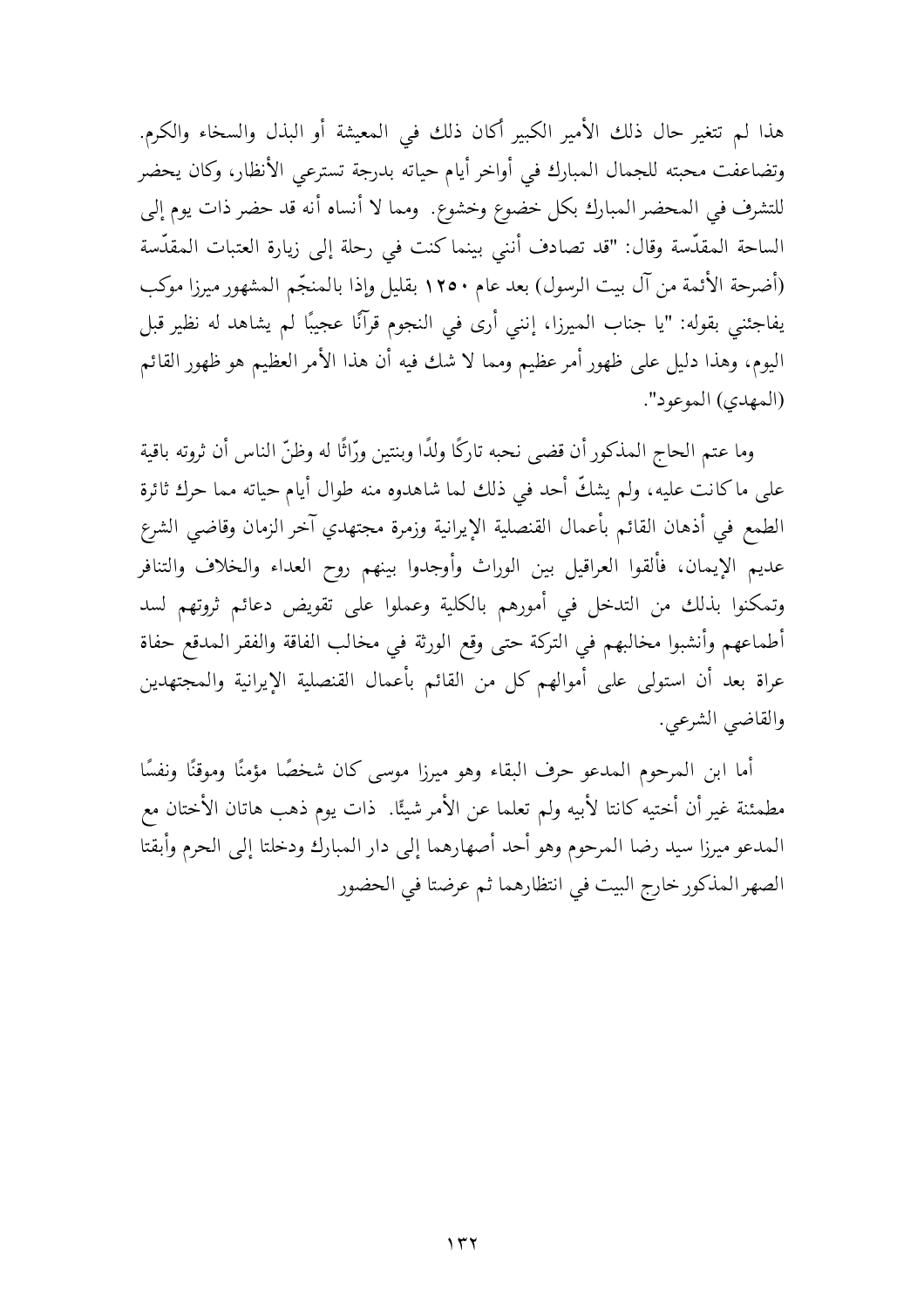المبارك: "إن القنصل والمجتهدين وقاضي الشرع قد خرّبوا دارنا وبدّدوا أموالنا وأن والدنا المرحوم كان لا يعتمد في أواخر أيام حياته إلا المقام المقدّس (الجمال المبارك) ولو أننا قد غفلنا وتأخرنا عن الالتجاء إلى مقامكم المقدّس فها نحن الآن جئناكم لاجئين ملتمسين العفو عن قصورنا آملين أن لا تخيّبوا رجاءنا وتشملونا بعنايتكم وتصونونا في كهف حمايتكم وتنقذونا من هذا الخطر الشديد الداهم بأن تعيروا أمورنا ومطالبنا جانب النظر ولا تنظروا إلى قصورنا."

فأجابهم الجمال المبارك بشكل قاطع بأنه ينفر من التدّخل في مثل هذه الأمور. أما هما فقد تشبثا بذيل حضرته وألحّا في طلبهما ولم يتركا البيت المبارك مدة أسبوع كامل، تصيحان في كل صباح ومساء طالبتين الأمان في جنابه قائلتين: "إننا لا نبرح داركم أبدًا، لأنا عاكفتان على رحابكم مرتميتان على أعتابكم المقدّسة، واقفتان على عتبة الملائكة الحافظين حتى تنظروا في أمرنا وتخلَّصونا من يد الأعداء الظالمين".

أما الجمال المبارك فكان يكرّر على مسامعهما نصحه بأن هذه الأمور ترجع إلى الحكام والمحتهدين، ولا دخل لحضرته بشأنها. أما هما فلم تكفًّا عن الإلحاح في هذا الصدد بكل إصرار مستدعيتين نظر عنايته بشأن مطالبهما. ولماكان البيت المبارك خلوًّا من حطام الدنيا في ذلك الحين فقد قنعتا بالخبز والماء والطعام الذي كان يجهز بالدَّيْن، وبالاختصار إن الأمور كانت معقدة من جميع الوجوه. وفي النهاية طلبني الجمال المبارك ذات يوم وتفضل بقوله: "إن هاتين المخدرتين قد أثقلتا علينا من كثرة إلحاحهما، ولا حيلة غير أنك تذهب وتنهى هذه المسألة المهمة في يوم واحد". فتوجهت، امتثالاً للأمر المبارك.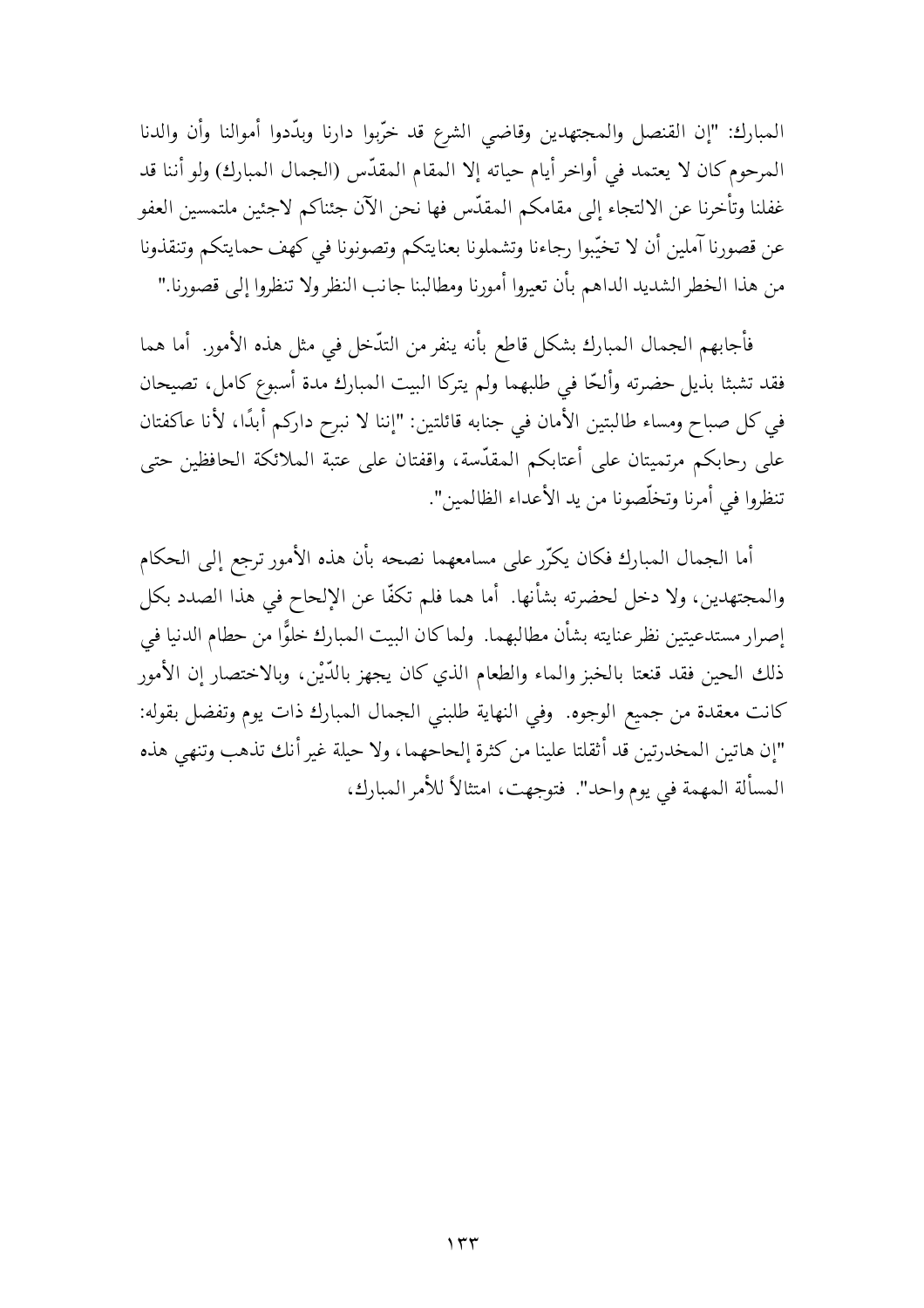في صبيحة اليوم التالي مصطحبًا جناب الكليم إلى بيت المرحوم، وأحضرنا أرباب الخبرة وجمعوا جميع المجوهرات في غرفة على حدة ووضعوا دفاتر الأملاك في غرفة وبقية الأشياء ذات القيمة في غرفة ثالثة، وقام نفر من بائعي المجوهرات بتثمين الموجود منها وقام أرباب الخبرة بتثمين البيوت والحوانيت والبساتين والحمامات. أما أنا فقد تركت الخبراء والمثمّنين وتوسّدت من شدة التعب مضجعًا بعد أن وضعت في كل غرفة شخصًا ليراقب الأعمال بكل دقة، وما أن انتصف النهار حتى كان كل شيء قد انتهى. وبعد تناول طعام الغداء أبدى أرباب الخبرة رأيهم بتقسيم التركة إلى قسمين واحد منهما للبنتين والآخر لجناب حرف البقاء بطريقة الاقتراع. وبعد أن اضطجعت قليلاً وشربنا الشاي قرب العصر دخلت داخل الحرم فوجدت أن التركة قد قسمت إلى ثلاثة أقسام! فسألت عن السبب في ذلك التقسيم، وأبديت بأنني أُخبرت بتقسيم التركة إلى قسمين فقط فأجاب جميع الوراث والمتعلقين في نفس واحد قائلين: "لابد من ذلك إذ رأينا أن يُعطى الثلث لجناب حرف البقاء والثلث الثاني للبنتين والثلث الأخير يوضع تحت تصرف حضرتكم، إذ رأينا أن يكون ثلث مال الميت تحت تصرفكم على الوجه الذي ترونه. ۖ فأغضبني ذلك جدَّ الغضب وقلت: "إن هذا لا يمكن أبدًا، ومن باب أولى أن تُغلقوا هذا الباب إذ يستحيل أن أجري ما تقولون وقسمًا بالجمال المبارك إنني لا أقبل فلسًا واحدًا. ۖ فأقسموا هم أيضًا بأنهم لا يرضون إلا بما أقروه ولا يقبلون غيره. فقال لهم هذا العبد (عبدالبهاء): "دعونا من ذلك، فهل لديكم شيء آخر؟" فقال جناب حرف البقاء: "أين النقود؟ وسأل عن مقدارها؟ فقيل إن النقود لا تقل عن ثلاثمائة ألف تومان. قالت الكريمتان: "إن النقود،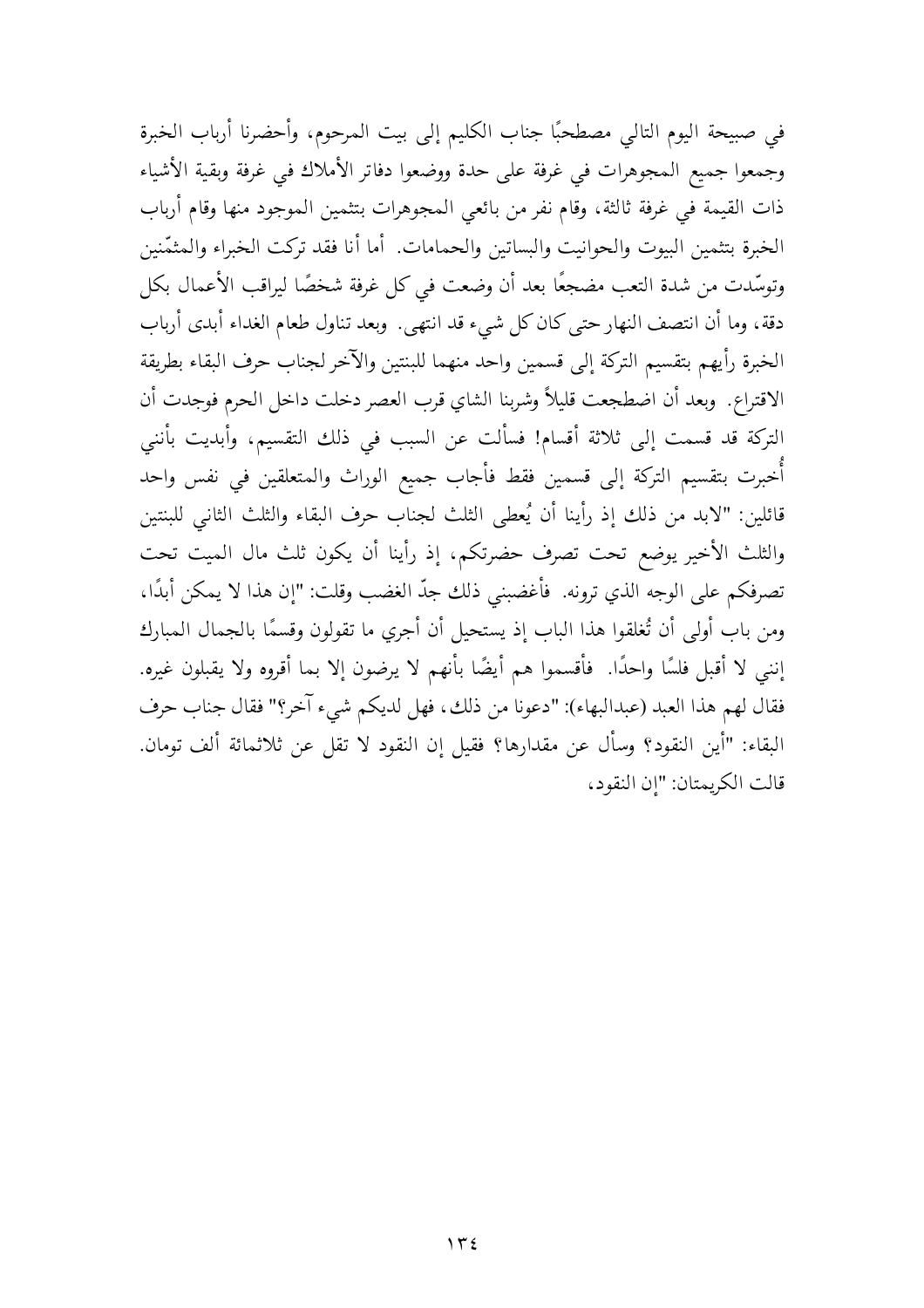إما أن تكون داخل صندوق في نفس البيت وإما أن تكون مدفونة في الأرض أو في الخارج أمانة عند أحد، فنحن نسلَّم الدار بأجمعها إلى جناب المبرزا ونخرج بعباءاتنا فقط فإذا عثر حضرته على شيء من النقود فهي هبة منا له وأما إذاكانت النقود مودعة بصفة ما عند بعضهم وإذا شعر المؤتمن على المال بما حدث فكيف يقرّ بالمبلغ المودع عنده أو يعيده إلينا وإنه لا شك أنه سيستولى عليه، وعلى جناب الميرزا توضيح هذه المسألة المعقّدة وغير المثبوتة. فقال جناب حرف البقاء إن جميع الأموال كانت مسلّمة للكريمتين ولم أعلم عنها شيئًا بالمرة ومجرد الادعاء لا يثبت الحق إذ ليس هناك دليل واضح يمكن الاستناد عليه وقال إن الحاج المرحوم ربما لم يكن لديه نقود بالمرة.

أخيرًا لاحظ هذا العبد (عبدالبهاء) أن ليس هناك برهان قاطع في هذه الدعوى وأن الإلحاح في الموضوع لا يسبب غير الأسف ولا ينتج شيئًا ولهذا رأيت أن تعمل قرعة بخصوص الثلث المنوه عنه وفي النهاية وضعناه في غرفة على حده وأغلقنا بابها وختمناه بالشمع الأحمر وأخذت المفتاح للحضور المبارك وعرضت على حضرته أن العمل قد انتهى وما ذلك إلا بتأييد الجمال المبارك وإلاكان الحال يستلزم حوْلاً كاملاً على الأقل وشرحت بتفصيل كل ما حدث من الإشكالات والادعاءات وفقدان البينات وبأن حضرة حرف البقاء أثقلت كاهله الديون وأن ما خصه من التركة لا يفي بأدائها ومن المستحسن، إذا وافقت الحضرة، قبول ملتمس الورثة في مسألة الثلث. فقبل حضرته ذلك بعد الإلحاح الزائد ثم وهبه لجناب حرف البقاء لعله يتمكن من التخلص مما عليه من الديون ويستعين بما يتبقى على عيشة وما يحتاج إليه.

وفي اليوم التالي، حضر جميع الورثة إلى الساحة المقدّسة ورجوا أن أقبل ذلك الثلث. فتفضل جمال القدم بأن ذلك من المحال فألحوا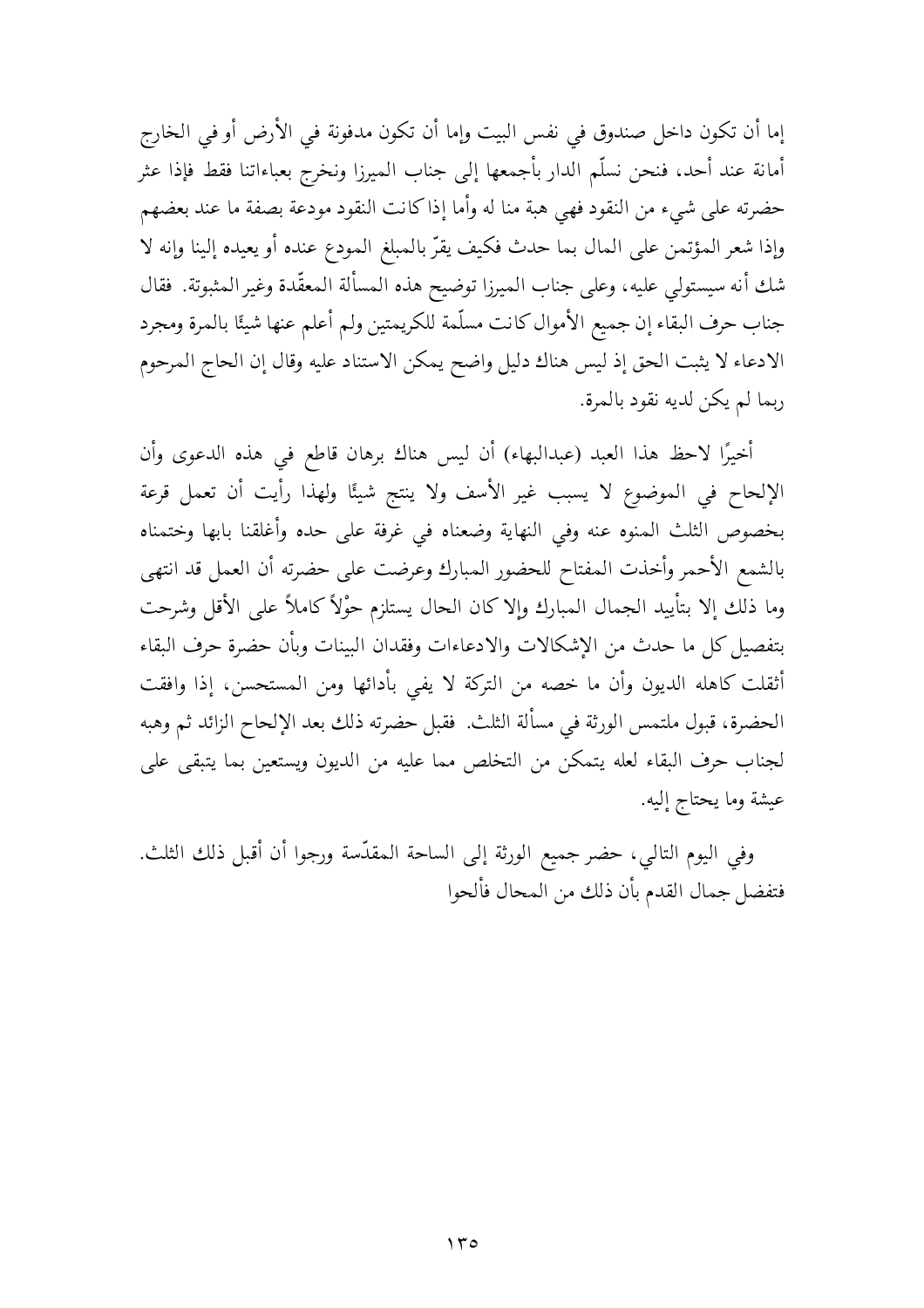أن يقبله حضرته ليصرفه بمعرفته في الأمور الخيرية. فقال حضرته: "أما أنا فأرى صرف هذا المبلغ في مورد واحد" فقالوا إنهم لا يعارضون في ذلك حتى ولو قذفه حضرته في اليم، ولا يرجون إلا قبول ملتمسهم. فقال حضرته: "إنني قبلت هذا الثلث ووهبته لحضرة حرف البقاء بشرط أن لا يدَّعي شيئًا بعد ذلك". ثم قام جميع الورثة بأداء عظيم الشكر لحضرته وانتهت القضية في يوم واحد بكل راحة وهدوء ولم يبق هناك ادعاء ولا ملاحقة. بعد ذلك رأى حضرة حرف البقاء أن يقدّم للحضرة بعد المجوهرات بصفة هدية فلم يقبل حضرته ذلك، فالتمس من الجمال المبارك قبول خاتم ذي فصٍّ من الياقوت الرماني الحبابي نادر المثال خال من العيوب مرصعة أطرافه بالماس غالبي الثمن فلم يقبل حضرته ذلك أيضًا مع أن حضرته في ذلك الحين كان لا يملك عباءة واحدة بل كان يرتدي قفطانًا مصنوعًا من القطن أكل عليه الدهر وشرب ولا يملك فلسًا واحدًا على حدَّ قول حافظ الشيرازي (الشاعر المشهور) ما معناه:

الكنز في الكم لكن كيسي من الدراهم خال

ومجمل القول، إن جناب حرف البقاء قدَّم كلِّ ما يملك من عقار وبساتين وأملاك وأراض للجمال المبارك والتمس قبولها فلم يقبل حضرته، فتوسل حرف البقاء بعلماء بغداد لدى حضرته فحضر جميعهم إلىي الساحة المقدّسة ورجوا قبول ذلك فأبا حضرته فألحّوا وألحَفُوا إن حضرة حرف البقاء سيبدّد كل ما يملك في قليل من الزمن ومن باب أولى أن لا يتصرّف هو في كل ما يملك وقدَّموا للحضرة صك الهبة بخط حرف البقاء من نسختين بالفارسية والعربية طبقا للمذاهب الخمسة، وفي ذيل ذلك الصك تواقيع وأختام العلماء في مدينة بغداد بصفة شهود ومن جملة العلماء كان عبدالسلام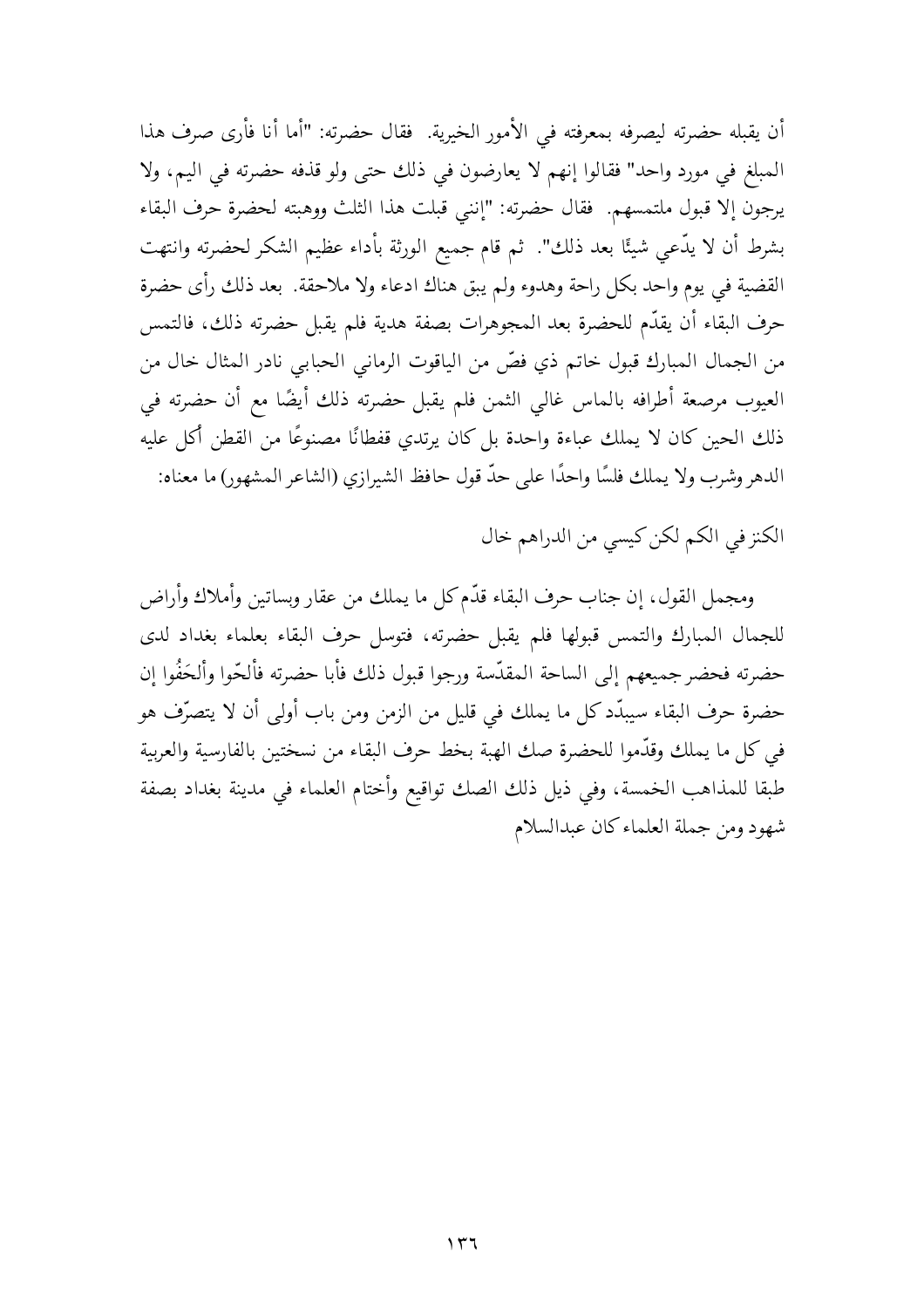أفندى العالم النحرير والسيد داود أفندي الفاضل الشهير. أما الجمال المبارك فقد تفضل بقوله: "إننا قد جعلنا ميرزا موسى وكيلاً عنّا في هذا الأمر". وبعد أن شرف الجمال المبارك إلى الروملي (أدرنه) ألزمت الحكومة جناب حرف البقاء بدفع أعشار إقليم هندية الذي هو بالقرب من بغداد وهو من ممتلكاته وكان هو وقتئذ في حالة إعصار فحلت به من جراء ذلك خسائر فادحة تقدر بمائة ألف تومان حيث عجز عن دفعها. فوضعت الحكومة يدها على أملاكه وباعتها بأبخس الأثمان، وقد عرض هذا الأمر على الجمال المبارك فأمر حضرته أن يضعوا هذا الأمر في زوايا الكتمان وأن لا يأتي ذكر ما يحل بهذه الأملاك على لسان أحد. ۖ وفي تلك الأثناء، وقع حادث النفي من أدرنه إلى عكاء وقام جناب آقا ميرزا محمد بإخبار الحكومة أن حرف البقاء ليس بمالك وأنا الوكيل إذ الأملاك تتعلق بحضرة جمال القدم فكيف تضع الحكومة يدها عليها وحيث أنه لم يكن في يده صك الهبة بأنه كان في عكاء فرفضت الدعوى، واشتهر باسم ميرزا محمد الوكيل وهذا سبب تلقيبه بالوكيل.

أما الخاتم الذي فصّه من الياقوت فقد أرسله إلينا حضرة حرف البقاء ونحن في أدرنه بواسطة المدعو سيد على أكبر، فأمر الجمال المبارك بقبوله. وعندما وصلنا إلى عكاء مرض من كان معنا من الأحباء بدرجة أعيتهم عن الحراك من شدة المرض، فأرسل هذا العبد (عبدالبهاء) الخاتم المذكور إلى أحد الأحباء في بلاد الهند ليبيعه ويوافينا بثمنه بكل سرعة ممكنة لكي نصرفه على المرضى. أما الحبيب المذكور، فلم يوافِنا بفلس واحد من ثمن الخاتم ثم كتب لنا بعد عامين كاملين أنه قد باع الخاتم بمبلغ خمسة وعشرين جنيها، وصرفها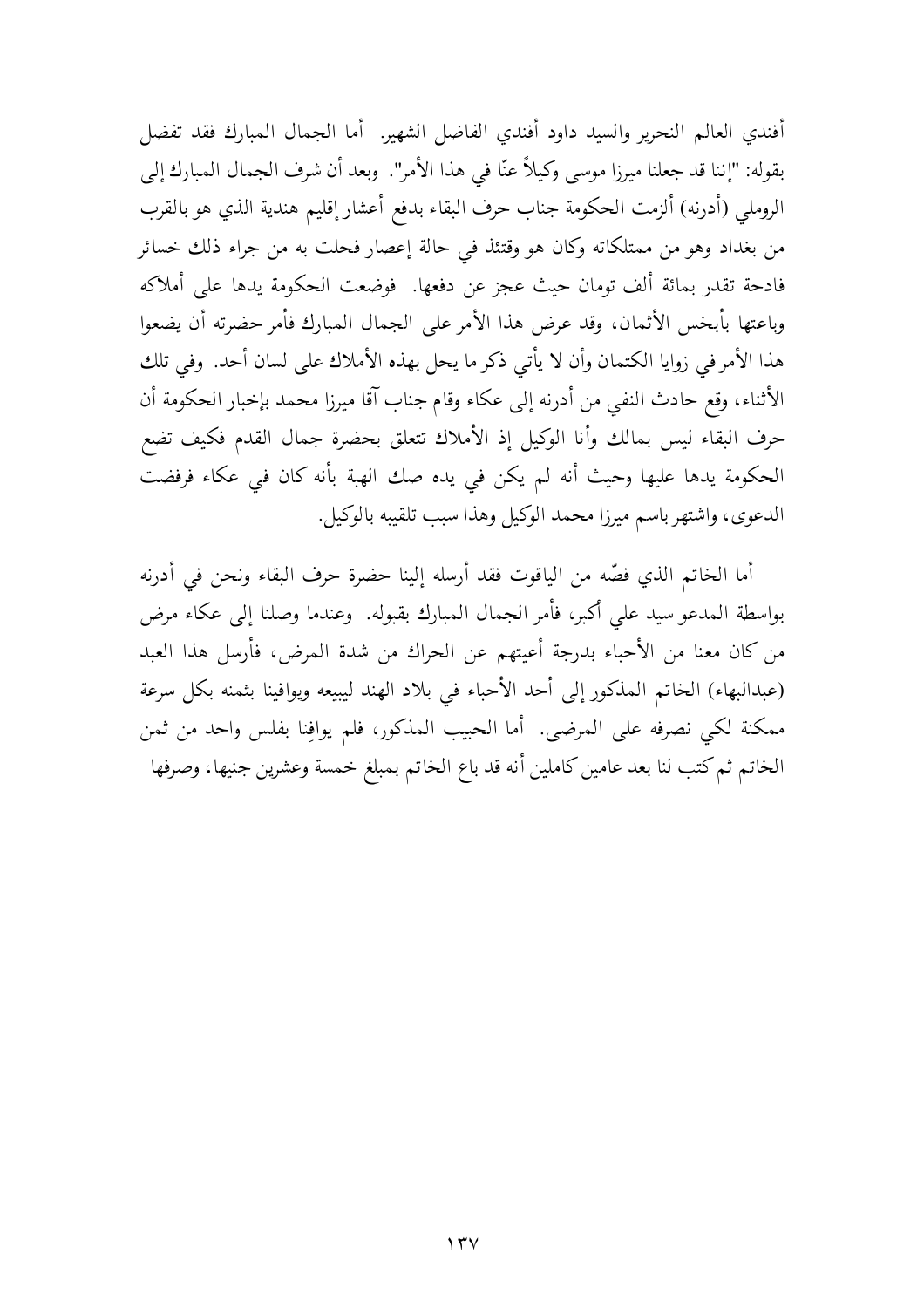على الزائرين مع العلم أن الخاتم يقدّر بأكثر من ذلك بكثير وأما هذا العبد (عبدالبهاء) فلم يلجأ إلى الشكوى بل شكر الباري على ما وقع حيث لم يتلوث ذيلنا بغبار تلك الأموال. وبعد كل هذا، وقع جناب ميرزا محمد الوكيل أسيرًا ونفوه إلى الحدباء (الموصل) فوقع في المتاعب الشديدة من شدة الفاقة إذكان غنيًا فأصبح فقيرًا وكل ذلك في سبيل الله، وكان في أتم الراحة فوقع في الشقاء في سبيل الله أيضا، ومضى بقية أيامه في بلدة الموصل بغاية التذلل والتبتل إلى أن صعد من هذا العالم الظلماني إلى العالم النوراني وهو في كمال الانقطاع عما سوى الله، وفي نهاية الانجذاب بنفحات الله.

عليه التحية والثناء وفتح الله على ترابه أبواب السماء بماء منهمر من العفو والغفران.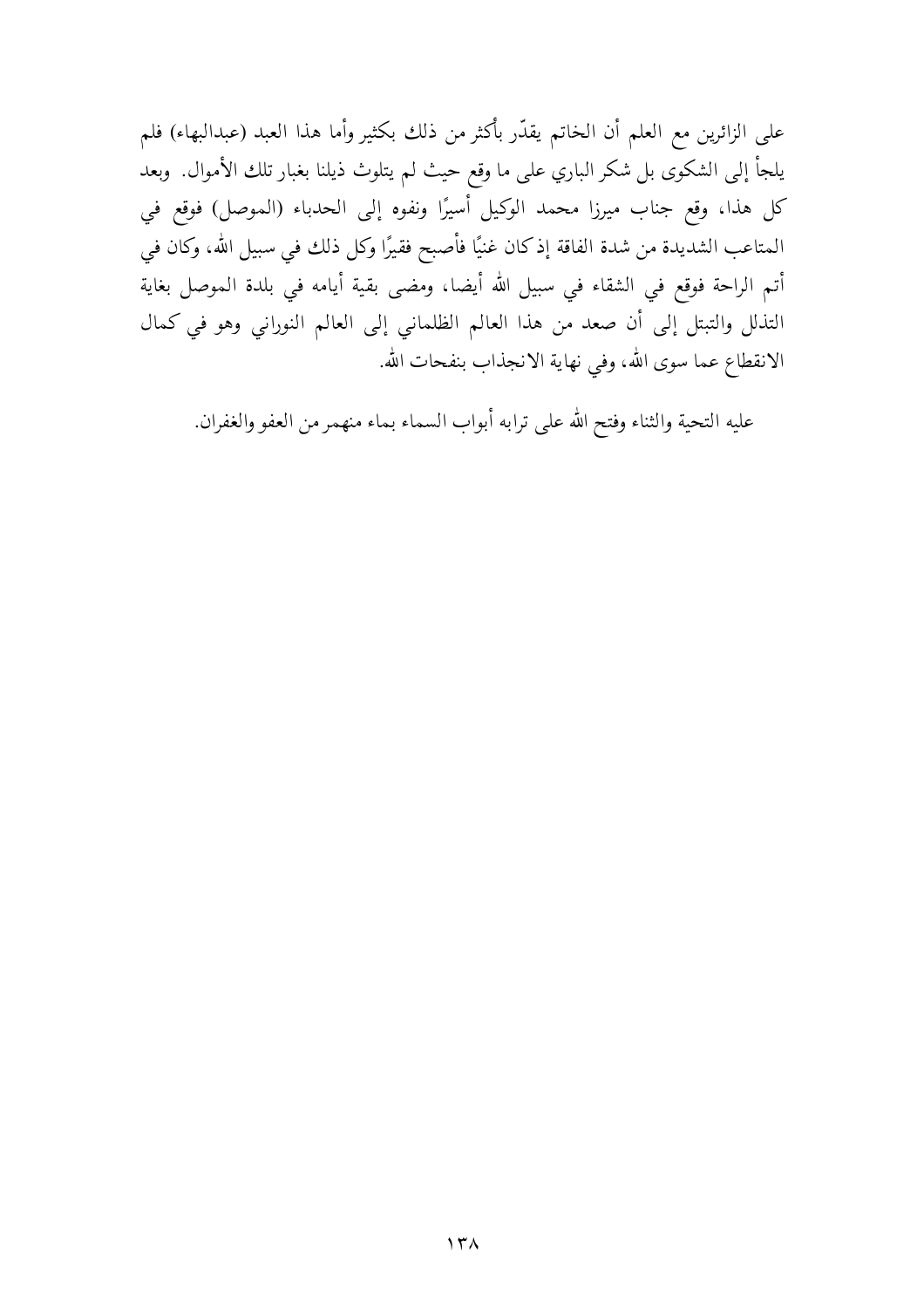### (٤٣) جناب الحاج محمد رضي الشيرازي

جناب الحاج محمد رضي الشيرازي، هو أحد المهاجرين والمجاورين وهذا الشخص الرباني من أهالي مدينة شيراز. ۖ وكان مظهرًا للإيمان والإيقان بعجز وانكسار متناهيين، وبغاية الاطمئنان سرع إلى ظل العناية الربانية بمجرد ارتفاع النداء وهو ألسْت (بربكم) إذ قال – بَلَى – فأصبح مشكاة مصباح الهدى وفي غاية التبتل والابتهال ووُفق لخدمة أحد أفنان السدرة المباركة المدعو الحاج ميرزا محمد على مدة طويلة وكان أنيسًا ومجلسه لا يمل ولا يرجو غير الخير للجميع. ثم طوّحت به يد الأسفار إلى مختلف الأقطار إلى أن ألقى عصاه في الأرض المقدّسة ووصل إلى الساحة المقدّسة وفاز بشرف اللقاء بكمال الخضوع والخشوع وانتهل من بحر الألطاف غير المحدود وآقام بجوار العتبة العليا زمنًا ليس باليسير متمتعًا بالمثول بين يدي الحضرة في أغلب الأوقات مشمولاً بنظر العناية والفضل والموهبة الكاملة. أما في حسن الأخلاق فقد بزِّ الكثير من أقرانه عاملاً بالتعاليم الإلهية، ساكنًا صبورًا على الشدائد، متفانيًا في تنفيذ إرادة من لا شبيه له، زاهدًا في الدنيا، غاية أمله الوحيد رضاء الله ولم يتحول عن ذلك أيام حياته. وسافر بعد ردح من الزمن إلى مدينة بيروت وقام على خدمة حضرة الأفنان المذكور عليه بهاءالله بكل إخلاص مدة طال أمدها، ولم ينقطع عن زيارة العتبة المقدّسة والتشرف بالمثول بين يدي المنظر الأكبر ثم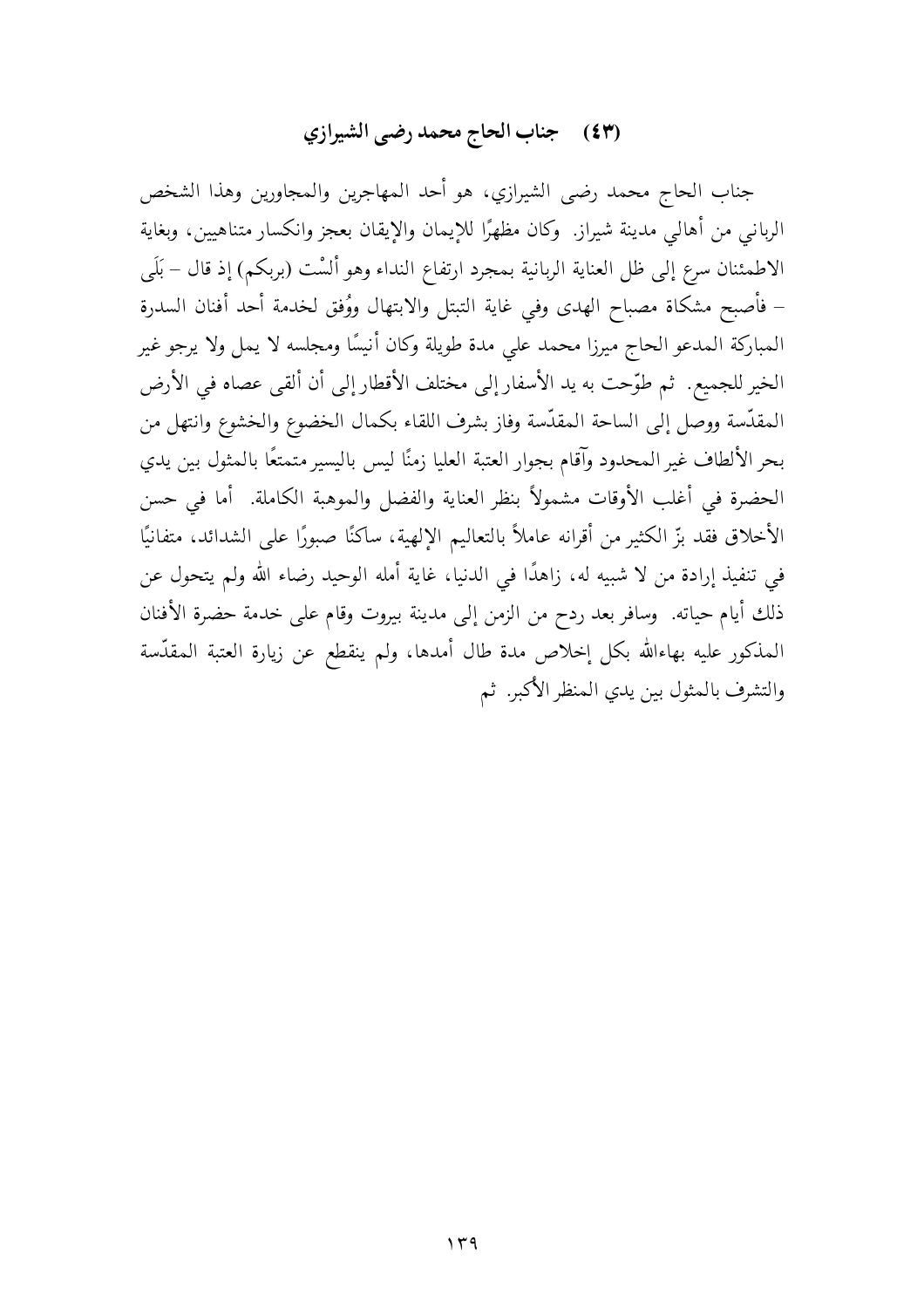ألمَّ به مرضٍ وهو في مدينة صيدا وأعياه عن الذهاب إلى عكاء ثم أدركته المنون فانتقل بكمال التسليم والرضاء إلى الملكوت الأبهي، واستغرق في بحر الأنوار وقد جرى من القلم الأعلى عنايات لا حدّ لها في ذكره.

في الحقيقة، إن هذا الشخص يعدّ من الثابتين الراسخين في الأمر وركنًا ركينًا في العبودية للجمال المبارك ولطالما سمعت ذكره بالخير من الفم المطهر

عليه التحية والثناء، وعليه البهاء الأبهي، وعليه الرحمة الكبرى، وله المغفرة العظمى من رب السموات العلي. أما قبره المنور ففي مدينة صيدا بجوار المقام المشهور بمقام سيدنا يحيى.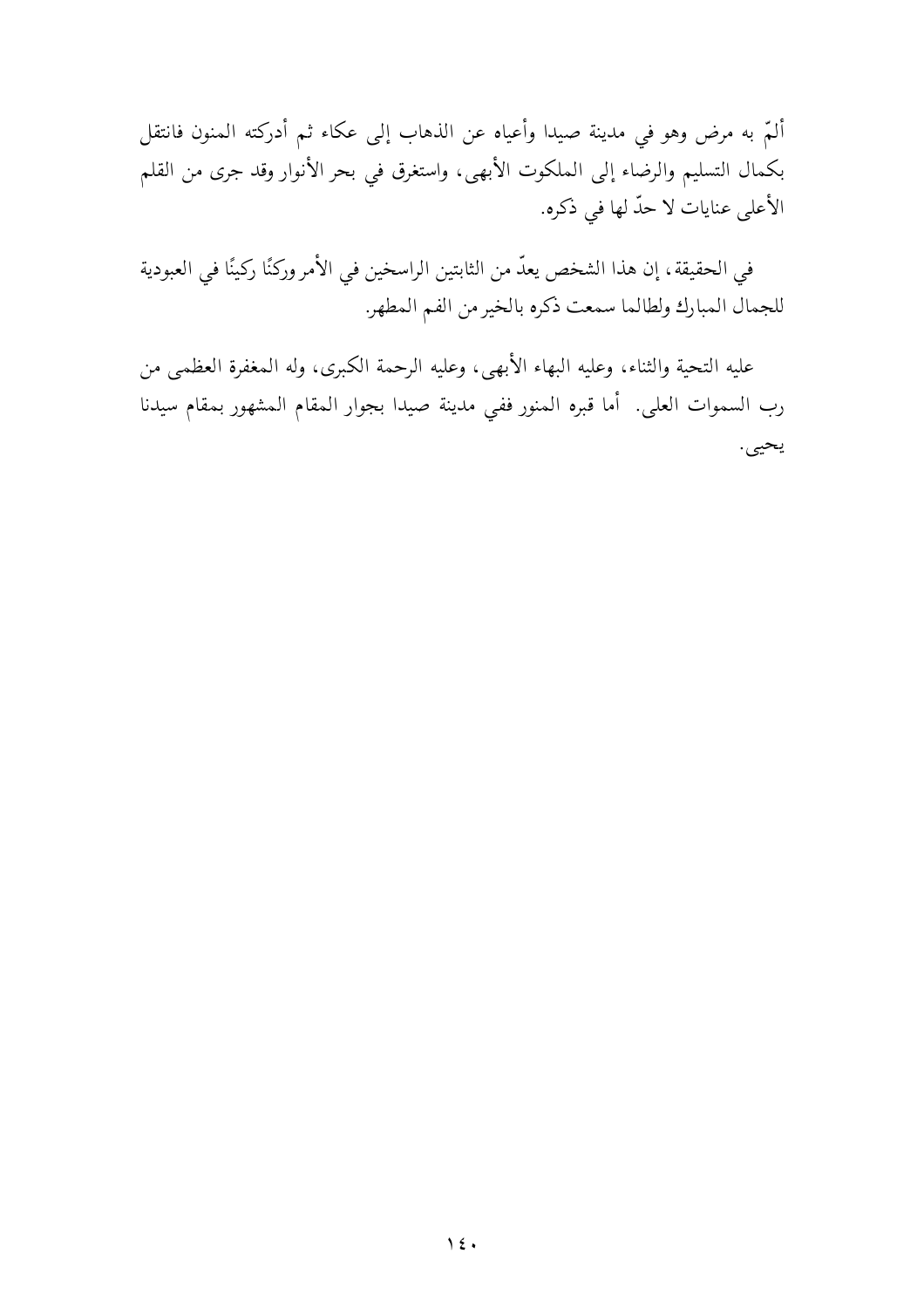### (٤٤) جناب حسبن أفندي التبريزي

كان من جملة المهاجرين والمجاورين حسين أفندي التبريزي وهو ممن شربوا من الكأس الطافحة بصهباء محبة الله. سافر إلى بلاد اليونان وهو في عنفوان الشباب ومكث فيها مدة مشتغلاً بالكسب هانئ العيش حيث ظهرت بوارق الظهور فرحل إلى أزمير واستمع للنداء الجديد فاشتعلت في قلبه نار محبة الحق وزاد هيامه فهام في بيداء العشق الإلهي، والشوق لمشاهدة المحبوب، فساعدته الظروف ووصل إلى العتبة المقدّسة وفاز باللقاء، ولازم التشرف زمنًا ليس بالقليل وكان من المقربين. ۖ وأخيرا، أمره النيّر الأعظم بالذهاب إلى حيفا للآقامة فيها، فصدع بما أمر وأوقف حياته على خدمة الأحباء محطًا لرحال المسافرين من الأحباء. وكان على جانب عظيم من مكارم الأخلاق، ليّن العريكة، حسن الطباع والنوايا، محبوبًا لدى الجميع من أحباب وأغيار، محبًّا للخير، ودام على استقامته بعد صعود الجمال المبارك إلى الملأ الأعلى، راسخًا في العبودية لجمال القدم ولم يتحول عن ذلك طرفة عين، مؤنسًا للأحباء نديمًا للأصفياء. ونسج على هذا المنوال السنين الطوال عزيزًا في نفسه يرى كأنه أعز من سلاطين الأرض وملوكها بقوة إيمانه، وقد صاهر جناب آقا محمد قلبي أحد أخوة الجمال المبارك وكان حسن المعاملة بعيدًا عن المداهنة، دائم الخوف من الامتحانات والافتتانات، حذدًا من تدفق طوفان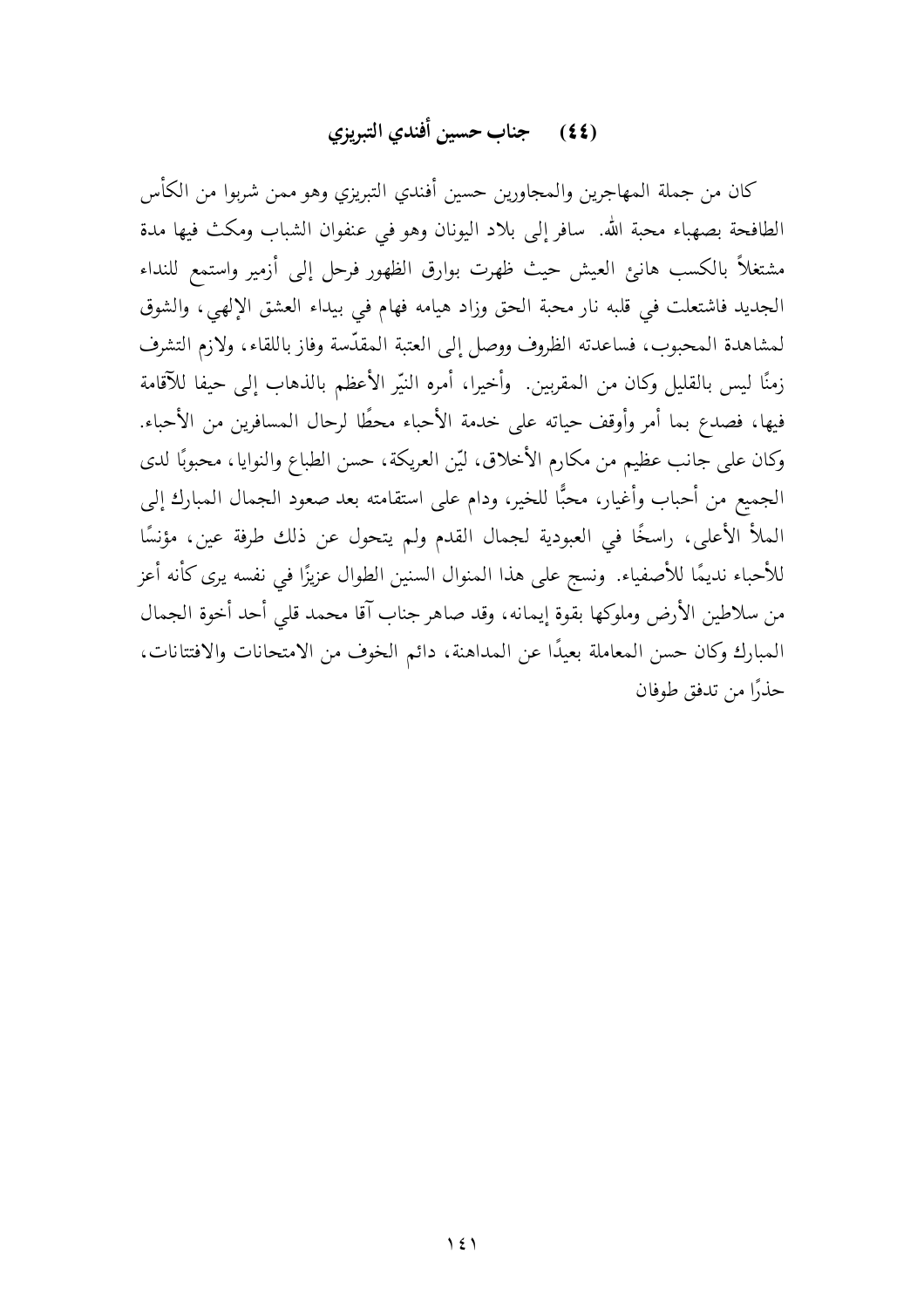الامتحانات الإلهية على الأكوان مخافة أن يقذف موجه بالنفوس في هوة لا قرار لها، لا يفتأ يئن من شدة الخوف حتى أدركته المنون وتخلص من هذه الدار الفانية وبيده خلع ثوب حياته.

عليه التحية والثناء، وعليه الرحمة والرضوان، وغفر عنه وأدخله الله في الجنة العليا وفردوسه الأعلى. أما قبره المعطر ففي حيفا.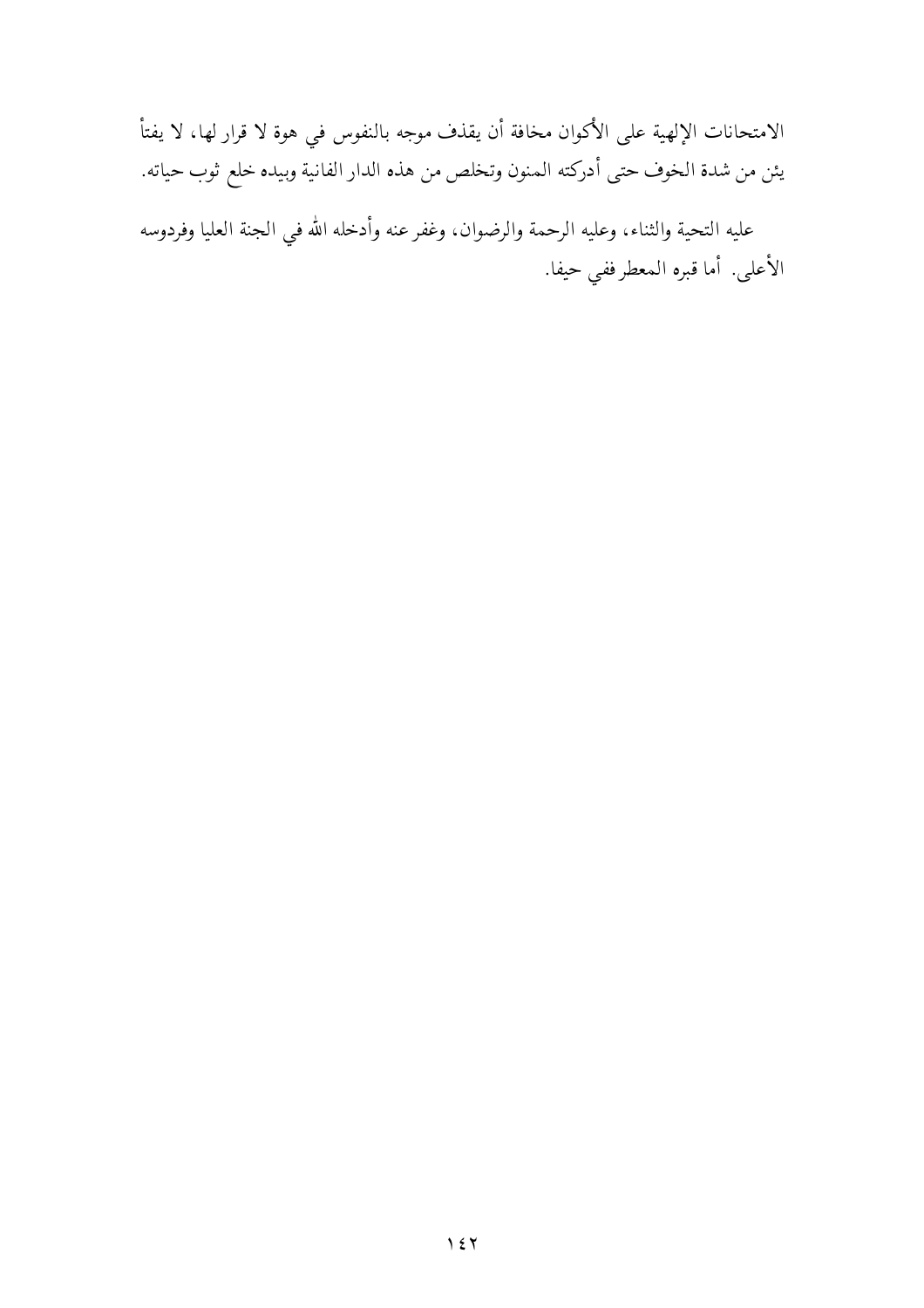## (٤٥) جناب آقا جمشيد الكرجي

كان المذكور من جملة المهاجرين والمجاورين. ولد هذا الرجل الرشيد في مقاطعة كرجستان (من إقليم القوقاز) وترعرع واشتد في مدينة كاشان، ونشأ محبًا للصداقة والأمانة والديانة والعزة. ولما بلغ سمعه نداء البُشرى بطلوع صبح الهدى وارتفع ذلك النداء شمس الحقيقة من أفق إيران، اشتعل في فؤاده نار الشغف والوله وأوقد في قلبه نار محبة الله. فخلع عذار الشبهة والارتياب عند سطوع أنوار شمس الحقيقة وأوقدت في وجوده شموع الهداية وسكن إيران مدة من الزمن ثم غادر إلى الروملي (في البلاد العثمانية) ومَثْلَ بين يديّ جمال القدم في أرض السرِّ وفاز بشرف اللقاء وهو في غاية الانجذاب منشرح الصدر ومسرورًا للغاية حتى صدر له الأمر المبارك بالسفر مع كل جناب آقا محمد باقر وجناب آقا عبدالغفار إلى إسلامبول حيث وقع في مخالب الأعداء هدفًا للسلاسل والأغلال هو وجناب الأسطى محمد على الدلاّك واعتبروا جناب جمشيد من الوحوش الكاسرة وجناب الأسطى محمد على الدلاك من السباع الشاردة ثم دفعوا بهذين الشخصين المحترمين، بعد أن عذبوهما في السجون، إلى حدود إيران بصفة أسرى ليسلّما إلى الحكومة لصلبهما أو لشنقهما محذرين بكل شدة من تركهما مخافة أن يفلتا لذاكانوا يحبسونهما في أماكن صعبة للغاية حتى إنهم ألقوهما في غيابة جب عميق قاسيًا فيه أنواع العذاب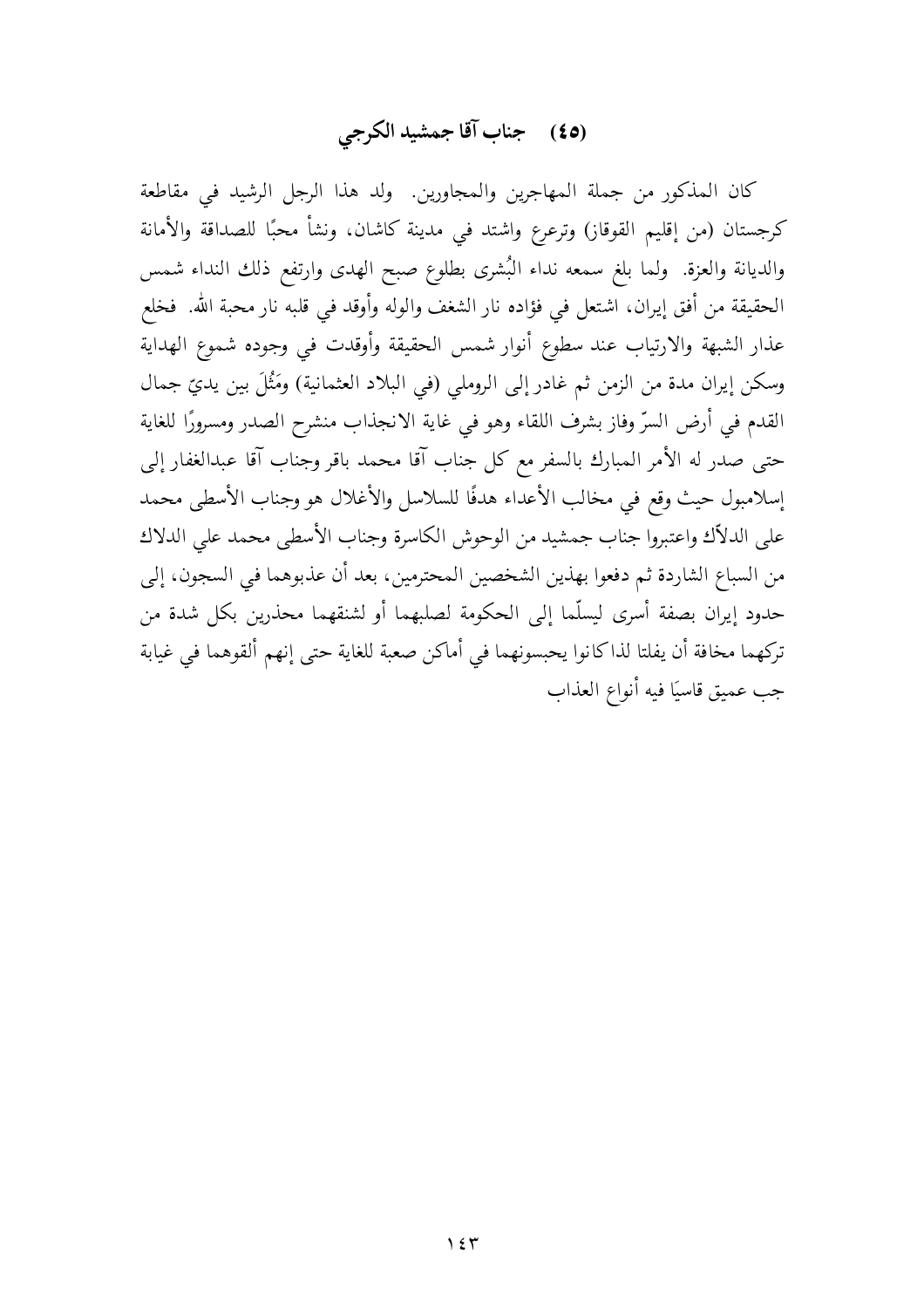طوال الليل حتى الصباح وعند ذلك صاح آقا جمشيد قائلاً: "أيها الحراس هل نحن يوسف الصديق حتى تلقونا في غيابة الجب! أما سيدنا يوسف فقد ارتفع من غيابة الجب إلى أوج قمر السماء. ۖ ولما كان إلقاؤنا في غيابة الجُبِّ هو في سبيل الله فلا شك ولا شبهة في أن هذا البئر العميق هو لنا عين الرفيق الأعلى".

ومختصر القول، إن الحراس قد سلموهما لرؤساء الأكراد على حدود إيران ليبعثوا بهما إلى طهران غير أن هؤلاء الرؤساء لما تأكدوا أن هذين المظلومين من محبى الخير لجميع العباد وأنهما قد سطت عليهما يد التطاول دون ذنب اقترفاه أطلقوا سراحهما ولم يرسلوهما إلى طهران.

وبمجرد إطلاق سراحهما قصدا محبوب العالمين سيرًا على الأقدام حتى وصلا إلى السجن الأعظم وألقيا عصاهما في جوار جمال القدم وآويا إلى رحابه. وقضى آقا جمشيد زمنًا طويلاً في غاية السرور والبهجة والفرح هانئ العيش في ظل ألطاف الرحمن فائزًا باللقاء في أكثر الأوقات ساكنًا مستقرًا وكان جميع الأحباء راضين عنه وهو راضٍ بما قسم له واستمر على هذا الحال حتى سمع نداء "يا أيتها النفس المطمئنة ارجعي إلى ربك راضية مرضية"، فأجاب بقوله: "بلي!" وانتقل من السجن الأعظم إلى الأوج الأعلى طائرًا من عالم التراب إلى العالم الطهور. أغاثه الله في الرفيق الأعلى وأدخله في فردوس الأبهى وأخلده في جنة المأوى وعليه التحية والثناء. أما قبره المعنبر ففي عكاء.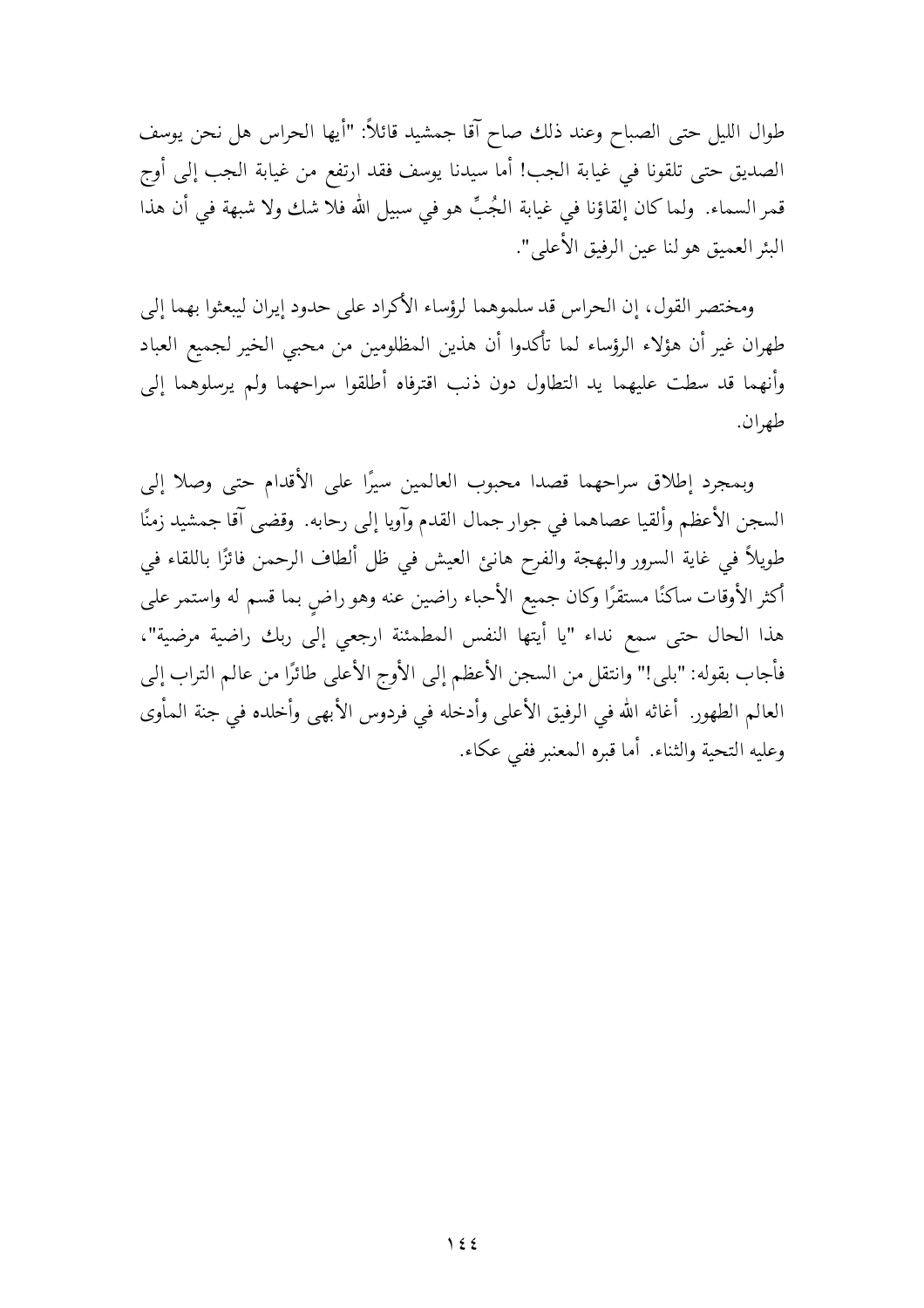## (٤٦) الحاج جعفر التبريزي وأخواه

كان للحاج جعفر التبريزي، الذي كان من جملة المهاجرين والمجاورين، أخوان هما الحاج حسن والحاج تقيي وكان هؤلاء الثلاثة كالنسور الطائرة أوكالنجوم البازغة المضيئة بنور محبة الله وأشعة أنوارهم بادية من أفق إيمانهم وإيقانهم.

أما الحاج حسن فكان من المؤمنين السالفين استضاء ولمع بأنوار فجر الظهور منذ بزوغه، وكان فطنًا شديد الوله والانجذاب. سافر وانتقل بعد إيمانه إلى كل بلدة وقصبة في إيران تؤثر أنفاسه في قلوب المشتاقين حتى وضع الرحال في العراق. وفاز بشرف المثول بين يدي حضرة المحبوب وبمجرد مشاهدة أنوار الجمال انجذب إلى ملكوت الجلال فهام ووله واستنار وأنار ثم أُمر بالرجوع إلى إيران. ۖ ولما كان بائعًا جوالاً حمل سلعه متنقلاً من بلدة إلى أخرى ثم عاد إلى العراق للمرة الثانية فازدادت شعلة اشتياقه للجمال الأبهى حتى أصبح، وهو في دار السلام، في غاية الانجذاب ثملاً بصهباء الوصال واستمرَّ على سفراته بين دار السلام وإيران لا يفكر إلا في ترويج الأمر وإعلاء كلمة الله ولم يكن يعبأ بأمور تجارته، ثم وقع في مخالب اللصوص وجردوه من سلعه وأصبح صفر يدين وكان يردد قوله: "إن حملي أصبح خفيفا". فانقطع عن كل علقة بهذه الدنيا ووصل انجذابه إلى حد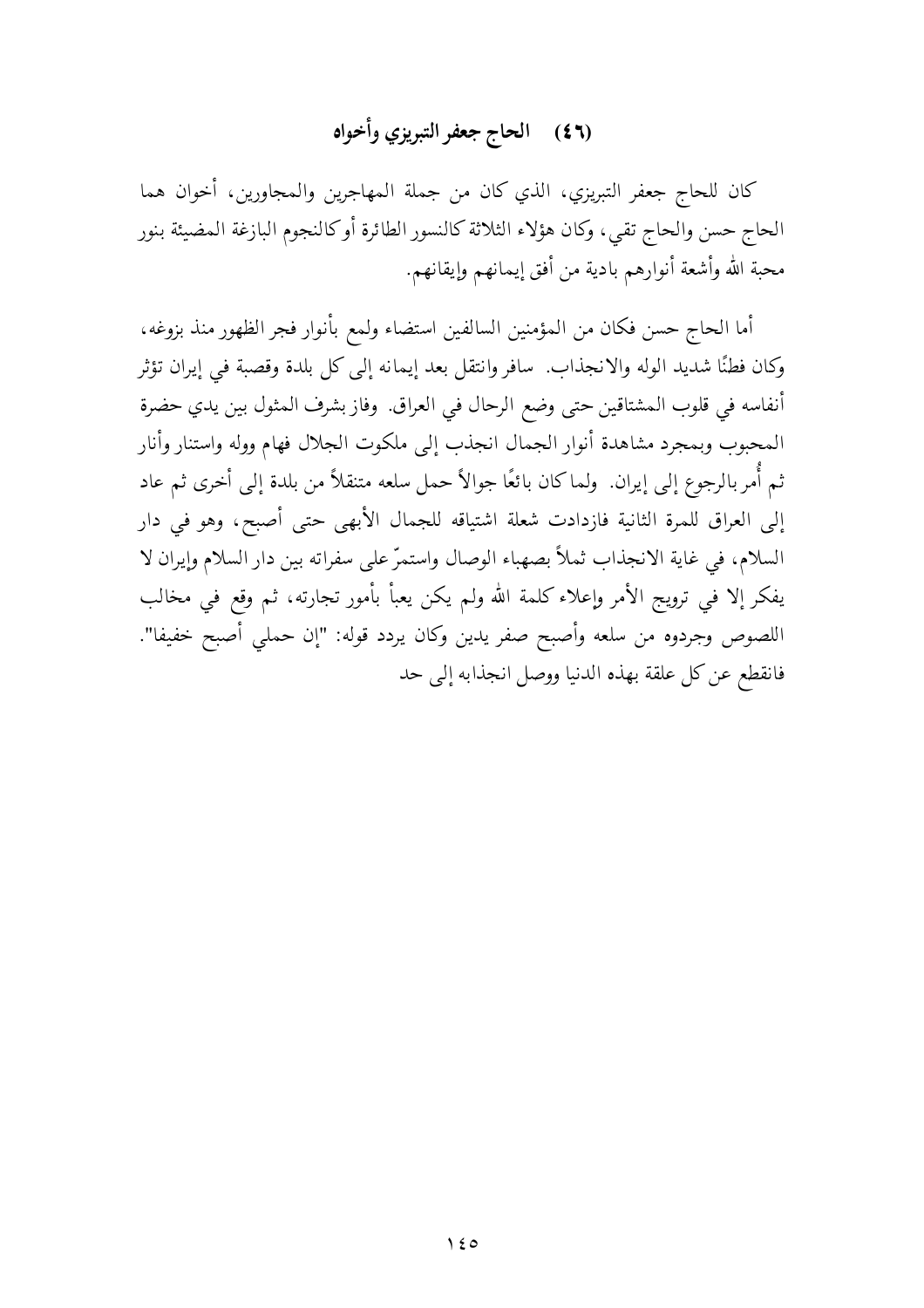الجنون وغدا مفتون جمال محبوب العالمين واشتُهر بين الخلق بالمجذوب إذكانت تصدر منه حالات غريبة. مثلاً تراه أحيانًا يجالس الناس ويحادثهم في مسائل التبليغ ببيان فصيح مستشهدًا بالآيات والأحاديث المناسبة للمقام مع الأدلة العقلية والحجج الدامغة حتى إن سامعيه كانوا يقرّون برجاحة عقله ورزانته وسعة اطّلاعه. ۖ وكنت طورًا تراه من فرط انجذابه قد عيل صبره فيقوم ويرقص من شدة طربه، وكان طورًا يغني بصوت مرتفع ويترنم بالأشعار بأبدع الألحان وطورًا تراه يبتدع أنواعًا من الأغاني. وفي أواخر حياته، اقتصر على مصاحبة المدعو – جناب منيب – وصار يجالسه ويؤانسه وكان يجمعهما تناغم الأفكار والألحان في الروح والحنان

ومختصر القول، إنه بعد أن سافر الأحباء من بغداد رحل إلى أذربيجان وأخذ في نشر النفحات بنعرة – يا بهاء الأبهى – غير هيّاب ولا وجل فتصدّى له جماعة من الملحدين الذين اتحدوا مع بعض آقاربه وأخذوه إلى حديقة هناك وبدءوا يستدرجونه في الحديث وكان يجيب عن أسئلتهم دون تستَّر كاشفًا لهم الحجاب عن كل ما يتعلق بالظهور الأعظم ببراهين قاطعة بأفصح العبارات مستشهدًا بالآيات القرآنية والأحاديث النبوية والمأثورة عن الأئمة الأطهار عليهم السلام برهانًا على ما يقول. ۖ وكان كلما أتم حديثه أخذه عامل الشوق والوله فيأخذ من شدة انجذابه في الغناء بألحان شجية أمام الحاضرين، وينشد الأشعار بخصوص هذا الظهور دون تلعثم أو انتظار، مما أثار حفيظة الملحدين من الأعداء فتجمعوا عليه وأوسعوه ضربًا حتى فارق الحياة ثم قطعوا جسده إربًا إربًا وطمروه في التراب.

كان هذا الشخص الطاهر عديم النظير، قد جذب أخاه الحاج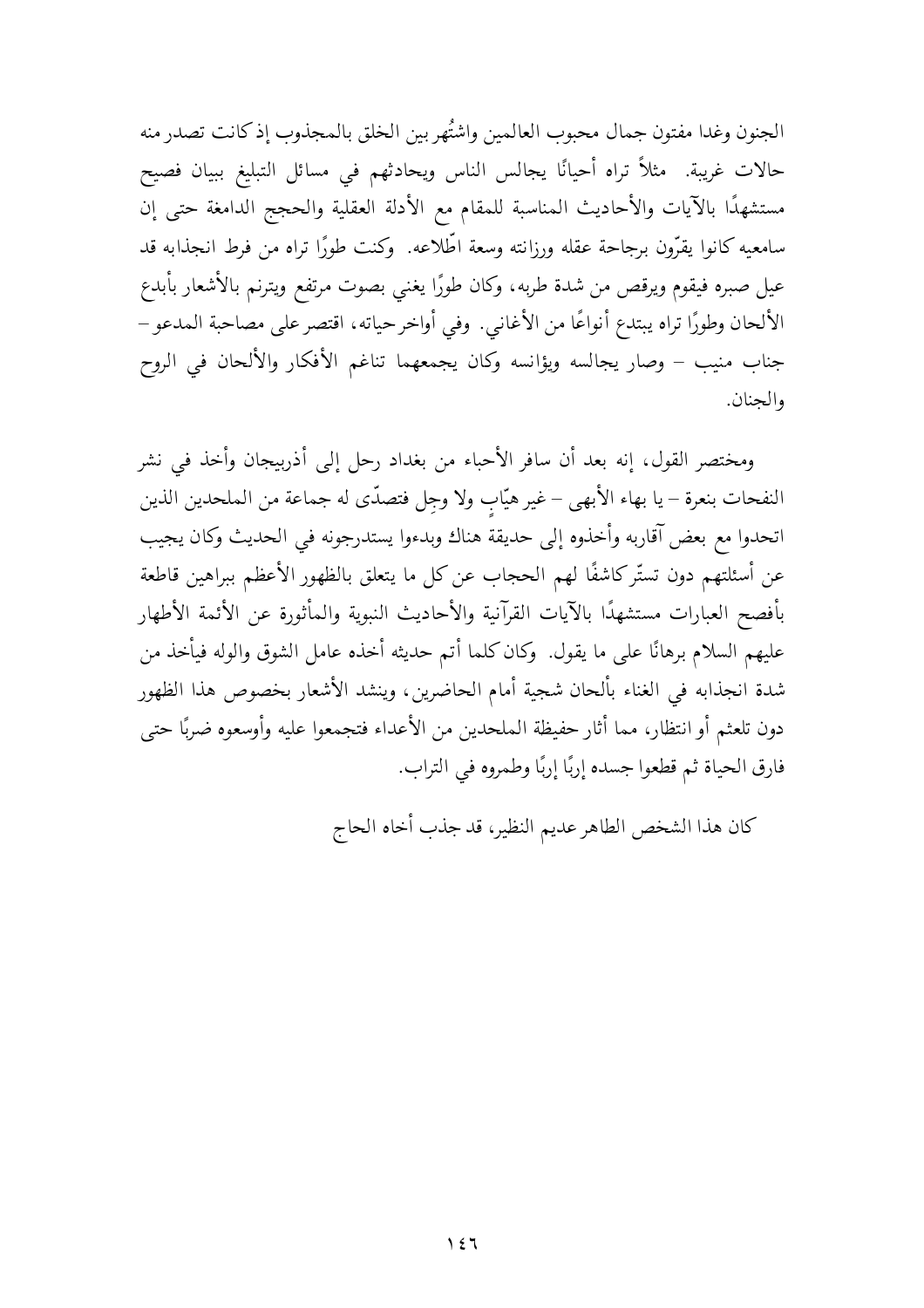محمد جعفر إلى أنوار الجمال وقد فاز هذا الأخ بالتشرف بلقاء نيّر الآفاق في العراق واشتعل بنار محبة الله وكان بائعًا جوالاً مثل أخيه المرحوم واتفق أنه كان في إيران حال رحيل الجمال المبارك من بغداد إلى عاصمة مملكة الإسلام (إسلامبول) وما أن بلغ حضرته أرض السرحتى جاء ذلك الأخ مع أخيه الأخير – الحاج تقي – إلى أدرنه من أذربيجان واستأجرا بيتًا وسكناه إلى أن كانت نتيجة أعمال الأعداء إرسال الجمال المبارك إلى السجن الأعظم – عكاء – ومنعت الحكومة الأحباء عن مرافقة حضرته وقصدت بذلك أن يسافر الجمال المبارك ولا يكون في معيته غير أفراد أسرته وذويه، فلما شعر بذلك الحاج حسن المذكور لم يستطع صبرًا وجزِّ حلقومه بموسى حاد ففزع القوم وهالهم هذا العمل بدرجة لا حدَّ لها. ۖ ولما شاهدت الحكومة ذلك (يعني أن أهل البهاء لا يستطيعون الحياة بعد سفر محبوبهم) أجازة سفر الجميع في معيّة الجمال المبارك وكل هذا كان ببركة الحركة التي أبداها الحبيب الذي جُزّ حلقومه. ثم خاطوا الجرح ولم يكن هناك أمل في التئامه ونقلوا الجريح إلى المستشفى بأمر الجمال المبارك مؤكدين له بأنه سيحضر إلى عكاء بعد شفائه فاطمأن قلبه ثم سافر جمال القدم ومن معه إلى السجن الأعظم ولم يمض أكثر من شهرين إذ جاء جناب الحاج المذكور مع أخيه إلى قلعة عكاء وانضمّا إلى المسجونين من أهل البهاء فأخذت شعلة اشتياقه في الازدياد آنا غُبّ آن حتى إنه كان يسهر ليله حتى السحر يتلو الأنجية وعيناه تذرفان الدمع من شدة البكاء حتى سقط ذات ليلة عن سطح الثكنة فكانت القاضية وصعدت روحه إلى ملكوت الآيات.

أما أخوه النوراني – الحاج تقي – فكانت أحواله وأطواره تتشابه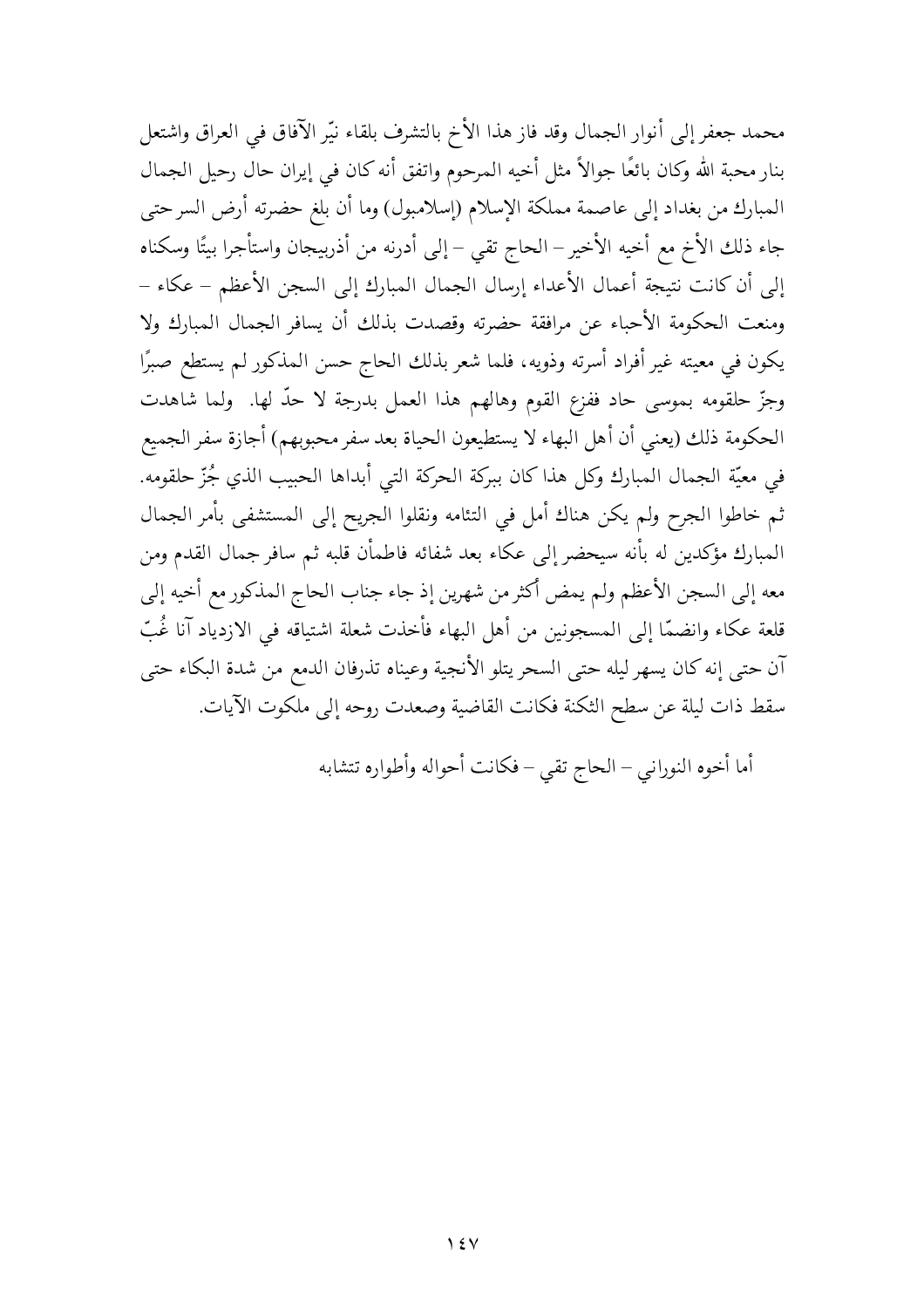مع ماكان لأخيه المرحوم جعفر بالضبط غير أنه كان أكثر سكونًا وعاش بعد أخيه منفردًا صامتًا في غرفته. وكان يجلس في كمال الأدب واتفق أنه بينما كان على سطح بيته مشغولاً بتلاوة الآيات إذ به يسقط خلف الدار وبالبحث عنه وجدوه فاقد الوعبي. أما سبب وقوعه فلم يُعلم، أكان عمدًا أم سهوًا. ۖ ولما أفاق من غشيته قال: "إنني كرهت البقاء ولذا رجوت الفناء لأنبي لا أحب البقاء في هذا العالم ولو دقيقة واحدة وأرجوكم أن تدعوا الله أن يكون لي ذلك حتى أفارق هذه الدار."

هذا شرح حال الأخوة الثلاثة الذين كان كل منهم نفسًا مطمئنة راضية مرضية مشتعلة منجذبة طاهرة مقدسة ولذا فارقوا هذا العالم وهم في غاية الانقطاع إلى الله والتوجه إليه والإيقان به ودخلوا الملكوت الأعلى. ألبسهم الله خِلع الفضل والإحسان في ملكوت الغفران وأغرقهم في بحار رحمته إلى أبد الآباد وعليهم التحية والثناء.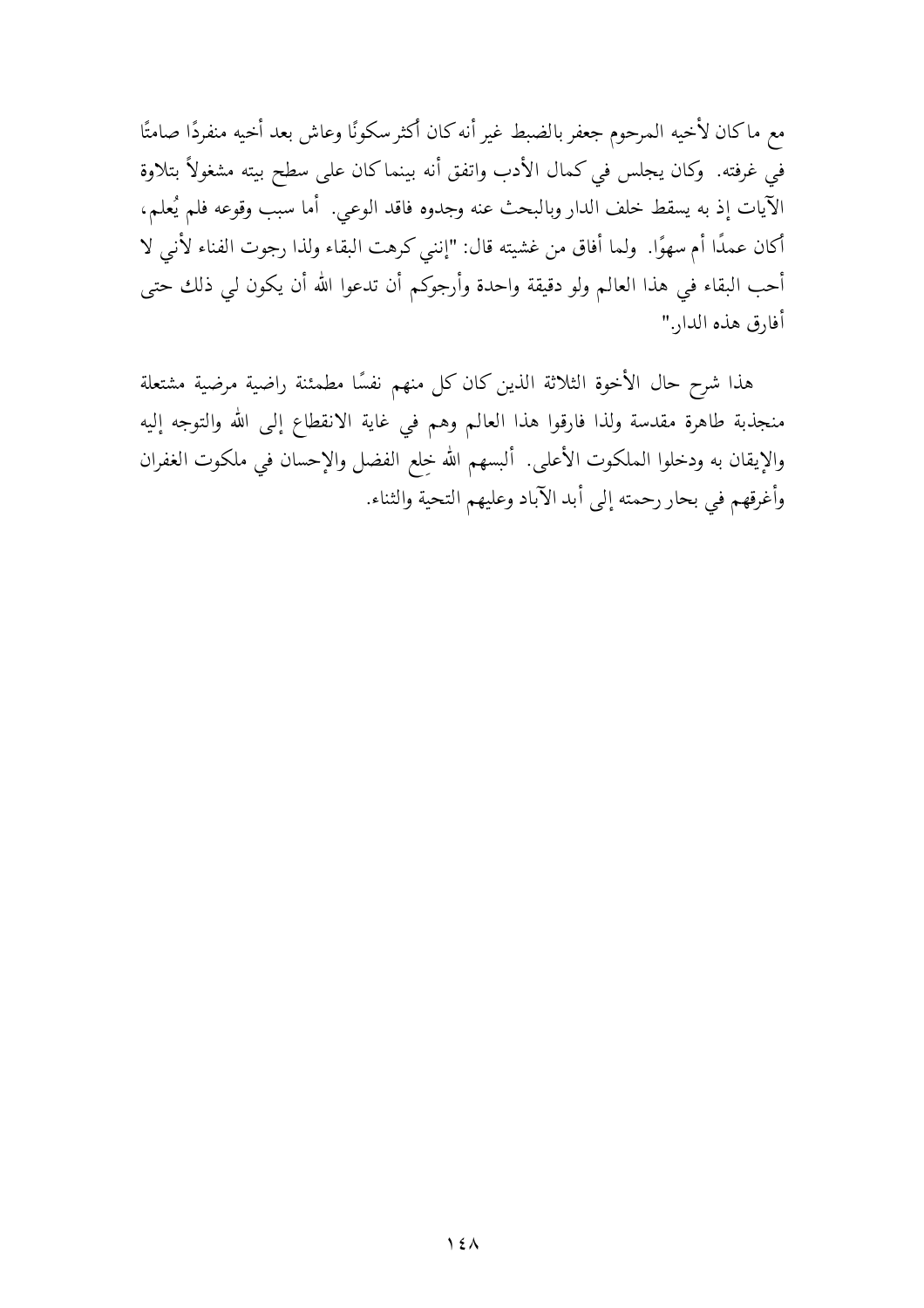## (٤٧) حضرة الحاج ميرزا محمد تقي أفنان

كان حضرة الحاج ميرزا محمد تقى أفنان، الملقب بوكيل الدولة، من النفوس الزكية والحقيقة النورانية والجلوه الرحمانية.

هذا الفرع الجليل هو من أفنان السدرة المباركة. اجتمع فيه شرف الأعراق مع حسن الأخلاق أما حسبه ونسبه فكان حقيقيًا وهو من الذين انجذبوا بنفحات الله بمجرد قراءة كتاب الإيقان وانشرحت صدورهم بترتيل الآيات فطغى عليه الوجد والوله بحيث ترك إيران قاصدًا العراق، ملبيًا النداء بالروح والريحان فقام من شدة الاشتياق وطوى الفيافي والقفار بكل روح وريحان إلى أن وصل إلى العراق وهو فائر لم يهدأ له بال ثم ذهب وهو في دار السلام إلى الساحة المقدَّسة وفاز بشرف المثول بين يدي الجمال المبارك واعتلى ذروة القبول، فوله وانجذب وانقطع عما سوى الحق بدرجة تفوق الوصف. كان صبيح الوجه، نوراني الطلعة حتى إن جميع الأحباء في العراق سمّوه "أفنان المليح" وكان في الحقيقة نفسًا مباركة، ومحترمًا للغاية. لم يقصّر في خدماته طوال حياته، انجذب بنفحات الله من فاتحة أيام حياته وتوجت خاتمة مطافه بأعظم خدمة لأمر الله. كان حسن المعاملة، شهى الحديث، لم يفتر عن عبوديته للحق لحظة واحدة، يؤدي أعماله فرحًا مسرورًا، وكان كل ذلك مع ما كان عليه من حسن السلوك ينم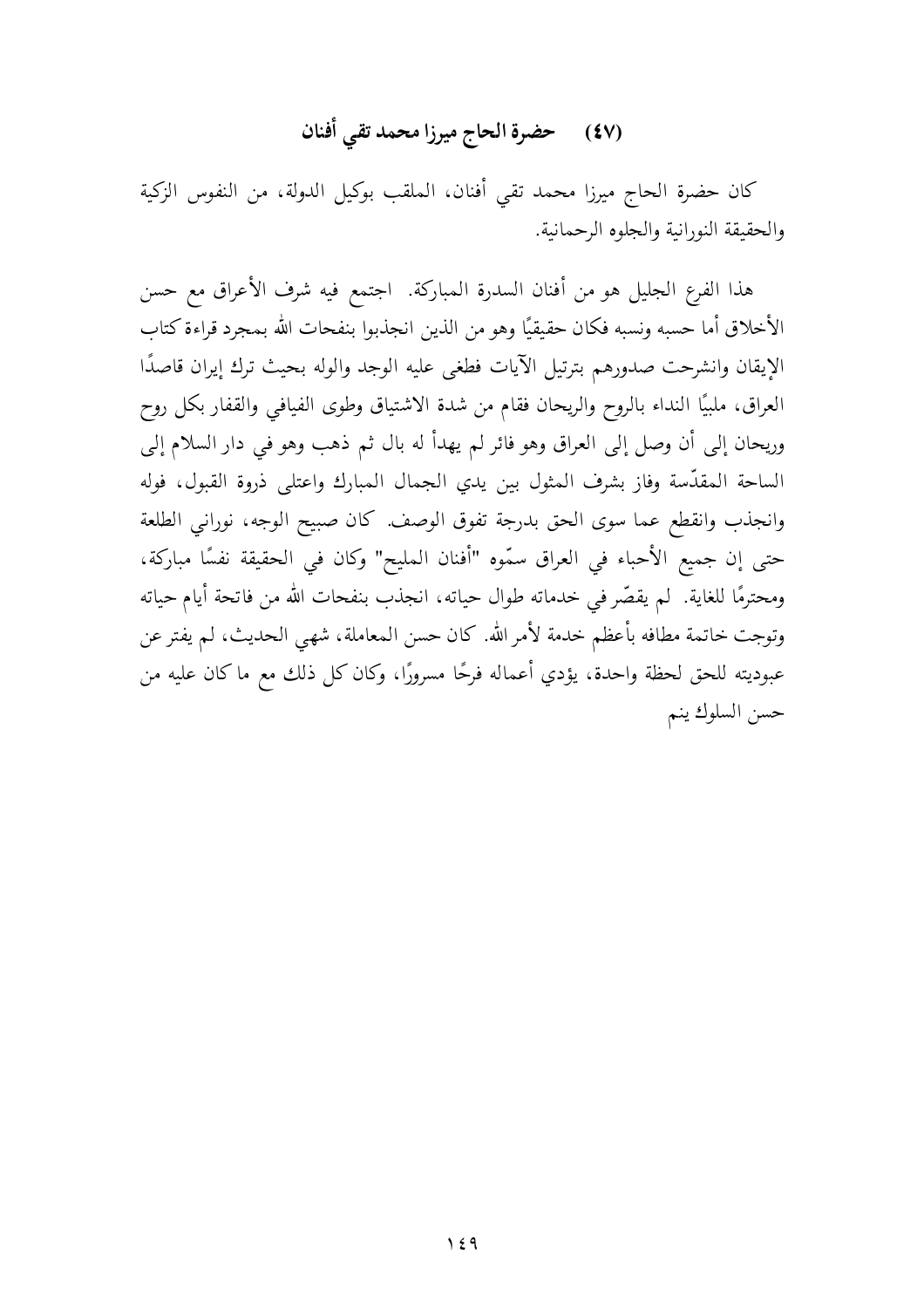عن مقدرة في تبليغ أمر الله وتنبيه الكثيرين. ۖ وبعد أن فاز بشرف اللقاء في بغداد، عاد إلى إيران وباشر أمر التبليغ بلسان فصيح، إذ هكذا يجب أن يكون التبليغ بلسان فصيح وقلم بليغ مشموليْن بحسن الأخلاق وحلاوة القول وطيب الأعمال والاستقامة في السير والسلوك حتى شهد الأعداء والخصماء بعلوه وروحانيته وأقرّوا بأن هذا الشخص لا نظير له في العمل والقول والتقوى والأمانة والديانة وهو فريد ووحيد في جميع الشؤون ولكنه للأسف بهائي أي أنه ليس مثلنا متهورًا غير مبالٍ ومرتكبًا للسيئات ومنهمكًا في الشهوات ومطيعًا للنفس والهوى.

سبحان الله! فقد لاحظوا أن هذا الشخص الذي لا مِراء في أنه مطلع الهدى قد انقلبت أطواره العتيقة وأصبح بمجرد وصول نفحات الأبهى إلى سمعه، مشكاة شعاع شمس الحقيقة.

لم يتنبه للأمر أيام كان تاجرًا في يزد، وبعد ذلك أصبح سبب انتشار نور الهداية حقًا. ۖ ولم يكن له مقصد سوى إعلاء كلمة الله، جل أمله نشر النفحات فكره محصور في التقرب من ساحة الكبرياء مطمئن القلب بترتيل آيات الله، مظهر رضاء الجمال المبارك ومطلع عطاء الاسم الأعظم، وكثيرًا ما تكررت على لسان جمال القدم عبارات الرضاء في حقه حتى إن الجميع تأكدوا أنه سيكون هذا الشخص مصدرًا لأمر عظيم. أما ثبوته ورسوخه على الأمر بعد الصعود المبارك فكان لا ينكره أحد ولم يكن ليتأخر عن الخدمة مهما كانت الحال رغم ما كان هناك من موانع وعقبات كأداء ومشاغل لا حصر لها. ولما عاف تشتت أفكاره ترك الراحة والتجارة والأملاك والأراضي والعقار ورحل إلى عشق آباد وشرع في بناء مشرق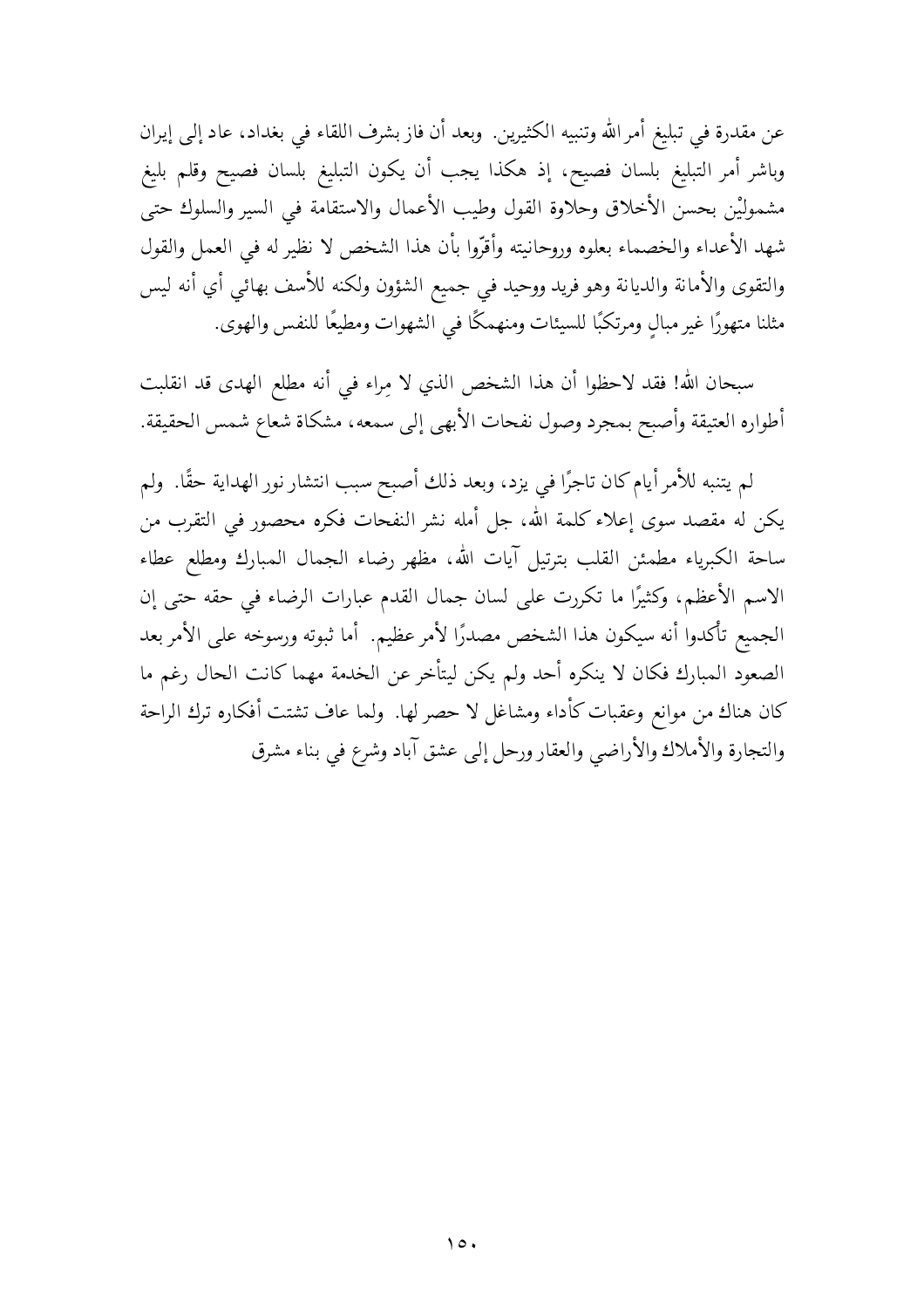الأذكار هناك ولا مراء في أن هذه الخدمة عظيمة للغاية لأنه كان أول شخص قام ببناء مشرق الأذكار (في مدينة العشق) وأصبح الباني الأول لبيت توحيد العالم الإنساني ووفق إلى ذلك بمعونة أحباء (عشق آباد) واعتبر السبّاق في هذا الميدان حيث لم يسبقه أحد في آقامة مشرق للأذكار. آقام في عشق آباد زمنًا طويلاً لم يذق للراحة طعمًا يحث الأحباء ويشوّقهم إلى ما هو قائم بعمله وهم بدورهم أيضًا قد بذلوا ما وسعهم في هذا السبيل مضحين بكل مرتخص وغالٍ إلى أن تم البناء المذكور وعم صيته الشرق والغرب. أما هو فقد أنفق كل ماله، إلا القلة، في هذا السبيل. هكذا يكون الإنفاق وهذا هو شرط الوفاء.

ثم توجه بعد ذلك إلى الأرض المقدَّسة وآقام بجوار مطاف الملأ الأبهى ملتجئًا إلى المقام الأعلى (مقام حضرة الباب) بنهاية التضرع والابتهال وفي غاية التنزيه والتقديس، مشتغلاً بذكر الله على الدوام يناجى الحق بقلبه ولسانه.

كانت روحانيته عظيمة ونورانيته لا مثيل لها، وكان من الذين قالوا في قلوبهم "بلي" قبل أن يُقرع طبل "ألسْت". وقد اشتعل في العراق بنار محبة نيّر الآفاق بين سنة السبعين والثمانين بعد المائتين للهجرة، وشاهد الإشراق من الأفق الأبهي، ولاحظ ببصيرته قوله: "إنني حي في الأفق الأبهي".

أما بشاشتة فحدَّث عنها ولا حرج. كان إذا ألمَّ بي حزن ولاقيته استبدل حزنبي بالفرح والسرور في الحال. وكانت عاقبته، والحمد لله، ساطعة الأنوار للغاية وانتقل إلى الملكوت الأبهي بجوار المقام الأعلى فأثرت مصيبة انتقاله في عبدالبهاء أيما تأثير.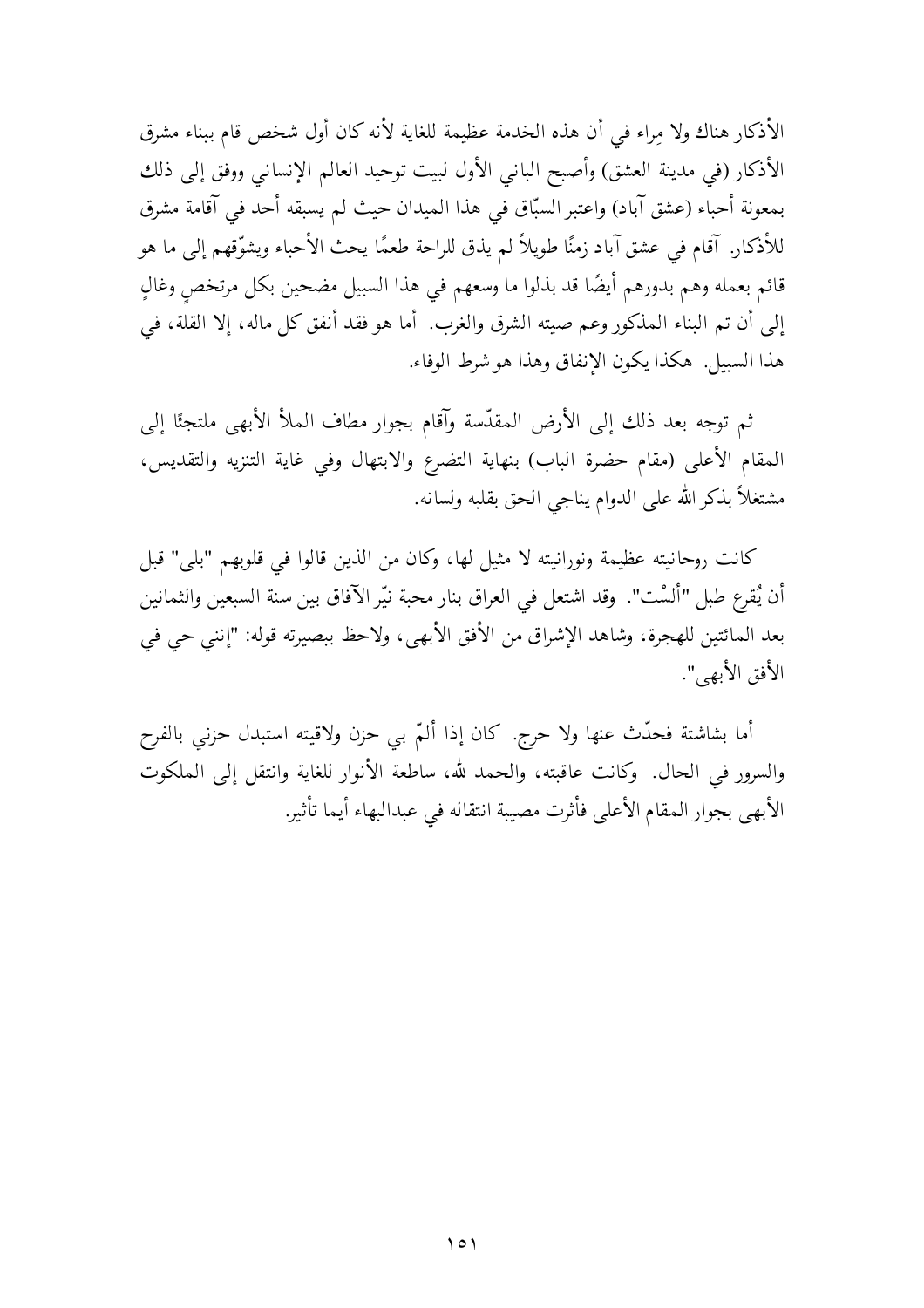أما مرقده المنور في حيفا بجوار حظيرة القدس قرب مقام سيدنا الخضر ويجب أن يشاد له قبر بكل إتقان. نوّر الله مضجعه بأنوار ساطعة من ملكوت الأبهى وطيب الله جدثه المطهر بصيّب مدرار من الرفيق الأعلى. عليه البهاء الأبهي.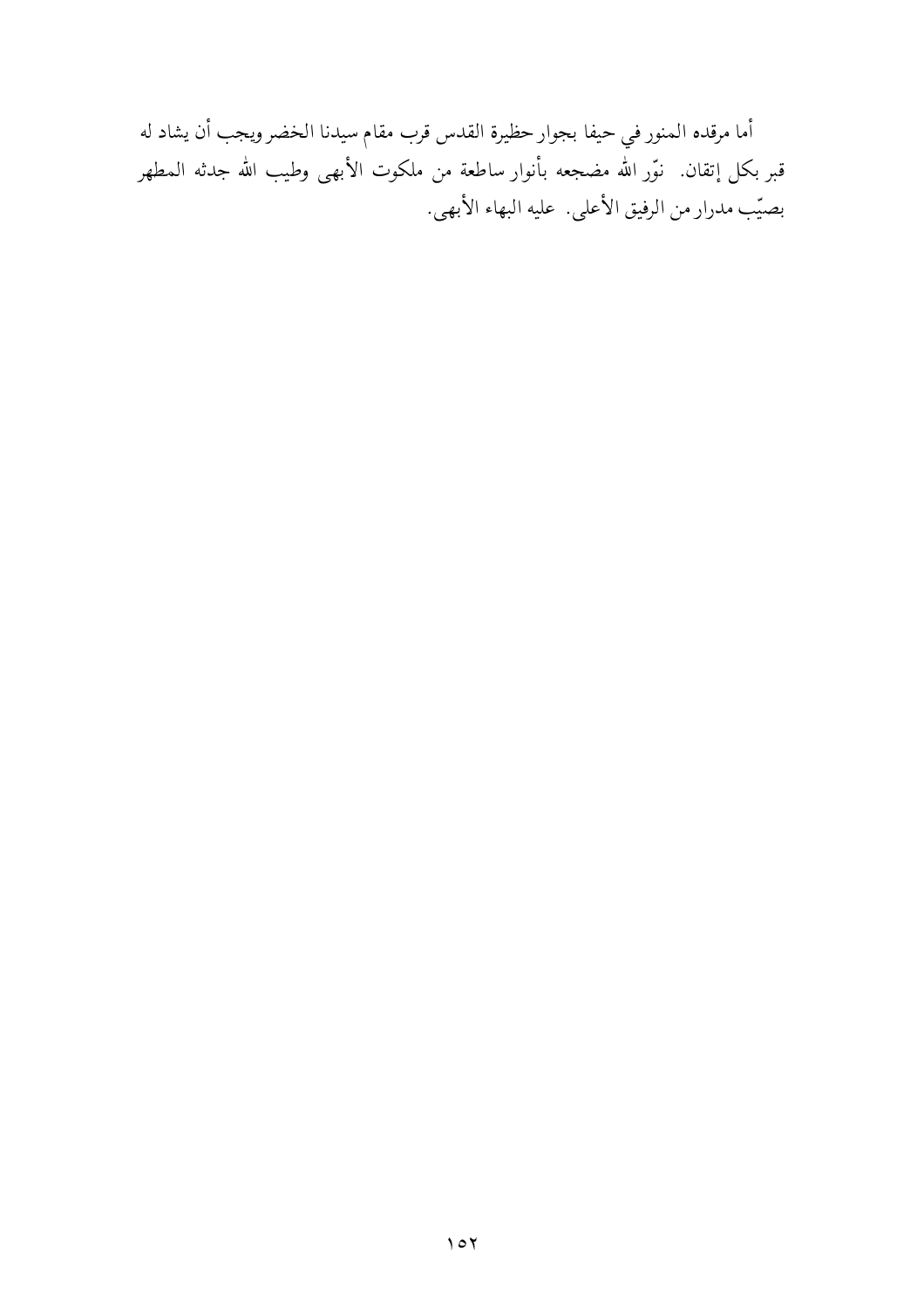### (٤٨) حيناب آقا عبدالله البغدادي

كان من زمرة المهاجرين والمجاورين، جناب آقا عبدالله البغدادي الذي اشتهر بين الخلق في أول أدوار شبابه أنه من أهل اللهو والهوى المنهمكين في اللذائذ، وشهد الكل أنه من أسري الشهوات المستغرقين في بحور المشتهيات الجسمانية، ولكنه بمجرد إيمانه وإيقانه وانجذابه بنفحات الرحمن أصبح خلقًا جديدًا في حالة تستوجب الاستغراب إذ انقلب فجأة بالكلية وأصبح سماويًا بعد أن كان أرضيًا، وروحانيًا بعد أن كان جسمانيًا، ونورانيًا بعد أن كان ظلمانيًا، ورحمانيًا بعد أن كان شيطانيًا، ولؤلؤ صدف لامع بعد أن كان خزفًا، وجوهرًا وضّاءًا بعد أن كان حجرًا أسودًا، وقد احتار الأغيار في أمره وقالوا: "ما هذا الانقلاب الذي حصل لهذا الشاب الذي أصبح منقطعًا عن الدنيا، منجذبًا إلى الحق، طاهرًا بعد أن كان دنسًا، لابسًا ثياب الزهد والتقوى بعد ماكان منهمكًا في اللهو والهوى. نراه اليوم قد زهد في الدنيا وطوى بساط اللذات والمرح وقنع من الدنيا بالوله والانجذاب إلى الحق".

وخلاصة القول، إنه قد عاف الهناء ولذة العيش وتوجه راجلاً إلى عكاء بوجه مستبشر، كان بهي الطلعة نورانيًا وروحانيًا بدرجة أن قُلْبَ كل من رآه كان يمتلئ سرورًا وبهجة.

سألته مرَّة: "آقا عبدالله كيف حالك؟"، فأجابني: "كنت، يا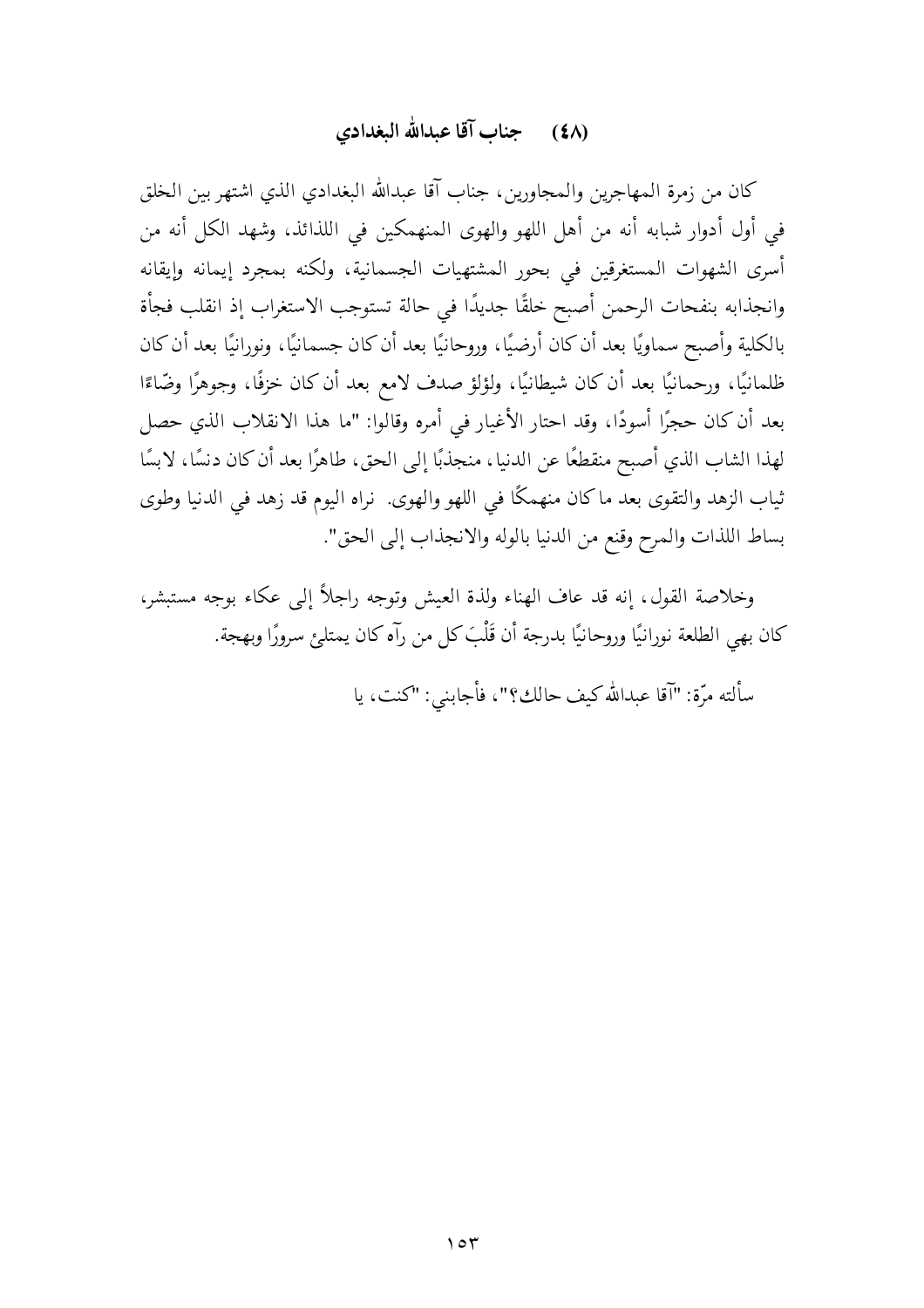مولاي، مظلمًا أصبحت بعناية الجمال المبارك وفضله منيرًا، كنت بلقعًا أصبحت روضة أوراد غناّء، كنت معذّبًا أصبحت في نعيم، كنت مكبلاً بالقيود الدنسة أصبحت حرًا منزهًا طاهرًا، كنت متعلَّقًا بعالم الناسوت أصبحت متعلَّقًا بعالم الملكوت، كنت كطائر في قفص أصبحت طليقًا أفترش الأرض في الصحاري الغبراء وألتحف السماء مسرورًا مبتهجًا. ولو أن فراشي كان قبل اليوم من الخزِّ الناعم غير أن روحي كانت في عذاب أليم، ولو أنبي الساعة خالبي الوفاض ولكنني في غاية الروح والريحان.

وعلى الجملة، إن هذا الشخص المنجذب بالنفحات قد ذاب قلبه أسى لما شاهد مظلومية نيّر الآفاق وتمنى أن يفدي حضرته بالروح حتى حان حينه واستجيب دعاؤه وانتقل من هذا العالم الظلماني إلى العالم النوراني.

أما قبره المنور ففي عكاء. عليه البهاء الأبهى وعليه الرحمة من فيض الكبرياء.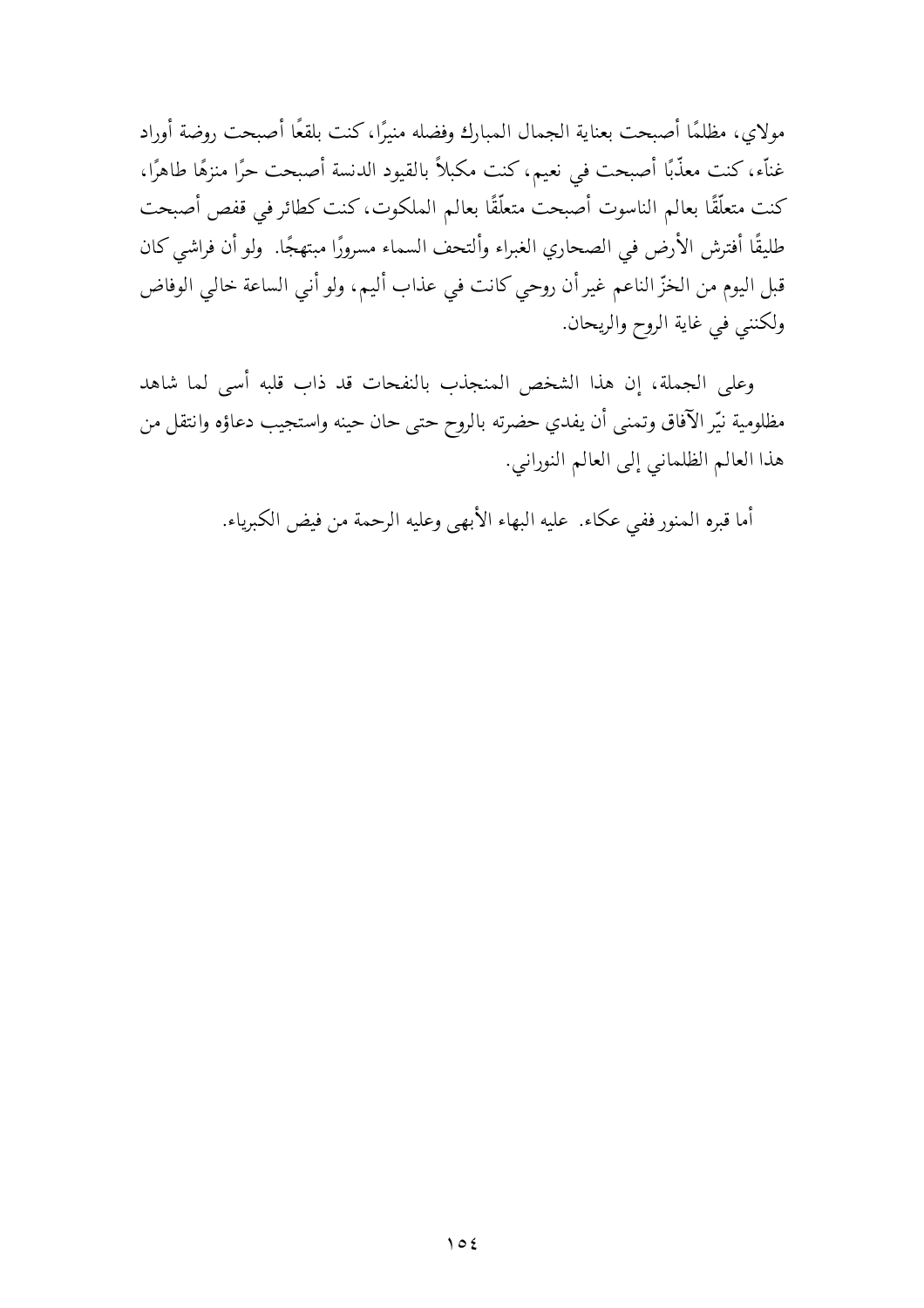#### حضرة آقا محمد مصطفى البغدادي  $(59)$

كان حضرة آقا محمد مصطفى البغدادي في عداد المهاجرين والمجاورين. هذا السراج الوهاج، النجل الخليل للعالم النحرير الشيخ محمد شبل، من أهل العراق العربي. اشتهر حضرة محمد مصطفى البغدادي بتفرده في جميع الآفاق بالشجاعة، والشهامة، والوفاق من فجر شبيبته. اهتدى إلى فجر الظهور منذ كان طفلاً على يد والده، فاستنار قلبه وأحرق ستر الوهم وفتح حديد بصره، فشاهد الآيات الكبرى وأعلى نعرة "قد أشرقت الأرض بنور ربّها" غير هبّاب ولا وجلّ.

كنت ترى هذا الشخص الكريم، رغم التعرض الشديد للمؤمنين وسوط عذاب أولى الشأن وانزواء الأحباء خلف ستار التقية (عدم إظهار المعتقد) من شدة الخوف من الأعداء، غاديًا ورائحًا في دار السلام بكل شجاعة وجسارة يقاوم كل ظالم بعزم ثابت وقوة خارقة، واشتهر في سنة السبعين في العراق بمحبة نيّر الآفاق. ۖ وأما الذين اتخذوا الحيطة والكتمان أصبحوا في زوايا النسبان.

وأيم الحق، إن هذا الهزبر الذي لا يضارع، كان يمرَّ في أسواق بغداد يهابه كل من رآه، وتخشى الأشرار بأسه ولم يتعرضوا له مخافة بطشه. وقد ظهرت، على الأخص رجولة هذا الرجل الرشيد بأجليي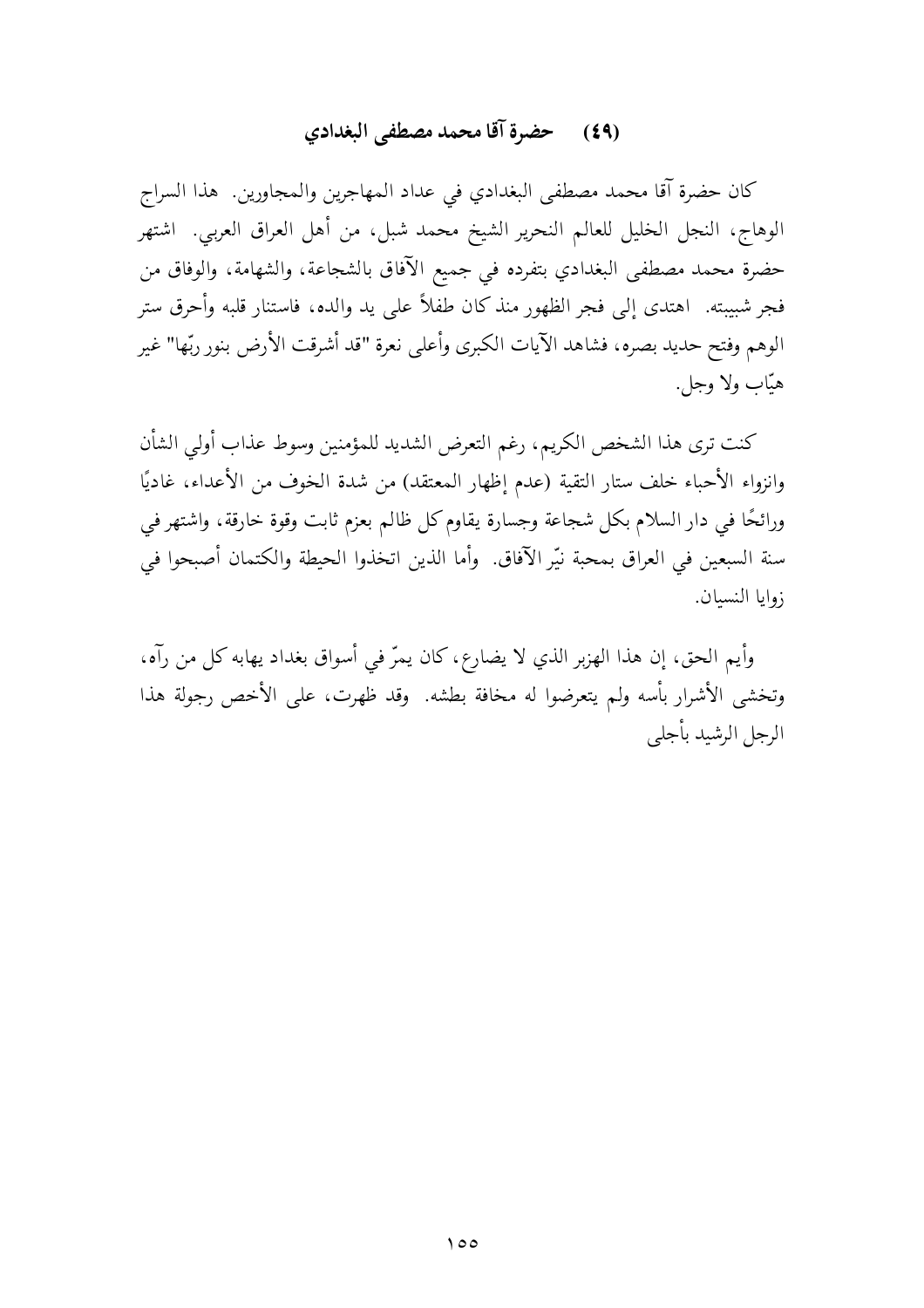معانيها للقاصي والداني، بعد رجوع جمال القدم من كردستان (السليمانية) إذ كان يتشرف بالحضور المبارك كلما صدر له الإذن بذلك، وكان يمتع سمعه بما يخرج من فم المبارك من البيانات ويفوز بالعنايات وهو أول محبّ ظهر في العراق جاهرًا بمعتقده واستمر بعد أن تحرك الموكب المبارك من دار السلام إلى المدينة الكبرى (اسلامبول) على مقاومة الأعداء وخدمة الأمر بكل همة ونشاط، يبلّغ الناس علانية ولما ذاع في الآفاق إعلان من يظهره الله كان من الذين أذعنوا لظهوره مع أنه كان متأكدًا من ذلك ومؤمنًا قبل الإعلان حتى إنه قال: "إنَّا آمنا قبل أن يرتفع النداء، لأنه قد رفع الستار عن الإشراق بين الآفاق قبل ارتفاع النداء وشاهد الأنواركل ذي بصرحديد ورأى الجمال المطلوب كل طالب بصير".

وعلى الجملة، إن هذا الشخص قام على خدمة الأمر بكل ما أوتى من قوة، ولم يهدأ لحظة في هذا السبيل. وبعد حركة جمال القدم إلى السجن الأعظم لاقي هذا المحب من الأعداء ما لاقي، فبعد أسر الأحباء ونفيهم من الزوراء إلى الحدباء (الموصل)، وخصومة الأعداء وتعرَّض أهل دار السلام، لم يفتر عن مقاومة الأعداء واستمر على ذلك زمنًا ليس بالقليل حتى تأججت نار الشوق للقاء المحبوب بين ضلوعه فترك الأوطان والأهل والخلآن وتوجه منفردًا إلى السجن الأعظم (عكاء) فوطئ المدينة في أيام الشدة والضيق وفاز بشرف اللقاء وطلب السماح له بالسكنى حوالي عكاء. فصدر له الإذن بالآقامة في بيروت، فصدع بالأمر وآقام في تلك المدينة خادمًا للأمر بكل إخلاص، محطّ رحال جميع الأحباء الذاهبين للتشرف والآيبين من أرض المقصود. وكان يرحب بالجميع بكل حفاوة، يعاونهم ويسهل لهم الطريق بكل مودَّة،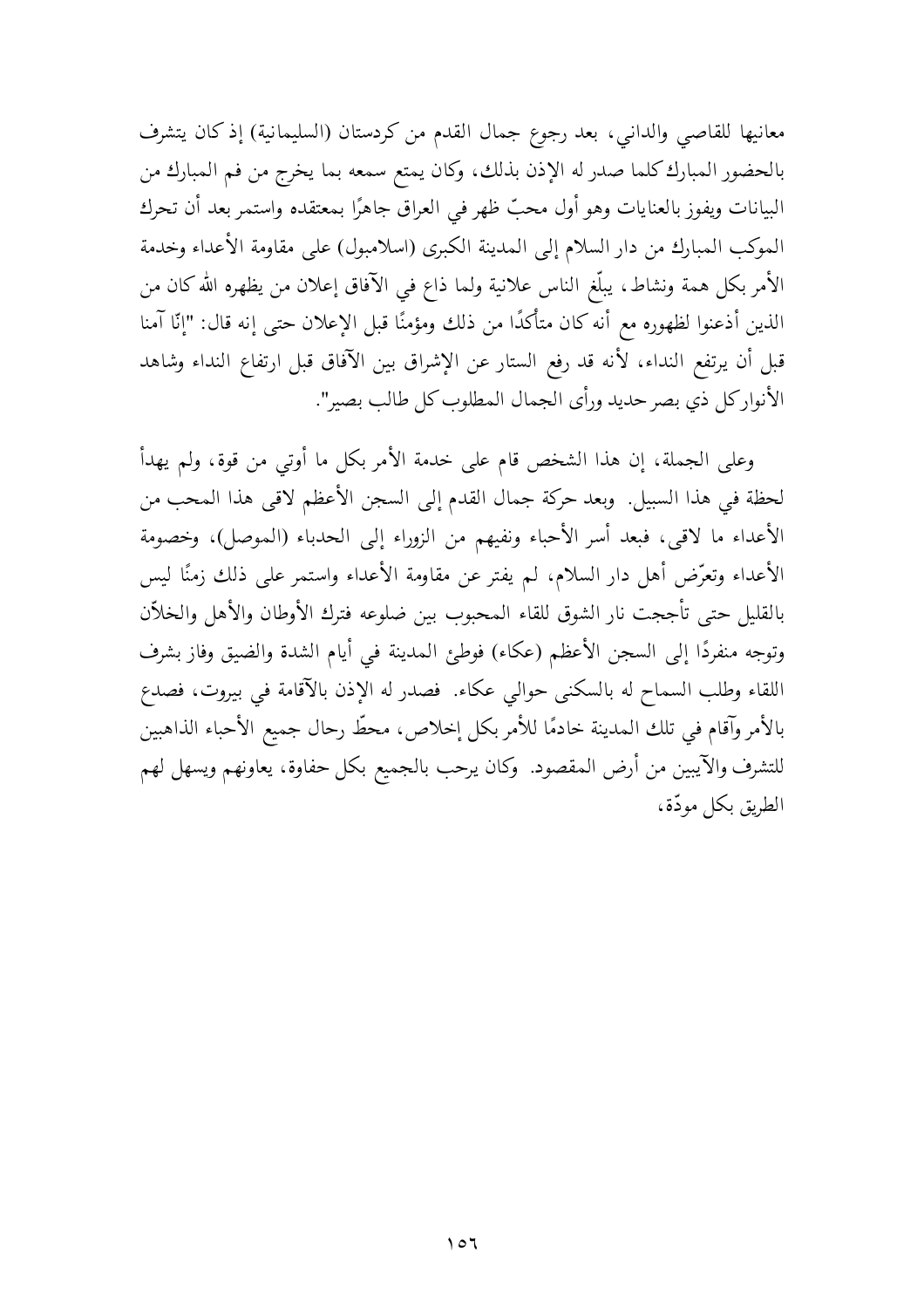مضحّيًا بكل مرتخص وغالٍ في سبيل راحة الأحباء الذاهبين إلى عكاء والعائدين منها، والكل يشهد بذلك. وعمّت شهرته في هذا الصدد كل صوب وحدب. واستمر بعد أفول شمس الحقيقة وصعود نيّر الملأ الأعلى، ثابتًا مستقيمًا على العهد والميثاق الإلهي بدرجة زلزلت فرائص المتزلزلين الناقضين ولم يجرؤ أحد منهم أن يحرك لسانه بكلمة أمامه لأنه كان كالشهاب الثاقب يرجم الشياطين، وكالسيف القاطع على أعناق الناكثين، ولم يجرؤ أحد منهم أن يمرِّ من الحي الذي هو فيه، وإذا تصادف أن مرَّ به أحد الناقضين، في الطريق مثلاً، مرَّ هذا الأخير مرّ الكرام وكأنه من الصم البكم العمي الذين لا يرجعون.

حقًّا، إنه كان بين القوم مصداق "لا تأخذه في الله لومة لائم، ولا تزعزعه صولة شاتم".

ومختصر القول، إنه لم يتزعزع عن أسلوبه، من قلب فارغ ونيّة صادقة وإخلاص في خدمة الأحباء قاصدي الروضة المطهرة، الطائفين حول مطاف الملأ الأعلى. ثم انتقل في أخر الأمر إلى بلدة الاسكندرونة وعاش فيها زمنًا منجذبًا إلى الله منقطعًا عما سواه مستبشرًا ببشارات الله متشبتًا بالعروة الوثقبي مشهورًا بالتقديس، إلى أن انتقل إلى الرفيق الأعلى.

رفعه الله إلى الأوج الأعلى والرفيق الأبهي، وأدخله في عالم الأنوار، ملكوت الأسرار، محفل تجلي ربه العزيز المحتار. وعليه البهاء الأبهي.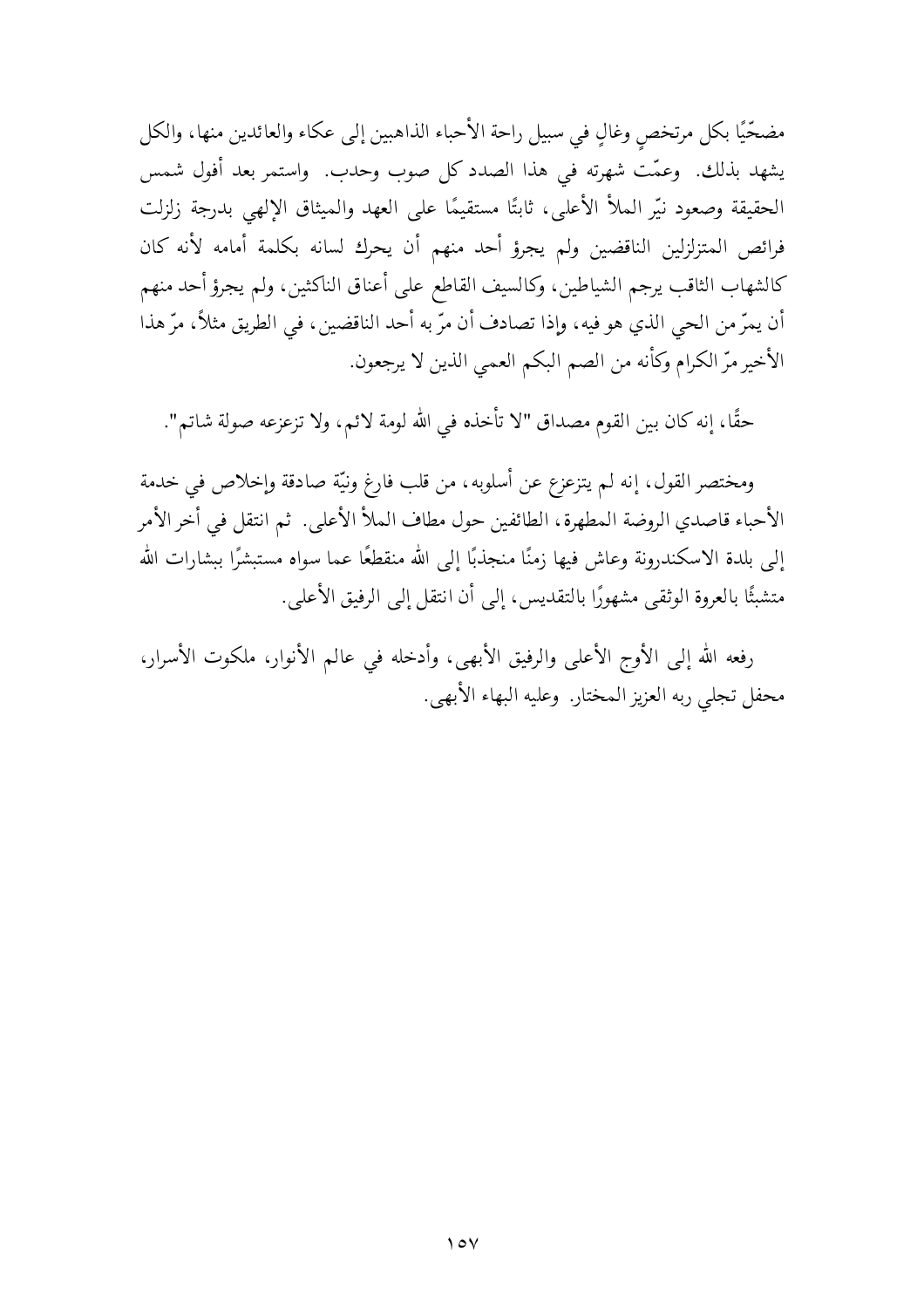## (٥٠) جناب سليمان خان التنكاباني

كان من جملة المهاجرين والمجاورين جناب سليمان خان التنكاباني الملقب بـ جمال الدين. ولد في مدينة تنكابان وهو من العائلات القديمة في ذلك الإقليم. نشأ ونما ورضع من ثدي الراحة والعزَّة، وتربَّى في أحضان الرفاهية والثروة، وكان ذا همَّة عالية منذ طفولته، مقاصده نبيلة، ذا غيرة مجسمة ونشاط ملحوظ، كان يفكّر في التربع في دسوت المناصب، طالبًا التفوق على أقرانه وأترابه. ۖ ولذا بارح موطنه الأصلي إلى مقر سرير السلطنة يعني مدينة طهران أملاً في علو اسمه ورفعة مكانته وعظمة قدرته وتفوقه على أقرانه. غير أنه في طهران وصلت إلى مشامه نفحات الرحمن، وطرق سمعه نداء المحبوب العطوف، فخلَّص نفسه من ارتباكات الفكر الناشئة من طلب الجاه وغلغلة العظمة والأبّهة الفانية وعزة هذا العالم الترابي وما به من غرور، وتحرر من القيود فعمّ قلبه الفرح والسرور بالموهبة الإلهية وتأكد أن صدر الجلال هو صفَّ النعال وأن المناصب والدسوت سريعة الزوال فترك الدنيا ووطَّد العزم على الراحة وعدم انشغال البال وتخلص من أغلال قيود البشرية وسلاسل التعلق بالدنيا فلبس إحرام حرم الكبرياء وعزم على التوجه إلى حيث المحبوب فقطع الفيافي والقفار إلى أن وصل إلى سجن عكاء وفاز باللقاء ومضى مدة في رحاب جمال القدم مستمعًا للنغمات الخارجة من الفم المبارك صاغيًا لجوامع الكلام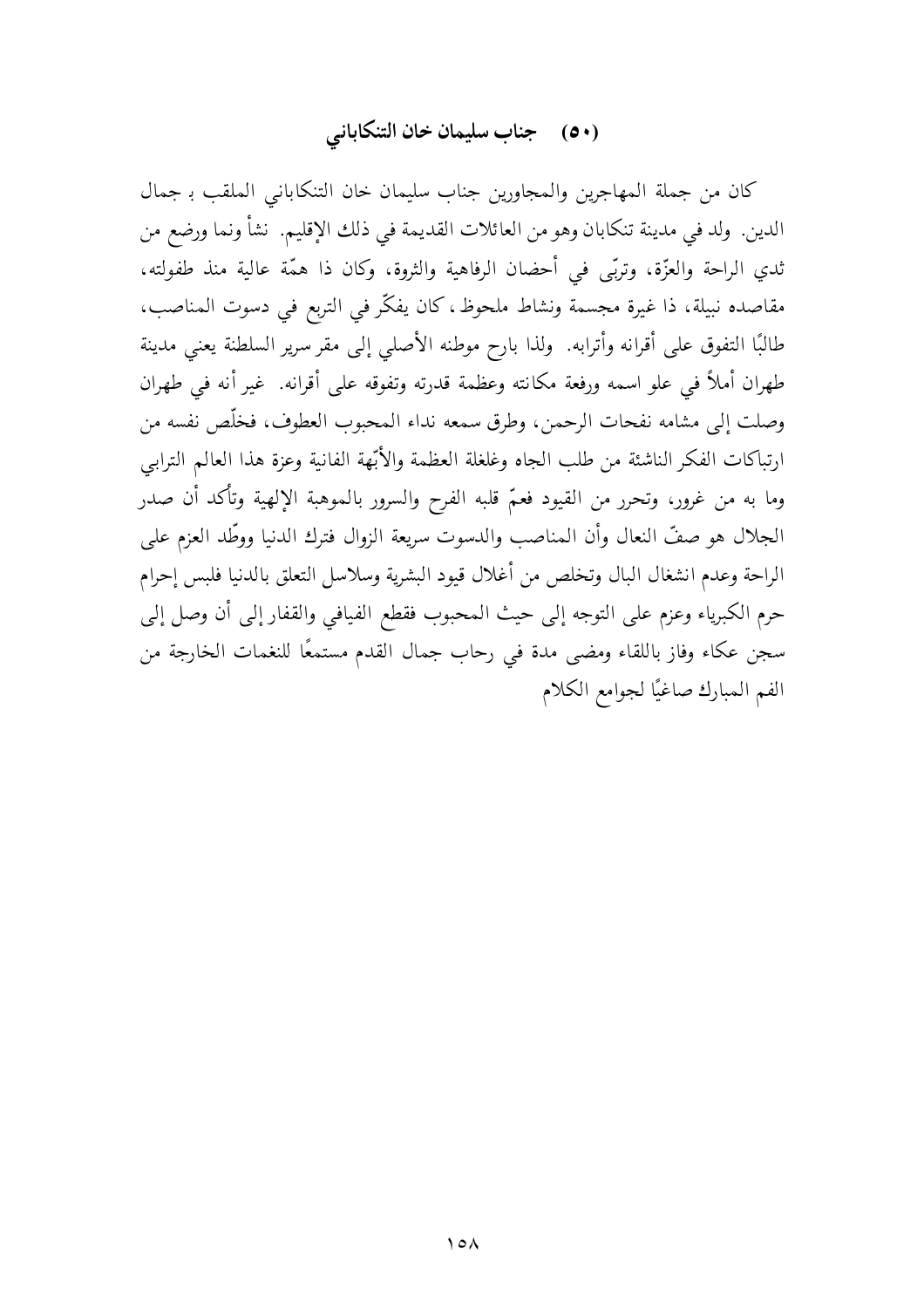وفصل الخطاب. وبعد أن تعطرت مشامه وتنورت بصيرته وتمتع بالعطاء الموفور وثمل من رحيق الرب الجليل وفاز من كل ذلك بنصيب موفور، صدر له الإذن المبارك بالسفر إلى بلاد الهند مأمورًا بتبليغ كل طالب صادق، فصدع بالأمر وذهب إلى بلاد الهند. متوكلاً على الله منجذبًا بنفحات الله مشتعلاً بنار محبة الله وهام في تلك الأقطار وجاس خلال تلك الديار مدنها وبلدانها وقراها يضرب ناقوس الملكوت عاليًا مبشرًا بظهور مكلم الطور سالكًا سبيل رجال الله العاملين وغرس بذور التعاليم الطاهرة في تلك الأصقاع فنبتت نباتًا حسنًا ونمت وأينعت وانقاد الكثيرون إلى سفينة النجاة واهتدوا بنور الهدى وتنورت بصائرهم من مشاهدة الآيات الكبرى وكان هو الشمعة المضيئة للجميع في تلك الآقاليم واستمرت آثاره واضحة في بلاد الهندكل الوضوح وقام أغلب الذين آمنوا على تبليغ الأمر واشتغلوا بهداية الخلق مقتفين أثره.

وخلاصة القول، فقد عاد بعد سياحته في بلاد الهند إلى الساحة المقدّسة وكان وصوله بعد الصعود المبارك فاتقدت في صدره نيران الحسرة وأصبح باكي العين مكلوم الفؤاد يفور قلبه كالأتون ولكنه كان ثابتًا على العهد والميثاق نابتًا في روضة الرضوان.

وحدث أن تفضل جمال القدم قبل الصعود بقوله تعالى: "إذا توجه أحد إلى إيران، فليوصل من قِبَلي لأمين السلطان الرسالة الآتية: أن يا أمين السلطان، إذا بذلت الهمة في حق الأسرى وقمت بمعونة المحتاجين والمظلومين (من أهل البهاء) فخدمتك هذه لا تنسى وكن على يقين من أن هذا العمل سيكون لكم سبب العزة والبركة في جميع الشؤون. يا أمين السلطان اعلم أن كل بنيان في هذا العالم يؤول إلى الانهيار عدا البنيان الإلهي وهو الذي تزداد متانته وأحكامه يومًا فيومًا.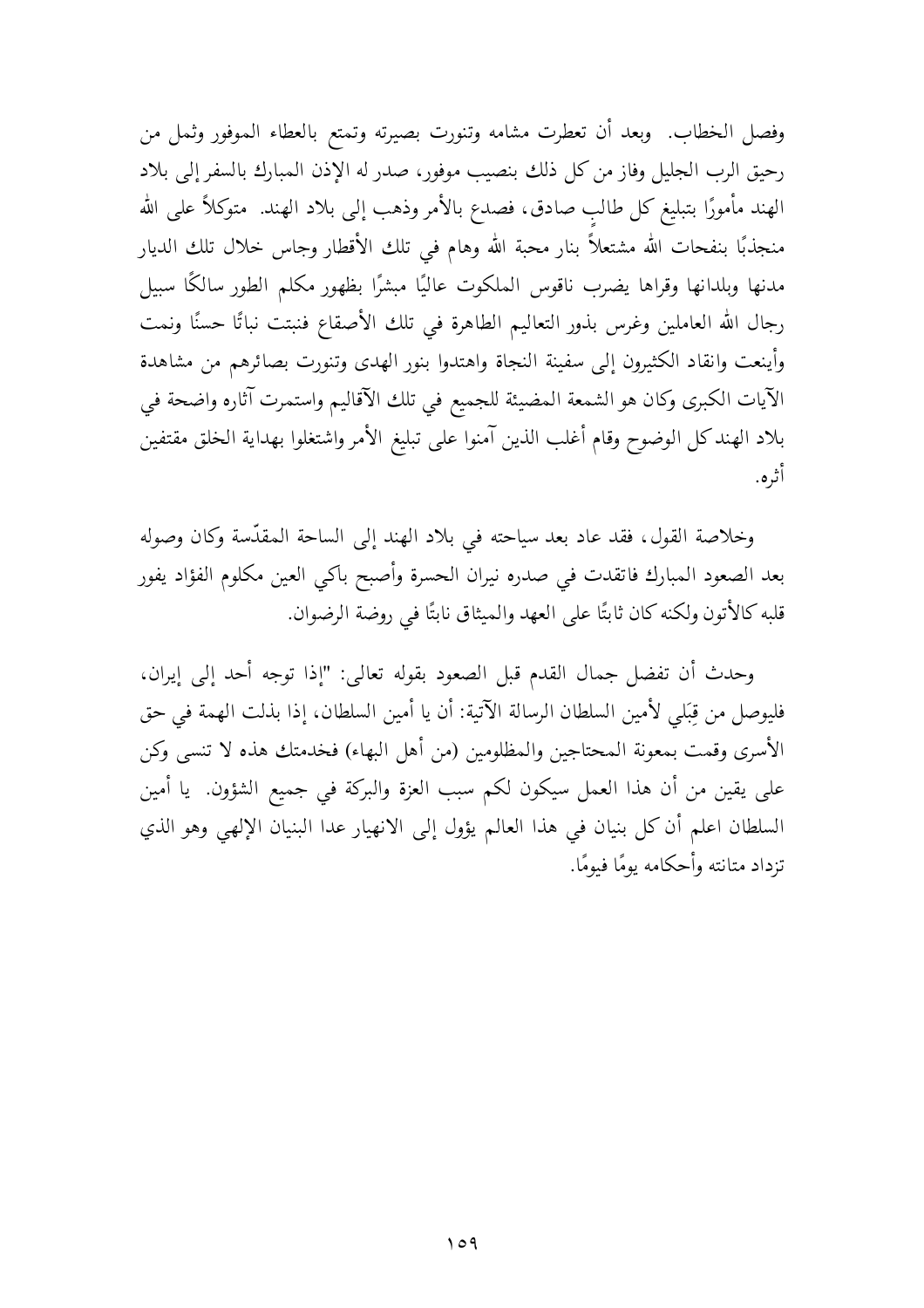إذًا، فاعمل كل ما في مكنتك في خدمة الديوان الإلهي حتى تهتدي إلى الإيوان الرحماني وابن بناء لا يؤول إلى الزوال".

وبعد الصعود المبارك، أوصلنا هذه الرسالة إلى أمين السلطان وكان وقتذاك قد أصاب جناب آقا سيد أسدالله إهانة من فقهاء الترك بمدينة أردبيل وأظهروا له عوامل الجفاء والغلظة وعزموا على قتله. أما الحكومة هناك فقد عملت ما في وسعها حتى نجته من مخالب الفقهاء وحالت دون قتلهم إياه ثم أرسلوه مصفدًا إلى تبريز ومنها إلى طهران حيث قام أمين السلطان ببذل كل رعاية في حق آقا سيد أسدالله وأسكنه في ديوانه الخاص وآواه فيه واتفق في تلك الأثناء أن أصاب أمين السلطان مرض وأتبى ناصر الدين شاه لعيادته فماكان من أمين السلطان إلا أن قصَّ للشاه كل ما حدث لآقا سيد أسدالله ومدحه وأطراه أمام الشاه بدرجة جعلت هذا الأخير يعرب لآقا سيد أسدالله عن تألمه واستيائه مما حصل وأظهر له عطفه وكان من طبع الشاه في مثل هذه الأحوال أن يأمر بصلب من هو بمثل آقا سيد أسدالله ويجعله هدف نيران القنابل. ولكن، حال دون ذلك ما سمعه من أمين السلطان، وما لبث هذا الأخير أن حل عليه غضب الشاه وأصبح مبغوضًا وأرسل أسيرًا منكوبًا مستبعدًا إلى مدينة "قم" فماكان من هذا العبد إلا أن أرسل إليه (بإيران) الرسالة التبي تفضل بها جمال القدم مصحوبة بمناجاة وخطاب منيّ بخط يدي وطلبت له في المناجاة العون والعناية من الله ورجوت الله أن يصونه ويحميه وينقذه من زاوية الخمول ويرفعه إلى أوج القبول وقلت له صراحة في رسالتي: إنك سيحظى بالتأييد الإلهي في القريب العاجل وتسطع أنوار العناية وستستقر في دست الصدارة (الوزارة) بنهاية الاستقلال مكافأة لك على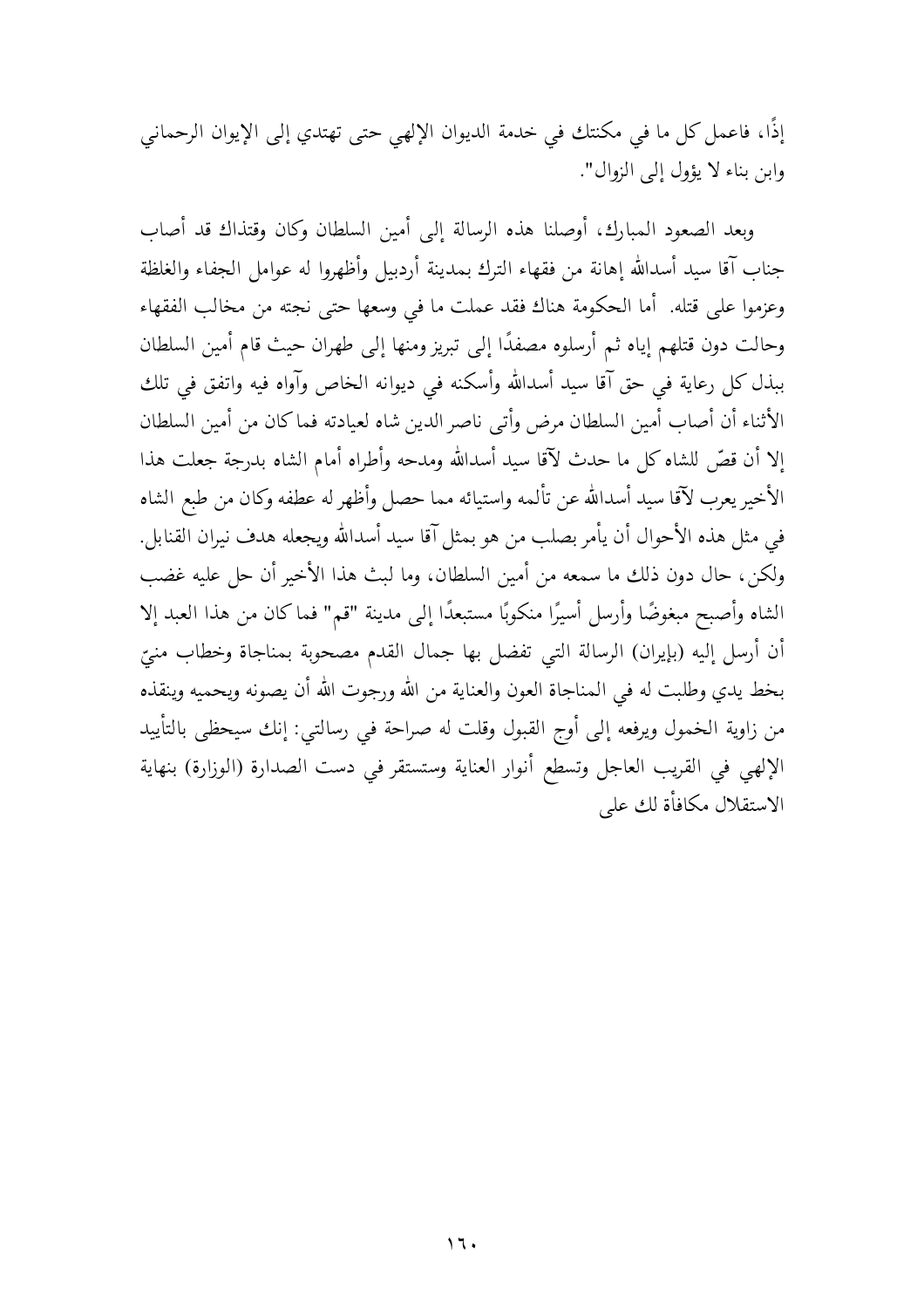خدمتك والهمة التي بذلتها في حق المظلومين (من أحباء البهاء). ورسالتي هذه مع المناجاة لا يزالان في حيازة أسرة أمين السلطان.

أما سليمان خان، فقد بارح مدينة طهران بعد ردح من الزمن إلى مدينة قم. وبينما هو في غرفته إذ حضر أحد معارف أمين السلطان لزيارته فسأله سليمان خان عن أحوال أمين السلطان وروى أنه في أشد الحاجة لمقابلته. وما أن وصل هذا الخبر إلى أمين السلطان حتى طلب حضور سليمان خان، فذهب هذا الأخير إلى داره متوكلاً على الله واختلا به وسلَّمه الرسالة المرسلة من قبليي، فتقبَّلها بكل احترام وفضَّها بعد أن صافحها جبينه، ثم قال لسليمان خان بعد قراءتها: "إنني لفي يأس عظيم وإنني دون شك سأستمرّ مشمَّرًا ساعد الجد في الخدمة وصيانة أحباء الله وحمايتهم إذا ما تيسر حصول ما جاء في الرسالة المباركة". ثم أظهر امتنانه الزائد وعظيم السرور والابتهاج وقال: "الحمد لله، قد تم المراد ومن المؤكد أنبى سأكون، بعون الله وعنايته، من الناجحين".

وبالاختصار، إن أمين السلطان قد تعهد بالقيام بالخدمات، ثم ودع سليمان خان بعد أن عرض عليه بعض النقود بحجة مصروف الطريق فأبى سليمان خان قبول شيء من هذا القبيل رغم إلحاح أمين السلطان.

وبينما كان سليمان خان في الطريق إلى البقعة المباركة (عكاء) إذا بصدور أمر الشاه بإطلاق سراح أمين السلطان وإحضاره إلى طهران وإسناد صدارة الوزارة إليه رأسًا. فقام بأعباء الوزارة مستقلاً في عمله كل الاستقلال. وقام في أول الأمر على حماية الأحباء غير أنه قصّر في ذلك أثناء حادثة شهداء يزد، إذ تمنَّع عن حماية الأحباء وصيانتهم بالمرَّة، وكان كلما رفع إليه الأحباء شكايتهم كان يقابلهم بأذن صماء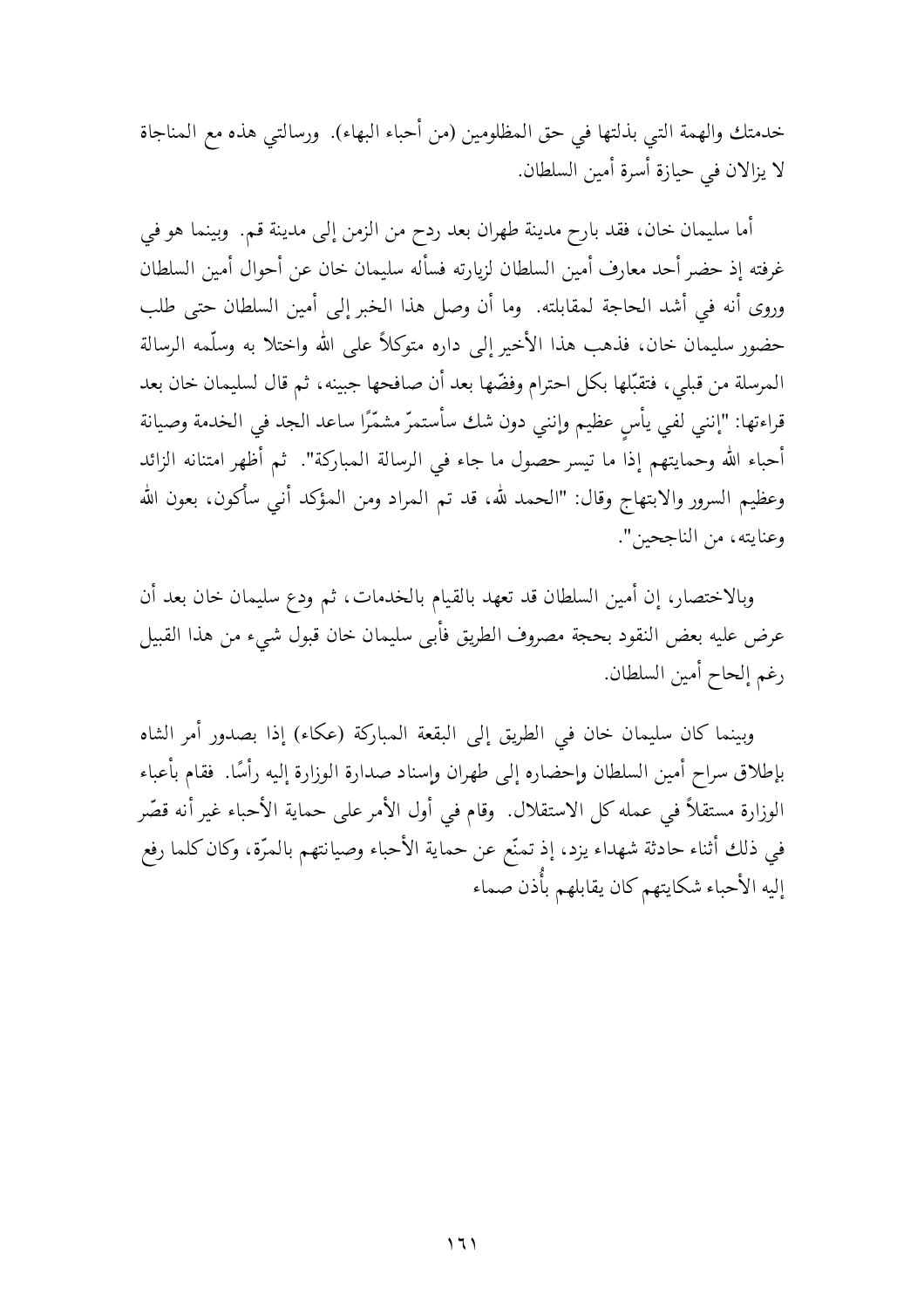فكانت النتيجة أن تجرّع جميع أهل البهاء كأس الشهادة ولهذا عُزل أمين السلطان ونكس علمه المرفوع ويأس قلبًا وروحًا من خيبة الأمل.

ومختصر القول، إن جناب سليمان خان وصل إلى البقعة المباركة وأمضى بقية أيام حياته بجوار مطاف الملأ الأعلى منشرح الصدر، بكمال الروح والريحان، وقد ألفه جميع الأحباء واستأنسوا به إلى أن وافاه الأجل المحتوم فلبي دعوة الحي القيوم، وترك الأهل والخلآن ورحل إلى عالم الأنوار، وتخلص من قفص الإمكان طائرًا إلى الفضاء اللامكان غير المتناهي. أغرقه الله في غمار رحمته وأنزل عليه شآبيب مغفرته وأسبغ عليه جلائل نعمته ورزقه جزيل موهبته. وعليه التحية والثناء.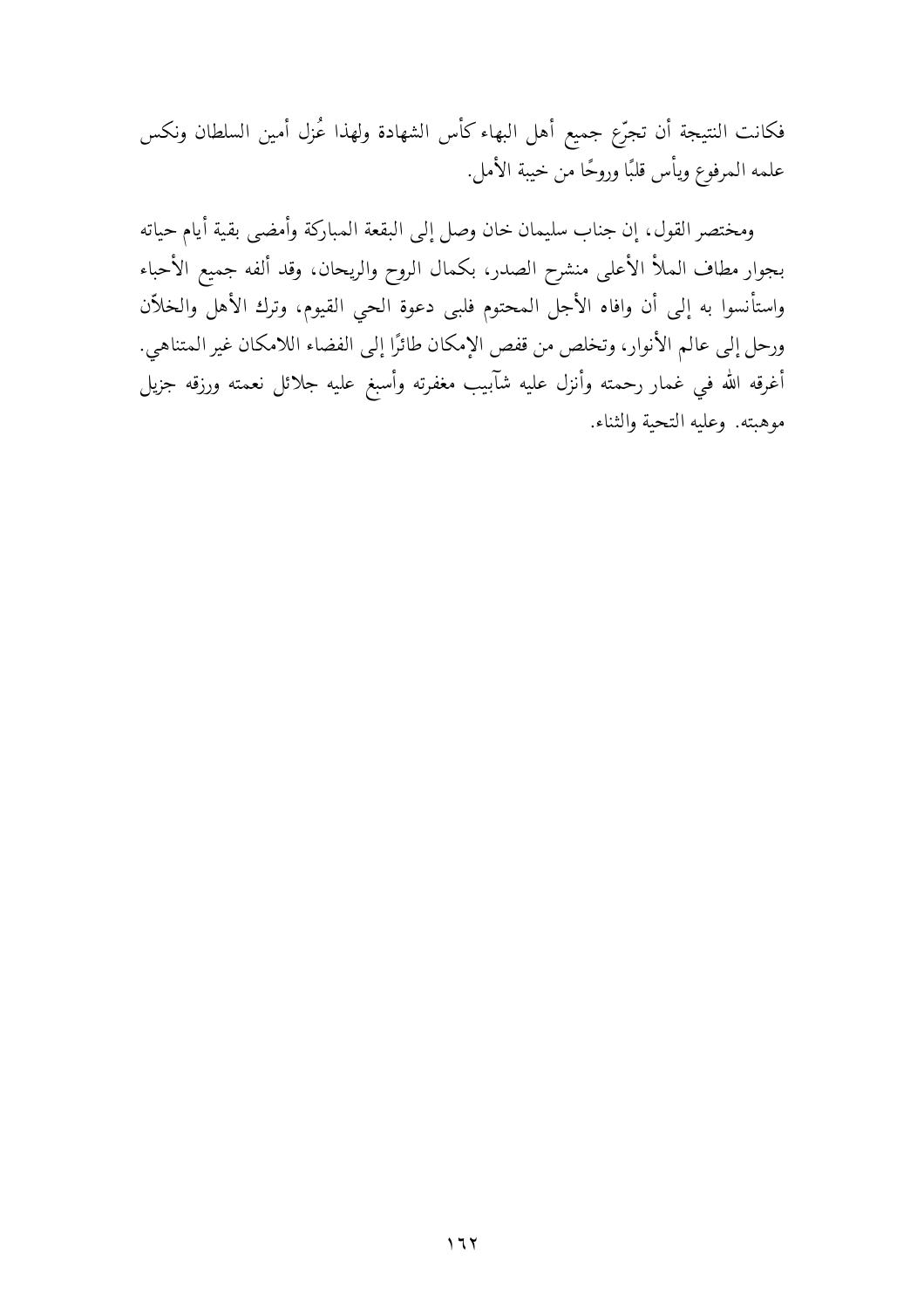# (٥١) جناب آقا عبدالرحيم مِسكَر (النحاس)

كان في عداد المهاجرين والمجاورين جناب آقا عبدالرحيم مِسكر، الذي اجتمعت فيه صفتا الصبر والحلم، وهو من أهالي كاشان ومن الأحباء الأقدمين. شرب من صهباء محبة الله قبل أن يَطِرّ شاربه، وتناول من المائدة السماوية التي كانت مهيأة وممدودة، ونال نصيبًا من الهداية الكبرى والموهبة العظمى، ثم بارح موطنه بعد إيمانه بقليل وهرع إلى روضة أوراد الزوراء وفاز بشرف لقاء حضرة المقصود، وأمضى أيامًا بجوار الحضرة في العراق، ولبس من ألطاف اللايزال تاجًا وهاجًا إذ كان يتمتع بشرف اللقاء في أغلب الأوقات، ثم سار راجلاً بجوار الركب المبارك إلى الكاظمين عليهما السلام، وكان حظه موفورًا. وكان أيضًا من جملة الأسرى في الموصل (الحدباء) وما لبث أن رحل إلى عكاء حيث أمضى أيامًا بجوار الألطاف المباركة، مسرورًا مبتهجًا، وكان يعمل كتاجر قليل البضاعة غير أنه كان، على الدوام، قانعًا مسرورًا وراضيًا بما قسم له، سالكًا سبيل الرشاد حتى ناهز الثمانين من عمره، صابرًا ساكنًا حتى وافاه الأجل المحتوم، وصعدت روحه إلى عالم الأسرار.

تغمده الله بفضله ورحمته وألبسه حلل الغفران في جنة الرضوان. أما قبره ففي عكاء.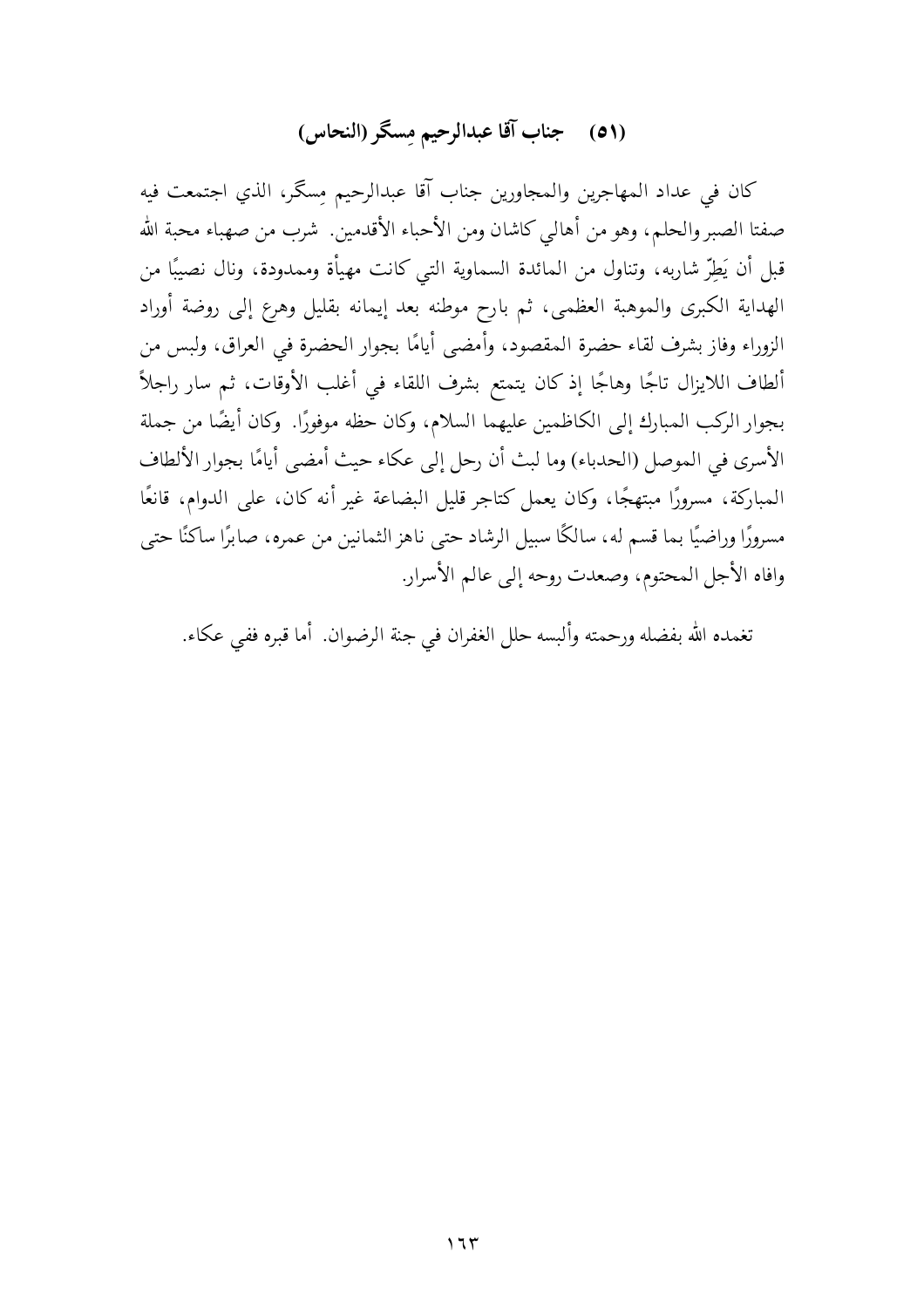# (٥٢) جناب آقا محمد إبراهيم التبريزي

كان جناب آقا محمد إبراهيم التبريزي من جملة المهاجرين والمجاورين، وكان هذا الرجل الكريم ذا خُلق عظيم، وأسرع إلى سجن عكاء بمجرد علمه بأن والده جناب مشهدي عبدالفتاح مقيمٌ بها قصد مساعدة أبيه رفيع الشأن، أما عقله فكان راجحا،ً ونشاطه عظيمًا، ثملاً من نسيم محبة الله مشتعلاً بنارها، غريب السكون، عجيب الرزانة، مقتفيًا آثار والده في الطباع والأخلاق (الولد سرّ أبيه). أمضى زمنًا ليس باليسير بجوار حضرة المقصود، متمتعًا بالرفاه والحظ العظيم، يبيع في النهار بعض السلع ويقابل الأحباء ليلاً فى داره ويؤانسهم، ثابتًا على الأمر راسخًا في إيمانه، غيورًا وشكورًا، طاهرًا وحصورًا، مطمئنًا بفضل الرب الغفور وعنايته. أضاء شمعة وجود والده (مشهدي عبدالفتاح) محافظًا على سمعة أسرته، وخلَّف ذريَّة حسنة وكان دائمًا سبب سرور الأحباء وباعث الروح والريحان بينهم، عظيم الفطنة، حاد الذكاء، قوي العارضة رزينًا. عاش متمسكًا بالإيمان مطمئنًا بفضل العزيز المنان، إلى أن لفظ النفس الأخير وصعدت روحه إلى حيث تلقى الثواب.

سقاه الله كأس العفو والغفران، وجرّعه من عين العناية والرضوان، ورفعه إلى أوج الفضل والإحسان. أما قبره المعطر ففي عكاء.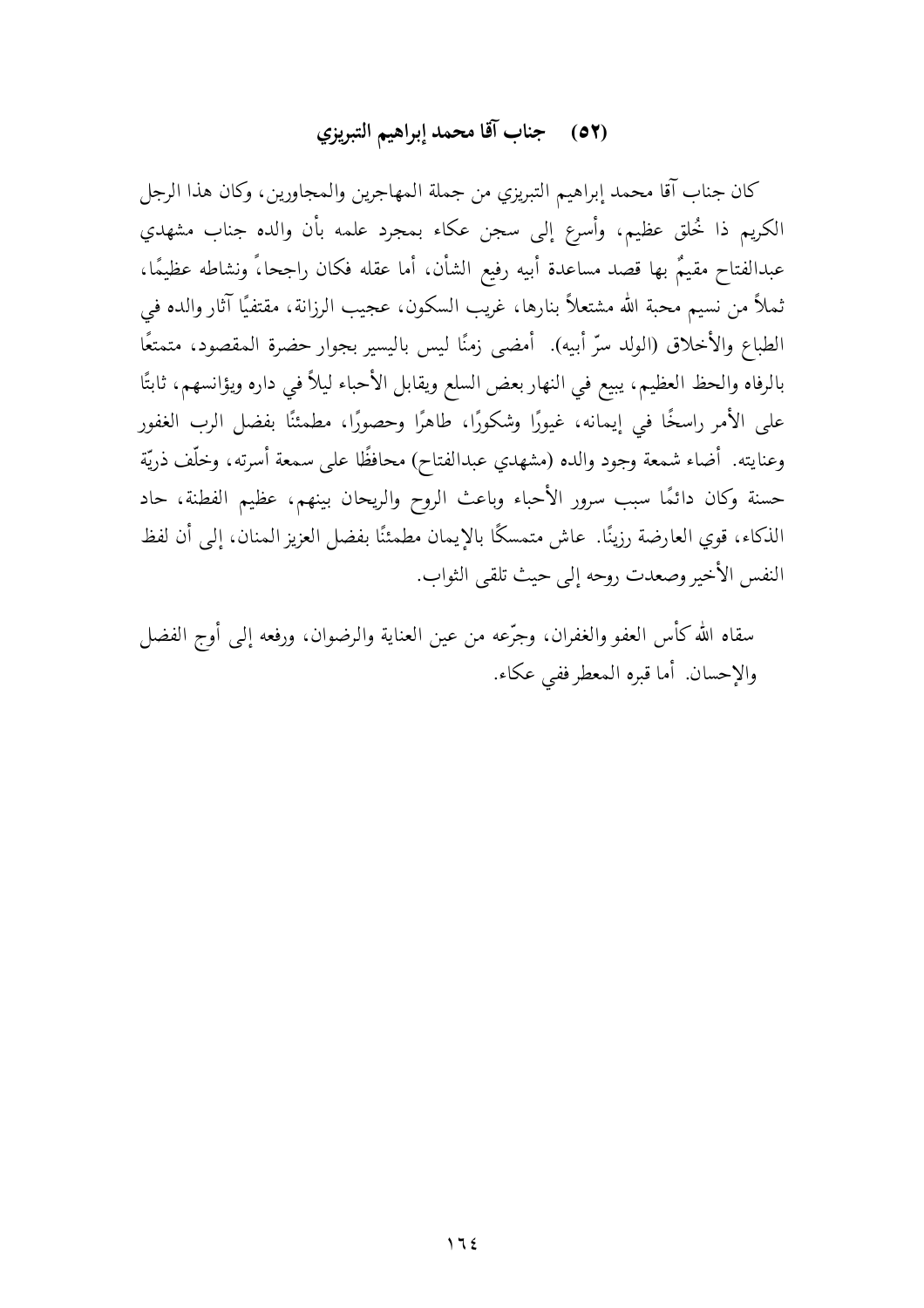# (٥٣) جناب آقا محمد على أردكاني

كان جناب محمد على أردكاني من جملة المهاجرين والمجاورين. سمع النداء الرباني وهو في حداثة سنَّه وغضاضة شبابه، فتعلق قلبه بالفيض السماوي، وقام على خدمة أفنان الشجرة الإلهية، وعاش عيشة ملؤها الروح والريحان. وبينما هو قائم بخدمته المذكورة إذ سافر إلى عكاء وتشرف بخدمة العتبة المقدَّسة زمنًا ليس باليسير هائمًا في بحبوحة الموهبة الكبرى، مشاهدًا لطلعة العزة العظمى باستحقاق ملحوظ بنظر العناية، قائمًا بالخدمة بصادق النيّة. وكان حسن الطباع وسيم المحيًّا صادق الإيمان لم يخل من الامتحانات منقَّبًا عن الحقائق.

كان في أيام نيّر الآفاق، ثابت القدم في معتقده، واستمرّ راسخاّ في الأمر أيضًا بعد الصعود ونزول الرزية العظمى ولم يتزعزع قلبه، ثملاً من هبوب نسيم العهد والميثاق، متشبَّتًا بألطاف الحيى اللامثال. وبالآخرة انتقل إلى حيفا وآقام البقية الباقية من أيام حياته في جوار حظيرة القدس بجانب المقام الأعلى غاية في الثبوت والاستقامة، إلى أن حان حينه وحلَّت خاتمة مطافه، فطوى بساط حياته ولفظ النفس الأخير.

نعم. إن هذا الشخص، كان خادمًا صادقًا للعتبة المباركة، خدينًا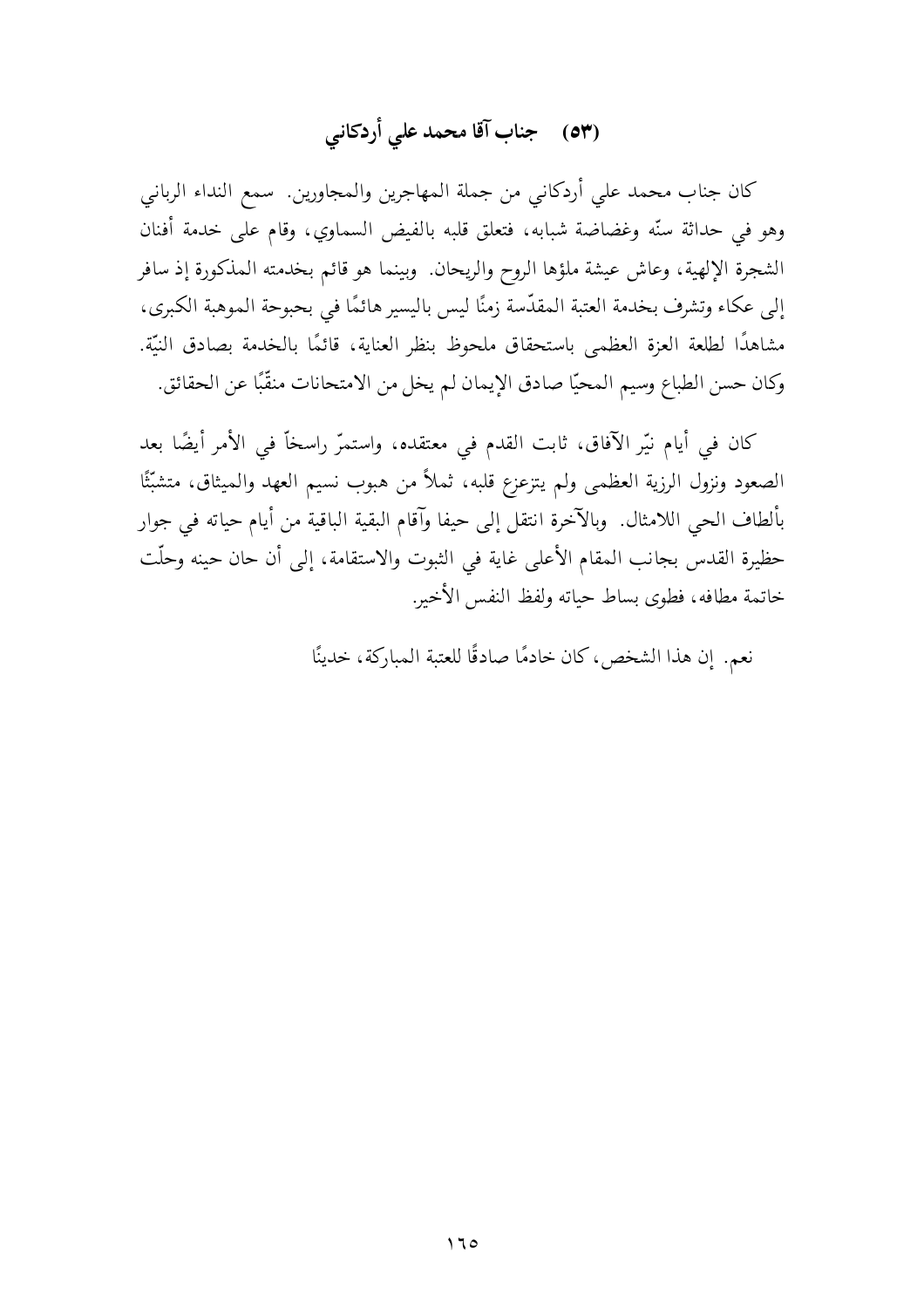لجميع الأحباء والكل راضٍ عنه ومسرورًا منه، لأن مشربه كان مألوفًا وعريكته لينة.

أغاثه الله في ملكوته الأعلى وأسكنه في ملكوته الأبهى، وأفاض عليه فيضًا مدرارًا في جنة الفردوس مقام المشاهدة واللقاء. أما ترابه المعنبر ففي حيفا.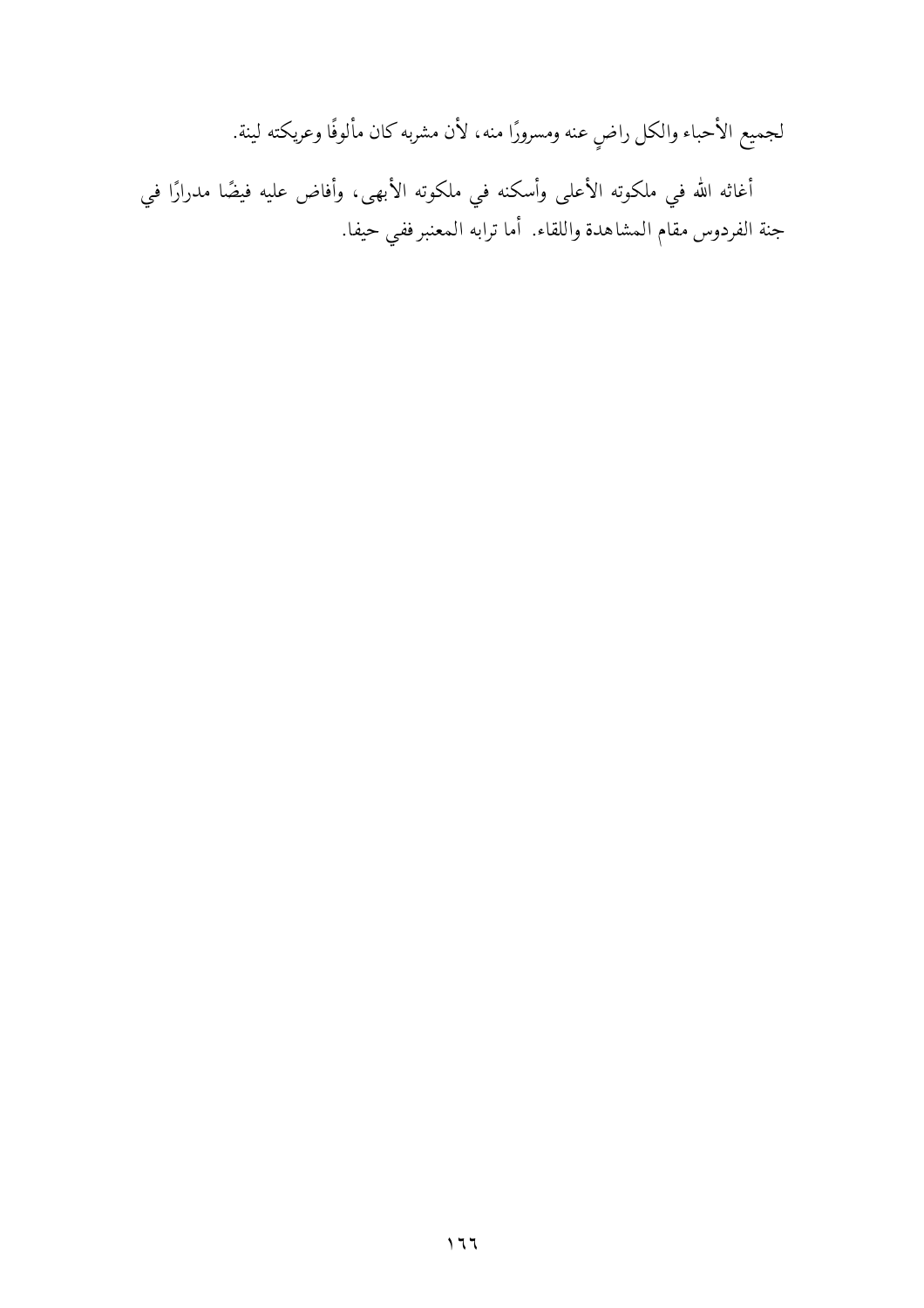# (٥٤) الحاج آقاي التبريزي

كان الحاج آقاي التبريزي في عداد المهاجرين والمجاورين. هذا الشخص الرباني من أهالي تبريز، وقد تعطَّرت مشامه من عبيق النفحات الهابة من حديقة أوراد العرفان، تلك النفحات مسكيَّة الشذا، وتجرَّع من الجام الرباني صهباء الإيمان وهو في عنفوان الشباب. وكان ثابت القدم في الأمركل الثبوت، وعاش زمنًا في أذربيجان واستمرّ هائمًا في حب محبوب الأرواح. ولما اشتهر بمعتقده قام القوم على معاندته فضاق به المُقام بعدماكان القوم يوجهون إليه التهم الباطلة، فبارح تلك الديار بعد أن باع كل ما يمتلك هرعًا إلى أرض السرّ مع بعض المتعلقين بالأمر، فوصلها في الأيام الأخيرة، وما لبث أن وقع أسيرًا في يد الأعداء. غير أنه أخيرًا وصل إلى السجن الأعظم مع المنفيين وكان شريكًا في البلايا والمصائب وصبورًا وسليمًا. وبعد أن حصلنا على بعض الحرية حتى اشتغل بالتجارة، ونسج على هذا المنوال ردحًا من الزمن متمتعًا بالراحة والرفاه في ظل الألطاف المباركة. ومن المصائب والبلايا الأولى أصبح جسمه عليلاً، وحفَّ به المرض وانتابه ضعف القوى، فاشتد مرضه وانحل جسمه حتى فاجأته المنون وهو في الجوار المبارك وفي ظل سدرة المنتهى، وصعدت روحه من هذا العالم الأدني إلى الفردوس الأعلى، فتخلص من هذا العالم الظلماني طائرًا إلى العالم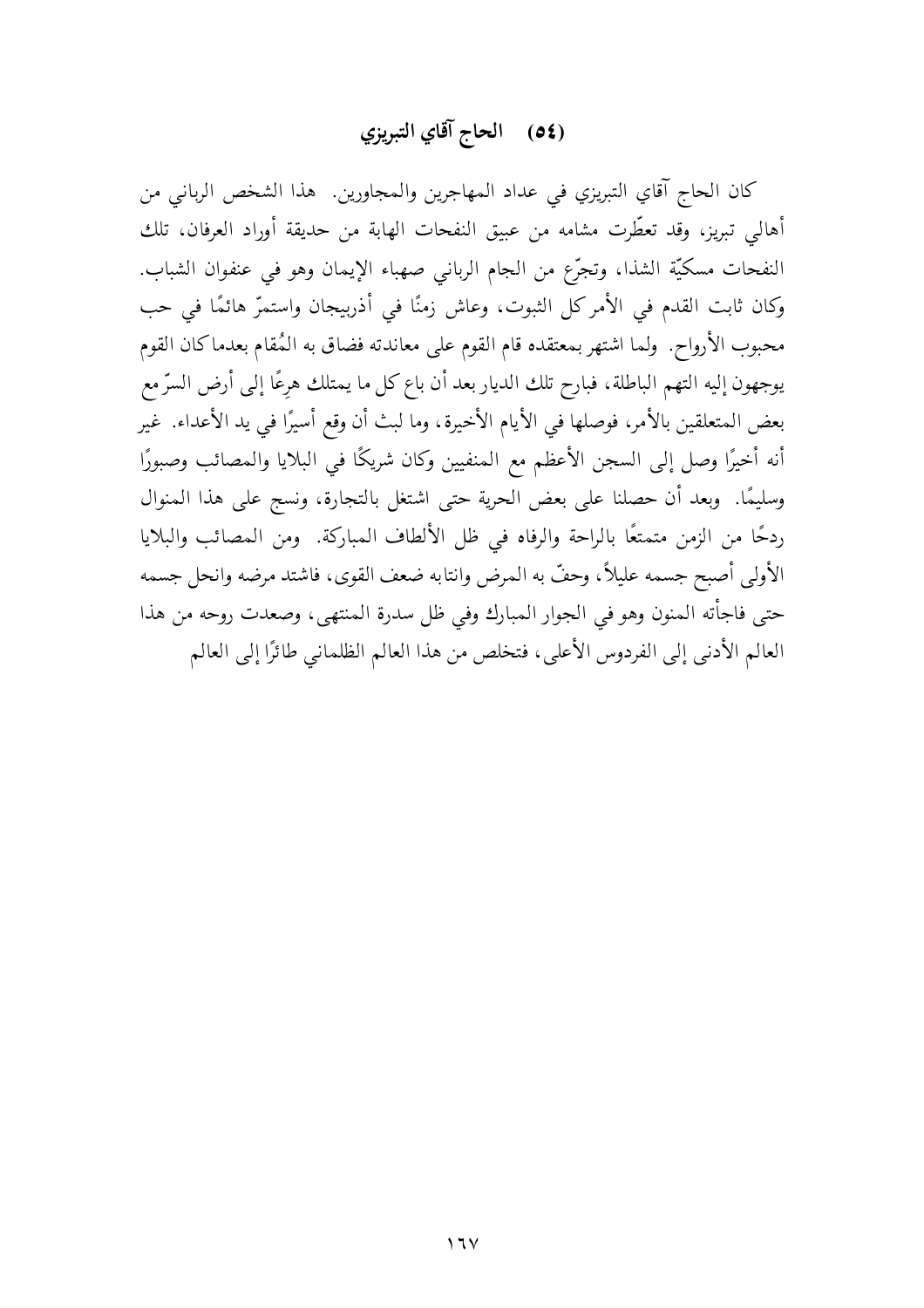النوراني. أغرقه الله في بحار الغفران وأدخله في جنة الرضوان وأخلده في فردوس الجنان. أما ترابه المطهر ففي عكاء.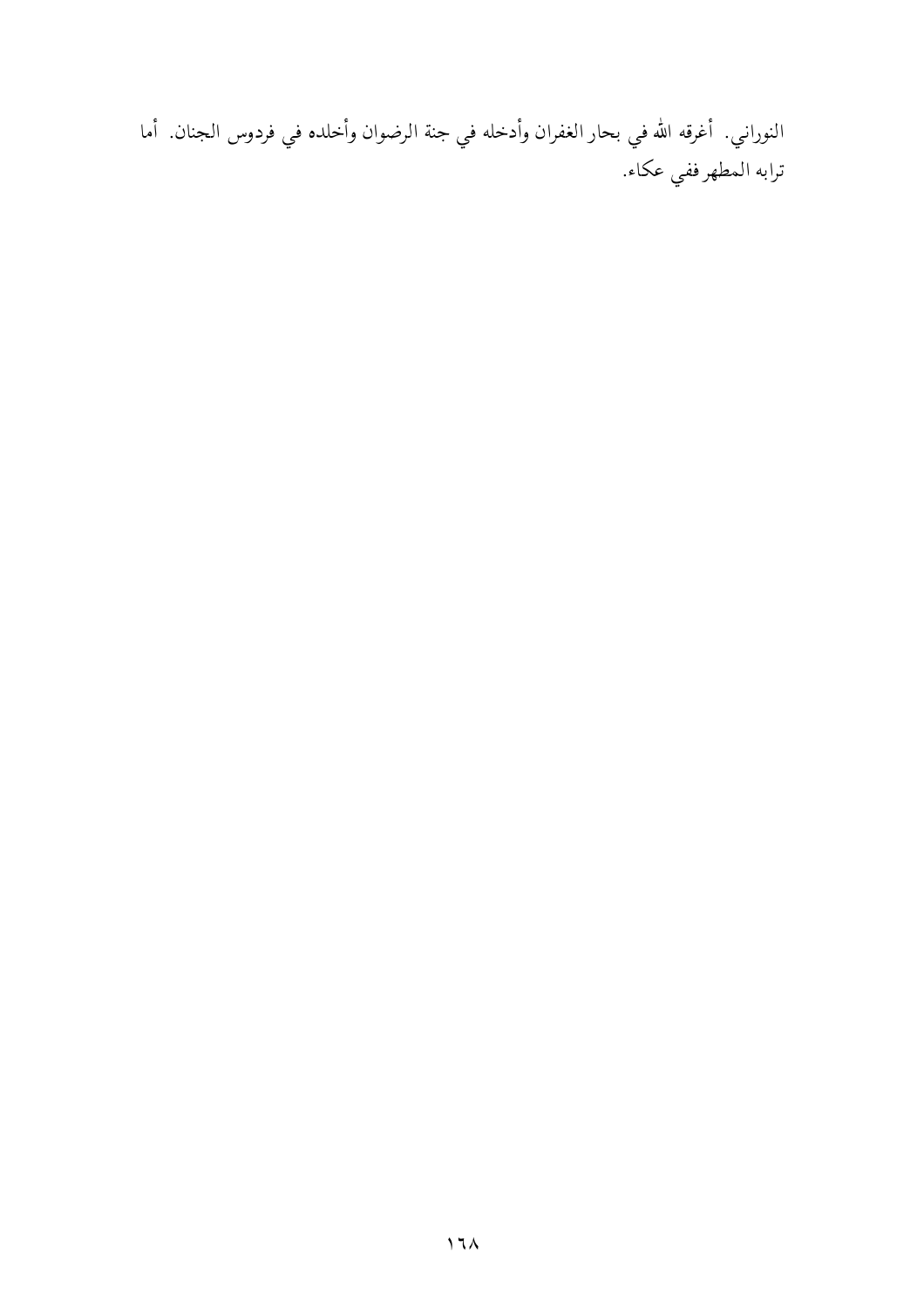# (٥٥) جناب الأستاذ غلام على النجار

كان جناب الأستاذ (المعلم) غلام على النجار ضمن المهاجرين والمجاورين، وأستاذًا ماهرًا في صناعته، وفي الإيمان والإيقان كالسيف المسلول، واشتهر لدى القاصي والداني من أهل بلدته بالتديّن، وكان الكل يقرّ بأمانته وعدم خيانته، وبأنه غيور وطاهر وحصور للغاية. ۖ ولما استضاء بصره بنور الهداية، اشتعلت في فؤاده نار الاشتياق إلى لقاء المحبوب، فظَعنَ، بكمال الوجد والطرب والانجذاب والوله، من أرض الكاف (كاشان) إلى العراق. ۖ وحظى بمشاهدة أنوار الإشراق مهاجرًا مظلومًا في نهاية الصبر والسكون. ومارس النجارة في دار السلام وقد ألفه جميع الأحباء وفاز بشرف الحضور بين يدي الحضرة، وقضى ردحًا من الزمن متمتعًا بمنتهى الراحة والسرور حتى استبعد ضمن الأسرى إلى الحدباء (الموصل). ۖ وكان من المظلومين المغضوب عليهم لدى أولى الحلِّ والعِقْد، واستمر على هذا الحال مدة طويلة. وبعد أن فُك أسره وأصبح طليقًا، أتى إلى عكاء ودخل في عداد المسجونين وزاول صناعته، وكان ميالاً إلى العزلة والانفراد، متباعدًا قدر الإمكان عن الأغيار والأحباء لميله إلى الوحدة، وكانمنويًا في أغلب الأحيان حتى حلت المصيبة الكبرى، ووقعت الرزية العظمى، فتعهد بالقيام بجميع أعمال النجارة اللازمة لبناء التربة المطهرة. وقد أدَّى كل ذلك بكمال الدقة والاتقان،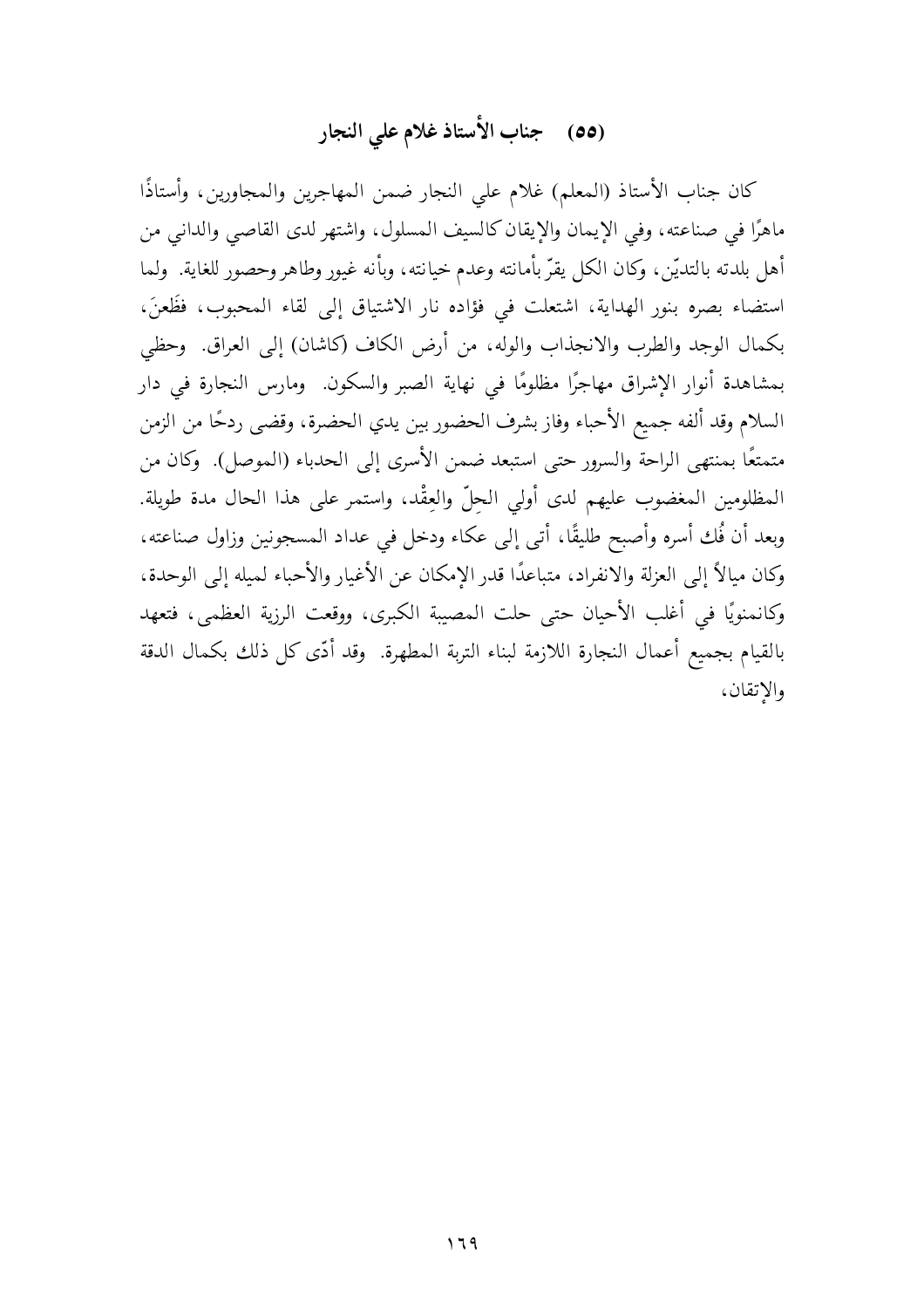وشاهدنا اليوم أعمال النجارة من صنع يده في سقف بهو الحجرة المقدّسة المحلاة بالزجاج.

عاش هذا الشخص صافى الضمير، طلق المحيًّا، ثابتًا على حال واحد، لم يتلون ولم يتزلزل، متمسكًا بالمحبة في دينه السنوات الطوال بجوار الرحمة الكبرى، حتى وافاه الأجل المحتوم، فطار من هذا العالم ورافق أهل الجنة العليا وفاز بشرف اللقاء في عالم الأسراركما فاز به في هذه الدار. هذه هي الموهبة العظمى، هذه هي العطية الكبرى. وعليه التحية والثناء. أما جدثه المنور ففي عكاء.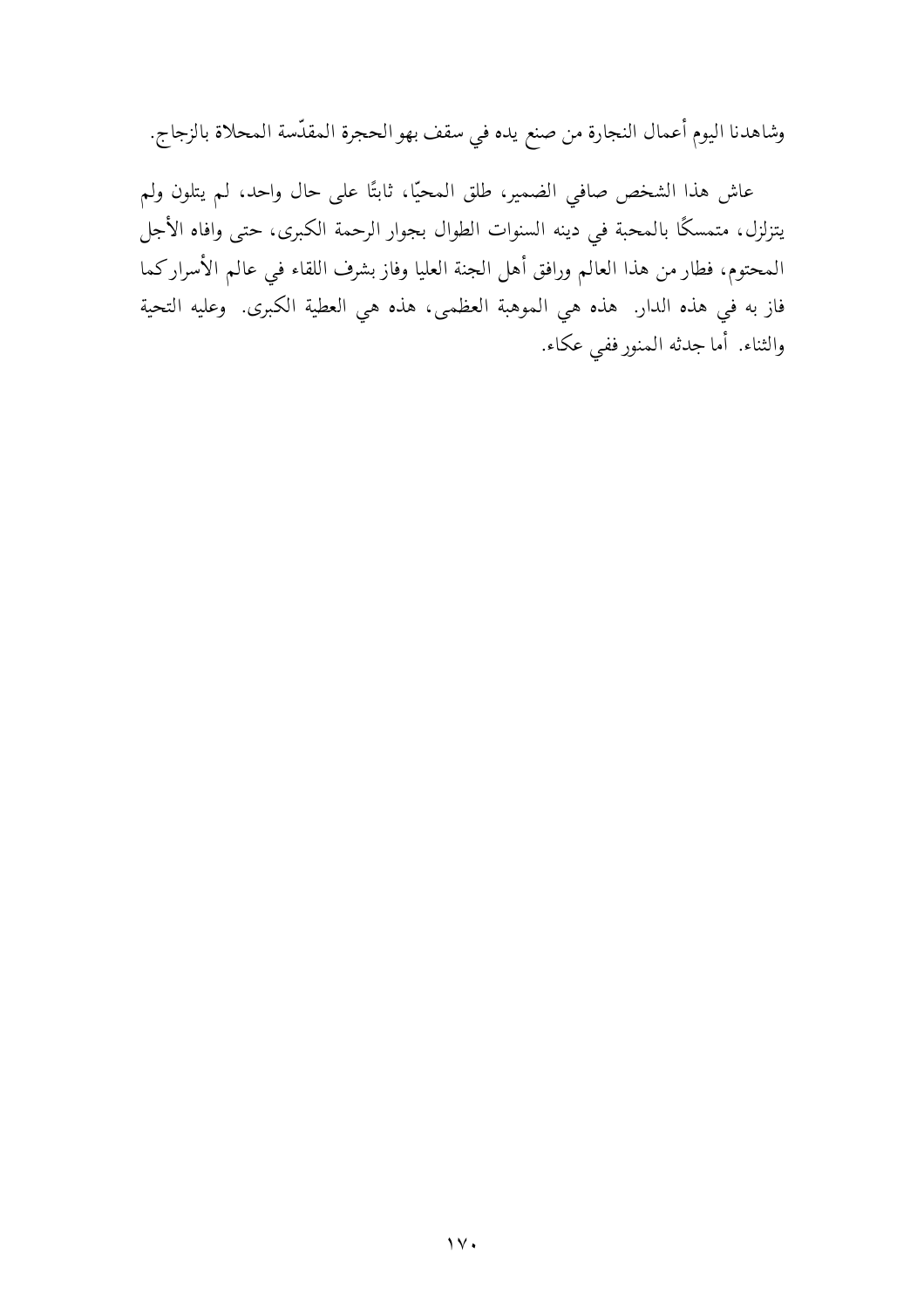## (٥٦) حجناب منيب عليه بهاءالله الأبهى

كان اسم هذه الروح المجسمة الميرزا آقا من أهالي كاشان. انجذب بالنفحات في أيام حضرة الأعلى (الباب) واشتعل بنار محبة الله. كان في أيام شبابه في نهاية العظمة والأبهة بادي الملاحة صبيح المحّيا وفي إتقان علم الخط لا يضارع، حسن الطباع شجى الألحان فهيمًا موهوبًا ثابتًا في الأمر مستقيمًا في معتقده وكان شعلة من نار المحبة منقطعًا عما سوى الله. وقد بارح مدينة كاشان إلى العراق حيث كان يشرفّها بوجوده الجمال المبارك وحظى بالتشرف بالساحة المقدّسة واتّخذ في الجوار منزلاً وضيعًا وعاش عيشة ضنكًا إذكان في حالة إعسار شديدة ثم اشتغل بتحرير الآيات والبيانات الإلهية وكان يلوح على جبينه نور الموهبة المبين واضحًا ملموسًا واشتغل بخدمة أمر الله بينما ترك ابنته الوحيدة في إيران قبل وروده إلى دار السلام – بغداد.

وعندما تحرك موكب جمال القدم بكمال العزة والعظمة من بغداد قاصدًا إسلامبول سار جناب منيب بجوار الركب المبارك راجلاً مع أنه عاش في إيران طوال مدة آقامته بها حياة ملؤها الرفاهية والهناء، وذلك معلوم للعموم، وكان لدى أهل بلاده معروفًا بالدلال والحرية ومن كل ذلك يُعلم مقدار ما عاناه من المشاق أثناء سفره راجلاً بجسمه الرقيق من بغداد إلى إسلامبول ومقدارما لقيه من وعثاء الطريق ولكنه كان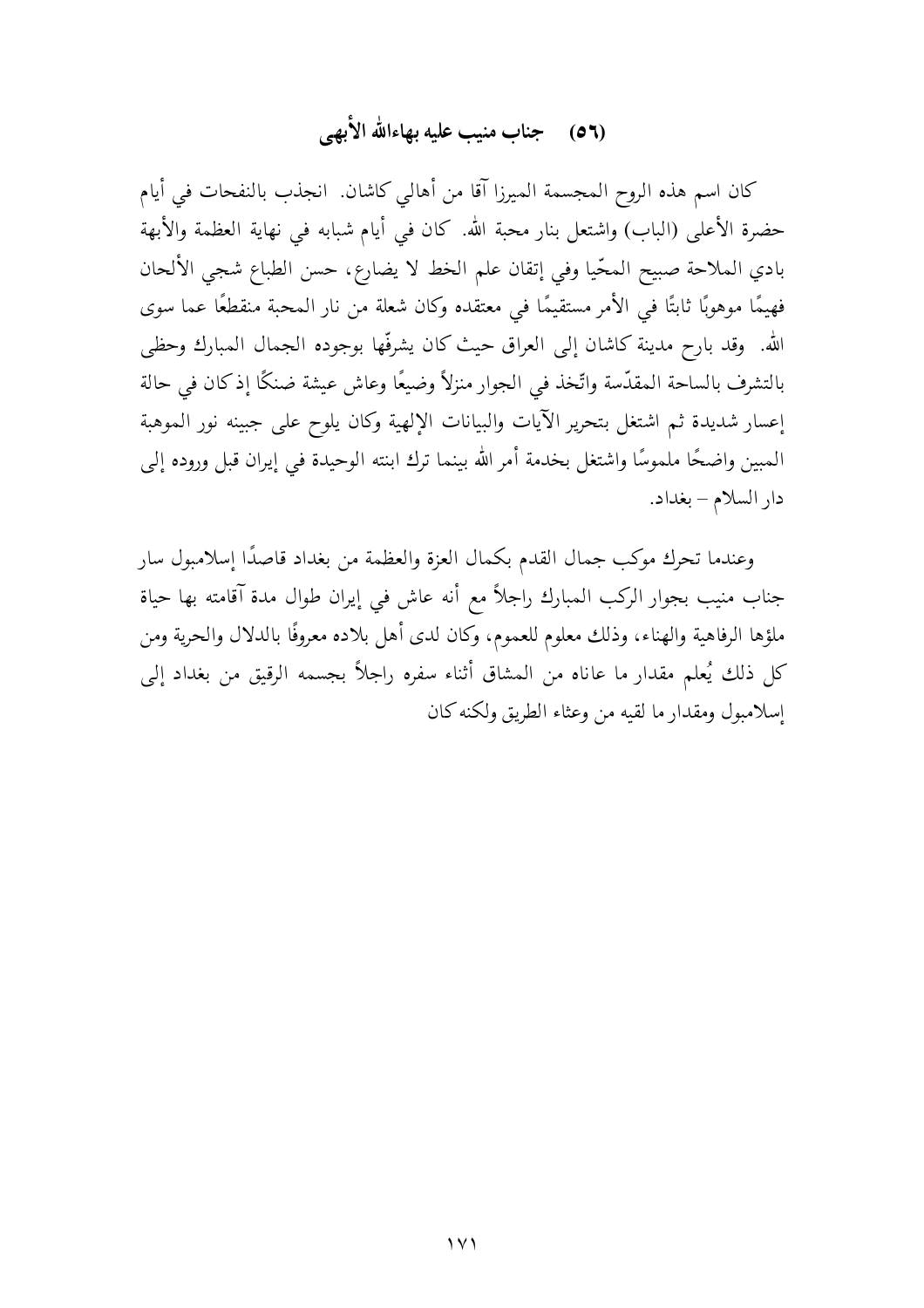يطوي البيداء بنهاية الروح والريحان مشتغلاً ليل نهار بالتضرع والابتهال وتلاوة الأنجية. وكان هذا العبد (عبدالبهاء) مؤنس قلبه وروحه إذكنا نسير الواحد منا على اليمين والآخر على اليسار بمحاذاة الركب المبارك أثناء الطريق وكنت أنا وإياه في حالة روحانية يكل عنها الوصف أما هو فكان أثناء الليل مترنم ببعض الأشعار الغزلية من نظم حافظ الشيرازي وكان يقول قبل تغنيه بها: دعونا نرقص ونثمل من خمر المعاني ونتغزل بما قاله الشيرازي. ثم أخذ ينشد بما معناه:

> ولو أنّا للسلطان عبيد ركّع فنحن سلاطين الملك عليه الصبح يطلع أسود حمر نحن وفينا التنبن الأسود فينا حقيقة الألوان لا تزويرها

وبالإجمال، إن الجمال المبارك، روحي لأحبائه الفداء، أذن لجناب منيب بالعودة إلى إيران في نفس الوقت الذي تحرك فيه الموكب المبارك من إسلامبول إلى أرض السر (أدرنه) وأمره بالاشتغال بالتبليغ فصدع جناب منيب بالأمر المبارك وذهب إلى إيران حيث قام بخدمات فائقة على الأخص في مدينة طهران ثم عاد بعد مدة إلى أرض السروتشرف بالساحة المقدَّسة ومكث مدة فائزًا بشرف اللقاء، وعندما وقعت البلية الكبرى يعني حادثة النفي إلى عكاء سار راجلاً بمحاذاة الركب المبارك مع ضعف بنيته وشدة مرضه وعدم قدرته على السفر راجلاً فاشتد عليه المرض غير أنه كان راضيًا كل الرضاء ولم يقبل البقاء في أدرنه ليعالج وكان يود أن يموت تحت قدمي الجمال المبارك. وما أن وصلنا إلى البحر حتى خارت قواه فحمله ثلاثة أنفار وصعدوا به إلى أعلى السفينة التي سارت بنا نحو إزمير، وأراد الربان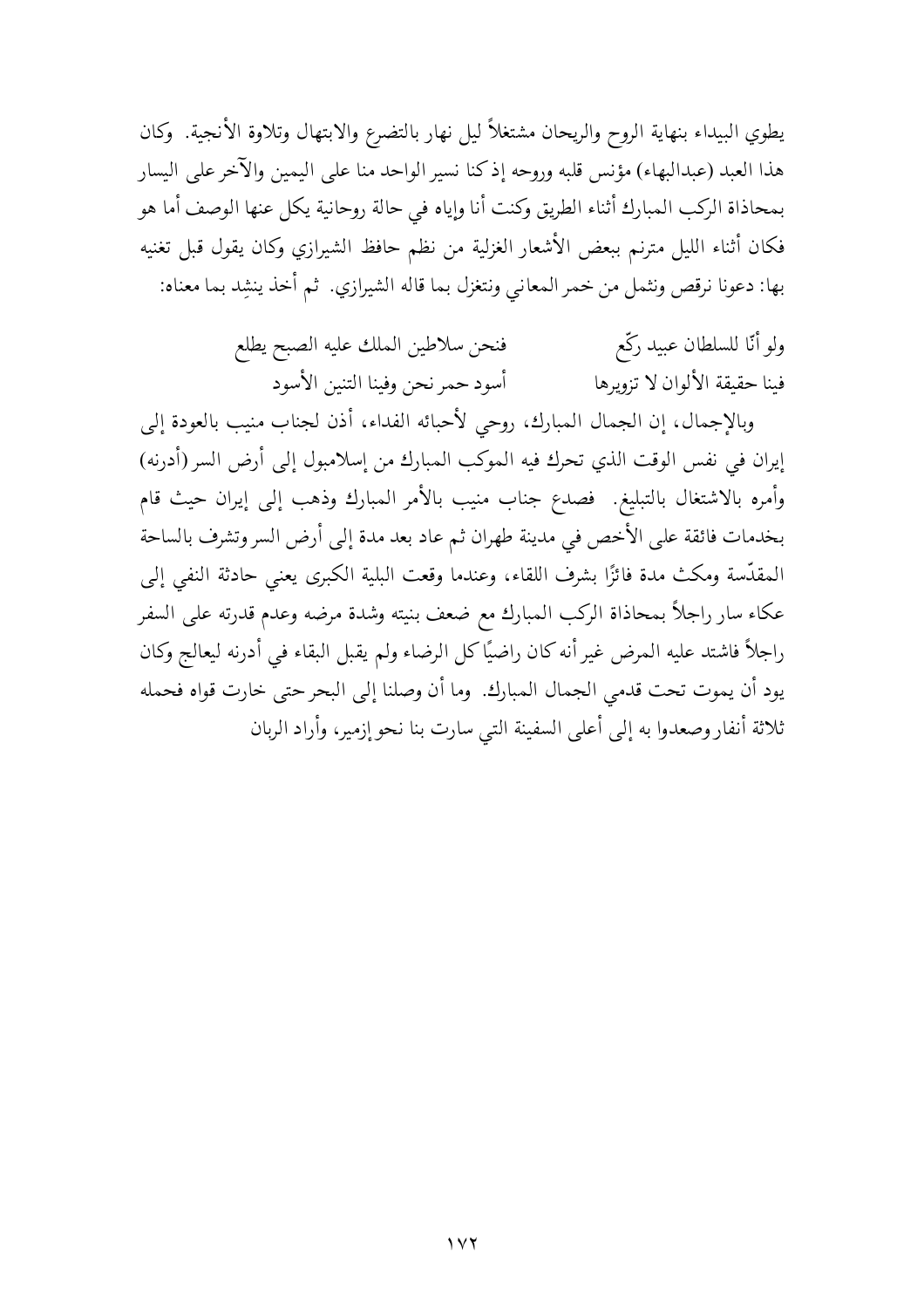إنزاله من السفينة لأنه كان يعاني من شدة المرض وقد أصرّ ربان السفينة على إخراجه، يعني طرحه في اليم، وبعد أخذ ورد صبر القبطان حتى رست السفينة بميناء إزمير وهنا قال الربان للمسؤول الحكومي، الميرالآي عمر بك، إن لم يبارح جناب منيب السفينة فسوف يضطر إلى إخراجه بالقوة لأن السفينة لا تستقبل المرضى بهذا الشكل قانونًا.

ولذا أجبرنا على حمله إلى المستشفى بإزمير وهو في حالة يرثى لها غير قادر حتى على الكلام، وقبل المسير به إلى المستشفى وقع على قدمي الجمال المبارك وبكى بكاءً مُرًا فلاح الحزن على طلعة المبارك من جراء ذلك. وصلنا به إلى المستشفى وعدنا مسرعين إلى السفينة لأن الربان لم يأذن لها بالانتظار أكثر من ساعة واحدة. ۖ وكنا قد وجدنا لذلك الوجود المبارك سريرًا خاصًا فوسدناه إياه وقبلناه من رأسه إلى قدميه قبل مبارحتنا المستشفى وعدنا أدراجنا إلى السفينة لأن الحراس لم يمنحونا وقتًا بالمرة، ولم نعلم بعد ذلك عنه شيئًا.

إننا كلما تذكرناه وما انتابه فاضت عيوننا بالدموع وزادت قلوبنا حرقة تحسرًا عليه. كان ذلك الوجود ذا فطنة فائقة ورزانة مثالية لا يضارعه أحد في قوة إيمانه وإيقانه وقد اجتمعت فيه أنواع الكمالات المعنوية والصورية ولهذاكان مورد الألطاف التي لا حد لها.

أما قبره المنور، ففي إزمير ولكنه مهجور، وإذا سنحت الفرص للأحباء فليبحثوا عن ذلك القبر المهجور ويجعلوه بيتًا معمورًا حتى تتعطر مشام زائري ذلك القبر برائحته الطيبة.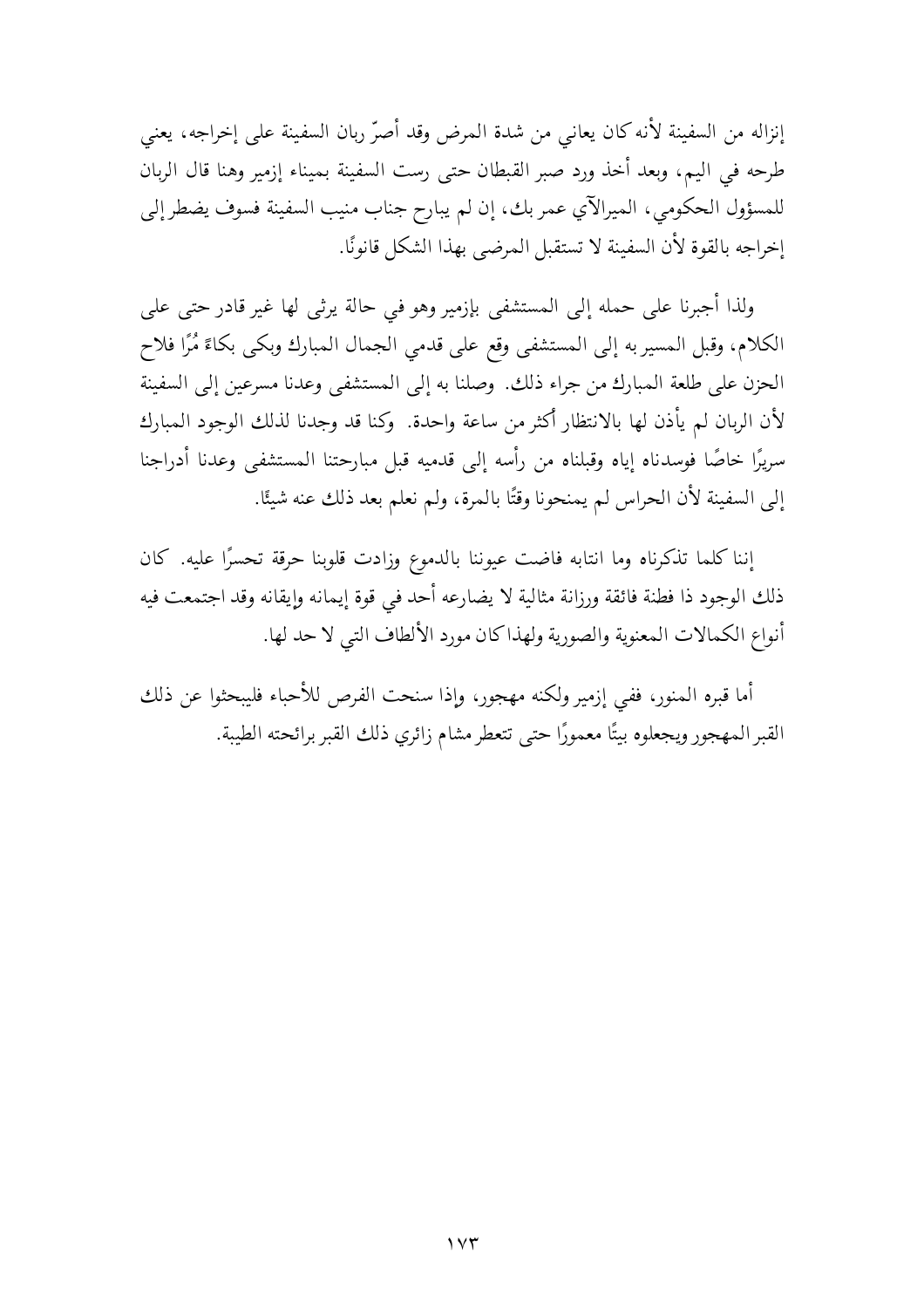# (٥٧) جناب آقا ميرزا مصطفى النراقي

كان جناب آقا ميرزا مصطفى النراقي من النفوس الطيبة الطاهرة ذا شخصية محترمة بين كبراء مدينة نراق ومن قدماء أحباء الله مستنير الفؤاد مسبّحًا لله قلبه بستان أوراد نابتة فيه شقائق حقائق المعاني وثمل من صهباء الظهور في أيام حضرة الأعلى (الباب)، روحي له الفداء، وشرب الكأس الطافحة بالنفحات الإلهية، فانجذب انجذابًا عظيمًا وعجيبًا واشتعلت في قلبه نار الشوق الشديد وكان دأبه التضحية في سبيل الله حتى إنه ترك وطنه العزيز وأقرباءه وذويه وكذلك راحته الجسمانية والروحية وفر فرار الحيتان العطاشي إلى البحر الإلهي ووصل إلى العراق واختلط بالأحباء الروحانيين وفاز بشرف اللقاء وعاش زمنًا طويلاً في جوار الألطاف اللاحدِّ لها بكمال الروح والريحان إلى أن صدر له الأمر المبارك بالذهاب إلى إيران، وما أن وصل إلى تلك الأقطار حتى قام على خدمة الأمر بكل ما في مكّنته. فقد كان إنسانًا كاملاً ثابتًا وراسخًا في الأمر لا يتزعزع كالجبل الراسي موصوفًا بالرزانة والأمانة، وكان يعتبر نباح الكلاب (الأعداء)كطنين الذباب رغم شدة الانقلاب وعظيم الاضطراب وسببت له البراهين الدامغة على حقيقة الأمر عظيم الراحة وأصبح في نار الافتتان كالذهب الإبريز لا تزعزعه الحوادث.

وبالإجمال، إن هذا الشخص النبيل حضر من إيران إلى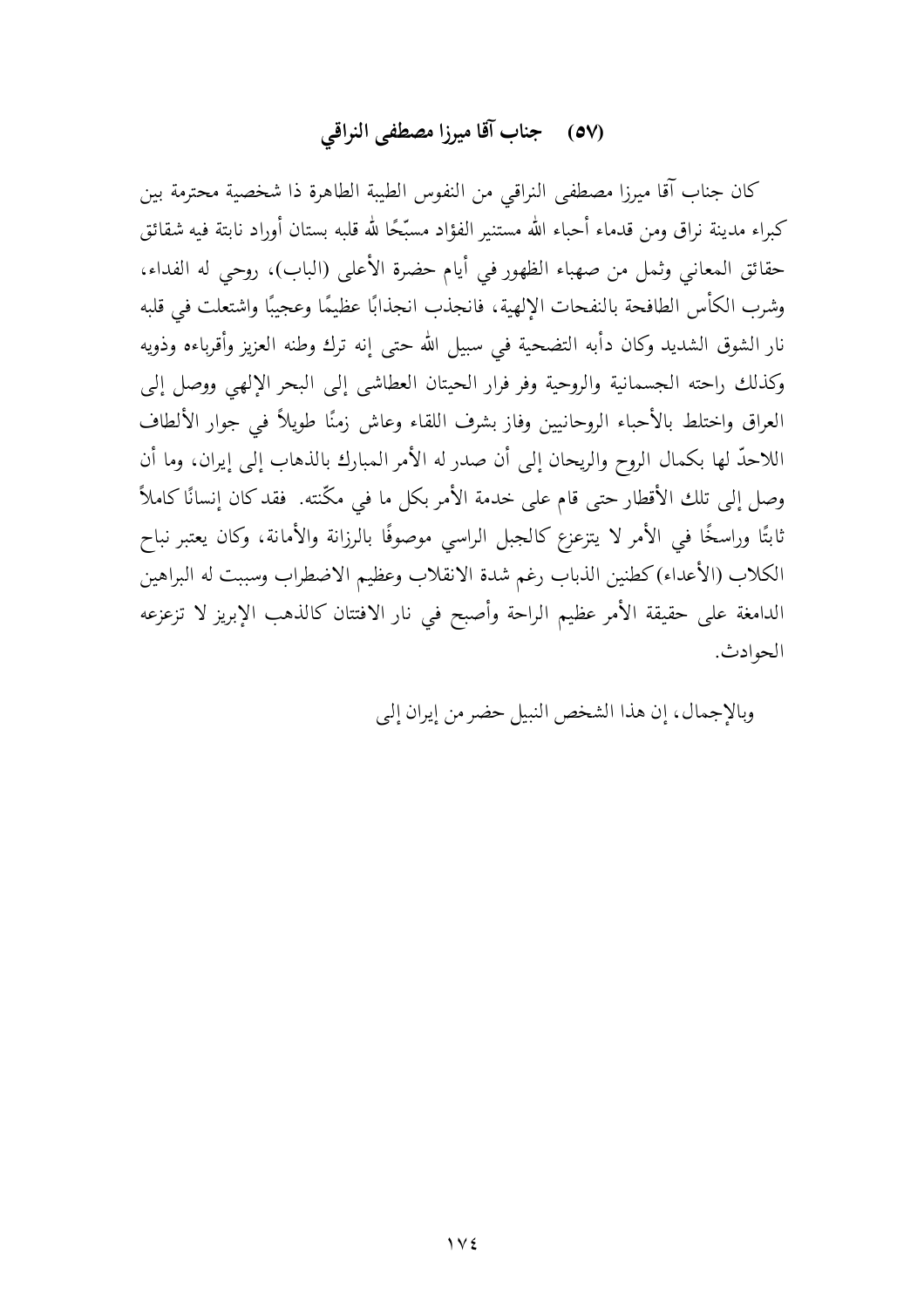القسطنطينية في نفس اليوم الذي كان فيه موكب الجمال المبارك متوجهًا إلى أدرنه ولم يستطع التشرف باللقاء غير مرة واحدة وأمر في حينها بالعودة إلى إيران قصد نشر النفحات فصدع بما أمر، وما أن وضع قدمه في أذربيجان حتى أخذ في التبليغ وكان لا يفتأ يتلو الأنجية ليل نهار ولعبت في رأسه صهباء الإيمان وهو في مدينة تبريز فهام من شدة الوله الروحي وانكب على التبليغ بكل ما أوتى من قوة وما لبث أن حضر إلى أذربيجان جناب الفاضل الكامل والعالم النحرير الشيخ أحمد الخراساني فاتصل به، وقاما معًا يدًا واحدة على خدمة الأمر يرميان إلى هدف واحد، بكل اشتياق ووله وهيام. ولم يتورعا عن التبليغ جهارًا بين القوم فأدى الحال إلى قيام أهالي تبريز ضدهما ومعاداتهما.

قام الحرس بإلقاء القبض على آقا ميرزا مصطفى لأنهم عرفوه في أول الأمر من خصل شعره التبي كانت غير ظاهرة لهم حال إلقاء القبض عليه فماكان من المذكور إلا أنه حسر رأسه وقال ها هو شعري المجعد فلا يعتريكم شك في أنني ذلك الشخص الذي أنتم وراءه فأخذوه هو وذلك الشيخ العظيم بكل عنف وأذاقوهما من العذاب ألوانًا وفى آخر الأمر أسقوهما الكأس الطافحة بصهباء الشهادة في مدينة تبريز فانتقلا إلى الأفق الأعلى. وحدث أن قال آقا ميرزا مصطفى للجلاد: "أرجوك أن تقتلنى أولاً حتى لا أشاهد قتل جناب الشيخ رفيع المقام". هذا، وقد رقم القلم الأعلى عدة ألواح مباركة لكل منهما مما يخلد ذكرهما إلى الأبد. ورقم القلم الأعلى ذكر مصيبتهما بعد استشهادهما.

إن ميرزا مصطفى صاحب الشخصية البارزة قام على خدمة الأمر منذ صباه إلى أن بلغ من الكبر عتيًّا ووهن منه العظم في سبيل رب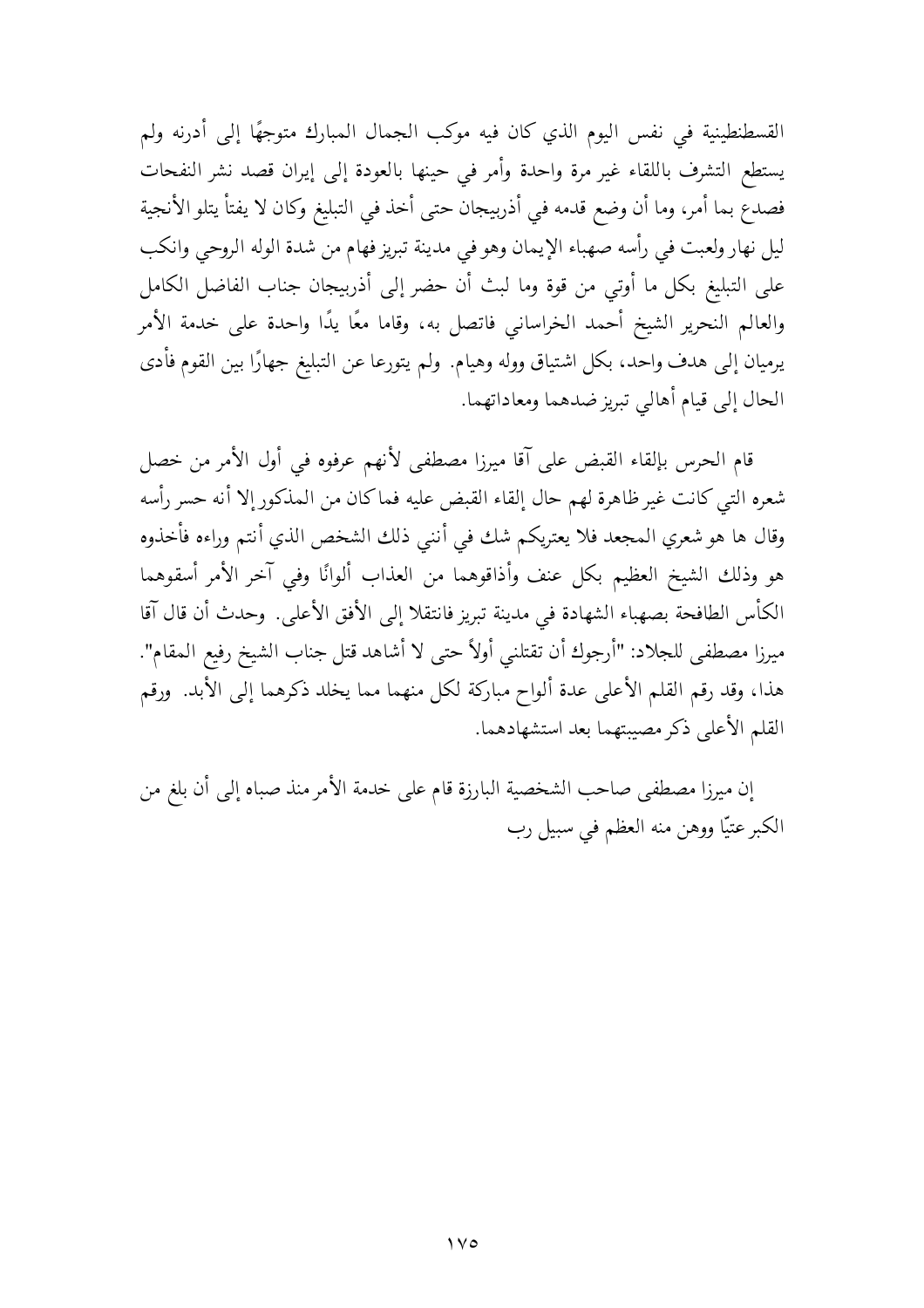الأرباب. أما اليوم فهو في الملكوت الأبهى في جوار الرحمة الكبرى فرحًا مسرورًا مطمئنًا ومبتهجًا مشتغلاً بتسبيح وتقديس حضرة الكبرياء. طوبي له وحسن مآب بشرى له من رب الأرباب جعل الله له مقامًا عليًّا في الرفيق الأعلى.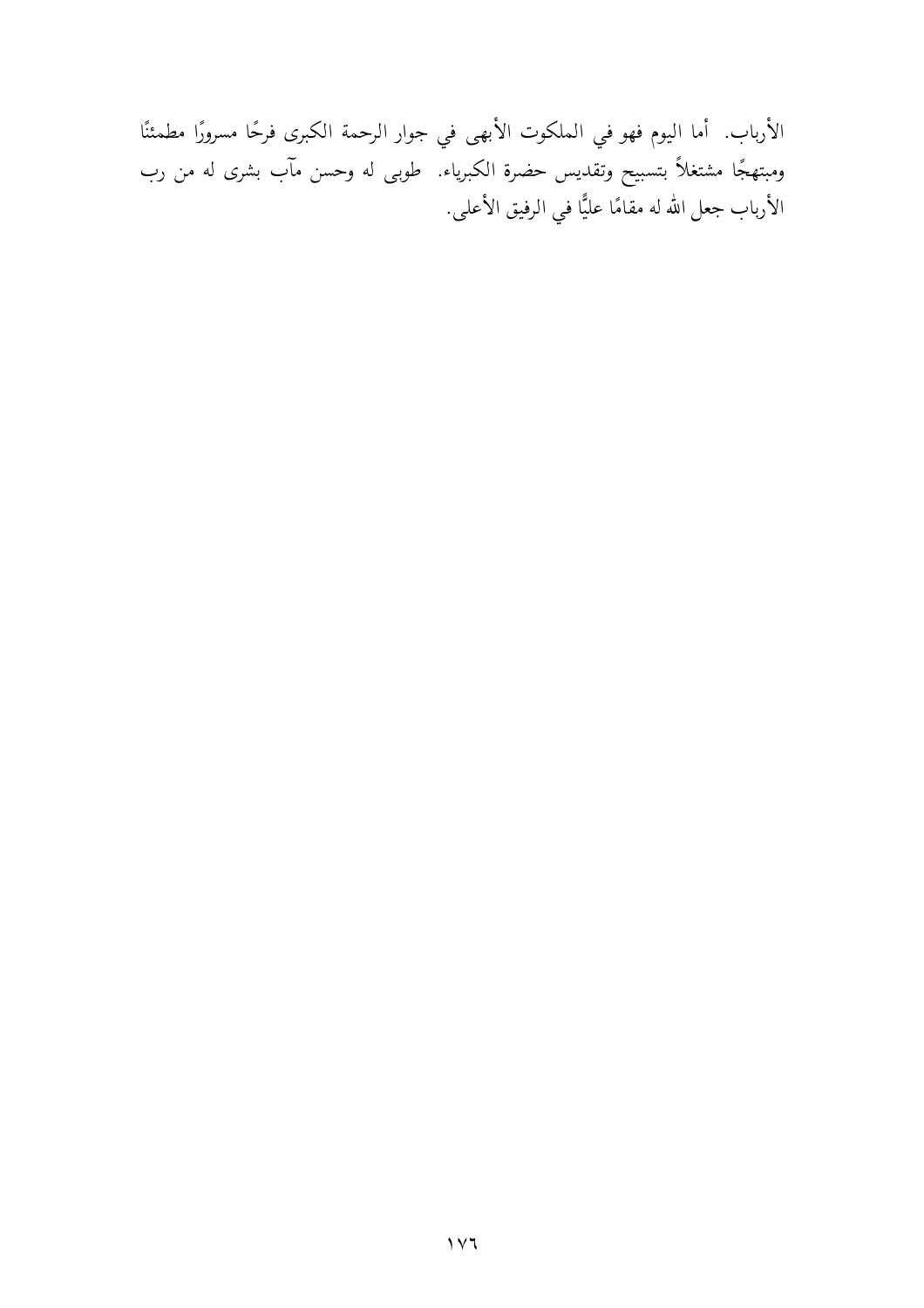#### (٥٨) جناب زين المقربين

كان حضرة زين المقربين من المهاجرين والمجاورين ومن أجلَّة أصحاب حضرة الأعلى (الباب) ومن أعاظم أحباب الجمال الأبهي، اشتهر في دورة الفرقان (أيام كان مسلمًا) بالتنزيه والتقديس والتزهَّد. وقد مهر مهارة تامة في فنون شتَّى، وكان قدوة جميع أهالي – نجف آباد – محترمًا لدى أكابر القوم وعظماء البلاد احترامًا كليًا، قوله القول الفصْل وحكمه جار ونافذ إذ كان العموم يأخذون برأيه، وكان المرجع الخاص والعام. وبمجرد أن بلَغ سمعه خبر ظهور حضرة الأعلى صاح قائلا: "ربنا إنا سمعنا مناديًا يناجي للإيمان أن آمنوا بربكم فآمنا". ولم يعبأ بالحياة الدنيا وشقّ جميع الحجبات وكشف السبحات ودفع الشبهات وقام على تسبيح جمال الموعود وتقديسه مشتغلأ بتبليغ ظهور حضرة المقصود واشتهر بذلك فى وطنه أصفهان وذاع صيته في الآفاق حتى أصبح مورد الطعن واللعن والأذى من أهل النفاق. وبعد أن كان العوام الذين هم كالهوام يحترمونه بدرجة العبادة قاموا بالتعدي عليه، وكان يلاقي كل يوم من أهل الاعتساف جفاء وأذى وعذابًا من المناوئين له ورغم كل هذا لم يفتر عزمه عن التبليغ بكل ما أوتبي من قوة بيان وفصاحة ملجمة وقاوم الأعداء بقلب ثابت ومتانة لا تضارع، وكان غضب الظالمين عليه في ازدياد يومًا بعد يوم وهو يحمل في يده الكأس الطافحة بالبشارات الإلهية ليجعل الكل ثملين من نفحات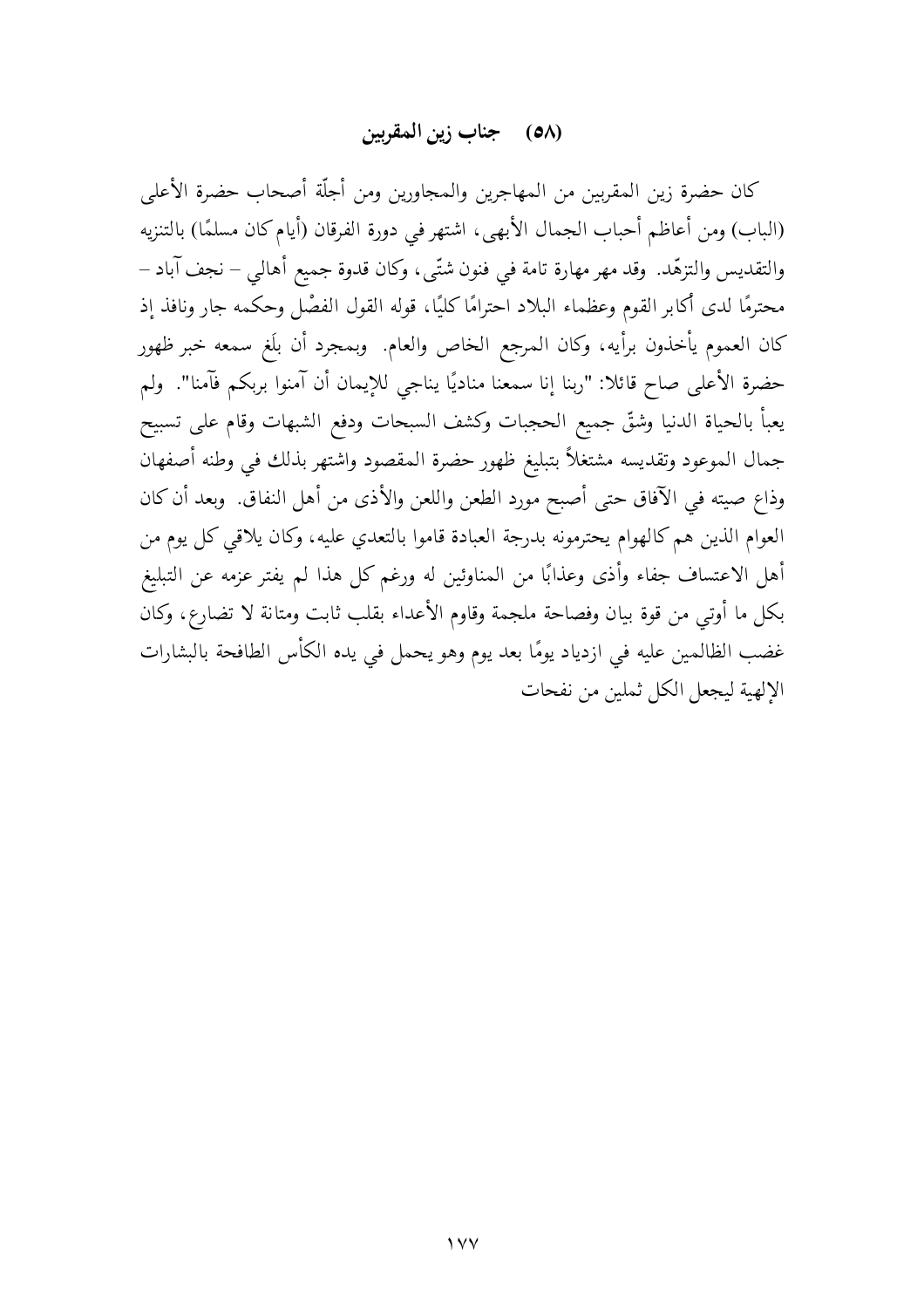معرفة الله غير هيّاب ولا وجل ولم يتطرق إليه عامل الجبن أبدًا مكافحًا في سبيل الله ولكنه قد ضاقت به المسالك بعد حادثة الشاه وأصبح مورد الأذى الشديد صباح مساء. ولما رأى أن وجوده في نجف آباد فيه خطر على الأحباء، سافر إلى العراق.

وبينما كان الجمال المبارك غائبًا في كردستان (السليمانية) مختليًا في مغارة بجبل سمي – سرجلو – وصل جناب زين المقربين إلى بغداد الذي تأثر ولازمه اليأس أولأ لغياب الجمال المبارك وثانيًا عندما رأى أن حالة الأمر في ركود ولا جمع ولا اجتماع للأحباء وأن صيت الأمر ليس في ازدهار ورأى يحيى (الأزل) منكمشًا في ركن من شدة خوفه وخموله آفلاً في زاوية الخمود والخسوف وكلما تحرى عن الأحباء كان نصيبه الخيبة غير أنه التقى ذات يوم فجأة بحضرة الكليم. ولماكانت التقية (عدم إظهار العقيدة) ضاربة أطنابها سافر إلى كربلاء واشتغل بتحرير الآيات والبيانات مدة من الزمن ثم عاد إلى – نجف آباد – ولم يستقر بها لهجوم الأعداء وتعدي الظالمين عليه. ۖ وما لبث، عندما نفخ في الصور مرة أخرى أن هبّت فيه روح الحياة الجديدة واستمع بأذن روحه لبشارة ظهور الجمال المبارك وأجاب بقول بلى عندما قرع أذنين رنين طبل – ألست – (بربكم) وحرك لسانه بتبليغ الأمر المبارك بعبارات فصيحة وأدلة عقلية ونقلية قاطعة في إثبات ظهور من يظهره الله وكان حديثه كالماء الزلال لكل عطشان بالبراهين الساطعة من الملأ الأعلى وبزّ الجميع في التقرير والتحرير وكان آية كبرى في التفسير والتوضيح.

ومختصر القول، إنه كان في إيران تحت الخطر العظيم وكان وجوده في – نجف آباد – جالبًا لضوضاء أهل العناد ولهذا، ذهب ذلك الملبّى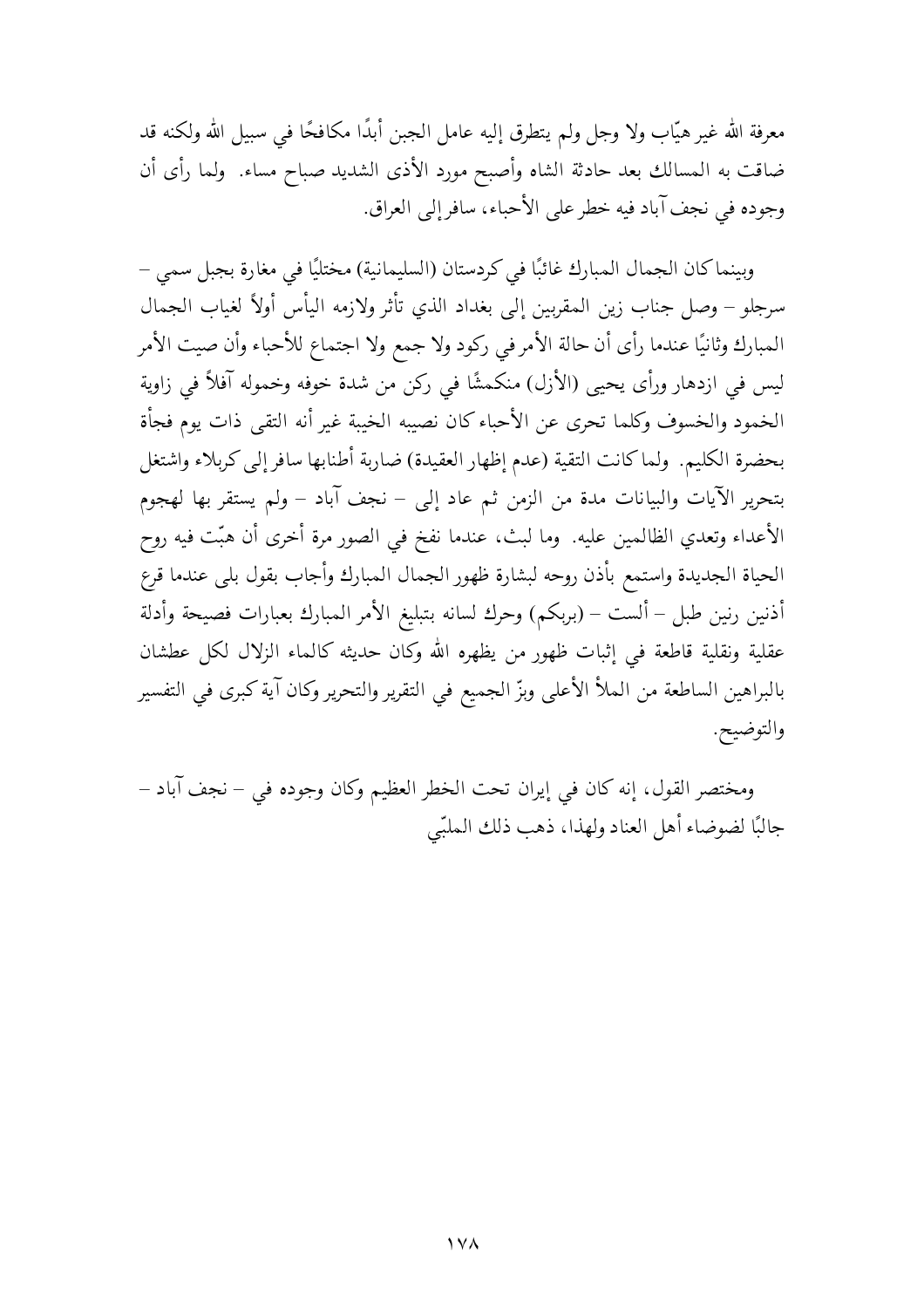للنداء إلى أرض السر (أدرنه) وقصد حرم الكبرياء لابسًا إحرام المحبوب حتى وصل إلى مشعر المقصود ومقامه.

أمضى أوقاتًا في الحضور المبارك ثم صدر له الأمر ومعه حضرة ميرزا جعفر اليزدي بالاشتغال بالتبليغ فحاد إلى إيران وأخذ في التبليغ وأوصل البشارة بظهور مليك الوجود إلى أعلى علّيين ثم جاس خلال الديار مدنها وبلداتها وقراها وصحاريها ووديانها صحبة رفيقه جناب ميرزا جعفر المذكور مبشرًا بظهور الجمال المبارك. ثم عاد ثانية إلى العراق وكان كالشمعة التي استضاء بنورها الجميع وسبب الروح والريحان للعموم لا يفتأ يبث الناس النصائح والمواعظ متفانيًا في محبة الله.

ولما وقع الأحباء كأسرى في يد الحكومة ونفتهم ظلمًا وعدوانًا إلى الموصل مشتتين كان على رأسهم جناب زين المقربين يسليهم ويواسيهم ويحل ما ينشأ بينهم من المشكلات ويؤلف بين قلوبهم ويخلق فيهم روح المودة، وأخيرًا طلب من الحضرة الإذن بالإجازة له بالتشرف فحاز طلبه شرف القبول، فسافر إلى السجن (عكاء) وفاز بالمثول بين يدي الجمال المبارك واشتغل بتحرير الآيات وبث روح التشويق بين الأحباء والتأليف بين قلوب المهاجرين حتى أشعل نار المحبة في قلوب الجميع ولم يتوانَ لحظة في الخدمة وكان مورد العناية المباركة ليل نهار وهو يدوّن الكتب والألواح بكل دقة ودون خطأ.

وعلى الجملة، إن هذا الشخص الجليل لم يعتره فتور أو قصور في خدمة النور المبين من بدء حياته إلى أن لفظ النفس الأخير. وبعد الصعود المبارك اشتعلت في قلبه نار الحسرة الشديدة وغلبت عليه دموع الألم فأخذ جسمه في النحول يومًا بعد يوم ولكنه كان ثابتًا مستقيمًا على العهد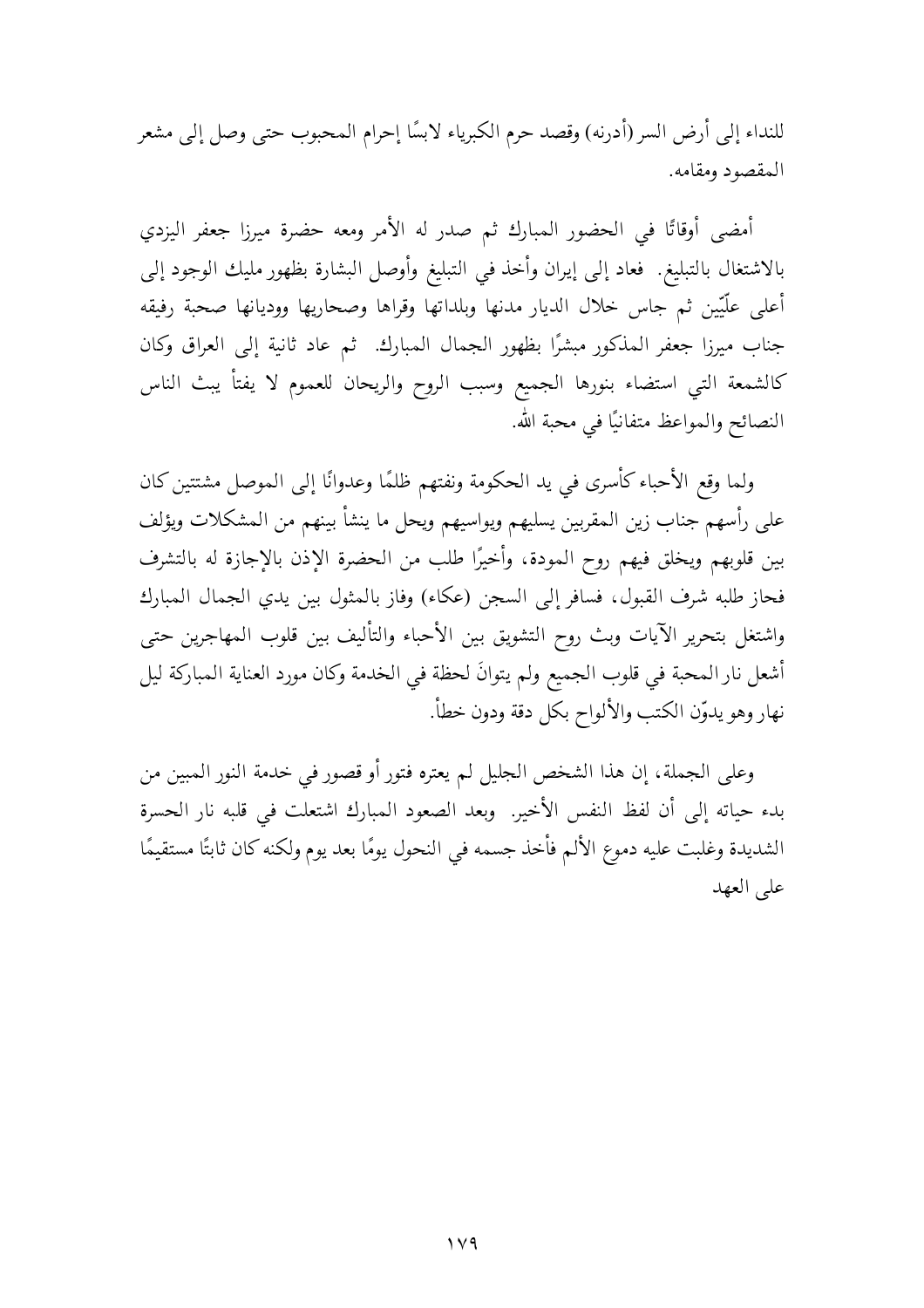والميثاق. وكان أنيسي الوحيد ومؤنسي الفريد يترقب الموت في كل آن ويتمنى الانتقال من هذا العالم حتى وافاه الأجل المحتوم فطارت روحه إلى ملكوت الرحمن بنهاية الروح والريحان فارغًا من الهموم مستغرقًا في محفل أنوار التجلّي. عليه التحية والثناء من ملكوت الأنوار وعليه البهاء الأبهى من الملأ الأعلى وله السرور والحبور في عالم البقاء وجعل الله له في جنة الأبهى مقامًا عليا.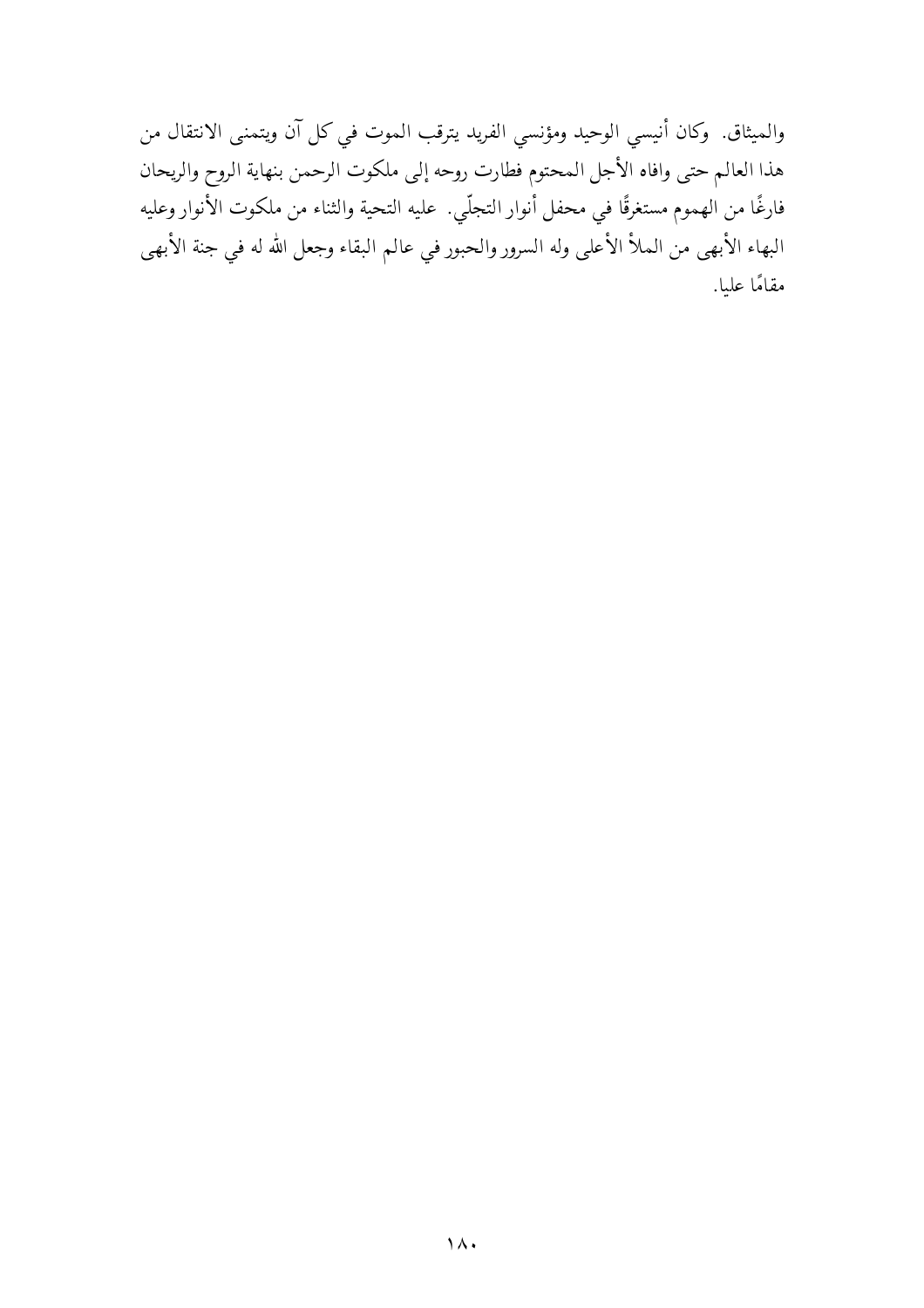### (٥٩) جناب عظيم التّفريشي

جناب عظيم التَّفريشي، هو من المهاجرين والمجاورين وكأن هذا الرجل الإلهي من مقاطعة تفريش لم تأسره القيود ولم يستولِ عليه تشويش الفكر، حرًا بين عارفيه وعشيرته، ومن قدماء الأحباء، ومن سلالة أهل الوفاء. ۖ فاز بشرف الإيمان في إيران واشتغل بخدمة كل عبدِ آمن بالله، وعلى الأخص المسافرين، خدمة صادقة. أتى إلى العراق في معيّة المدعو جناب آقا ميرزا موسى القمى، عليه بهاءالله وعليه التحية والثناء، وفاز بنصيب وافر من ألطاف نيّر الآفاق حاضرًا في محضر الكبرياء في كل حين فائزًا بشرف اللقاء ومظهرًا للألطاف مشمولاً بالعناية والإسعاف. مكث زمنًا طويلاً على هذا الحال ثم عاد إلى إيران في معيّة نفس الشخص الذي صحبه إلى العراق. كان لا يدّخر وسعًا في خدمة أهل البهاء حبًا لله. وقام على خدمة المدعو ميرزا نصرالله التفريشي عدة سنوات دون جُعل أو أجر، وكان إيمانه يزداد يومًا بعد يوم. ثم حضر إلى أرض السرّ (أدرنه) في معيّة هذا الأخير وفاز بشرف اللقاء وداوم على خدمة الأحباء بنهاية المحبة والصداقة وفاز بمرافقة الموكب المبارك من أدرنه إلى عكاء وجاء إلى السجن الأعظم.

وفي السجن أختير لخدمة العائلة المباركة مشتغلأ بالسقاية وحمل الماء داخل السجن وخارجه، وتحمّل داخل القشلة (الثكنة) عظيم المتاعب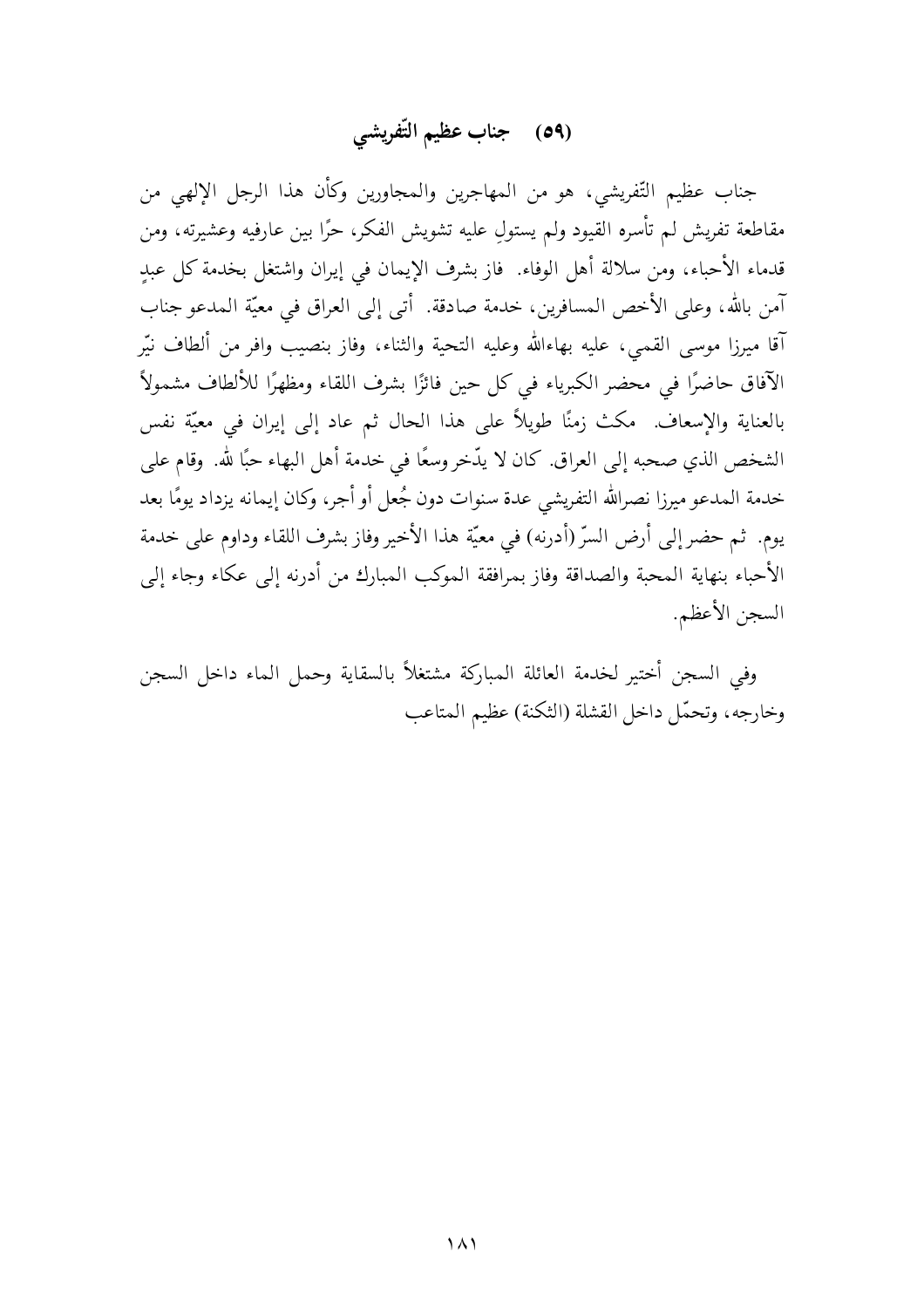والمشاق ولم يهدأ ليلاً أو نهارًا وكان على خلق عظيم وحلم لا يضارع سليم النيّة يحمل أعباء الأحباء بكل همّة وتجرّد، ويسّر له حمل الماء إلى البيت المبارك الفوز بشرف الحضور يوميًا، وكان يجالس الأحباء ويؤانسهم ويسلّى خاطرهم ويضفى على الجميع كمال السرور والبهجة. وكثيرًا ما قرع مسمعي من الفم المبارك كلمة الرضاء في حقه وكان دائمًا على حال واحد بشوشًا لا يتغير ولا يتبدل ولا يعرف للأذى سبيلا، لا يمل ولا يتكدر يلبي دعوة من دعاه إلى خدمة دون تردد، ثابتًا في إيمانه وإيقانه شجرة نابتة في بستان محبة الله. وبعد أن أدّى السنوات الطوال في خدمة العتبة المقدّسة انتقل من دار الفناء إلى دار البقاء بكمال السكون والاطمئنان مستبشرًا بملكوت الله. ۖ فأورث جميع الأحباء حسرة وتأثرًا عليه حتى إن الجمال المبارك كان يواسي الجميع، وكانت عنايات حضرته في شأنه لا تحصى. عليه الرحمة من ملكوت الغفران وعليه بهاءالله في كل عشى وإشراق.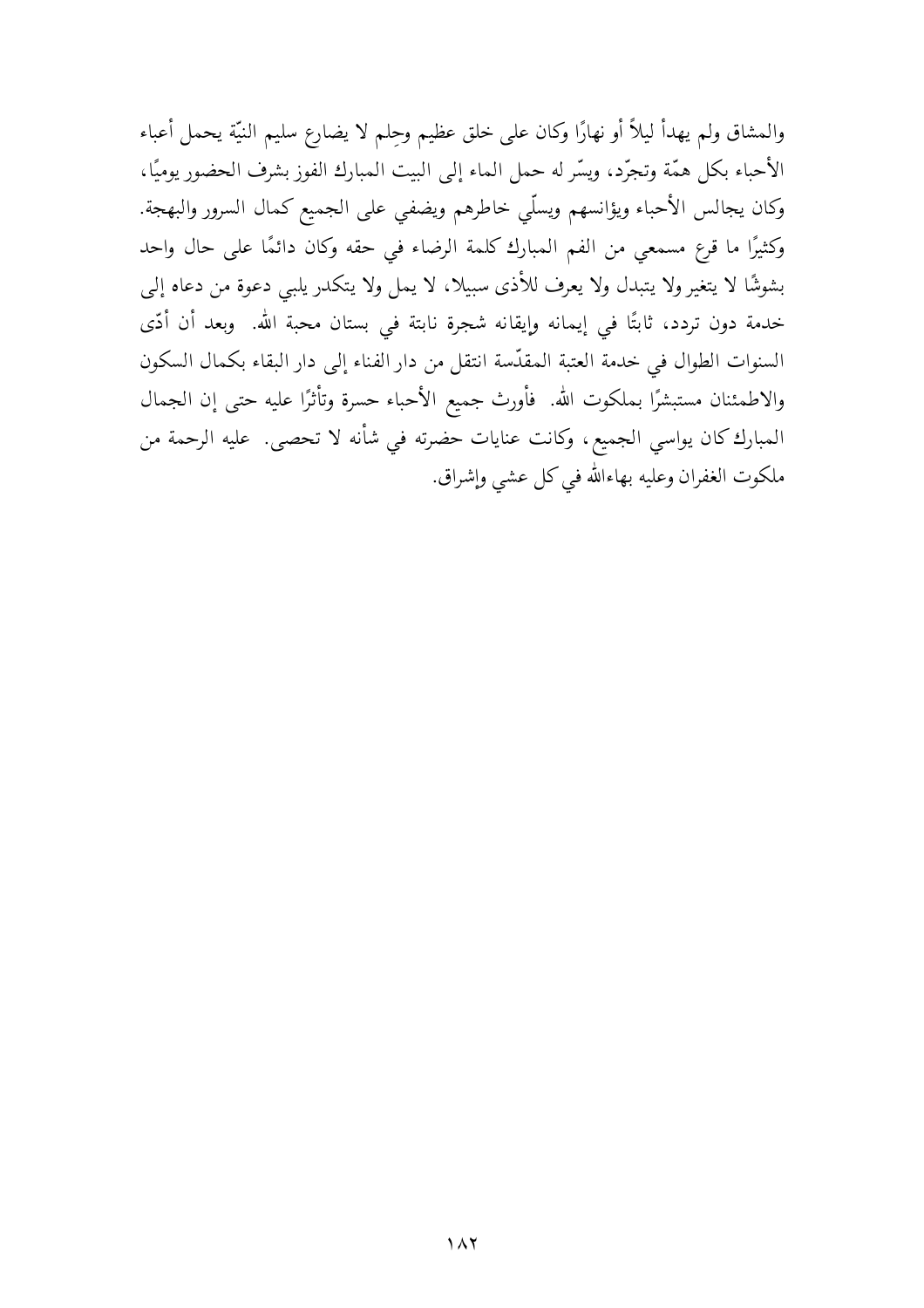### (٦٠) آقا مبرزا جعفر اليزدي

كان ضمن المهاجرين والمجاورين جناب آقا ميرزا جعفر اليزدي، وكان رجل الميدان هذا من طلاب العلوم، وعلى معرفة تامة بشتى الفنون، صرف من أيام حياته مدة في المدارس سبَّآقا في ميادين الفقه وعلم الأصول، واسع الاطلاع في المعقول والمنقول. ولما رأى آثار النخوة والتكبُّر فاشية بين القوم نَفَرَ أشد النفور وما عتم أن قرع سمعه، وهو على هذا الحال، النداء من الملأ الأعلى حتى قال، على فوره: بلي، و"ربنا إنا سمعنا مناديًا ينادي للإيمان أن آمنوا بربكم فآمنا".

ولما استفحل أمر القلاقل والاضطرابات والازدحام العجيب في مدينة يزد، سافر من وطنه المألوف إلى النجف الأشرف واندمج مع طلاب العلوم فظهرت قيمته واشتهر بين الطلاب بالعلم والفضل. ولما ارتفع صيت الأمر في دار السلام ذهب إلى بغداد وغيّر زيّه بمعنى أنه استبدل العمامة بالكلاه (الطربوش)، واحترف النجارة لكسب معاشه بعرق جبينه، ثم سافر إلى طهران لمدة يسيرة ثم عاد إلى بغداد واستمر في ظل العناية لابسًا رداء التقشف بالصبر الجميل وسعيدًا رغم فقره.

ورغم ما كان عليه من التضلع في العلوم وعظيم الفضل، كنت تراه في نهاية الخضوع والخشوع فانيًا نفسه، دائم الصمت والسكون. ثم التحق بموكب نيّر الآفاق أثناء السفر من العراق إلى اسلامبول، وكان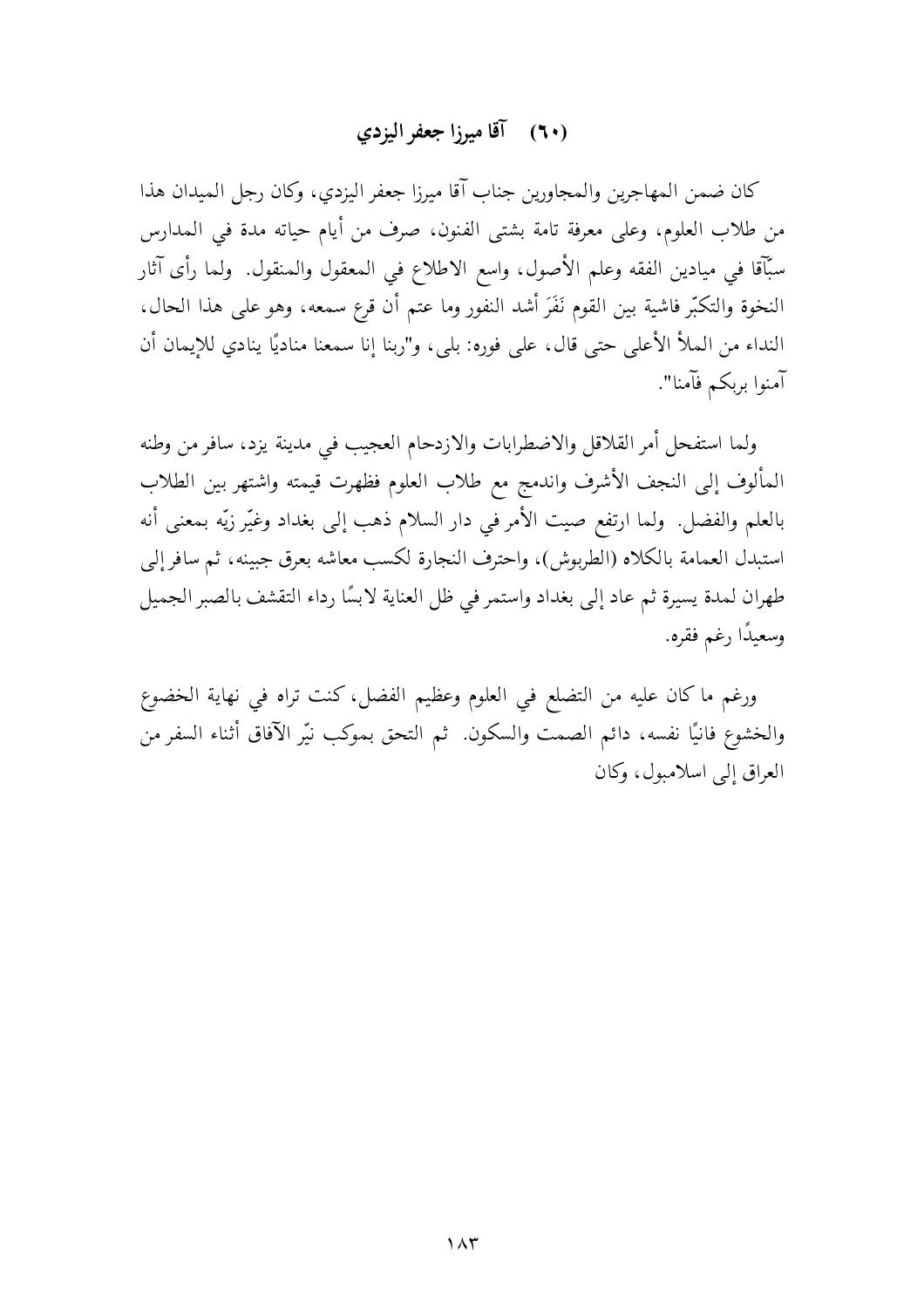شريكًا لهذا العبد (عبدالبهاء) في خدمة الأحباء، فكنا كلما توقف الركب في الطريق وطلب الراحة من شدة التعب من المسير نذهب سويًا إلى القرى المجاورة لابتياع ما يلزم لأفراد القافلة من غذاء وعلف للخيل، وكنا في بعض الأحيان يجبرنا الحال إلى التأخر في القرى إلى منتصف الليل لأن القحط كان عامًا والغلاء فاحشًا في كل مكان. وعلى كل حال كنا لا نعود بخُفيّ حُنَيْن.

وعلى الجملة، فقد كان هذا الشخص الحليم النشط، سليم النيّة لا يبارح العتبة المقدّسة، منكبًا على خدمة الأحباء نهارًا وعلى التعبد ليلاً، دون أن يُسمع له صوت متوكلاً على الله في جميع الأحوال، وداوم على الخدمة في ارض السرِّ (أدرنه) حتى حان وقت الرحيل إلى معتقل النفي بعكاء، فكان في عداد المساجين بكمال الرضاء فرحًا مستبشرًا دائم الشكر لله، وكان يقول: "الحمد لله الذي جعلنا في الفلك المشحون". وكان يعتبر المعتقل بستان أوراد، وساحته حديقة غنّاء. ۖ وأخيرا، أصابه وهو في المعتقل مرض شديد حتى يئس الطبيب من شفائه فطرحوه أرضًا خارج الثكنة وهو يعالج سكرات الموت. فذهب في الحين المدعو ميرزا آقا جان إلى الساحة المقدّسة وعرض خبر وفاة الميرزا جعفر وأن محبيه يبكون وينتحبون عليه، فتفضل الجمال المبارك لميرزا آقا جان بقوله: "اذهب إليه واقرأ مناجاة (يا شافي) فيعود ميرزا إلى الحياة". فأسرعت أنا (عبدالبهاء) والميرزا آقا جان إلى حيث المريض (أو الميت) فوجدناه بارد الجسم وآثار الموت ظاهرة عليه ثم تلونا المناجاة المشار إليها فما لبث أن تحرك الجسم الهامد رويدًا رويدًا وعاد إلى حالته الأولى. وبعد مضي ساعة واحدة استوى ميرزا جعفر جالسًا وأخذ يمازح ويطايب من حوله.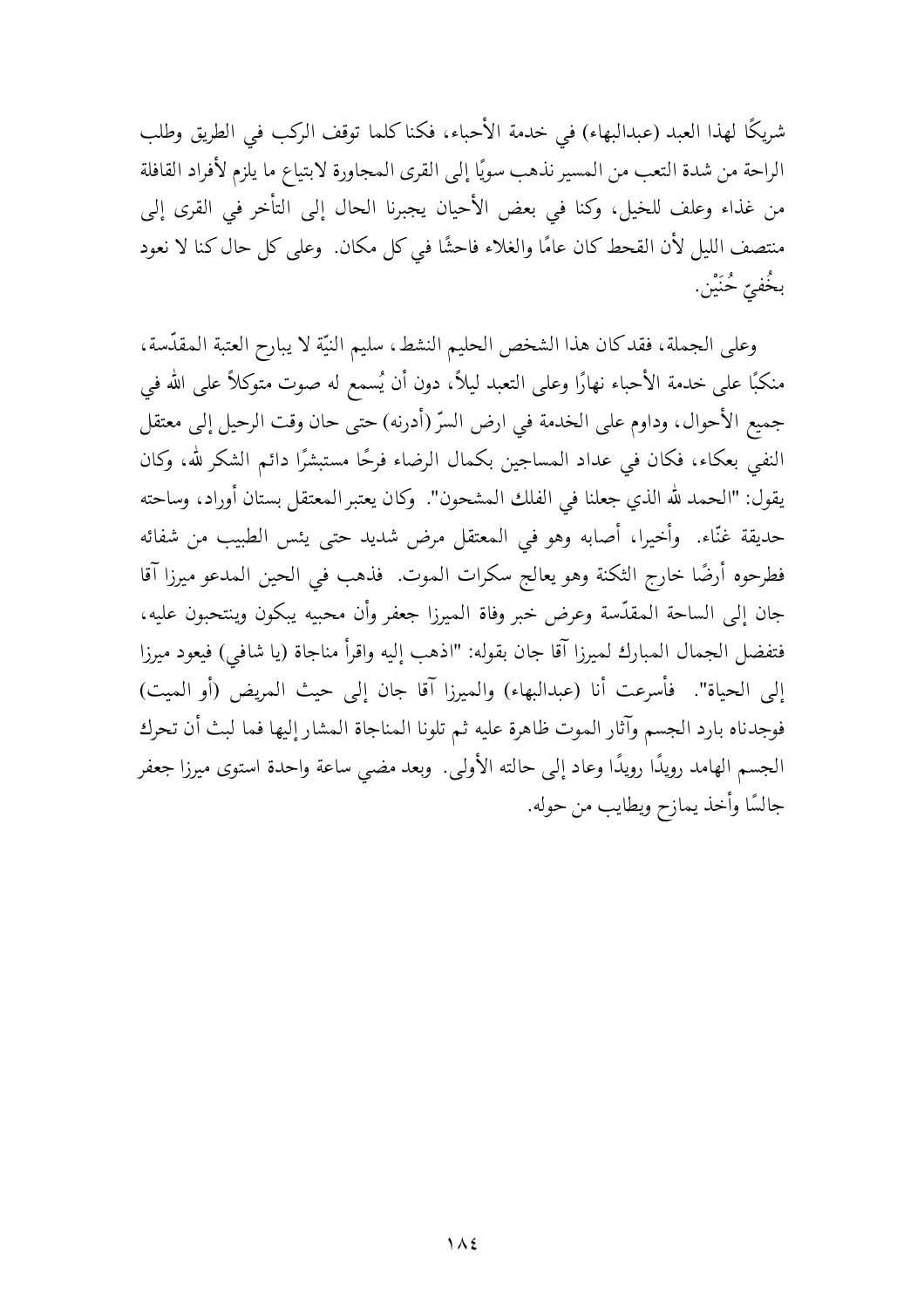ومختصر القول، إنه قد عاش بعد ذلك مدة مديدة وهو يوالي خدماته للأحباء ويفتخر بذلك كل الفخر، مؤديًا خدمته للجميع وهو في منتهى التبتل والتذكر قوي الإيمان شديد الإيقان والاطمئنان. وفي آخر الأمر انتقل، وهو في السجن الأعظم، من عالم الناسوت وصعدت روحه إلى عالم اللاهوت.

عليه التحية والثناء، وعليه البهاء الأبهي، وعليه نظر العناية من حضرة الكبرياء. أما قبره المنور ففي عكاء.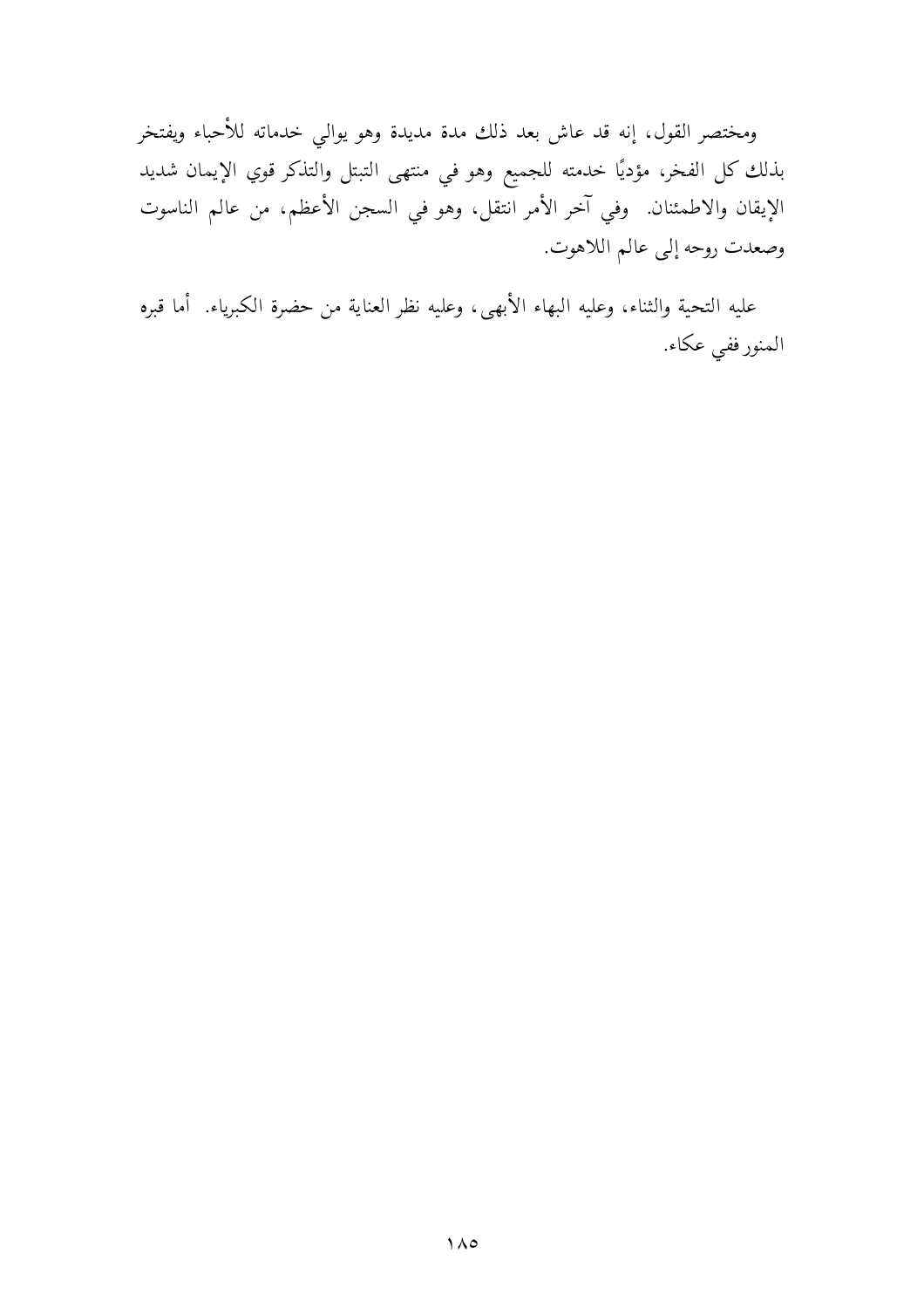### (٦١) جناب حسين آقا التبريزي

جناب حسين آقا التبريزي، كان من جملة المهاجرين والمجاورين. وهذا الشخص المقرب من باب الكبرياء هو النجل العزيز لجناب آقا عسكر التبريزي، وقد بارح مدينة تبريز في معيّة والده بكل شوق ووله إلى أرض السر (أدرنه) ومنها إلى السجن الأعظم بمحض اختياره وميله. وبمجرد وصوله إلى السجن عهد إليه بعمل القهوة للزائرين في نفس المعتقل قائمًا لدى العتبة المباركة بخدمة الأحباء. كان هذا الرجل الأديب حليمًا وسليم النية بدرجة أنه كان يقوم بخدمة كل وافد سواء أكان من الأحباء أو من الأغيار، وكان يظهر العبودية للجميع واستمر على هذا الحال أربعين عامًا لم يتأفف منه أحد خلال هذه المدة ولم يشكَّ أحد منه بالمرة وإن هذا لمن المعجزات حقًا، وإن غيره لم يقوَ على القيام بالخدمات التي أوكلت إليه.

كان على الدوام بشوشًا مسرورًا مواظبًا على القيام بما عهد به إليه من الخدمات بكل إتقان. ۖ وكان مخلصًا غيورًا ثابتًا ووقورًا راسخًا في أمر الله حمولاً صبورًا على البلايا. ۖ ورغم اشتعال نيران الامتحانات وهبوب أرياح الافتتان التبى هدمت كل بنيان بعد الصعود المبارك، فقد دام هذا الشخص الموقن مستقيمًا مع أنه كان يمتّ لبعض أفراد بيت الناقضين بصلة المصاهرة، وأصبح مصداق "لا تأخذه في الله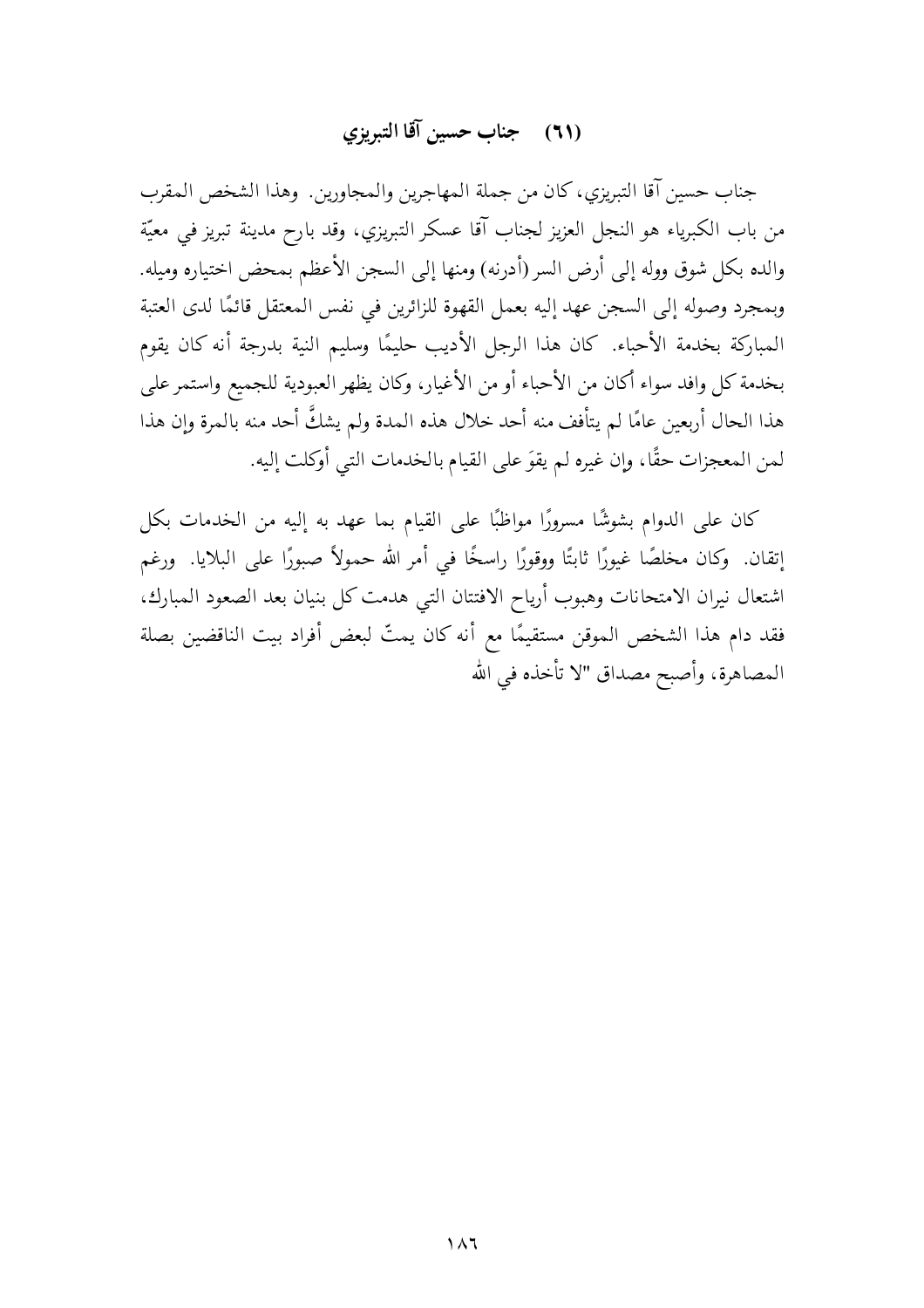لومة لائم". ولم يعتره أدنى تزلزل ولم يتوقف في معتقده، بل كان بمثابة الجبل الراسخ لا يتزعزع رزينًا كالحصن الحصين. أما الناقضون فقد أخذوا أمةالله المقدّسة والدته إلى دارهم، حيث توجد ابنتها، وبذلوا ما في وسعهم ليزلزلوها فلم يفلحوا رغم إظهارهم كمال المودّة لها بدرجة تفوق الوصف، وكانوا يخفون عنها نقضهم للعهد.

وما لبثت أن اشتمت منهم رائحة النقض حتى بادرت تلك الأمة المحترمة، بمبارحة القصر إلى عكاء وهي تقول: "إنني إحدى خدَّام الجمال المبارك، وليس هناك ما يزعزع ثبوتي ورسوخي على العهد والميثاق لوكان زوج ابنتي أمير البلاد فليس هناك من فائدة تعود عليّ ، ولا تعنيني قرابتي لأحد، ولا تؤثر أمومتي في معتقدي، وإنني لمنصرفة عن جميع المظاهر النفسية، مع ثبوتي على العهد وتمسكي بالميثاق". ومن ثم لم ترض مشاهدة الناقضين، وتبرَّأت منهم وارتبطت مع الحق ليتولاها.

ومختصر القول، إن جناب حسين آقا المذكور لم ينفكَّ عن عبدالبهاء لحظة، مواظبًا على مؤانستي ولذا كان تعلقي به شديدًا واعتبرت صعوده مصيبة عظمي، وإني أتأثر جدًا كلما تذكرته وتستولي عليّ الحسرة. ۖ ولكني أشكر الله، علي أن هذا الرجل الإلهي عاش في جوار البيت المبارك مظهرًا للرضاء وكثيرًا ما سمعت من لسان العظمة قوله تعالى: "إن حسين آقا قد خلق لهذه الخدمة".

وأيم الله، إن هذا المؤمن النوراني قد ترك هذا العالم الفاني بعد أن قام بالخدمة أربعين عامًا، وطار إلى العالم الإلهي.

عليه التحية والثناء، وعليه الرحمة من فيض الكبرياء، وحفف جدثه بأنوار ساطعة من الرفيق الأعلى.

أما قبره النوراني ففي حيفا.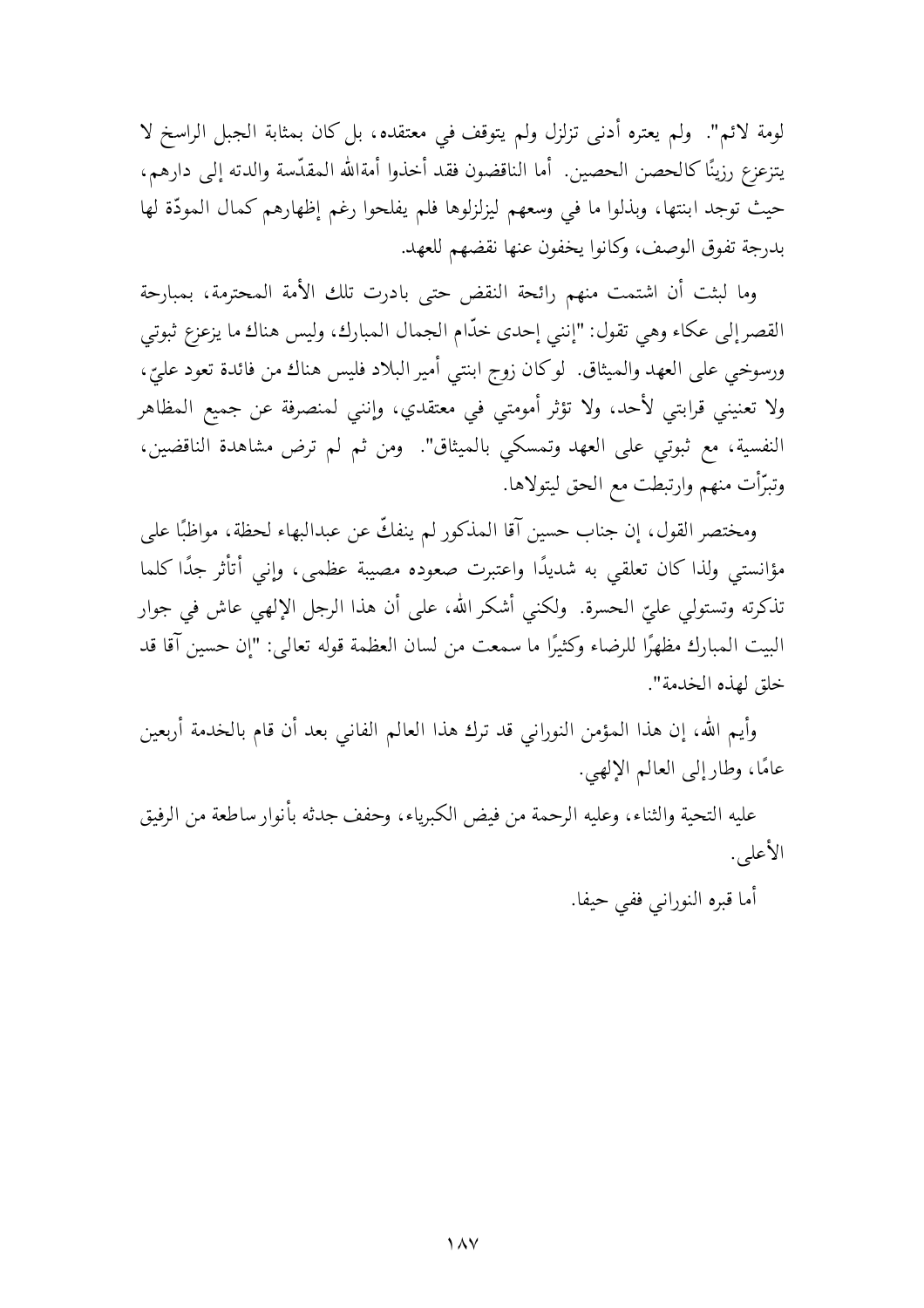## (٦٢) جناب الحاج على عسكر التبريزي

كان هذا الرجل الجليل من أهالي تبريز، مشتغلاً بالتجارة في أذربيجان، محترمًا بين القوم مشهورًا بتدينه وأمانته وزهده وورعه وتقواه. ۖ وجميع أهالي تبريز يقرون له بذلك، ويقدرون مقامه ومكارم أخلاقه وحسن طويته، وينعتونه بعظيم المناقب. هو من قدماء الأحباء وأجلَّة المؤمنين.

انصعق منذ النفخة الأولى في الصور، وانجذب إبان النفخة الثانية ونال حياة جديدة، وأصبح شمعة محبة الله، وشجرة مباركة في جنة الأبهي، وآمن على يديه كل أهل بيته وآقاربه وعارفيه، وتوفق إلى عظيم الخدمات. ولمَّا وقع في الضيق الشديد وتوالي البلايا من ظلم الأشرار في مدينة تبريز لم يضجر بل تحمل كل ذلك وكان إيمانه وإيقانه يزداد يومًا فيومًا مضحيًا بكل مرتخص وغالٍ في سبيل الله. ۖ وأخيرًا ملَّ الآقامة في وطنه فسافر هو وأهل بيته إلى أرض السرّ (أدرنه) وأمضى أوقاته بها في حالة إعسار شديد، وعاش بمنتهى القناعة صابرًا وقورًا وراضيًا وشكورًا، وكان يبيع ما تأبطه معه من السلع في الأسواق التي كانت تقام أيام الجمع في أدرنه للحصول على ما يسد رمقه هو وذويه. ولما كانت بضاعته مزجاة، سطت عليها يد النشالين حتى أصبحت في خبركان. ولما علم قنصل إيران بما حدث قدّم للحكومة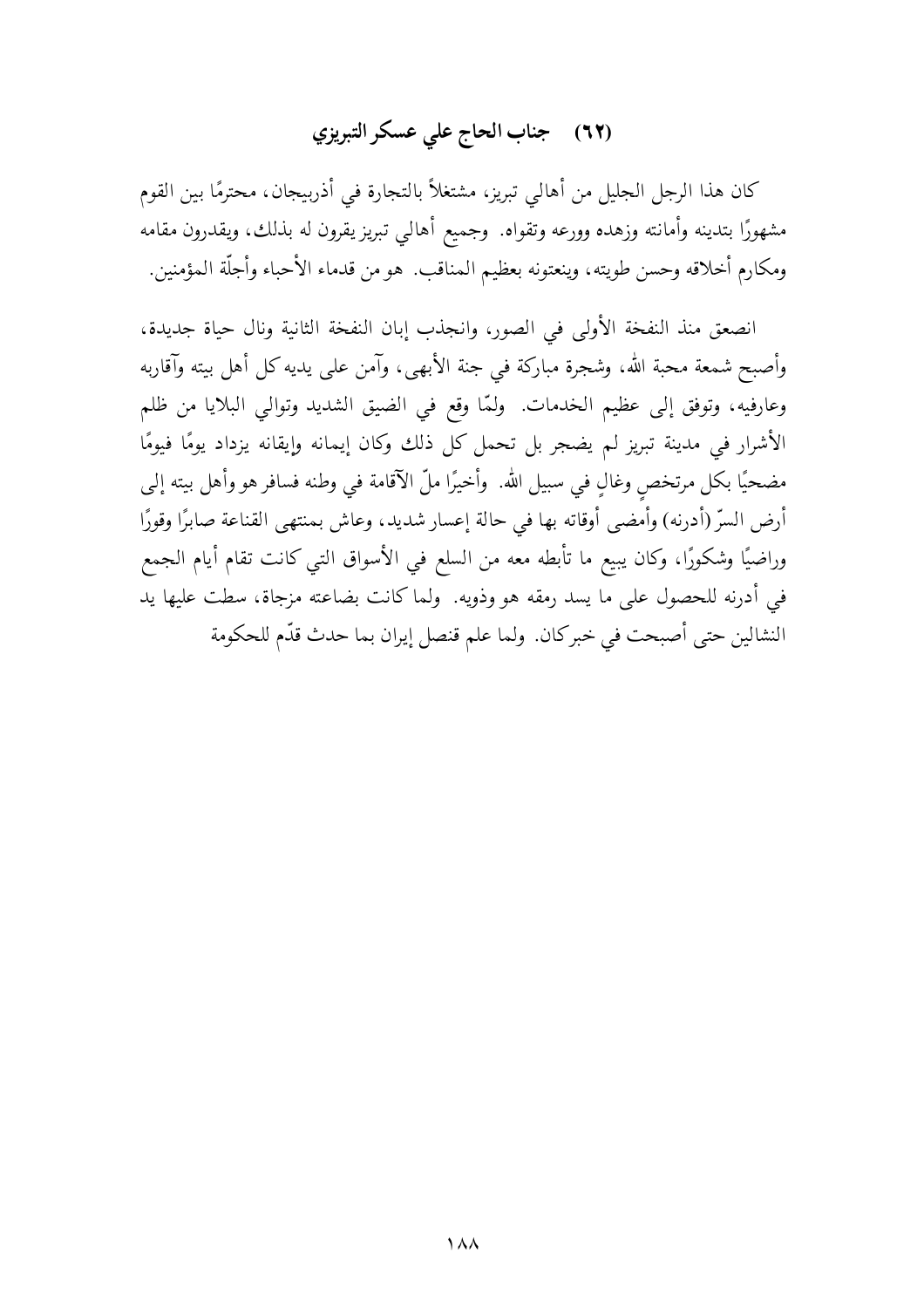التركية تقريرًا بالحادث وقدَّر المسروقات بمبلغ باهظ، فما كان من الحكومة إلا أن ألقت القبض على اللصوص، ولما تبين أنهم من أهل الثراء، استغل القنصل الفرصة واحضر جناب الحاج المذكور وأخبره أن الذين سرقوا سلعه هم من أهل الثراء العظيم، وأنه (القنصل) قد قدّر مبلغًا باهظًا ثمنًا للمسروقات في تقريره للحكومة. ۖ وعليه يرى من الواجب على الحاج عسكر في هذا الحال أن يوافق، عندما يدعى للتحقيق، على ما جاء في تقرير القنصل، وذلك ليحصل على مبلغ وافر يتقاسماه معًا، فأجابه الحاج بقوله: "يا جناب القنصل، إن ما سرق منبي هو شيء زهيد فكيف أن أقرر خلاف الواقع ، وهذا ما سيكون مني إذا دعيت للاستنطاق. وإني لن أعمل بما تقول مهما كان الحال". فقال القنصل: "يا جناب الحاجي، إن الفرصة الآن سانحة لك للحصول على المال الذي سيستفيد منه كلانا فائدة لا بأس بها، فلا تضيّع هذه الفرصة". فقال له ذلك الحبيب: "يا جناب الخان (القنصل)، ماذا يكون جوابي بين يدي الله؟ أرجوك أن تتركني وشأنبي، وتأكد أننبي لا أقول غير الواقع". فاشمأزّ القنصل وهدده وتوعده ثم قال: "أتريد تكذيبي وفضيحتي. لا سبيل من سجنك ونفيك وإيصال الأذى إليك. والآن سأسلمك للشرطة بدعوى أنك من المغضوب عليهم من دولة إيران ويجب أن يقيّدوا يديك بالأصفاد ويسوقوك إلى حدود إيران". فتبسَّم ذلك الرجل عظيم الشأن وقال: "يا جناب الخان (القنصل)، إننا قد جعلنا أرواحنا فداء الصدق والأمانة وتركنا كل شيء، وحضرتك الآن تحرضنا على استعمال الكذب والافتراء، فافعل ما بدا لك، ثم اعلم أننا لا نحيد عن عبادة الحق والصدق". فسكت القنصل، ثم التفت إلى ذلك الشخص الجليل وقال له بعبارة ملؤها الوجاء: "من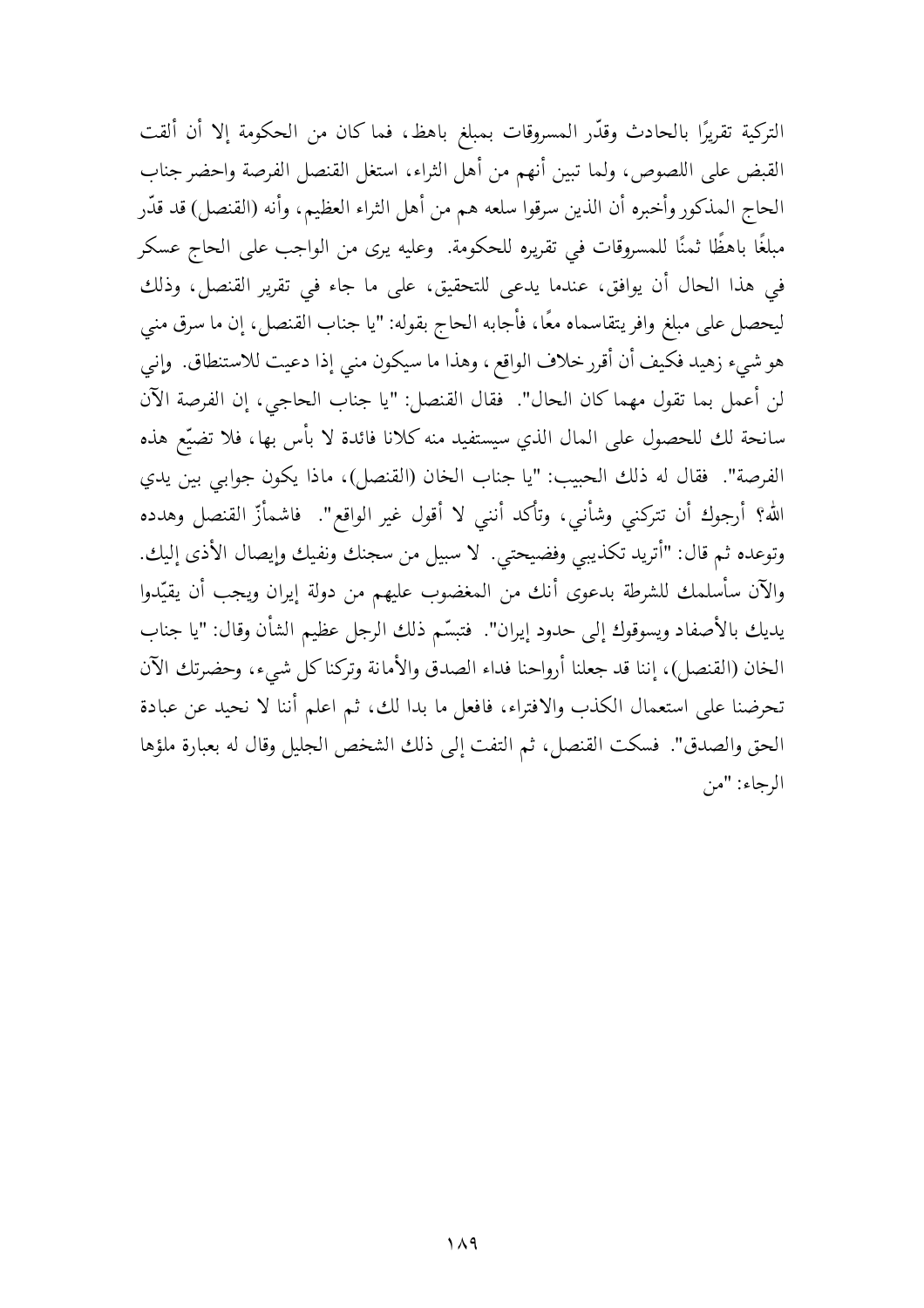باب أولى أن تسافر من هنا حتى أكتب للحكومة أن صاحب المال المسروق ليس موجودًا، وإن لم تفعل ذلك فتتضح فضيحتى". فعاد جناب الحاج على عسكر إلى أدرنه ولم يذكر شيئًا عن أمواله التبي سرقت. ولما ذاع صيت هذه المسألة اندهش القوم كل الاندهاش.

وأيم الله، إن هذا الشخص الطاعن في السن، والذي لا نظير له، قد آقام في أدرنه وأصبح في عداد الأسرى كباقي الأحباء، وسار في الموكب المبارك إلى السجن الأعظم الذي هو من أحط السجون. وصبر على السجن مدة طويلة هو وأفراد أسرته حامدًا شاكرًا على أنه قد سجن في سبيل الله، وازداد من جرّاء سجنه بهجة وسرورًا وشغفًا وحبورًا، واعتبر السجن إيوانًا ولم يفُه بكلمة غير الحمد والشكر. ۖ وكلما اشتد عليه ظلم الأعداء ازداد سرورًا، وكثيرًا ما جرى من فم المبارك المطهر عبارات العنايات في حقه حيث كان يتفضل بقوله: "إنني راض عنه".

وعلى الجملة، إن هذا الشخص الذي كان روحًا مجسمة قد انتقل من عالم التراب إلى العالم الطهور بعد أن أفنى السنوات الطوال، كان إبّانها مثال الثبوت والاستقامة والفرح والسرور، وخلَّف بعده أثرًا عظيمًا، كان أنيس هذا العبد (عبدالبهاء) ونديمه. ومما يجدر بالذكر أنني ذهبت ذات يوم من أيامنا الأولى في السجن إلى الغرفة المتواضعة التي كان يسكنها، فرأيته محمومًا بدرجة لا توصف، وملقى كالسكران مدهوشًا، وزوجته المحترمة عن يمينه وقد اعترتها رعشة شديدة، وعن يساره ابنته المحترمة المسماة فاطمة، وقد أصابتها الحمّي الشديدة، وأمام رأسه ولده حسين آقا مريضًا بالحصبة، وترى أن ذلك الشخص كأنه قد نسى اللغة الفارسية وأصبح يلهج بلغة أهالي أذربيجان ويقول،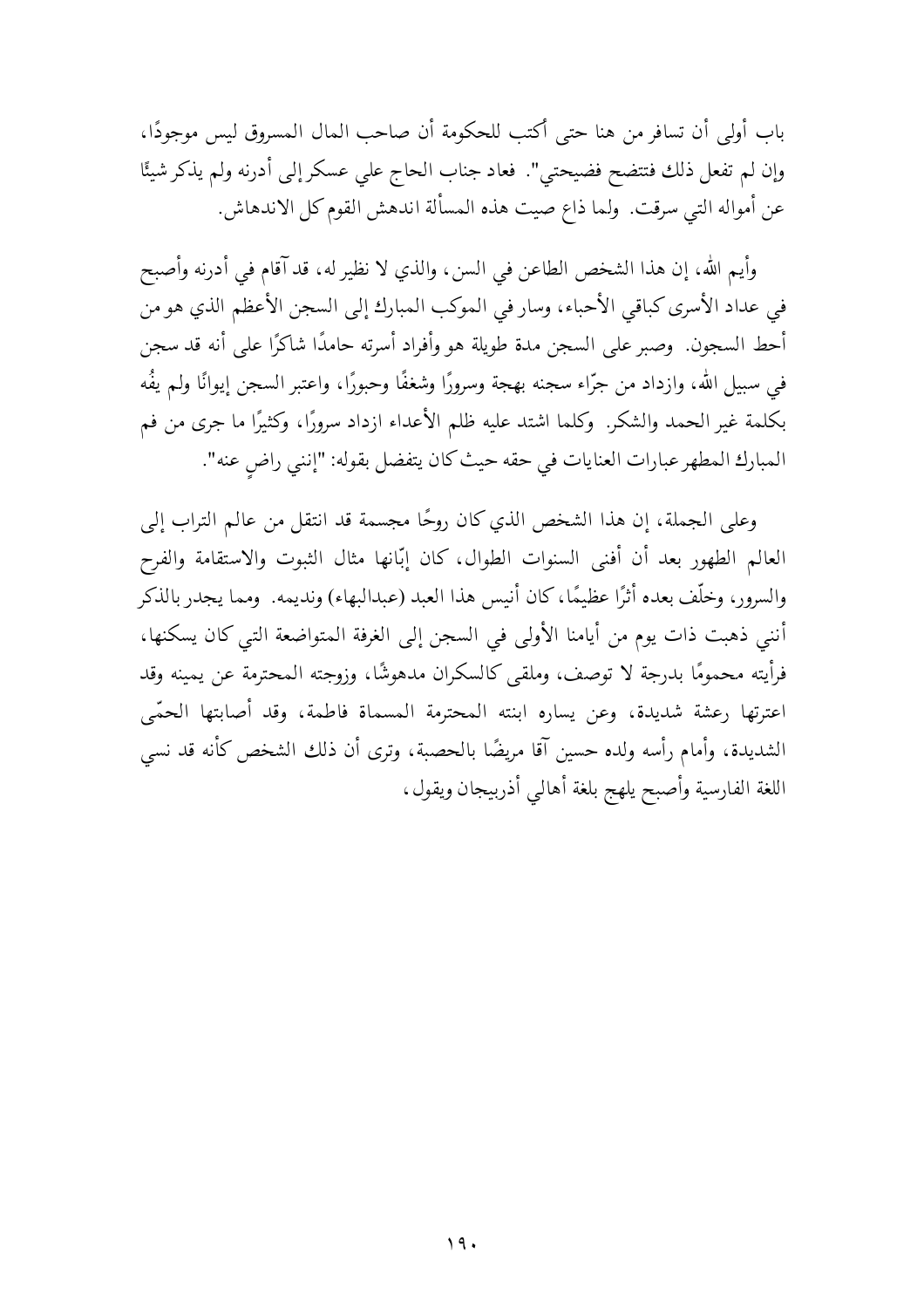(ياندي يوره كم) يعني أن قلبي لفي احتراق، وكانت إزاء قدميه إحدى بناته منكمشة في زاوية من شدة المرض أيضًا، وكان أخوه المرحوم المدعو مشهدي فتاح، يهذي من شدة الحمّي، وهو على هذه الحال، كان لا ينطق إلا بالشكر لله وتلوح عليه إمارات البشاشة والسرور والحمد لله تعالى. ثم صعدت روحه وهو في السجن الأعظم صابرًا شاكرًا ثابتًا ووقورًا إلى جوار الرب الغفور.

عليه البهاء الأبهي، وعليه التحية والثناء، وعليه الرحمة والغفران إلى أبد الآباد.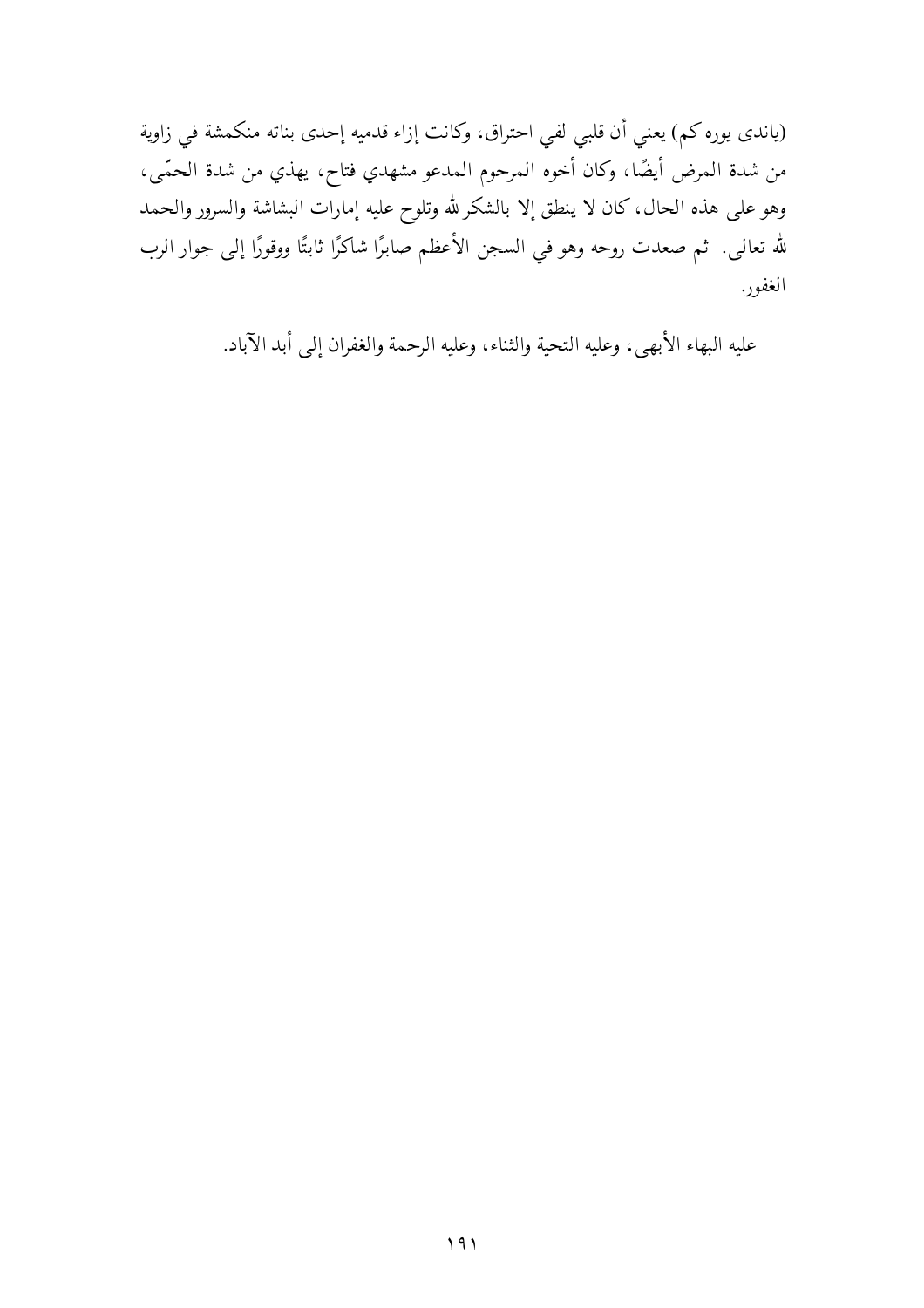# (٦٣) جناب آقا على القزويني

جناب آقا على القزويني هو من زمرة المهاجرين والمجاورين، وهو من ذوي الهمم العالية العلوية، عظيم الثبوت والاستقامة، محكم ومتين في قوة الإيمان، ومن الأحباء الأقدمين، ومن أجلَّة الأصحاب. انجذب إلى حضرة الأعلى، روحي له الفداء، من أول طلوع صبح الهدى، وقام على هداية الناس. يشتغل في محله بصناعته، وفي الليل يهيئ الموائد والولائم للأحباء الروحانيين الذين كان يدعوهم مع غيرهم، وبهذه الوسيلة كان يتوصل لهداية الخلق، وكان يترنم بنغمات شجية تدل على انجذابه وعشقه الإلهي، همته لا تضارع، وثبوته ورسوخه حدّث عنهما ولا حرج. ولما انتشرت نفحات بستان الأوراد الإلهية، وعطرت مشامه، أشعل النار الموقدة وحرق أستار الأوهام، وأخذ في نشر الأمر المبارك، وكان في الليالي يرتل الآيات والأنجية في المجامع والمحافل بألحان تطرب القلوب وتسترعى الأسماع بدرجة تغبطه عليها الرياض والأوراد مبشرًا بالظهور الأعظم، مُظهِّرًا كمال المحبة للأحباء والأغيار، ألِفًا وفيًا للجميع، كريمًا، واسع الصدر، ونسج على هذا المنوال إلى أن ضرب ناقوس الرحيل إلى السجن الأعظم (عكاء) فتوجه إليها ومعه أهل بيته وكابد مشاق وعثاء الطريق، ولم يعبأ بما لآقاه من البلايا لشدّة شوقه للقاء المحبوب، ولم تُثْن همته الحوادث عن المسير في الوديان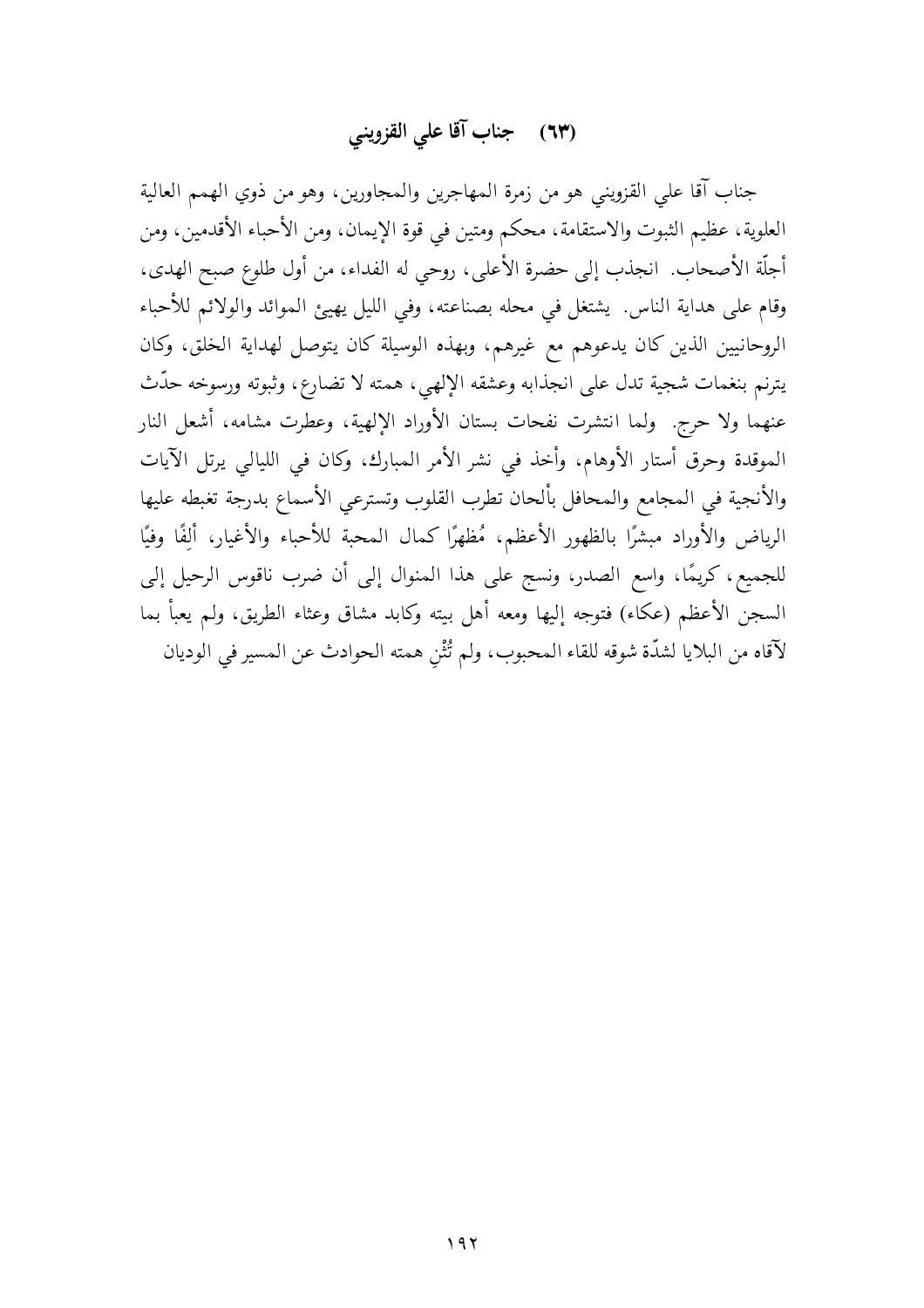والصحاري حتى ألقى عصاه بعكاء، وآوى في جوار الرحاب المبارك، وعاش في أول الأمر عيشة ناعمة في راحة وهناء، وبعد ردح من الزمن وقع في مخالب الفاقة والإعسار الشديد حتى بلغ به الحال أنه كان في أغلب الأحايين يطوي الضلوع على الجوع حيث لم تصل إلى يده كسرة من الخبز ليسدَّ بها رمقه، واستبدل شرب الشاي بالماء القراح.

ورغم كل هذا فكان قانعًا مسرورًا وراضيا بما قسم له، وكان شرف الحضور بالساحة المقدَّسة يفيض عليه غيث السرور والحبور، ويعدُّ لقاء المحبوب نعمة موفورة. غذاؤه كان مشاهدة الجمال وشرابه نسمة الوصال، كان دائم البشاشة، قليل الحركة ساكنًا، أما قلبه وروحه ففي نهاية الاشتعال والوله، وكان ألفًا وفيًا لهذا العبد (عبدالبهاء) بل رفيقًا مسرًّا وجليسا محبوبا وأنيسا لا يمل، مقربا لدى الساحة المقدّسة، محترما بين الأحباء والأصحاب، زاهدًاكل الزهد في الدنيا، متوكلاً على حضرة الواحد الأحد، لا يتلوَّن ولا يتغير بالمرة ثابتا مستقيما كالجبل الراسخ في الأمر.

إنني كلما تذكّرت صبر هذا الشخص وسكونه وقناعته وثبوته اندفعت، دون تكلّف، إلى طلب الألطاف له من حضرة الأحدية. كان هذا الشخص يشكو باستمرار من الأمراض والعلل والنوازل التي استولت عليه مماكان يكابده من المتاعب والمشاق التبي لا تحصى. ولماكان في قزوين وقع فريسة أهل النفاق الذين كانوا يصفعونه على أم رأسه المباركة بالأكف وغيرها، وآثار ذلك ظاهرة حتى الساعة في سمت رأسه ولم تختف حتى لفظ النفس الأخير. ولكم أذاقه الظالمون من العذاب ألوانا، ولكم توالى عليه الأذى من أهل النفاق ولا ذنب له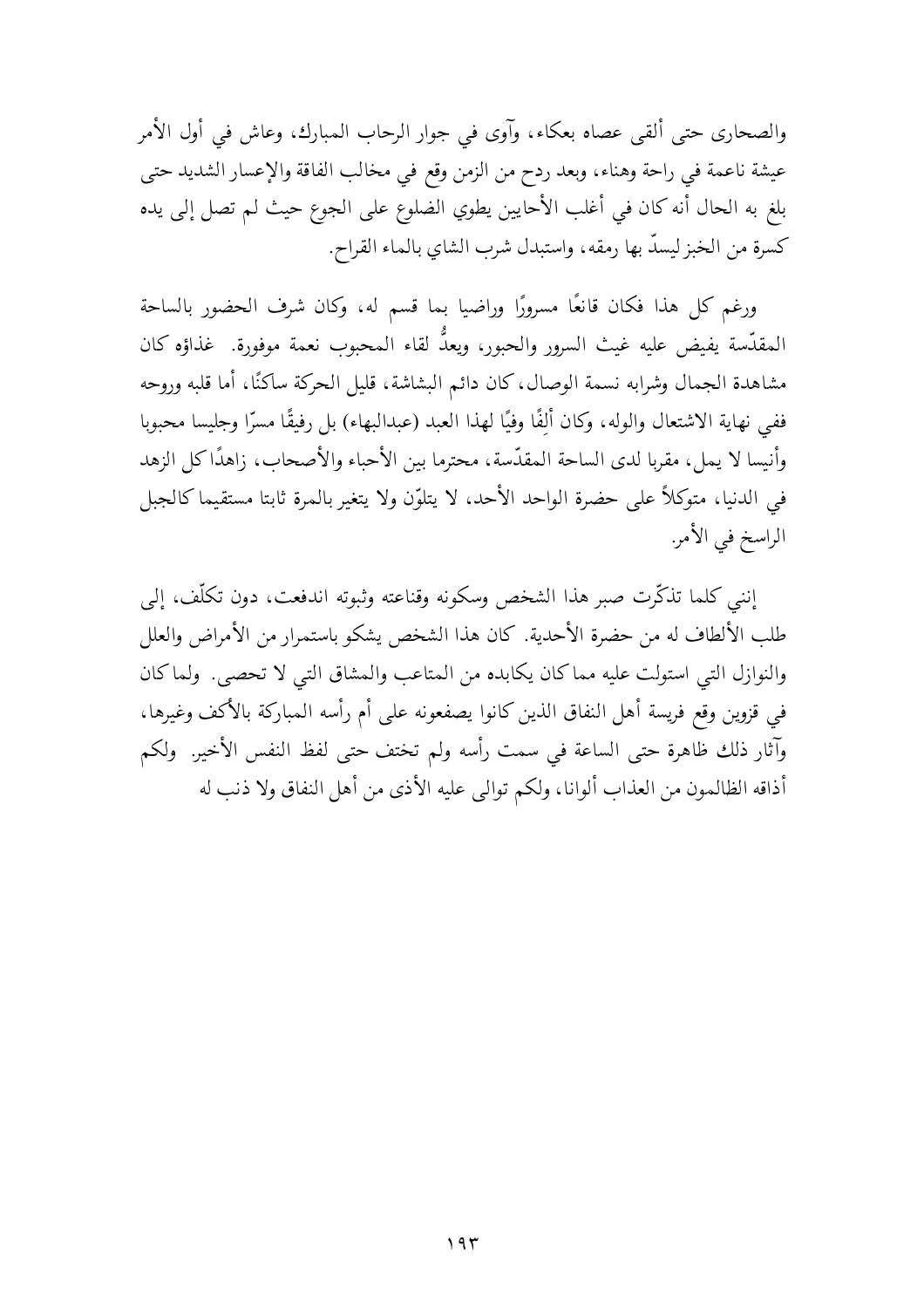إلا الإيمان والإيقان، ولا جرم اقترفه سوى محبته لله، على حدَّ قول الشاعر:

أزالوا الشعرمن رأسى جزافًا بصفعاتِ شدادِ لا بموسَى ولم أربينهم شخصًا أنيسًا وكل تعرض لاقيت منهم وودي أن أكون له جليسًا وذنبي كان إيماني بربي لأحيى من بريته نفوسًا وأنشر أمره بين البرايا من الإجرام يوم غدا حبيسًا فيوسف ما الذي قد كان منه

وهذا مصداق حال جناب آقا علي.

وبالاختصار، إن هذا الشخص الجليل مضي كل أوقاته وهو في السجن الأعظم، مشتغلاً بالتبتل والتضرع والتقرب إلى الله، وكان مورد عناية الرب الغفور مشمولاً بالألطاف بدرجة لا حدّ لها، وكان يفوز بشرف اللقاء في أغلب الأحيان، وفي ذلك كان سروره وانشراح صدره وبهجته وارتياحه، حتى وافاه الأجل المحتوم وصعدت روحه إلى العالم اللامتناهي، وطار إلى ملكوت الأسرار واستظل في ظل الجمال.

عليه التحية والثناء، وعليه الرحمة من رب الآخرة والأولى، نوَّر الله مضجعه بأنوار ساطعة من الرفيق الأعلبي.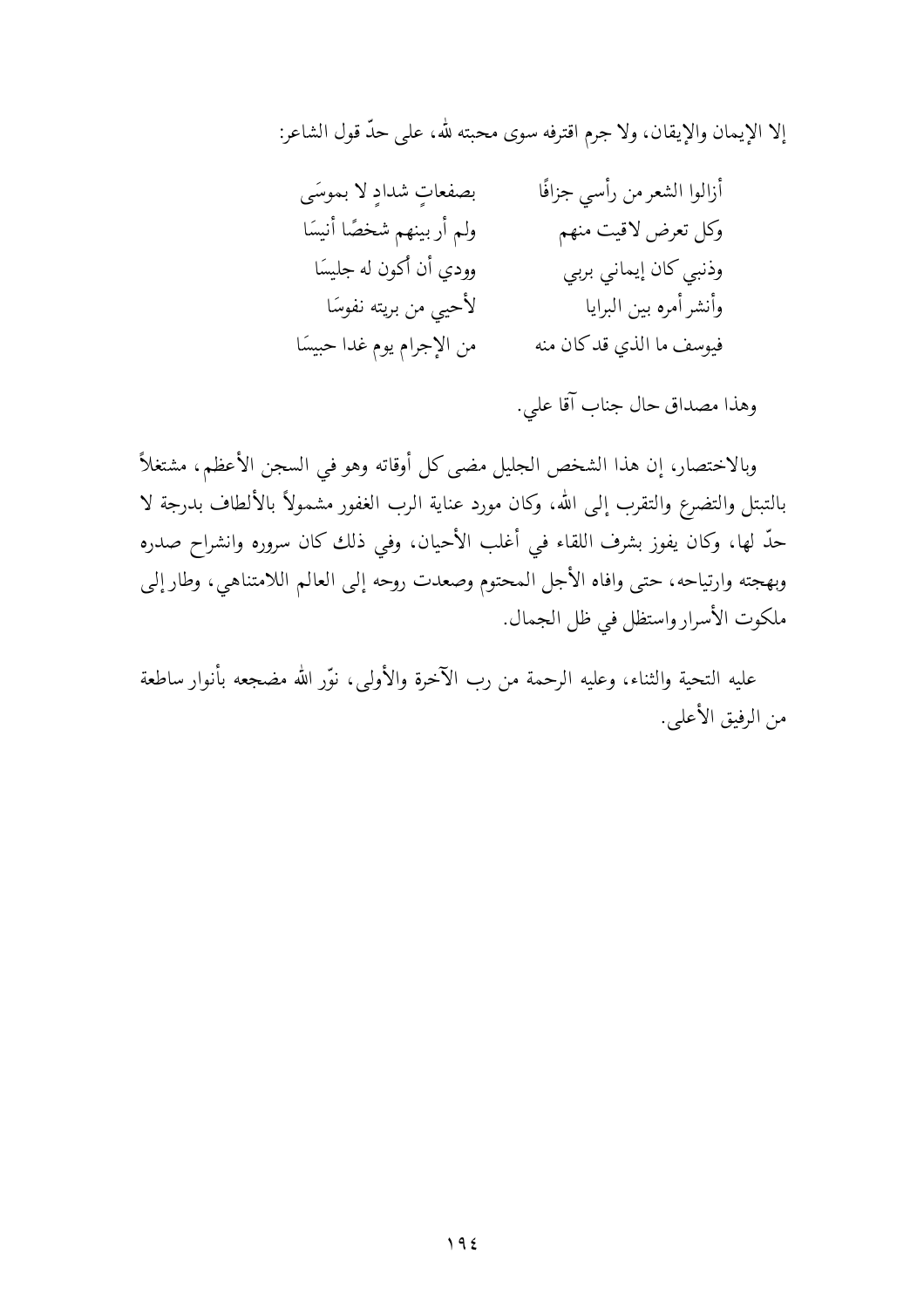### (٢٤) جناب آقا محمد باقر وآقا محمد إسماعيل

إن جناب آقا محمد باقر وآقا محمد إسماعيل، هما من الذين زُج بهم في سجن عكاء في سبيل الله، وهما أخوا المرحوم پهلوي رضا، ويشتغلا بمهنة الخياطة. هاجرا من إيران إلى أرض السرِّ (أدرنه) واستظلا في ظل العناية الرحمانية، ثم سافرا إلى عكاء صحبة الجمال المبارك.

أما أخوهما المرحوم يهلوان رضا، عليه الرحمة والرضوان وعليه البهاء الأبهى وعليه التحية والثناء، فكان شخصًا عاريًا عن رداء العلم، مشتغلاً بالتكسب لوقوعه في الفاقة كسائر أهل العشق الإلهي، وأخيرًا خلع رداء الحياة وطار إلى أوج العرفان الأعظم. ۚ إنه كان من المؤمنين السابقين. ومع قلة بضاعته قد أدهش أهالي كاشان بماكان يتدفق من فيهِ من البيانات حتى بُهتوا وتملكتهم الحيرة. وقد ذهب ذلك الشخص الأمي، في الظاهر، ذات يوم إلى المدعو الحاج كريم خان، في مدينة كاشان، وسأله قائلاً: "يا جناب الخان، هل أنت الركن الرابع؟ أفدني لأني متعطش لعرفان الركن الرابع لأني أحب أن أكون من عارفيه". ولما كان في محضر الخان المذكور جمع من الأمراء السياسيين والعسكريين، أجاب بقوله: "أستغفر الله، إنني بريء من كل من ادعى أنني الركن الرابع، وأنا لا أدعى ذلك، ومن روى عني مثل هذا الادعاء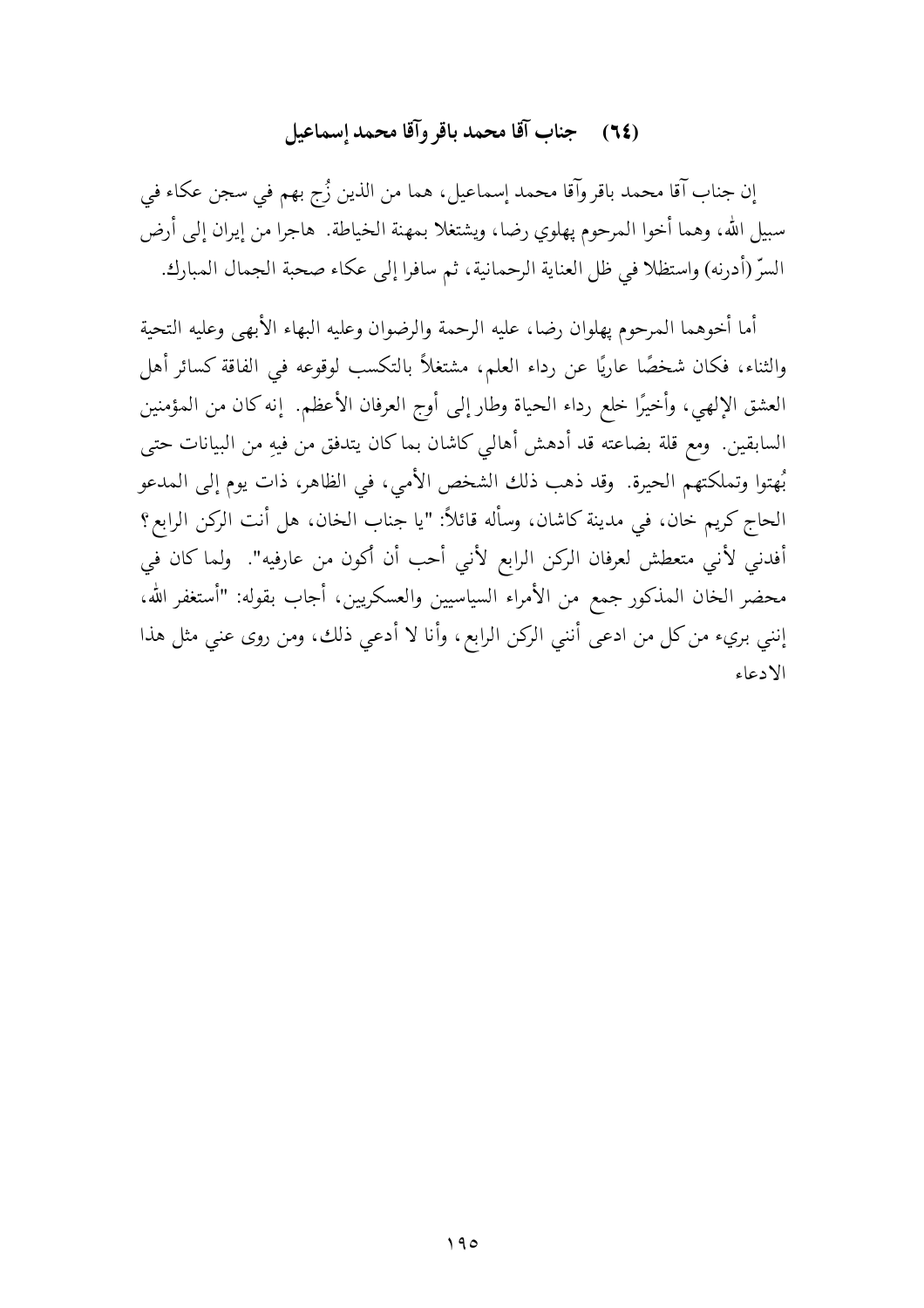فهوكذاب أشر وعليه لعنة الله". ثم زاره پهلوان رضا للمرة الثانية بعد أيام قلائل وقال له: "إننبي قد تصفّحت (مؤلِّفكَ) الكتاب المعروف بـ إرشاد العوام كله، وعلمت منه أنك من الواجب المفروض معرفة الركن الرابع. وأنك، والحقيقة هذه قد ساويته بنفس الإمام صاحب الزمان، ولهذا أرجوك كل الرجاء أن تعرّفني إياه وأين هو، وإني أكرر رجائي أن تدلني عليه". فاشمأز الحاجي المشار إليه وقال: "إن الركن الرابع ليس شخصًا موهومًا بل شخص معلوم ومعروف كشخصي وأنا لابس عمامتي وفوق ظهري عباءتي وعصاي في يدي". فتبسَّم پهلوان رضا وقال: "عفوًا يا جناب الحاجي، إن أقوالك متناقضة، إذ قلتَ لي في المرة الأولى شيئًا والآن تقول شيئًا آخر". فحنق الحاجي جدّ الحُنق، ثم قال: "ليس لدي الآن متسع من الوقت، وسنتكلم في هذه المسألة في وقت آخر فاعفني الآن". والمقصود أن هذا الشخص، پهلوي رضا، وإن كان في الظاهر أميّا غير أنه كان مصداق ما قاله العلام الجلّي قد أوقع الركن الرابع في الركن الرابع وألزمه الحجة وحيّره.

ومختصر القول، إن فارس الميدان وغضنفر العرفان هذا (يهلوي رضا)كان كلما حرِّك لسانه في المحافل أدهش المستمعين، وكان ملجًا للاجئين، ومساعدًا للطالبين، واشتهر باسم الحق في جميع الآفاق. ثم ترك الرخيص والغالبي وصعد إلى الملكوت الأبهي.

أما أخواه العزيزان، فقد وقعا أسيرين في يد الأعداء، ودخلا في عداد المظلومين في السجن الأعظم. وأما هو فقد أسرع إلى الملكوت الأبهى بينماكان في حالة الانقطاع الكلي، وكمال الانجذاب وذلك في أول أيامنا في عكاء التي كان هواؤها في ذلك الحين مسمومًا، حتى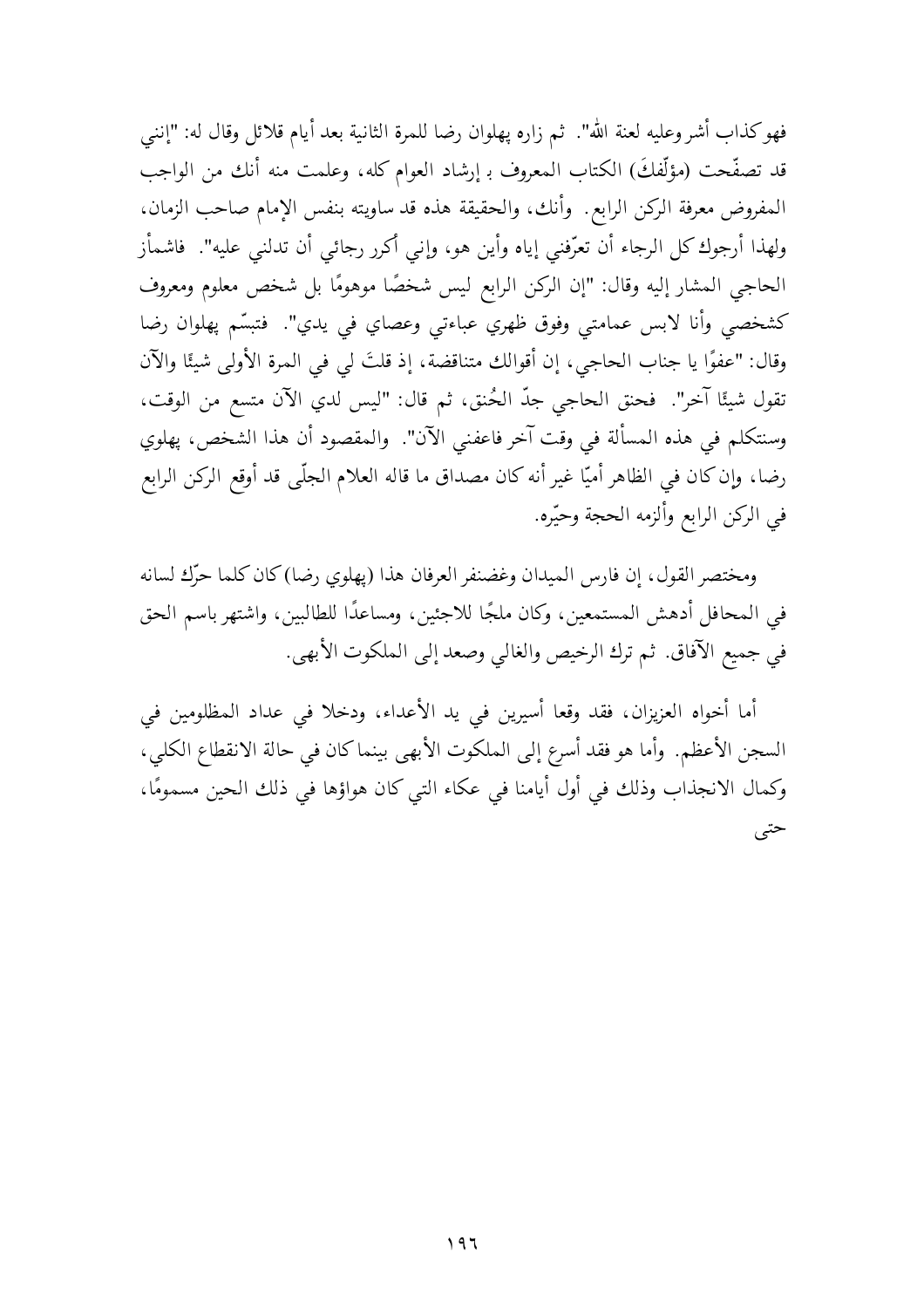جعل كل وارد عليها عرضة للمرض وملازمة

فراشه، وما لبثت الأمراض أن نشبت أظفارها في كل من جناب محمد باقر وآقا محمد إسماعيل ولم يكن هناك وجود للأطباء والعلاج. وصعد هذان النوران المجسمان إلى عالم الأبدية في ليلة واحدة حاضنيْن بعضهما البعض، فتحسَّر عليهما الأحباء جدَّ التحسُّر وبكاهما الكل ليلة صعودهما.

ولما أتيتُ في الصباح لآخذ الرفاتيْن المطهريْن للدفن، حال دون ذلك الحراس وقالوا: "لا يجوز لأحد منكم الخروج من القشلة (الثكنة) فأعطونا الرفاتين حتى نغسلهما وندفنهما وعليكم دفع التكاليف". ولسوء الحظ، لم يكن لدينا ما ندفعه للمصاريف، بل كانت هناك سجادة موضوعة تحت قدمي الجمال المبارك الذي تكرَّم حضرته، روحي له الفداء، برفعها من تحت قدميه بغية بيعها وإعطاء ثمنها للحراس لتجهيز الرفاتين ودفنهما. ثم بعنا السجادة المشار إليها بمائة وسبعين قرشًا وسلَّمنا هذا المبلغ للحراس، فماكان من هؤلاء الظالمين إلا أن واروا الرفاتين بثيابهما دون غُسلٍ في قبر واحد. ۖ ولما كانت روحاهما متحدتين في الملكوت الأبهي، فجسماهما أيضًا يحتضنان بعضهما تحت الثري.

كانت عناية الجمال المبارك بشأن هذين الحبيبين لا حدّ لها، إذ كانا مشموليْن بالألطاف طوال أيام حياتهما وقد جرى القلم الأعلى بذكرهما في الألواح المباركة بعد وفاتهما.

أما قبراهما ففي عكاء. عليهما التحية والثناء وعليهما البهاء الأبهى وعليهما الرحمة والرضوان.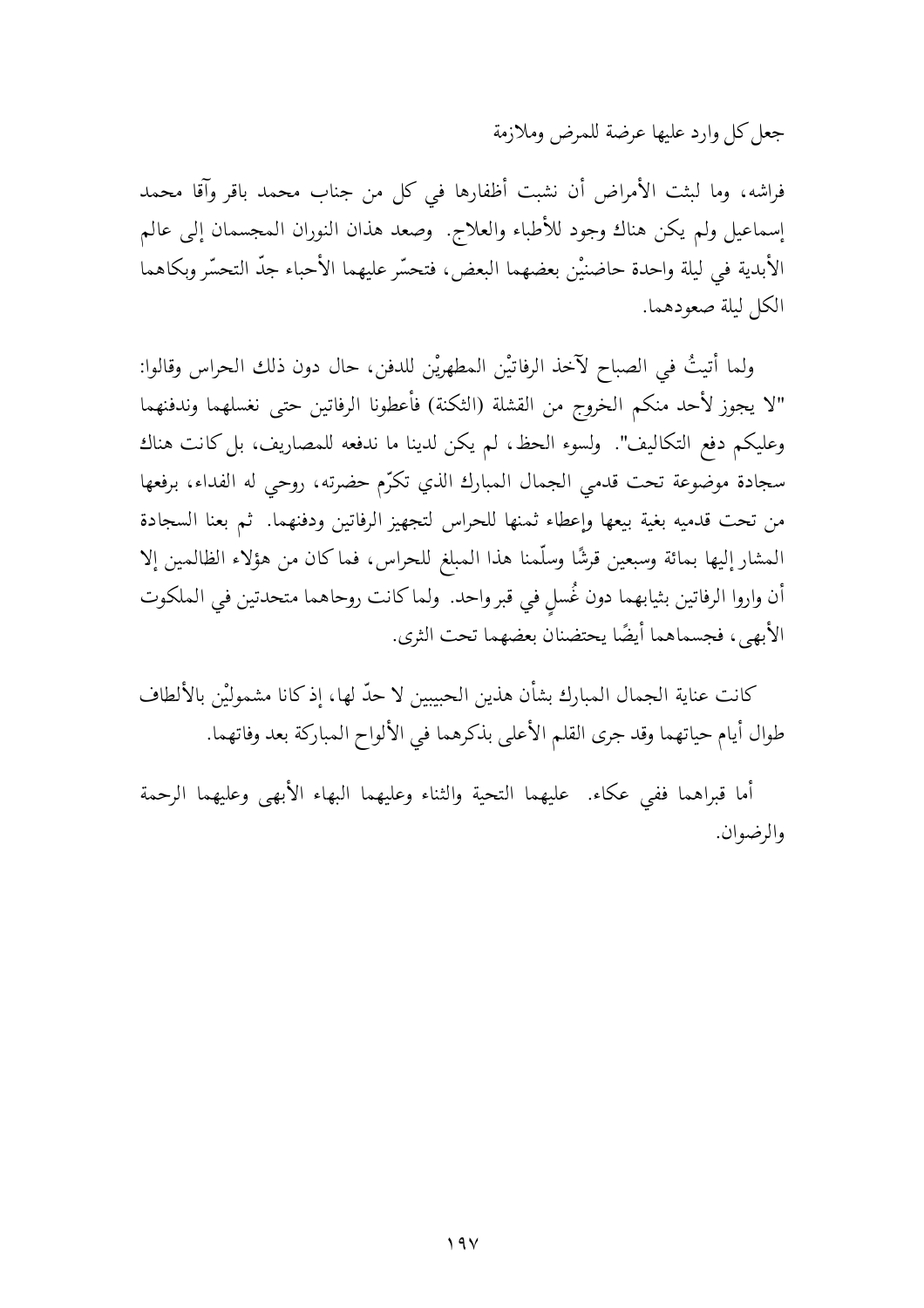## (٦٥) جناب آقا أبو القاسم السلطان آبادي

وجناب آقا فرج

كان في عداد المسجونين جناب آقا أبو القاسم السلطان آبادي، رفيق المدعو آقا فرج في أسفاره. فهذان الشخصان المؤمنان الثابتان المستقيمان، قد بارحا إيران إلى أدرنه بقلب سليم وروح أحيتها نفثات الروح الأمين لأنهما لم يستطيعا البقاء في وطنهما العزيز من ظلم أولى الشأن واعتساف الأعداء، وأخذا يطويان الصحاري والهضاب طليقيْن غير مقيديْن، وتحملا وعثاء الطريق وركوب البحار، ينامان على التراب ويلتحفان السحاب، غذاؤهما ما تنبت الصحراء رغم ندرة الماء، ترعي عيونهما في الليالي نجوم السماء، وبعد التبي واللتيّا وصلا إلى أرض السر (أدرنه) في الأيام الأولى من ورود الجمال المبارك إليها فأخذا أسيريْن وذهبا في معيّة الجمال المبارك إلى السجن الأعظم.

وهنا أصيب جناب آقا أبو القاسم بالحمى الشديدة وفارق الحياة، وحكاية دفنه لا تقل،ّ عما حدث للأخوين آقا محمد باقر وآقا محمد إسماعيل السالف ذكرهما، ولا تزيد غير أنهم دفنوه خارج عكاء حيث جسده المطهر الآن. وقد أظهر الجمال المبارك بشأنه كمال الرضاء وقد بكاه جميع الأحباء بكاء مرًا، واحترقت قلوبهم من هذا الفادح الجليل عليه البهاء الأبهي.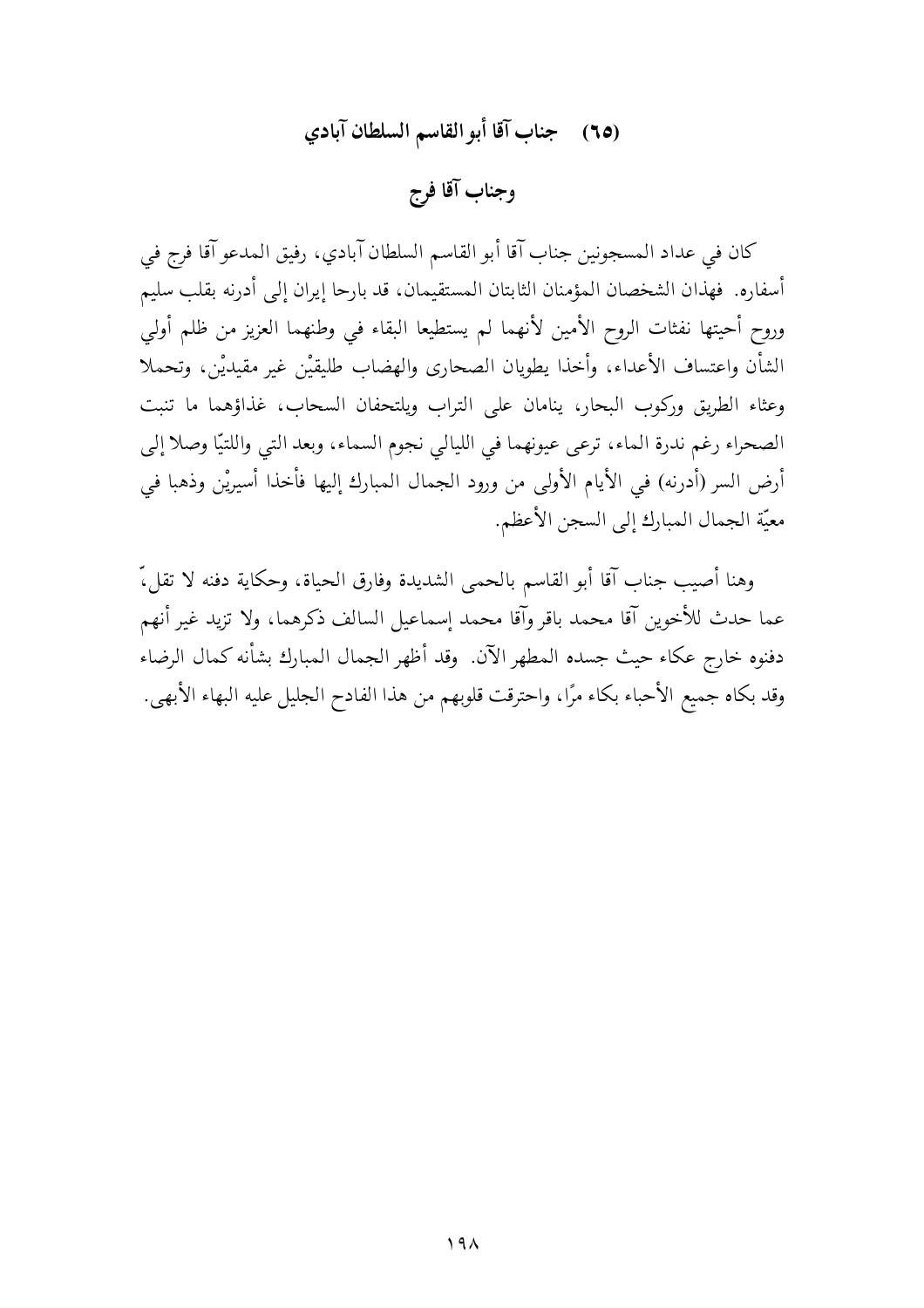أما جناب آقا فرج فقد كان في جميع الأحوال رفيقًا حميمًا لأبي القاسم المذكور وملازمًا له. وما أن ذاع خبر الظهور الأعظم في عراق العجم، حتى تزلزلت أركانه وردد صداه مهللاً وظعن إلى العراق العربي فوجد ضالته وكان سروره لا يقدّر عندما أتبي إلى الساحة المقدّسة ودخل في محفل الأنس وفاز بشرف الحضور، وبعد برهة عاد إلى سلطان آباد، يحمل أعظم البشارات، في حين كان أهل النفاق مترصدين للأحباء مشعلين نيران الفساد، وكانوا يفتكون بالأحباء ويسقونهم كأس الشهادة ظلمًا وعدوانًا. ۖ وكان بين من استشهدوا ظلمًا واعتسافًا تلك النفس الطاهرة المقدسة (الملا باشي). أما آقا أبوالقاسم وآقا فرج فكانا قد تواريا عن أعين الظالمين ثم سافرا إلى أرض السر (أدرنه) ومن هناك إلى السجن الأعظم (عكاء) في معيّة المحب المحبوب. وهنا انفرد آقا فرج بشرف خدمة الجمال المبارك وملازمة العتبة المقدسة، لا يألو جهدًا في تسلية الأحباء وكان الخادم الصادق في أيام الجمال المبارك والخل الوفي لجميع أهل البهاء. وظلَّ بعد الصعود المبارك ثابتا على العهد والميثاق وكالنخلة الباسقة في إظهار عبوديته للأحباء. دام هذا الشخص البارع الصادع ناسجًا على منوال القناعة صابرًا في موارد البلاء.

وبالإجمال، إنه رحل من هذا العالم وهو في كمال الإيمان والإيقان والتوجه، وكان في أيامه مظهر الألطاف اللانهاية. عليه الرحمة والرضوان وعليه التحية في جنة الرضوان وعليه الثناء في فردوس الجنان.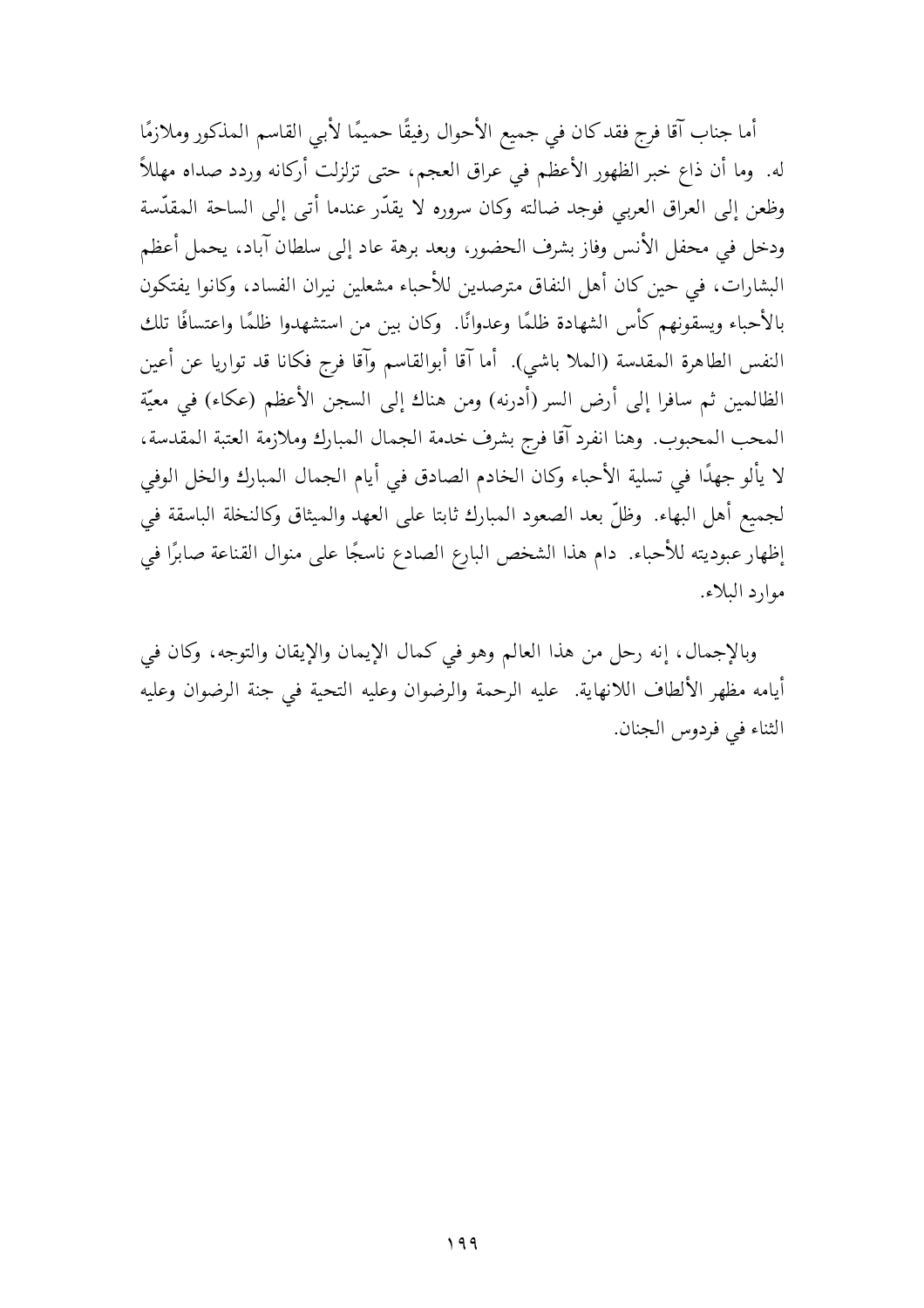#### (٦٦) حرم حضرة سلطان الشهداء

كانت في عداد المهاجرات أمةالله – فاطمة بيكم – حرم حضرة سلطان الشهداء. وقعت هذه الورقة المقدَّسة، ورقة الشجرة الإلهية، من أول شبابها في غمار البلايا اللامتناهية وذلك في سبيل الله وكان أول ما انصبَّ عليها من المصائب وفاة والدها ذلك الجوهرة النقية بعد أن أضناه التعب ووهن العظم منه في الغربة مما قاساه في طي الصحاري وعظيم المشاق والكروب التى لا حد لها ووافاه الأجل المحتوم في إحدى النزل الريفية في ضواحي بدشت. فتيتَّمت هذه المخدَّرة من بعده إلى أن ساقتها العناية الإلهية ودخلت في عصمة حضرة سلطان الشهداء.

ولماكان سلطان الشهداء مشهورًا بين الجميع ببهائيته وبانقطاعه الكلى للجمال الرحماني حتى أصبح حيرانا هائما في ذلك الميدان، وحيث إن ناصر الدين شاه كان مولعًا بسفك الدماء والأعداء يقفون بالمرصاد للأحباء ويقومون ضدهم بالسعاية وإثارة كوامن الفتن والاضطرابات. لهذا كله، كانت أسرة سلطان الشهداء غير مطمئنة عليه وتترقب استشهاده في كل لحظة، فاستولى عليهم الاضطراب الشديد لأن الأسرة كلها كانت مشهورة بالبهائية، وكان الأعداء يناوئون أفرادها ظلما وعدوانا، وكانت الحكومة تتعرض لهم باستمرار وكذلك شاه إيران كما ذكرنا.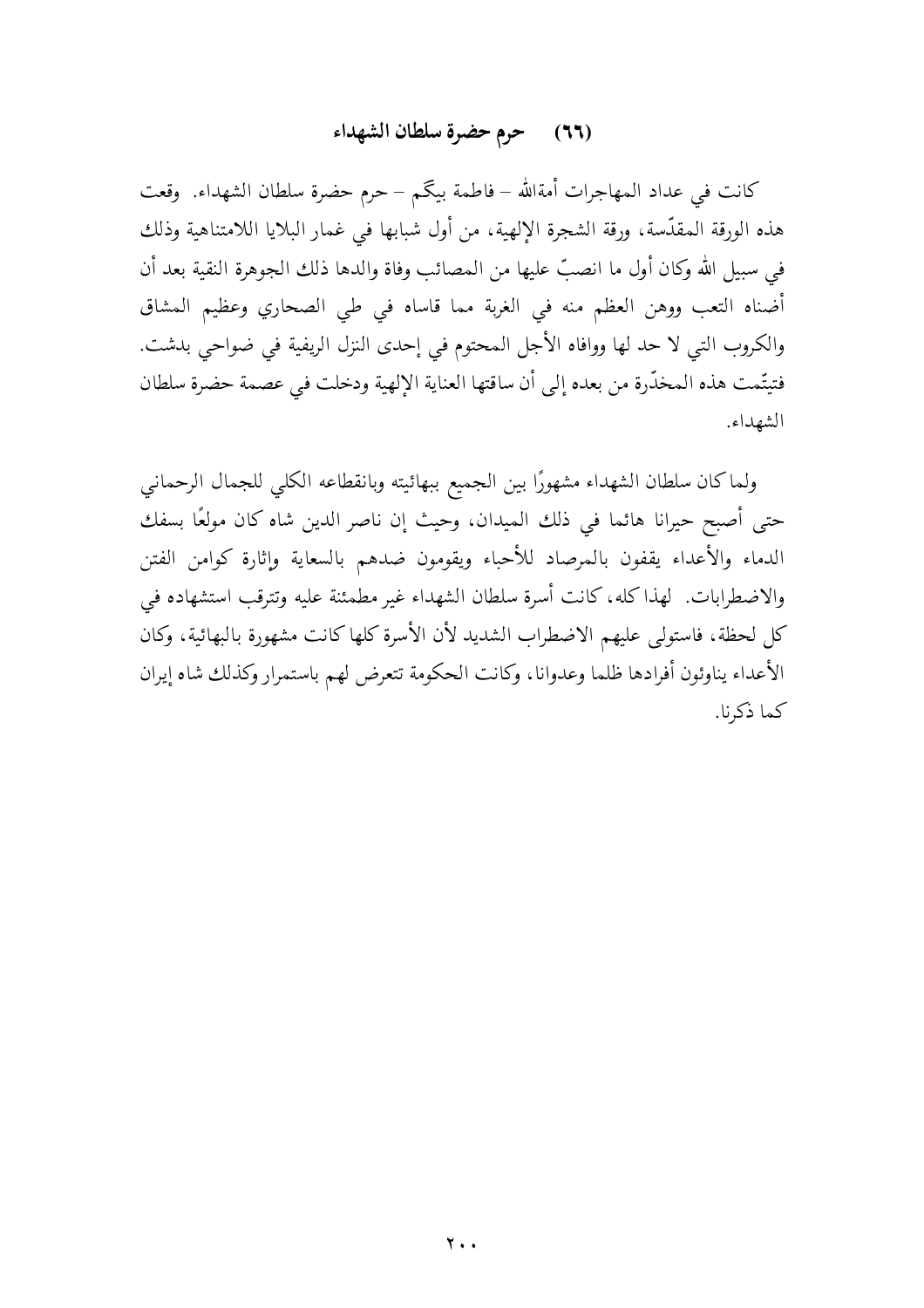ومن هذا يتبين حال هذه الأسرة وكيف كانت تعيش والشعب يُظهر لأفرادها كل الكراهية، وتقوم عليهم الغوغاء في كل حين ويشهِّرون بهم حتى وقع حادث استشهاد حضرة سلطان الشهداء وحدَّث ولا حرج عما أظهرته الحكومة من الوحشية المتناهية التبي فزع وجزع لهولها البشر. وما اكتفت بذلك بل نهبت أمواله وبددت ممتلكاته الأمر الذي جعل كامل أفراد الأسرة في حاجة إلى القوت الضروري. أما فاطمة بيكم فقد أخذت في البكاء والنحيب والتحسر ليل نهار وكانت تخفى ذلك على أطفالها رأفة بهم وعليهم رغم التهاب نار الحسرة والأسى بين ضلوعها غير أنهاكانت تتلو على الدوام آيات الشكرلله الواحد الأحد لأنها اعتبرت أن كل هذه المصائب والنوائب كانت، والحمد لله، في سبيل نيّر الآفاق وفي محبة كوكب الإشراق. وكل هذا جعل أفراد أسرة سلطان الشهداء ممتازين بين أهل الإيمان، وكانت أمةالله المذكورة كلما حلَّت بهم مصيبة قالت بكل إخلاص: "الحمد لله الذي ساوى هذه الأسرة بالأسرة النبوية".

ولما كان التضييق على هذه الأسرة من قبل الحكومة والأعداء على أشده، أمر الجمال المبارك بإحضار جميع أفرادها إلى السجن الأعظم (عكاء) ليعيشوا مطمئنين بجوار الموهبة الكبرى. فأمضوا زمنا هانئين في الجوار الرحماني ورغم كل هذا فقد أصيبت هذه العائلة بوفاة نجل سلطان الشهداء المدعو آقا ميرزا عبدالحسين، فماكان من والدته فاطمة بيكم إلا التسليم والرضاء ولم تجنح إلى النحيب والعويل حتى إنها لم تقِم له عزاء ولم تفه بشيء يدل على التأثر أو التحسر.

كانت هذه السيدة (فاطمة بيگم) متردية برداء الصبر الجميل والوقار شاكرة لله بدرجة تفوق الحدّ، ومع وقوع المصيبة الكبرى والرزية العظمى بصعود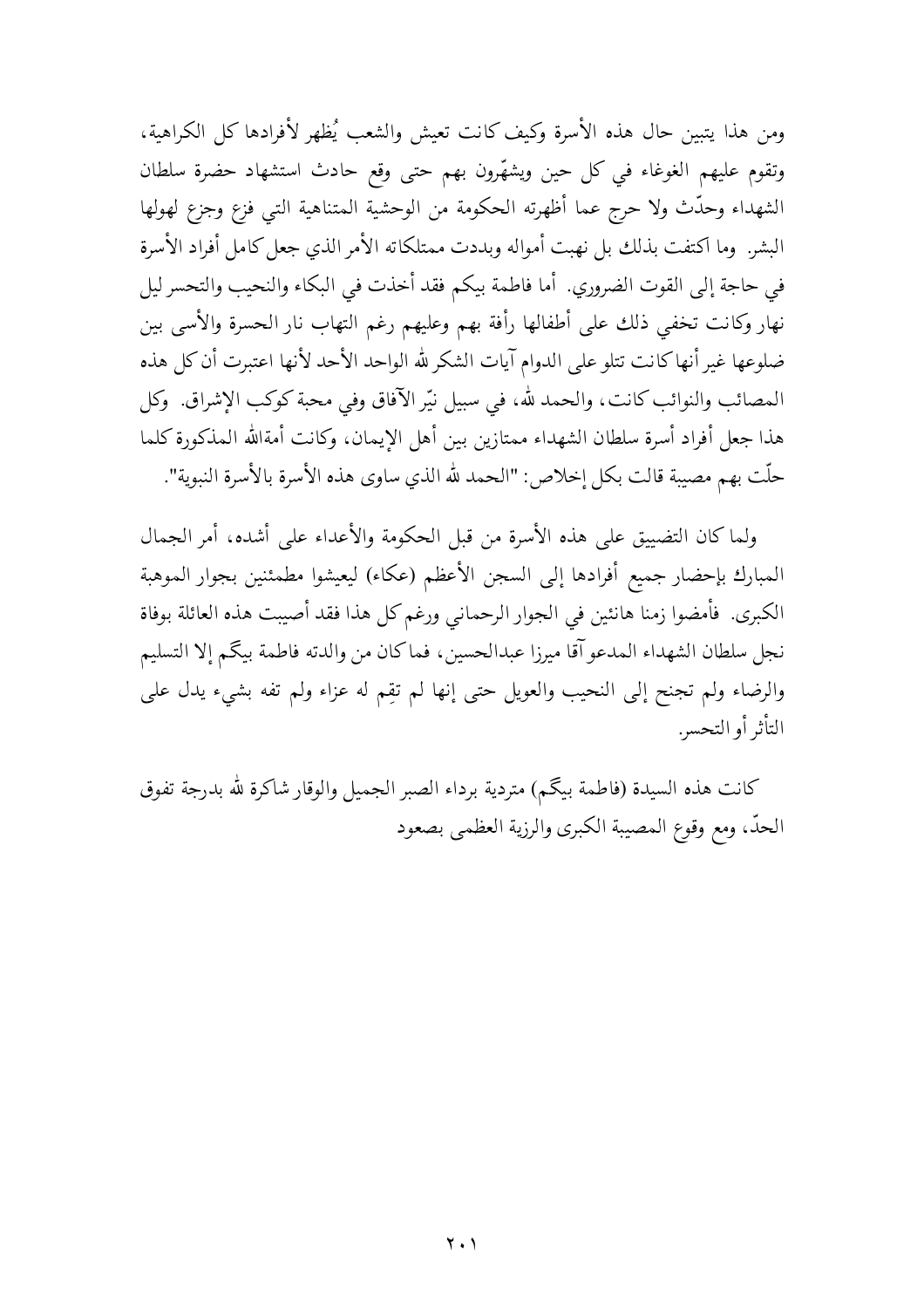سراج الملأ الأعلى (حضرة بهاءالله) عيل صبرها ونفد استقرارها وزاد اضطرابها وحرقة قلبها حتى أصبحت كالحوت المتبلبل على التراب من شدة العطش ولم تهدأ لها حال ولم تقوَ على تحمل الفراق، فودعت أطفالها وعاجلها الأجل المحتوم وصعدت في جوار الرحمة الكبرى منتقلة إلى ظل عناية حضرة الأحدية واستغرقت في بحر الأنوار.

عليها التحية والثناء، وعليها الرحمة والبهاء، وطيب الله ثراها بصيّب الرحمة من السماء، وأكرم الله مثواها في ظل سدرة المنتهى.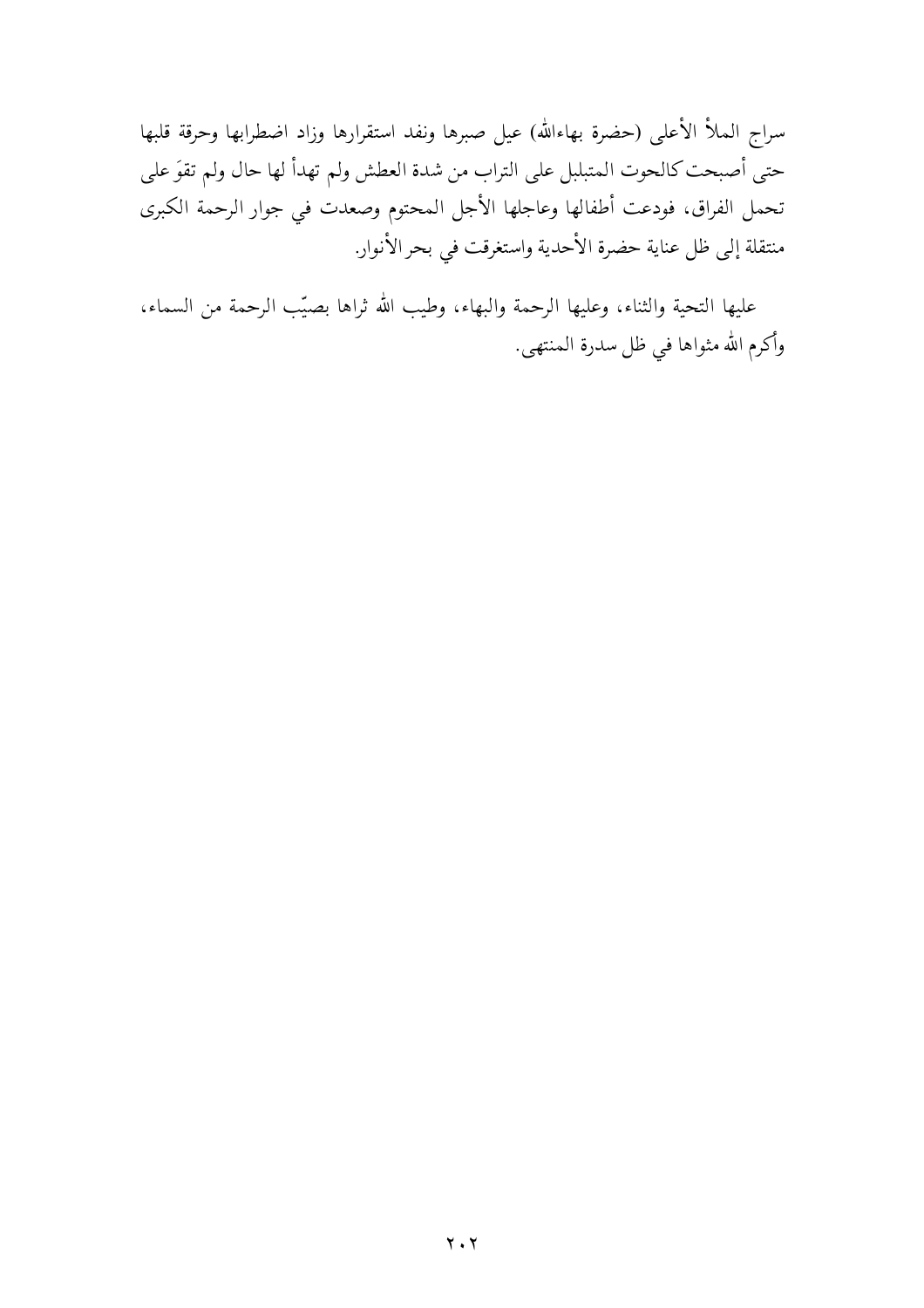### (٦٧) شمس الضحي

كانت أمةالله المنجذبة بنفحات الله حضرة خورشيد بيكم الملقبة بـ شمس الضحى والدة حرم سلطان الشهداء في عداد المهاجرات والمجاورات. وأمةالله المفوّهة هذه، هي ابنة عم الحاج سيد محمد باقر المعروف بالعلم في جميع الآفاق والذي كان أمير العلماء في أصفهان.

ولما فقدت أمةالله هذه، المنجذبة، والديها وهي في سن الطفولة، تولت جدتها أمر تربيتها فترعرعت واشتدت في سراي ذلك العالم الذي لا يجارَى والمجتهد المشهور سالف الذكر، ونمت في أحضان العلوم والفنون والمعارف ولمما بلغت سن الاحتلام، تزوجت جناب آقا ميرزا هادي النهري. ولما كانت مشام الزوجين قد تعطرت بنفحات العرفان من ذلك النجم الساطع البارع الصادع ألا وهو حضرة الحاج سيدكاظم الرشتبي، لهذا رحلا إلى كربلاء صحبة المدعو آقا ميرزا محمد على النهري شقيق ميرزا هادي المذكور وأخذا يحضران مجالس دروس السيدكاظم لاقتباس أنوار المعارف حتى أصبحت أمةالله المنجذبة (شمس الضحى) متفقهة في المسائل الإلهية وما ترمي إليه الكتب السماوية وتتبعت الحقائق والمعاني بكل دقة. ثم أنجبت ولدًا وبنتًا وهما السيد على وفاطمة بيكم التي تزوجت بعد سن البلوغ من حضرة سلطان الشهداء.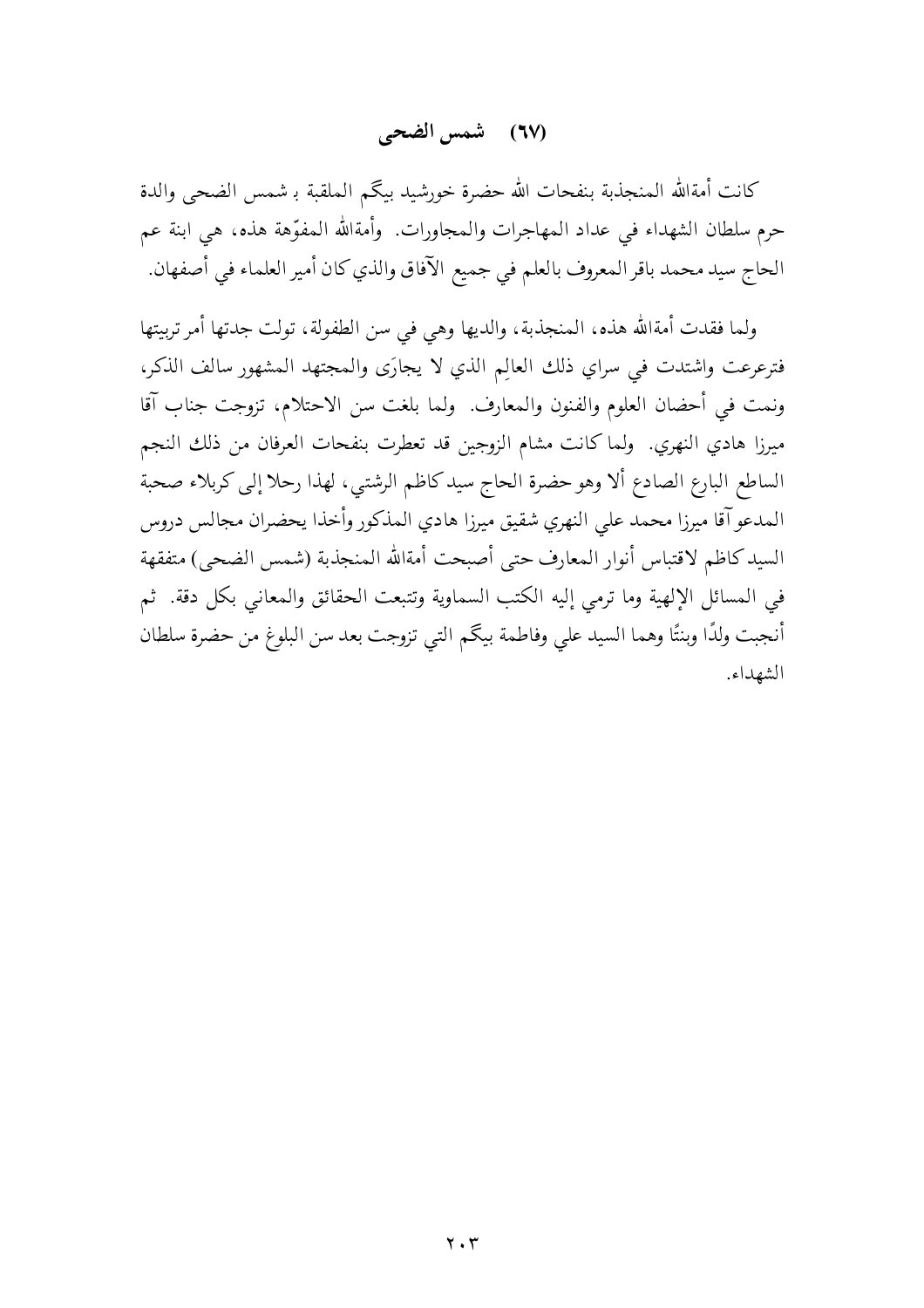في أثناء آقامة تلك الأم النورانية (شمس الضحى) في كربلاء، وإذ ارتفع نداء الرب الأعلى من مدينة شيراز قالت: "بلي!"، وآمنت على الفور. وفي تلك الآونة، سافر إلى شيراز قرينها المحترم آقا ميرزا هادي النهري وأخوه المبجّل لأنه قد سبق لهذين الأخوين أن شاهدا جمال النقطة الأولى (الباب)، روحي له الفداء، في ضريح سيد الشهداء (الحسين بن علي) عليه الصلاة والسلام وعند ذلك أخذتهم الحيرة بمجرد مشاهدة شمائله النورانية وخصاله وفضائله الرحمانية حتى قالا لبعضهما: لا شبهة في أن هذا الرجل رجل عظيم ولذا أجابا بـ "بلي" بمجرد استماع النداء واشتعلا بنار محبة الله لأنهما كانا يسمعان المرحوم السيد كاظم كل يوم ينادي في مجالسه المملوءة بالفيض ويقول صراحة: "إن الظهور لقريب!"، وإن هذا المطلب غاية في الدقة والرقة وعلى الكل أن يتنسموا أخباره ويتفحصوا أيضًا لعل حضرة الموعود يكون حاضرًا وموجودًا بين الناس. لكن الكل غافلون كما أشير إلى ذلك في بعض الأحاديث (الشريفة).

وما أن بلغ الشقيقان إيران حتى بلغهما أن حضرة الأعلى (الباب) قد سافر إلى مكة المكرمة. لهذا ذهب حضرة آقا سيد محمد على إلى أصفهان، أما آقا ميرزا هادي فقد عاد إلى كربلاء. ۖ وكانت شمس الضحي قد تعرفت في تلك الأثناء بأمةالله ورقة الفردوس أخت جناب باب الباب (ميرزا حسين البشروئي) ثم تقابلت بواسطة هذه الأخيرة مع جناب الطاهرة، وتمكنت عرى الألفة والمحبة والمؤانسة بينهن، وكن يجتمعن ليل نهار ويشتغلن بأمر التبليغ. ولما كان الأمر الإلهي في بدايته كان القوم ينفرون منه بعض النفور. وأدت ملآقاة شمس الضحى بحضرة الطاهرة إلى زيادة انجذابها واشتعالها واستفاضتها التي لا حدَّ لها وقد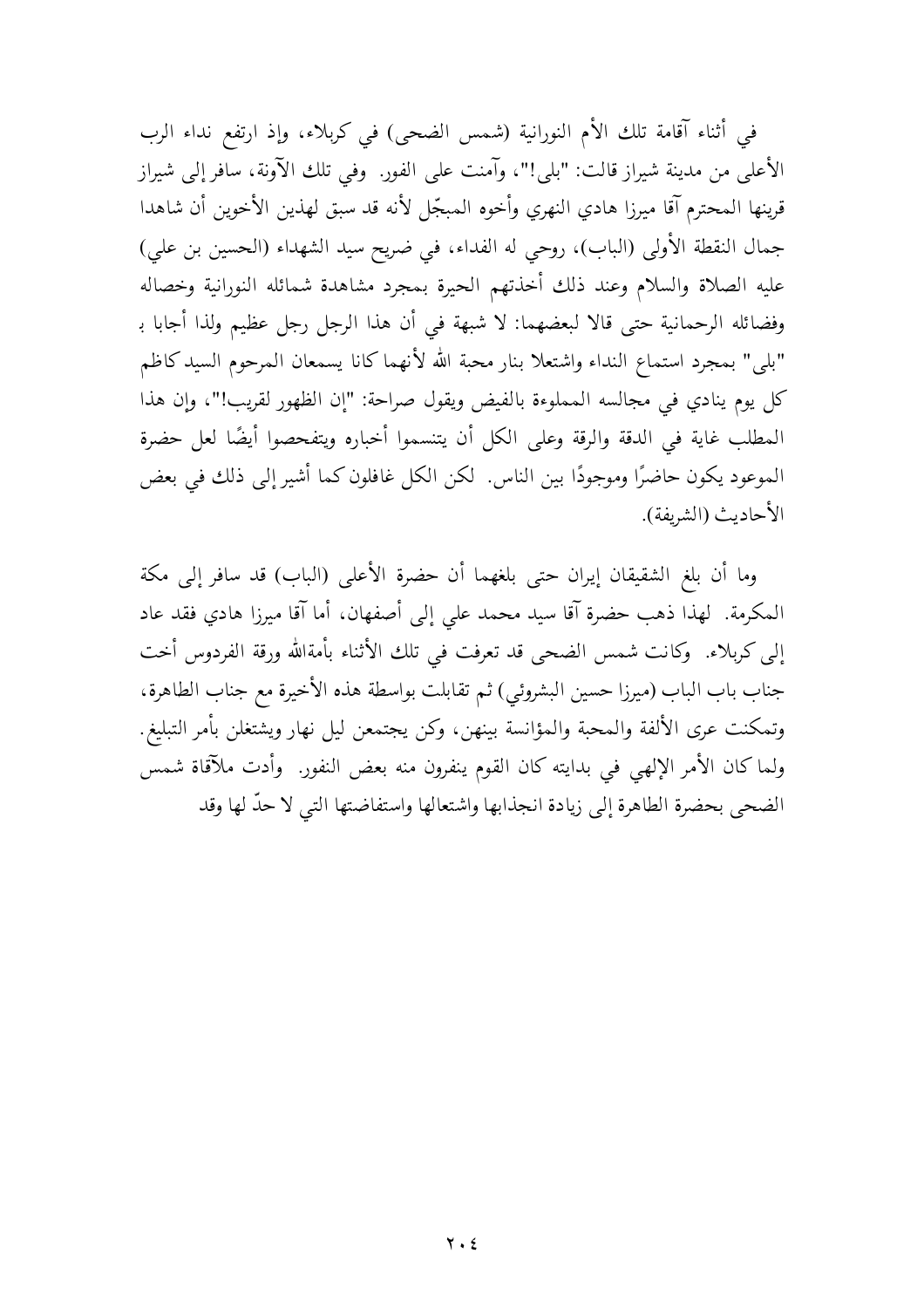استمرت في عشرة حضرة الطاهرة في كربلاء مدة ثلاث سنوات تجالسها ليل نهار، وكانت كلما تحدثت تدفق من فمها الحديث كالبحر الزاخر بنسائم الرحمن وهي هائجة مائجة تتكلم بلسان فصيح.

ولما اشتهر أمر الطاهرة في كربلاء وانتشر صيت أمر حضرة الأعلى (الباب)، روحي له الفداء، في أنحاء إيران قام علماء آخر الزمان على تكفير معتنقيه وتحقيرهم وتدميرهم وأصدروا فتوى بقتل عموم أتباع الباب. وقام علماء السوء في كربلاء على تكفير جناب الطاهرة ثم هاجموا بيت شمس الضحى ظانين أن حضرة الطاهرة فيه، ثم أحاطوا بأمةالله المنجذبة (شمس الضحى) وأوسعوها ضربًا وشتمًا ولعنًا وزجرًا وتأنيبًا بدرجة لا توصف ثم سحبوها من الدار إلى السوق، فهجم عليها الأعداء وأوسعوها ضربًا بالعصبي وقذفوها بالحجارة وبينما هي على هذه الحال إذ أتى والد زوجها المحترم الحاج سيد مهدي وصاح في القوم قائلا: "إن هذه السيدة ليست بجناب الطاهرة". فلم تصدقه الشرطة والعامة ولم يتركوها ثم طلبوا من حضرة الحاج سيد مهدي أن يأتى بمن يشهد على ما يقول وما لبثوا أن سمعوا أحد الغوغاء يصيح قائلًا: "إن قرة العين قد قبض عليها"، ولهذا تركوا شمس الضحى.

ومختصر القول، إن الحكومة وضعت بعضًا من الحراس في بيت جناب الطاهرة ومنعوا الناس من الدخول والخروج حتى تأتى الأوامر من بغداد وإسلامبول. ولما طالت مدة انتظار الأوامر طالبت جناب الطاهرة لها ورفيقاتها بالذهاب إلى بغداد ريثما تأتى الأوامر بشأنها من اسلامبول ويفعل الله ما يشاء. فلنّت الحكومة طلبها فسافرت من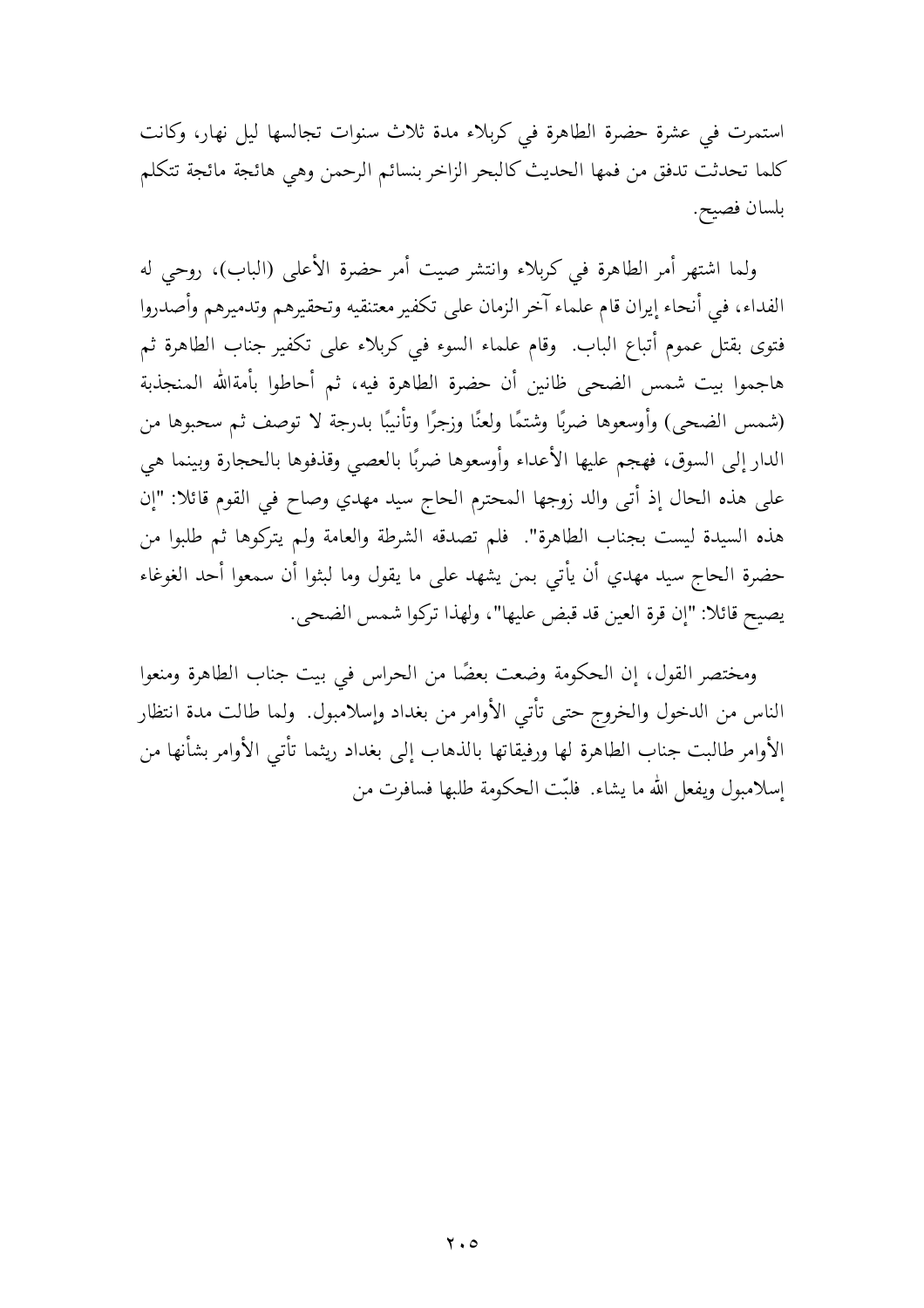كربلاء هي وجناب ورقة الفردوس ووالدتها وجناب شمس الضحى إلى بغداد وكان الرعاع يرجمونهن بالحجارة على مسافة من كربلاء ولما وصلن بغداد نزلن في بيت حضرة الشيخ محمد شبل والد جناب آقا محمد مصطفى البغدادي. ولما كثر الوافدون على جناب الطاهرة هاج أهالي ذلك الحي فاضطرت إلى الانتقال إلى منزل خاص بجهة أخرى من المدينة وداومت على التبليغ وإعلاء كلمة الله ليل نهار وكان يفد عليها العلماء والمشايخ وغيرهم، ويلقون عليها بعض الأسئلة فكانت تجيبهم بما يقنعهم واشتهرت في بغداد شهرة عجيبة لأنها كانت تتكلَّم في المسائل الإلهية ذات الشأن والدقة. ۖ ولما علمت الحكومة بذلك نقلتها هي وشمس الضحى وورقة الفردوس إلى دار المفتى حيث أقمن مدة ثلاثة شهور حتى وصلت الأوامر من إسلامبول بشأنهن.

أما مفتى بغداد فكان دائمًا يحادثهن ويناقشهن مدة آقامتهن في داره وكن يقمن له الحجج والبراهين القاطعة على دعواهن وكن يشرحن له المسائل الدينية شرحًا وافيًا ويتباحثن معه في مسائل الحشر والنشر والحساب والميزان ويوضحن له معضلات الحقائق والمعاني.

تصادف أن حضر والد المفتى إلى الدار ذات يوم، وما أن وقع نظره على جناب الطاهرة ورفيقاتها حتى انهال عليهن بما لا يليق من الألفاظ النابية، وكان المفتى حاضرًا فاستاء مما كان من والده واعتذر للسيدات ثم أخبرهن بورود الأوامر بشأنهن من إسلامبول تفيد أن السلطان العثماني قد عفا عنهن شريطة مغادرة الدولة. فخرجت في صباح اليوم التالي من بيت المفتى وتوجهت إلىي الحمام، وبعد عودتها أخذ جناب الحاج الشيخ محمد شبل وجناب الشيخ سلطان العرببي بتهيئة لوازم السفر وبعد ثلاثة أيام بارحت جناب الطاهرة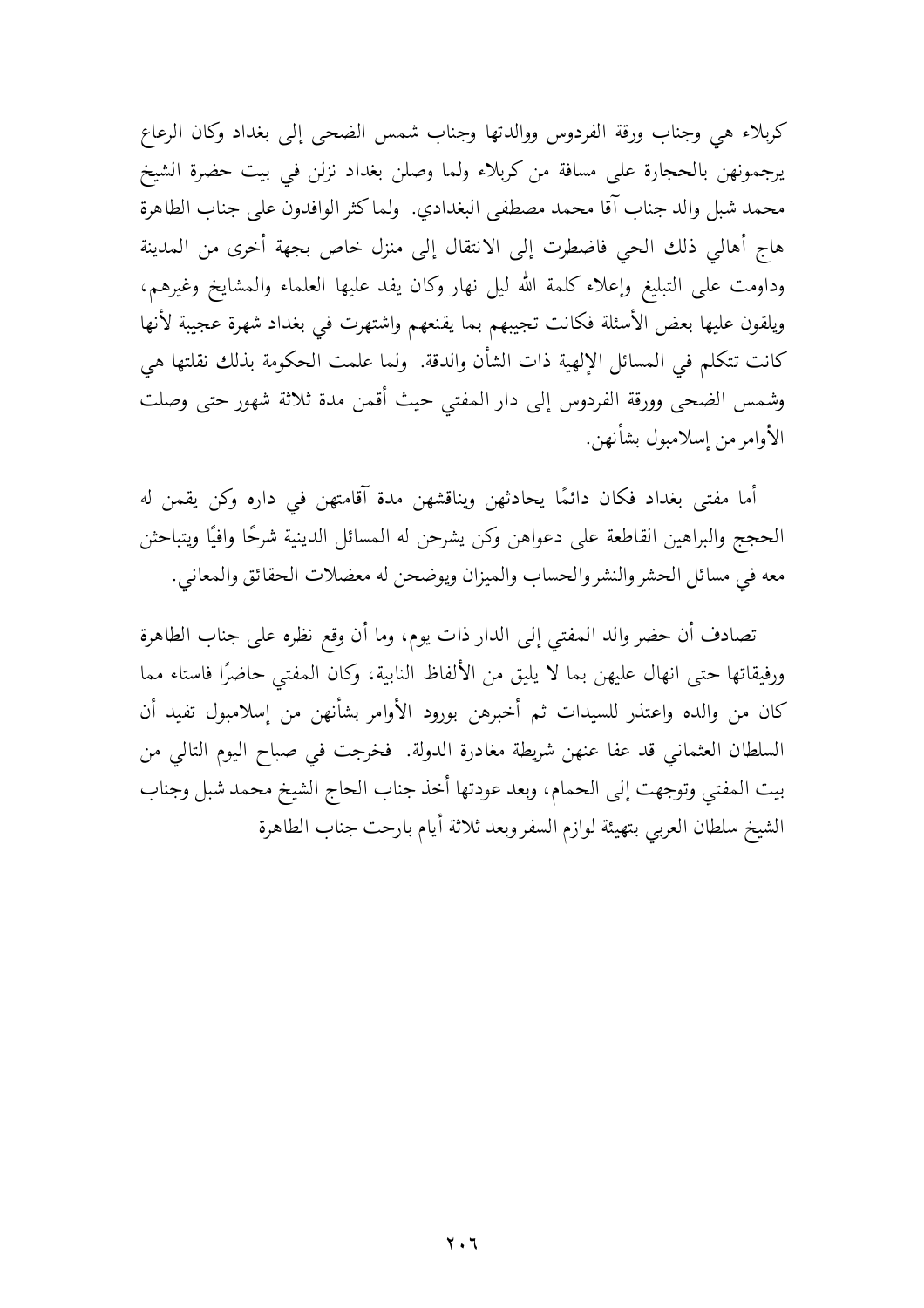بغداد هي وجناب شمس الضحى وجناب ورقة الفردوس ووالدة آقا ميرزا هادي ونفر من سادات مدينة يزد قاصدين إيران والذي تولى الصرف على هذه الرحلة من جيبه الخاص هو جناب الشيخ محمد شبل إلى أن وصلوا مدينة كرمانشاه فنزلت المحذَّرات في دار على حدة والرجال في بيت آخر واستمر أمر التبليغ على ماكان عليه في بغداد ولما علم العلماء بذلك حكموا بإخراج الجميع من المدينة وهذا حفّز حاكم المدينة وأناسًا آخرين على مهاجمة السيدات ونهب ممتلكاتهن ثم أركبوا السيدات هودجًا مكشوفا وذهبوا بهن إلىي الصحراء حيث تركوهن في العراء يتخبطن في البادية بلا زاد ولا فراش. عند ذلك، كتبت الطاهرة لوالي كرمانشاه تقول: "إننا مسافرون وضيوف (وجاء في الحديث): "أكرموا الضيف ولوكان كافرا فهل من اللائق والجائز إهانة الضيف وتحقيره؟"، وما أن وصل ذلك إلى الوالي حتى أمر بإعادة المسروقات وكل ما سلب من السيدات. فأعيدت في الحال إليهن بتمامها ثم أحضروا لهن الركائب من المدينة وأركبوهن إلى همدان حيث توافدت عليهن النساء حتى نساء العائلة المالكة لملاقاة جناب الطاهرة يوميًا.

آقامت جناب الطاهرة ومن معها في همدان مدة شهرين وفي غضونهما سمحت لبعض من كانوا برفقتها بالعودة إلى بغداد ورافقها الباقون إلى مدينة قزوين وبينما هي في الطريق إذ أتبي ركب من آقاربها يعني إخوانها وقالوا لها: "إننا أتينا إلى هنا بأمر والدنا وإرادته حتى نأخذك منفردة إلى الدار. أما جناب الطاهرة فلم تقبل ذلك ومن ثمّ وصلوا جميعًا إلى قزوين. وذهبت جناب الطاهرة إلى دار أبيها مع رفيقاتها أما الرجال فقد نزلوا في نُزُل.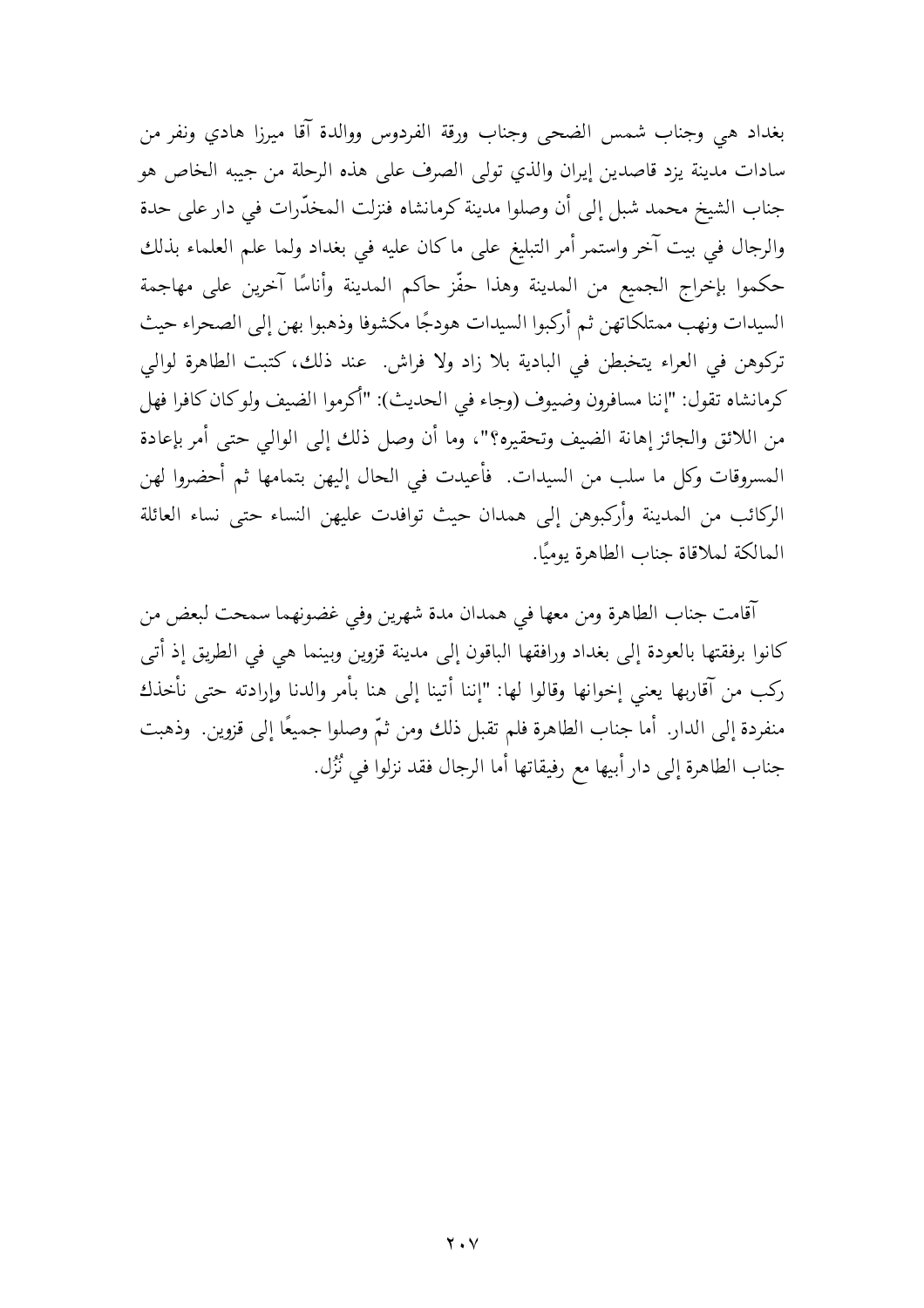وكان جناب آقا ميرزا هادي قرين شمس الضحى قد عاد إلى قزوين منتظرًا إيّاها بعد أن تشرف بحضور حضرة الأعلى (الباب) في قلعة ماه كو (يعني قلعة جبل القمر)، ثم اصطحبها إلى أصفهان، ومنها توجه جناب آقا ميرزا هادي إلى قرية بدشت التبي لاقي فيها وفي ضواحيها من الأذى والجفاء والمشاق والابتلاء وما لا يدخل تحت حصر فضلاً عن رجمه بالحجارة حتى أدركته المنية في إحدى النُّزُل الخربة فدفنه أخوه المدعو آقا ميرزا محمد على على رأس الطريق بين أصفهان وبدشت أما شمس الضحى فقد بقيت في أصفهان مشغولة بذكر الله في جميع آناتها قائمة بتبليغ أمرالله بين النساء بلسان فصيح بتوفيق من الله ومؤيدة بالبيان البديع وكانت ماجدات أصفهان يحترمنها كل الاحترام، وكان الكل على بيّنة من زهدها وورعها وتقواها وعفّتها المجسمة وعصمتها المشخّصة وهى مشتغلة إما بترتيلها للآيات ليل نهار أو بتفسير آيات الكتاب أو بشرح غوامض المسائل الإلهية أو بتبليغ أمرالله ونشر النفحات القدسية. فسبب كل ذلك اقتران حضرة سلطان الشهداء، روح المقربين له الفداء، بابنتها المحترمة أما هي فقد سكنت في سراي صهرها حضرة سلطان الشهداء فتوالت عليها الزائرات من النساء الماجدات ممن تعرف وممن لا تعرف من الأحباء والأغيار فزاد ذلك من اشتعالها بنار محبة الله وانجذابها إلى إعلاء كلمة الله بكل ما في مكنتها حتى لقبها الأغيار "فاطمة الزهراء" عند البهائيين.

ولما استمر الحال على هذا المنوال اتفق كل من الرقشاء والذئب (أما الرقشاء فهو المدعو ميرزا محمد حسين إمام الجمعة بأصفهان، والذئب هو المدعو الشيخ محمد باقر الأصفهاني قد جرى القلم الأعلى بتلقيب الأول بالرقشاء والثانبي بالذئب) وأصدرا فتوى بقتل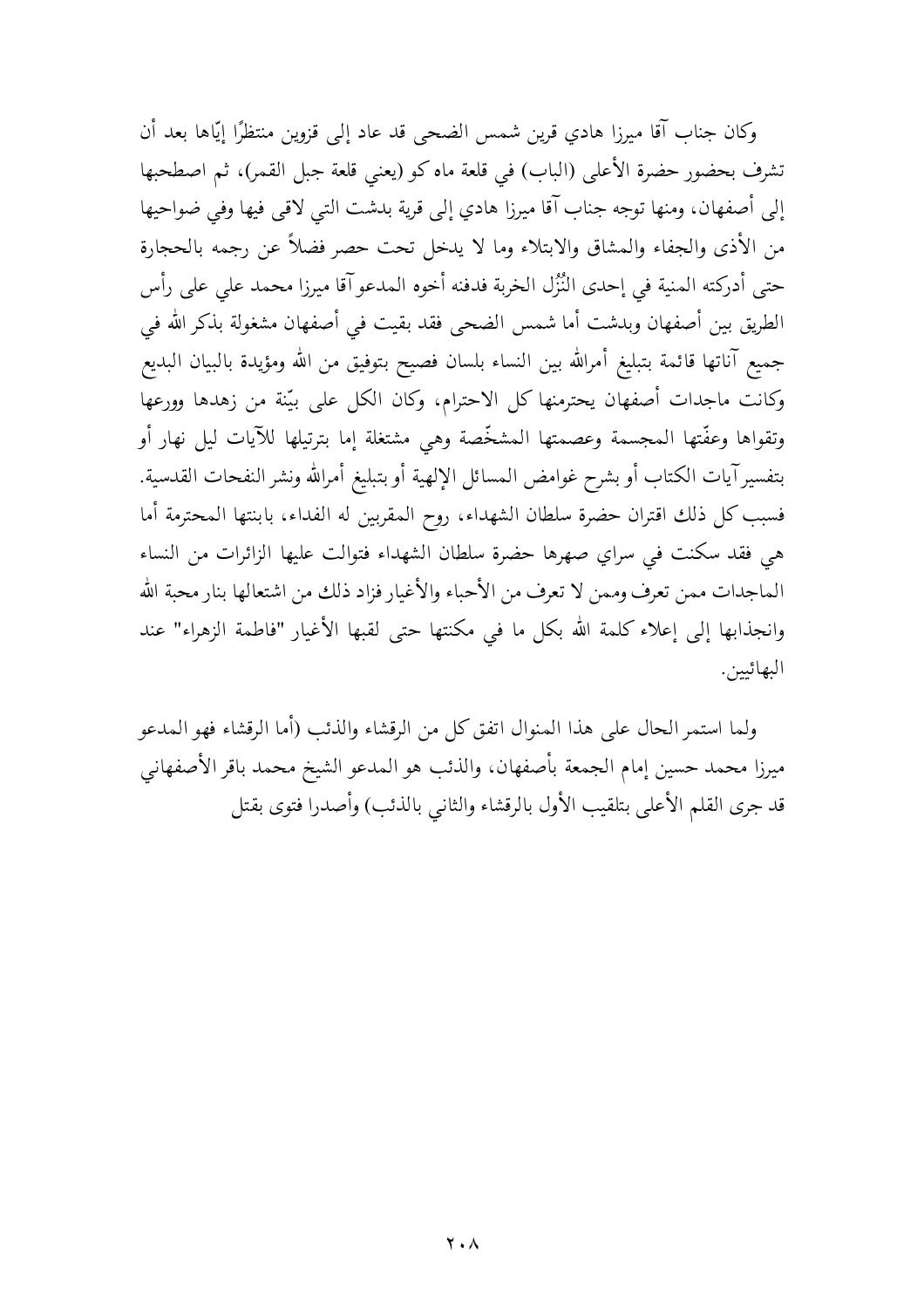حضرة سلطان الشهداء وشقيقه حضرة محبوب الشهداء فباغتهما بالهجوم عليهما كل من الرقشاء وأعوانه والذئب والجلادون والشرطة المملوءة قلوبهم بالجفاء وصفدوهما بالسلاسل والأغلال وساقوها إلى السجن ثم سطوا على سرايهما وبددوا محتوياتها ولم تنج الأطفال الرضع من أذاهم وصبوا على أقرباء هذين الشخصين المقدّسين سياط الطعن واللعن والسب والضرب والتعذيب بدرجة لا توصف.

وقد حكى لي أثناء وجودي في باريس المدعو – ظل السلطان – مؤكدًا ما حكاه بالأيمان المغلَّظة بأنه طالما نصح هذين السيدين الجليلين بالإقلاع عن معتقدهما دون جدوى. وقال: "إنني دعوتهما ذات ليلة وألححت عليهما بترك ما هما عليه، وأريتهما أن حضرة الشاه قد أمر بقتلهما ثلاث مرات، وقد أتى المرسوم الشاهاني بالحكم القطعي في هذا الصدد، وإذًا لا مفر من أنكما تتبرآن من هذا الدين أمام العلماء. ۖ فأجابا بما يلي: "يا بهاء الأبهى، إن روحينا مقدمتان قربانًا"، وفي النهاية قبلت أن يقولا: "إننا لسنا بهائييْن، وقلت لهما إنني أكتفي بهاتين الكلمتين وأحرر واقعة الحال لجلالة الشاه متخذا إقراركما وسيلة لخلاصكما ونجاتكما"، فقالا: "إن هذا لا يكون منا أبدًا، إننا بهائيان، يا بهاء الأبهى! إننا لمتعطشان لشرب كأس الشهادة الكبرى". فاغتظت وخاطبتهما بحدة وشدة علَّهما ينصرفا عن تصميمهما فما أمكن، فاضطررت أخيرًا إلى تنفيذ ما جاء بالفتوى التي أصدرها الرقشاء والذئب الضاري".

وبالإجمال، إن رجال الحكومة، بعد استشهاد هذيْن الشخصين تعقبوا السيدة شمس الضحى التي اضطرت أن تذهب إلى بيت أخيها، والحال أن أخاها لم يكن مؤمنا تمامًا وهو مشهور في أصفهان بالزهد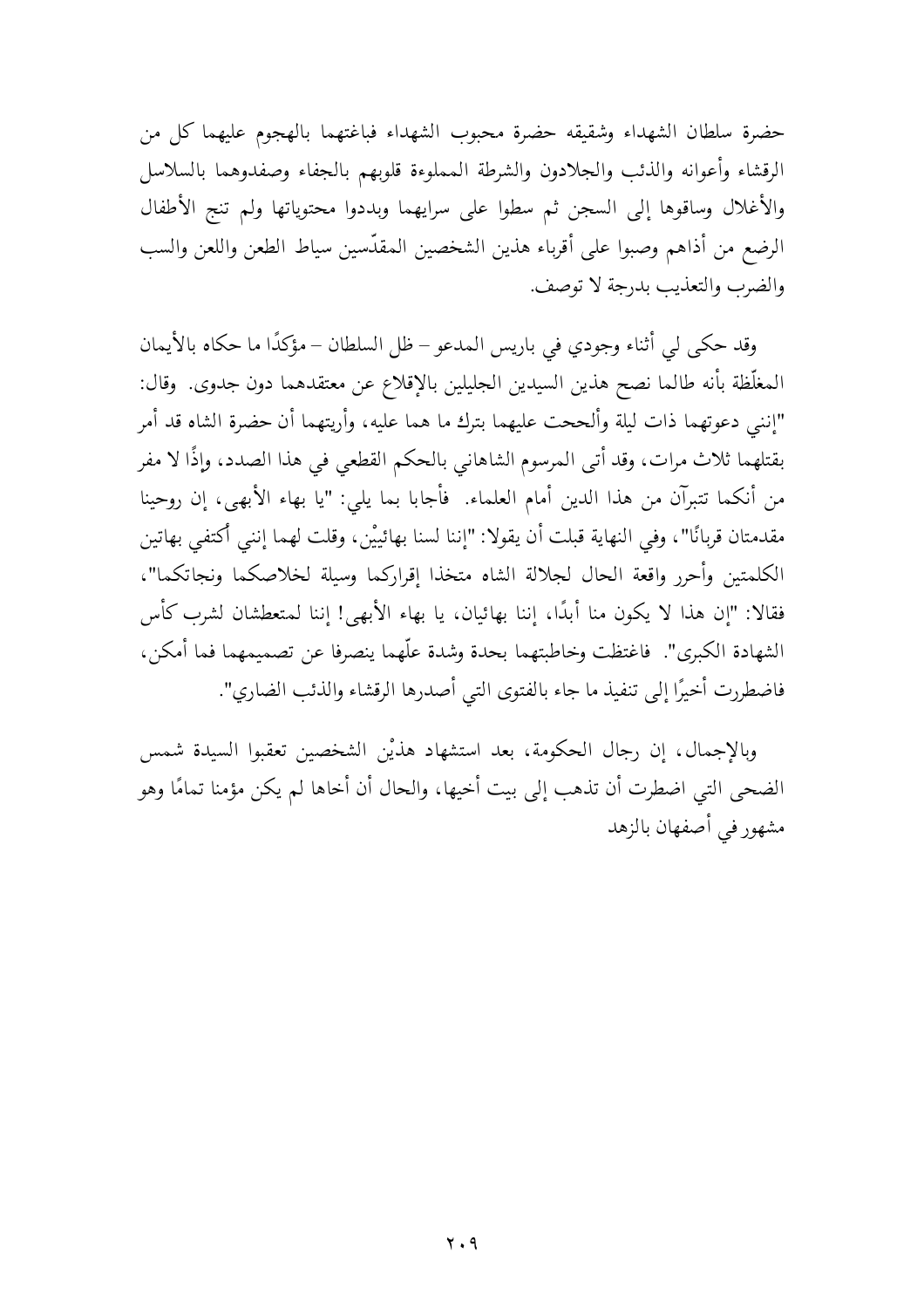والتقوى والعلم والفضل والاعتكاف والانزواء ولذا أصبح محل احترام الجميع واعتمادهم، وظلَّت الحكومة تتعقبها وتبحث عنها إلى أن علمت بمكانها فاستدعتها، بالاتفاق مع علماء السوء. فاضطر أخوها أن يأخذها إلى بيت الحاكم، فدخلت إلى محل الحريم أما أخوها فقد انتظرها خارج باب الدار، وما أن وصلت إلى مدخل محل الحريم قابلها الحاكم وأخذ يركلها بكل ما أوتى من قوة حتى سقطت على الأرض مغشيًا عليها، وعند ذلك نادى الحاكم زوجته وقال لها، انظري فاطمة البهائيين الزهراء، ثم نقلوها إلى إحدى الغرف وأخوها خارج السراي محتار في أمره، وأخيرًا تقدم إلى الحاكم ليشفع لأخته، ثم قال: "إن أختى هذه قد أوشكت على الموت من شدة الضرب، فما الفائدة من وجودها في داركم ما دام الأمل في حياتها مفقود، وأملي أن تسمحوا لي بأخذها إلى دارنا، إذ من باب أولى أن تقضى نحبها هناك، مع العلم بأن هذه السيدة من السلالة الطاهرة، لم تقصَّر ولم تقترف جرمًا –وذنبها- فقط أنها منسوبة إلى زوج ابنتها". فقال الحاكم: "إنها لمن صناديد البهائيات، ولا بد من أنها سوف تحدث هيجانًا بعد"، فقال أخوها: "إنني أتعهد بأنها لا تنبس ببنت شفة ومن المؤكد أنها سوف لا تعيش إلا أيامًا قليلة، إذ إنها جسم بلا روح ولا حياة، وقد أخذ الضعف منها كل مأخذ، ووهن العظم منها وأصبحت عرضة لمختلف الصدمات".

ولماكان أخوها محترمًا للغاية ومحل اعتماد الخاص والعام، لهذا، سمح له الحاكم وسلَّمه أخته (شمس الضحى). فمضت في دار أخيها أيامًا تبكي وتنتحب ليل نهار وكأنها في مأتم وعزاء، وهذا أقلق راحة أخيها، والأعداء لا يفترون عن مناوأتها وقَلْب ظهر المجن لها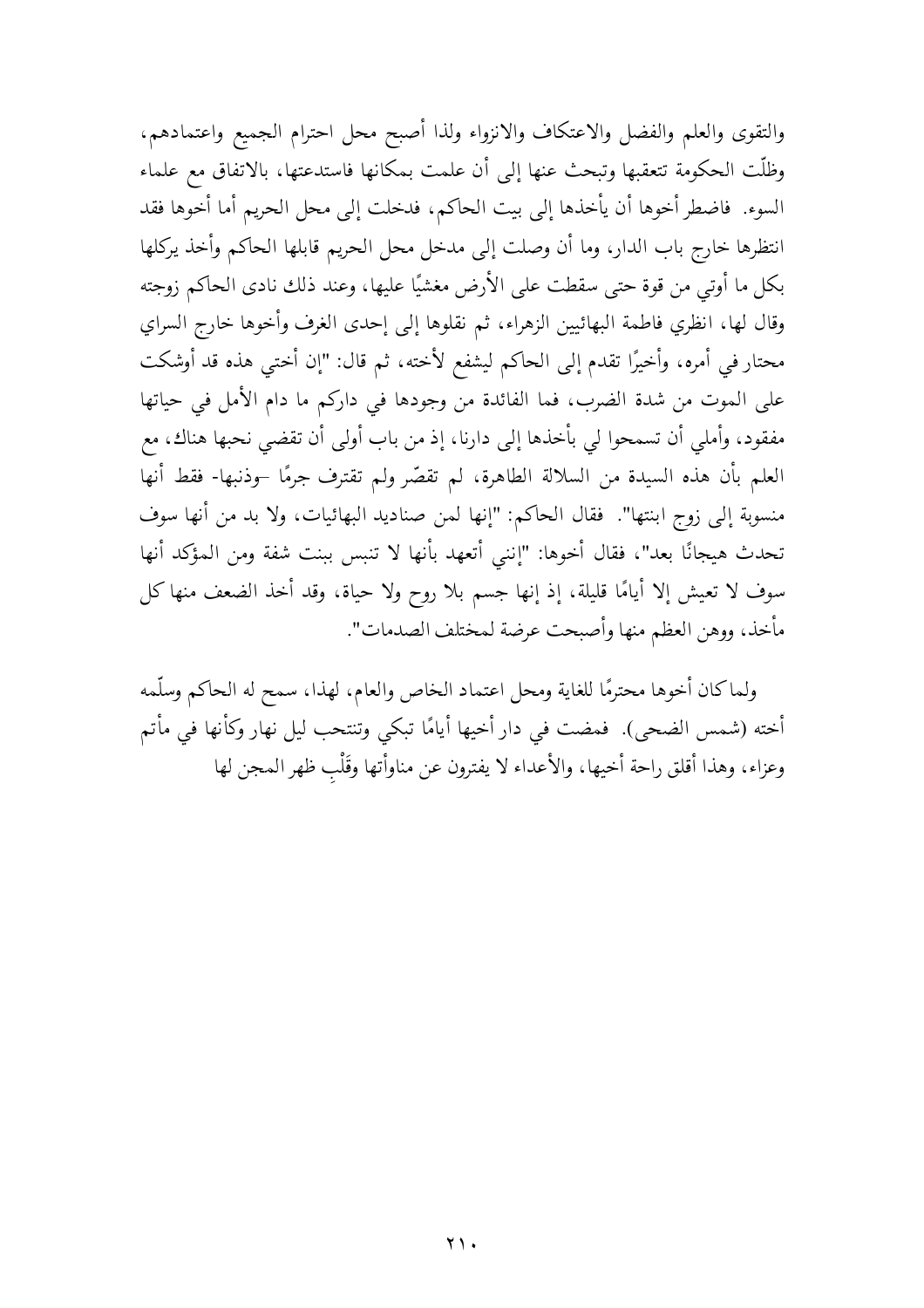يوما إثر يوم. ولما شاهد أخوها ذلك، رأى من المصلحة، حسمًا للضوضاء والغوغاء، أن يأخذها إلى مشهد قصد زيارة أهل البيت، وأسكنها في بيت على حدة، بجوار ضريح حضرة على بن موسى الرضا عليه السلام. ۖ ولما كان أخوها غارقًا في بحار الزهد والتقوى، كان لا ينقطع عن زيارة أضرحة آل البيت في كل يوم من الصباح الباكر إلى الزوال وبعد الظهر يذهب إلى البقعة المباركة قصد التعبد والصلاة وتلاوة الأدعية والأذكار إلى آخر النهار. وكانت شمس الضحيي، أثناء تغيب أخيها عن البيت، تعقد مجالسًا لنساء الأحباء وتتحدث إليهن لأنها كانت لا تتحمل السكوت لاشتعال نار محبة الله في قلبها، وكانت نساء الأحباء يكثرن من الذهاب إليها ويستمعن لبياناتها التبي كانت تلقيها بلسان فصيح وعبارات بليغة.

وعلى الجملة، إنه لماكانت الأحوال في شدة الصعوبة في مشهد، في تلك الأيام، وكان الأعداء يتعقبون الأحباء، حتى إنهم إذا ما عثروا على أحد من الأحباء قتلوه، وانعدمت الراحة والأمان. أما شمس الضحى، فقد أخذ من يدها زمام الاختيار، واستمرت على ما هي عليه ورمت بنفسها في غمار البلايا غير هيابة ولا وجلة ولم تهدأ عن التبليغ. ولم يكن عند أخيها خبر عما تجريه، لأنه لم يعاشر أحدا ويمضي نهاره وليله في الزيارات للأضرحة المذكورة ويعود إلى البيت قصد النوم، ولم يعرف أحدا في تلك الجهة لانزوائه، حتى كان لا يحادث أحدا. ومع كل هذا، فقد شاهد في المدينة غاغة ولغطًا يؤديان إلى شديد التصادم (مما تجريه أخته). ولما كان دائمًا ساكنًا لا يُسمع له صوت، فلم يتعرض لأخته بل أخذها توًا إلى أصفهان وأرسلها إلى دار ابنتها حرم سلطان الشهداء، ولم يُنزلها في داره.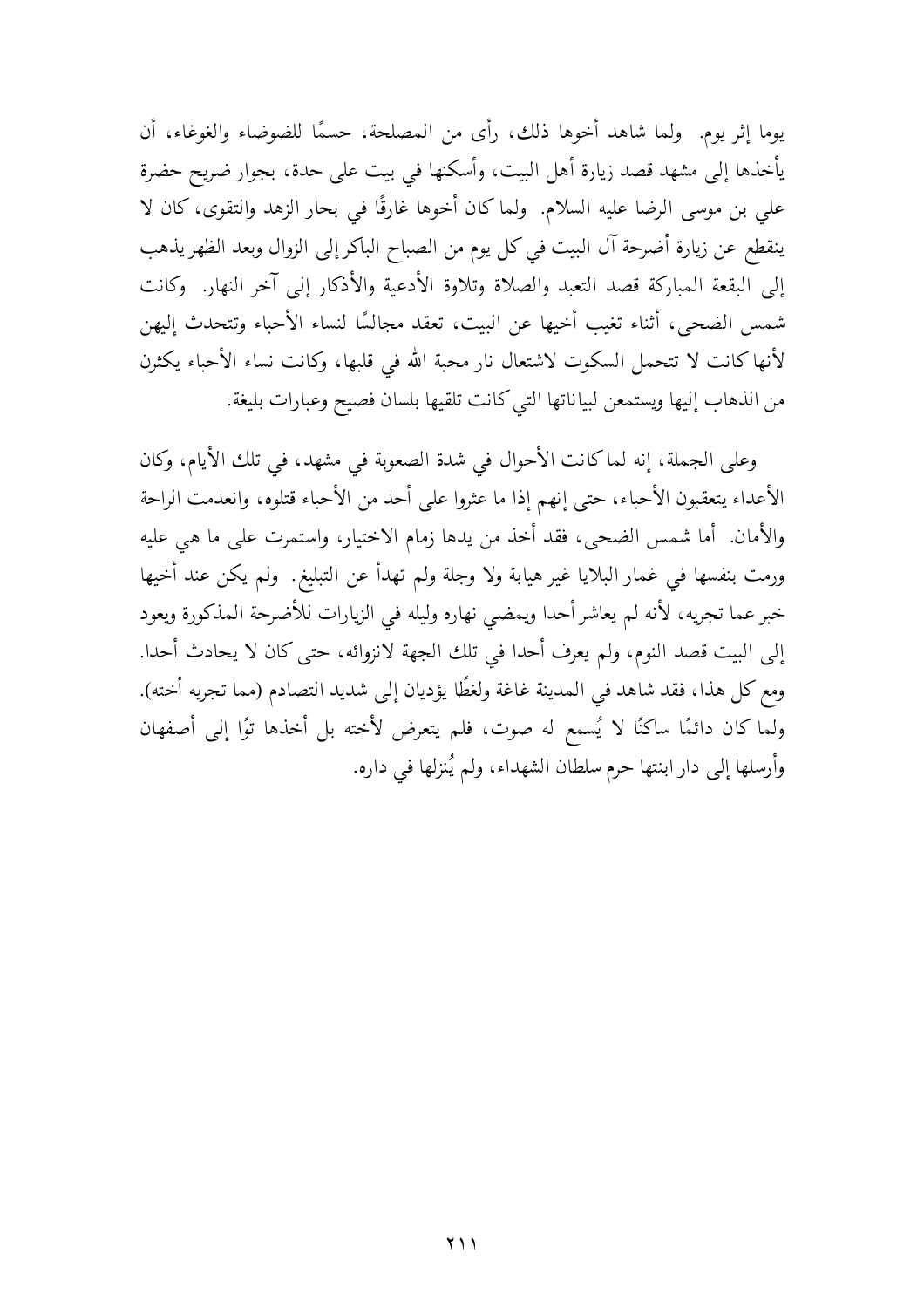وبالاختصار، إن شمس الضحى أمضت أيامًا في أصفهان وكانت جريئة في إلقاء البيانات الأمرية، وبكل جسارة كانت تنشر نفحات الله. ومن اشتعالها بنار محبة الله كانت تفتح لسانها بالتبليغ لكل طالب، ولما كان متوقعًا وقوع أسرة سلطان الشهداء مرة أخرى في المصائب الشديدة وأن تصبح في شديد المتاعب والقلق، لهذا، تعلقت إرادة المبارك بأن تحضر هذه الأسرة إلى السجن الأعظم، وصدر لها الأمر المبارك بذلك. فسافرت شمس الضحى وحرم سلطان الشهداء وجميع الأطفال إلى الأرض المقدّسة، وأمضى جميعهم فيها أوقاتهم في غاية من الروح والريحان والسرور الذي لا مزيد عليه إلى أن توفَّى، في مدينة عكاء، نجل حضرة سلطان الشهداء المدعو آقا ميرزا عبدالحسين، متأثِّرًا بمرض السل الذي أصابه في أصفهان، فضلاً عما لآقاه من المصاعب والصدمات. فتأثرت لوفاته السيدة شمس الضحى وحزنت حزنًا عظيمًا، واكتوت بنار الفرقة والحسرة، وعلى الأخص، لحدوث المصيبة الكبرى والرزية العظمى (وهي الصعود المبارك) فتزلزل بنيان حياتها، وأخيرا وهنت قواها فلازمت الفراش بعد أن كانت كالشمعة المضيئة. مع كل هذا لم تركن إلى السكوت والسكون، إذ كانت طورًا تتحدث عن أيامها السالفة، وطورًا عن الوقائع الأمرية، وطورًا ترتل الآيات البينات، وطورًا تتضرع وتتلو الأنجية، حتى طارت وهي في السجن الأعظم إلى العالم الإلهي، وتخلصت من عالم التراب وخلعت الثوب الترابي، ورحلت إلى عالم الأنوار. عليها التحية والثناء وعليها الرحمة العظمي في جوار رحمة ربها الكبرى.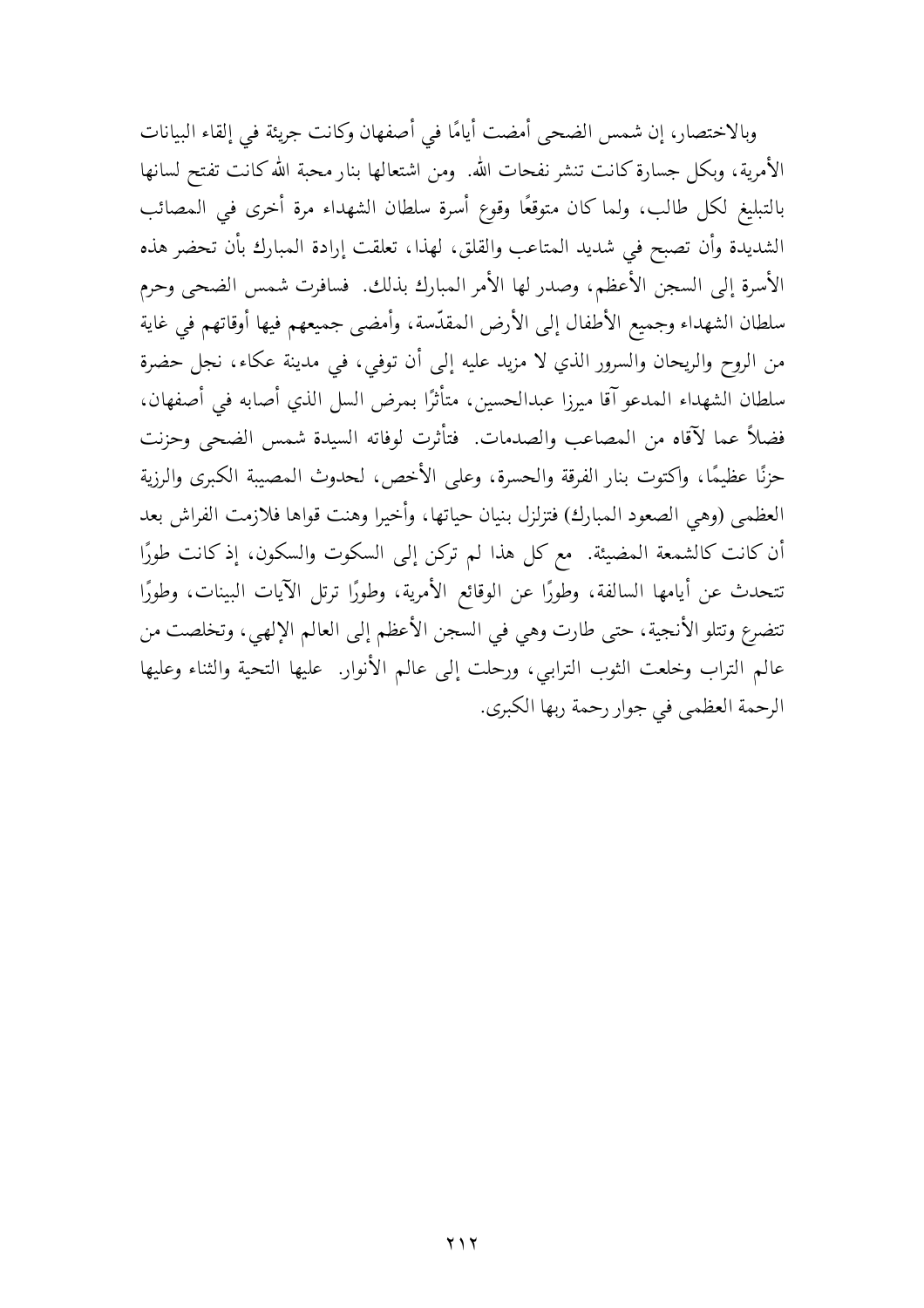اللوح الذي نزل بشأنها

هو الله

وإنك أنت يا إلهي، ترى في جوار روضتك الغناء وحوالي حديقتك الغلباء مجمع أحبائك واجتماع أرقائك في يوم من أيام عيدك الرضوان يوم السعيد الذي فيه أشرقت بأنوار تقديسك على الممكنات وأظهرت أنوار توحيدك على الآفاق. وخرجت من الزوراء بقدرة وسلطنة أحاطت الآفاق، وعظمة خرت لها الوجوه وذلت لها الرقاب وعنت لها الوجوه وخضعت لها الأعناق متذكرين بذكرك منشرحين الصدر بأنوار ألطافك، ومنتعشين الروح بآثار إحسانك، وناطقين بالثناء عليك ومتوجهين إلى ملكوتك ومتضرعين إلى جبروتك، ليتذكروا بذكر أمتك المقدّسة النوراء وورقة شجرة رحمانيتك الخضراء، الحقيقة النورانية والكينونة المتضرعة الرحمانية التي ولدت في حضن العرفان ورضعت من ثدي الإيقان ونشأت في مهد الاطمئنان وانتعشت في حجر محبتك يا رحيم ويا رحمن، وبلغت أشدها في بيت انتشرت منها نفحات التوحيد على الآفاق، وأصابتها الضرّاء والبأساء في صغر سنها في سبيلك يا وهّاب وتجرعت كؤوس الأحزان والآلام منذ نعومة أظفارها حبا بجمالك يا غفار.

إلهي أنت تعلم البلايا التي احتملت بكل سرور في سبيلك، والرزايا التي قابلتها بوجه طافح بالسرور في محبتك. فكم من ليال استراحت النفوس في مضاجعهم، وهي تبتهل وتتضرع إلى ملكوتك. ۖ وكم من أيام اطمأنت عبادك في حصن أمنك وأمانك وهي مضطربة القلب مما جرى على أصفيائك.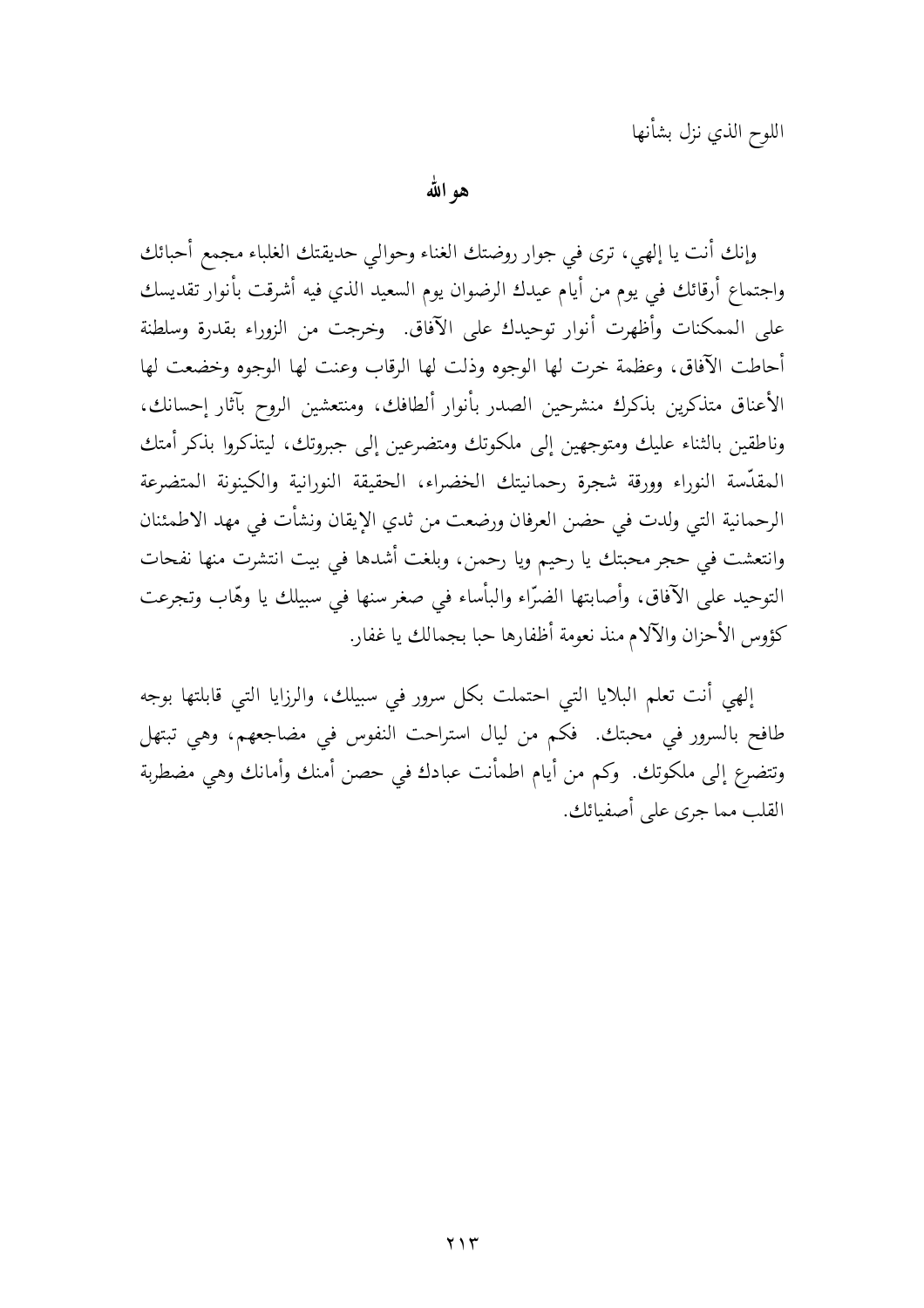فيا إلهي، مضت عليها أيام وأعوام، كلما أصبحت بكت على مصائب أرقائك، وكلما أمست ضجت وصرخت واحترقت حزنا على ما ورد على أمنائك، وقامت بجميع قوائها على عبادتك والتضرع إلى سماء رحمتك والتبتل إليك والتوكل عليك. وظهرت بإزار التقديس في حلل التنزيه عن شؤون خلقك إلى أن دخلت في ظل عصمة عبدك الذي أكرمت عليه بمواهبك الكبرى، وأظهرت فيه آثار رحمتك العظمى، ونوَّرت وجهه بنور البقاء في ملكوتك الأبهي، وأسكنته في نزل اللقاء في الملأ الأعلى، ورزقته كل الموائد والآلاء ولقبته بسلطان الشهداء. فعاشت أعوامًا في حمي ذلك النور المبين، وخدمت بروحها عتبتك المقدّسة النوراء بما كانت تهيئ الموائد والمنازل والمضاجع لعموم أحبائك، وليس لها سرور إلاّ ذلك. فخضعت وخشعت وبخعت لكل أمَةٍ من إمائك وخدمتها بروحها وذاتها وكينونتها حبا بجمالك وطلبا لرضائك إلى أن اشتهر بيتها باسمك وشاع صيت قرينها بنسبته إليك. واهتزت وربت أرض الصاد بنزول ذلك الفيض المدرار من ذلك الجليل المغوار وأنبتت رياحين معرفتك وأوراد موهبتك واهتدى جمّ غفير إلى معين رحمانيتك، فقاموا عليه جهلاء خلقك والزنماء من بريتك وأفتوا بقتله ظلما وعدوانا وسفكوا دمه الطاهر جورا واعتسافا، وذلك الرجل الجليل يناجيك تحت اهتزاز السيف ويقول: "لك الحمد يا الهي على ما وفقتني على هذا الفضل المشهود في اليوم الموعود واحمرت الغبراء بثاري في سبيلك وأنبتت بأزهار حمراء. لك الفضل ولك الجود على هذه الموهبة التي كانت أعظم آمالي في حيز الوجود. ولك الشكر بما وفقتني وأيدتني وسقيتني هذا الكأس الذي مزاجها كافور في يوم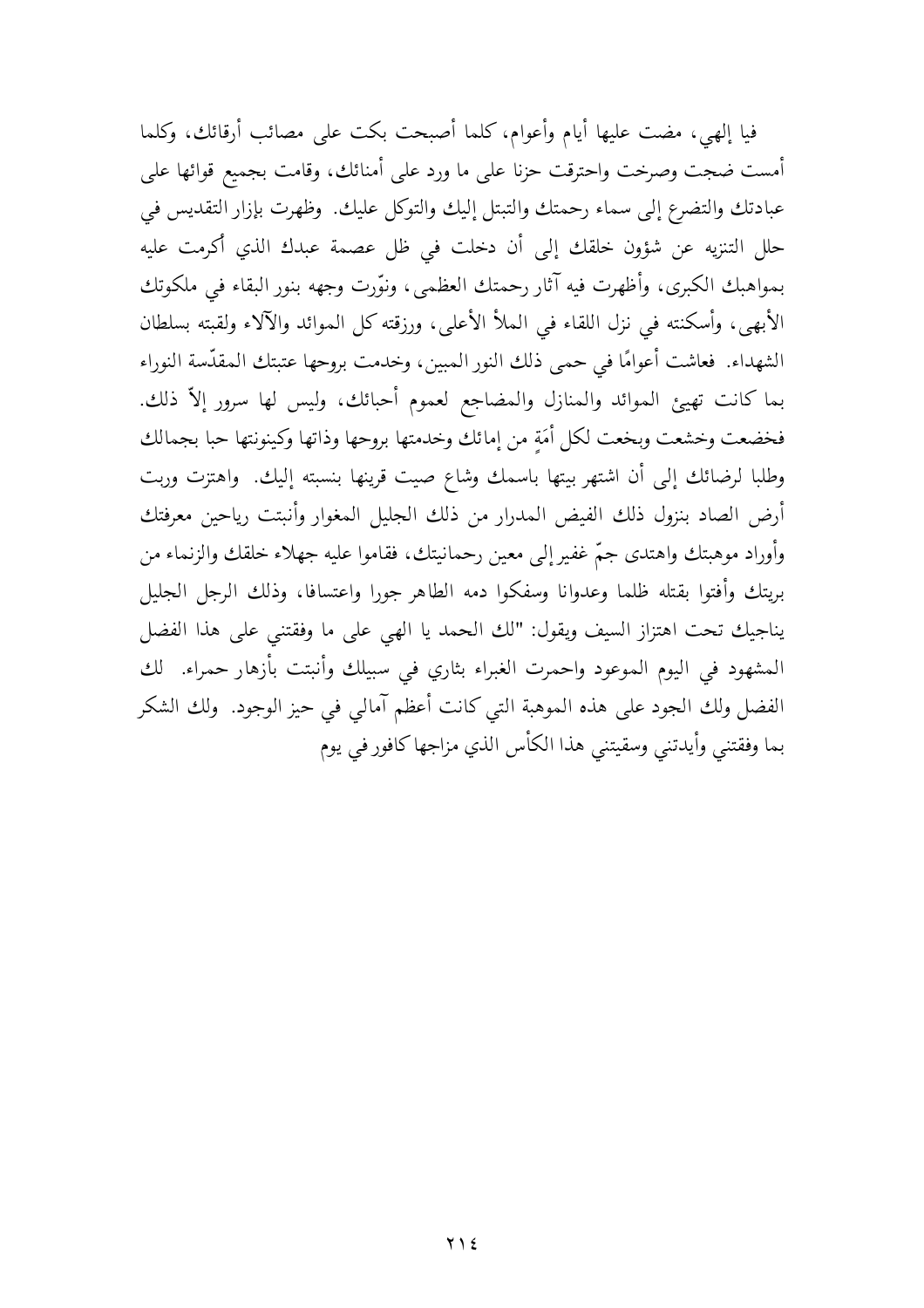الظهور عن يد ساقي الشهادة الكبرى في محفل الحبور. إنك أنت المعطى الكريم الوهّاب.

وبعد ما قتلوا أغاروا إلى بيته المعمور وهجموا هجوم الذئاب الكاسرة والسباع الضارية ونهبوا الأموال وسلبوا الأمتعة والحليّ والحطام، فكانت هي مع أفلاذ كبدها في خطر عظيم. وكان هذا الهجوم الشديد عند انتشار نبأ قتل الشهيد. فضج الأطفال وارتعب قلوب الأولاد وبكوا وصرخوا وارتفع العويل من ضواحى ذلك البيت الجليل فلم يرثِ لهم أحد ولا ترق لهم نفس، بل زادوا الظلمة طغيانا واشتد جحيم الاعتساف نيرانا فما ابقوا من عذاب إلاّ أجروه وما بقى من عقاب إلا نفذوه وبقت هذه الورقة المباركة مع أطفالها تحت سلطة الظالمين وتعرض الغافلين بلا ناصر ومعين وقضت أيامها وأنيسها بكاؤها وجليسها ضجيجها وقرينها أحزانها وخدينها آلامها. وما وهنت يا إلهي مع كل هذه الآلام في حبك ولا فترت يا محبوبي مع هذه الأحزان في أمرك فتتابعت عليها المصائب والرزايا، وترادفت عليها المحن والبلايا، وتحملت وصبرت وشكرت وحمدت على هذه المحنة العظمى وعدتها أنها هي المنحة الكبرى يا ذا الأسماء الحسني، ثم تركت وطنها وراحتها ومسكنها ومأويها وطارت كالطيور مع أفراخها إلى هذه الأرض المقدّسة النوراء حتى تتعشش في أوكارها وتذكرك كالطيور بألحانها وتشتغل بحبك بجميع قويها وخدمتك بقلبها وروحها وكينونتها وخضعت لكل أمَةٍ من إمائك وخشعت لكل ورقة من أوراق حديقة أمرك وانقطعت عن دونك وتذكرت بذكرك وكان يرتفع ضجيجها في الأسحار وصوت مناجاتها في جنح الليالي ورابعة النهار إلى أن رجعت إليك وطارت إلى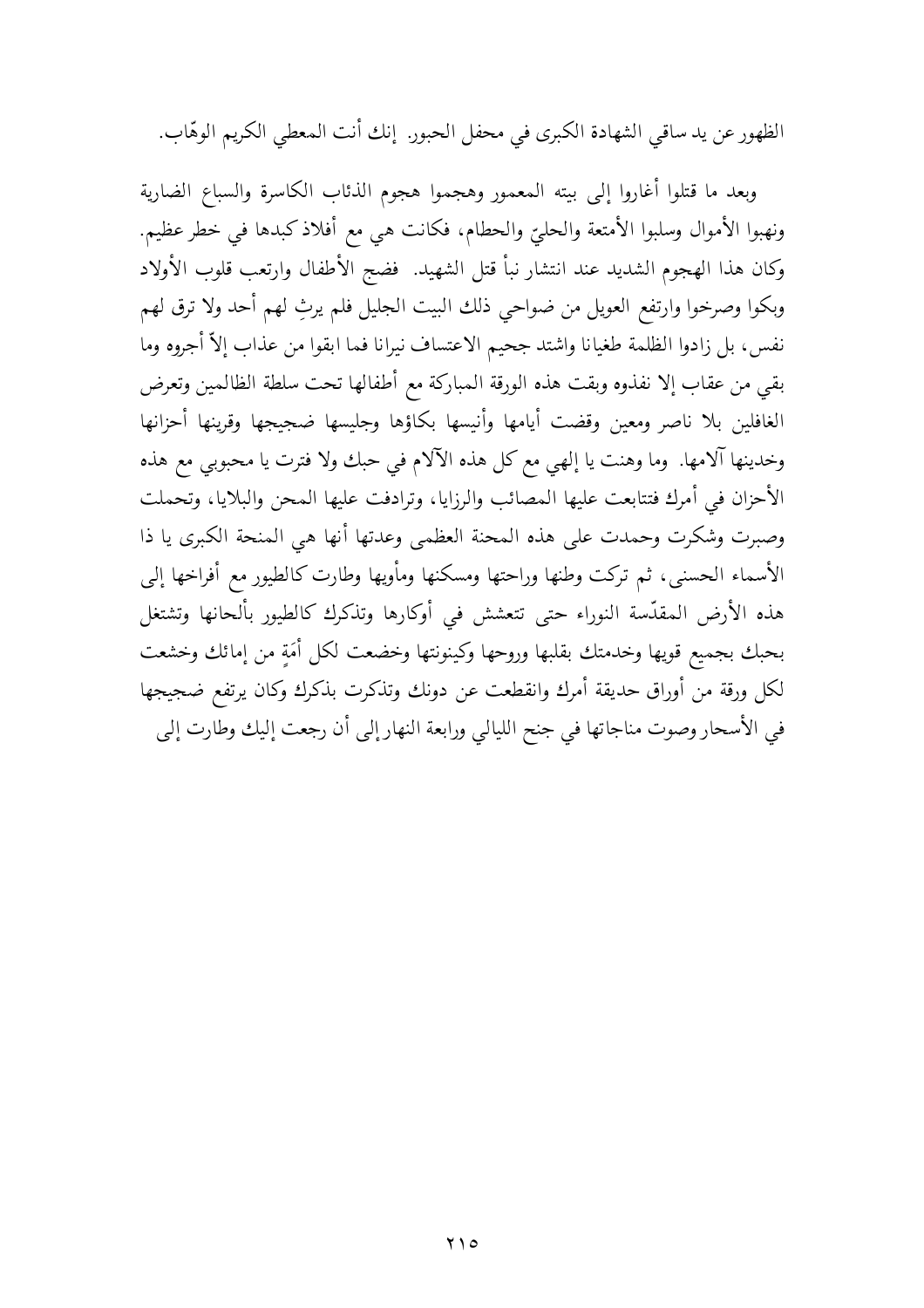ملكوتك والتجأت إلى عتبة رحمانيتك وصعدت إلى أفق صمدانيتك.

أي رب أجبها بمشاهدة لقائك وارزقها من مائدة بقائك وأسكنها في جوارك وارزقها ما تحب وترضى في حديقة قدسك وأكرم مثواها وظلل عليها بسدرة رحمانيتك، وأدخلها في خيام ربانيتك واجعلها آية من آياتك ونورا من أنوارك. إنك أنت المكرم المعطي الغفور الرحيم.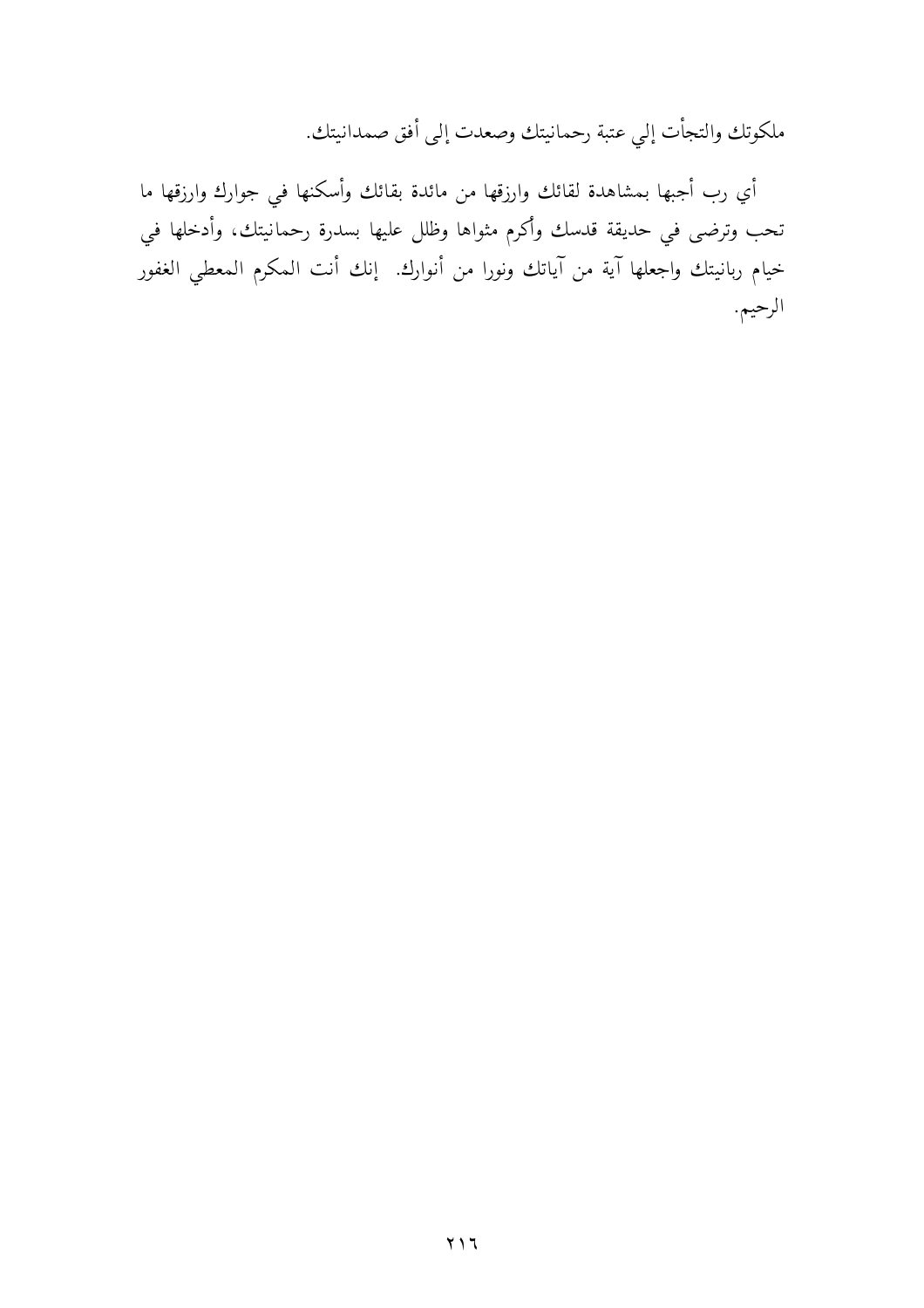## (٦٨) جناب الطاهرة

## هوالله

من النساء الطاهرات والآيات الباهرات اللائبي هن قبس من نار محبة الله وسراج موهبة الله – جناب الطاهرة التي كان اسمها المبارك – أم سلمة – وهي ابنة الحاج ملا صالح المجتهد القزويني شقيق الملا تقى إمام الجمعة في قزوين.

اقترنت (الطاهرة) بالمدعو ملا محمد ابن الحاج ملا تقبي المذكور ورزقت منه بثلاثة أولاد وهم ذكران وبنت واحدة. هؤلاء الأولاد الثلاثة حرموا من المواهب التبي نالتها والدتهم.

وبالإجمال، إن أباها قد عين لها معلَّما منذ طفولتها. فجدَّت في تحصيل العلوم والفنون حتى طال باعها وعلا كعبها في علوم الأدب بدرجة أن أبويها قالا: "لوكانت هذه الابنة ولدًا ذكرًا لأصبح ربِّ المنزل ولأخذ مقام والده بين فضلاء القوم".

وبينما كانت الطاهرة في دار ابن خالتها المدعو – ملا جواد – ذات يوم، إذ عثرت في مكتبته على كتاب من مؤلفات المرحوم الشيخ أحمد الإحسائي فتصفحته، وما كادت أن تأتى على آخره حتى بهرتها عباراته وراقت لها آراؤه ثم طلبت من ملا جواد أن يعيرها إياه لتطالعه في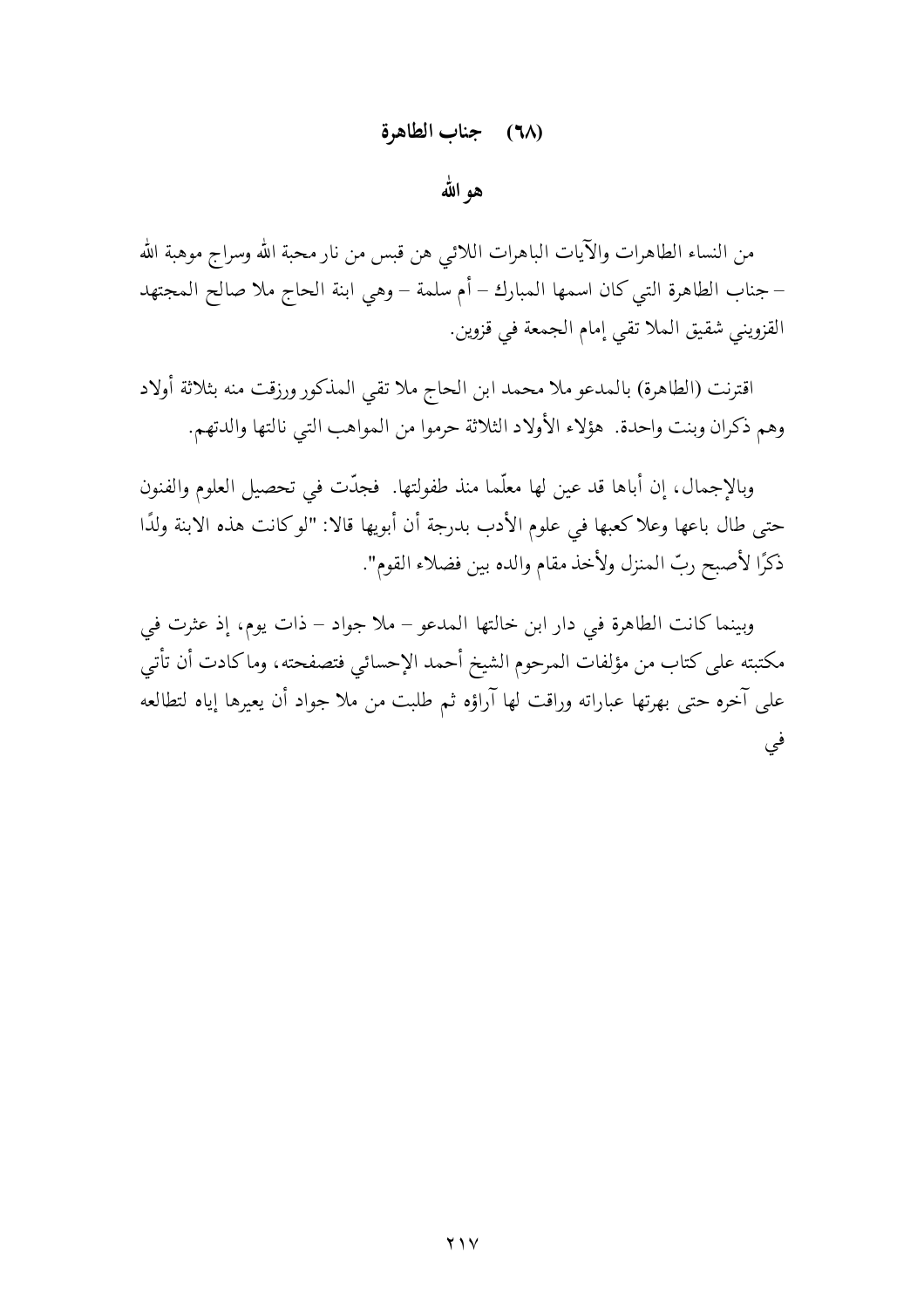خلوتها. ۖ فأكبر الملا ذلك وقال لها: "كيف أعيرك إياه وأبوك هو ضد كل من النورين النيرين الشيخ أحمد الإحسائي والسيد كاظم الرشتبي، والحقيقة، إذا استشم أنه قد وصل إلى سمعك أو أنك قد وقفت على شيء من نفحات المعاني المتضوعة من رسائل هذين العظيمين لقام على قتلى ولحل عليك غضبه الشديد". فقالت الطاهرة: "اعلم أننبي، كنت ولا أزال متعطشة إلى تجرّع مثل هذا الكأس الصافي ومتشوقة لمثل هذه البيانات والمعاني منذ أمد غير قصير. وعليه أرجوك أن تتكرم على بكل ما لديك من هذه المصنفات ولو أدى الحال إلى اشمئزاز والدي". فارتاح الملا جواد لجوابها ولهذا أرسل لهاكل ما وصل إلى يده من مؤلفات حضرتي الشيخ والسيد.

وتصادف أن دخلت الطاهرة على والدها ذات ليلة وهو في غرفة المطالعة وفاجأته بالتحدث عن مطالب المرحوم الشيخ أحمد الإحسائي وخاضت في مسائله. فما كاد والدها يفهم من كلامها أنها لعلى بينة من مطالب الشيخ حتى انهال عليها بالسب والشتم والتأنيب، ثم قال لها: "إن الميرزا جواد (يعني الملا جواد المذكور) قد أضلك السبيل". فقالت: "يا أبتِ، إنني قد استنبطت من مؤلفات ذلك العالم الرباني – حضرة الشيخ المرحوم – معانِ لا حصر لها، لأن مضامين كل ما جاء به مستندة إلى روايات الأئمة الأطهار. والمعلوم أن حضرتك، أيها الوالد المحترم، تدعو نفسك عالمًا ربانيًا وتعتبر عمى المحترم فاضلاً ومظهرًا لتقوى الله. ۖ والحال أن لا أثر مشهود فيكما من تلك الصفات".

ثم أخذت تباحث أباها في مسائل القيامة والحشر والنشر والبعث والمعراج والوعد والوعيد وظهور حضرة الموعود حتى ضاق والدها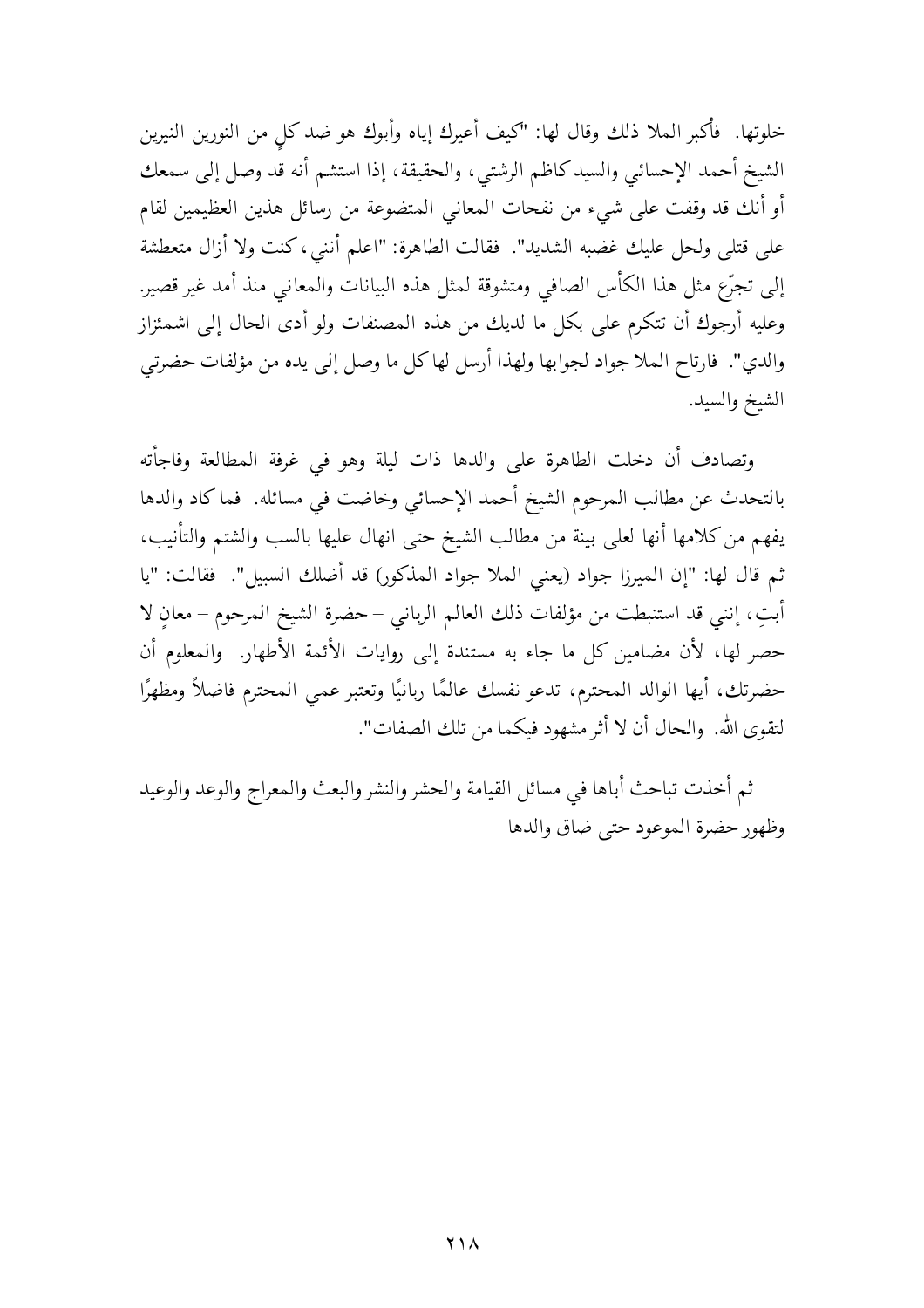ذرعًا لقلة بضاعته ولم يقوَ على دحض حججها وأخيرًا أمطرها وابلاً من السباب واللعنات. وحدث أنها روت لأبيها ذات ليلة حديثًا من المأثور عن جعفر الصادق عليه السلام لإثبات مدعاها. ورغم أن الحديث كان برهانًا دامغًا على مدعاها فقد جنح أبوها إلى السخرية والاستهزاء. فقالت: "يا أبت، إن هذا من البيانات المنسوبة لحضرة جعفر الصادق عليه السلام فَلِمَ تستوحش منه وتظهر السخرية. وفي النهاية، قطعت حبل المذاكرة والمناقشة مع والدها وكانت تكاتب حضرة المرحوم – السيد الرشتبي - وتستخبر منه عن جل المسائل الإلهية المعضلة. وهذا ما جعل حضرته يلقبها بـ "بقرة العين" حتى إنه قال: "حقًّا، إن قرة العين أزاحت الستار عن وجه مسائل المرحوم الشيخ أحمد الإحسائي". وقد نالت هذا اللقب في أول الأمر وهي في مدينة بدشت واستصوبه حضرة الأعلى (الباب) وجرى به قلمه في ألواحه المباركة. ۖ فأثَّر ذلك في الطاهرة أيَّما تأثير وأهاجها حتى إنها سافرت إلى كربلاء قصد التشرف بملآقاة الحاج سيد كاظم الرشتي. وما أن وصلت كربلاء حتى علمت أن السيد قد انتقل إلى الملأ الأعلى قبل وصولها بعشرة أيام ولذا لم يتيسر لها ملآقاته.

كان حضرة السيد الرشتبي المرحوم يبشر تلاميذه، قبل وفاته، بظهور الموعود ويقول لهم: "اذهبوا وجوسوا خلال الديار وطوفوا في الأرض وابحثوا عن سيدكم". فذهب نفر من أجلَّةِ تلاميذه إلى الكوفة واعتكفوا بمسجدها واشتغلوا بالرياضة (التنسّك). وذهب بعضهم إلى كربلاء مترصدين ظهور الموعود وكان من جملتهم حضرة الطاهرة التبي أشغلت نفسها بالصوم نهارًا وبالتهجد وتلاوة الأنجية ليلاً. وبينما هي سابحة في هذا الخضم إذ رأت رؤية صادقة في وقت السَّحر وهي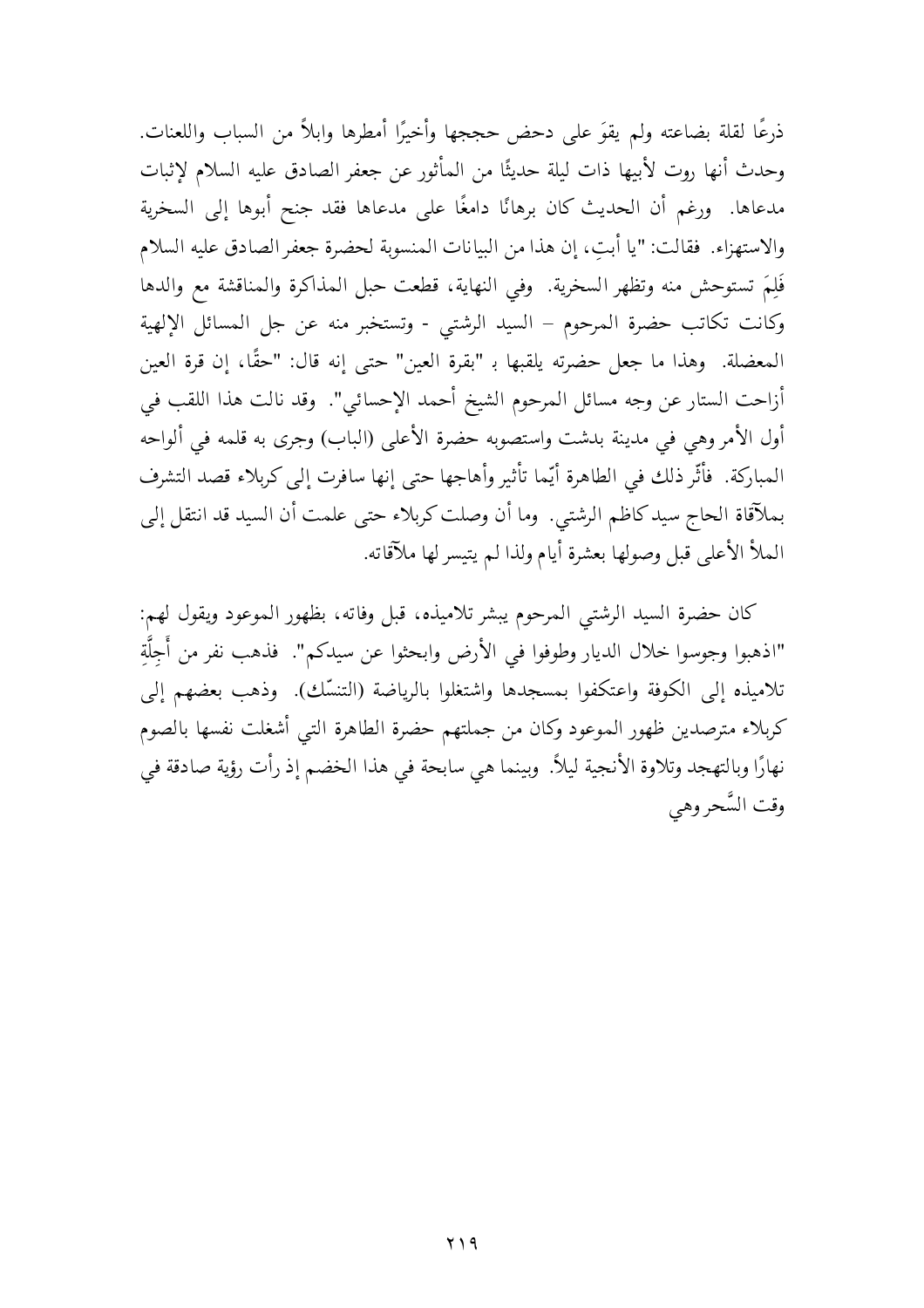منقطعة عن العالم فرأت سيدًا شابًا بعمامة خضراء يرتدي عباءة سوداء وما أن وقع قدمه على الأرض حتى ارتفع إلى أوج الهواء ثم انتصب يصلى ويتلو في قنوته بعض الآيات. فحفظت حضرتها آية مماكان يتلوه. ولما استيقظت دوّنتها في مذكرتها. ولما انتشر، بعد ظهور حضرة الأعلى (الباب)كتابه الموسوم بأحسن القصص (قيوم الأسماء)، تناولته وبينما هي تتصفحه إذ وقع نظرها على نفس الآية التي حفظتها في المنام (كما ذكرنا) فقامت على الفور بشكران الله وخرَّت على الأرض للحق وأيقنت أن هذا الظهور حق لا ريب فيه. وعندما بلغتها البشرى بظهور الموعود وهي في كربلاء أخذت في التبليغ وكانت تترجم للقوم أحسن القصص وتفسير آياته لهم. ثم إنها وضعت مصنفات باللغتين الفارسية والعربية ولها منظومات في الغزل وغيره من الروحانيات وكانت عظمة خضوعها وخشوعها ظاهرة للعيان ولم تترك مستحبًا حتى أوردته.

ولما بلغ علماء السوء في كربلاء خبرها، وتأكدوا أن هذه السيدة تدعو الناس إلى أمر جديد، وأن دعوتها قد انتشرت، رفعوا شكايتهم إلى الحكومة وكانت النتيجة قيام المعارضة والتعرض الشديد من قبل الهيئة الحاكمة، بل ومن كل الجهات. وعندما قامت الحكومة بالتحقق في الأمر اعتقدت بأن شمس الضحى هي جناب الطاهرة ولهذا تعرَّضوا لها. ۖ وعندما علم الأعداء بأنه تمّ إلقاء القبض على جناب الطاهرة أفرجوا عن شمس الضحى، ومن ثمّ أرسلت جناب الطاهرة رسالة إلى الحكومة تقول إنها مستعدة لإجابة كل ما تطلبه الحكومة ولا لزوم للتعرض لشمس الضحى. وما لبثت الحكومة أن وضعت دار الطاهرة تحت المراقبة وطلبت من رئاسة الحكومة في بغداد أن تحدَّد لها أسلوب معاملة هذه السيدة. واستمرت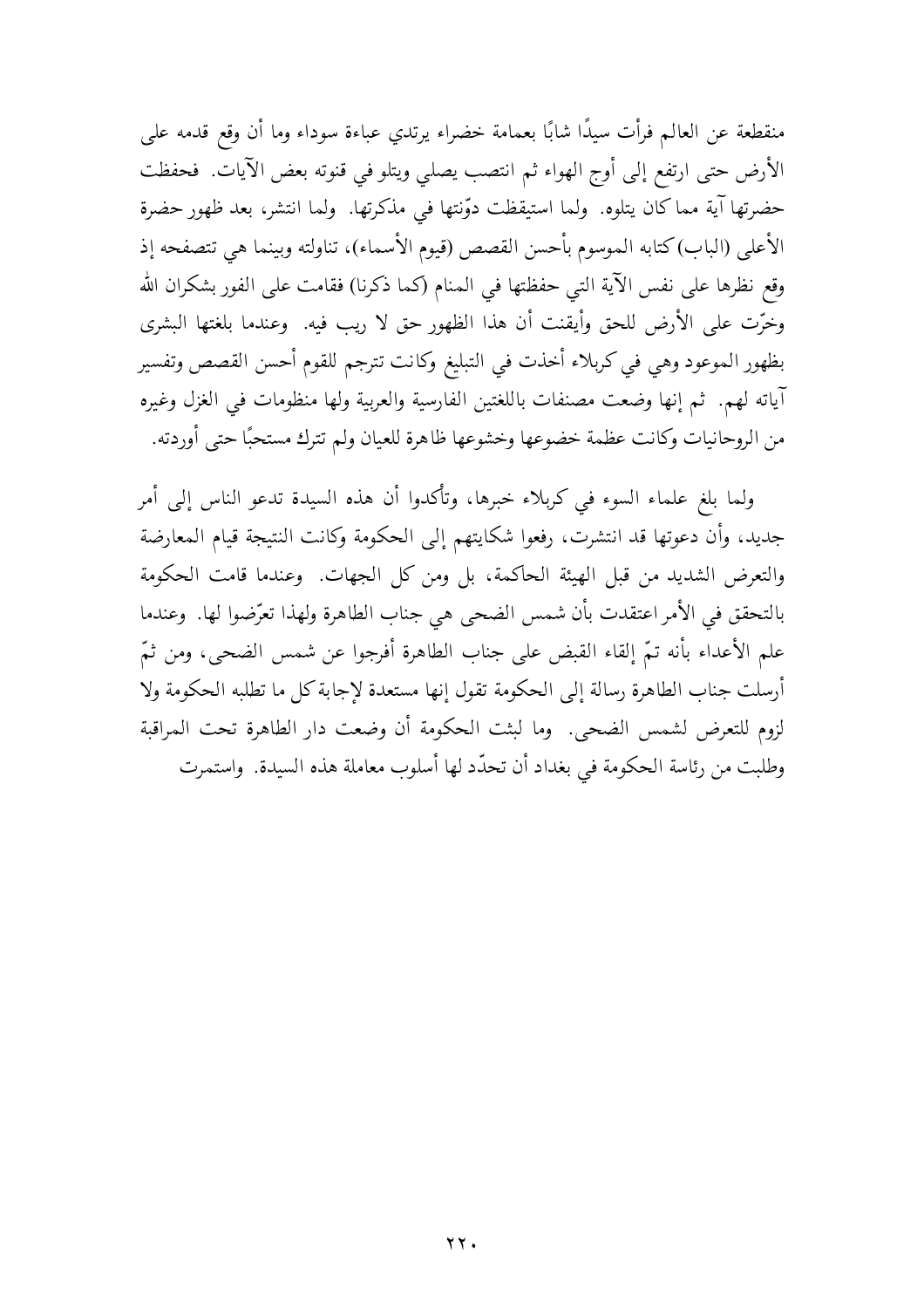دارها تحت المراقبة ثلاثة شهور ولم يصرّح لأحد بدخول دارها أو بمحادثتها. ولما طال أمد حضور الجواب من حكومة بغداد، قامت حضرة الطاهرة بالاستفهام عما تم بشأنها. عند ذلك، رأت الحكومة إرسالها إلى بغداد حتى يأتى الجواب بشأنها من إسلامبول ثم صرحت لها بمغادرة بيتها والذهاب إلى بغداد على أن تأخذ معها كلا من السيدة شمس الضحى وورقة الفردوس أخت جناب (الملا حسين البشروئي) باب الباب ووالدتها أيضاً. وما وصلن بغداد حتى أنزلهن حضرة الشيخ محمد شبل والد حضرة محمد مصطفى البغدادي في داره. ولما ضاق سكنها بالزائرين والزائرات اتخذت لها مسكنًا فسيحًا فاتسع لها مجال التبليغ ليل نهار فازدادت المراودة والاتصال بينها وبين أهالي بغداد وذاعت شهرتها في المدينة وهاج القوم واضطربوا وعلا صياحهم بينما كانت الطاهرة في معمعة الأخذ والرد مع علماء الكاظمين الذين كانوا يباحثونها ليقفوا على حقيقة الحال وكانت تقنع كل من حادثها من العلماء بأدلة واضحة وبراهين دامغة. وفي النهاية، كتبت لعلماء الشيعة بأنها ستقوم على مباهلتهم (يعني مناظرتهم) إن لم يقتنعوا بما تقيمه من الأدلة الواضحة والبراهين القاطعة. فأثار ذلك حفيظة العلماء الذين أجبروا الحكومة على أن ترسلها هي وبعض النساء إلى دار مفتى بغداد المدعو "ابن الآلوسي". فآقامت في دار المفتى ثلاثة شهور في انتظار الأمر من الآستانة. كان المفتى، خلال مدة آقامتها في بيته يباحثها في مسائل علمية معضلة فكانت تجيبه بأجوبة كافية شافية، وكان ذلك يثير فيه عوامل الغيظ والغضب مستغربًا مما كانت عليه من طلاقة اللسان وآقامة الحجج والبراهين الدامغة. واتفق أن ابن الآلوسي قد رأى رؤية وقصها على حضرة الطاهرة وطلب منها تعبيرها قائلا: "إنني رأيت في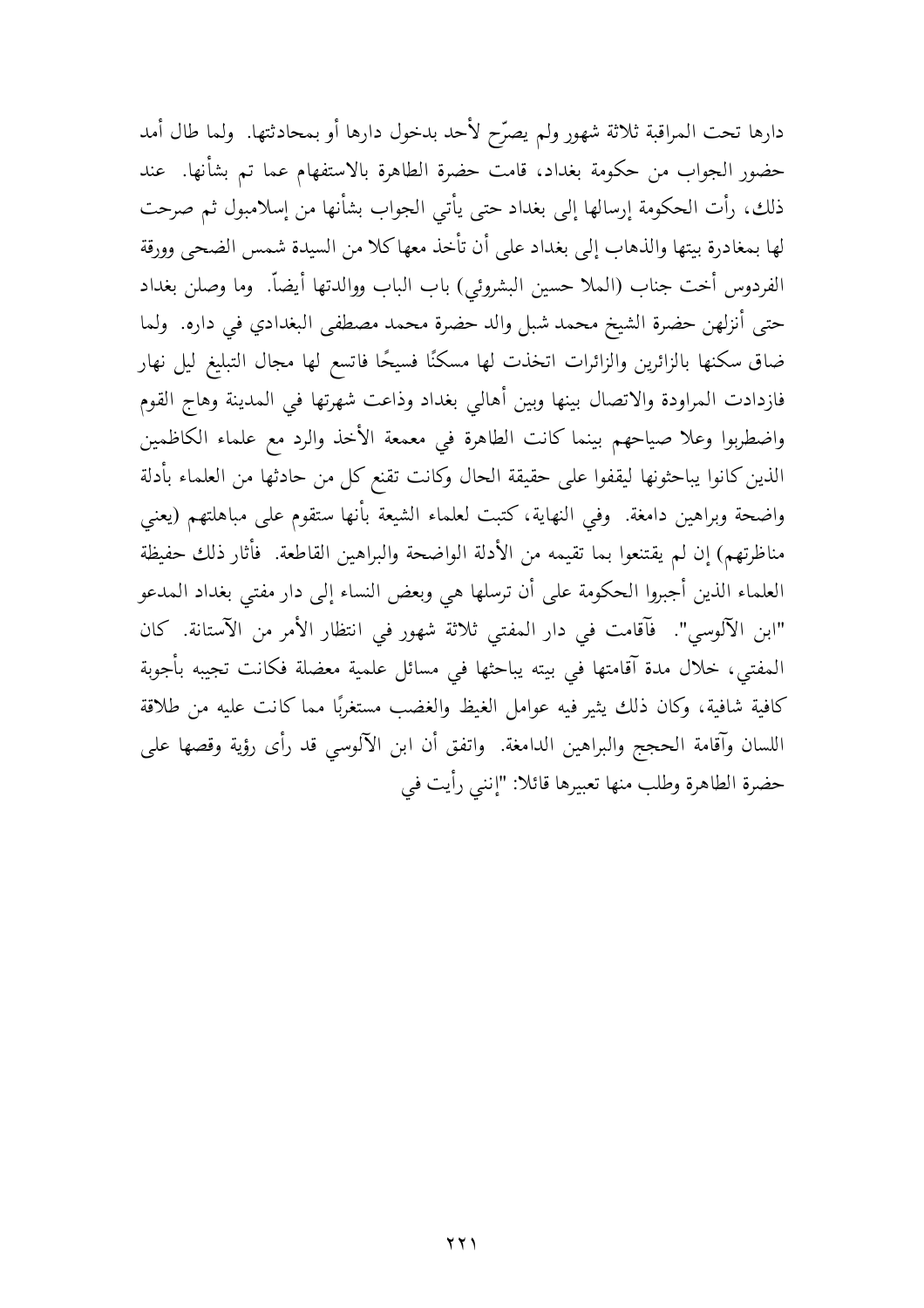منامي أن علماء الشيعة أتوا إلى ضريح سيد الشهداء (الحسين بن علي) المطهر ورفعوا مقصورة الضريح ونبشوا قبره المنور وعروا جسده المطهر وكشفوه للعيان ثم أرادوا أن يأخذوا رفاته المباركة، فمَنَعْتهم عن ذلك ورميت نفسي على الرفات". فقالت له السيدة الطاهرة: "إن تعبير رؤياك هو أنك ستخلَّصني من يد علماء الشيعة". فقال ابن الآلوسي: "وهذا هو تعبيري لها أيضًا".

ولمَّا وقف ابن الآلوسي على مدى اطلاعها وطول باعها في حل المسائل العلمية وشواهد التفسير كان يصرف أغلب أوقاته في طرح الأسئلة عليها فكانت تجيبه بأجوبة شافية وعلى الأخص فيما يتعلق بالحشر والنشر والميزان والصراط وما إلى ذلك. وكانت تروق له أجوبتها. واتفق أن أتى حضرة والد ابن الآلوسي إلى الدار وما أن وقع نظرة على حضرة الطاهرة حتى انطلق لسانه بأنواع السباب والشتائم واللعنات والطعن فبى الطاهرة بكل وقاحة وقلة حياء. فخجل ابنه من ذلك وأخذ في تقديم الأعذار لحضرة الطاهرة وقال لها: "إن الأمر بشأنك قد أتى من إسلامبول وفيه يأمر السلطان بإطلاق سراحك شريطة ألا تقيمي في الممالك العثمانية، وعليه يجب عليك أن تعدي عدة السفر وتبارحي المملكة". فما لبثت الطاهرة أن خرجت من بيت المفتى مع بعض النسوة وتهيأن للرحيل وبارحت بغداد في حراسة بعض الأحباء العرب بسلاحهم راجلين وكان من جملتهم حضرة الشيخ سلطان والشيخ محمد شبل ونجله الجليل محمد مصطفى البغدادي والشيخ صالح وهؤلاء الأربعة كانوا يمتطون جيادهم. وقد قام جناب الشيخ بدفع جميع النفقات حتى وصلوا مدينة –كرمانشاه – فنزلت النساء في دار على حدة والرجال في دار أخرى. فتوافد أهل المدينة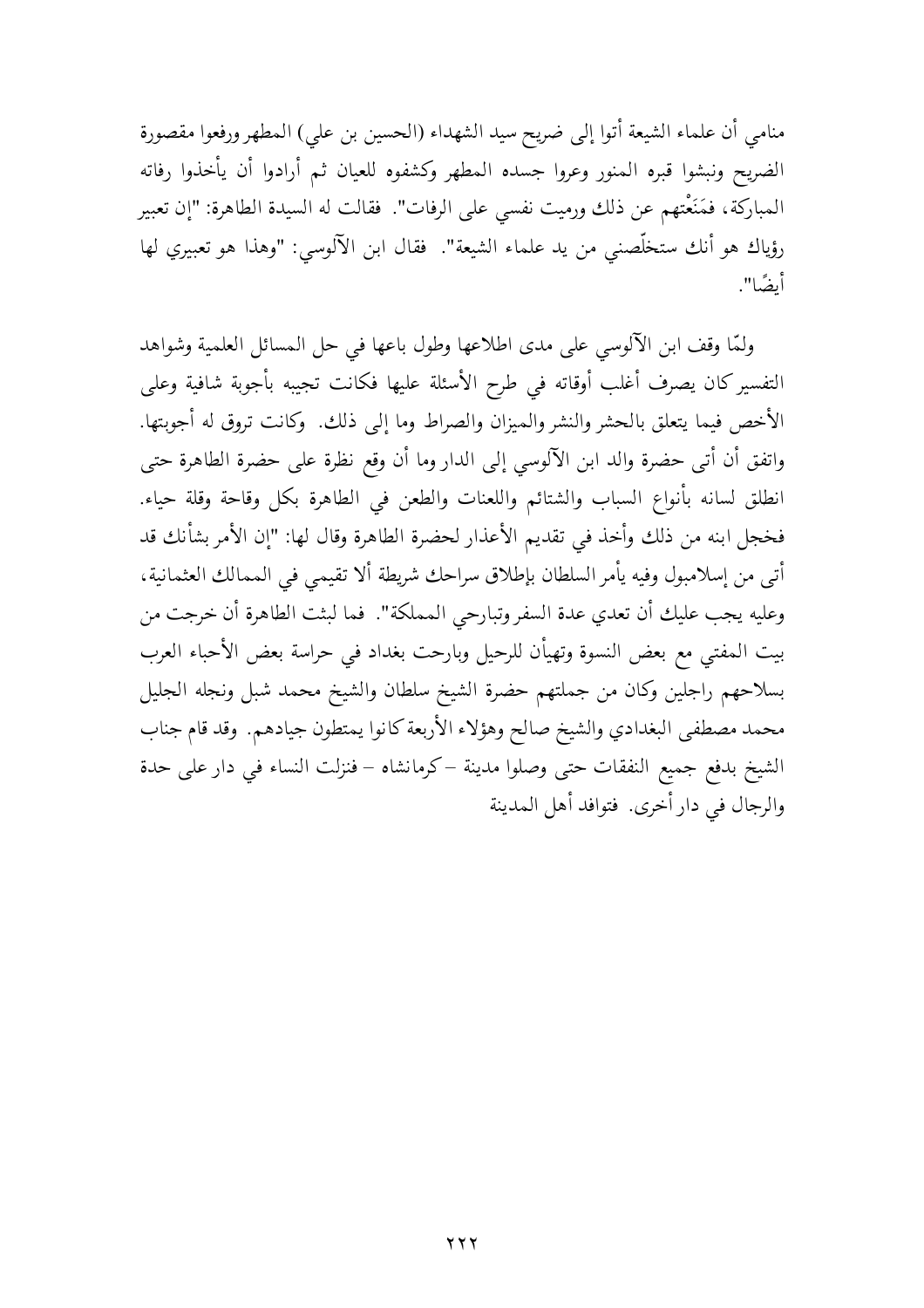على حضرة الطاهرة بلا انقطاع للوقوف على ما لديها من مواضيع جديدة. وبعد أيام قلائل، هاجت العلماء وحكموا بإخراجها من المدينة فهاجم دارها مأمور الشرطة وأعوانه ونهبوا متاعها وبدَّدواكل ماكان بالدار ثم حملوا النساء في هودج مكشوفٍ وساروا بالجميع من رجال ونساء إلى الصحراء وتركوهم يهيمون في البادية بلا زاد ولا فراش. عند ذلك كتبت الطاهرة إلى أمير المقاطعة تقول: "أيها الحاكم العادل، نحن بمنزلة ضيوف على حضرتك، فهل يستحق الضيوف مثل هذه المعاملة؟"

ولما وصلت رسالة الطاهرة إلى حاكم كرمانشاه قال: "إنني براء من مثل هذه المعاملة ولا علم لي بهذه السيدة. ۚ إن العلماء هم الذين أيقظوا هذه الفتنة". ثم أصدر أمرًا صارمًا بإعادة كل ما سلبه أو بدده المأمورون فورا إلى دار الحكومة، وقد كان وبعد ذلك، أمر الحاكم بإحضار الركائب وأركبوا الطاهرة ومن في معيتها من وسط الصحراء إلى مدينة همدان. فتخلصوا من تلك الورطة وآقاموا في همدان هانئين حيث زار الطاهرة لفيف من علماء المدينة وكامل أفراد الأسرة الشاهانية قصد الاستفاضة من بياناتها القيّمة ثم سافرت إلى قزوين مع بعض رفاقها وأرسلت البقية إلى بغداد. ۖ وبينما هي في طريقها إلى قزوين إذ لآقاها كل من حضرة شمس الضحى والشيخ صالح وطلبا إليها أن تذهب معهما منفردة إلى دار أبيها فأبت إلا أن يكون معها رفيقاتها وعلى هذا الشرط ذهبت هي ورفيقاتها إلى بيت أبيها في قزوين، وأما الرجال الذين كانوا يحافظون عليها فقد نزلوا في النزل المعد للقوافل. ثم انتقلت الطاهرة بعد أيام معدودات إلى دار أخيها حيث جاء لملآقاتها نساء الأعيان واستمر الحال على هذا المنوال إلى أن وقع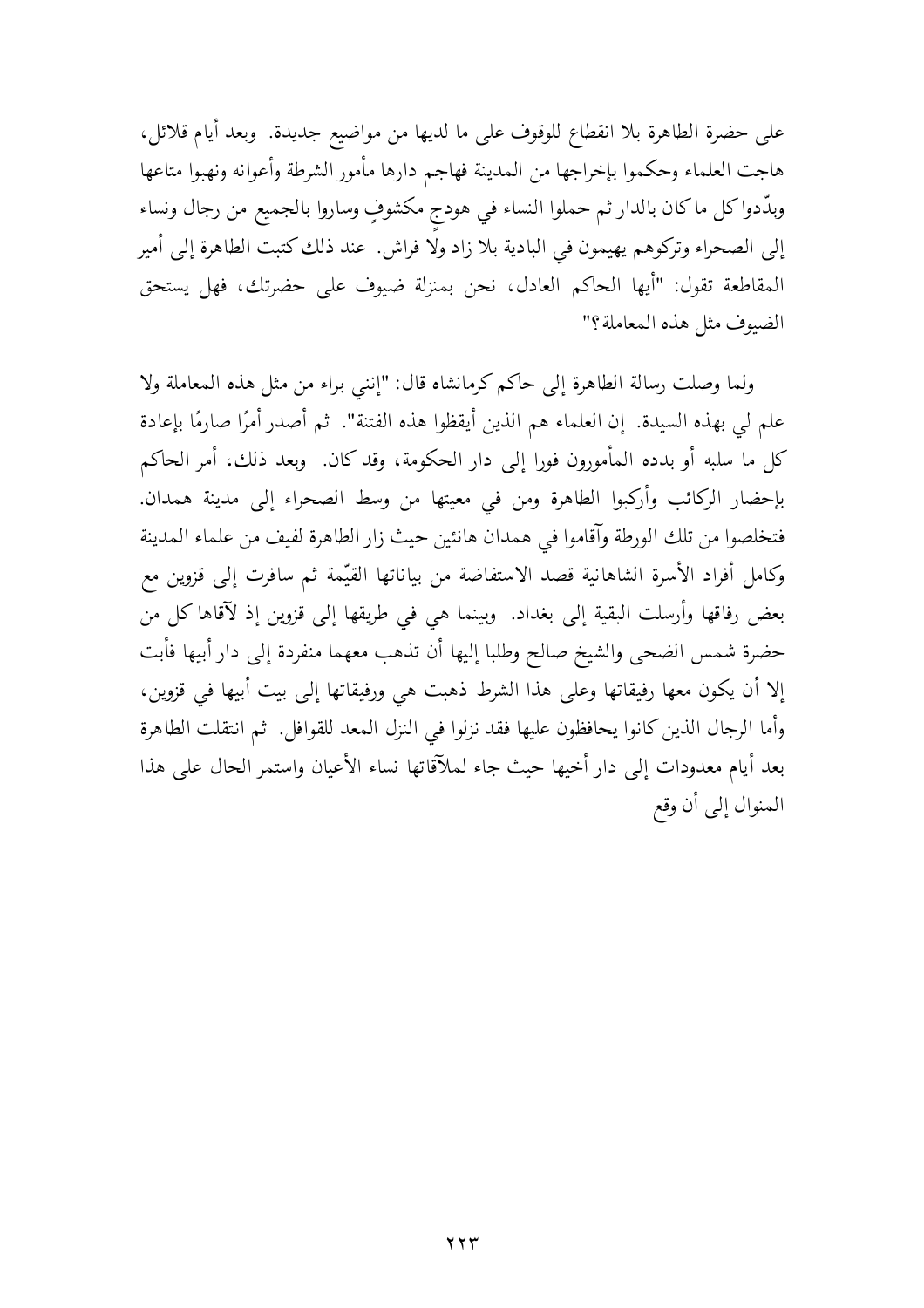حادث قتل الملا تقى عمها. فألقت الحكومة القبض على جميع البابيين في قزوين وأرسلت بعضهم إلى طهران ثم أعادوهم إلى قزوين وقتلوهم.

أما السبب المجهول لقتل ذلك الظالم– الحاج ملا تقى – فهو كونه صعد على المنبر وأمطر حضرة الشيخ الأكبر الجليل أحمد الإحسائي وابلأ من السباب والطعن واللعنات فأوقد بذلك نار الفتنة ووقع القوم في نزاع وخصام وبلغ مسامع القاصي والدانبي ما زلف به لسان الملا تقى من الشتائم والألفاظ النابية والعبارات الركيكة الدالة على قلة الحياء وكان من بين الذين سمعوا ما قاله الملا تقى شخص من أهالى شيراز حديث العهد باعتناق الأمر وقد كبُر عليه ما تفوه به الملا تقى من الألفاظ الخشنة فى حق الشيخ أحمد الإحسائى فانتظر إلى أن جن الليل ثم ذهب إلى المسجد حيث الملا تقى المذكور ودس في حلقه رمحًا وركن إلى الفرار. ولما قابله الأحباء في الصباح أنَّبوه وزجروه على ما فعل. وما كادت الحكومة تقف على ما وقع حتى أمرت باعتقال بعض الأتباع قصد التحقيق معهم أما هم فقد نفوا علمهم بالحادث وهذا مما زاد الأمر إبهامًا. ۖ وبعد عدة أيام سلم القاتل نفسه للحكومة واعترف بما اقترفت يداه وقال: "إن السبب الذي جعلني أقتل الملا تقى هوكونه قد سبٍّ ولعن المرحوم الشيخ أحمد الإحسائي علانية وعلى مسمع مني فهاجنى ذلك فقتلته، وها أنا أسلم الآن نفسى لتطلقوا سراح من اعتقلتموهم بسبب هذا الحادث وتخلوا سبيلهم لأنهم أبرياء وأنا وحدي الجانبي" فاعتقلوه وكبلوه بالسلاسل والأغلال وأرسلوه مع بقية المعتقلين الأبرياء إلى طهران مكبلين بالأصفاد.

وفي طهران، لم تُخْل الحكومة سبيل المعتقلين دون جرم مع اعتراف القاتل بارتكاب الجريمة. أما القاتل فقد تمكن من الهرب من السجن ليلاً إلى دار من هو حقًّا صدفة اللؤلؤ الوحيدة، الصادق في محبة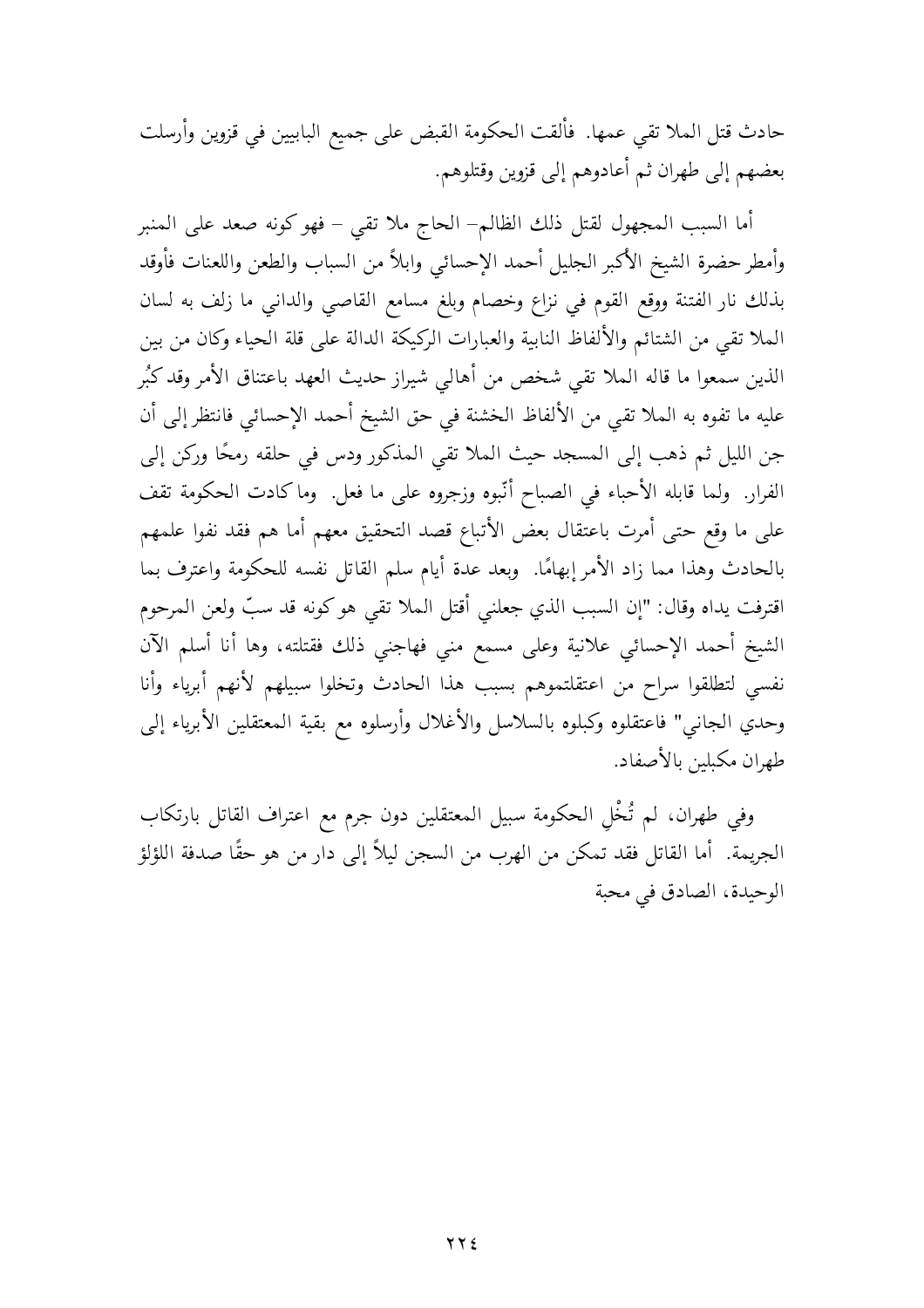الله، ذلك الكوكب المضيء في برج الفداء (حضرة رضا خان) بن رئيس ديوان محمد شاه المدعو محمد خان، وآقام لديه عدة أيام ثم فرّ خفية هو ورضا خان المذكور رادفَين على صهوة جواد واحد إلىي قلعة مازندران. ۖ ولما علم محمد خان المشار إليه بفرارهما أرسل في طلبهما عددًا من الراكبة إلى جميع الجهات، فلم يعثروا عليهما بعد أن أعياهم البحث والتنقيب، أما هما فقد وصلا الطبرسي واستشهدا فيها.

أما الأحباء الذين اعتقلوا ظلمًا وعدوانًا فقد أُرسل بعضهم إلى قزوين حيث أسقوهم جام الاستشهاد.

وحدث أنه، بينما كان القائل في دار رضا خان المذكور، إذ دعاه ذات يوم أحد رؤساء الديوان وهو المدعو – ميرزا شفيع – وقال له: "يا حضرة الفاضل، هل أنت من أرباب الطرق أم من أهل شريعة من الشرائع؟ فإن كنت تنتمي إلى شريعة ما فكيف تقدم على قتل ذلك المجتهد الفاضل بأن أحدثت في عنقه جرحًا عميقا أدى إلى موته! وإن كنت من أرباب الطرق فليس من شروط أي طريقة كانت إيصال الأذى إلى مخلوق. فكيف أقدمت على قتل ذلك العالِم الشفيق المرحوم الملا تقى؟" وكانت القاتل يجيب بقوله: "يا صاحب الديوان هناك حقيقة واحدة وهي أنني قد جازيته جزاءًا يستحقّه".

وبالإجمال، إن هذه الحوادث وقعت قبل ذيوع الأمر وقبل أن تتضح حقيقته، لأنه لم يَدُرْ في خلد أحد، في ذلك الحين، أن دورة ظهور حضرة الأعلى (الباب)، روحي له الفداء، تنتهي بظهور الجمال المبارك، وعند ذلك يمحى أساس الانتقام من بين البرية ويوطِّد أساس شريعة الله وهو "وأن تُقتلوا خير من تَقتلوا"، وينهار بنيان الحرب والقتال ولا تكون لمثل هذه الحوادث من أثر. هذا، وقد سطع بظهور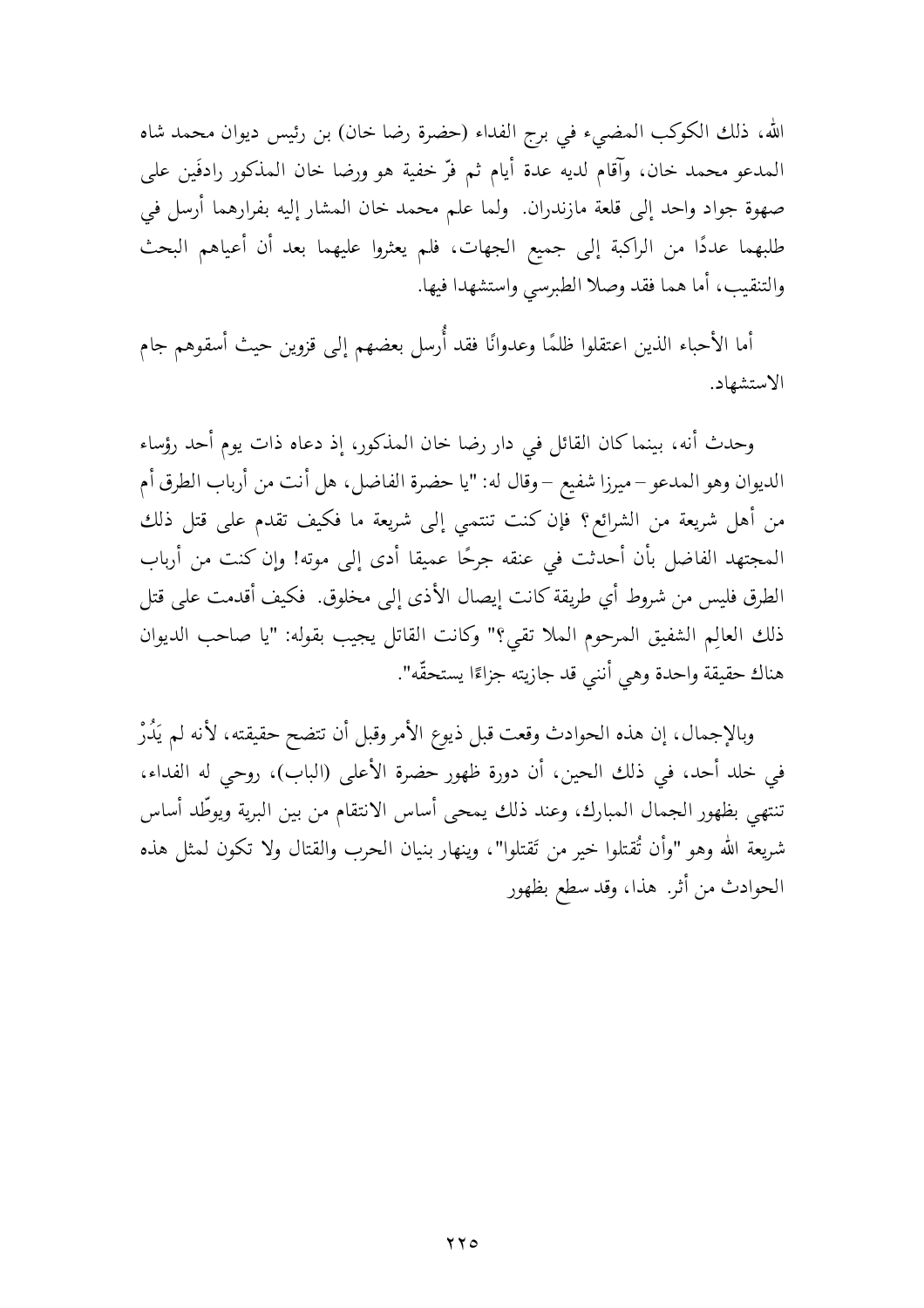الجمال المبارك، والحمد لله، نور الصلح والسلام وحلَّت المظلومية الكبرى. ۚ إذ حدث أنَّ الرجال والنساء والأطفال في مدينة يزد، كانوا هدفًا للسهام وعرضة للسيوف والانتقام، وحدث أن هجم على هؤلاء المظلومين علماء السوء وأرباب الحكومة يدًا واحدة وسفكوا دماءهم وهم أبرياء وقطعوا أجساد المخدّرات إربًا إربًا، وطعنوا الأيتام بخناجر الجفاء وأبانوا أعناقهم وألقوا بأجسامهم في النيران بعد تمزيقها. ومع كل هذا، لم يتطاول أحد من الأحباء على هؤلاء الأعداء، بل كان الأحباء في كربلاء كلما شاهدوا الأعداء قادمين عليهم شاهرين سيوفهم ليقتلوهم وضعوا في أفواه تلكم الأعداء قطعًا من السكّر النبات قائلين: "هذا ليكون طعم حلاوة السكر في أفواهكم عندما تقتلونا نحن المساكين. لأن هذا مقام القداسة والشهادة الكبرى ومنتهى آمالنا".

وانتهى الحال، بجناب الطاهرة في قزوين بعد مقتل عمها غير الورع، أن وقعت في مخالب المصائب والأحزان والسجون وكاد قلبها أن يتفتت من هذه الوقائع المؤلمة رغم عظيم تضايقها من كثرة المراقبة من الشحنة والشرطة. وبينما هي على هذا الحال، وإذا بالجمال المبارك قد أرسل المدعو جناب آقا ملا هادي القزويني زوج خاتون جان المشهورة من طهران إلى جناب الطاهرة قصد إحضارها إلى طهران فتمكن بحسن تدبيره من إحضارها إلى طهران فوصلتها ليلاً وذهبت إلى السراي المبارك حيث سكنت في الطابق العلوي. وما أن وصل خبر مجيئها إلى حكومة طهران حتى أخذت في البحث عنها، وأصبحت حديث القوم ولم يعلم مكان وجودها. ۖ ورغم كل هذا، كان يرد عليها الأحباء حيث هي بلا انقطاع وكانت تخاطب الرجال من وراء حجاب.

حدث أن حضر ذات يوم جناب آقا سيد يحيى الوحيد، ذلك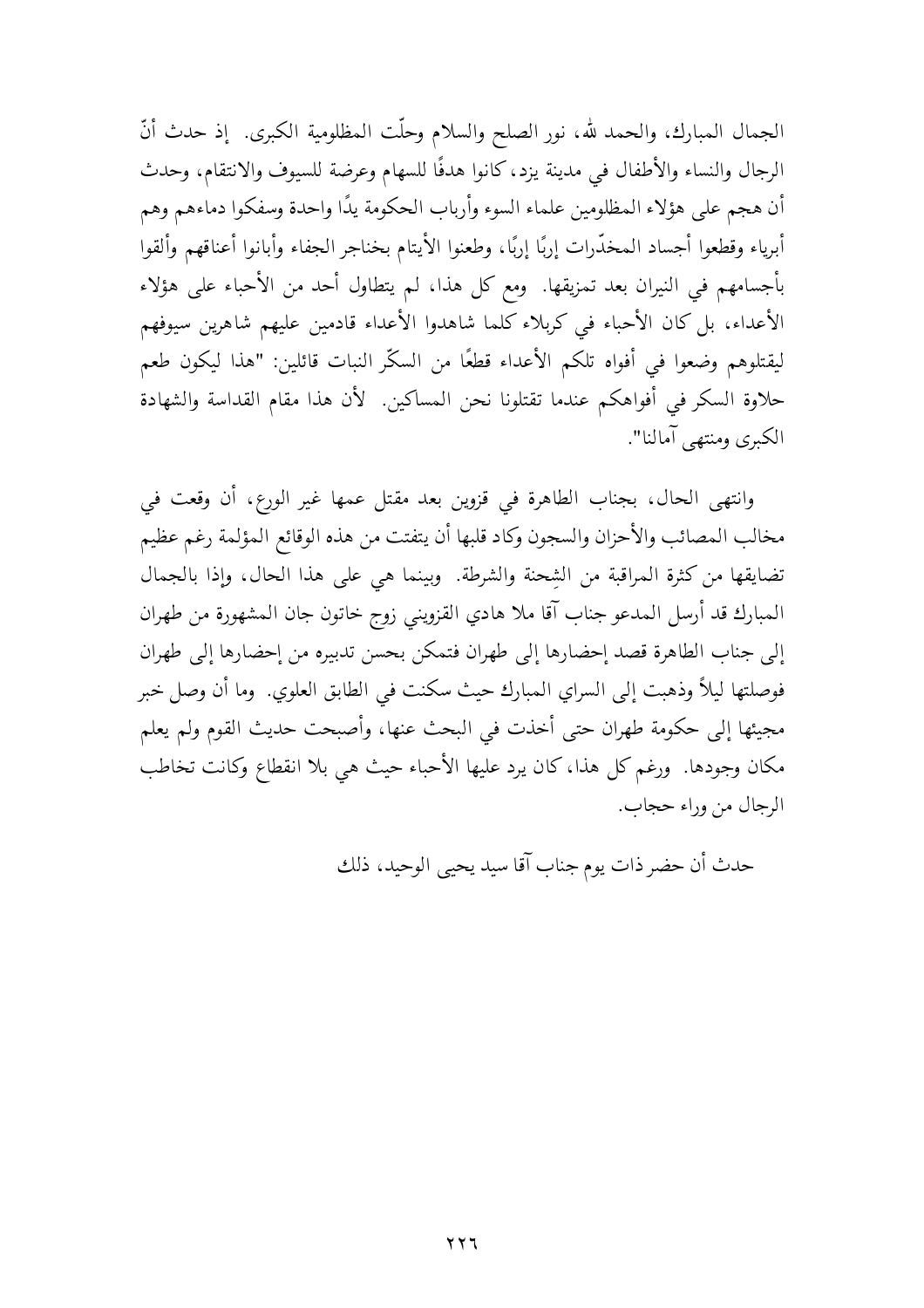الشخص الفريد، روح المقربين له الفداء، وجلس في غرفة الضيوف وكانت الطاهرة جالسة وراء الحجاب وكنت أنا نفسى (عبدالبهاء) إذ ذاك طفلاً جالسًا على حجرها وما لبثنا حتى أخذت الآيات والأحاديث تتدفق كالدر المنثور من فم جناب الوحيد في إثبات هذا الأمر وما لبثت الطاهرة أن هاجت ثم قالت: "يا يحيى، فأتِ بعمل إن كنت ذا علم رشيد. ليس الوقت وقت الأقوال والروايات إنما الوقت وقت الآيات البينات، وقت الاستقامة وهتك الأستار والأوهام وإعلاء كلمة الله، وقت تضحية الروح في سبيل الله. العمل! العمل! لابد من العمل!"

وبالإجمال، كان الجمال المبارك قد هيأ ما يلزم لراحة الطاهرة، من خدم وحشم، وما إلى ذلك وبعث بحضرتها إلى بدشت، وبعد عدة أيام تحرك الركاب المبارك إلى تلك الجهة ونزل خفية في بستان لجناب القدوس، روح المقربين له الفداء. أما هذا البستان فواقع في ميدان بمدينة بدشت تحيط به المياه الجارية والحدائق الغناء من ثلاث جهات وكأن ذلك البستان غبطة الجنان. أما حضرة الطاهرة، فكانت تقيم على حدة في بستان مجاور. وبعد قليل انتقل الجمال المبارك إلى بستان آخر ونصب خباءه ليقيم فيه حضرته. أما الأحباء، فقد نصبوا خيامهم في البستان الواقع في وسط الميدان وكان جناب القدوس وحضرة الطاهرة يتشرفان أثناء الليل بملآقاة الجمال المبارك. ولم تكن، إلى ذلك الحين، قد أعلنت قائمية حضرة الأعلى (الباب) (يعني أنه هو القائم الموعود). فقرَّر الجمال المبارك هو وجناب القدوس إعلان الظهور الكلي وفسخ الشرائع الموجودة ونسخها. ثم اعتكف الجمال المبارك حكمة منه قصد النقاهة، وبعد ذلك، بارح جناب القدّوس خيمته وذهب على مرَّاي من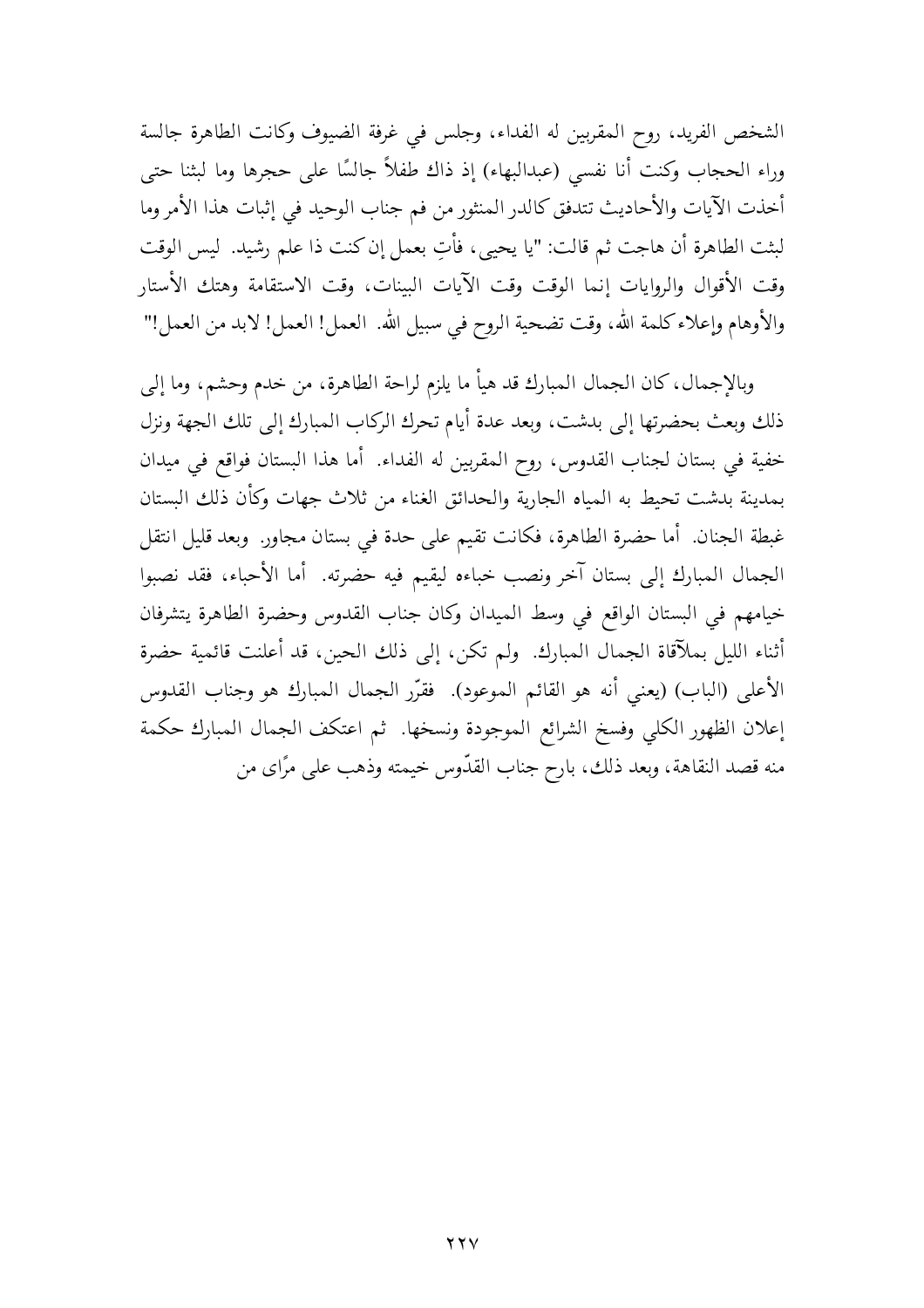الجميع إلى فسطاط الجمال المبارك ولما علمت الطاهرة باعتكاف جمال القدم، أرسلت إليه ترجوه أن يشرف بستانها مدة النقاهة فأجابها حضرته بقوله: "إنني أفضّل الآقامة في بستاني هذا ويمكنك أن تحضري لدينا". فخرجت من بستانها سافرة وتوجهت إلى خيمة جمال القدم. عند ذلك صاحت قائلة: "إن هذا لنقرة الناقور ونفخة الصور وإن الظهور الكلي قد أعلن". وقع الكل في حيرة وارتباك وهم يقولون: "كيف نسخت الشرائع وكيف خرجت هذه المرأة سافرة؟ "فتفضل جمال القدم في ذلك الحين بقوله: "اقرءوا سورة الواقعة". فقرأها أحد القراء، ثم أعلنت الدورة الجديدة وظهور القيامة الكبرى. ففرَّ جميع الأصحاب لأول وهلة وانصرف بعضهم بالكلية ودبّ في روع بعضهم عامل الشكّ والارتياب غير أن بعضهم قد عاد إلى الحضور المبارك بعد التردّد. فاختلط الحابل بالنابل في مدينة بدشت بعد إعلان الظهور الكلي. وما لبث جناب القدوس أن توجه إلى قلعة الطبرسي وتأهب الجمال المبارك أيضًا للسفر إلى بلدة نيالا ليلاً ليتمكنوا من دخول قلعة الطبرسى. ولما علم بذلك حاكم بلدة آمل المدعو ميرزا تقى أتى ليلاً إلى نيالا على رأس سبعمائة جندي حاملين بنادقهم وحاصروا البلدة وأرجعوا الجمال المبارك إلى آمُل يحرسه اثنا عشر نفرًا من الراكبة، وهنا تكرّرت البلايا وتوالت المصائب على حضرته.

أما حضرة الطاهرة فقد ارتبكت واشتد قلقها في بدشت ووقعت فريسة النكبات. وأخيرا، ألقت الحكومة عليها القبض وأرسلتها إلى طهران وأنزلوها في بيت المدعو محمود خان كلانتر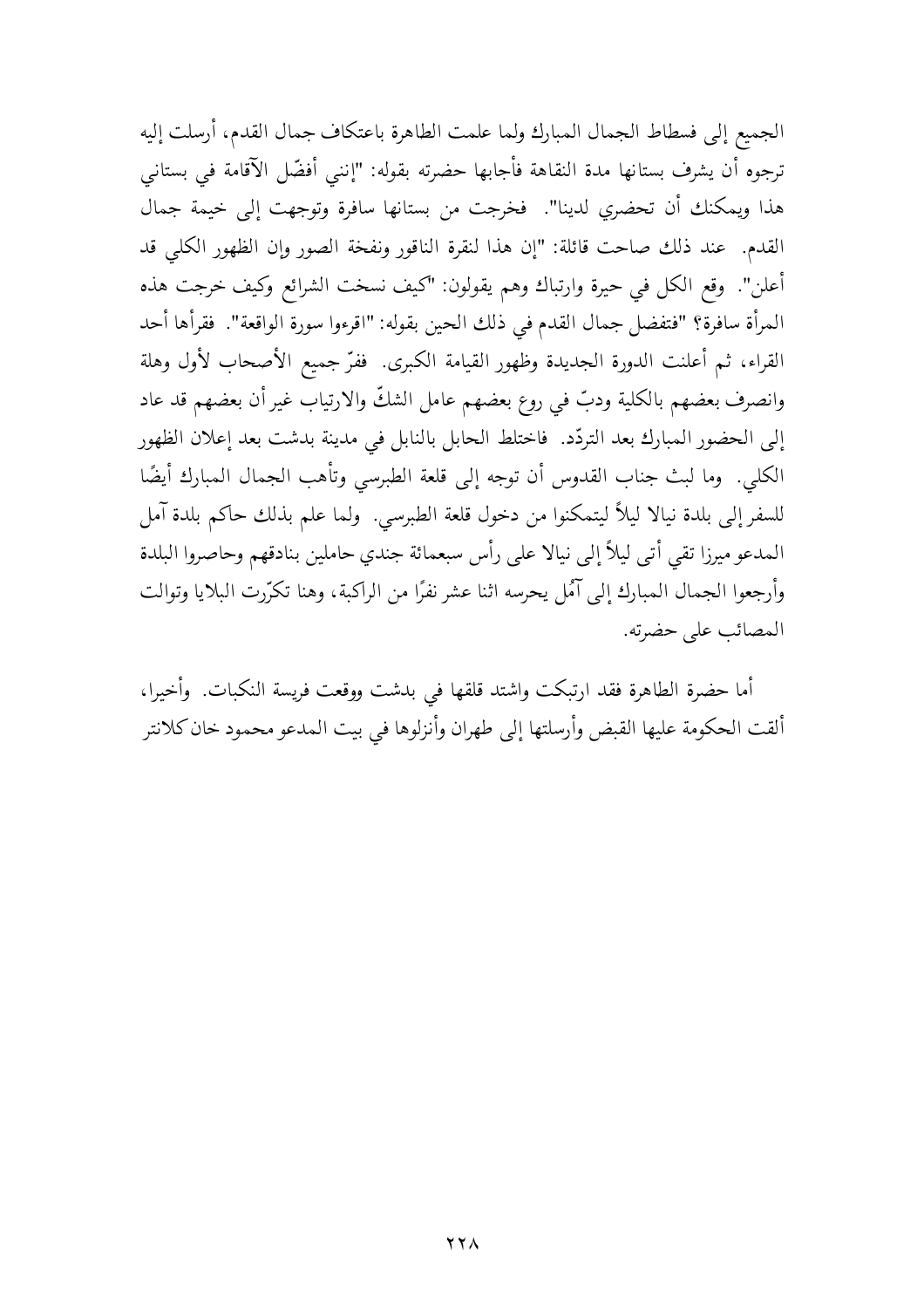محافظ المدينة بصفة سجينة. ولكن شدة انجذابها وعظيم اشتعالها جعلاها لم تستقرُّ ولم تسكت عن التحدث في الأمر، وكان يزورها سيدات من أعيان وأكابر أهل طهران وغيرهم بحجة استماع حديثها والإصغاء لبياناتها.

واتفق أن آقامت إحدى العائلات عرسًا في بيت المحافظ المذكور فأقيمت الولائم ومدت الموائد وعليها من ألوان الطعام الفاخر ما لا يدخل تحت حصر وكان ضمن المدعوات سيدات الأسرة المالكة ونساء الوزراء وعقيلات الكبراء والعظماء والأعيان. وأخذت العازفات في العزف على آلات الطرب المتنوعة كالكمان والعود والسنطير وما إلى ذلك وغنّى بعضهن بعض المقطوعات الغزلية بألحان شجيّة واستمر ذلك طول الليل إلا أقلّه والكل غارقات في بحر الطرب العظيم. وبينما هن في لجة الفرح والمرح إذ شرعت الطاهرة في البيان والتقرير بحديثها الشيق فاسترعت الأسماع وجاءت السيدات من البيوت المجاورة وابتعدن عن سماع الطار والطنبور وآلات الطرب وتركن الفرح والممرح واللهو والتفَفْنَ حول الطاهرة ولَهَيْنَ عن النغمات باستماع حلو حديثها وشهيّ كلامها إلى أن انفضّ العرس بسلام.

أما الطاهرة، فقد استمرت سجينة في دار المحافظ إلى أن وقعت حادثة الشاه فصدر الأمر بقتلها ثم أخرجوها من بيت كلانتر المذكور بحجة الذهاب بها إلى منزل رئيس الوزراء فتزيّنت ما استطاعت ولبست أفخر ثيابها وطلَت وجهها بالعطر وماء الورد ودهنت شعرها بالروائح المسكيَّة النفسية وبارحت دار المحافظ فقادها الحراس إلى بستان لينفَّذوا فيها حكم الإعدام. ولما حان وقت قتلها تردَّد الجلادون وامتنعوا عن قتلها. ۖ فأحضروا زنجيًّا نشوان يترنح وأعطوا لذلك الأسود